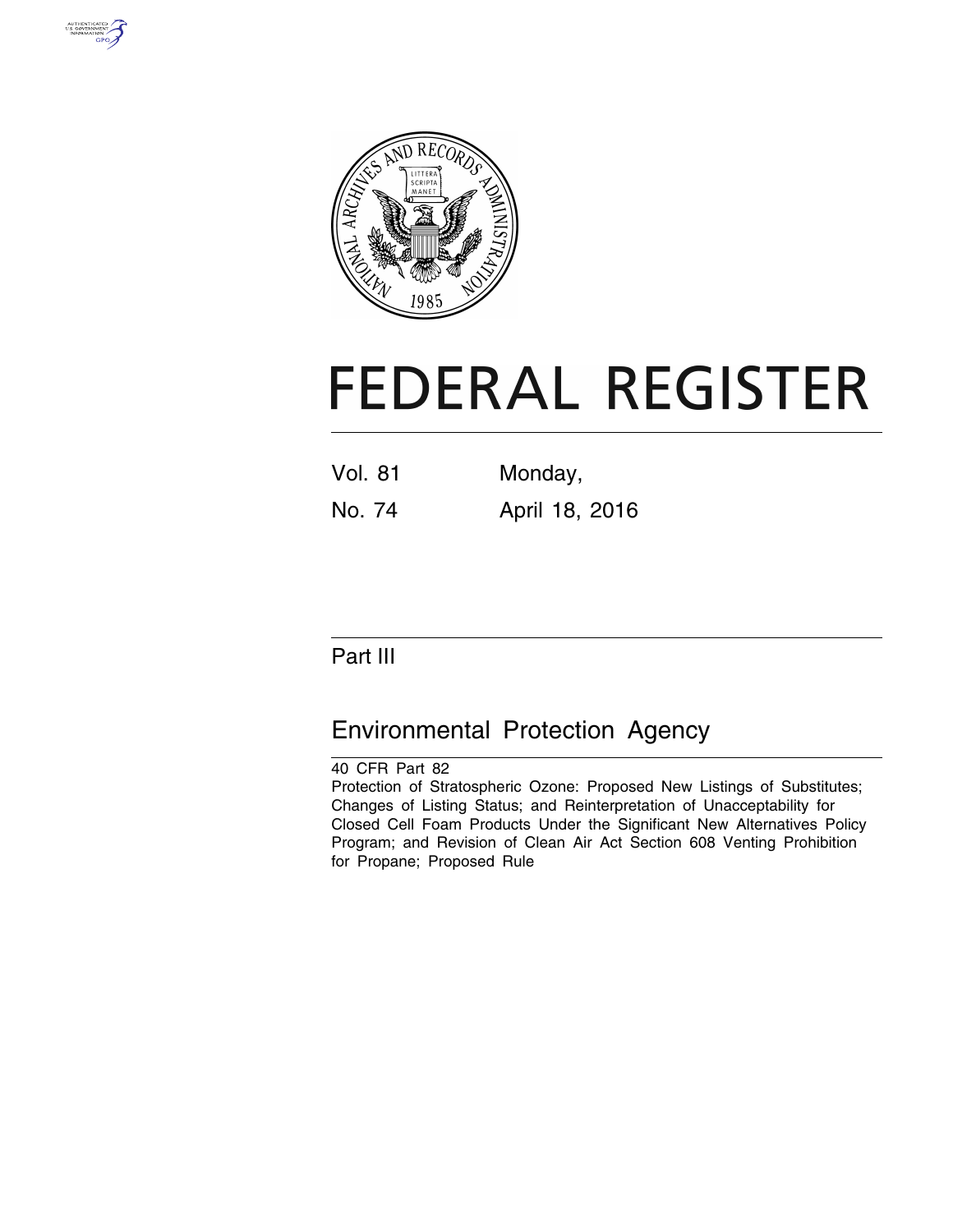#### **ENVIRONMENTAL PROTECTION AGENCY**

#### **40 CFR Part 82**

**[EPA–HQ–OAR–2015–0663; FRL–9941–84– OAR]** 

#### **RIN 2060–AS80**

**Protection of Stratospheric Ozone: Proposed New Listings of Substitutes; Changes of Listing Status; and Reinterpretation of Unacceptability for Closed Cell Foam Products Under the Significant New Alternatives Policy Program; and Revision of Clean Air Act Section 608 Venting Prohibition for Propane** 

**AGENCY:** Environmental Protection Agency (EPA). **ACTION:** Notice of proposed rulemaking.

**SUMMARY: Pursuant to the U.S.** Environmental Protection Agency's (EPA) Significant New Alternatives Policy program, this action proposes to list a number of substances as *acceptable, subject to use conditions;* to list several substances as *unacceptable;*  and to modify the listing status for certain substances from *acceptable* to *acceptable, subject to narrowed use limits,* or to *unacceptable*. Specifically, this action proposes to list as acceptable, subject to use restrictions, propane and HFO-1234yf in the refrigeration and air conditioning, and 2-bromo-3,3,3-trifluoroprop-1-ene in the fire suppression and explosion protection sectors; to list as unacceptable certain hydrocarbons and hydrocarbon blends in specific end-uses in the refrigeration and air conditioning sector; and to modify the listing status for certain high-global warming potential alternatives for certain enduses in the refrigeration and air conditioning, foam blowing, and fire suppression and explosion protection sectors. This action also proposes to exempt propane in certain refrigeration end-uses from the Clean Air Act section 608 prohibition on venting, release, or disposal on the basis of current evidence that its venting, release, or disposal does not pose a threat to the environment. In addition, this action proposes to apply unacceptability determinations for foam-blowing agents to closed cell foam products and products containing closed cell foam that are manufactured or imported using these foam-blowing agents. This action also proposes to clarify the listing for Powdered Aerosol D (Stat-X®), which is currently listed as both *acceptable* and *acceptable subject to use conditions,* by removing the listing as *acceptable subject to use conditions*.

**DATES:** Comments must be received on or before June 2, 2016. Any party requesting a public hearing must notify the contact listed below under **FOR FURTHER INFORMATION CONTACT** by 5 p.m. Eastern Daylight Time on May 3, 2016. If a hearing is held, it will take place on or about May 18, 2016 in Washington, DC and further information will be provided on EPA's Stratospheric Ozone Web site at *[www.epa.gov/ozone/snap](http://www.epa.gov/ozone/snap)*. **ADDRESSES:** Submit your comments, identified by Docket ID No. EPA–HQ– OAR–2015–0663, to the *Federal eRulemaking Portal: [http://](http://www.regulations.gov) [www.regulations.gov](http://www.regulations.gov)*. Follow the online instructions for submitting comments. Once submitted, comments cannot be edited or withdrawn. EPA may publish any comment received to its public docket. Do not submit electronically any information you consider to be Confidential Business Information (CBI) or other information whose disclosure is restricted by statute. Multimedia submissions (audio, video, etc.) must be accompanied by a written comment. The written comment is considered the official comment and should include discussion of all points you wish to make. EPA will generally not consider comments or comment contents located outside of the primary submission (*i.e.,*  on the web, cloud, or other file sharing system). For additional submission methods, the full EPA public comment policy, information about CBI or multimedia submissions, and general guidance on making effective comments, please visit *[http://www2.](http://www2.epa.gov/dockets/commenting-epa-dockets) [epa.gov/dockets/commenting-epa](http://www2.epa.gov/dockets/commenting-epa-dockets)[dockets](http://www2.epa.gov/dockets/commenting-epa-dockets)*.

**FOR FURTHER INFORMATION CONTACT:**  Chenise Farquharson, Stratospheric

Protection Division, Office of Atmospheric Programs (Mail Code 6205 T), Environmental Protection Agency, 1200 Pennsylvania Ave. NW., Washington, DC 20460; telephone number: 202–564–7768; email address: *[Farquharson.chenise@epa.gov](mailto:Farquharson.chenise@epa.gov)*. Notices and rulemakings under EPA's Significant New Alternatives Policy program are available on EPA's Stratospheric Ozone Web site at *[www.epa.gov/snap/snap-regulations](http://www.epa.gov/snap/snap-regulations)*. **SUPPLEMENTARY INFORMATION:** 

# **Table of Contents**

- I. General Information
- A. Executive Summary
- B. Does this action apply to me?
- C. What acronyms and abbreviations are used in the preamble?
- II. How does the SNAP program work? A. What are the statutory requirements and
- authority for the SNAP program?
- B. What are EPA's regulations implementing CAA section 612?
- C. How do the regulations for the SNAP program work?
- D. What are the guiding principles of the SNAP program?
- E. What are EPA's criteria for evaluating substitutes under the SNAP program?
- F. How are SNAP determinations updated?
- G. What does EPA consider in deciding whether to modify the listing status of an alternative?
- H. Where can I get additional information about the SNAP program?
- III. What actions and information related to greenhouse gases have bearing on this proposed action?
- IV. What petitions has EPA received requesting a change in listing status for HFCs?
- A. Summary of Petitions
- B. How This Action Relates to the Climate Action Plan and Petitions
- V. How does EPA regulate substitute refrigerants under CAA section 608?
- A. What are the statutory requirements concerning venting, release, or disposal of refrigerants and refrigerant substitutes under CAA section 608?
- B. What are EPA's regulations concerning venting, release, or disposal of refrigerant substitutes?
- C. What did EPA recently propose regarding management of refrigerant substitutes under CAA section 608?
- VI. What is EPA proposing in this action? A. Retail Food Refrigeration and Stationary AC
- 1. Proposed Listing of Propane as Acceptable, Subject to Use Conditions. for Commercial Ice Machines, Water Coolers, and Very Low Temperature Refrigeration Equipment
- a. What are the affected end-uses?
- b. How does propane compare to other refrigerants for these end-uses with respect to SNAP criteria?
- c. What are the proposed use conditions? d. What recommendations does EPA have
- for the safe use of propane?
- e. When would the listing apply?
- f. What is the relationship between this proposed SNAP rule and other federal rules?
- g. On which topics is EPA specifically requesting comment?
- 2. Proposed Exemption for Propane From the Venting Prohibition Under CAA Section 608 for the End-Uses in the Proposed New SNAP Listing
- a. What is EPA's proposal regarding whether venting of propane in the enduses in this action would pose a threat to the environment?
- b. What is EPA's proposal regarding whether venting of propane in the enduses in this action should be exempted from the venting prohibition under CAA section 608?
- c. When would the exemption from the venting prohibition apply?
- d. What is the relationship between this proposed exemption under CAA section 608 and other EPA rules?
- e. On which topics is EPA specifically requesting comment?
- 3. Proposed Listing of New Refrigerants as Unacceptable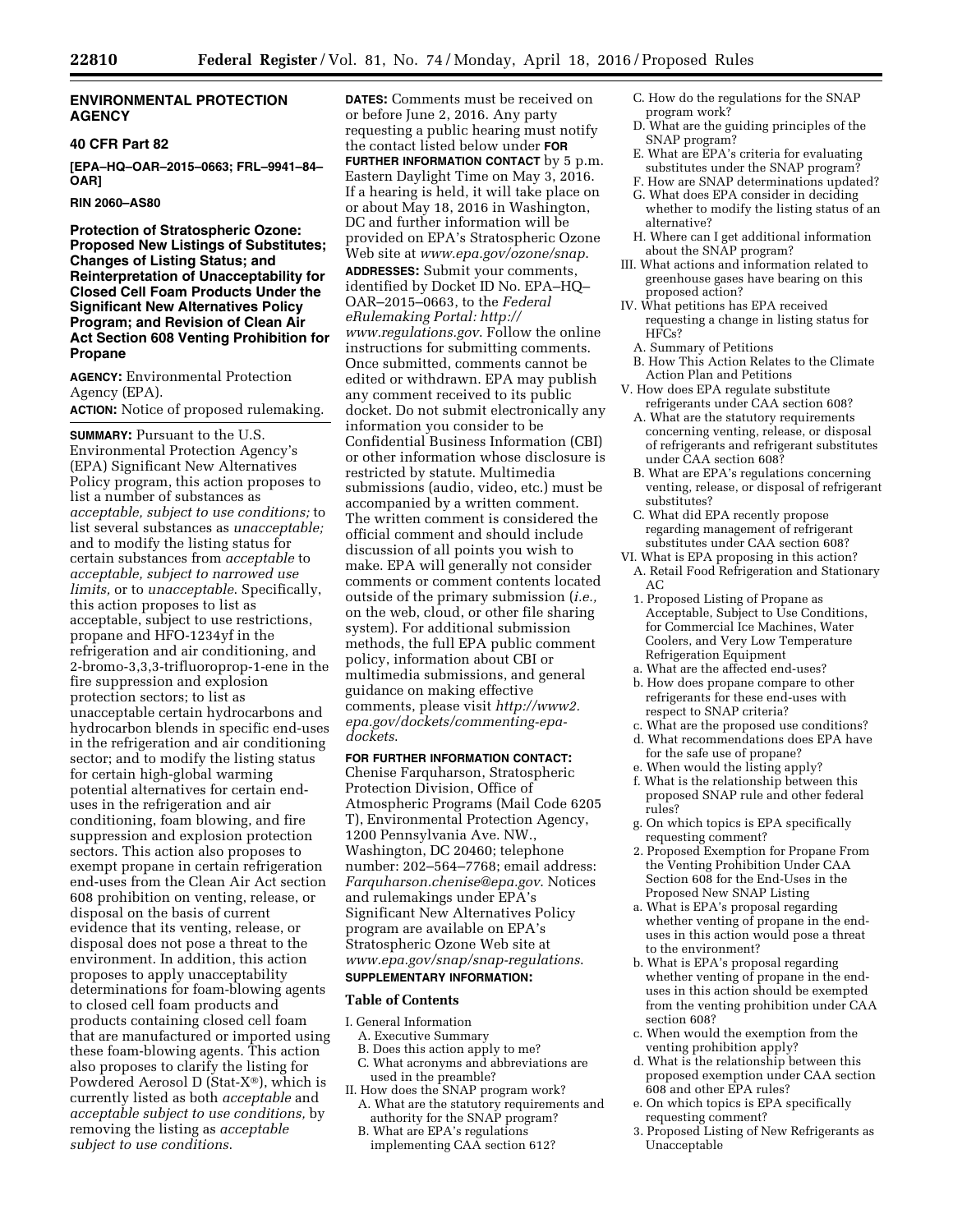- a. Proposed Listing of Certain Flammable Refrigerants as Unacceptable for Retrofits in Unitary Split AC Systems and Heat Pumps
- i. What is the affected end-use?
- ii. Which refrigerants is EPA proposing to list as unacceptable?
- iii. How do these proposed unacceptable refrigerants compare to other refrigerants for these end-uses with respect to SNAP criteria?
- iv. When would the listings apply?
- v. What is the relationship between this proposed SNAP rule and other federal rules?
- vi. On which topics is EPA specifically requesting comment?
- b. Proposed Listing of Propylene and R-443A as Unacceptable for New Residential and Light Commercial AC and Heat Pumps, Cold Storage Warehouses, and Centrifugal and Positive Displacement Chillers
- i. What are the affected end-uses?
- ii. Which refrigerants is EPA proposing to list as unacceptable?
- iii. How do these proposed unacceptable refrigerants compare to other refrigerants for these end-uses with respect to SNAP criteria?
- iv. When would the listings apply?
- v. What is the relationship between this proposed SNAP rule and other federal rules?
- vi. On which topics is EPA specifically requesting comment?
- 4. Proposed Changes in Listing Status
- a. Proposed Change of Status for Certain
- HFC Refrigerants for New Centrifugal Chillers
- i. What is the affected end-use?
- ii. Which refrigerants is EPA proposing to list as unacceptable?
- iii. How do these proposed unacceptable refrigerants compare to other refrigerants for this end-use with respect to SNAP criteria?
- iv. What narrowed use limits for military marine vessels and human-rated spacecraft and related support equipment is EPA proposing?
- v. When would the status change?
- vi. What is the relationship between this proposed SNAP rule and other federal rules?
- vii. On which topics is EPA specifically requesting comment?
- b. Proposed Change of Status for Certain HFC Refrigerants for New Positive Displacement Chillers
- i. What is the affected end-use?
- ii. Which refrigerants is EPA proposing to list as unacceptable?
- iii. How do these proposed unacceptable refrigerants compare to other refrigerants for this end-use with respect to SNAP criteria?
- iv. What narrowed use limits for military marine vessels and human-rated spacecraft and related support equipment is EPA proposing?
- v. When would the status change?
- vi. What is the relationship between this proposed SNAP rule and other federal rules?
- vii. On which topics is EPA specifically requesting comment?
- c. Proposed Change of Status for Certain HFC Refrigerants for New Cold Storage Warehouses
- i. What is the affected end-use?
- ii. Which refrigerants is EPA proposing to list as unacceptable?
- iii. How do these proposed unacceptable refrigerants compare to other refrigerants for this end-use with respect to SNAP criteria?
- iv. When would the status change?
- v. What is the relationship between this proposed SNAP rule and other federal rules?
- vi. On which topics is EPA specifically requesting comment?
- e. Proposed Change of Status for Certain HFC Refrigerants for New Household Refrigerators and Freezers
- i. What is the affected end-use?
- ii. Which refrigerants is EPA proposing to list as unacceptable?
- iii. How do these proposed unacceptable refrigerants compare to other refrigerants for this end-use with respect to SNAP criteria?
- iv. When would the status change?
- v. What is the relationship between this proposed SNAP rule and other federal rules?
- vi. On which topics is EPA specifically requesting comment?
- B. Motor Vehicle Air Conditioning
- 1. Proposed Listing of HFO-1234yf as Acceptable, Subject to Use Conditions, for Newly Manufactured MVAC Systems
- 2. What is the affected end-use?
- 3. How does HFO-1234yf compare to other refrigerants for these MVAC applications with respect to SNAP criteria?
- 4. What are the proposed use conditions?
- 5. When would the listing apply?
- 6. What is the relationship between this proposed SNAP rule and other federal rules?
- 7. On which topics is EPA specifically requesting comment?
- C. Foam Blowing Agents
- 1. Proposed Change of Status for Certain HFC Foam Blowing Agents for Rigid PU Spray Foam
- a. What is the affected end-use?
- b. Which foam blowing agents is EPA proposing to list as unacceptable?
- c. How do the proposed unacceptable blowing agents compare to other blowing agents for these applications with respect to SNAP criteria?
- d. What narrowed use limits for military or space- and aeronautics-related applications is EPA proposing?
- e. When would the status change?
- f. What is the relationship between this proposed SNAP rule and other federal rules?
- g. On which topics is EPA specifically requesting comment?
- 2. Proposed Revision To Change of Status Date of Certain HFCs and HFC Blends for Space- and Aeronautics-Related Foam Applications
- a. What are the affected end-uses?
- b. Which foam blowing agents are affected?
- c. When would the status change?
- d. What is the relationship between this proposed SNAP rule and other federal rules?
- e. On which topics is EPA specifically requesting comment?
- 3. Proposed Change of Status for Methylene Chloride in Flexible PU, Integral Skin PU, and Polyolefin Foams
- a. What are the affected end-uses? b. How does methylene chloride compare to other blowing agents for these enduses with respect to SNAP criteria?
- c. When would the status change?
- d. What is the relationship between this proposed SNAP rule and other federal rules?
- e. On which topics is EPA specifically requesting comment?
- 4. Proposed Application of Listings to Foam Products
- a. What are the affected end-uses?
- b. How would this proposal change the treatment of foam products under SNAP?
- c. How do other stratospheric ozone protection requirements apply to foam products?
- d. How is EPA reexamining treatment of foam products under SNAP?
- e. When would use of closed cell foam products with unacceptable blowing agents be unacceptable?
- f. On which topics is EPA specifically requesting comment?
- D. Fire Suppression and Explosion Protection
- 1. Proposed Listing of 2-Bromo-3,3,3- Trifluoropropene (2-BTP) as Acceptable, Subject to Use Conditions, for Total Flooding and Streaming
- a. What are the affected end-uses?
- b. How does 2-BTP compare to other fire suppressants for these end-uses with respect to SNAP criteria?
- c. What are the proposed use conditions? d. What further information is EPA
- providing in the acceptable, subject to use conditions, listing for 2-BTP? e. When would the listing apply?
- f. What is the relationship between this proposed SNAP rule and other federal rules?
- g. On which topics is EPA specifically requesting comment?
- 2. Proposed Change of Status for Certain Perfluorocarbons
- a. What is the affected end-use?
- b. Which fire suppressants is EPA proposing to list as unacceptable?
- c. How do the proposed unacceptable fire suppressants compare to other fire suppressants for this end-use with respect to SNAP criteria?
- d. When would the status change?
- e. What is the relationship between this proposed SNAP rule and other federal rules?
- f. On which topics is EPA specifically requesting comment?
- 3. Proposed Removal of Powdered Aerosol D in Total Flooding From the List of Substitutes Acceptable for Use Subject to Use Conditions
- VII. Statutory and Executive Order Reviews
- A. Executive Order 12866: Regulatory Planning and Review and Executive Order 13563: Improving Regulation and Regulatory Review

B. Paperwork Reduction Act C. Regulatory Flexibility Act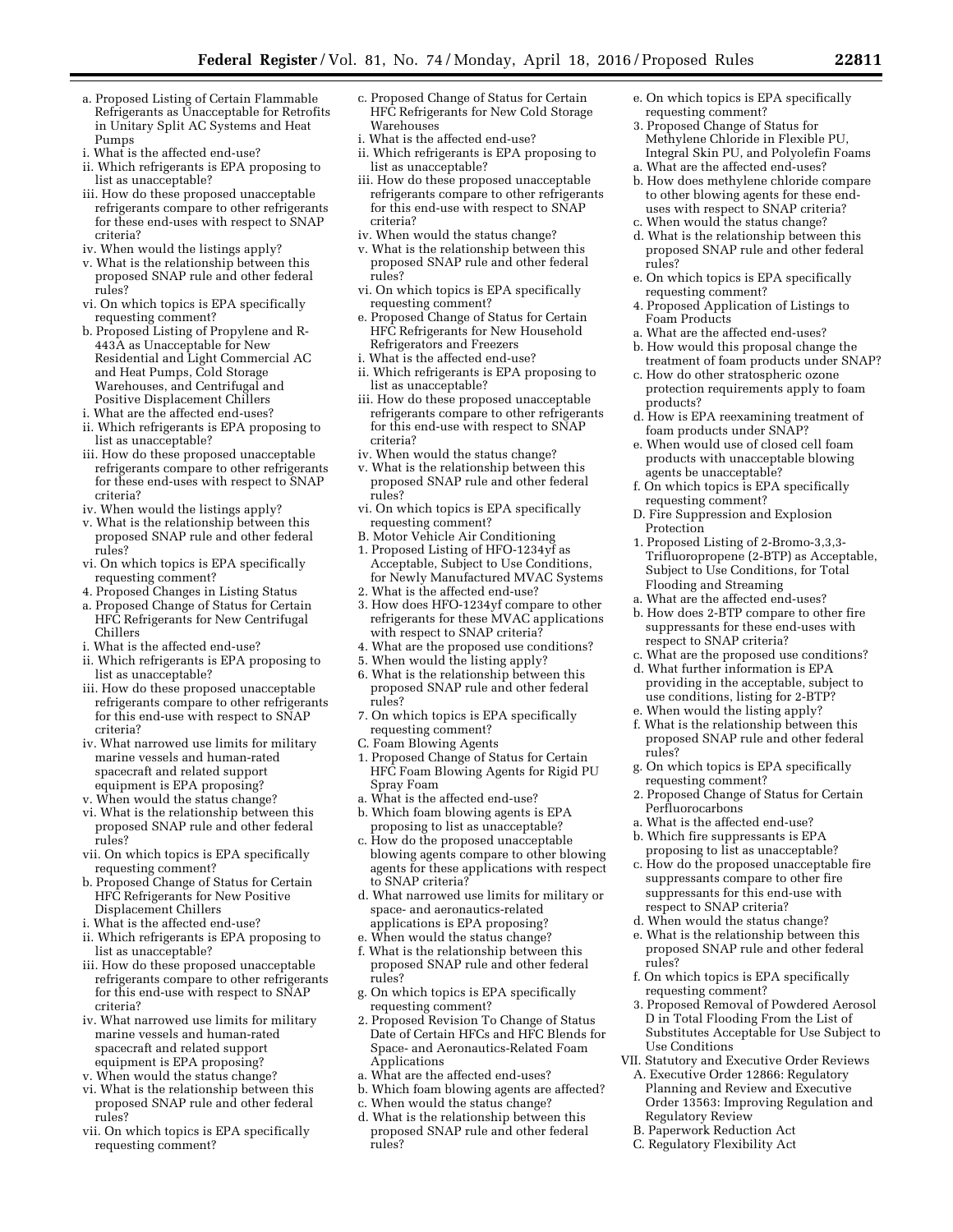- D. Unfunded Mandates Reform Act
- E. Executive Order 13132: Federalism F. Executive Order 13175: Consultation and Coordination With Indian Tribal Governments
- G. Executive Order 13045: Protection of Children From Environmental Health and Safety Risks
- H. Executive Order 13211: Actions Concerning Regulations That Significantly Affect Energy Supply, Distribution, or Use
- I. National Technology Transfer and Advancement Act (NTTAA) and 1 CFR part 51
- J. Executive Order 12898: Federal Actions To Address Environmental Justice in Minority Populations and Low-Income Populations
- VIII. References

#### **I. General Information**

#### *A. Executive Summary*

Under section 612 of the Clean Air Act (CAA), EPA is required to evaluate substitutes<sup>1</sup> to ozone-depleting substances (ODS) for their risks to human health and the environment. EPA reviews substitutes within a comparative risk framework. More specifically, section 612 provides that EPA must prohibit the use of a substitute where EPA has determined that there are other alternatives that pose less overall risk to human health and the environment. Thus, EPA's Significant New Alternatives Policy (SNAP) program, which implements section 612, does not provide a static list of alternatives. Instead, the program evolves the list as EPA makes decisions informed by our overall understanding of the environmental and human health impacts as well as our current knowledge about other alternatives. In the more than twenty years since the initial SNAP rule was promulgated, EPA has modified the SNAP lists many times, most often by expanding the list of acceptable substitutes. However, in some cases, the SNAP list has been modified by listing a substitute as unacceptable for one or more end-uses or by restricting the use of a previously listed substitute by changing its status for a particular end-use to unacceptable, acceptable subject to use conditions, or acceptable subject to narrowed use.

In the decades since ODS were first invented in the 1920s, American consumers relied on products using ODS for diverse uses including aerosols, air conditioning, insulation, solvent cleaning, and fire protection. The agreement by governments to phase out production of ODS under the *Montreal Protocol on Substances that Deplete the Ozone Layer* led to inevitable questions

about whether suitable alternatives could be found in all cases, and in the larger sense, about how to limit negative societal impacts from use of alternatives.

Over the past twenty years, the SNAP program has played an important role in assisting with a continuous smooth transition to safer alternatives, by addressing in concrete and highly technical terms, end-use by end-use, these myriad issues. From the first SNAP framework rule published in 1994, which provided confidence and certainty by identifying safer alternatives in key consumer and industrial uses, the SNAP program has continued to ensure that businesses and consumers have access to information about suitable alternatives. The SNAP program works with many stakeholders, domestically and abroad, to continuously evaluate and provide updates on safer alternatives and new technologies. Thanks to these efforts and the work of individuals, businesses, and organizations, the transitions generally have been successful. Perhaps the best evidence of the program's success has been the lack of fanfare with which so many important consumer and industrial uses have moved to adopt safer SNAP-listed alternatives. When reviewing a substitute, EPA compares the risk posed by that substitute to the risks posed by other alternatives and determines whether that specific substitute under review poses significantly more risk than other alternatives for the same use. EPA recently has begun to review the lists in a broader manner to determine whether substitutes added to the lists early in the program pose significantly more risk than substitutes that have more recently been added. As with initial listing decisions, decisions to change the status of an already listed alternative are based on applying our comparative risk framework.

Global warming potential (GWP) is one of several criteria EPA considers in the overall evaluation of the alternatives under the SNAP program. The President's June 2013 Climate Action Plan (CAP) 2 states that, ''to reduce emissions of HFCs, the United States can and will lead both through international diplomacy as well as domestic actions.'' Furthermore, the CAP states that EPA will ''use its authority through the Significant New Alternatives Policy Program to encourage private sector investment in

low-emissions technology by identifying and approving climate-friendly chemicals while prohibiting certain uses of the most harmful chemical alternatives.'' On July 20, 2015 (80 FR 42870), EPA issued a final regulation that was our first effort to take a broader look at the SNAP lists, where we focused on those listed substitutes that have a high GWP relative to other alternatives in specific end-uses, while otherwise posing comparable levels of risk.

In this action, EPA is proposing to list a number of substances as acceptable, subject to use restrictions; to list several substances as unacceptable; and to modify the listing status for certain substances from acceptable to unacceptable. We performed a comparative risk analysis, based on our criteria for review, with other alternatives for the relevant end-uses. For particular substances, EPA found significant potential differences in risk with respect to one or more specific criteria, such as flammability, toxicity, or local air quality concerns, while otherwise posing comparable levels of risk to those of other alternatives in specific end-uses. EPA is also proposing that the existing listing decisions for foam blowing agents apply to closed cell foam products and products containing closed cell foam. See section VI.C.4 for the details of this proposal. Additionally, EPA is proposing to list propane (R-290) as acceptable, subject to use conditions, as a refrigerant in new self-contained commercial ice machines, in new water coolers, and in new very low temperature refrigeration equipment. EPA is proposing to exempt propane in these end-uses from the venting prohibition under CAA section 608(c)(2). See section VI.A.2.a, ''What is EPA's proposal regarding whether venting of propane in the end-uses in this action would pose a threat to the environment?'' for the details of this proposal.

Per the guiding principles of the SNAP program, this action does not specify that any alternative is acceptable or unacceptable across all sectors and end-uses. Instead, in all cases, EPA considered the intersection between the specific alternative and the particular end-use and the availability of substitutes for those particular end-uses. In the case of refrigeration and air conditioning (AC), we consider new equipment to be a separate end-use from retrofitting existing equipment with a different refrigerant from that for which the equipment was originally designed. EPA is not setting a ''risk threshold'' for any specific SNAP criterion, such that the only acceptable substitutes pose risk

<sup>1</sup>The terms ''alternatives'' and ''substitutes'' are used interchangeably in this document.

<sup>2</sup>The White House, 2013. President's Climate Action Plan. This document is accessible at: *[https://](https://www.whitehouse.gov/sites/default/files/image/president27sclimateactionplan.pdf) [www.whitehouse.gov/sites/default/files/image/](https://www.whitehouse.gov/sites/default/files/image/president27sclimateactionplan.pdf) [president27sclimateactionplan.pdf.](https://www.whitehouse.gov/sites/default/files/image/president27sclimateactionplan.pdf)*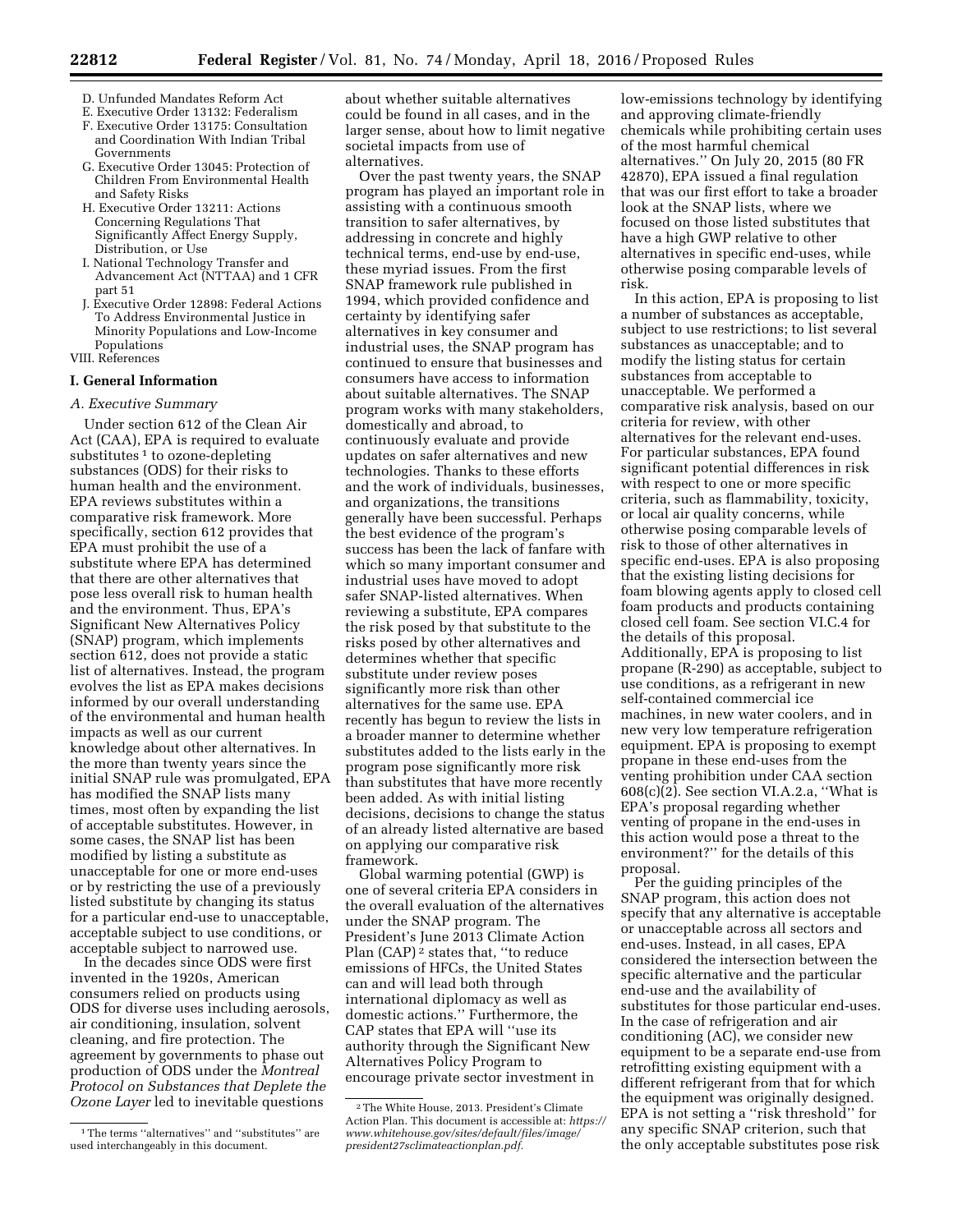below a specified level of risk. Because the substitutes available and the types of risk they may pose vary by sector and end-use and under the SNAP comparative risk framework, our review focuses on the specific end-use and the alternatives for that end-use, including the other risks alternatives might pose. Thus, there is no bright line that can be established. Also, EPA recognizes that there are a range of substitutes with various uses that include both fluorinated (*e.g.,* hydrofluorocarbons (HFCs), hydrofluoroolefins (HFOs)) and non-fluorinated (*e.g.,* hydrocarbons (HCs), carbon dioxide  $(CO<sub>2</sub>)$ ) substitutes that may pose lower overall risk to human health and the environment. Consistent with CAA section 612 as we have historically interpreted it under the SNAP program, EPA is proposing both initial listings and certain modifications to the current lists based on our evaluation of the substitutes addressed in this action using the SNAP criteria for evaluation and considering the current suite of other alternatives for the specific end-use at issue.

1. Proposed Acceptable Alternatives, With Use Conditions, by End-Use (Initial Listings)

(1) For refrigeration, we are proposing to list as acceptable, subject to use conditions, as of 30 days after publication of a final rule

• Propane in new commercial ice machines, new water coolers, and new very low temperature refrigeration equipment.

(2) For motor vehicle air conditioning (MVAC) systems, we are proposing to list, as acceptable, subject to use conditions, as of 30 days after publication of a final rule

• HFO-1234yf in newly manufactured medium-duty passenger vehicles (MDPVs), heavy-duty (HD) pickup trucks, and complete HD vans.

(3) For fire suppression and explosion protection end-uses, we are proposing to list as acceptable, subject to use conditions, as of 30 days after publication of a final rule

• 2-BTP as a total flooding agent for use in engine nacelles and auxiliary power units (APUs) on aircraft; and

• 2-BTP as a streaming agent for use in handheld extinguishers in aircraft.

2. Proposed Unacceptable Alternatives by End-Use (Initial Listings)

(1) For retrofit residential and light commercial AC and heat pumps unitary split AC systems and heat pumps, we are proposing to list as unacceptable, as of 30 days after publication of a final rule

• All refrigerants identified as flammability Class 3 in American National Standards Institute (ANSI)/ American Society of Heating, Refrigerating and Air-Conditioning Engineers (ASHRAE) Standard 34–2013; and

• All refrigerants meeting the criteria for flammability Class 3 in ANSI/ ASHRAE Standard 34–2013. These include, but are not limited to, refrigerant products sold under the names R-22a, 22a, Blue Sky 22a refrigerant, Coolant Express 22a, DURACOOL-22a, EC-22, Ecofreeeze EF-22a, EF-22a, Envirosafe 22a, ES-22a, Frost 22a, HC-22a, Maxi-Fridge, MX-22a, Oz-Chill 22a, Priority Cool, and RED TEK 22a.

(2) For new residential and light commercial AC and heat pumps, cold storage warehouses, centrifugal chillers, and positive displacement chillers, we are proposing to list as unacceptable, as of 30 days after publication of a final rule

• Propylene and R-443A.

3. Proposed Change of Listing Status by End-Use:

(1) For new centrifugal chillers, we are proposing to list as unacceptable, except as otherwise allowed under a narrowed use limit, as of January 1, 2024

• FOR12A, FOR12B, HFC-134a, HFC-227ea, HFC-236fa, HFC-245fa, R-125/ 134a/600a (28.1/70/1.9), R-125/290/ 134a/600a (55.0/1.0/42.5/1.5), R-404A, R-407C, R-410A, R-410B, R-417A, R-421A, R-422B, R-422C, R-422D, R-423A, R-424A, R-434A, R-438A, R-507A, RS-44 (2003 composition), and THR-03.

(2) For new positive displacement chillers, we are proposing to list as unacceptable, except as otherwise allowed under a narrowed use limit, as of January 1, 2024

• FOR12A, FOR12B, HFC-134a, HFC-227ea, KDD6, R-125/134a/600a (28.1/ 70/1.9), R-125/290/134a/600a (55.0/1.0/ 42.5/1.5), R-404A, R-407C, R-410A, R-410B, R-417A, R-421A, R-422B, R-422C, R-422D, R-424A, R-434A, R-437A, R-438A, R-507A, RS-44 (2003 composition), SP34E, and THR-03.

(3) For new centrifugal chillers, we are proposing to list as acceptable, subject to narrowed use limits, as of January 1, 2024

• HFC-134a for military marine vessels and HFC-134a and R-404A for human-rated spacecraft and related support equipment

(4) For new positive displacement chillers, we are proposing to list as acceptable, subject to narrowed use limits, as of January 1, 2024

• HFC-134a for military marine vessels and HFC-134a and R-404A for human-rated spacecraft and related support equipment

(5) For new cold storage warehouses, we are proposing to list as unacceptable, as of January 1, 2023

• HFC-227ea, R-125/290/134a/600a (55.0/1.0/42.5/1.5), R-404A, R-407A, R-407B, R-410A, R-410B, R-417A, R-421A, R-421B, R-422A, R-422B, R-422C, R-422D, R-423A, R-424A, R-428A, R-434A, R-438A, R-507A, and RS-44 (2003 composition).

(6) For new retail food refrigeration (refrigerated food processing and dispensing equipment), we are proposing to list as unacceptable, as of January 1, 2021

• HFC-227ea, KDD6, R-125/290/134a/ 600a (55.0/1.0/42.5/1.5), R-404A, R-407A, R-407B, R-407C, R-407F, R-410A, R-410B, R-417A, R-421A, R-421B, R-422A, R-422B, R-422C, R-422D, R-424A, R-428A, R-434A, R-437A, R-438A, R-507A, RS-44 (2003 formulation).

(7) For new household refrigerators and freezers, we are proposing to list as unacceptable, as of January 1, 2021

• FOR12A, FOR12B, HFC-134a, KDD6, R-125/290/134a/600a (55.0/1.0/ 42.5/1.5), R-404A, R-407C, R-407F, R-410A, R-410B, R-417A, R-421A, R-421B, R-422A, R-422B, R-422C, R-422D, R-424A, R-426A, R-428A, R-434A, R-437A, R-438A, R-507A, RS-24 (2002 formulation), RS-44 (2003 formulation), SP34E, and THR-03.

(8) For rigid polyurethane (PU) highpressure two-component spray foam, we are proposing to list as unacceptable for all uses, except military or space- and aeronautics-related applications, as of January 1, 2020; as acceptable, subject to narrowed use limits, for military or space- and aeronautics-related applications, as of January 1, 2020; and as unacceptable for military or spaceand aeronautics-related applications as of January 1, 2025

• HFC-134a, HFC-245fa, and blends thereof; blends of HFC-365mfc with at least four percent HFC-245fa, and commercial blends of HFC-365mfc with seven to 13 percent HFC-227ea and the remainder HFC-365mfc; and Formacel TI.3

(9) For rigid PU low-pressure twocomponent spray foam, we are proposing to list as unacceptable for all uses, except military or spaceaeronautics-related applications, as of January 1, 2021; as acceptable, subject to narrowed use limits, for military or space- aeronautics-related applications,

<sup>3</sup>Closed cell foam products and products containing closed cell foams manufactured on or before January 1, 2020, may be used after that date.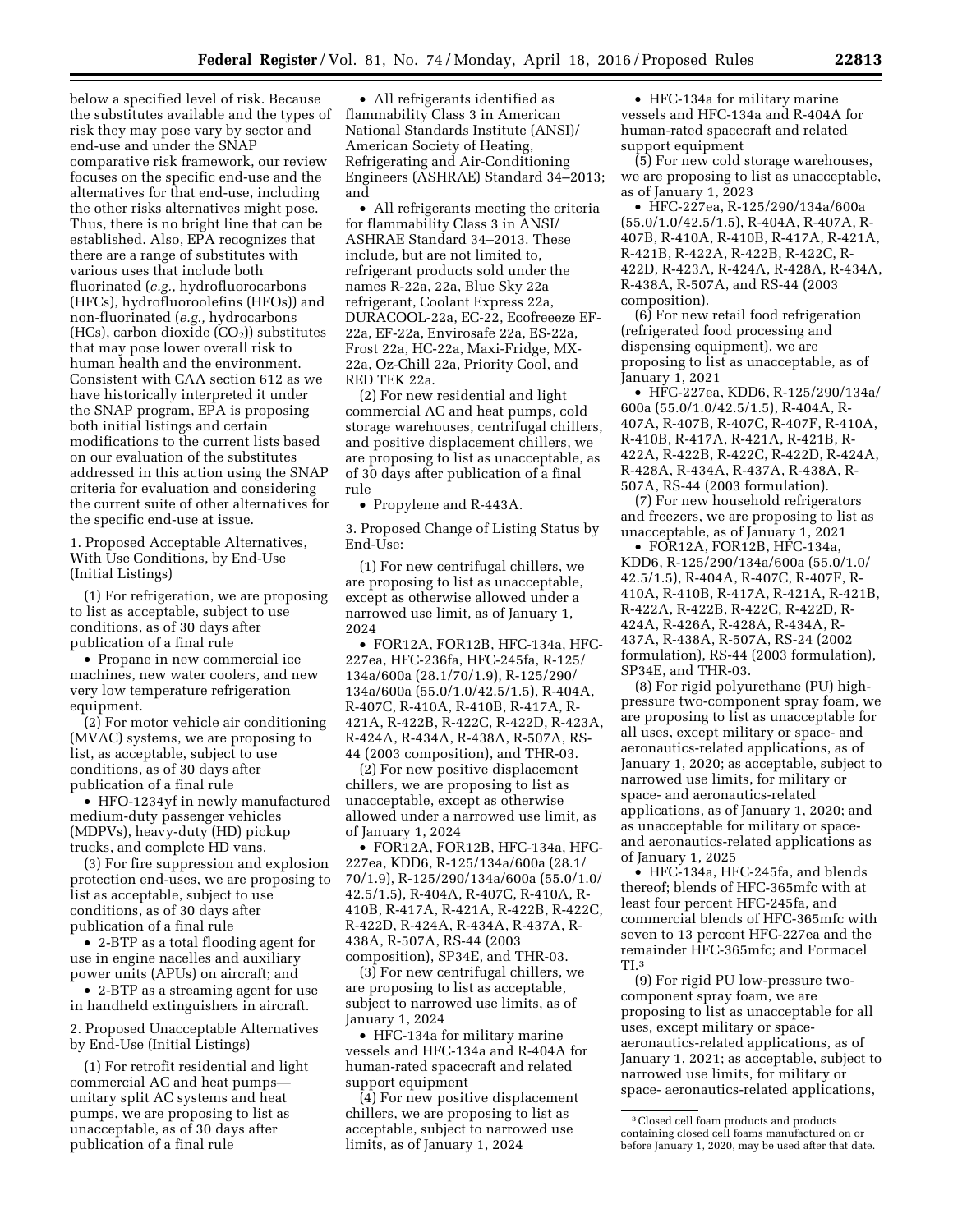as of January 1, 2021; and as unacceptable for military or spaceaeronautics-related applications as of January 1, 2025

• HFC-134a, HFC-245fa, and blends thereof; blends of HFC-365mfc with at least four percent HFC-245fa, and commercial blends of HFC-365mfc with seven to 13 percent HFC-227ea and the remainder HFC-365mfc; and Formacel TI.4

(10) For rigid PU one-component foam sealants, we are proposing to list as unacceptable, as of January 1, 2020

• HFC-134a, HFC-245fa, and blends thereof; blends of HFC-365mfc with at least four percent HFC-245fa, and commercial blends of HFC-365mfc with seven to 13 percent HFC-227ea and the remainder HFC-365mfc; and Formacel TI.5

(11) For all foam blowing end-uses except for rigid PU spray foam, we are proposing for all HFCs and HFC blends previously listed as unacceptable for

space- aeronautics-related applications as of January 1, 2022 that

• These HFCs and HFC blends would be unacceptable for space- aeronauticsrelated applications as of January 1, 2025.

(12) For flexible PU foam applications, we are proposing to list as unacceptable, as of 30 days after publication of a final rule

• Methylene chloride.

(13) For integral skin PU foam applications, we are proposing to list as unacceptable, as of January 1, 2017

• Methylene chloride.<sup>6</sup>

(14) For polyolefin foam applications, we are proposing to list as unacceptable, as of January 1, 2020

• Methylene chloride.<sup>7</sup>

(15) For fire suppression total flooding uses, we are proposing to list as unacceptable, as of one year after publication of a final rule

• Perfluorocarbons (PFCs)  $(C_3F_8$  and  $C_4F_{10}$ .

4. Other Changes

(1) For all foam blowing end-uses, we are proposing to prohibit

• Use of closed cell foam products and products that contain closed cell foam manufactured with an unacceptable foam blowing agent on or after the later of (1) one year after publication of a final rule or (2) the date of the unacceptability listing.

(2) For fire suppression and explosion protection total flooding end-use, we are proposing to clarify the listing for Powdered Aerosol D (Stat-X®), which is currently listed as both ''acceptable'' and ''acceptable subject to use conditions,'' by removing the listing as ''acceptable subject to use conditions,'' as of 30 days after publication of a final rule.

#### *B. Does this action apply to me?*

Potential entities that may be affected by this proposed rule include:

TABLE 1—POTENTIALLY REGULATED ENTITIES BY NORTH AMERICAN INDUSTRIAL CLASSIFICATION SYSTEM (NAICS) CODE

| Category      | <b>NAICS Code</b> | Description of regulated entities                                                                                                                                                         |
|---------------|-------------------|-------------------------------------------------------------------------------------------------------------------------------------------------------------------------------------------|
| Construction  | 238210            | Alarm System (E.G., Fire, Burglar), Electric, Installation Only.                                                                                                                          |
| Industry      | 238220            | Plumbing, Heating, And Air Conditioning Contractors.                                                                                                                                      |
| Industry      | 325199            | All Other Basic Organic Chemical Manufacturing.                                                                                                                                           |
| Industry      | 325412            | Pharmaceutical Preparation Manufacturing.                                                                                                                                                 |
| Industry      | 325520            | Adhesive Manufacturing.                                                                                                                                                                   |
| Industry      | 325998            | All Other Miscellaneous Chemical Product and Preparation Manufacturing.                                                                                                                   |
| Industry      | 326150            | Urethane and Other Foam Product (Except Polystyrene) Manufacturing.                                                                                                                       |
| Manufacturing | 332919            | Nozzles, Firefighting, Manufacturing                                                                                                                                                      |
| Industry      | 333415            | Manufacturers of Refrigerators, Freezers, and Other Refrigerating or Freezing Equipment, Electric or Other<br>(NESOI); Heat Pumps Not Elsewhere Specified or Included; and Parts Thereof. |
| Industry      | 333415            | Air Conditioning and Warm Air Heating Equipment and Commercial and Industrial Refrigeration Equipment<br>Manufacturing.                                                                   |
| Manufacturing | 334290            | Fire Detection and Alarm Systems Manufacturing.                                                                                                                                           |
| Industry      | 335222            | Household Refrigerator and Home Freezer Manufacturing.                                                                                                                                    |
| Industry      | 336120            | Heavy Duty Truck Manufacturing.                                                                                                                                                           |
| Industry      | 336211            | Motor Vehicle Body Manufacturing.                                                                                                                                                         |
| Industry      | 3363              | Motor Vehicle Parts Manufacturing.                                                                                                                                                        |
| Industry      | 3364              | Aerospace Product and Parts Manufacturing.                                                                                                                                                |
| Manufacturing | 336411            | Aircraft Manufacturing.                                                                                                                                                                   |
| Manufacturing | 336413            | Other Aircraft Parts and Auxiliary Equipment Manufacturing.                                                                                                                               |
| Industry      | 336992            | Military Armored Vehicle, Tank, and Tank Component Manufacturing.                                                                                                                         |
| Industry      | 339113            | Surgical Appliance and Supplies Manufacturing.                                                                                                                                            |
| Manufacturing | 339999            | Fire Extinguishers, Portable, Manufacturing.                                                                                                                                              |
| Retail        | 423620            | Household Appliances, Electric Housewares, and Consumer Electronics Merchant Wholesalers.                                                                                                 |
| Retail        | 423740            | Refrigeration Equipment and Supplies Merchant Wholesalers.                                                                                                                                |
| Retail        | 423930            | Recyclable Material Merchant Wholesalers.                                                                                                                                                 |
| Retail        | 443111            | Appliance Stores: Household-Type.                                                                                                                                                         |
| Retail        | 44511             | Supermarkets and Other Grocery (Except Convenience) Stores.                                                                                                                               |
| Retail        | 445110            | Supermarkets and Other Grocery (Except Convenience) Stores.                                                                                                                               |
| Retail        | 445120            | Convenience Stores.                                                                                                                                                                       |
| Retail        | 44521             | Meat Markets.                                                                                                                                                                             |
| Retail        | 44522             | Fish and Seafood Markets.                                                                                                                                                                 |
| Retail        | 44523             | Fruit and Vegetable Markets.                                                                                                                                                              |
| Retail        | 445291            | <b>Baked Goods Stores.</b>                                                                                                                                                                |
| Retail        | 445292            | Confectionary and Nut Stores.                                                                                                                                                             |
| Retail        | 445299            | All Other Specialty Food Stores.                                                                                                                                                          |
| Retail        | 4453              | Beer, Wine, and Liquor Stores.                                                                                                                                                            |

4Closed cell foam products and products containing closed cell foams manufactured on or before January 1, 2021, may be used after that date.

5Closed cell foam products and products containing closed cell foams manufactured on or before January 1, 2020, may be used after that date.

6Closed cell foam products and products containing closed cell foams manufactured on or

before January 1, 2017, may be used after that date.

7Closed cell foam products and products containing closed cell foams manufactured on or before January 1, 2020, may be used after that date.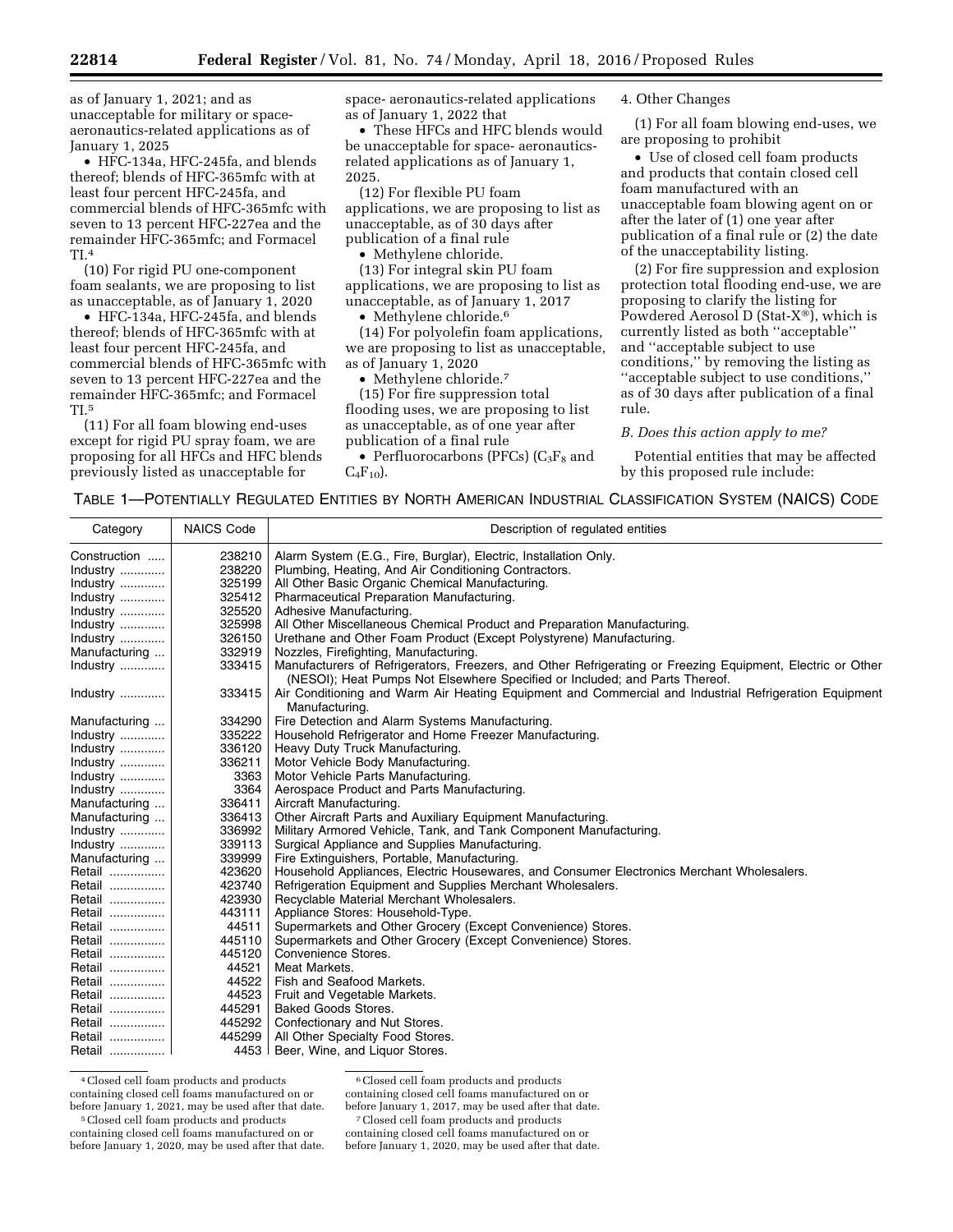TABLE 1—POTENTIALLY REGULATED ENTITIES BY NORTH AMERICAN INDUSTRIAL CLASSIFICATION SYSTEM (NAICS) CODE—Continued

| Category | <b>NAICS Code</b> | Description of regulated entities          |
|----------|-------------------|--------------------------------------------|
| Retail   | 446110            | Pharmacies and Drug Stores.                |
| Retail   | 44711             | Gasoline Stations With Convenience Stores. |
| Retail   | 452910            | Warehouse Clubs and Supercenters.          |
| Retail   | 452990            | All Other General Merchandise Stores.      |
| Services | 72111             | Hotels (Except Casino Hotels) and Motels.  |
| Services | 72112             | Casino Hotels.                             |
| Retail   | 72241             | Drinking Places (Alcoholic Beverages).     |
| Retail   | 722513            | Limited-Service Restaurants.               |
| Retail   | 722514            | Cafeterias, Grill Buffets, and Buffets.    |
| Retail   | 722515            | Snack and Nonalcoholic Beverage Bars.      |
| Services | 81119             | Other Automotive Repair and Maintenance.   |
| Services | 811412            | Appliance Repair and Maintenance.          |
| Services | 922160            | Fire Protection.                           |

This table is not intended to be exhaustive, but rather provides a guide for readers regarding entities likely to be regulated by this action. This table lists the types of entities that EPA is now aware could potentially be regulated by this action. Other types of entities not listed in the table could also be regulated. To determine whether your entity is regulated by this action, you should carefully examine the applicability criteria found in 40 CFR part 82. If you have questions regarding the applicability of this action to a particular entity, consult the person listed in the **FOR FURTHER INFORMATION CONTACT** section.

*C. What acronyms and abbreviations are used in the preamble?* 

Below is a list of acronyms and abbreviations used in the preamble of this document:

- *AIHA*—American Industrial Hygiene Association *AC*—Air Conditioning *ACGIH*—American Conference of Governmental Industrial Hygienists *ACH*—Changes Per Hour
- *ASRAC*—Appliance Standards and

Rulemaking Federal Advisory Committee *AEGL*—Acute Emergency Guideline Limits

- *AHRI*—Air Conditioning, Heating and Refrigeration Institute
- *AIRAH*—Australian Institute of Refrigeration, Air conditioning and Heating
- *ANSI*—American National Standards Institute
- *APU*—Auxiliary Power Unit
- *ASHRAE*—American Society of Heating, Refrigerating and Air-Conditioning Engineers
- *BTU*—British Thermal Units
- *CAA*—Clean Air Act
- *CAP*—Climate Action Plan
- *CAS Reg. No.*—Chemical Abstracts Service Registry Identification Number
- *CBI*—Confidential Business Information
- *CFC*—Chlorofluorocarbon
- *CFR*—Code of Federal Regulations
- *CH4*—Methane
- *CMAQ—*Community Multiscale Air Quality

*CO2*—Carbon Dioxide *CO2eq*—Carbon Dioxide Equivalent *CUAC*—Commercial Unitary Air Conditioner *CUHP*—Commercial Unitary Heat Pump *DOE*—United States Department of Energy *DX*—Direct Expansion *EEAP*—Environmental Effects Assessment Panel *EIA*—Environmental Investigation Agency *EO*—Executive Order *EPA*—United States Environmental Protection Agency *EU*—European Union *FCA*—Fiat Chrysler Automobiles *FMEA*—Failure Mode and Effects Analysis *FAA*—Federal Aviation Administration *FR*—Federal Register *FTA*—Fault Tree Analysis *GHG*—Greenhouse Gas *GtCO2eq*—Gigatonnes of Carbon Dioxide Equivalent *GWP*—Global Warming Potential *GVWR*—Gross Vehicle Weight Rating *HBFC*—Hydrobromofluorocarbon *HC*—Hydrocarbon *HCFC*—Hydrochlorofluorocarbon *HD*—Heavy-Duty *HD GHG*—Heavy-Duty Greenhouse Gas *HF*—Hydrogen Fluoride *HFC*—Hydrofluorocarbon *HFO*—Hydrofluoroolefin *HTOC*—Halons Technical Options Committee *ICAO*— International Civil Aviation Organization *ICF*—ICF International, Inc. *IGSD*—Institute for Governance and Sustainable Development *IEC*—International Electrochemical Commission *IPCC*—Intergovernmental Panel on Climate Change *IPR*—Industrial Process Refrigeration *kPa*—Kilopascal *LD*—Light-Duty *LD GHG*—Light-Duty Greenhouse Gas *LFL*—Lower Flammability Limit *LOAEL*—Lowest Observed Adverse Effect Level *LPG*—Liquified Petroleum Gas *MAC Directive*—Directive on Mobile Air Conditioning *MDPV*—Medium-Duty Passenger Vehicle *MIR*—Maximum Incremental Reactivity

*MMTCO*2*eq*—Million Metric Tons of Carbon Dioxide Equivalent *MSDS*—Material Safety Data Sheet *MVAC*—Motor Vehicle Air Conditioning *MY*—Model Year *N*2*O*—Nitrous Oxide *NAAQS*—National Ambient Air Quality Standards *NADA*—National Automobile Dealers Association *NAICS*—North American Industrial Classification System *NESHAP*—National Emission Standards for Hazardous Air Pollutants *NFPA*—National Fire Protection Association *NHTSA*—National Highway Traffic Safety Administration *NIK*—Not-In-Kind *NIOSH*—United States National Institute for Occupational Safety and Health *NPRM*—Notice of Proposed Rulemaking *NRDC*—Natural Resources Defense Council *NSF*—National Sanitation Foundation *OEM*—Original Equipment Manufacturer *ODP*—Ozone Depletion Potential *ODS*—Ozone-depleting Substance *OMB*—United States Office of Management and Budget *OSHA*—United States Occupational Safety and Health Administration *PEL*—Permissible Exposure Limit *PFC*—Perfluorocarbons *PMS*—Pantone Matching System *ppb*—Parts Per Billion *PPE*—Personal Protective Equipment *ppm*—Parts Per Million *PSM*—Process Safety Management *PTAC*—Packaged Terminal Air Conditioners *PTHP*—Packaged Terminal Heat Pumps *PU*—Polyurethane *RCRA*—Resource Conservation and Recovery Act *REL*—Recommended Exposure Limit *RfC*—Reference Concentration *RMP*—Risk Management Plan *RSES*—Refrigeration Service Engineers Society *RTOC*—Refrigeration, Air Conditioning and Heat Pumps Technical Options Committee *SARPS*—Standards and Recommended Practices *SIP*—State Implementation Plan *SAE ICCC*—SAE International's Interior Climate Control Committee

*SAP*—Scientific Assessment Panel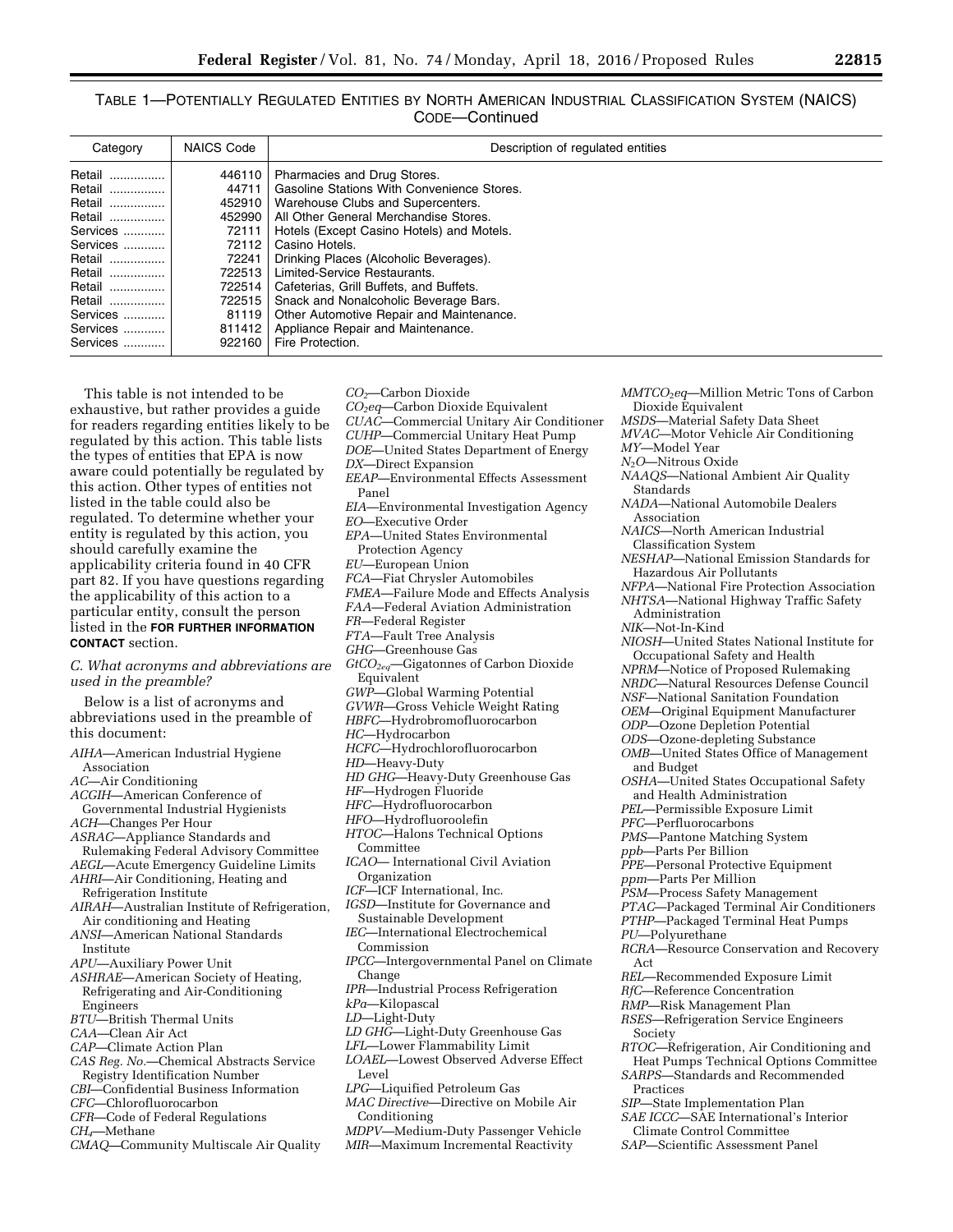- *SF*6—Sulfur Hexafluoride
- *SNAP*—Significant New Alternatives Policy *SRES*—Special Report on Emissions Scenarios
- *STEL*—Short-term Exposure Limit
- *SUV*—Sport Utility Vehicles
- *TEAP*—Technical and Economic Assessment Panel
- *TFA*—Trifluoroacetic Acid
- *TLV*—Threshold Limit Value
- *TWA*—Time Weighted Average
- *UL*—Underwriters Laboratories, Inc.
- *UMRA*—Unfunded Mandates Reform Act
- *UNEP*—United Nations Environmental Programme
- *VOC*—Volatile Organic Compounds
- *WEEL*—Workplace Environmental Exposure Limit

#### **II. How does the SNAP program work?**

*A. What are the statutory requirements and authority for the SNAP program?* 

CAA section 612 requires EPA to develop a program for evaluating alternatives to ODS. This program is known as the SNAP program. The major provisions of section 612 are:

#### 1. Rulemaking

Section 612(c) requires EPA to promulgate rules making it unlawful to replace any class I (chlorofluorocarbon (CFC), halon, carbon tetrachloride, methyl chloroform, methyl bromide, hydrobromofluorocarbon (HBFC), and chlorobromomethane) or class II hydrochlorofluorocarbon (HCFC)) substance with any substitute that the Administrator determines may present adverse effects to human health or the environment where the Administrator has identified an alternative that (1) reduces the overall risk to human health and the environment and (2) is currently or potentially available.

2. Listing of Unacceptable/Acceptable Substitutes

Section 612(c) requires EPA to publish a list of the substitutes that it finds to be unacceptable for specific uses and to publish a corresponding list of acceptable substitutes for specific uses. The list of ''acceptable'' substitutes is found at *[www.epa.gov/ozone/snap/](http://www.epa.gov/ozone/snap/substitutes-sector) [substitutes-sector](http://www.epa.gov/ozone/snap/substitutes-sector)* and the lists of ''unacceptable,'' ''acceptable subject to use conditions,'' and ''acceptable subject to narrowed use limits'' substitutes are found in the appendices to 40 CFR part 82 subpart G.

#### 3. Petition Process

Section 612(d) grants the right to any person to petition EPA to add a substance to, or delete a substance from, the lists published in accordance with section 612(c). The Agency has 90 days to grant or deny a petition. Where the Agency grants the petition, EPA must

publish the revised lists within an additional six months.

#### 4. 90-Day Notification

Section 612(e) directs EPA to require any person who produces a chemical substitute for a class I substance to notify the Agency not less than 90 days before new or existing chemicals are introduced into interstate commerce for significant new uses as substitutes for a class I substance. The producer must also provide the Agency with the producer's unpublished health and safety studies on such substitutes.

#### 5. Outreach

Section 612(b)(1) states that the Administrator shall seek to maximize the use of federal research facilities and resources to assist users of class I and II substances in identifying and developing alternatives to the use of such substances in key commercial applications.

#### 6. Clearinghouse

Section 612(b)(4) requires the Agency to set up a public clearinghouse of alternative chemicals, product substitutes, and alternative manufacturing processes that are available for products and manufacturing processes which use class I and II substances.

# *B. What are EPA's regulations implementing CAA section 612?*

On March 18, 1994, EPA published the initial SNAP rule (59 FR 13044) which established the process for administering the SNAP program and issued EPA's first lists identifying acceptable and unacceptable substitutes in major industrial use sectors (40 CFR part 82 subpart G). These sectors include the following: Refrigeration and AC; foam blowing; solvents cleaning; fire suppression and explosion protection; sterilants; aerosols; adhesives, coatings and inks; and tobacco expansion. These sectors comprise the principal industrial sectors that historically consumed the largest volumes of ODS.

#### *C. How do the regulations for the SNAP program work?*

Under the SNAP regulations, anyone who produces a substitute to replace a class I or II ODS in one of the eight major industrial use sectors listed above must provide the Agency with notice and the required health and safety information on the substitute at least 90 days before introducing it into interstate commerce for significant new use as an alternative. 40 CFR 82.176(a). While this requirement typically applies to

chemical manufacturers as the person likely to be planning to introduce the substitute into interstate commerce,<sup>8</sup> it may also apply to importers, formulators, equipment manufacturers, or end users 9 when they are responsible for introducing a substitute into interstate commerce. The 90-day SNAP review process begins once EPA receives the submission and determines that the submission includes complete and adequate data. 40 CFR 82.180(a). The CAA and the SNAP regulations, 40 CFR 82.174(a), prohibit use of a substitute earlier than 90 days after a complete submission has been provided to the Agency.

The Agency has identified four possible decision categories for substitute submissions: Acceptable; acceptable, subject to use conditions; acceptable, subject to narrowed use limits; and unacceptable.<sup>10</sup> 40 CFR 82.180(b). Use conditions and narrowed use limits are both considered ''use restrictions'' and are explained below. Substitutes that are deemed acceptable without use conditions can be used for all applications within the relevant sector end-uses and without limits under SNAP on how they may be used. Substitutes that are acceptable subject to use restrictions may be used only in accordance with those restrictions. Substitutes that are found to be unacceptable may not be used after the date specified in the rulemaking adding them to the list of unacceptable substitutes.11

9As defined at 40 CFR 82.172, ''end-use'' means processes or classes of specific applications within major industrial sectors where a substitute is used to replace an ozone-depleting substance.

10The SNAP regulations also include ''pending,'' referring to submissions for which EPA has not reached a determination, under this provision.

11As defined at 40 CFR 82.172, ''use'' means any use of a substitute for a class I or class II ozonedepleting compound, including but not limited to use in a manufacturing process or product, in consumption by the end-user, or in intermediate uses, such as formulation or packaging for other subsequent uses. This definition of use encompasses manufacturing process of products both for domestic use and for export. Substitutes manufactured within the United States exclusively for export are subject to SNAP requirements since the definition of use in the rule includes use in the manufacturing process, which occurs within the United States.

<sup>8</sup>As defined at 40 CFR 82.104, ''interstate commerce'' means the distribution or transportation of any product between one state, territory, possession or the District of Columbia, and another state, territory, possession or the District of Columbia, or the sale, use or manufacture of any product in more than one state, territory, possession or District of Columbia. The entry points for which a product is introduced into interstate commerce are the release of a product from the facility in which the product was manufactured, the entry into a warehouse from which the domestic manufacturer releases the product for sale or distribution, and at the site of United States Customs clearance.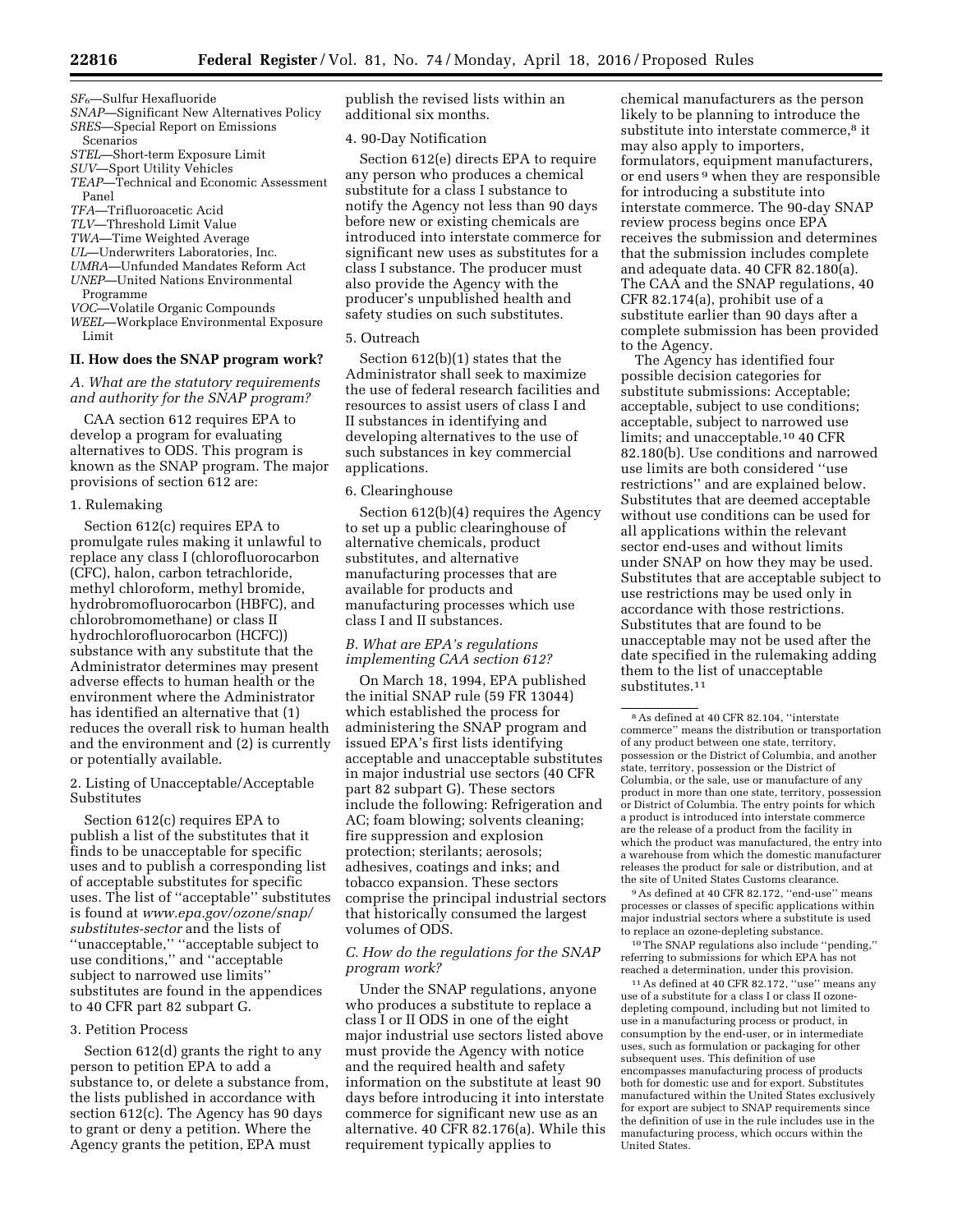After reviewing a substitute, the Agency may determine that a substitute is acceptable only if certain conditions in the way that the substitute is used are met to ensure risks to human health and the environment are not significantly greater than other substitutes. EPA describes such substitutes as ''acceptable subject to use conditions.'' Entities that use these substitutes without meeting the associated use conditions are in violation of CAA section 612 and EPA's SNAP regulations. 40 CFR 82.174(c).

For some substitutes, the Agency may permit a narrow range of use within an end-use or sector. For example, the Agency may limit the use of a substitute to certain end-uses or specific applications within an industry sector. The Agency generally requires a user of a substitute subject to narrowed use limits to demonstrate that no other acceptable substitutes are available for their specific application.12 EPA describes these substitutes as ''acceptable subject to narrowed use limits.'' A person using a substitute that is acceptable subject to narrowed use limits in applications and end-uses that are not consistent with the narrowed use limit is using these substitutes in violation of CAA section 612 and EPA's SNAP regulations. 40 CFR 82.174(c).

The section 612 mandate for EPA to prohibit the use of a substitute that may present risk to human health or the environment where a lower risk alternative is available or potentially available 13 provides EPA with the authority to change the listing status of a particular substitute if such a change is justified by new information or changed circumstance. The Agency publishes its SNAP program decisions in the **Federal Register**. EPA uses notice-and-comment rulemaking to place any alternative on the list of

<sup>13</sup> In addition to acceptable commercially available alternatives, the SNAP program may consider potentially available alternatives. The SNAP program's definition of ''potentially available'' is ''any alternative for which adequate health, safety, and environmental data, as required for the SNAP notification process, exist to make a determination of acceptability, and which the Agency reasonably believes to be technically feasible, even if not all testing has yet been completed and the alternative is not yet produced or sold.'' (40 CFR 82.172)

prohibited substitutes, to list a substitute as acceptable only subject to use conditions or narrowed use limits, or to remove a substitute from either the list of prohibited or acceptable substitutes.

In contrast, EPA publishes ''notices of acceptability'' to notify the public of substitutes that are deemed acceptable with no restrictions. As described in the preamble to the rule initially implementing the SNAP program (59 FR 13044; March 18, 1994), EPA does not believe that rulemaking procedures are necessary to list substitutes that are acceptable without restrictions because such listings neither impose any sanction nor prevent anyone from using a substitute.

Many SNAP listings include ''comments'' or ''further information'' to provide additional information on substitutes. Since this additional information is not part of the regulatory decision, these statements are not binding for use of the substitute under the SNAP program. However, regulatory requirements so listed are binding under other regulatory programs (*e.g.,* worker protection regulations promulgated by the U.S. Occupational Safety and Health Administration (OSHA)). The ''further information'' classification does not necessarily include all other legal obligations pertaining to the use of the substitute. While the items listed are not legally binding under the SNAP program, EPA encourages users of substitutes to apply all statements in the ''further information'' column in their use of these substitutes. In many instances, the information simply refers to sound operating practices that have already been identified in existing industry and/or building codes or standards. Thus, many of the statements, if adopted, would not require the affected user to make significant changes in existing operating practices.

#### *D. What are the guiding principles of the SNAP program?*

The seven guiding principles of the SNAP program, elaborated in the preamble to the initial SNAP rule and consistent with section 612, are discussed below.

• *Evaluate substitutes within a comparative risk framework* 

The SNAP program evaluates the risk of alternative compounds compared to available or potentially available substitutes to the ozone depleting compounds which they are intended to replace. The risk factors that are considered include ozone depletion potential (ODP) as well as flammability, toxicity, occupational health and safety, and contributions to climate change and other environmental factors.

• *Do not require that substitutes be risk free to be found acceptable* 

Substitutes found to be acceptable must not pose significantly greater risk than other substitutes, but they do not have to be risk free. A key goal of the SNAP program is to promote the use of substitutes that minimize risks to human health and the environment relative to other alternatives. In some cases, this approach may involve designating a substitute acceptable even though the compound may pose a risk of some type, provided its use does not pose significantly greater risk than other alternatives.

• *Restrict those substitutes that are significantly worse* 

EPA does not intend to restrict a substitute if it has only marginally greater risk. Drawing fine distinctions would be extremely difficult. The Agency also does not want to intercede in the market's choice of substitutes by listing as unacceptable all but one substitute for each end-use, and does not intend to restrict substitutes on the market unless a substitute has been proposed or is being used that is clearly more harmful to human health or the environment than other alternatives.

• *Evaluate risks by use*  Central to SNAP's evaluations is the intersection between the characteristics of the substitute itself and its specific end-use application. Section 612 requires that substitutes be evaluated by use. Environmental and human health exposures can vary significantly depending on the particular application of a substitute. Thus, the risk characterizations must be designed to represent differences in the environmental and human health effects associated with diverse uses. This approach cannot, however, imply fundamental tradeoffs with respect to different types of risk to either the environment or to human health.

• *Provide the regulated community with information as soon as possible* 

The Agency recognizes the need to provide the regulated community with information on the acceptability of various substitutes as soon as possible. To do so, EPA issues notices or determinations of acceptability and rules identifying substitutes as unacceptable; acceptable, subject to use conditions; or acceptable, subject to narrowed use limits, in the **Federal Register**. In addition, we maintain lists of acceptable and unacceptable alternatives on our Web site, *[www.epa.gov/ozone/snap](http://www.epa.gov/ozone/snap)*.

• *Do not endorse products manufactured by specific companies* 

<sup>12</sup> In the case of the July 20, 2015, final rule, EPA established narrowed use limits for certain substitutes over a limited period of time for specific MVAC and foam applications, on the basis that other acceptable alternatives would not be available for those specific applications within broader enduses, but acceptable alternatives were expected to become available over time, *e.g.,* after military qualification testing for foam blowing agents in military applications or after development of improved servicing infrastructure in a destination country for MVAC in vehicles destined for export.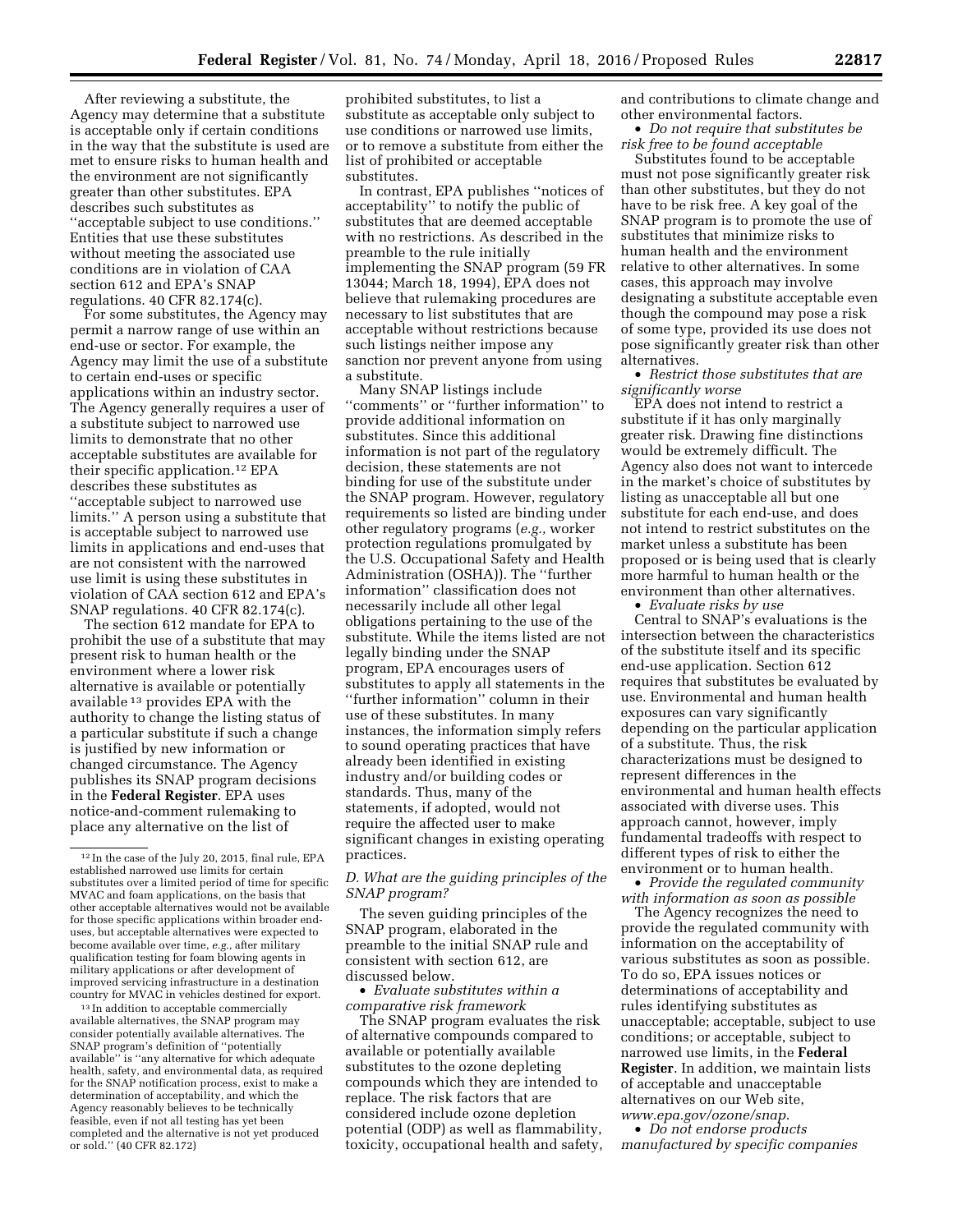The Agency does not issue companyspecific product endorsements. In many cases, the Agency may base its analysis on data received on individual products, but the addition of a substitute to the acceptable list based on that analysis does not represent an endorsement of that company's products.

• *Defer to other environmental regulations when warranted* 

In some cases, EPA and other federal agencies have developed extensive regulations under other sections of the CAA or other statutes that address potential environmental or human health effects that may result from the use of alternatives to class I and class II substances. For example, use of some substitutes may in some cases entail increased use of chemicals that contribute to tropospheric air pollution. The SNAP program takes existing regulations under other programs into account when reviewing substitutes.

#### *E. What are EPA's criteria for evaluating substitutes under the SNAP program?*

EPA applies the same criteria for determining whether a substitute is acceptable or unacceptable. These criteria, which can be found at § 82.180(a)(7), include atmospheric effects and related health and environmental effects, ecosystem risks, consumer risks, flammability, and cost and availability of the substitute. To enable EPA to assess these criteria, we require submitters to include various information including ODP, GWP, toxicity, flammability, and the potential for human exposure.

When evaluating potential substitutes, EPA evaluates these criteria in the following groupings:

• *Atmospheric effects*—The SNAP program evaluates the potential contributions to both ozone depletion and climate change. The SNAP program considers the ODP and the 100-year integrated GWP of compounds to assess atmospheric effects.

• *Exposure assessments*—The SNAP program uses exposure assessments to estimate concentration levels of substitutes to which workers, consumers, the general population, and the environment may be exposed over a determined period of time. These assessments are based on personal monitoring data or area sampling data if available. Exposure assessments may be conducted for many types of releases including:

(1) Releases in the workplace and in homes;

(2) Releases to ambient air and surface water;

(3) Releases from the management of solid wastes.

• *Toxicity data*—The SNAP program uses toxicity data to assess the possible health and environmental effects of exposure to substitutes. We use broad health-based criteria such as:

(1) Permissible Exposure Limits (PELs) for occupational exposure;

(2) Inhalation reference concentrations (RfCs) for noncarcinogenic effects on the general population;

(3) Cancer slope factors for carcinogenic risk to members of the general population.

When considering risks in the workplace, if OSHA has not issued a PEL for a compound, EPA then considers Recommended Exposure Limits from the National Institute for Occupational Safety and Health (NIOSH), Workplace Environmental Exposure Limits (WEELs) set by the American Industrial Hygiene Association (AIHA), or threshold limit values (TLVs) set by the American Conference of Governmental Industrial Hygienists (ACGIH). If limits for occupational exposure or exposure to the general population are not already established, then EPA derives these values following the Agency's peer reviewed guidelines. Exposure information is combined with toxicity information to explore any basis for concern. Toxicity data are used with existing EPA guidelines to develop health-based limits for interim use in these risk characterizations.

• *Flammability*—The SNAP program examines flammability as a safety concern for workers and consumers. EPA assesses flammability risk using data on:

(1) Flash point and flammability limits (*e.g.,* ASHRAE flammability/ combustibility classifications);

(2) Data on testing of blends with flammable components;

(3) Test data on flammability in consumer applications conducted by independent laboratories; and

(4) Information on flammability risk mitigation techniques.

• *Other environmental impacts*—The SNAP program also examines other potential environmental impacts like ecotoxicity and local air quality impacts. A compound that is likely to be discharged to water may be evaluated for impacts on aquatic life. Some substitutes are volatile organic compounds (VOC). EPA also notes whenever a potential substitute is considered a hazardous or toxic air pollutant (under CAA sections 112 (b) and 202 (l)) or hazardous waste under the Resource Conservation and

Recovery Act (RCRA) subtitle C regulations.

EPA's consideration of cost in listing decisions is limited to evaluating the cost of the substitute under review pursuant to section 82.180(a)(7)(vii). This is distinct from consideration of costs associated with the use of other alternatives to which the substitute is being compared. *See Honeywell* v. *EPA,*  374 F.3d 1363 (D.C. Cir. 2004) at 1,378 (J. Rogers, concurring in part and dissenting in part) (''While the SNAP regulations make the 'cost and availability of the substitute' an element of acceptability . . . that concern is limited to whether EPA 'has . . . reason to prohibit its use,' not to whether cleaner alternatives for the substance are already 'currently or potentially available'. . . . Consideration of transition costs is thus precluded by the SNAP regulations as currently written, irrespective of whether it might be permitted under  $CAA \$  612( $c$ )....

Over the past twenty years, the menu of substitutes has become much broader and a great deal of new information has been developed on many substitutes. Because the overall goal of the SNAP program is to ensure that substitutes listed as acceptable do not pose significantly greater risk to human health and the environment than other substitutes, the SNAP criteria continue to be informed by our current overall understanding of environmental and human health impacts and our experience with and current knowledge about alternatives. Over time, the range of substitutes reviewed by SNAP has changed, and, at the same time, scientific approaches have evolved to more accurately assess the potential environmental and human health impacts of these chemicals and alternative technologies.

#### *F. How are SNAP determinations updated?*

Three mechanisms exist for modifying the list of SNAP determinations. First, under section 612(d), the Agency must review and either grant or deny petitions to add or delete substances from the SNAP list of acceptable or unacceptable substitutes. That provision allows any person to petition the Administrator to add a substance to the list of acceptable or unacceptable substitutes or to remove a substance from either list. The second means is through the notifications which must be submitted to EPA 90 days before introduction of a substitute into interstate commerce for significant new use as an alternative to a class I or class II substance. These 90-day notifications are required by CAA section 612(e) for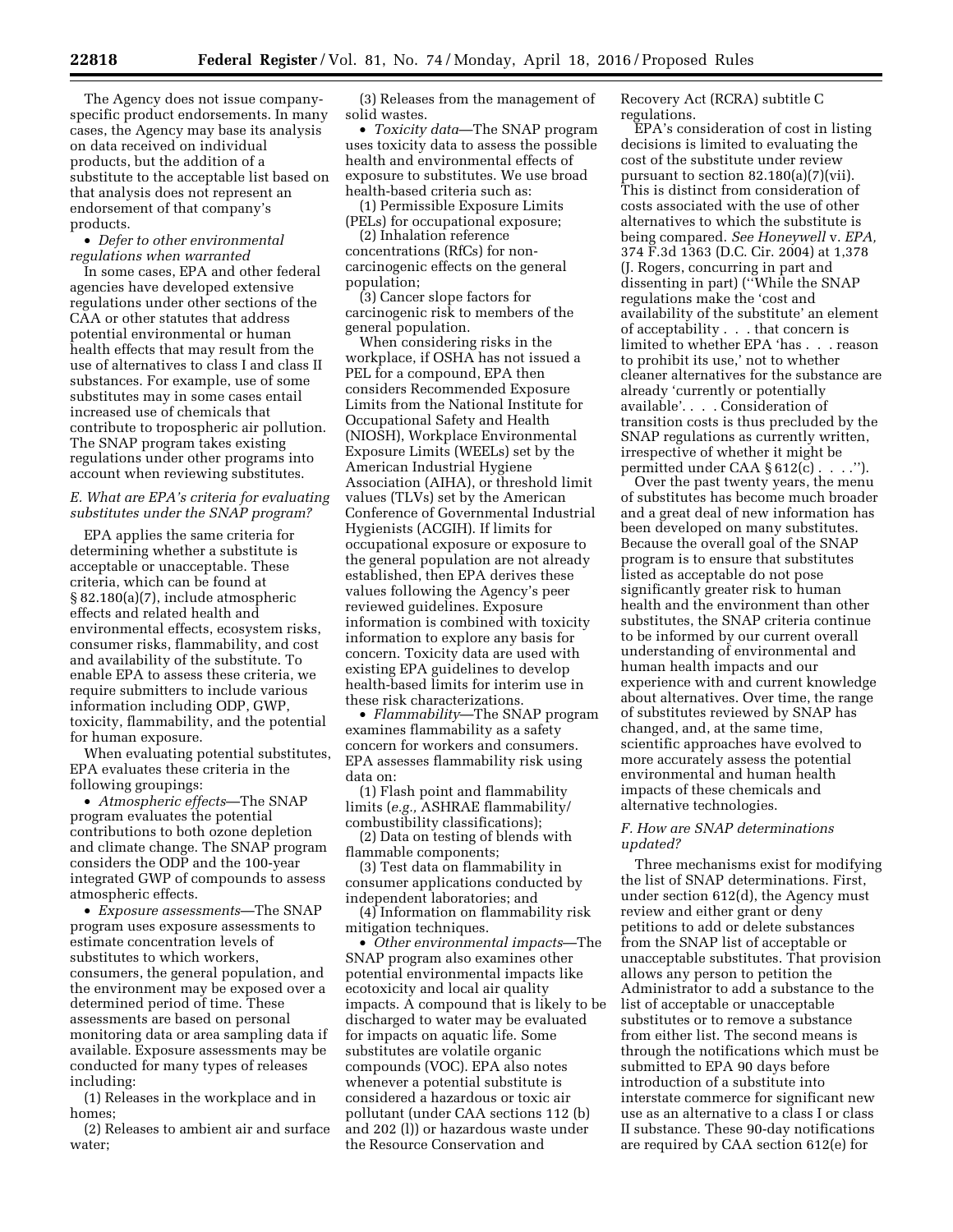producers of substitutes to class I substances for new uses and, in all other cases, by EPA regulations issued under sections 114 and 301 of the Act to implement section 612(c).

Finally, since the inception of the SNAP program, we have interpreted the section 612 mandate to find substitutes acceptable or unacceptable to include the authority to act on our own to add or remove a substance from the SNAP lists (59 FR 13044, 13047; March 18, 1994). In determining whether to add or remove a substance from the SNAP lists, we consider whether there are other alternatives that pose lower overall risk to human health and the environment. In determining whether to modify a listing of a substitute we undertake the same consideration, but do so in the light of new data that may not have been available at the time of our original listing decision, including information on substitutes that were not included in our comparative review at the time of our initial listing decision and new information on substitutes previously reviewed.

#### *G. What does EPA consider in deciding whether to modify the listing status of an alternative?*

As described in this document and elsewhere, including in the initial SNAP rule published in the **Federal Register**  on March 18, 1994 (59 FR 13044), CAA section 612 requires EPA to list as unacceptable any substitute substance where it finds that there are other alternatives that reduce overall risk to human health and the environment. The initial SNAP rule included submission requirements and presented the environmental and health risk factors that the SNAP program considers in the comparative risk framework it uses to determine whether there are other alternatives that pose significantly lower risk than the substitute under review. EPA makes decisions based on the particular end-use where a substitute is to be used. EPA has, in many cases, found certain substitutes acceptable only for limited end-uses or subject to use restrictions.

It has now been over twenty years since the initial SNAP rule was promulgated. When the SNAP program began, the number of substitutes available for consideration was, for many end-uses, somewhat limited. Thus, while the SNAP program's initial comparative assessments of overall risk to human health and the environment were rigorous, often there were few substitutes upon which to apply the comparative assessment. The immediacy of the class I phaseout often meant that EPA listed class II ODS (*i.e.,* 

HCFCs) as acceptable, recognizing that they too would be phased out and, at best, could offer an interim solution. Other Title VI provisions such as the section 610 Nonessential Products Ban and the section 605 Use Restriction made clear that a listing under the SNAP program could not convey permanence.

Since EPA issued the initial SNAP rule in 1994, the Agency has issued 20 rules and 30 notices that generally expand the menu of options for the various SNAP sectors and end-uses. Thus, comparisons today apply to a broader range of alternatives—both chemical and non-chemical—than at the inception of the SNAP program. Industry experience with these substitutes has also grown during the history of the program.

In addition to an expanding menu of substitutes, developments over the past 20 years have improved our understanding of global environmental issues. With regard to that information, our review of substitutes in this proposed rule includes comparative assessments that consider our evolving understanding of a variety of factors. For example, GWPs and climate effects are not new elements in our evaluation framework, but as is the case with all of our review criteria, the amount of information has expanded and the quality has improved.

To the extent possible, EPA's ongoing management of the SNAP program considers new information, including new substitutes, and improved understanding of the risk to the environment and human health. EPA previously has taken several actions revising listing determinations from acceptable or acceptable with use conditions to unacceptable. On January 26, 1999, EPA listed the refrigerant blend known by the trade name MT-31 as unacceptable for all refrigeration and AC end-uses for which EPA had previously listed this blend as an acceptable substitute (62 FR 30275; June 3, 1997). EPA based this decision on new information about the toxicity of one of the chemicals in the blend.

Another example of EPA revising a listing determination occurred in 2007, when EPA listed HCFC-22 and HCFC-142b as unacceptable for use in the foam sector (72 FR 14432; March 28, 2007). These HCFCs, which are ozone depleting and subject to a global production phaseout, were initially listed as acceptable substitutes since they had a lower ODP than the substances they were replacing and there were no other alternatives that posed lower overall risk at the time of EPA's listing decision. HCFCs offered a

path forward for some sectors and enduses at a time when the number of substitutes was far more limited. In light of the expanded availability of other alternatives with lower overall risk to human health and the environment in specific foam end-uses, and taking into account the 2010 class II ODS phasedown step, EPA changed the listing for these HCFCs in relevant end-uses from acceptable to unacceptable. In that rule, EPA noted that continued use of these HCFCs would contribute to unnecessary depletion of the ozone layer and delay the transition to substitutes that pose lower overall risk to human health and the environment. EPA established a change of status date that recognized that existing users needed time to adjust their manufacturing processes to safely accommodate the use of other substitutes.

In a final rule published on July 20, 2015 (80 FR 42870), various HFCs and HFC-containing blends that were previously listed as acceptable under the SNAP program were listed as unacceptable in various end-uses in the aerosols, foam blowing, and refrigeration and AC sectors where there are other alternatives that pose lower overall risk to human health and the environment for specific uses. The July 2015 rule also changed the status from acceptable to unacceptable for certain HCFCs being phased out of production under the Montreal Protocol and CAA section 605(a). Per the guiding principles of the SNAP program, the July 2015 rule did not specify that any HFCs or HCFCs are unacceptable across all sectors and end-uses. Instead, in all cases, EPA considered the intersection between the specific substitute and the particular end-use and the availability of substitutes for those particular enduses when making its determinations.

#### *H. Where can I get additional information about the SNAP program?*

For copies of the comprehensive SNAP lists of substitutes or additional information on SNAP, refer to EPA's Web site at *[www.epa.gov/ozone/snap.](http://www.epa.gov/ozone/snap)*  For more information on the Agency's process for administering the SNAP program or criteria for evaluation of substitutes, refer to the initial SNAP rule published March 18, 1994 (59 FR 13044), codified at 40 CFR part 82 subpart G. A complete chronology of SNAP decisions and the appropriate citations are found at *[www.epa.gov/](http://www.epa.gov/ozone/snap/chron.html) [ozone/snap/chron.html.](http://www.epa.gov/ozone/snap/chron.html)*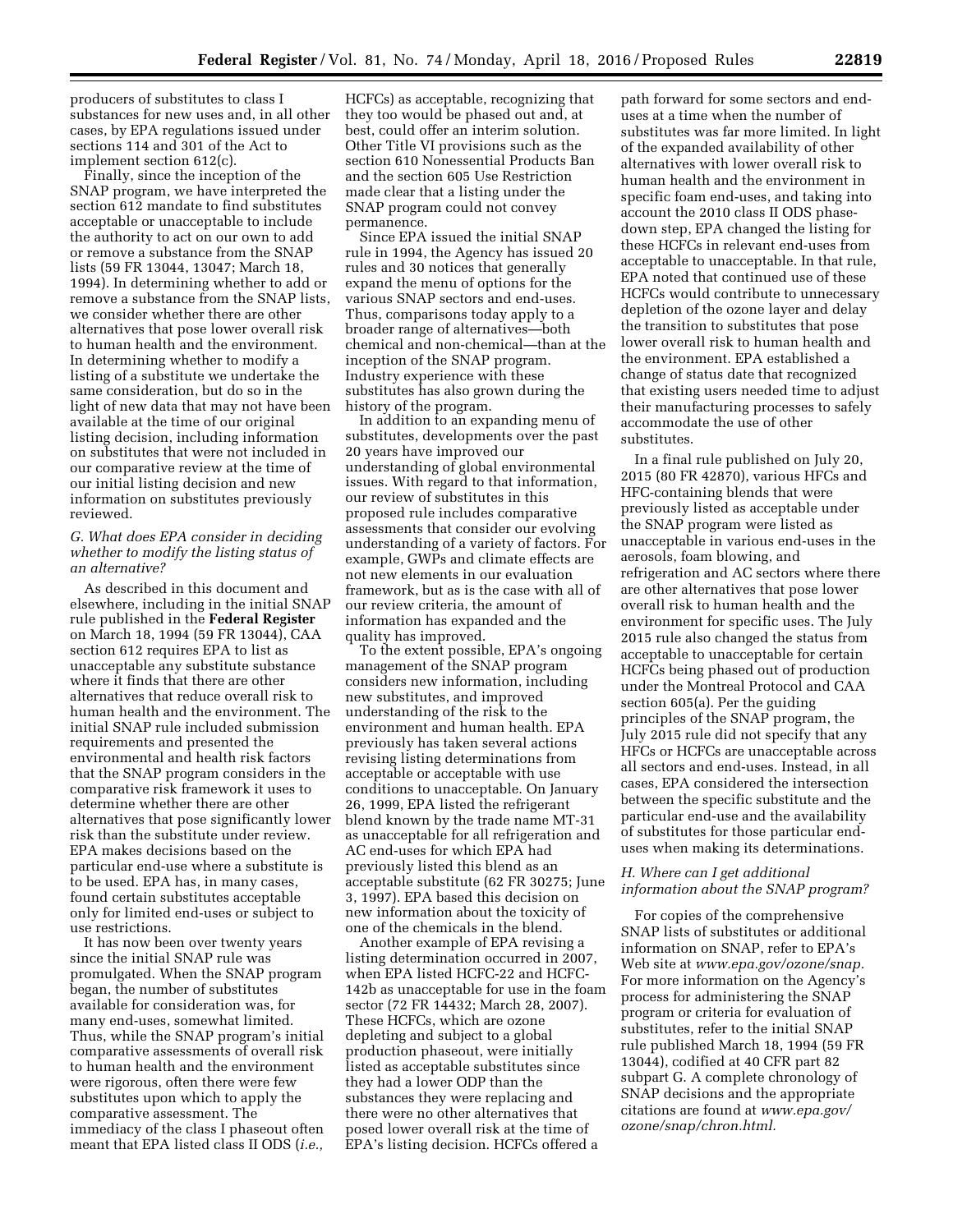#### **III. What actions and information related to greenhouse gases have bearing on this proposed action?**

GWP is one of several criteria EPA considers in the overall evaluation of alternatives under the SNAP program. During the past two decades, the general science on climate change and the potential contributions of greenhouse gases (GHGs) such as HFCs to climate change have become better understood.

On December 7, 2009, at 74 FR 66496, the Administrator issued an endangerment finding determining that, for purposes of CAA section 202(a), the current and projected concentrations of the six key well-mixed greenhouse gases in the atmosphere— $CO<sub>2</sub>$ , methane (CH<sub>4</sub>), nitrous oxide  $(N_2O)$ , HFCs, PFCs, and sulfur hexafluoride  $(SF_6)$ —threaten the public health and welfare of current and future generations.14

Like the ODS they replace, HFCs are potent GHGs.15 Although they represent a small fraction of the current total volume of GHG emissions, their warming impact is very strong. While GHGs such as  $CO<sub>2</sub>$  and  $CH<sub>4</sub>$  are unintentional byproducts from industrial activities and mobile source emissions, HFCs are intentionally produced chemicals.16 The most commonly used HFC is HFC-134a. HFC-134a is 1,430 times more damaging to the climate system than  $CO<sub>2</sub>$ . Because of their role in replacing ODS, both in the United States and globally, and because of the increasing use of refrigeration and AC, HFC emissions are projected to increase substantially and at an increasing rate over the next several decades if left unregulated. In the United States, emissions of HFCs are increasing more quickly than those of any other GHGs, and globally they are increasing 10–15 percent annually.17 At that rate, emissions are projected to double by 2020 and triple by 2030.18

16*HFC-23 is an exception; it is produced as a byproduct during the production of HCFC-22 and other chemicals.* 

18Akerman, 2013. Hydrofluorocarbons and Climate Change: Summaries of Recent Scientific and Papers. 2013.

HFCs are rapidly accumulating in the atmosphere. The atmospheric concentration of HFC-134a, the most abundant HFC, has increased by about 10 percent per year from 2006 to 2012, and the concentrations of HFC-143a and HFC-125 have risen over 13 percent and 16 percent per year from 2007–2011, respectively.19

Annual global emissions of HFCs are projected to rise to about 6.4 to 9.9 gigatons of  $CO<sub>2</sub>$  equivalent (GtCO<sub>2</sub>eq) in 2050,20 which is comparable to the drop in annual GHG emissions from ODS of 8.0 GtCO<sub>2</sub>eq between 1988 and 2010.<sup>21</sup> By 2050, the buildup of HFCs in the atmosphere is projected to increase radiative forcing by up to 0.4 W m<sup> $-2$ </sup>. This increase may be as much as onefifth to one-quarter of the expected increase in radiative forcing due to the buildup of  $CO<sub>2</sub>$  since 2000, according to the Intergovernmental Panel on Climate Change's (IPCC's) Special Report on Emissions Scenarios (SRES).22 To appreciate the significance of the effect of projected HFC emissions within the context of all GHGs, HFCs would be equivalent to five to 12 percent of the CO2 emissions in 2050 based on the IPCC's highest  $CO<sub>2</sub>$  emissions scenario and equivalent to 27 to 69 percent of CO2 emissions based on the IPCC's lowest  $CO<sub>2</sub>$  emissions pathway.<sup>23</sup><sup>24</sup> Additional information concerning the peer-reviewed scientific literature and emission scenarios is available in the docket for this rulemaking (EPA–HQ– OAR–2015–0663). Today's notice of proposed rulemaking (NPRM) includes status change proposals for certain HFCs or HFC blends in specific refrigeration

24 IPCC, 2013: Annex II: Climate System Scenario Tables [Prather, M., G. Flato, P. Friedlingstein, C. Jones, J.-F. Lamarque, H. Liao and P. Rasch (eds.)]. In: Climate Change 2013: The Physical Science Basis. Contribution of Working Group I to the Fifth Assessment Report of the Intergovernmental Panel on Climate Change [Stocker, T.F., D. Qin, G.-K. Plattner, M. Tignor, S.K. Allen, J. Boschung, A. Nauels, Y. Xia, V. Bex and P.M. Midgley (eds.)]. Cambridge University Press, Cambridge, United Kingdom and New York, NY, USA. This document is accessible at: *<http://www.ipcc.ch/report/ar5/wg1/> .* 

and AC end-uses and in rigid polyurethane spray foam.

PFCs are potent GHGs and have very long atmospheric lifetimes. PFCs are produced as a byproduct of various industrial processes associated with aluminum production and the manufacturing of semiconductors, then captured for intentional use or manufactured for use in various industrial applications. PFCs have had limited use in the eight sectors regulated under SNAP. This action includes status change proposals for certain PFCs in fire suppression total flooding and streaming uses.

#### **IV. What petitions has EPA received requesting a change in listing status for HFCs?**

#### *A. Summary of Petitions*

EPA recently received two petitions requesting EPA to modify certain acceptability listings of high-GWP substances in various end-uses. The petitions were both submitted on October 6, 2015. The first was submitted by the Natural Resource Defense Council (NRDC) and the Institute for Governance and Sustainable Development (IGSD) and the second by the Environmental Investigation Agency (EIA).25 26 Today's proposal is relevant to certain aspects of these petitions.

The NRDC and IGSD petition requests that EPA change the listing status of certain high-GWP chemicals they believe are used most frequently in the United States in various end-uses in the refrigeration and AC, foam blowing, and fire suppression and explosion protection sectors. The EIA petition requests that EPA list additional high-GWP HFCs as unacceptable or acceptable, subject to use restrictions, in a number of end-uses in the refrigeration and AC, and fire suppression and explosion protection sectors. EIA requests that the schedule for changing the status of the substances listed in their petition be based on a three tiered approach: (1) January 1, 2017, or one year following the passage of a final rule for SF<sub>6</sub>, HFC-23, and HFC-23 blends R-508A and R-508B; (2) January 1, 2019, for all chemicals with a GWP greater than 3,000 (*e.g.,* includes HFC-236fa, HFC-227ea, R-507A, and R-404A) in all remaining stationary refrigeration end-uses; and (3) January 1, 2022, for all remaining substitutes with

<sup>14</sup>EPA, 2009a. Technical Support Document for Endangerment and Cause or Contribute Findings for Greenhouse Gases under Section 202(a) of the Clean Air Act. December, 2009. This document is accessible at: *[http://www3.epa.gov/climatechange/](http://www3.epa.gov/climatechange/Downloads/endangerment/Endangerment_TSD.pdf) [Downloads/endangerment/Endangerment](http://www3.epa.gov/climatechange/Downloads/endangerment/Endangerment_TSD.pdf)*\_*TSD.pdf.* 

<sup>15</sup> IPCC/TEAP, 2005. Special Report: Safeguarding the Ozone Layer and the Global Climate System: Issues Related to Hydrofluorocarbons and Perfluorocarbons. Cambridge Univ Press, New York. This document is accessible at: *[https://www.ipcc.](https://www.ipcc.ch/pdf/special-reports/sroc/sroc_full.pdf) [ch/pdf/special-reports/sroc/sroc](https://www.ipcc.ch/pdf/special-reports/sroc/sroc_full.pdf)*\_*full.pdf.* 

<sup>17</sup>UNEP, 2011. HFCs: A Critical Link in Protecting Climate and the Ozone Layer, A UNEP Synthesis Report. November, 2011. This document is accessible at: *[www.unep.org/dewa/portals/67/](http://www.unep.org/dewa/portals/67/pdf/HFC_report.pdf) pdf/HFC*\_*[report.pdf.](http://www.unep.org/dewa/portals/67/pdf/HFC_report.pdf)* 

<sup>19</sup>Montzka, 2012. HFCs in the Atmosphere: Concentrations, Emissions and Impacts. ASHRAE/ NIST Conference 2012. This document is accessible at: *ftp://ftp.cmdl.noaa.gov/hats/papers/montzka/ 2012*\_*pubs/Montzka*\_*ASHRAE*\_*2012.pdf.* 

<sup>20</sup> Velders, G. J. M., D. W. Fahey, J. S. Daniel, M. McFarland, S. O. Andersen (2009). ''The large contribution of projected HFC emissions to future climate forcing.'' Proceedings of the National Academy of Sciences USA 106: 10949–10954.

<sup>21</sup>UNEP, 2011. HFCs: A Critical Link in Protecting Climate and the Ozone Layer, A UNEP Synthesis Report. November, 2011. This document is accessible at: *[www.unep.org/dewa/portals/67/](http://www.unep.org/dewa/portals/67/pdf/HFC_report.pdf) pdf/HFC*\_*[report.pdf.](http://www.unep.org/dewa/portals/67/pdf/HFC_report.pdf)* 

<sup>22</sup> Ibid.

<sup>23</sup> Ibid.

<sup>25</sup>NRDC/IGSD, 2015. Petition for Change of Status of HFCs under Clean Air Act Section 612 (Significant New Alternatives Policy). Submitted October 6, 2015.

<sup>26</sup>EIA, 2015. Petition requesting EPA to modify the status under the Significant New Alternatives Policy Program, of certain high-GWP chemicals in various end-uses. Submitted October 6, 2015.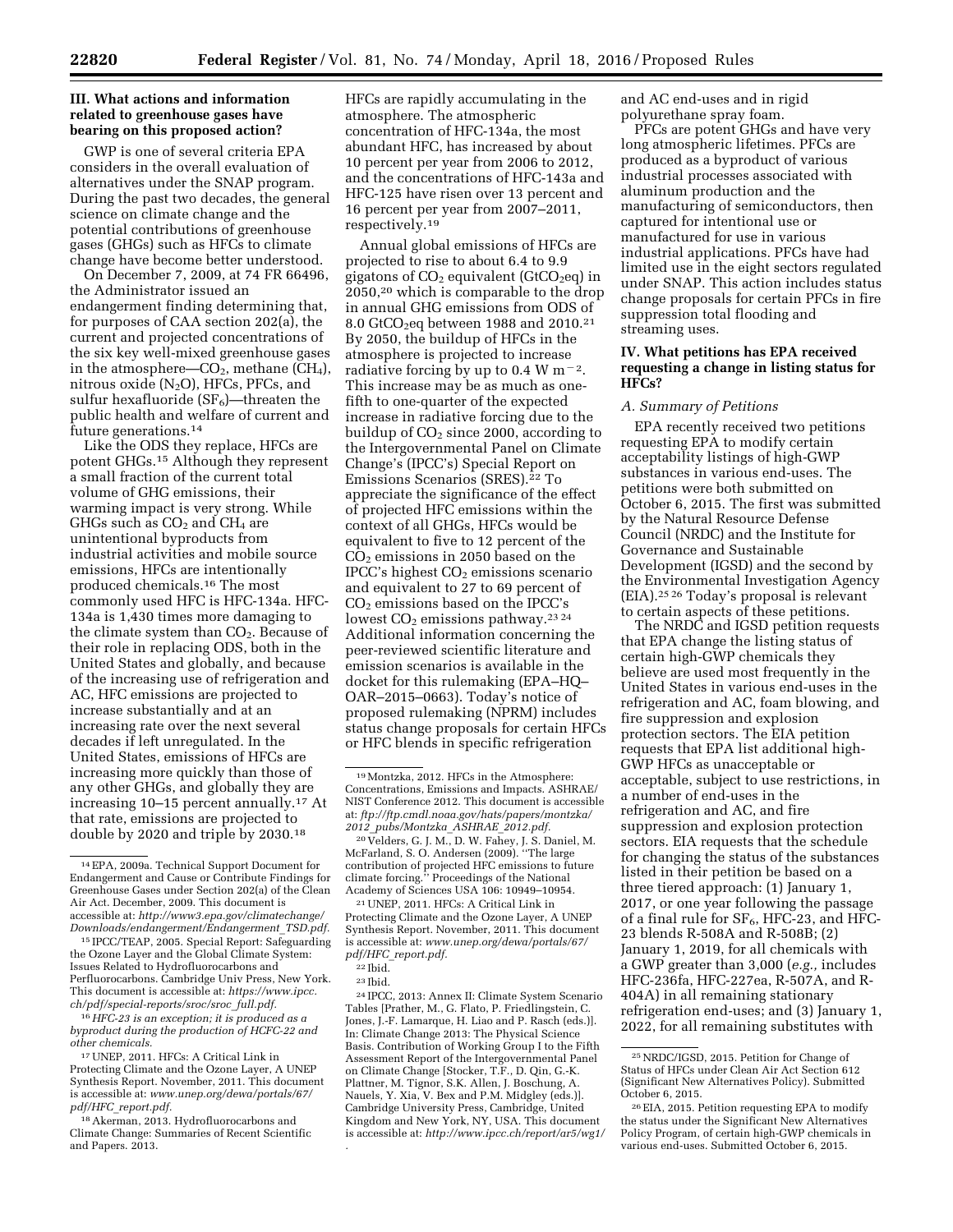GWPs higher than 1,000, including HFC-134a, R-410A. In support of their petitions, the petitioners identified other alternatives they claimed are available for use in the specified enduses. NRDC and IGSD stated that these other alternatives ''possess similar thermodynamic characteristics'' and ''can achieve equal or greater energy efficiency in hardware design'' compared to the substances they request the Agency list as unacceptable. The petitions are available in the docket for this rulemaking. While EPA has not found these petitions complete at this time, today's proposal addresses certain aspects of the petitions as described in section I.A and further discussed below.

Parts of two other previously submitted SNAP petitions that EPA found to be incomplete are also relevant to this rulemaking. In a petition EIA submitted to EPA on April 26, 2012, EIA stated that, ''in light of the comparative nature of the SNAP program's evaluation of substitutes and given that other acceptable substitutes are on the market or soon to be available,'' EPA should ''remove HFC-134a and HFC-134a blends from the list of acceptable substitutes for any ozone depleting substance in any non-essential uses under EPA's SNAP program.'' Additionally, NRDC, EIA, and IGSD filed a petition on April 27, 2012, requesting that EPA remove HFC-134a from the list of acceptable substitutes in household refrigerators and freezers, and stand-alone retail food refrigerators and freezers, among other things. On August 7, 2013, EPA found both petitions to be incomplete.

*B. How This Action Relates to the Climate Action Plan and Petitions* 

This action is consistent with a provision in the President's CAP announced June 2013:

Moving forward, the Environmental Protection Agency will use its authority through the Significant New Alternatives Policy Program to encourage private sector investment in low-emissions technology by identifying and approving climate-friendly chemicals while prohibiting certain uses of the most harmful chemical alternatives.

The CAP further states: ''to reduce emissions of HFCs, the United States can and will lead both through international diplomacy as well as domestic actions.'' This proposed rule is also consistent with that call for leadership through domestic actions. As regards international leadership, for the past six years, the United States, Canada, and Mexico have proposed an amendment to the Montreal Protocol to phase down the production and consumption of HFCs. Global benefits of the amendment proposal are estimated to yield significant reductions in emissions of over 90 GtCO<sub>2</sub>eq through 2050.

This action also addresses certain aspects of the various petitions referred to above in section IV.A. While the two recent petitions have not been found complete and earlier petitions have been found incomplete, EPA possesses sufficient information to propose action on some of the end-uses covered by the petitions. EPA's action is responsive to certain aspects of the petitions that relate to the refrigeration and AC, foam blowing, and fire suppression and explosion protection sectors; EPA is proposing to change the listing from acceptable to unacceptable for:

• HFC-134a in new centrifugal chillers, new positive displacement chillers, new household refrigerators and freezers, and rigid PU spray foam;

• R-404A, R-410A, R-410B, and R-507A in new centrifugal chillers, new positive displacement chillers, new household refrigerators and freezers, and new cold storage warehouses;

• R-407A in new cold storage warehouses;

• R-421A, R-422B, R-422C, R-422D, R-424A, and R-434A in new centrifugal chillers and new positive displacement chillers;

• HFC-227ea in new cold storage warehouses, new centrifugal chillers, and new positive displacement chillers;

• HFC-245fa, HFC-365mfc, and HFC-227ea in rigid PU spray foam;

• HFC-245fa and HFC-227ea in new centrifugal chillers and new positive displacement chillers;

• PFCs (*i.e.*,  $C_3F_8$  and  $C_4F_{10}$ ,) for total flooding applications; and

• a number of refrigerant blends with higher GWPs in certain new refrigeration and AC equipment.

EPA is also requesting comment and updated information on total flooding uses of  $SF_6$  HFC-23, and HFC-125, and on both total flooding and streaming uses of HFC-227ea.

Throughout the process of our discussions with the regulated community, we have sought to convey our continued understanding of the role that certainty plays in enabling the robust development and uptake of alternatives. As noted above, some of the key strengths of the SNAP program, such as its substance and end-use specific consideration, its multi-criteria basis for action, and its petition process, tend to militate against measures some have advocated could provide more certainty, such as setting specific numerical criteria for environmental evaluations (*e.g.,* all compounds with GWP greater than 150). That said, we

believe that the action we are taking today does provide additional certainty in the specific cases addressed. In addition, we remain committed to continuing to actively seek stakeholder views and to share our thinking at the earliest moment practicable on any future actions, as part of our commitment to provide greater certainty to producers and consumers in SNAPregulated industrial sectors.

#### **V. How does EPA regulate substitute refrigerants under CAA section 608?**

*A. What are the statutory requirements concerning venting, release, or disposal of refrigerants and refrigerant substitutes under CAA section 608?* 

The statutory requirements concerning venting, release, or disposal of refrigerants and refrigerant substitutes are under CAA section 608, and EPA's authority to promulgate the regulatory revisions in this action is based in part on CAA section 608. Section 608 of the Act as amended, titled *National Recycling and Emission Reduction Program,* requires, among other things, that EPA establish regulations governing the use and disposal of ODS used as refrigerants, such as certain CFCs and HCFCs, during the service, repair, or disposal of appliances and industrial process refrigeration (IPR). Section 608(c)(1) provides that it is unlawful for any person, in the course of maintaining, servicing, repairing, or disposing of an appliance (or IPR), to knowingly vent, or otherwise knowingly release or dispose of, any class I or class II substance used as a refrigerant in that appliance (or IPR) in a manner which permits the ODS to enter the environment.

Section 608(c)(1) further exempts from this self-effectuating prohibition *de minimis* releases associated with good faith attempts to recapture and recycle or safely dispose of such a substance. EPA, as set forth in its regulations, interprets releases to meet the criteria for exempted *de minimis* releases if they occur when the recycling and recovery requirements of specified regulations promulgated under sections 608 and 609 are followed. 40 CFR 82.154(a)(2).

Section 608(c)(2) extends the prohibition in section 608(c)(1) to knowingly venting or otherwise knowingly releasing or disposing of any refrigerant substitute for class I or class II substances by any person maintaining, servicing, repairing, or disposing of appliances or IPR. This prohibition applies to any substitute unless the Administrator determines that such venting, releasing, or disposing does not pose a threat to the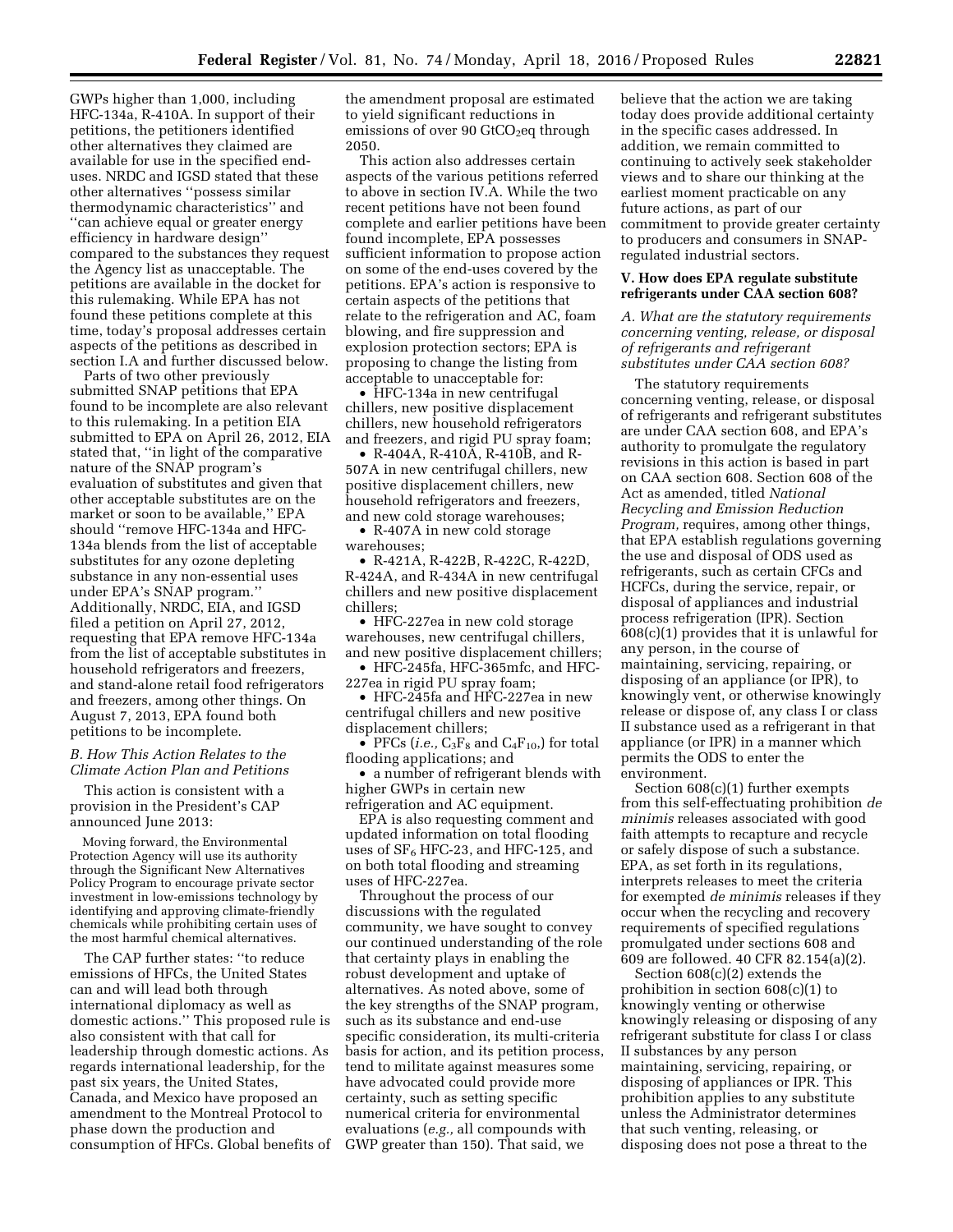environment. Thus, section 608(c) provides EPA authority to promulgate regulations to interpret, implement, and enforce this prohibition on venting, releasing, or disposing of class I or class II substances and their refrigerant substitutes, which we refer to as the ''venting prohibition'' in this action. EPA's authority under section 608(c) includes authority to implement section 608(c)(2) by exempting certain substitutes for class I or class II substances from the venting prohibition when the Administrator determines that such venting, release, or disposal does not pose a threat to the environment.

## *B. What are EPA's regulations concerning venting, releasing, or disposal of refrigerant substitutes?*

Regulations promulgated under CAA section 608, published on May 14, 1993 (58 FR 28660), established a recycling program for ozone-depleting refrigerants recovered during the servicing and maintenance of refrigeration and AC appliances. In the same 1993 rule, EPA also promulgated regulations implementing the section 608(c) prohibition on knowingly venting, releasing, or disposing of class I or class II controlled substances. These regulations were designed to substantially reduce the use and emissions of ozone-depleting refrigerants.

EPA issued a final rule on March 12, 2004 (69 FR 11946) and a second rule on April 13, 2005 (70 FR 19273) clarifying how the venting prohibition in section 608(c) applies to substitutes for CFC and HCFC refrigerants (*e.g.,*  HFCs and PFCs) during the maintenance, service, repair, or disposal of appliances. These regulations are codified at 40 CFR part 82, subpart F. In relevant part, they provide that no person maintaining, servicing, repairing, or disposing of appliances may knowingly vent or otherwise release into the environment any refrigerant or substitute from such appliances, with the exception of the certain specified substitutes in the specified end-uses, as provided in 40 CFR 82.154(a).

As explained in an earlier EPA rulemaking concerning refrigerant substitutes, EPA has not promulgated regulations requiring certification of refrigerant recycling/recovery equipment intended for use with substitutes to date (70 FR 19275; April 13, 2005). The Agency has recently proposed, but not yet finalized, regulations to address certification of such equipment used to recover and/or recycle refrigerants that are not exempt from the venting prohibition (80 FR 69458; November 9, 2015). However, as

EPA has noted, the lack of a current regulatory provision should not be considered as an exemption from the venting prohibition for substitutes that are not expressly exempted in § 82.154(a) (80 FR 69466, 69478). EPA has also noted that, in accordance with section 608(c) of the Act, the regulatory prohibition at § 82.154(a) reflects the statutory references to *de minimis*  releases of substitutes as they pertain to good faith attempts to recover and recycle or safely dispose of nonexempted substitutes but does not provide clear guidance about what constitutes such a ''good faith attempt'' for substitutes. (80 FR 69470).

On May 23, 2014 (79 FR 29682), EPA exempted from the venting prohibition three HC refrigerant substitutes listed as acceptable, subject to use conditions, in the specified end-uses: Isobutane and R-441A, as refrigerant substitutes in household refrigerators, freezers, and combination refrigerators and freezers; and propane as a refrigerant substitute in retail food refrigerators and freezers (stand-alone units only). Similarly, on April 10, 2015 (80 FR 19453), EPA exempted from the venting prohibition four HC refrigerant substitutes listed as acceptable, subject to use conditions, in the specified end-uses: Isobutane and R-441A, in retail food refrigerators and freezers (stand-alone units only); propane in household refrigerators, freezers, and combination refrigerators and freezers; ethane in very low temperature refrigeration equipment and equipment for non-mechanical heat transfer; R-441A, propane, and isobutane in vending machines; and propane and R-441A in self-contained room air conditioners for residential and light commercial AC and heat pumps. Those regulatory exemptions do not apply to blends of HCs with other refrigerants or containing any amount of any CFC, HCFC, HFC, or PFC.

In those actions, EPA determined that for the purposes of CAA section 608(c)(2), the venting, release, or disposal of such HC refrigerant substitutes in the specified end-uses does not pose a threat to the environment, considering both the inherent characteristics of these substances and the limited quantities used in the relevant applications. EPA further concluded that other authorities, controls, or practices that apply to such refrigerant substitutes help to mitigate environmental risk from the release of those HC refrigerant substitutes.

#### *C. What did EPA recently propose regarding management of refrigerant substitutes under CAA section 608?*

In addition to the prohibition on knowingly releasing ozone-depleting and substitute refrigerants during the maintenance, service, repair, and disposal of appliances, the existing regulations established under CAA section 608 require that persons servicing or disposing of airconditioning and refrigeration equipment observe certain service practices that reduce emissions of ozone-depleting refrigerant. The current regulatory provisions only apply to ozone-depleting refrigerants and appliances containing ozone-depleting refrigerants. The current requirements include: Requiring that technicians be certified to work on appliances; restricting the sale of refrigerant to certified technicians; specifying the proper evacuation levels before opening up an appliance; requiring the use of certified refrigerant recovery and/or recycling equipment; requiring the maintenance and repair of appliances that meet certain size and leak rate thresholds; requiring that refrigerants be removed from appliances prior to disposal; requiring that air-conditioning and refrigeration equipment be provided with a servicing aperture or process stub to facilitate refrigerant recovery; requiring that refrigerant reclaimers be certified in order to reclaim and sell used refrigerant; and establishing standards for technician certification programs, recovery equipment, and quality of reclaimed refrigerant.

On November 9, 2015 (80 FR 69457), EPA proposed to update these existing requirements found in 40 CFR part 82, subpart F that currently apply to ozonedepleting refrigerants and then to generally extend those requirements, as appropriate, to non-ozone-depleting substitute refrigerants, including but not limited to HFCs and PFCs. However, as proposed, the rule requirements would not extend to substitute refrigerants that are exempt from the venting prohibition. This proposed rule would also streamline the regulations at 40 CFR part 82, subpart F to improve clarity. For more information on this proposed rule, see docket EPA–HQ– OAR–2015–0453.

#### **VI. What is EPA proposing in this action?**

EPA is proposing to list certain newly submitted alternatives as acceptable, subject to use conditions, and other newly submitted alternatives as unacceptable. EPA is also proposing to modify the listings from acceptable to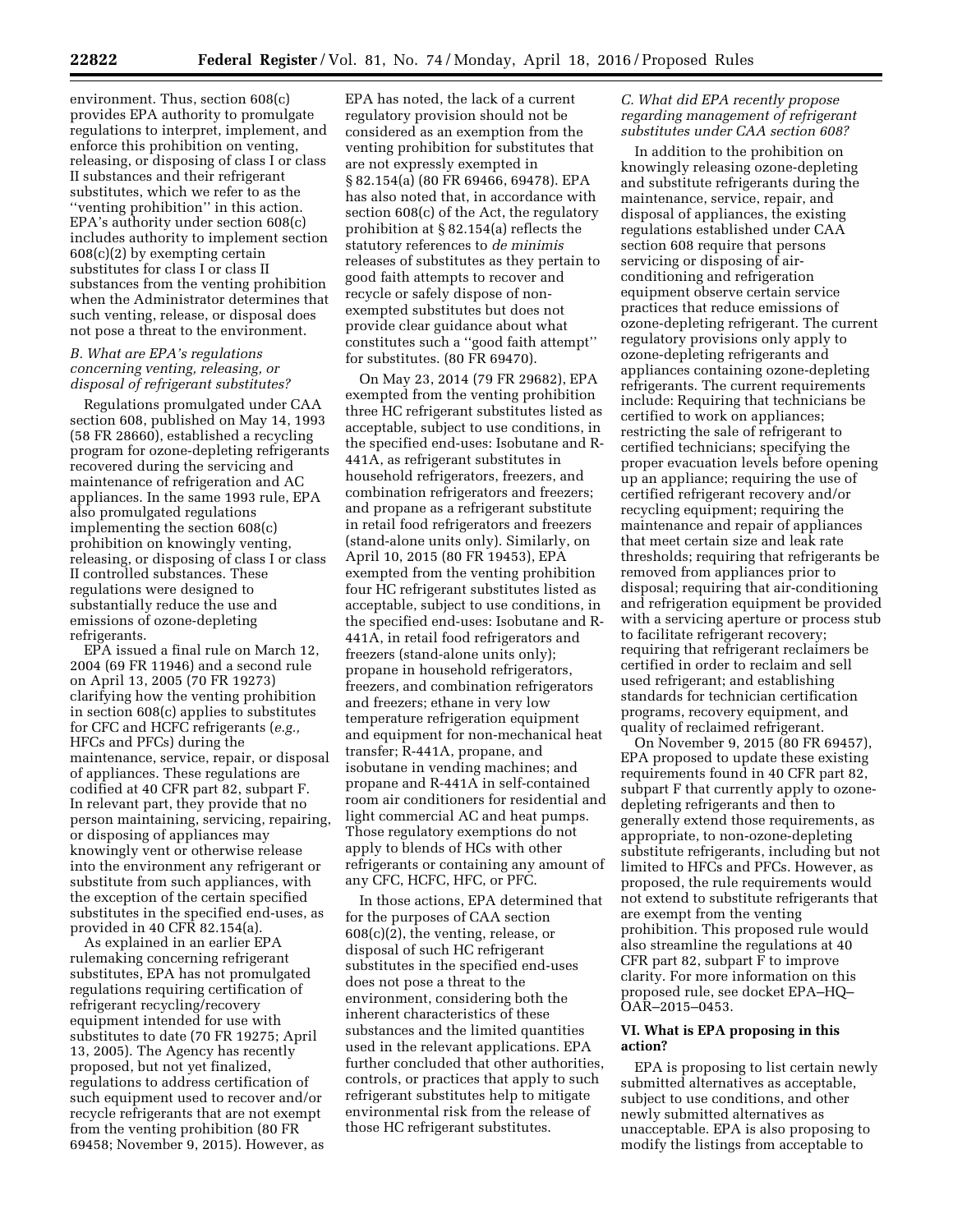acceptable, subject to narrowed use limits, or to unacceptable for certain alternatives in various end-uses in the refrigeration and AC, foam blowing, and fire suppression and explosion protection sectors. In each instance where EPA is proposing to list a newly submitted substitute as unacceptable or is changing the status of a substitute from acceptable to unacceptable, EPA has determined that there are other alternatives that pose lower overall risk to human health and the environment. EPA is also proposing that the existing listing decisions for foam blowing agents apply to closed cell foam products and products containing closed cell foam. See section VI.C.3 for the details of this proposal. The emissions that would be avoided from the proposed changes of status in this action are estimated to be approximately 5.5 to 6.6 MMTCO<sub>2</sub>eq in 2025 and approximately 9.8 to 11.3 MMTCO<sub>2</sub>eq in 2030.27

In each listing decision, EPA is considering the intersection between the specific alternative and the particular end-use, per the guiding principles stated above. This action does not propose that any specific alternative is acceptable or unacceptable across all sectors and end-uses. EPA is also not proposing that, for any specific sector, the only acceptable substitutes are nonfluorinated. EPA recognizes that both fluorinated (*e.g.,* HFCs, HFOs) and nonfluorinated (*e.g.*, HCs, CO<sub>2</sub>) substitutes may pose lower overall risk to human health and the environment, depending on the particular use.

## *Change of Listing Status*

In determining whether to modify the previous listing decisions for substitutes based on whether other alternatives are available that pose lower risk to human health and the environment, we considered, among other things: Scientific findings, information provided by the Technology and Economic Assessment Panel (TEAP) that supports the Montreal Protocol, journal articles, submissions to the SNAP program, the regulations and supporting dockets for other EPA rulemakings, presentations and reports presented at domestic and international conferences, and materials from trade associations and professional organizations. The materials on which we have relied may be found in the docket for this rulemaking (EPA–HQ– OAR–2015–0663). Key references are highlighted in section VIII of today's notice.

# *Change of Status Dates*

Here, as in the July 20, 2015, final rule, the proposed change of status dates are based upon EPA's understanding of the availability of alternatives, considering factors such as commercial availability and supply of alternatives, time required to work through technical challenges with using alternatives, and time required to meet other federal regulatory requirements with redesigned equipment or formulations.

# *Consideration of Costs and Benefits*

Under the SNAP criteria for review in 40 CFR 82.180(a)(7), consideration of cost is limited to cost of the substitute under review, and that consideration does not include the cost of transition when a substitute is found unacceptable. EPA requires information on cost and availability of substitutes as part of SNAP submissions in order to judge how widely a substitute might be used, and therefore, what its potential environmental and health effects might be. The SNAP criteria do not identify other cost considerations and thus we have not historically used cost information independent of environmental and health effects to determine the acceptability of substitutes under review—that is, we have never determined a substitute under review to be unacceptable or acceptable on the basis of its cost. When considering a change of status for substitutes already listed as acceptable, the SNAP program has not considered the costs of transition away from HFCs, HFC blends, PFCs, and other alternatives affected by the changes of status as part of determining the status of the substitute or the availability of other alternatives for the same uses.

We are not addressing in this rulemaking whether to revise the regulatory criteria to include an expanded role for the consideration of costs in SNAP listing decisions. We have simply applied the existing regulatory criteria in determining whether to change the listing status of the substitutes addressed in this action.

Nevertheless, EPA has estimated the costs of the proposed changes of status in this action in order to provide information to the public and to meet various statutory and executive order requirements. We have estimated costs 28 for applicable NAICS codes in a

document titled, ''Preliminary Cost Analysis for Regulatory Changes to the Listing Status of High-GWP Alternatives used in Refrigeration and Air Conditioning, Foams, and Fire Suppression.'' 29 Total annualized compliance costs across affected small businesses are estimated at approximately \$11.8–\$14.4 million at a 7% discount rate, or \$11.5–\$14.0 million at a 3% discount rate. The screening analysis finds that the rulemaking can be presumed to have no significant economic impact on a substantial number of small entities (SISNOSE) for the following reasons: roughly 89 small businesses could be subject to the rulemaking, although roughly 76% of small businesses subject to this rulemaking would be expected to incur compliance costs that are estimated to be less than one percent of annual sales; and this analysis indicates that up to 21 of the 89 affected small businesses—or roughly 24%—could incur costs in excess of 1% of annual sales, and that up to 12 small businesses could incur costs in excess of three percent of annual sales.

In addition, we have analyzed costs and impacts on small businesses in a document titled, ''Economic Impact Screening Analysis for Regulatory Changes to the Listing Status of High-GWP Alternatives used in Refrigeration and Air Conditioning, Foams, and Fire Suppression.'' 30 These analyses are available in the docket for this rulemaking (EPA–HQ–OAR–2015– 0663). Based upon these analyses, EPA does not expect this proposed rule to have major economic impacts (greater than \$100 million per year) or to have a significant impact on a substantial number of small entities, if it is finalized as proposed. In addition, we have analyzed costs and impacts on small businesses in a document titled, ''Economic Impact Screening Analysis for Regulatory Changes to the Listing Status of High-GWP Alternatives used in Refrigeration and Air Conditioning, Foams, and Fire Suppression.31 Based upon these analyses, EPA does not

<sup>27</sup>EPA, 2016. Draft Climate Benefits of the SNAP Program Status Change Rule. February, 2016.

<sup>28</sup>Using a 7% discount rate, total annualized compliance costs across the roughly 100 affected businesses are estimated to range from \$59.2 million–\$71.3 million. Using a 3% discount rate, total annualized compliance costs are estimated to range from \$58.8 million–\$70.6 million. In terms of the percentage of the estimated total annualized costs by sectors: Refrigeration and air conditioning

is about 97–98%, foams is about 2–3% and fire suppression is about 0%.

<sup>29</sup> ICF, 2016a. Preliminary Cost Analysis for Regulatory Changes to the Listing Status of High-GWP Alternatives used in Refrigeration and Air Conditioning, Foams, and Fire Suppression.

<sup>30</sup> ICF, 2016b. Economic Impact Screening Analysis for Regulatory Changes to the Listing Status of High-GWP Alternatives used in Refrigeration and Air Conditioning, Foams, and Fire Suppression.

<sup>31</sup> ICF, 2016b. Economic Impact Screening Analysis for Regulatory Changes to the Listing Status of High-GWP Alternatives used in Refrigeration and Air Conditioning, Foams, and Fire Suppression.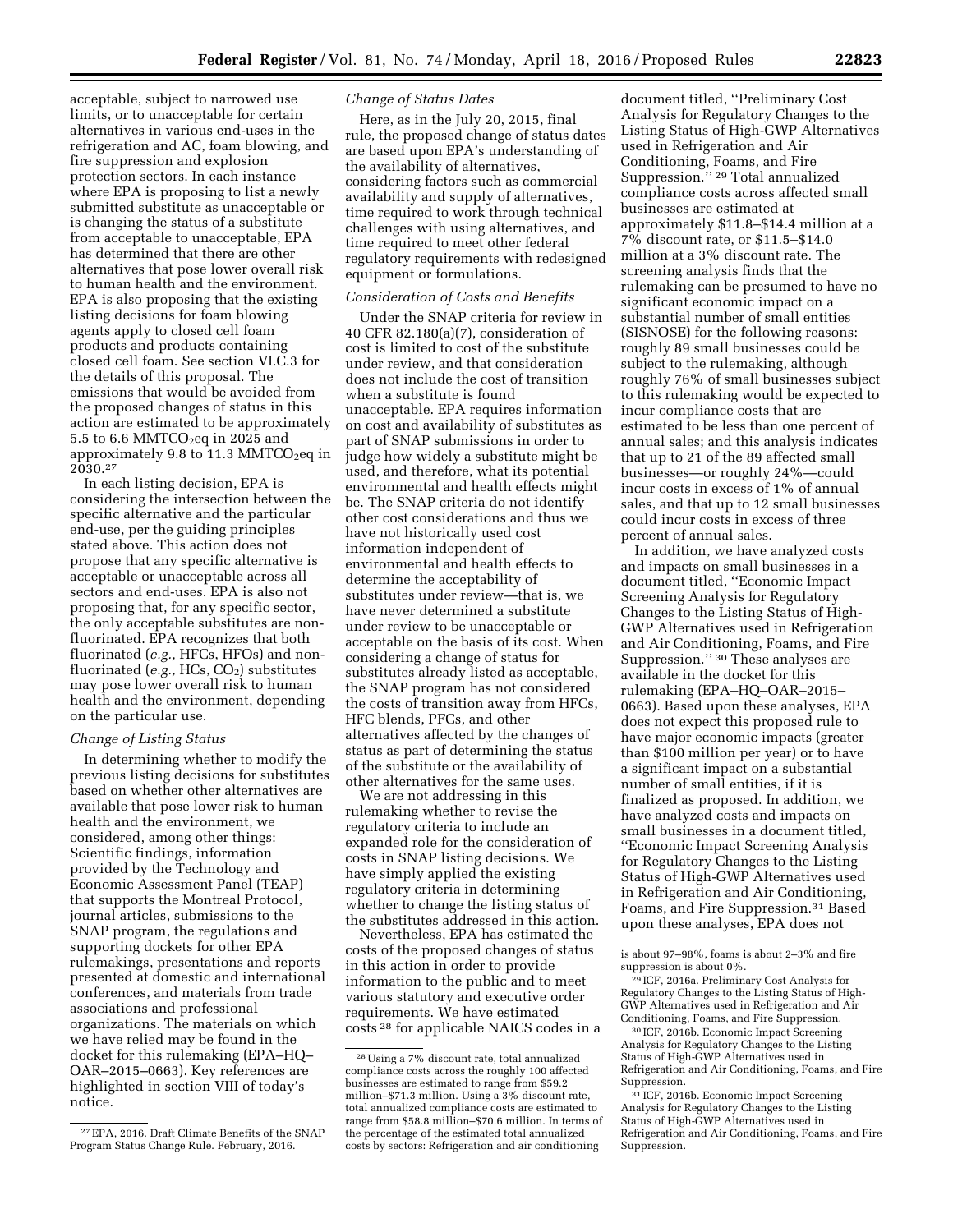expect this proposed rule to have major economic impacts (greater than \$100 million per year) or to have a significant impact on a substantial number of small entities, if it is finalized as proposed. As noted, EPA's consideration of cost in listing decisions is limited to evaluating the cost of the substitute under review pursuant to § 82.180(a)(7)(vii). However, for purposes of ensuring that the cost analysis EPA prepared for purposes of providing information to the public and complying with statutory and executive order requirements is as accurate as possible, EPA requests comment on the preliminary cost analysis and the economic impact screening analysis for purposes of updating the analysis. These analyses are available in the docket for this rulemaking (EPA–HQ– OAR–2015–0663).

The refrigeration and air conditioning and fire suppression end-uses that would be affected by this proposed rule were not affected by the changes of status promulgated in the July 20, 2015, final rule. For the foams sector, the rigid PU spray foam end-use was not affected by the changes of status in the July 20, 2015, final rule. For some other foam end uses, we changed the status in the July 20, 2015, final rule with respect to use of the blowing agent and are now proposing to change the status with respect to use of closed cell foam products and products containing closed cell foam that are manufactured or imported using these foam-blowing agents.

## *Narrowed Use Limits*

EPA notes that it may be reasonable for several of the end-uses to be broken down further. Consistent with previous practice and as EPA is proposing in certain instances in this proposal, EPA could consider adopting narrowed use limits. We could also consider adopting temporary narrowed use limits for a specific application within an end-use if the Agency determined that substitutes would be available for all but that specific application as of a particular date. In that case, for applications in that end-use not covered by the narrowed use limit, the proposed rule would list the substitute as unacceptable as of that date. For the specific application at issue, the proposed rule could contain both a temporary narrowed use limit with an expiration date and a listing as unacceptable upon the expiration of the narrowed use limit. Any end user within the covered application would need to comply with the requirement to analyze and document that there are no other alternatives that are technically feasible for their specific end-use in

order to use the substitute identified in the narrowed use limit.

#### *Requests for Comment*

EPA requests comment on all aspects of this proposal, including proposed decisions to list additional substitutes as acceptable in certain end uses, to list new substitutes as unacceptable in certain end uses and to change the listing status of certain substitutes from acceptable to unacceptable, subject to narrowed use limits or unacceptable, and the dates when the change of status would apply to users of these substitutes. EPA is particularly interested in information concerning whether the supply of substitutes is sufficient to meet the dates proposed in this action or whether there are technical challenges in meeting a proposed change of status date. EPA is also interested in whether EPA should adopt a temporary narrowed use limit for a specific application of an end-use in the final rule. In such a case, the commenter should explain why other alternatives would not be available for the specific application of that end-use and for what period of time. EPA is also requesting comments on the determination that the SNAP listing decisions for foam blowing agents would apply to closed cell foam products and products containing closed cell foam that are manufactured or imported after one year after publication of a final rule. In addition, EPA is requesting comments on its proposed decision regarding the venting prohibition under section 608. More specific requests for comment are included with the discussion of each of the proposed decisions.

# *A. Retail Food Refrigeration and Stationary AC*

1. Proposed Listing of Propane as Acceptable, Subject to Use Conditions, for Commercial Ice Machines, Water Coolers, and Very Low Temperature Refrigeration Equipment

EPA is proposing to list propane (R-290) as acceptable, subject to use conditions, as a refrigerant in new selfcontained commercial ice machines, in new water coolers, and in new very low temperature refrigeration equipment. The proposed use conditions include conditions requiring conformity with industry standards, limits on charge size, and requirements for warnings and markings on equipment. The use conditions are detailed below in section VI.A.1.c, ''What are the proposed use conditions?''

#### a. What are the affected end-uses?

Commercial ice machines are used in commercial establishments to produce ice for consumer use, such as in hotels, restaurants, and convenience stores. Many commercial ice machines are selfcontained units, while some have the condenser separated from the portion of the machine making the ice and have refrigerant lines running between the two. The proposed listing applies only to self-contained commercial ice machines.

Water coolers are self-contained units providing chilled water for drinking. They may or may not feature detachable containers of water.

Very low temperature refrigeration equipment is intended to maintain temperatures considerably lower than for refrigeration of food—generally,  $-80$  $^{\circ}C$  ( – 170 °F) or lower. In some cases, very low temperature refrigeration equipment may use a refrigeration system with two refrigerant loops containing different refrigerants or with a direct expansion (DX) refrigeration loop coupled with an alternative refrigeration technology (*e.g.,* Stirling cycle).

b. How does propane compare to other refrigerants for these end-uses with respect to SNAP criteria?

The SNAP program considers a number of environmental criteria when evaluating substitutes: ODP; climate effects, primarily based on GWP; local air quality impacts, particularly potential impacts on smog formation from emissions of VOC; ecosystem effects, particularly from negative impacts on aquatic life. These and other environmental and health risks (*e.g.,*  flammability, exposure, and toxicity) are discussed below. In addition, a technical support document 32 that provides the **Federal Register** citations concerning data on the SNAP criteria (*e.g.,* ODP, GWP, VOC, toxicity, flammability) for acceptable alternatives in the relevant end-uses may be found in the docket for this rulemaking (EPA– HQ–OAR–2015–0663).

#### i. Environmental Impacts

The ODP is the ratio of the impact on stratospheric ozone of a substance compared to the impact of an identical mass of CFC-11. Thus, the ODP of CFC-11 is defined to be one. Other ODS have ODPs that range from 0.01 to 10.0.

<sup>32</sup>EPA, 2016b. Draft Tables of Alternatives for End-Uses Considered in the Notice of Proposed Rule Making, Protection of Stratospheric Ozone: Listing Modifications for Certain Substitutes under the Significant New Alternatives Policy Program. March, 2016.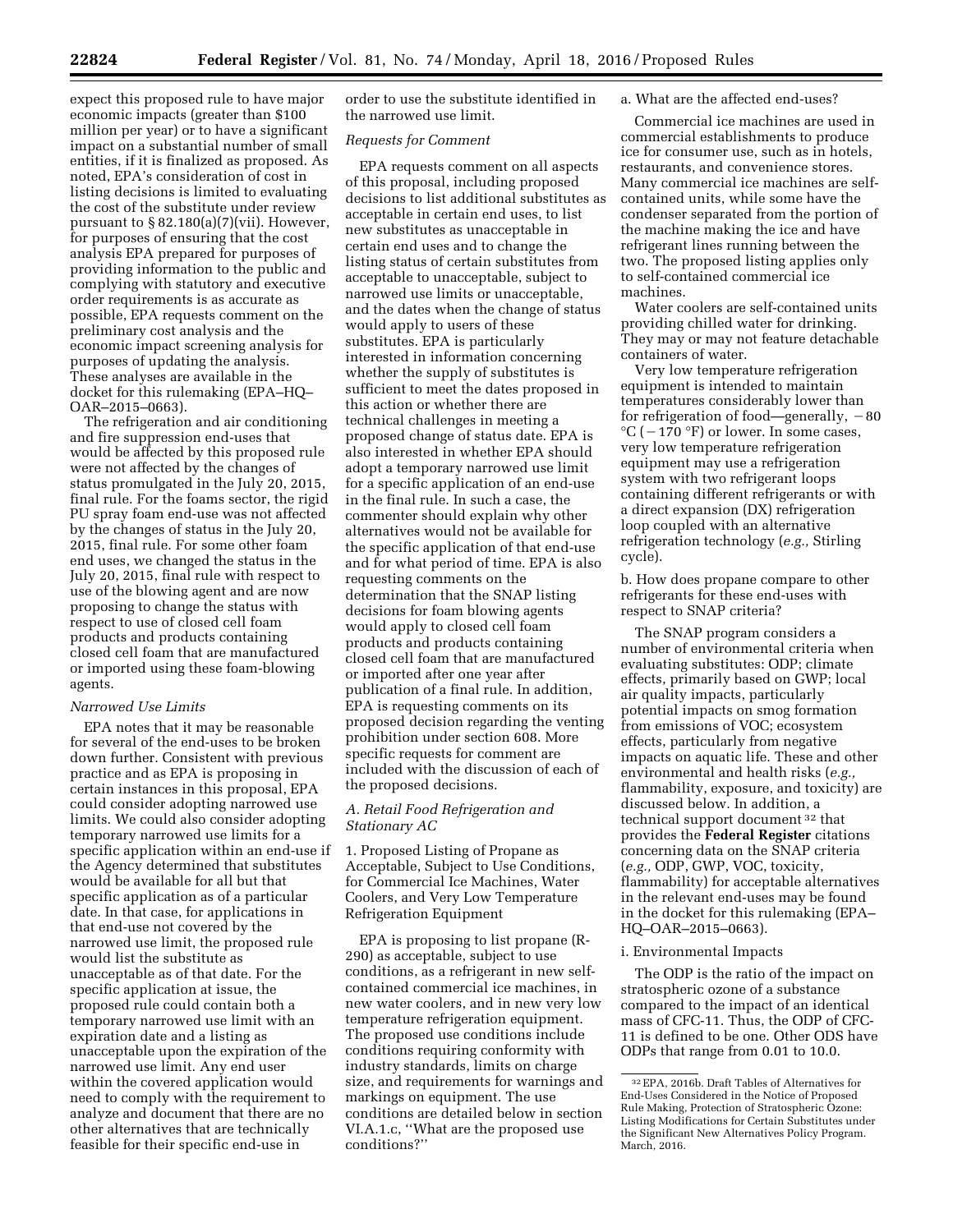Propane has an ODP of zero.<sup>33</sup> The most commonly used substitutes in the commercial ice machine, water cooler, and very low temperature refrigeration end-uses also have an ODP of zero (*e.g.,*  R-404A and R-134a). Some less common alternatives for these end-uses, such as R-401A, R-403B, R-414A and other blends containing HCFC-22 or HCFC-142b,34 have ODPs ranging from 0.01 to 0.047. Thus, propane has an ODP lower than or identical to the ODPs of other alternatives in these end-uses.35

The GWP is a means of quantifying the potential integrated climate forcing

of various greenhouse gases relative to a value of one for CO<sub>2</sub>. Propane has a relatively low integrated GWP of three.36 For comparison, some other commonly used acceptable refrigerants in these end-uses are R-134a and R-404A, with GWPs of about 1,430 and 3,920, respectively. As shown in Table 2, the GWPs for acceptable refrigerants in commercial ice machines ranges from zero for ammonia vapor compression, ammonia absorption, and the not-inkind Stirling cycle technology to approximately 3,990 for R-507A, while

for water coolers, acceptable substitutes have GWPs ranging from 31 for THR-02 to approximately 3,990 for R-507A.37 In very low temperature refrigeration, a common refrigerant is R-508B, with a GWP of 13,400, while the recently listed refrigerant ethane has a GWP of approximately six and  $CO<sub>2</sub>$  has a GWP of one; the GWPs for substitutes in this end-use range from one for  $CO<sub>2</sub>$  to 14,800 for HFC-23. Propane's GWP is comparable to or significantly lower than those of other alternatives in these end-uses.

# TABLE 2—GWP, ODP, AND VOC STATUS OF PROPANE COMPARED TO OTHER REFRIGERANTS IN NEW COMMERCIAL ICE MACHINES, WATER COOLERS, AND VERY LOW TEMPERATURE REFRIGERATION EQUIPMENT 123

| Refrigerants                                                                                                                                                                                                                                                  | <b>GWP</b>   | <b>ODP</b>                                   | <b>VOC</b>                    | Proposal                               |
|---------------------------------------------------------------------------------------------------------------------------------------------------------------------------------------------------------------------------------------------------------------|--------------|----------------------------------------------|-------------------------------|----------------------------------------|
|                                                                                                                                                                                                                                                               | 3            | $\Omega$                                     | Yes                           | Acceptable, subject to use conditions. |
|                                                                                                                                                                                                                                                               |              | <b>Commercial Ice Machines</b>               |                               |                                        |
| Ammonia, HFC-134a, R-404A, R-407A, R-407B, R-<br>407C, R-407F, R-410A, R-410B, R-421A, R-421B,<br>R-424A, R-426A, R-437A, R-448A, R-449A, R-<br>450A, R-507A, R-513A.                                                                                         | $0 - 3,990$  | 0                                            | No                            | No change.                             |
| FOR12A, FOR12B, FRIGC FR-12 (HCFC Blend<br>Beta), IKON A, IKON B, R-125/R-290/R-134a/R-<br>600a (55.0/1.0/42.5/1.5), 417A, R-422A, R-422B,<br>R-422C, R-422D, 428A, R-434A, R-438A, RS-24<br>(2002 formulation), RS-44 (2003 formulation),<br>THR-02, THR-03. | $30 - 3.610$ | $0 - 0.009$                                  | Yes <sup>3</sup>              | No change.                             |
|                                                                                                                                                                                                                                                               |              | <b>Water Coolers</b>                         |                               |                                        |
| HFC-134a, R-404A, R-407A, R-407C, R-410A, R-<br>410B, R-417A, R-421A, R-426A, R-437A, R-450A,<br>R-507A, R-513A.                                                                                                                                              | $0 - 3,990$  | $\Omega$                                     | No                            | No change.                             |
| FOR12A, FOR-12B, FRIGC FR-12 (HCFC Blend<br>Beta), IKON B, R-125/R-290/R-134a/R-600a (55.0/<br>1.0/42.5/1.5), R-422B, R-422C, R-422D, R-438A,<br>RS-24 (2002 formulation), SP34E, THR-02, THR-<br>04.                                                         | $30 - 3,090$ | $0 - 0.009$                                  | Yes <sup>3</sup> No change.   |                                        |
|                                                                                                                                                                                                                                                               |              | Very Low Temperature Refrigeration Equipment |                               |                                        |
| CO2, HFC-23, HFC-245fa, HFE-7000, HFE-7100,<br>HFE-7200, R-170 (ethane), R-404A, R-407C, R-<br>410A, R-410B, R-507A, R-508A, R-508B.                                                                                                                          | $1 - 14,800$ | $\Omega$                                     | No                            | No change.                             |
| ISCEON 89, R-125/R-290/R-134a/R-600a (55.0/1.0/<br>42.5/1.5), R-422B, R-422C, PFC-1102HC, PFC-<br>662HC, PFC-552HC, and FLC-15.                                                                                                                               | 2,530-8,500  | $\Omega$                                     | Yes <sup>3</sup>   No change. |                                        |

1The table does not include not-in-kind technologies listed as acceptable for the stated end-use.

<sup>2</sup> HCFC-22 and several blends containing HCFCs are also listed as acceptable but their use is severely restricted by the phasedown in HCFC production and consumption.

<sup>3</sup> One or more constituents of the blend are VOC.

The overall GHG effects of these refrigerants in various end-uses depend upon the design of the appliances, since

the ''indirect'' GHG emissions associated with electricity consumption typically exceed the GHG emissions

from the refrigerants over the full lifecycle of refrigerant-containing products.38 These indirect emissions

<sup>33</sup>We assume that substitutes containing no chlorine, bromine, or iodine have an ODP of zero.

<sup>34</sup>Under EPA's phaseout regulations, virgin HCFC-22, HCFC-142b, and blends containing HCFC-22 or HCFC-142b may only be used to service existing appliances. Consequently, virgin HCFC-22, HCFC-142b and blends containing HCFC-22 or HCFC-142b may not be used to manufacture new

pre-charged appliances or appliance components or to charge new appliances assembled onsite.

<sup>35</sup>Propane's ODP is also lower than the ODP of the ozone depleting substances historically used in these end-uses: CFC-12 (ODP = 1.0); HCFC-22 (ODP  $= 0.055$ ); R-13B1 (ODP  $= 10$ ) and R-502 (ODP  $=$ 0.334).

<sup>36</sup>Unless otherwise stated, GWPs stated in this document are 100-year integrated time horizon

values taken from IPCC, 2007. Climate Change 2007: The Physical Science Basis.

<sup>&</sup>lt;sup>37</sup>The GWPs of the ozone-depleting substances historically used in these end-uses are: CFC-12 (GWP = 10,900); HCFC-22 (GWP = 1,810); R-13B1/ halon 1301 (GWP = 7,140) and R-502 (GWP = 4,660).

<sup>38</sup>RTOC, 2015. 2014 Report of the Refrigeration, Air-Conditioning and Heat Pumps Technical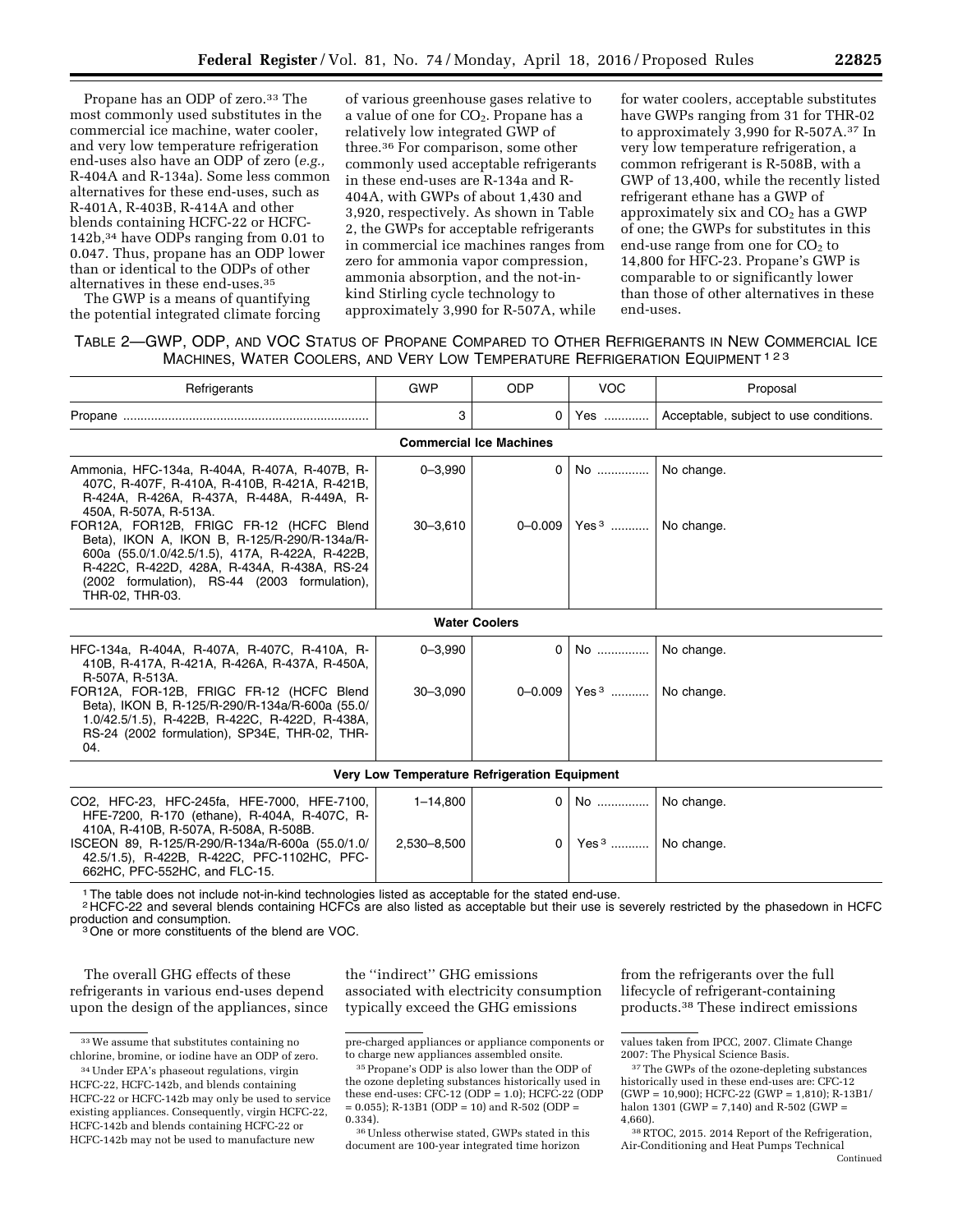occur from combustion of fossil fuel at power plants in order to supply electric power for operation of the refrigeration equipment. We do not have a practice in the SNAP program of including energy efficiency in the overall risk analysis. We do, however, consider issues such as technical needs for energy efficiency (*e.g.,* to meet Department of Energy (DOE) conservation standards) in determining whether alternatives are ''available.'' We recognize that the energy efficiency of any given piece of equipment is in part affected by the choice of refrigerant and the particular thermodynamic and thermophysical properties that refrigerant possesses, as well as other factors. For example, appliances that are optimized for a specific refrigerant will operate more efficiently. While theoretical efficiency of any given Rankine cycle is not dependent on the refrigerant used, the refrigerant, the design of the equipment, and other factors will affect the actual energy efficiency achieved in operation. Although we cannot know what energy efficiency will be achieved in future products using propane, or any other specific acceptable refrigerant, we can point to both actual equipment and testing results that suggest that equipment optimized for propane may improve energy efficiency, and is unlikely to negatively impact it.39 40 41 Further, testing data, peer-reviewed journal articles and other information provided by the submitters for propane in the proposed end-uses indicate that equipment using propane is likely to require a smaller refrigerant charge, to have a higher coefficient of performance, and to use less energy than equipment currently being manufactured that uses other refrigerants that currently are listed as acceptable under SNAP in these enduses. Also see section VI.A.1.f below concerning the role of the DOE energy conservation standards in ensuring that overall energy efficiency of equipment will be maintained or improved over time.

In addition to global impacts on the atmosphere, EPA evaluated potential impacts of propane and other HC refrigerants on local air quality. Propane

is a VOC under CAA regulations (see 40 CFR 51.100(s)) addressing the development of State Implementation Plans (SIPs) to attain and maintain the National Ambient Air Quality Standards (NAAQS). Potential emissions of VOC from all substitutes for all end-uses in the refrigeration and AC sector are addressed by the venting prohibition under CAA section 608. Under that prohibition, refrigerant substitutes (and thus the VOC they contain) may only be emitted where EPA issues a final determination exempting a refrigerant substitute from the venting prohibition on the basis that venting, releasing or disposing of such substance does not pose a threat to the environment, as proposed elsewhere in this action (see section VI.A.2.a, "What is EPA's proposal regarding whether venting of propane in the end-uses in this action would pose a threat to the environment?'' below). EPA estimates that potential emissions of HCs, including propane, when used as refrigerant substitutes in all end-uses in the refrigeration and AC sector, have little impact on local air quality, with the exception of unsaturated HCs such as propylene.42

EPA analyzed a number of scenarios to consider the potential impacts on local air quality if HC refrigerants were used widely.43 The analysis considered both worst-case and more realistic scenarios. The worst-case scenario assumed that the most reactive HC listed as acceptable (isobutane) was used in all refrigeration and AC uses even though isobutane has not been listed acceptable for use in all refrigeration and AC uses, and that all refrigerant used was emitted to the atmosphere. In that extreme scenario, the model predicted that the maximum increase in any single 8-hour average ground-level ozone concentration would be 0.72 ppb in Los Angeles, which is the area with the highest level of ozone pollution in the United States. Given the potential sources of uncertainty in the modeling, the conservativeness of the assumptions, and the finding that the incremental VOC emissions from refrigerant emissions would not cause any area that otherwise would meet the 2008 ozone NAAQS to exceed it,44 we believe that the use of isobutane consistent with the use conditions required in EPA's regulations will not

result in significantly greater risk to the environment than other alternatives. Further, propane is less reactive than isobutane and thus we reach a similar conclusion for propane.

In a less conservative analysis potential impacts on ambient ozone levels, EPA looked at a set of end-uses that would be more likely to use HC refrigerants between now and 2030, including end-uses where they previously have been listed as acceptable and where they are proposed to be acceptable under this rule. For example, we assumed use of propane in water coolers and commercial ice machines and in end-uses where it is listed as acceptable, including room air conditioners and household and retail food refrigeration equipment and we assumed the use of other HCs such as isobutane in household and retail food refrigeration equipment and R-441A in room air conditioners and household and retail food refrigeration equipment. For further information on the specific assumptions, see the docket for this rulemaking 45 Based on this still conservative but more probable assessment of refrigerant use, we found that even if all the refrigerant in appliances in end-uses addressed in this proposed rule and in appliances in enduses for which HCs are listed as acceptable were to be emitted, there would be a worst-case impact of a 0.15 ppb increase in ozone for a single 8 hour average concentration in the Los Angeles area, which is the area with the highest level of ozone pollution in the United States.46 In the other cities examined in the analysis, Houston and Atlanta, impacts were smaller (no more than 0.03 and 0.01 ppb for a single 8 hour average concentration, respectively).47 For areas in the analysis that were not violating the 2008 ozone NAAQS, the impacts did not cause an exceedance of the 2008 ozone NAAQS.

Because of the relatively low air quality impacts of propane if it is

47 ICF, 2014a. Assessment of the Potential Impact of Hydrocarbon Refrigerants on Ground Level Ozone Concentrations. February, 2014.

Options Committee. This document is accessible at: *[http://ozone.unep.org/sites/ozone/files/documents/](http://ozone.unep.org/sites/ozone/files/documents/RTOC-Assessment-Report-2014.pdf) [RTOC-Assessment-Report-2014.pdf.](http://ozone.unep.org/sites/ozone/files/documents/RTOC-Assessment-Report-2014.pdf)* 

<sup>39</sup>Eppendorf, 2015. SNAP Information Notice for R-170 and R-290 in Very Low Temperature

Refrigeration. May, 2015. 40Manitowoc, 2015. SNAP Information Notice, September, 2013. EPA SNAP Submittal—Revision to Extend R-290 Use to Commercial Ice Machines,

<sup>&</sup>lt;sup>41</sup> Blupura, 2015. SNAP Information Notice for R-290 in Water Coolers. October, 2015.

<sup>42</sup> ICF, 2014a. Assessment of the Potential Impact of Hydrocarbon Refrigerants on Ground Level Ozone Concentrations. February, 2014. 43 Ibid.

<sup>44</sup>The analysis described here was conducted prior to finalization of the 2015 ozone NAAQS. EPA has not yet made ozone attainment area designations for the 2015 ozone NAAQS.

<sup>45</sup> ICF, 2014a. Assessment of the Potential Impact of Hydrocarbon Refrigerants on Ground Level

<sup>&</sup>lt;sup>46</sup>This less conservative analysis included some use of R-443A in room AC units because that substitute was under evaluation for that end-use. Elsewhere in this proposal, we propose to find R-443A and propylene unacceptable in residential and light-commercial AC and heat pumps, including room AC units. The propylene in R-443A, representing 12 percent of refrigerant emitted, was responsible for about 75 percent of the 0.15 ppb increase in ozone in this scenario, while all uses of propane, representing 83 percent of refrigerant emitted, was responsible for about 21 percent of the increase of ozone in this scenario. Thus, only 0.03 ppb of the o.15 ppb observed in Los Angeles would be due to propane and other acceptable HCs.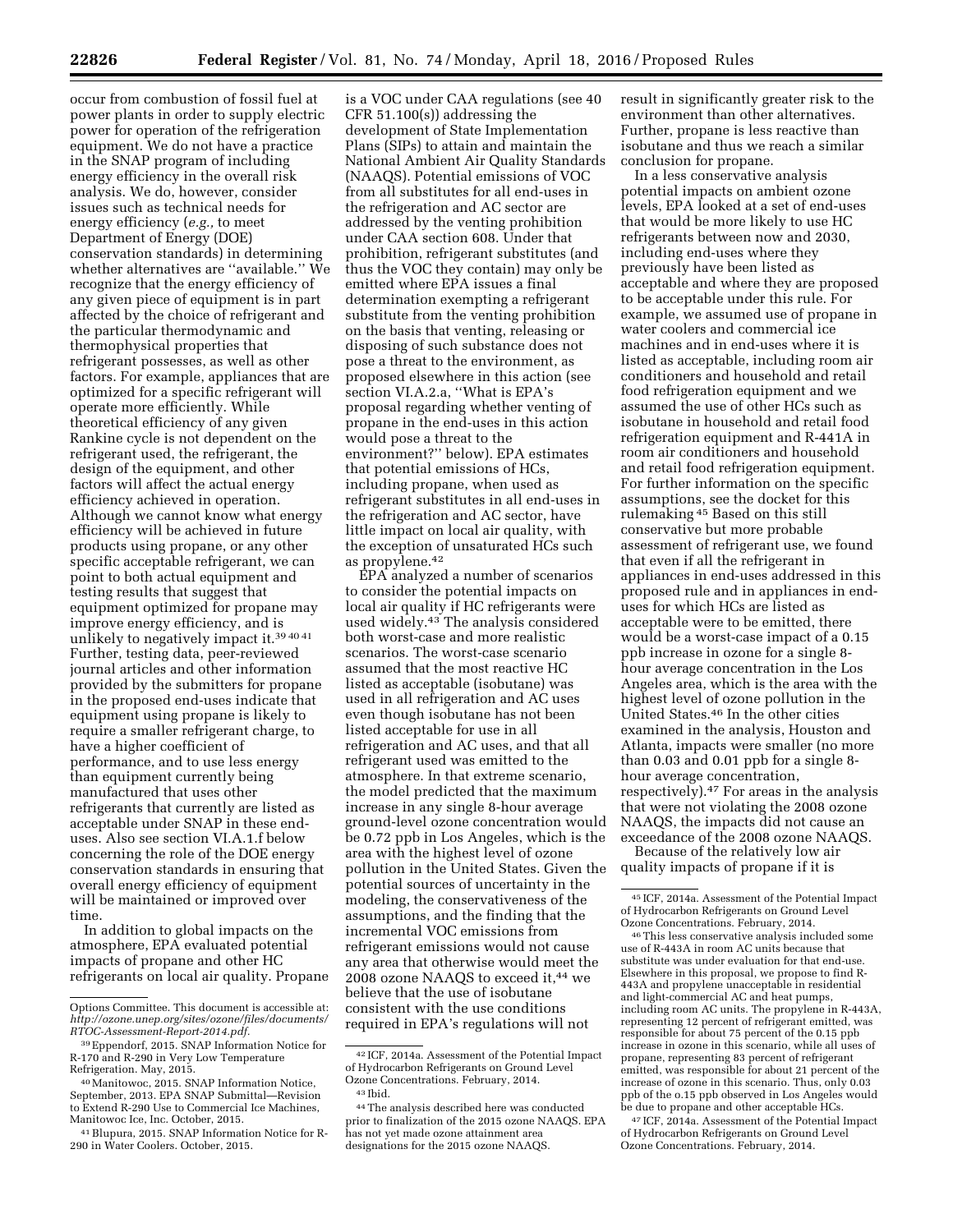released to the atmosphere from the proposed end-uses even in a worst-case scenario, we propose that propane does not have a significantly greater overall impact on human health and the environment based on its effects on local air quality than other refrigerants listed as acceptable in commercial ice machines, water coolers, and very low temperature refrigeration equipment.

Propane is highly volatile and typically evaporates or partitions to air, rather than contaminating surface waters. Propane's effects on aquatic life are expected to be small and pose no greater risk of aquatic or ecosystem effects than those of other alternatives for these uses.

#### ii. Flammability

Propane's flammability risks are of potential concern because commercial ice machines, water coolers, and very low temperature refrigeration equipment have traditionally used refrigerants that are not flammable. Without appropriate use conditions, the flammability risk posed by propane would be higher than non-flammable refrigerants because individuals may not be aware that their actions could potentially cause a fire. In this section, we discuss the flammability risks posed by propane and identify proposed use conditions that would mitigate those risks such that propane would not pose significantly greater risk due to flammability than other substitutes in these end-uses.

Because of its flammability, propane could pose a significant safety concern for workers and consumers in the enduses addressed in this proposal if it is not handled correctly. In the presence of an ignition source (*e.g.,* static electricity spark resulting from closing a door, use of a torch during service, or a short circuit in wiring that controls the motor of a compressor), an explosion or a fire could occur when the concentration of refrigerant exceeds its lower flammability limit (LFL). Propane's LFL is 21,000 ppm (2.1%). Therefore, to use propane safely, it is important to minimize the presence of potential ignition sources and to reduce the likelihood that the concentration of propane will exceed the LFL. Under the proposed listing decision, propane would be acceptable for use only in new equipment (self-contained commercial ice machines, water coolers, and very low temperature refrigeration equipment) specifically designed for this refrigerant. OSHA and building code requirements generally address flammability risks in the workplace and we presume that the original equipment manufacturers (OEMs), who would be

storing large quantities of the refrigerant, are familiar with and use proper safety precautions to minimize the risk of explosion, consistent with those requirements. Therefore, we are not proposing use conditions to address workplace risk, which would be redundant of already existing requirements. We are proposing, however, to include recommendations in the ''Further Information'' section of the SNAP listings that these facilities be equipped with proper ventilation systems and be properly designed to reduce possible ignition sources.

To determine whether flammability would be a concern for service personnel or for consumers, EPA analyzed a plausible worst-case scenario to model a catastrophic release of propane. The worst-case scenario analysis for water coolers and for very low temperature refrigeration equipment revealed that even if the unit's full charge is emitted within one minute, the leaked refrigerant concentration did not reach propane's LFL of 2.1%, provided that the charge sizes were no greater than those specified in the relevant standard from UL.48 49 We are proposing the maximum charge size specified in the standard as a use condition; thus, there would not be an unacceptable risk of fire or explosion, even under those worst-case assumptions, so long as the charge does not exceed the use conditions in this proposed rule. In the case of commercial ice machines, the worst-case scenario with use of a charge size of 150 g and assuming stratification of refrigerant into the bottom 0.4 m of the room resulted in attaining 102 percent of the LFL; less conservative, but reasonable, assumptions (*e.g.,* larger room size, greater mixing of the refrigerant in the entire room, same charge size of 150 g) resulted in concentrations at 18 percent or less of the LFL.50 Thus, we expect there would not be an unacceptable risk of fire or explosion provided that the charge size is limited to 150 g. EPA also reviewed the submitters' detailed assessments of the probability of events that might create a fire and approaches to avoid sparking from the refrigeration equipment. Further information on

these analyses and EPA's risk assessments are available in the docket for this rulemaking (EPA–HQ–OAR– 2015–0663). Further, service personnel or consumers may not be familiar with refrigeration or AC equipment containing a flammable refrigerant. Therefore, use conditions are necessary to ensure people handling such equipment are aware that equipment contains a flammable refrigerant and to ensure safe handling.

#### iii. Toxicity

In evaluating potential toxicity impacts of propane on human health in these end-uses, EPA considered both occupational and consumer risks. In general when evaluating non-cancer toxicity risks of a substitute, we use measured exposure concentrations if available, or modeled exposure concentrations using conservative assumptions appropriate to an end-use, and compare these exposure levels to recommended or required exposure limits for a compound that are intended to protect against adverse health effects. Where measured or modeled exposure levels are below relevant exposure limits for a chemical, we consider toxicity risks to be acceptable. Other acceptable substitutes listed for these end-uses have been evaluated for toxicity in this manner, including ethane for very low temperature refrigeration, ammonia for commercial ice machines, and a number of HFC blends for all three end-uses.

EPA investigated the risk of asphyxiation and of exposure to toxic levels of refrigerant for a worst-case scenario and a typical use. In the worstcase scenario of a catastrophic leak, we modeled release of the unit's full charge within one minute into a confined space to estimate concentrations that might result. We considered a conservatively small space appropriate to each end-use, such as a small galley kitchen of 18 m<sup>3</sup> for a water cooler, a kitchen of a fast food restaurant of 22 m3 for a commercial ice machine or in a laboratory module of 28 m3 for very low temperature refrigeration equipment.

To evaluate the toxicity of propane, EPA estimated the maximum time weighted average (TWA) exposure both for a short-term exposure scenario, with a 30-minute TWA exposure, and for an 8-hour TWA that would be more typical of occupational exposure for a technician servicing the equipment or a worker disposing of appliances. We compared these short-term and longterm exposure values to relevant industry and government workplace exposure limits for propane. The modeling results indicate that both the

<sup>48</sup> ICF, 2016c. Significant New Alternatives Policy Program: Refrigeration and Air Conditioning Sector Risk Screen on Substitutes in Water Coolers Substitute: Propane (R-290).

<sup>49</sup> ICF, 2016d. Significant New Alternatives Policy Program: Refrigeration and Air Conditioning Sector Risk Screen on Substitutes in Very Low Temperature Refrigeration Substitute: Propane (R-290) and Ethane (R-170).

<sup>50</sup> ICF, 2016e. Significant New Alternatives Policy Program: Refrigeration and Air Conditioning Sector Risk Screen on Substitutes in Commercial Ice Machines Substitute: Propane (R-290).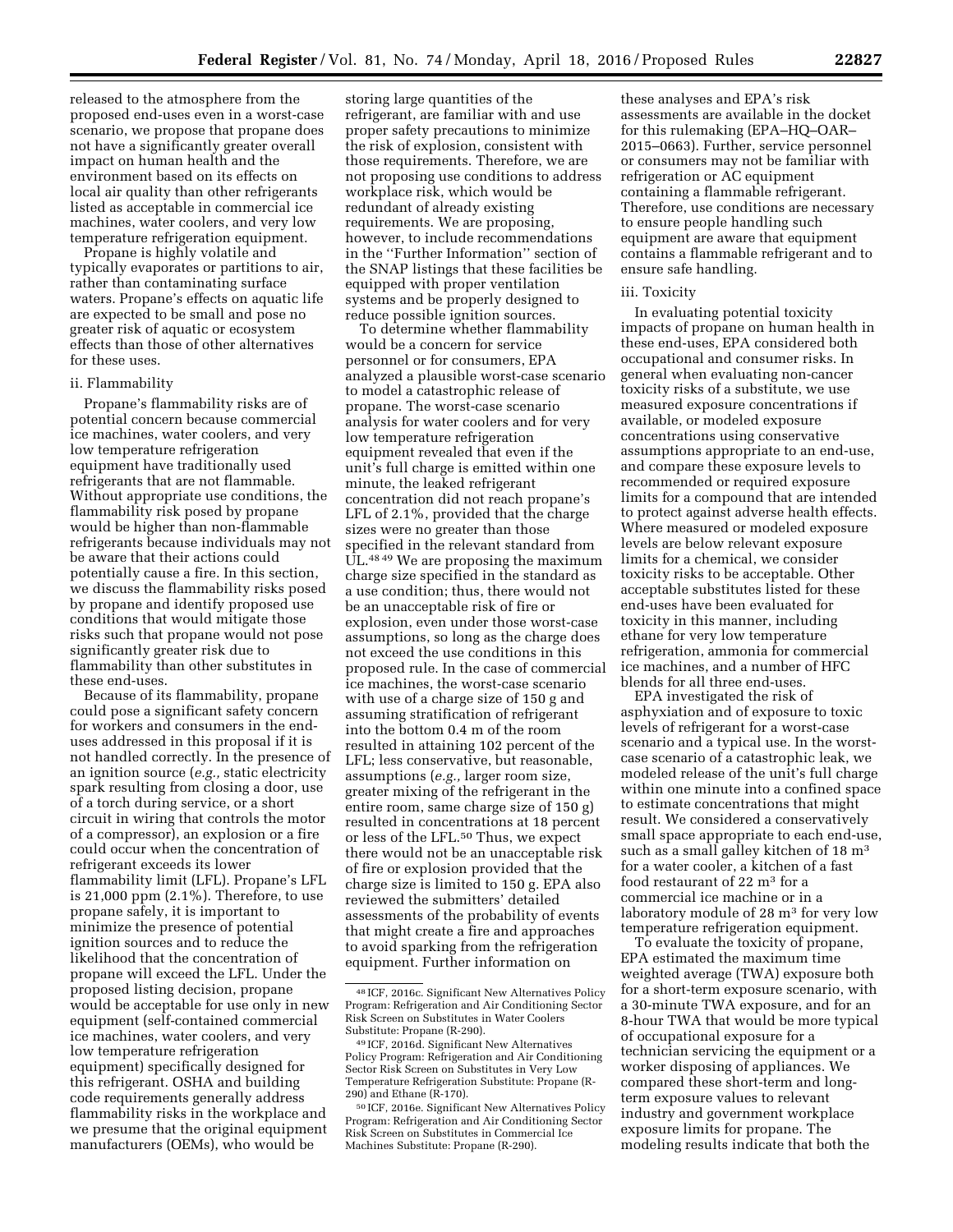short-term (30-minute) and long-term (8 hour) worker exposure concentrations would be below the relevant workplace exposure limits, such as the OSHA PEL of 1000 ppm (8-hr TWA), and the National Research Council's Acute Emergency Guideline Limit Level 1 (AEGL–1) 51 of 6,900 ppm over 30 minutes.

A similar analysis of asphyxiation risks considered whether a worst-case release of refrigerant in the same room sizes would result in oxygen concentrations of 12 percent or less. This analysis found that impacts on oxygen concentrations were minimal, with oxygen concentrations remaining at approximately 21 percent.

For equipment with which consumers might come into contact, such as water coolers and commercial ice machines, EPA performed a consumer exposure analysis. In this analysis, we examined potential catastrophic release of the entire charge of the substitute in one minute under a worst-case scenario. We did not examine exposure to consumers in very low temperature refrigeration, as equipment for this end-use would typically be used in the workplace, such as in laboratories, and not in a home or public space. The analysis was undertaken to determine the 30-minute TWA exposure levels for the substitute, which were then compared to the toxicity limit to assess the risk to consumers.

EPA considered toxicity limits for consumer exposure that reflect a shortterm exposure such as might occur at home or in a store or other public setting where a member of the general public could be exposed and could then escape. The toxicity limit that we used in our analysis of consumer exposure was an AEGL–1 of 6,900 ppm over 30 minutes. The analysis of consumer exposure assumed that 100 percent of the unit's charge would be released over one minute, at which time the concentration of refrigerant would peak in an enclosed space, and then steadily decline. Refrigerant concentrations were modeled under two air change scenarios, believed to represent the baseline of potential flow rates for a home or public space, assuming flow rates of 2.3 air changes per hour (ACH) in a household kitchen and 20 ACH in a restaurant kitchen.52 53 The highest concentrations of the refrigerant occur in the lower stratum of the room when assuming the lower ventilation level of 2.3 ACH. Calculating the TWA exposure using 2.3 ACH results in a higher concentration than calculating the TWA exposure using 20 ACH. Even under the very conservative assumptions used in the consumer exposure modeling, the estimated 30-minute consumer exposures to propane are lower than the relevant toxicity limits.

Based upon our analysis, workplace and consumer exposure to propane when used in these end-uses according to the proposed use conditions is not expected to exceed relevant exposure limits. Thus, propane does not pose significantly greater toxicity risks to other acceptable refrigerants in these end-uses. For further information, including EPA's risk screens and risk assessments as well as information from the submitters of propane as a substitute refrigerant, see docket EPA–HQ–OAR– 2015–0663.

c. What are the proposed use conditions?

In order to ensure that use of propane in these three end-uses would not cause greater risk to human health or the environment than use of other alternatives, we have identified and are proposing use conditions to address flammability and toxicity concerns. The proposed use conditions include conditions consistent with industry standards, limits on charge size, and requirements for warnings and markings on equipment.

i. New Equipment Only; Not Intended for Use as a Retrofit Alternative

EPA is proposing that, in the specified end-uses, propane be limited to use only in new equipment 54 that has been designed and manufactured specifically

54This is intended to mean a completely new refrigeration circuit containing a new evaporator, condenser and refrigerant tubing.

for use with propane. Propane was not submitted under the SNAP program to be used in retrofitted equipment, and no information was provided on how to mitigate hazards of flammable refrigerants when used in equipment that was not designed for flammable refrigerants. If this use condition is finalized as proposed, use of propane in equipment not designed for its use, including existing equipment designed for another refrigerant, would be in violation of CAA section 612(c) and the corresponding SNAP regulations at 40 CFR part 82, subpart G.

#### ii. Standards

EPA is proposing that propane be used only in equipment that meets all requirements in the relevant supplements for flammable refrigerants in certain applicable UL standards for refrigeration and AC equipment. Specifically, Supplement SA to the 8th edition of UL 563 standard, dated July 31, 2009, applies to self-contained commercial ice machines using flammable refrigerants; 55 the UL standard for water coolers using flammable refrigerants is Supplement SB to the 7th edition of UL 399, dated August 22, 2008; 56 and very low temperature refrigeration equipment is sufficiently similar to stand-alone commercial refrigerators that an appropriate standard is Supplement SB to the 10th edition of UL 471, dated November 24, 2010.57

UL has tested equipment for flammability risk in household and retail food refrigeration and for commercial freezers for very low temperature refrigeration. Further, UL has developed acceptable safety standards including requirements for construction, for markings, and for performance tests concerning refrigerant leakage, ignition of switching components, surface temperature of parts, and component strength after being scratched. These standards were developed in an open and consensusbased approach, with the assistance of experts in the AC and refrigeration industry as well as experts involved in assessing the safety of products. While similar standards exist from other bodies such as the International Electrotechnical Commission (IEC), we

 $^{\rm 51}\rm{The}\;AEGL$  limit is an emergency guideline for exposures to the general population (including susceptible populations) and is not time-weighted. It also considers the chemical's flammability in addition to its toxicity. EPA develops a set of AEGL values for a substance for five exposure periods (10 and 30 minutes, 1 hour, 4 hours and 8 hours). For each exposure period, three different AEGL values are developed to address different levels of toxicological impacts. Of relevance for the modeled scenario is the AEGL–1, which is defined as: ''the airborne concentration, expressed as parts per million or milligrams per cubic meter (ppm or mg/ m3) of a substance above which it is predicted that the general population, including susceptible individuals, could experience notable discomfort, irritation, or certain asymptomatic nonsensory effects. However, the effects are not disabling and are transient and reversible upon cessation of exposure.'' While permanent toxicological effects are not expected up to the AEGL–2 value, this limit is not relevant for this analysis because at that level, flammability would be a greater concern.

<sup>52</sup> ICF, 2016c. Significant New Alternatives Policy Program: Refrigeration and Air Conditioning Sector Risk Screen on Substitutes in Water Coolers Substitute: Propane (R-290).

<sup>53</sup> ICF, 2016e. Significant New Alternatives Policy Program: Refrigeration and Air Conditioning Sector Risk Screen on Substitutes in Commercial Ice Machines Substitute: Propane (R-290).

<sup>55</sup>UL, 2009. Standard 563—Standard for Ice Makers. A summary of this document is accessible at: *[http://ulstandards.ul.com/standard/?id=563.](http://ulstandards.ul.com/standard/?id=563)* 

<sup>56</sup>UL, 2008. Standard 399—Standard for Drinking-Water Coolers. A summary of this document is accessible at: *[http://ulstandards.ul.](http://ulstandards.ul.com/standard/?id=399_7) [com/standard/?id=399](http://ulstandards.ul.com/standard/?id=399_7)*\_*7.* 

<sup>57</sup>UL, 2010. Standard 471—Standard for Commercial Refrigerators and Freezers. A summary of this document is accessible at: *[http://](http://ulstandards.ul.com/standard/?id=471_10) [ulstandards.ul.com/standard/?id=471](http://ulstandards.ul.com/standard/?id=471_10)*\_*10.*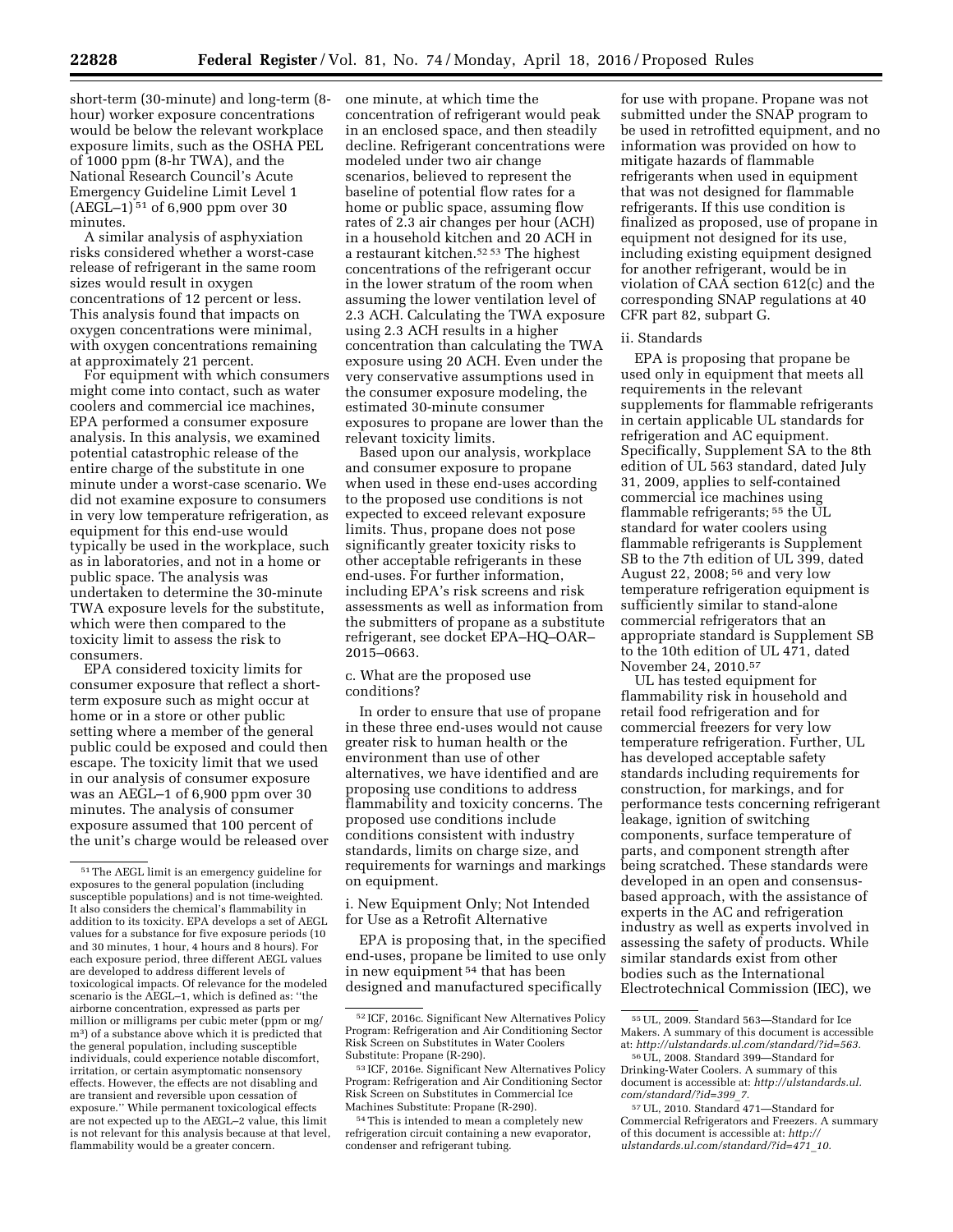are proposing to rely on UL standards as those that are most applicable to and recognized by the U.S. market. This proposed approach is the same as that adopted in our previous rules on flammable refrigerants (76 FR 78832, December 20, 2011; 80 FR 19453, April 10, 2015).

#### iii. Charge Size

EPA is proposing use conditions that limit the amount of propane allowed in each refrigerant circuit to 150 g.<sup>58</sup> It is necessary to set limits on charge size in order for propane not to pose a risk to human health or the environment that is greater than the risk posed by other substitutes. These limits will reduce the risk to workers and consumers since under scenarios we analyzed, a leak of the proposed charge sizes did not result in concentrations of the refrigerant that met or exceeded the LFL.

EPA is proposing limitations on refrigerant charge size for self-contained commercial ice machines, water coolers, and very low temperature refrigeration equipment that reflect the UL 563, UL 399, and UL 471 standards. As discussed above in paragraph ii of this section, we believe UL standards are appropriate because they are the most applicable to and recognized by the U.S. market and offer requirements developed by a consensus of experts.

UL Standards 563 (ice machines), 399 (water coolers), and 471 (commercial stand-alone refrigeration equipment) limit the amount of refrigerant leaked to 150 grams (5.29 ounces). We note that the charge size limit for propane in the UL standards is in line with the IEC 60335–2–89 standard addressing these end-uses, which also has a charge size limit of 150 grams.

#### iv. Color-Coded Hoses and Piping

EPA proposes that equipment designed for use with propane must have distinguishing color-coded hoses and piping to indicate use of a flammable refrigerant. This will help technicians immediately identify the use of a flammable refrigerant, thereby reducing the risk of using sparking equipment or otherwise having an ignition source nearby. The AC and refrigeration industry currently uses distinguishing colors as means to identify different refrigerants. Likewise, distinguishing coloring has been used elsewhere to indicate an unusual and potentially dangerous situation, for example in the use of orange-insulated wires in hybrid electric vehicles. Currently, no industry standard exists

for color-coded hoses or pipes for propane. EPA is proposing that all such refrigerator tubing be colored red Pantone matching system (PMS) #185 to match the red band displayed on the container of flammable refrigerants under the Air Conditioning, Heating and Refrigeration Institute (AHRI) Guideline "N" 2014, "2014 Guideline for Assignment of Refrigerant Container Colors.'' 59 This proposal mirrors the existing use condition for HCs in residential and commercial refrigeratorfreezers, vending machines, very low temperature refrigeration equipment, non-mechanical heat transfer equipment and room air conditioners (76 FR 78832, December 20, 2011; 80 FR 19453, April 10, 2015). EPA wants to ensure that there is adequate notice that a flammable refrigerant is being used within a particular piece of equipment or appliance. One mechanism to distinguish hoses and pipes is to add a colored plastic sleeve or cap to the service tube. The colored plastic sleeve or cap would have to be forcibly removed in order to access the service tube. This would signal to the technician that the refrigeration circuit that she/he was about to access contained a flammable refrigerant, even if all warning labels were somehow removed. This sleeve would be of the same red color (PMS #185) and could also be boldly marked with a graphic to indicate the refrigerant was flammable. This could be a cost-effective alternative to painting or dying the hose or pipe.

EPA is particularly concerned with ensuring adequate and proper notification for servicing and disposal of appliances containing flammable refrigerants. The use of color-coded hoses, as well as the use of warning labels discussed below, is necessary to ensure flammable refrigerants can be used without presenting significantly more risk than other alternatives and would be consistent with other general industry practices. This proposed approach is consistent with the approach adopted in our previous rules on flammable refrigerants (76 FR 78832, December 20, 2011; 80 FR 19453, April 10, 2015).

#### v. Labeling

As a use condition, EPA is proposing to require labeling of self-contained commercial ice machines, water coolers, and, very low temperature refrigeration equipment. EPA is proposing the warning labels on the equipment

contain letters at least 1⁄4 inch high and that they be permanently affixed to the equipment. Warning label language requirements are as follows:

• ''DANGER—Risk of Fire or Explosion. Flammable Refrigerant Used. Do Not Use Mechanical Devices To Defrost Refrigerator. Do Not Puncture Refrigerant Tubing.'' This marking must be provided on or near any evaporators that can be contacted by the consumer.

• ''DANGER—Risk of Fire or Explosion. Flammable Refrigerant Used. To Be Repaired Only By Trained Service Personnel. Do Not Puncture Refrigerant Tubing.'' This marking must be located near the machine compartment.

• ''CAUTION—Risk of Fire or Explosion. Flammable Refrigerant Used. Consult Repair Manual/Owner's Guide Before Attempting To Service This Product. All Safety Precautions Must be Followed.'' This marking must be located near the machine compartment.

• ''CAUTION—Risk of Fire or Explosion. Dispose of Properly In Accordance With Federal Or Local Regulations. Flammable Refrigerant Used.'' This marking must be provided on the exterior of the refrigeration equipment.

• CAUTION—Risk of Fire or Explosion Due To Puncture Of Refrigerant Tubing; Follow Handling Instructions Carefully. Flammable Refrigerant Used.'' This marking must be provided near all exposed refrigerant tubing.

The warning label language is similar to or exactly the same as that required in UL standards: For commercial ice machines in UL 563 in section SB6.1, for water coolers in UL 399 in section SA6.1, and for commercial refrigerators and freezers, including very low temperature freezers, in UL 471 in section SB6.1.

It would be difficult to see warning labels with the minimum lettering height requirement of 1/8 inch in these UL standards. Therefore, as in the requirements in our previous HC refrigerants rules for residential and commercial refrigerator-freezers, vending machines, very low temperature refrigeration equipment, non-mechanical heat transfer equipment, and room air conditioners (76 FR 78832, December 20, 2011; 80 FR 19453, April 10, 2015), EPA is proposing the minimum height for lettering must be  $\frac{1}{4}$  inch as opposed to  $\frac{1}{6}$  inch, which will make it easier for technicians, consumers, retail storeowners, and first responders to view the warning labels.

<sup>58</sup>To place this in context, a 150 g charge is about five times the charge in a disposable lighter (30 g).

<sup>59</sup>AHRI, 2014. Guideline N–2014 for Assignment of Refrigerant Container Colors. This document is accessible online at *[http://www.ahrinet.org/App](http://www.ahrinet.org/App_Content/ahri/files/Guidelines/AHRI_Guideline_N_2014.pdf)*\_ *[Content/ahri/files/Guidelines/AHRI](http://www.ahrinet.org/App_Content/ahri/files/Guidelines/AHRI_Guideline_N_2014.pdf)*\_*Guideline*\_*N*\_ *[2014.pdf.](http://www.ahrinet.org/App_Content/ahri/files/Guidelines/AHRI_Guideline_N_2014.pdf)*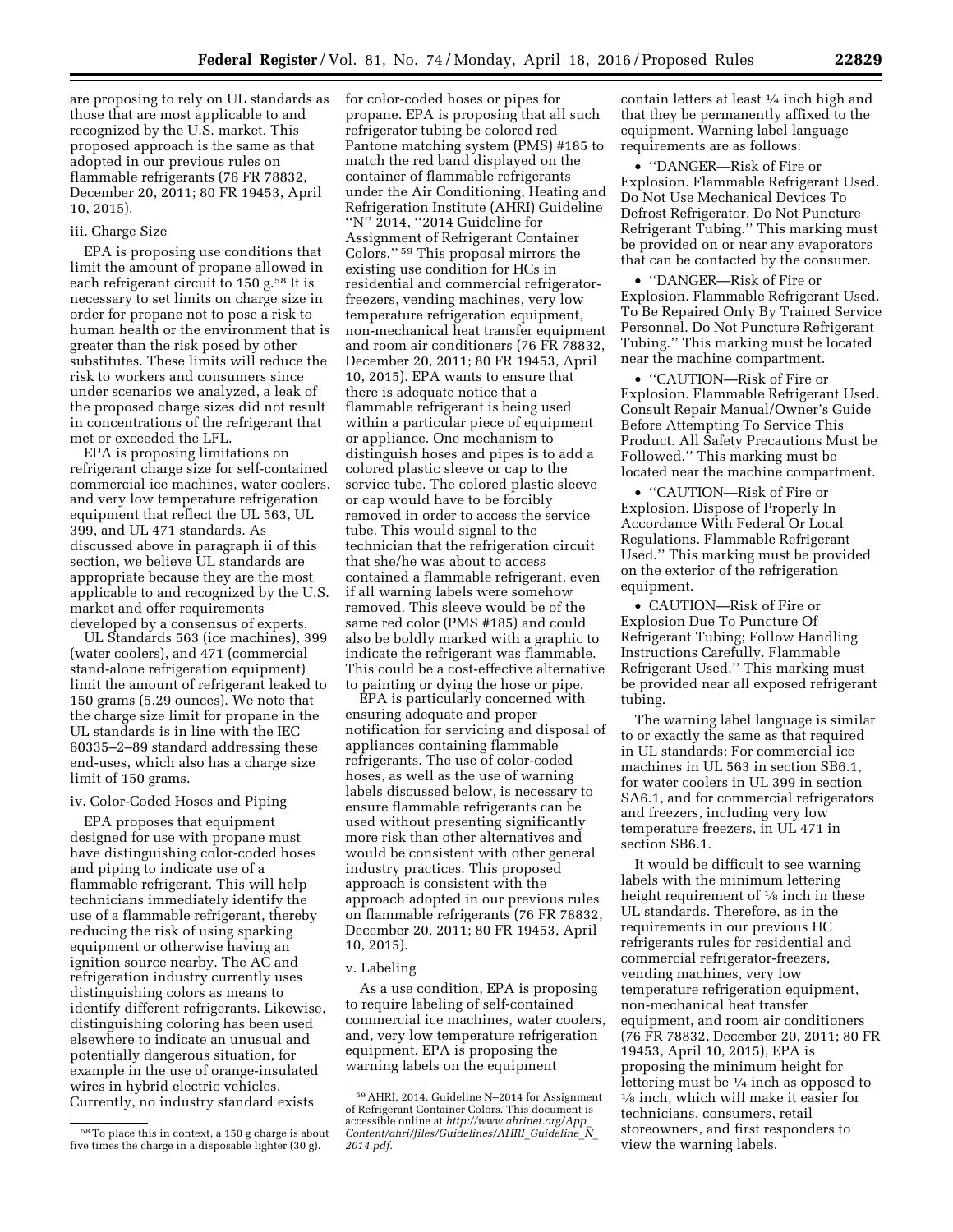d. What recommendations does EPA have for the safe use of propane?

In addition to establishing regulatory use conditions, which are binding on end users, EPA may also make recommendations for use of a substitute. EPA is proposing to recommend that only technicians specifically trained in handling flammable refrigerant substitutes dispose of or service refrigeration and AC equipment containing these substances. Trained technicians should know how to minimize the risk of fire and the procedures for using flammable refrigerant substitutes safely. Releases of large quantities of flammable refrigerants during servicing and manufacturing, especially in enclosed, poorly ventilated spaces or in areas where large amounts of refrigerant are stored, could cause an explosion if an ignition source exists nearby. For these reasons, technicians should be properly trained to handle flammable refrigerant substitutes when maintaining, servicing, repairing, or disposing of water coolers, commercial ice machines, and very low temperature freezers. In addition, EPA recommends that if propane would be vented, released, or disposed of (rather than recovered), as is proposed for the specified end-uses in this rule, the release should be in a well-ventilated area, such as outside of a building. Ensuring proper ventilation and avoiding ignition sources are recommended practices, whether venting or recovering a flammable refrigerant.

The Australian Institute of Refrigeration, Air Conditioning and Heating (AIRAH) provides useful guidance on safety precautions technicians can follow when servicing equipment containing flammable refrigerants or when venting refrigerant. One of those practices is to connect a hose to the appliance to allow for venting the refrigerant outside.<sup>60</sup> This document is included in the docket for this proposed rule (EPA–HQ–OAR– 2015–0663).

We are aware that at least two organizations in the United States, Refrigeration Service Engineers Society (RSES) and the ESCO Institute, have developed technician training programs in collaboration with refrigeration equipment manufacturers and users that address safe use of flammable refrigerant substitutes. In addition, EPA

has reviewed several training programs provided as part of SNAP submissions from persons interested in flammable refrigerant substitutes. The agency intends to update the test bank for technician certification under CAA section 608 as we have done previously, and will consider including additional questions on flammable refrigerants. By adding such questions to the test bank, EPA would supplement but would not replace technician training programs currently provided by non-government entities. EPA will seek additional information and guidance on how best to incorporate this content through a separate process outside the scope of this final rule.

e. When would the listing apply?

EPA proposes that this listing would apply 30 days after the date of publication of a final rule. This date, the same as the proposed effective date of this regulation, allows for the safe use of this substitute at the earliest opportunity.

f. What is the relationship between this proposed SNAP rule and other federal rules?

i. How would this proposed listing relate to federal energy conservation standards?

For some of the types of equipment covered in this proposal, DOE has established energy conservation standards. For example, DOE energy conservation standards apply to automatic commercial ice machines.61 Thus, total energy use with propane can be expected to be no higher than that required by the standards for those classes of equipment.62 DOE does not have an energy conservation standard that would apply to water coolers or to very low temperature refrigeration equipment. EPA considers technical needs for energy efficiency (*e.g.,* to meet DOE energy conservation standards) in determining whether alternatives are

 $^{62}\mbox{Refrigeration}$  or AC equipment in the applicable covered equipment class would still be subject to DOE's standards, regardless of the refrigerant that the equipment uses. If a manufacturer believes that its design is subjected to undue hardship by DOE's regulations, the manufacturer may petition DOE's Office of Hearing and Appeals (OHA) for exception relief or exemption from the standard pursuant to OHA's authority under section 504 of the DOE Organization Act (42 U.S.C. 7194), as implemented at subpart B of 10 CFR part 1003. OHA has the authority to grant such relief on a case-by-case basis if it determines that a manufacturer has demonstrated that meeting the standard would cause hardship, inequity, or unfair distribution of burdens.

''available.'' Based on available information, we found no evidence that propane would reduce energy efficiency or that equipment using propane would be unable to meet DOE energy efficiency standards in the end-uses proposed in this rule, and we found some evidence that propane may improve energy efficiency.<sup>63 64 65</sup>

ii. How would this proposed listing relate to regulations implementing the venting prohibition under CAA section 608?

Below in section VI.A.2 of this document, EPA is proposing to exempt propane from the venting prohibition under CAA section 608 when propane is used as a refrigerant in self-contained commercial ice machines, water coolers, or very low temperature refrigeration equipment.

g. On which topics is EPA specifically requesting comment?

EPA requests comment on all aspects of the proposed listing of propane as an acceptable refrigerant in self-contained commercial ice machines, water coolers, and very low temperature refrigeration equipment, including the proposed use conditions discussed in section VI.A.1.c. We request comment on our risk screens and the assumptions and exposure and flammability levels EPA used to evaluate risk. We are particularly interested in comment of two of the proposed use conditions: (1) The use of red marking for pipes, hoses and other devices including direct color application on the applicable parts of the system, such as a red plastic sleeve (see section VI.A.1.c.iv, ''Color-coded hoses and piping''); and (2) the UL standards that EPA proposes to incorporate by reference (*i.e.,*  Supplement SA to the 8th edition of UL 563, dated July 31, 2009, for selfcontained commercial ice machines, Supplement SB to the 7th edition of UL 399, dated August 22, 2008, for water coolers; and Supplement SB to the 10th edition of UL 471, dated November 24, 2010, for very low temperature refrigeration equipment.

<sup>60</sup>AIRAH, 2013. Australian Institute of Refrigeration, Air Conditioning and Heating. Safety Guide: Flammable Refrigerants. 2013. This document is accessible at: *[http://www.unep.fr/](http://www.unep.fr/ozonaction/information/mmcfiles/7681-e-FlammableRefrigerantsGuideAIRAH.pdf) [ozonaction/information/mmcfiles/7681-e-](http://www.unep.fr/ozonaction/information/mmcfiles/7681-e-FlammableRefrigerantsGuideAIRAH.pdf)[FlammableRefrigerantsGuideAIRAH.pdf.](http://www.unep.fr/ozonaction/information/mmcfiles/7681-e-FlammableRefrigerantsGuideAIRAH.pdf)* 

<sup>61</sup>See *[https://www1.eere.energy.gov/buildings/](https://www1.eere.energy.gov/buildings/appliance_standards/standards_test_procedures.html) appliance*\_*[standards/standards](https://www1.eere.energy.gov/buildings/appliance_standards/standards_test_procedures.html)*\_*test*\_ *[procedures.html.](https://www1.eere.energy.gov/buildings/appliance_standards/standards_test_procedures.html)* 

<sup>63</sup>Eppendorf, 2015. SNAP Information Notice for R-170 and R-290 in Very Low Temperature Refrigeration. May, 2015.

<sup>64</sup>Manitowoc, 2015. SNAP Information Notice, September, 2013. EPA SNAP Submittal—Revision to Extend R-290 Use to Commercial Ice Machines, Manitowoc Ice, Inc. October, 2015.

<sup>65</sup>Blupura, 2015. SNAP Information Notice for R-290 in Water Coolers. October, 2015.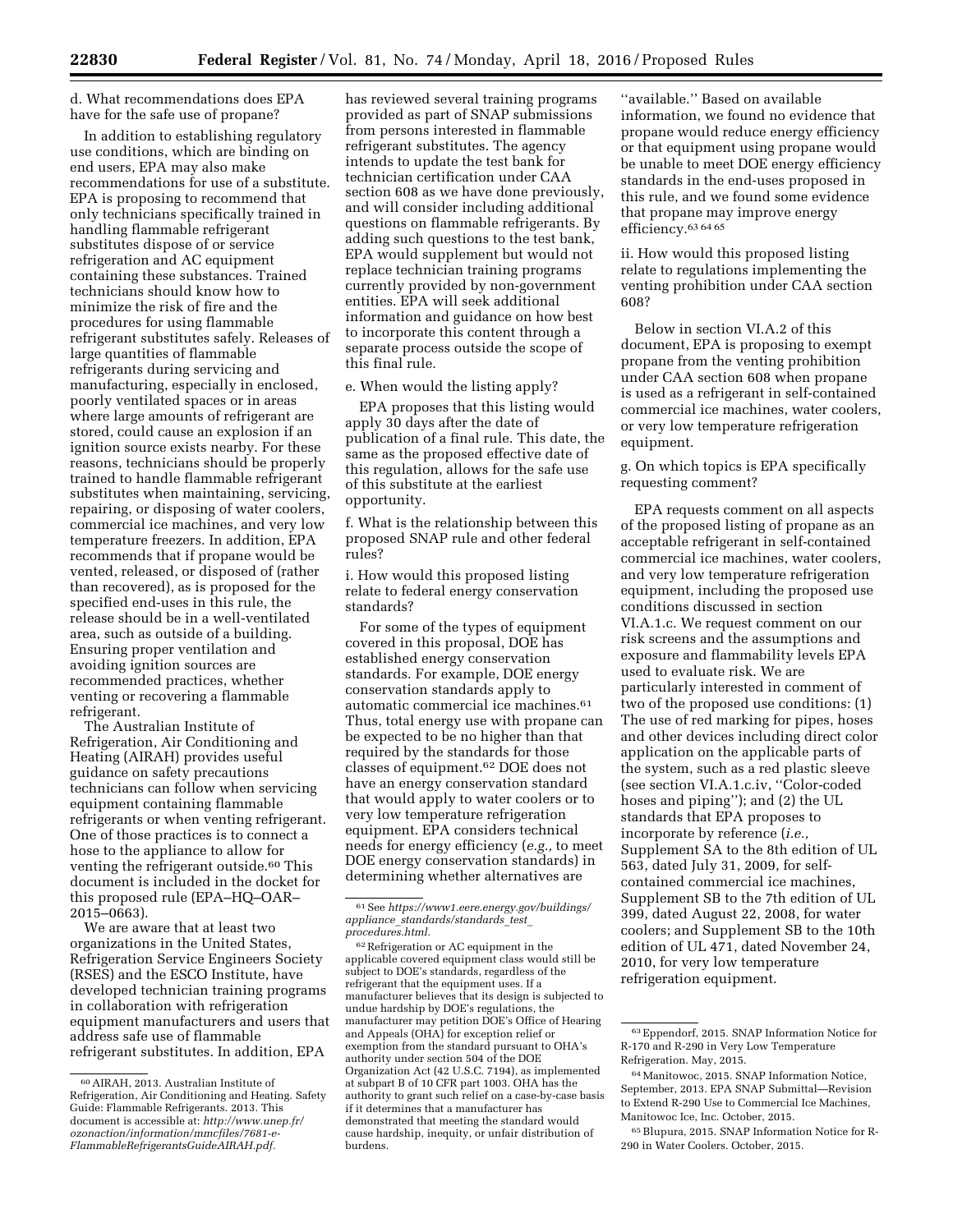2. Proposed Exemption for Propane From the Venting Prohibition Under CAA Section 608 for the End-Uses in the Proposed New SNAP Listing

a. What is EPA's proposal regarding whether venting of propane in the enduses in this action would pose a threat to the environment?

EPA is proposing to list the refrigerant substitute propane under the SNAP program as acceptable, subject to use conditions, in newly manufactured water coolers, self-contained commercial ice machines, and very low temperature refrigeration equipment. EPA is also proposing to exempt propane in these end-uses from the venting prohibition under CAA section 608(c)(2). For purposes of CAA section 608(c)(2), EPA considers two factors in determining whether or not venting, release, or disposal of a refrigerant substitute during the maintenance, servicing, repairing, or disposing of appliances poses a threat to the environment. See 69 FR 11948, March 12, 2004; 79 FR 29682, May 23, 2014; and 80 FR 19453, April 10, 2015. First, EPA analyzes the threat to the environment due to inherent characteristics of the refrigerant substitute, such as GWP. Second, EPA determines whether and to what extent venting, release, or disposal actually takes place during the maintenance, servicing, repairing, or disposing of appliances, and to what extent such actions are controlled by other authorities, regulations, or practices. To the extent that such releases are adequately controlled by other authorities, EPA defers to those authorities.

#### i. Potential Environmental Impacts

EPA has evaluated the potential environmental impacts of releasing into the environment propane, the substitute that we are proposing to list under the SNAP program as acceptable, subject to use conditions, in water coolers, selfcontained commercial ice machines, and very low temperature refrigeration equipment. In particular, we assessed the potential impact of the release of propane on local air quality and its ability to decompose in the atmosphere, its ODP, its GWP, and its potential impacts on ecosystems.

As explained above in section VI.A.1.b.i, ''Environmental impacts,'' propane's ODP is zero, its GWP is approximately three, and its effects on aquatic life are expected to be small. As to potential effects on local air quality, based on the analysis and modeling results described in section VI.A.1.b.i of this preamble, EPA proposes to

conclude that release of propane from the end-uses proposed in this action, in addition to the HCs previously listed as acceptable, subject to use conditions, for their specific end-uses, is expected to have little impact on local air quality. In this regard, EPA finds particularly noteworthy that even assuming 100 percent market penetration of propane and the other acceptable HCs in the proposed and acceptable end-uses, which is a conservative assumption, the highest impact for a single 8-hour average concentration based on this analysis would be 0.03 ppb in Los Angeles.

In addition, when examining all HC substitute refrigerants in those uses for which UL currently has standards in place, for which the SNAP program has already listed the uses as acceptable, subject to use conditions, or for which the SNAP program is reviewing a submission, including those in this rule, we found that even if all the refrigerant in appliances in end-uses proposed as acceptable, subject to use conditions in this proposed rule and listed as acceptable in previous rules were to be emitted, there would be a worst-case impact of less than 0.15 ppb for groundlevel ozone in the Los Angeles area.<sup>66</sup> The use conditions established in the SNAP listings limit the total amount of refrigerant in each refrigerant circuit to 150 g or less, depending on the end-use. Because propane is not proposed to be used in all refrigerant uses, the total amount of propane that could be emitted in the end-uses evaluated is estimated at roughly ten percent of total refrigerant emissions, or less than 16,000 metric tons annually.67 Further, there are other substitute refrigerants that are not VOC that may also be used in these end-uses, so our analysis assuming complete market penetration of HCs is conservative. In light of its evaluation of potential environmental impacts, EPA proposes that propane in the end-uses for which it is proposed to be listed under SNAP as acceptable, subject to use conditions, in this notice is not expected to pose a threat to the environment on the basis of the inherent characteristics of this substance and the limited quantities used in the relevant end-uses. In this regard, EPA finds particularly noteworthy that even assuming 100% market penetration of propane and the other acceptable HCs in the proposed and acceptable end-uses, which is a conservative assumption, the highest impact for a single 8-hour

average concentration based on this analysis would be 0.03 ppb in Los Angeles.

# ii. Flammability and Toxicity

As discussed above in sections VI.A.1.b.ii, ''Flammability'' and VI.A.1.b.iii, ''Toxicity,'' EPA's SNAP program evaluated the flammability and toxicity risks from propane in the proposed end-uses in this rule. EPA is providing some of that information in this section as well.

Propane is classified as an A3 refrigerant by ASHRAE Standard 34– 2010 and subsequent addenda, indicating that it has low toxicity and high flammability. Propane has an LFL of 2.1%. To address flammability risks, this proposal provides recommendations for its safe use (see section VI.A.1.d, ''What recommendations does EPA have for the safe use of propane?'' above). The SNAP program's analysis suggests that the proposed use conditions in this proposed rule will mitigate flammability risks.

Like most refrigerants, at high concentrations HCs can displace oxygen and cause asphyxiation. Various industry and regulatory standards exist to address asphyxiation and toxicity risks. The SNAP program's analysis of asphyxiation and toxicity risks suggests that the proposed use conditions in this proposed rule would mitigate asphyxiation and toxicity risks. Furthermore, it is the Agency's understanding that flammability risks and occupational exposures to HCs are adequately regulated by OSHA and building and fire codes at a local and national level.

#### iii. Authorities, Controls, or Practices

EPA expects that existing authorities, controls, and/or practices will mitigate environmental risk from the release of propane. Analyses performed for both this proposed rule and the SNAP rules issued in 1994, 2011, and 2015 (59 FR 13044, March 17, 1994; 76 FR 38832, December 20, 2011; and 80 FR 19453, April 10, 2015, respectively)) indicate that existing regulatory requirements and industry practices limit and control the emission of propane. As explained below, EPA proposes that the limits and controls under other authorities, regulations, or practices adequately control the release of and exposure to propane and mitigate risks from any possible release.

As mentioned above, the determination of whether venting, release, or disposal of a substitute refrigerant poses a threat to the environment includes considering

<sup>66</sup> ICF, 2014a. Assessment of the Potential Impact of Hydrocarbon Refrigerants on Ground Level Ozone Concentrations. February, 2014. 67 Ibid.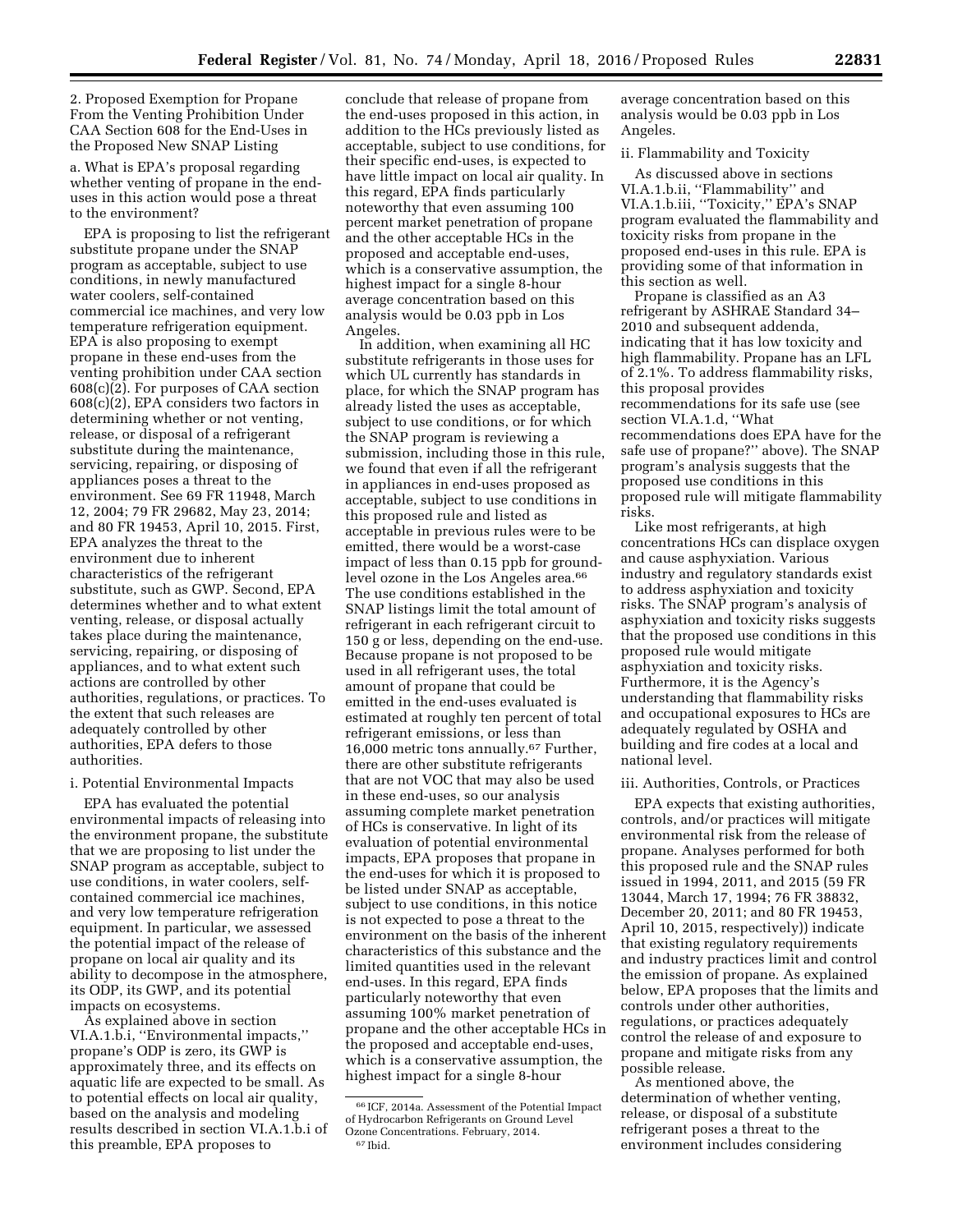whether such venting, release, or disposal is adequately controlled by other authorities, regulations, or practices. This information is another part of EPA's proposal that the venting, release, or disposal of propane, in the specified end-uses and subject to the use conditions in this proposed action, does not pose a threat to the environment.

Industry service practices and OSHA standards and guidelines that address HC refrigeration equipment include monitoring efforts, engineering controls, and operating procedures. OSHA requirements that apply during servicing include continuous monitoring of explosive gas concentrations and oxygen levels. In general, HC emissions from refrigeration systems are likely to be significantly smaller than those emanating from the industrial process and storage systems, which are controlled for safety reasons. In the SNAP listings in section VI.A.1.c, ''What are the proposed use conditions?'' we note that the amount of refrigerant substitute from a refrigerant loop is limited to 150 g in the end-uses proposed in this rule. This indicates that HC emissions from such uses are likely to be relatively small.

The release and/or disposal of many refrigerant substitutes, including propane, are controlled by other authorities including various standards, and state and local building codes. To the extent that release during maintaining, repairing, servicing, or disposing of appliances is controlled by regulations and standards of other authorities, these practices and controls for the use of propane are sufficiently protective. These practices and controls mitigate the risk to the environment that may be posed by the venting, release, or disposal of propane during the maintaining, servicing, repairing, or disposing of appliances.

EPA is aware of equipment that can be used to recover HC refrigerants. While there are no relevant U.S. standards for such recovery equipment currently, to the extent that propane is recovered rather than vented in specific end-uses and equipment, EPA recommends the use of recovery equipment designed specifically for flammable refrigerants in accordance with applicable safe handling practices. See section VI.A.1.d above, ''What recommendations does EPA have for the safe use of propane?''

b. What is EPA's proposal regarding whether venting of propane in the enduses in this action should be exempted from the venting prohibition under CAA section 608?

Consistent with the proposed listing under SNAP in this action, EPA proposes that venting, releasing or disposing of propane in water coolers, self-contained commercial ice machines, and very low temperature refrigeration equipment is not expected to pose a threat to the environment. As discussed more fully above, we propose this on the basis of the inherent characteristics of this substance, the limited quantities used in the relevant end-uses, and the limits and controls under other authorities, regulations, or practices that adequately control the release of and exposure to propane and mitigate risks from any possible release. Accordingly, EPA is proposing to revise the regulations at  $\S 82.154(a)(1)$  to add propane in these end-uses to the list of substitute refrigerants that are exempt from the venting prohibition. We also note that EPA has recently proposed to revise the format of the text of this section to include separate paragraphs for each substitute refrigerant, rather than grouping refrigerants in an end-use (80 FR 69457; November 9, 2015). Thus, the final text of  $\S 82.154(a)(1)$  may reflect revised language related to both the November 2015 proposal and to this proposal.

c. When would the exemption from the venting prohibition apply?

We are proposing that propane would be exempt from the venting prohibition as of 30 days after the publication of a final rule in the **Federal Register**. This would be the same as the date of the SNAP listing of propane in commercial ice machines, water coolers, and very low temperature refrigeration equipment.

d. What is the relationship between this proposed exemption under CAA section 608 and other EPA rules?

If this proposed exemption were to become final as proposed, it would not mean that propane could be vented in all situations. Propane and other HCs being recovered, vented, released, or otherwise disposed of from commercial and industrial appliances are likely to be hazardous waste under RCRA (see 40 CFR parts 261 through 270). As discussed in the final rules addressing the venting of ethane, isobutane, propane, and R-441A as refrigerant substitutes in certain end-uses, incidental releases may occur during the maintenance, service, and repair of

appliances subject to CAA section 608 (79 FR 29682, May 23, 2014; 80 FR 19454, April 10, 2015). Such incidental releases would not be subject to RCRA requirements for the disposal of hazardous waste, as such releases would not constitute disposal of the refrigerant charge as a solid waste, *per se.* Disposal or venting of propane from household appliances used in the home, such as a water cooler, is also generally not considered disposal of a hazardous waste under the existing RCRA regulations and could be vented under the household hazardous waste exemption, assuming other state or local requirements do not prohibit venting. See 40 CFR 261.4(b)(1). However, for commercial and industrial appliances such as self-contained commercial ice machines, very low temperature refrigeration equipment, or water coolers used in an industrial or office setting, it is likely that propane and other flammable HC refrigerant substitutes would be classified as hazardous waste and disposal of propane from such appliances would need to be managed as hazardous waste under the RCRA regulations (40 CFR parts 261 through 270), unless it is subject to a limited exception in those regulations if the ignitable refrigerant is to be recycled.

e. On which topics is EPA specifically requesting comment?

EPA requests comment on all aspects of our proposal to exempt from CAA section 608's venting prohibition the venting or release of propane used as a refrigerant substitute in water coolers, self-contained commercial ice machines, and very low temperature refrigeration equipment, as well as seeking comment on the proposed exemption language at 40 CFR 82.154(a)(1).

3. Proposed Listing of New Refrigerants as Unacceptable

a. Proposed Listing of Certain Flammable Refrigerants as Unacceptable for Retrofits in Unitary Split AC Systems and Heat Pumps

EPA is proposing to list the following flammable refrigerants as unacceptable for use in existing unitary split AC and heat pumps for residential and light commercial AC and heat pumps because they pose significantly more risk to human health or the environment than other available alternatives:

• All refrigerants identified as flammability Class 3 in ANSI/ASHRAE Standard 34–2013.

• All refrigerants meeting the criteria for flammability Class 3 in ANSI/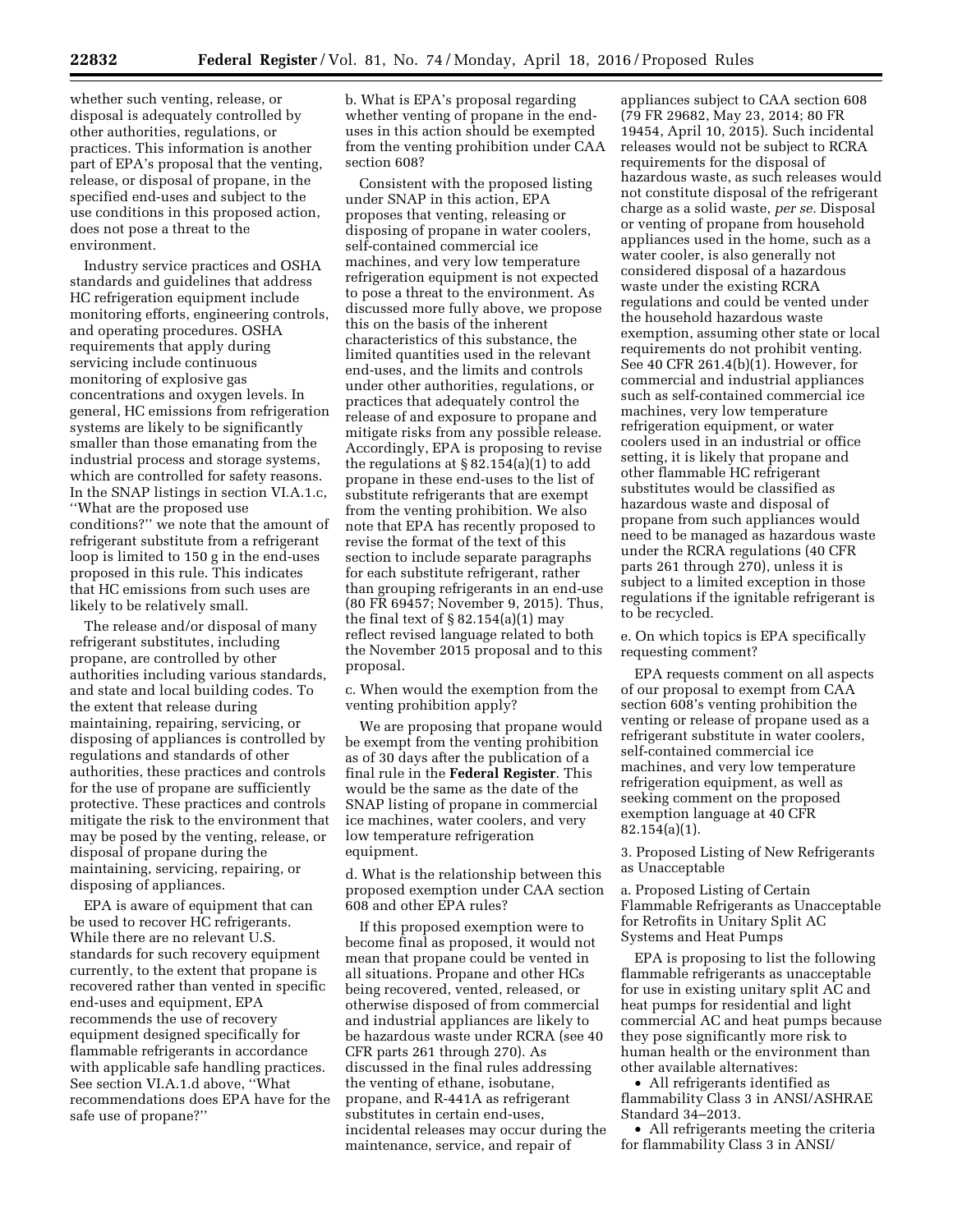ASHRAE Standard 34–2013. These include, but are not limited to, refrigerant products sold under the names R-22a, 22a, Blue Sky 22a refrigerant, Coolant Express 22a, DURACOOL-22a, EC-22, Ecofreeeze 22a, EF-22a, Envirosafe 22a, ES-22a, Frost 22a, HC-22a, Maxi-Fridge, MX-22a, Oz-Chill 22a, Priority Cool, and RED TEK 22a.

Existing unitary split AC systems and heat pumps were not designed to use a flammable refrigerant. We are aware of instances in which people or property have been harmed by retrofit or socalled 'drop-in' use of certain of the specified flammable refrigerants in equipment designed to use HCFC-22. For new equipment, we have listed certain flammable refrigerants as acceptable on the basis that flammability risks can be addressed in designing the equipment and mitigated through use conditions. In contrast, existing equipment has not been designed for flammable refrigerants and we have not identified appropriate use conditions that can manage the flammability risk for retrofits such that these flammable refrigerants would pose similar or lower risk than other available refrigerants in this end-use.

#### i. What is the affected end-use?

The residential and light commercial AC and heat pumps end-use includes equipment for cooling air in individual rooms, in single-family homes, and sometimes in small commercial buildings. This end-use differs from commercial comfort AC, which uses chillers that cool water that is then used to cool air throughout a large commercial building, such as an office building or hotel. This proposal specifically concerns unitary split systems and heat pumps, commonly called central AC. These systems include an outdoor unit with a condenser and a compressor, refrigerant lines, an indoor unit with an evaporator, and ducts to carry cooled air throughout a building. Central heat pumps are similar but offer the choice to either heat or cool the indoor space. We are proposing that certain flammable refrigerants would be listed as unacceptable for retrofit use in this type of equipment.

We are not currently proposing that the unacceptability determination for certain flammable refrigerants applies to other types of residential AC and heat pump equipment, but we may do so in the future. The presence of a proposal for a single type of equipment within this end-use or listings finding certain substitutes acceptable, subject to use conditions, in a specific type of

equipment does not imply that other uses are acceptable (*e.g.,* listing as acceptable, subject to use conditions in new equipment does not mean retrofit use is acceptable). Other types of residential AC and heat pump equipment not included in this proposed unacceptability determination include:

• Multi-split air conditioners and heat pumps. These systems include one or more outdoor unit(s) with a condenser and a compressor and multiple indoor units, each of which is connected to the outdoor unit by refrigerant lines. For ductless multi-split systems, the cooled air exits directly from the indoor unit rather than being carried through ducts.

• Mini-split air conditioners and heat pumps. These systems include an outdoor unit with a condenser and a compressor and a single indoor unit that is connected to the outdoor unit by refrigerant lines. Cooled air exits directly from the indoor unit rather than being carried through ducts.

• Packaged outdoor air conditioners and heat pumps. These systems include an outdoor unit with a condenser and a compressor and a heating assembly, often used on top of the roof of a building such as a commercial office building or apartment building. These units carry cool air to the inside of the building through ducts, so they are not completely self-contained units; however, the refrigerant remains within the packaged unit, thus reducing the chance of leaks from refrigerant lines.

• Window air conditioners and heat pumps. These are self-contained units that fit in a window with the condenser extending outside the window.

• Packaged terminal air conditioners (PTACs) and packaged terminal heat pumps (PTHP). These are self-contained units that consist of a separate, unencased combination of heating and cooling assemblies mounted through a wall.

• Portable room air conditioners and heat pumps. These are self-contained, factory-sealed, single package units that are designed to be moved easily from room to room and are intended to provide supplemental cooling within a room. These units typically have wheels or casters for portability and have a fan which operates continuously when the unit is on. Portable room air conditioners and heat pumps may contain an exhaust hose that can be placed through a window or door to eject heat to the outside.

Compared to self-contained AC equipment such as window air conditioners, PTAC, PTHP, and portable room air conditioners, unitary split AC

systems and heat pumps are much more likely to have a refrigerant release due to having larger charge sizes, more locations that are prone to leak, and because they are more likely to require servicing by a technician. A higher risk of refrigerant releases and a potential for larger releases and higher concentration releases results in higher risk that flammable refrigerant could be ignited from unitary split AC systems and heat pumps compared to self-contained equipment.

EPA is aware of a number of situations where companies have sold highly flammable refrigerants for use in residential AC that have not been submitted to SNAP for review. EPA has conducted enforcement actions against companies that have sold such substitutes in violation of EPA's regulations.68 EPA is aware of multiple cases, where people and property using the ''22a'' refrigerant in a residential AC system were harmed in explosions and fires, in part because the person servicing the AC system was not aware that the system contained a highly flammable refrigerant. Considering this demonstration of the flammability risks of retrofitting residential AC systems as well as the lack of risk mitigation available for existing equipment (*e.g.,*  charge limits, design for reduced leakage), EPA is proposing to list R-22a, 22a, and other similar liquified petroleum gases as unacceptable, as well as refrigerants with a flammability classification of 3 in ASHRAE 34–2013.

ii. Which refrigerants is EPA proposing to list as unacceptable?

EPA is proposing that the following flammable refrigerants be listed as unacceptable for retrofits in unitary split AC systems and heat pumps:

• All refrigerants identified as flammability Class 3 in ANSI/ASHRAE Standard 34–2013.

• All refrigerants meeting the criteria for flammability Class 3 in ANSI/ ASHRAE Standard 34–2013. These include, but are not limited to, refrigerant products sold under the names R-22a, 22a, Blue Sky 22a refrigerant, Coolant Express 22a, DURACOOL-22a, EC-22, Ecofreeeze 22a, EF-22a, Envirosafe 22a, ES-22a, Frost 22a, HC-22a, Maxi-Fridge, MX-22a, Oz-Chill 22a, Priority Cool, and RED TEK 22a.

ANSI/ASHRAE Standard 34–2013 assigns a safety group classification for each refrigerant which consists of two

<sup>68</sup>EPA, 2013. Finding of Violation, issued to Enviro-Safe Refrigerants, Inc. June, 2013. This document is accessible at: *[http://www2.epa.gov/](http://www2.epa.gov/sites/production/files/2015-07/documents/mailfov_envirosafe_06112013.pdf) [sites/production/files/2015-07/documents/mailfov](http://www2.epa.gov/sites/production/files/2015-07/documents/mailfov_envirosafe_06112013.pdf)*\_ *envirosafe*\_*[06112013.pdf.](http://www2.epa.gov/sites/production/files/2015-07/documents/mailfov_envirosafe_06112013.pdf)*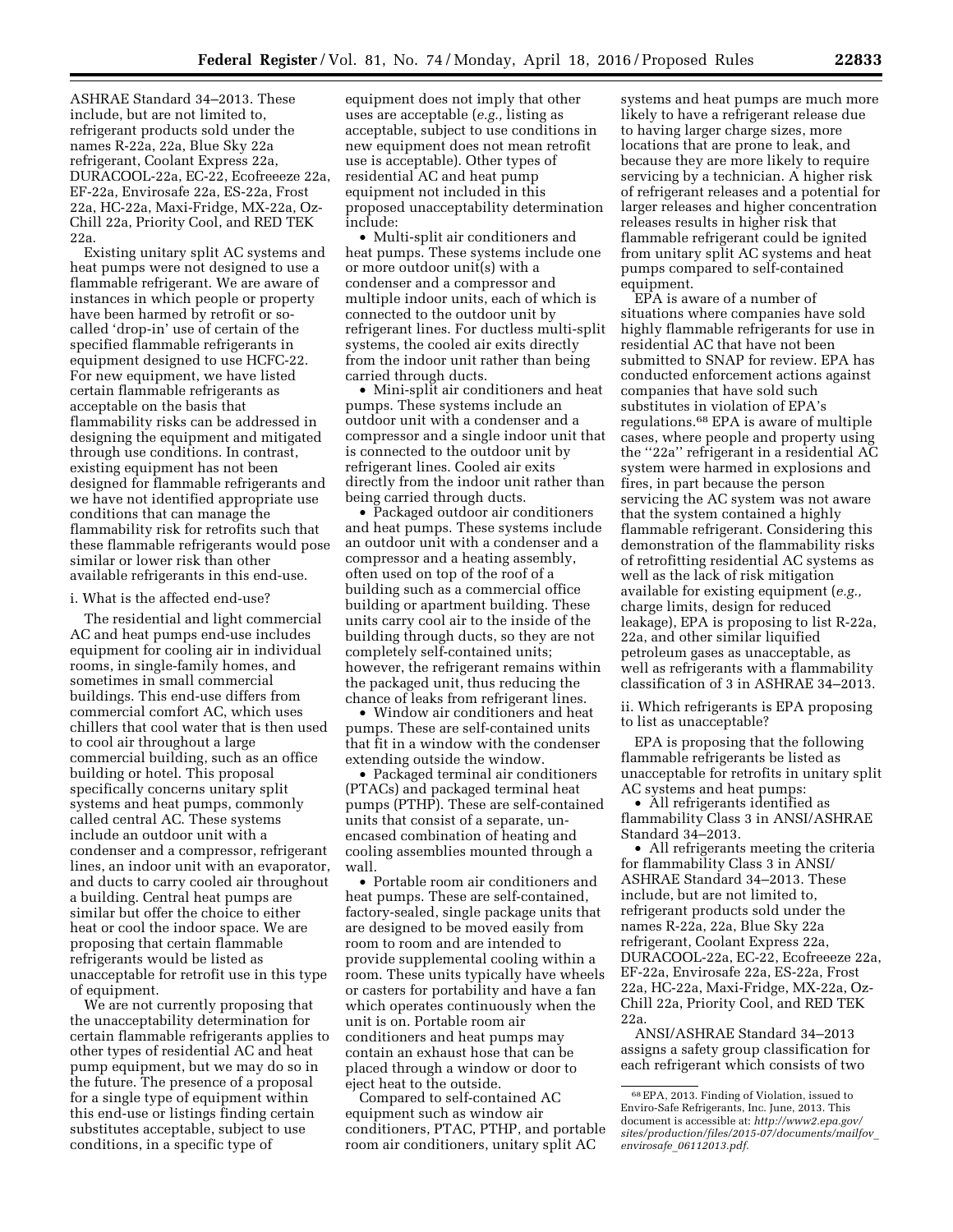alphanumeric characters (*e.g.,* A2 or B1). The capital letter indicates the toxicity and the numeral denotes the flammability. ASHRAE classifies Class A refrigerants as refrigerants for which toxicity has not been identified at concentrations less than or equal to 400 parts per million (ppm) by volume, based on data used to determine TLV– TWA or consistent indices. Class B signifies refrigerants for which there is evidence of toxicity at concentrations below 400 ppm by volume, based on data used to determine TLV–TWA or consistent indices. The refrigerants are also assigned a flammability classification of 1, 2, or 3. Tests are conducted in accordance with ASTM E681 using a spark ignition source at 60 °C and 101.3 kPa.69 Figure 1 in ANSI/ ASHRAE Standard 15–2013 uses the same safety group but limits its concentration to 3,400 ppm.70

The flammability classification ''1'' is given to refrigerants that, when tested, show no flame propagation. The flammability classification ''2'' is given to refrigerants that, when tested, exhibit flame propagation, have a heat of combustion less than 19,000 kJ/kg (8,174 British thermal units (BTU)/lb), and have a LFL greater than 0.10 kg/m3. Refrigerants within flammability classification 2 may optionally be designated in the LFL subclass ''2L'' if they have a maximum burning velocity of 10 cm/s or lower when tested at 23.0 °C and 101.3 kPa. The flammability

classification ''3'' is given to refrigerants that, when tested, exhibit flame propagation and that either have a heat of combustion of 19,000 kJ/kg (8,174 BTU/lb) or greater or an LFL of 0.10 kg/ m3 or lower. Thus, refrigerants with flammability classification ''3'' are highly flammable while those with flammability classification ''2'' are less flammable and those with flammability classification ''2L'' are mildly flammable. For both toxicity and flammability classifications, refrigerant blends are designated based on the worst-case of fractionation determined for the blend (which may be different when evaluating toxicity than when evaluating flammability).

# Figure 1. Refrigerant Safety Group Classification

| <b>Safety Group</b> |  |
|---------------------|--|
|                     |  |



Refrigerants with a flammability classification of 3 identified by ASHRAE in ASHRAE 34–2013 include the HCs R-1150 (ethylene), R-170 (ethane), R-1270 (propylene), R-290 (propane), R-50 (*CH*4), R-600 (n-butane), R-600a (isobutane), R-601 (n-pentane), and R-601a (isopentane); the HC blends R-433A, R-433B, R-433C, R-436A, R-436B, R-441A, and R-443A; and the refrigerant blends R-429A, R-430A, R-431A, R-432A, R-435A, and R-511A. All but one of these refrigerants contain HCs, with some also containing the flammable compounds dimethyl ether and HFC-152a.

In addition to refrigerants specifically identified in the ASHRAE 34–2013 standard as having a flammability classification of 3, EPA is proposing that refrigerants meeting the criteria of that

standard are unacceptable. In other words, refrigerants are unacceptable if they exhibit flame propagation and either have a heat of combustion of 19,000 kJ/kg (8,174 BTU/lb) or greater or an LFL of  $0.10 \text{ kg/m}^3$  or lower, when tested in accordance with ASTM E681 using a spark ignition source at 60 °C and 101.3 kPa. We are aware of a number of refrigerant products sold over the internet aimed at the market for retrofit usage in refrigeration and AC equipment using HCFC-22 with names containing "22a," such as R-22a, Blue Sky 22a refrigerant, Coolant Express 22a, DURACOOL-22a, EC-22, Ecofreeeze 22a, EF-22a, Envirosafe 22a, ES-22a, Frost 22a, HC-22a, Maxi-Fridge, MX-22a, Oz-Chill 22a, and RED TEK 22a. EPA has analyzed one of these refrigerants and determined that it

contained propane mixed with a pinescented odorant. These refrigerants are also identified as flammable in their Safety Data Sheets and are often identified as ''liquified petroleum gases.'' Although none of these liquified petroleum gas refrigerants have been submitted to SNAP for review, EPA expects that they all are comparable in their flammability to propane and other refrigerants that meet an ASHRAE flammability classification of 3. It is our understanding these refrigerants are all of the same or similar composition, are produced by only one or two facilities using the same process, and then are marketed under different names.

We request comment on whether we should list as unacceptable both any refrigerant that meets the criteria in ASHRAE 34–2013 for a flammability

<sup>69</sup>ASHRAE, 2013. ANSI/ASHRAE Standard 34– 2013: Designation and Safety Classification of Refrigerants.

<sup>70</sup>ASHRAE, 2013. ANSI/ASHRAE Standard 15– 2013: Designation and Safety Classification of Refrigerants.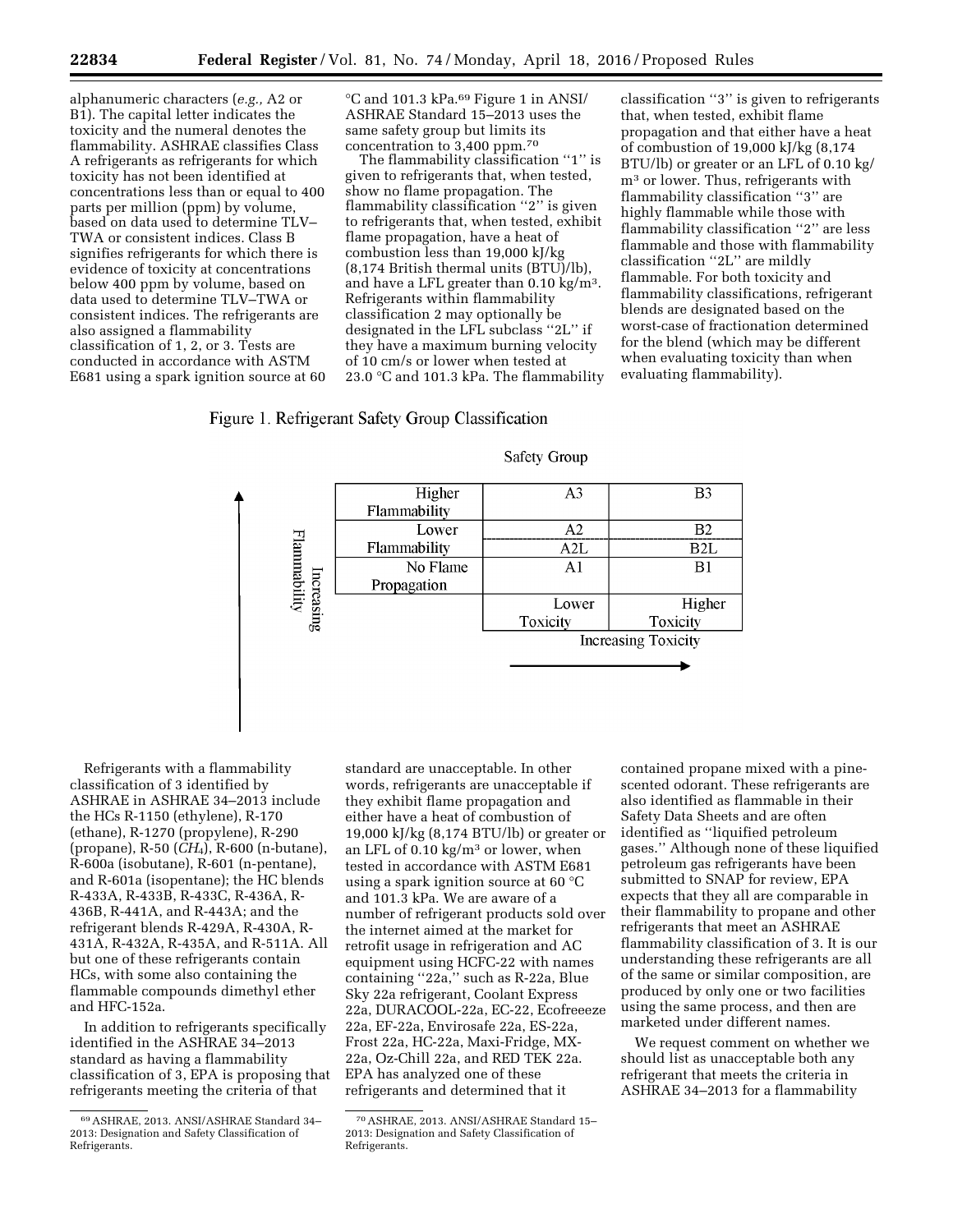classification of 3 and those refrigerants currently identified in the ASHRAE standard with a flammability classification of 3. We also request comment on whether the listing decision should specifically describe the criteria, *i.e.,* ''Any refrigerant that (1) exhibits flame propagation when tested by ASTM E681 at standard temperature and pressure and at 60 °C and (2) that either has a heat of combustion of 19,000 kJ/kg (8,174 BTU/lb) or greater or has an LFL of 0.10 kg/m3 or lower.''

ii. How do these proposed unacceptable refrigerants compare to other refrigerants for these end-uses with respect to SNAP criteria?

The SNAP program considers a number of environmental criteria when evaluating substitutes: ODP; climate effects, primarily based on GWP; local air quality impacts, particularly

potential impacts on smog formation from emissions of VOC; ecosystem effects, particularly from negative impacts on aquatic life. These and other environmental and health risks (*e.g.,*  flammability, exposure, and toxicity) are discussed below. In addition, a technical support document 71 that provides the **Federal Register** citations concerning data on the SNAP criteria (*e.g.,* ODP, GWP, VOC, toxicity, flammability) for acceptable alternatives in the relevant end-uses may be found in the docket for this rulemaking (EPA– HQ–OAR–2015–0663).

#### (a) Environmental Impacts

EPA has listed a number of alternatives as acceptable for retrofit usage in unitary split AC systems and heat pumps. All of the listed alternatives are HFC blends, with some containing small percentages

(approximately five percent or less) of HCs. Specific blends include: R-125/ 134a/600a (28.1/70/1.9), R-125/290/ 134a/600a (55.0/1.0/42.5/1.5), R-404A, R-407C, R-407F, R-417A, R-417C, R-421A, R-422B, R-422C, R-422D, R-424A, R-427A, R-434A, R-438A, R-507A, and RS-44 (2003 composition). These blends are all non-ozone-depleting. As shown in Table 3, they have GWPs ranging from approximately 1,770 for R-407C to 3,990 for R-507A. Knowingly venting or releasing these refrigerants is limited by the venting prohibition under section 608(c)(2) of the CAA, codified at 40 CFR 82.154(a)(1). The HFC components of these refrigerant blends are excluded from the definition of VOC under CAA regulations (see 40 CFR 51.100(s)) addressing the development of SIPs to attain and maintain the NAAQS, while the HC components are VOC.

TABLE 3—GWP, ODP, AND VOC STATUS OF FLAMMABLE REFRIGERANTS COMPARED TO OTHER REFRIGERANTS FOR RETROFIT IN EXISTING EQUIPMENT FOR RESIDENTIAL AND LIGHT COMMERCIAL AC (UNITARY SPLIT AC SYSTEMS AND HEAT PUMPS) 1234

| Refrigerants                                                                                                                                                                                                                                                                                                                                                                                                    | <b>GWP</b>  | <b>ODP</b>   | <b>VOC</b>       | Proposal      |
|-----------------------------------------------------------------------------------------------------------------------------------------------------------------------------------------------------------------------------------------------------------------------------------------------------------------------------------------------------------------------------------------------------------------|-------------|--------------|------------------|---------------|
| All refrigerants identified as flammability Class 3 in<br>ANSI/ASHRAE Standard 34-2013.                                                                                                                                                                                                                                                                                                                         | $2 - 120$   | $\Omega$     | Yes <sup>3</sup> | Unacceptable. |
| All refrigerants meeting the criteria for flammability<br>Class 3 in ANSI/ASHRAE Standard 34-2013, in-<br>cluding, but not limited <sup>1</sup> , to the products named R-<br>22a, 22a, Blue Sky22a refrigerant, Coolant Ex-<br>press 22a, DURACOOL-22a, EC-22, Ecofreeeze<br>EF-22a, EF-22a, Envirosafe 22a, ES-22, Frost<br>22a, HC-22a, Maxi-Fridge, MX-22a, OZ-Chill 22a,<br>Priority Cool, and RED TEK22a. | $2 - 120$   | 0            | Yes <sup>3</sup> | Unacceptable. |
| R-404A, R-407A, R-407C, R-407F, R-421A, R-427A,<br>R-507A.                                                                                                                                                                                                                                                                                                                                                      | 1.770-3.990 | 0            |                  | No change.    |
| Hot Shot 2, R-125/R-134a/R-600a (28.1/70.0/1.9), R-<br>125/R-290/R-134a/R-600a (55.0/1.0/42.5/1.5), R-<br>417A, R-422B, R-422C, R-422D, R-424A, R-427A,<br>R-434A, R-437A, R-438A, RS-44 (2003 formula-<br>tion).                                                                                                                                                                                               | 1.810-3.390 | <sup>n</sup> |                  | No change.    |

1The table does not include not-in-kind technologies listed as acceptable for the stated end-use.

 $2$  HCFC-22 and several blends containing HCFCs are also listed as acceptable but their use is severely restricted by the phasedown in HCFC<br>production and consumption.

<sup>3</sup> The entire refrigerant or most of the constituents are VOC.

4One or more constituents of the refrigerant are VOC.

Both the currently acceptable refrigerants and those proposed to be unacceptable are non-ozone depleting. The refrigerants proposed to be unacceptable would result in higher VOC emissions than the acceptable refrigerants, with the saturated HCs (*e.g.,* propane, isobutane) having a low impact and unsaturated HCs (*e.g.,*  propylene) having a significant impact (see section VI.A.1.b.i above. The refrigerants proposed to be unacceptable

have significantly lower GWPs than the refrigerants that would remain acceptable.

#### (b) Flammability

All refrigerants currently listed as acceptable in this end-use are nonflammable, resulting in no risk of fire or explosion from flammability of the refrigerant. In comparison, ASHRAE Class 3 refrigerants are highly flammable. As discussed further below in section VI.A.3.b.iii.(b), EPA analyzed

the flammability impacts of one ASHRAE Class 3 refrigerant, R-443A, and found that a release of the entire refrigerant charge inside a building from a unitary split AC system or heat pump could result in surpassing the LFL.72 Because of the large charge sizes required for this type of equipment and the similar LFLs for other ASHRAE Class 3 refrigerants, it is likely the LFL would be surpassed for other ASHRAE Class 3 refrigerants. Fires and harm to

<sup>71</sup>EPA, 2016b. Draft Tables of Alternatives for End-Uses Considered in the Notice of Proposed Rule Making, Protection of Stratospheric Ozone: Listing Modifications for Certain Substitutes under

the Significant New Alternatives Policy Program. March, 2016.

<sup>72</sup> ICF, 2016f. Significant New Alternatives Policy Program. Refrigeration and Air Conditioning Sector

Risk Screen on Substitutes in Residential and Light Commercial Air Conditioning and Heat Pumps. Substitute: R-443A.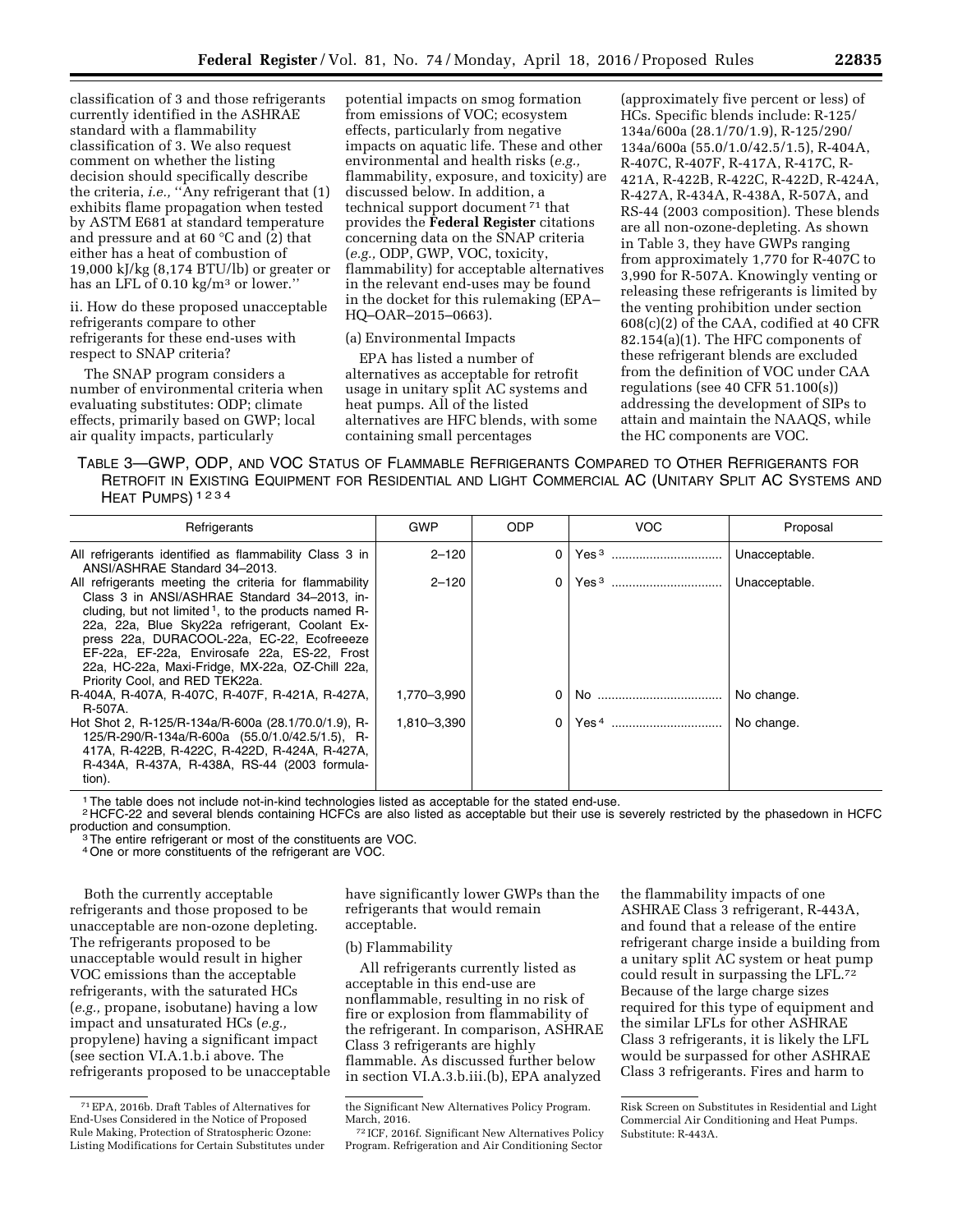people and property have already occurred in multiple cases due to retrofit or drop-in use of R-22a and similar products in existing unitary split AC systems.

#### (c) Toxicity

The HFC components of acceptable substitutes in this end-use, as well as the HFC components of the unacceptable refrigerant blends have exposure limits, such as WEELs from the AIHA or manufacturer acceptable exposure limits, of 1,000 ppm on an 8 hr TWA and the HC components of both the acceptable refrigerants and those proposed unacceptable have exposure limits ranging from 500 to 1,000 ppm (8 hr TWA for TLVs from ACGIH and 10 hr TWA for recommended exposure limits (RELs) from NIOSH). Both the acceptable refrigerants and the proposed unacceptable refrigerants are able to be used be used in this end-use in accordance with their respective 8-hr or 10-hr workplace exposure limits. Acute exposure may also be of concern during use in unitary split AC systems and heat pumps because of possible exposure to consumers in the event of a sudden release. The currently acceptable refrigerants typically have high acute exposure limits for their components based upon cardiotoxic effects of halocarbons over 10,000 ppm (*e.g.,*  350,000 cardiotoxic no-observed adverse effect level for HFC-32 over 5 minutes) or have components with STELs or AEGLs (*e.g.,* 8,000 ppm 10 minute AEGL–1 for HFC-134a component). Acute exposure limits for components of the ASHRAE Class 3 refrigerants are comparable or lower, ranging from 1,500 ppm (*e.g.,* excursion limit for propylene) to 6,900 ppm (AEGL–1 over 30 minutes for propane). Because of the large charge sizes required for this type of equipment and somewhat lower acute exposure limits for the hydrocarbon components of ASHRAE Class 3 refrigerants, acute exposure could be a concern for specific refrigerants. For example, as discussed further below in section VI.A.3.b.iii.(c), EPA analyzed the toxicity impacts of the propylene component of R-443A, and found that a catastrophic leak of that refrigerant inside a building from a unitary split AC system or heat pump resulted in estimated exposure levels at least four-fold that of the 1,500 ppm acute exposure limit.73

At this time, the potential reduced climate risks from using a highly flammable refrigerant with lower GWP does not outweigh the flammability risks of using these refrigerants in

existing equipment that was designed for nonflammable refrigerants. In addition to flammability risk, in at least some cases, acute exposure limits of the proposed unacceptable refrigerants may be more difficult to attain than those for acceptable refrigerants in this end-use. Therefore, EPA proposes that the highly flammable refrigerants proposed to be unacceptable pose greater overall risk to human health and the environment than other substitutes for retrofit in the residential and light commercial AC and heat pumps end-use. However, the Agency may look back at these end-uses for other reasons if we receive information on how risks from the refrigerants proposed for listing as unacceptable can be sufficiently mitigated, we may reconsider any final action listing these refrigerants as unacceptable in this end use.

#### iv. When would the listings apply?

EPA proposes that these listings would apply 30 days after the date of publication of a final rule. To date, only one of these substitutes have been submitted to EPA for this end-use and this submission is currently incomplete. Thus, under 40 CFR 82.174, manufacturers are prohibited from introducing them into interstate commerce for this end-use. Thus, manufacturers and service technicians should not be currently using these substitutes in the manner that would be prohibited by this proposed listing decision. Further, a date or 30 days after the date of publication of a final rule, the same as the proposed effective date of this regulation, would protect technicians and consumers from the risks of these substitutes at the earliest opportunity.

v. What is the relationship between this proposed SNAP rule and other federal rules?

EPA is not aware of other federal rules that would apply to the use of these flammable refrigerants for retrofits in existing unitary split AC systems and heat pumps.

vi. On which topics is EPA specifically requesting comment?

EPA requests comment on all aspects of this proposal. In particular, we request comment on our proposal to list as unacceptable for retrofit use in existing unitary split AC systems and heat pumps all refrigerants identified as flammability Class 3 in ANSI/ASHRAE Standard 34–2013 and all refrigerants meeting the criteria for flammability Class 3 in ANSI/ASHRAE Standard 34– 2013, including, but not limited to, refrigerant products sold under the

names R-22a, 22a, Blue Sky 22a refrigerant, Coolant Express 22a, DURACOOL-22a, EC-22, Ecofreeeze 22a, EF-22a, Envirosafe 22a, ES-22a, Frost 22a, HC-22a, Maxi-Fridge, MX-22a, Oz-Chill 22a, Priority Cool, and RED TEK 22a. The agency also requests comment on the proposed decision to list these substitutes as unacceptable 30 days after the date of publication of a final rule, and any additional technical information on how risks from the refrigerants proposed for listing as unacceptable can be sufficiently mitigated.

b. Proposed Listing of Propylene and R-443A as Unacceptable for New Residential and Light Commercial AC and Heat Pumps, Cold Storage Warehouses, and Centrifugal and Positive Displacement Chillers

EPA is proposing to list the refrigerants propylene (R-1270) and R-443A as unacceptable in new equipment in residential and light commercial AC and heat pumps, cold storage warehouses, and centrifugal and positive displacement chillers for commercial comfort AC.

#### i. What are the affected end-uses?

The refrigeration and AC end-uses addressed in this action include:

 $\circ$  Centrifugal and positive displacement chillers;

 $\overline{\circ}$  residential and light commercial AC and heat pumps, including both selfcontained units (*e.g.,* window air conditioners, PTACs and PTHPs, portable AC units) and split systems; and

 $\circ$  cold storage warehouses.

EPA has received a submission for R-443A in new residential and light commercial AC and heat pumps and for new window air conditioners, a subset of that end-use. We have also received a submission for propylene for use in new chillers for commercial comfort AC (centrifugal and positive displacement chillers) and for cold storage warehouses. Because the two refrigerants, R-443A and propylene, have similar properties and risk profiles, we reviewed both refrigerants for all four end-uses.

ii. Which refrigerants is EPA proposing to list as unacceptable?

Propylene, also known as propene or R-1270, is a HC with three carbons, the chemical formula  $C_3H_6$ , and the CAS Reg. No. 115–17–1. R-443A is a HC blend 74 consisting of 55 percent

<sup>74</sup>EPA notes that under the SNAP program, we review and list refrigerants with specific compositions (59 FR 13,044; March 18, 1994). To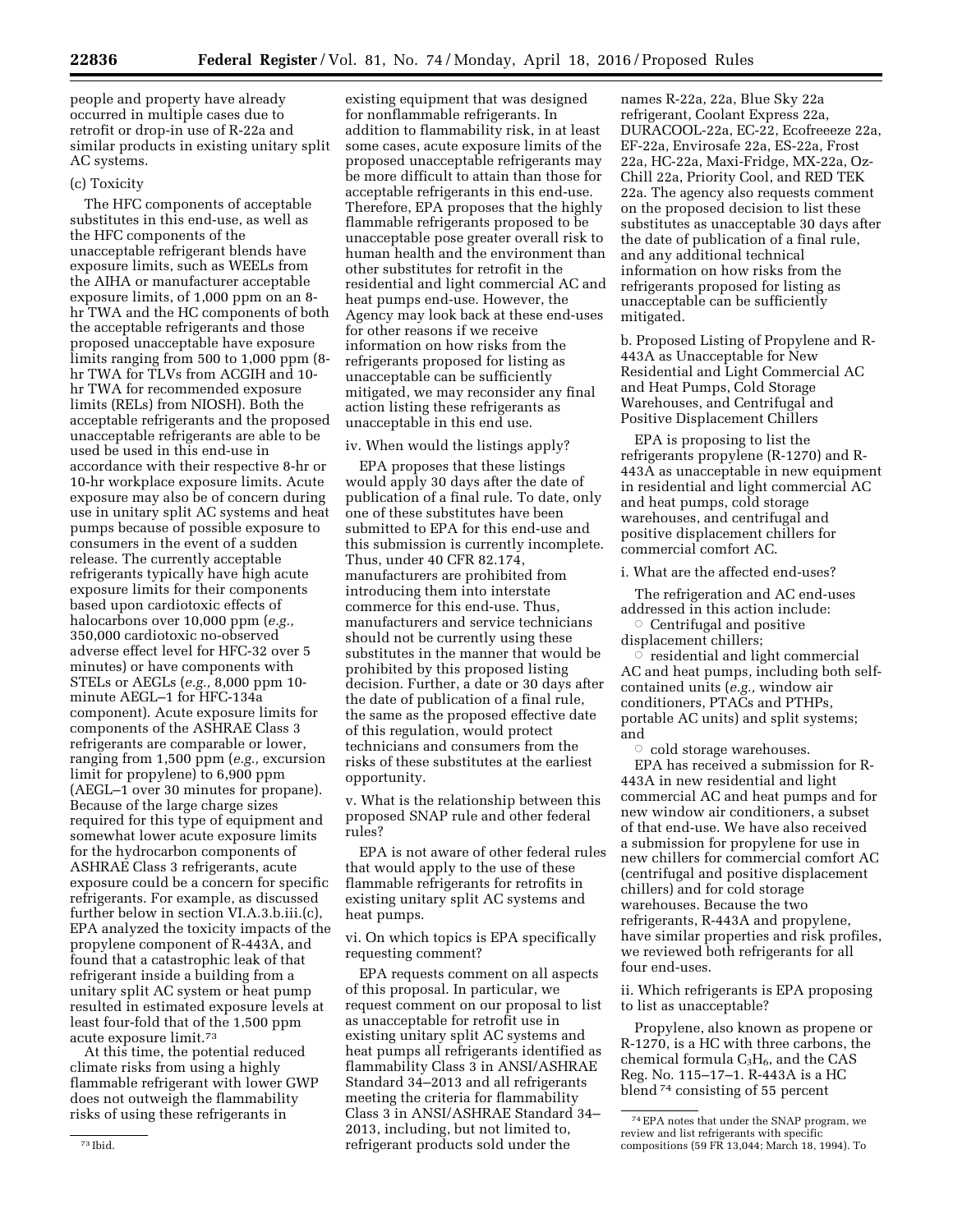propylene, 40 percent propane, and five percent isobutane by weight.

iii. How do these proposed unacceptable refrigerants compare to other refrigerants for these end-uses with respect to SNAP criteria?

The SNAP program considers a number of environmental criteria when evaluating substitutes: ODP; climate effects, primarily based on GWP; local air quality impacts, particularly potential impacts on smog formation from emissions of VOC; ecosystem effects, particularly from negative impacts on aquatic life. These and other environmental and health risks (*e.g.,*  flammability, exposure, and toxicity) are discussed below. In addition, a technical support document 75 that provides the **Federal Register** citations concerning data on the SNAP criteria (*e.g.,* ODP, GWP, VOC, toxicity, flammability) for acceptable alternatives in the relevant end-uses may be found

in the docket for this rulemaking (EPA– HQ–OAR–2015–0663).

(a) Environmental Impacts

Propylene and R-443A have an ODP of zero. Many acceptable substitutes in the refrigeration and AC end-uses addressed in this proposed rule also have an ODP of zero (*e.g.,* HFCs, HFOs, CO2, ammonia, HCs, and not-in-kind technologies).76 Of the acceptable refrigerants having an ODP, they have ODPs ranging from 0.00024 to 0.047.77 78 Thus, propylene and R-443A have ODPs comparable to or less than the ODPs of other alternatives in the end-uses proposed in this rule.

Propylene and the components of R-443A have relatively low GWPs of less than ten. As shown in Table 4, GWPs of acceptable refrigerants in these end-uses range from zero to 3,990, depending on the specific end-use. (Elsewhere in this proposal, we propose to find unacceptable a number of higher GWP

blends for use in new chillers and new cold storage warehouses; if that portion of this proposed rule was finalized as proposed, the highest GWP for any acceptable refrigerant in new chillers would be 630 and in new cold storage warehouses would be approximately 1,830.) The GWPs of propylene and R-443A are comparable to or higher than those of  $CO<sub>2</sub>$ , propane, isobutane, R-441A, ammonia, HFO-1234ze(E), *trans*-1-chloro-3,3,3-trifluoroprop-1-ene, and not-in-kind technologies such as Stirling cycle, water/lithium bromide absorption, dessicant cooling, or evaporative cooling, each of which is acceptable in new equipment for one or more of the four proposed end-uses. In addition, propylene and R-443A have lower GWPs than those of ODS historically used in these end-uses, CFC-12 (GWP = 10,900); HCFC-22 (GWP  $= 1,810$ ; and R-502 (GWP = 4,660).<sup>79</sup>

TABLE 4—GWP, ODP, AND VOC STATUS OF PROPYLENE AND R-443A COMPARED TO OTHER REFRIGERANTS IN NEW EQUIPMENT FOR RESIDENTIAL AND LIGHT COMMERCIAL AC AND HEAT PUMPS, COLD STORAGE WAREHOUSES, CEN-TRIFUGAL CHILLERS AND POSITIVE DISPLACEMENT CHILLERS 1234

| Refrigerants                                                                                                                                                                                                                                                                                                                                                       | GWP                                | <b>ODP</b> | <b>VOC</b>                     | Proposal                 |  |  |  |  |  |
|--------------------------------------------------------------------------------------------------------------------------------------------------------------------------------------------------------------------------------------------------------------------------------------------------------------------------------------------------------------------|------------------------------------|------------|--------------------------------|--------------------------|--|--|--|--|--|
|                                                                                                                                                                                                                                                                                                                                                                    | $2 - 3$                            | 0          | ∣ Yes                          | Unacceptable.            |  |  |  |  |  |
| New Residential and Light Commercial AC and Heat Pumps                                                                                                                                                                                                                                                                                                             |                                    |            |                                |                          |  |  |  |  |  |
| HFC-32 <sup>3</sup> , HFC-134a, R-404A, R-407A, R-407C, R-407F, R-410A, R-<br>410B, R-417A, R-421A, R-507A.<br>R-290 <sup>3</sup> , R-441A <sup>3</sup> , THR-03 <sup>3</sup> , R-125/R-134a/R-600a (28.1/70.0/<br>1.9), R-125/R-290/R-134a/R-600a (55.0/1.0/42.5/1.5), R-422B, R-<br>422C, R-422D, R-424A, R-434A, R-437A, R-438A, RS-44 (2003 for-<br>mulation). | 675-3,990                          |            |                                | No change.<br>No change. |  |  |  |  |  |
|                                                                                                                                                                                                                                                                                                                                                                    | <b>New Cold Storage Warehouses</b> |            |                                |                          |  |  |  |  |  |
| IKON A, IKON B, RS-24 (2002 composition), RS-44, SP34E, THR-02,<br>THR-03, THR-04.                                                                                                                                                                                                                                                                                 | $1 - 630$                          |            |                                | No change.<br>No change. |  |  |  |  |  |
| <b>New Centrifugal Chillers</b>                                                                                                                                                                                                                                                                                                                                    |                                    |            |                                |                          |  |  |  |  |  |
| Ammonia, HFO-1234ze(E), trans-1-chloro-3,3,3-trifluoroprop-1-ene, R-<br>450A, R-513A.                                                                                                                                                                                                                                                                              | $0 - 630$<br>30–920                |            | Not public    Yes <sup>4</sup> | No change.<br>No change. |  |  |  |  |  |
| <b>New Positive Displacement Chillers</b>                                                                                                                                                                                                                                                                                                                          |                                    |            |                                |                          |  |  |  |  |  |

|  | $0 - 631$ 0 |  | No    No change. |  |
|--|-------------|--|------------------|--|
|--|-------------|--|------------------|--|

the extent possible, we follow ASHRAE's designations for refrigerants. Blends of refrigerants must be reviewed separately. For example, we consider each blend of propane with isobutane to be a different and unique refrigerant, and each would require separate submission, review and

listing. 75EPA, 2016b. Draft Tables of Alternatives for End-Uses Considered in the Notice of Proposed Rule Making, Protection of Stratospheric Ozone: Listing Modifications for Certain Substitutes under the Significant New Alternatives Policy Program. March, 2016.

76We assume that substitutes containing no chlorine, bromine, or iodine have an ODP of zero.

77EPA, 2016b. Draft Tables of Alternatives for End-Uses Considered in the Notice of Proposed Rule Making, Protection of Stratospheric Ozone: Listing Modifications for Certain Substitutes under the Significant New Alternatives Policy Program. March, 2016.

78Under EPA's phaseout regulations, virgin HCFC-22, HCFC-142b, and blends containing HCFC-22 or HCFC-142b may only be used to service existing appliances. Consequently, virgin HCFC-22, HCFC-142b and blends containing HCFC-22 or HCFC-142b may not be used to manufacture new pre-charged appliances or appliance components or to charge new appliances assembled onsite. Substitutes containing these HCFCs have ODPs

ranging from 0.01 to 0.065. Class I and II ODS historically used as refrigerants in these end-uses have ODPs that range from 0.01 to 1.0.

79 IPCC, 2007. Climate Change 2007: The Physical Science Basis. Contribution of Working Group I to the Fourth Assessment Report of the Intergovernmental Panel on Climate Change. Solomon, S., D. Qin, M. Manning, Z. Chen, M. Marquis, K.B. Averyt, M. Tignor and H.L. Miller (eds.). Cambridge University Press, Cambridge, United Kingdom and New York, NY, USA. This document is accessible at: *[www.ipcc.ch/](http://www.ipcc.ch/publications_and_data/ar4/wg1/en/contents.html) publications*\_*and*\_*[data/ar4/wg1/en/contents.html](http://www.ipcc.ch/publications_and_data/ar4/wg1/en/contents.html)*.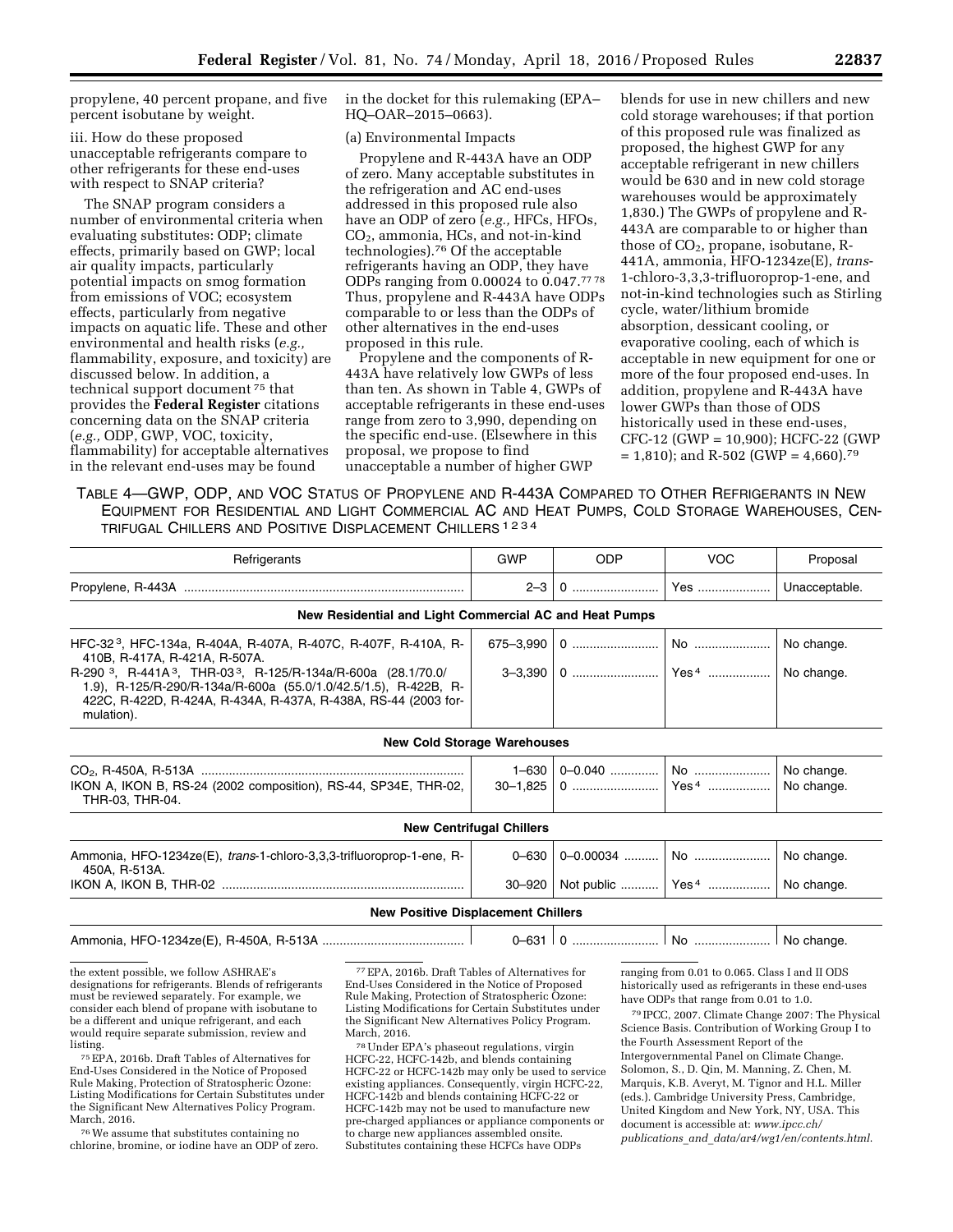TABLE 4—GWP, ODP, AND VOC STATUS OF PROPYLENE AND R-443A COMPARED TO OTHER REFRIGERANTS IN NEW EQUIPMENT FOR RESIDENTIAL AND LIGHT COMMERCIAL AC AND HEAT PUMPS, COLD STORAGE WAREHOUSES, CEN-TRIFUGAL CHILLERS AND POSITIVE DISPLACEMENT CHILLERS 1234—Continued

| Refrigerants   | <b>GWP</b> | ODP | VOC                  | Proposal   |
|----------------|------------|-----|----------------------|------------|
| IKON B, THR-02 | 0-920      |     | Yes <sup>4</sup><br> | No change. |

1The table does not include not-in-kind technologies listed as acceptable for the stated end-use.

 $2$  HCFC-22 and several blends containing HCFCs are also listed as acceptable but their use is severely restricted by the phasedown in HCFC<br>production and consumption.

local air quality if HC refrigerants were

<sup>3</sup> Listed only for use in room AC units. 4One or more constituents of the refrigerant are VOC.

In addition to global impacts on the atmosphere, EPA evaluated potential impacts of propylene and the components of R-443A on local air quality. Propylene and the three components of R-443A, propylene, propane and isobutane are not excluded from the definition of VOC under CAA regulations (see 40 CFR 51.100(s)) addressing the development of SIPs to attain and maintain the NAAQS. However, there is a significant difference in the photochemical reactivity between propylene and the other two HCs. Propylene, because it has an unsaturated double bond between two carbons, is significantly more reactive in the atmosphere than propane, the saturated HC with the same number of carbon atoms, and isobutane. For example, the Maximum Incremental Reactivity (MIR) of propylene, in gram ozone per gram of the substance, is 11.57 while the MIR of propane is 0.56 g  $O_3$ /g and the MIR of isobutane is 1.34 g  $O_3/g$ .<sup>80</sup> Thus, propylene is roughly 21 times more reactive than propane and roughly nine times more reactive than isobutane for the same mass. Propylene is also more than 100 times more reactive than HFC-134a (MIR < 0.1) and a number of other HFCs acceptable for these end-uses and is significantly more reactive than unsaturated halogenated substitutes in these end-uses, such as HFO-1234yf  $(MIR = 0.28)$ , HFO-1234ze(E) (MIR = 0.098), or *trans*-1-chloro-3,3,3 trifluoroprop-1-ene (Solstice TM  $1233z d(\hat{E})$ ) (MIR = 0.040).

Based on analyses described below, EPA estimates that potential emissions of saturated HCs if used as refrigerant substitutes in all end-uses in the refrigeration and AC sector would have little impact on local air quality, while emissions of propylene, including propylene from R-443A, could have a significant negative impact.<sup>81</sup>

EPA analyzed a number of scenarios to consider the potential impacts on

used widely. We used EPA's Vintaging Model to estimate the HC emissions from these scenarios and EPA's Community Multiscale Air Quality (CMAQ) model to assess their potential incremental contributions to groundlevel ozone concentrations.82 The first analysis assumed that all refrigerant used was emitted to the atmosphere, as it could be if refrigerants were exempted from the venting prohibition of CAA section 608. In that highly conservative scenario, the model predicted that the maximum increase in the 8-hour average ground-level ozone concentration would be 0.72 parts per billion (ppb) in Los Angeles if the most reactive saturated HC, isobutane, were the only refrigerant and it was all emitted to the atmosphere. If the unsaturated HC propylene was assumed to be the only refrigerant used in equipment and it was all emitted (if it were to be exempted from the venting prohibition under CAA section 608), the model predicted that the maximum increase in the 8-hour average groundlevel ozone concentration would be 6.61 ppb in Los Angeles, which is the area with the highest level of ozone pollution in the United States. For purposes of comparison, the ground-level ozone limit under the NAAQS has been 75 ppb since 2008.83 We have concerns that widespread emissions of propylene from use as a refrigerant could interfere with the ability of some nonattainment areas to reach attainment, both with the 2008 NAAQS and the new, more stringent standard.

EPA also performed less conservative analyses that considered the end-uses where these refrigerants would more likely be used, based upon submissions received and upon end-uses where there are industry standards addressing the use of flammable refrigerants. Propylene was previously listed as an acceptable substitute in industrial process

refrigeration. EPA has received submissions for use of R-443A in residential and light commercial AC and heat pumps and window air conditioners. We have received a SNAP submission for use of propylene in cold storage warehouses and in commercial comfort AC in chillers, and have received inquiries about using propylene in retail food refrigeration. In addition, EPA is aware that UL has developed standards addressing use of flammable refrigerants in stand-alone retail food refrigeration equipment and coolers; vending machines; water coolers; commercial ice machines; household refrigerators and freezers; and room air conditioners; and is currently developing revisions to UL 1995 for residential AC equipment. Thus, we considered scenarios where propylene would be used and emitted (1) in all stationary AC and refrigeration end-uses, but excluding MVAC, (2) in all refrigeration end-uses and all AC end-uses except for MVAC and chillers for commercial comfort AC. For further details on the scenarios and end-uses in the analysis, see the docket for this rulemaking.84

Based on this still conservative assessment of refrigerant use, we found that if all the refrigerant in appliances in the end-uses analyzed were to be emitted, there would be a worst-case impact of 4.47 ppb ozone in the Los Angeles area. In the other cities examined in the analysis, Houston and Atlanta, which have also had historically high levels of ambient ozone, impacts were smaller (as much as 0.67 and 0.39 ppb, respectively).85 Approximately 72–73 percent of the emissions were estimated to come from the residential and light commercial AC and heat pumps end-use in those less conservative analyses, indicating that emissions from this end-use could have a particularly large impact. Both the

<sup>80</sup> ICF, 2014a. Assessment of the Potential Impact of Hydrocarbon Refrigerants on Ground Level Ozone Concentrations. February, 2014. 81 Ibid.

<sup>82</sup> ICF, 2014a. Assessment of the Potential Impact of Hydrocarbon Refrigerants on Ground Level Ozone Concentrations. February, 2014.

<sup>83</sup>The standard has recently been lowered to 70 ppb (80 FR 65292; October 26, 2015).

<sup>84</sup> ICF, 2016g. Significant New Alternatives Policy Program. Refrigeration and Air Conditioning Sector Risk Screen on Substitutes in Chillers and Cold Storage Warehouses. Substitute: Propylene (R-1270). 85 Ibid.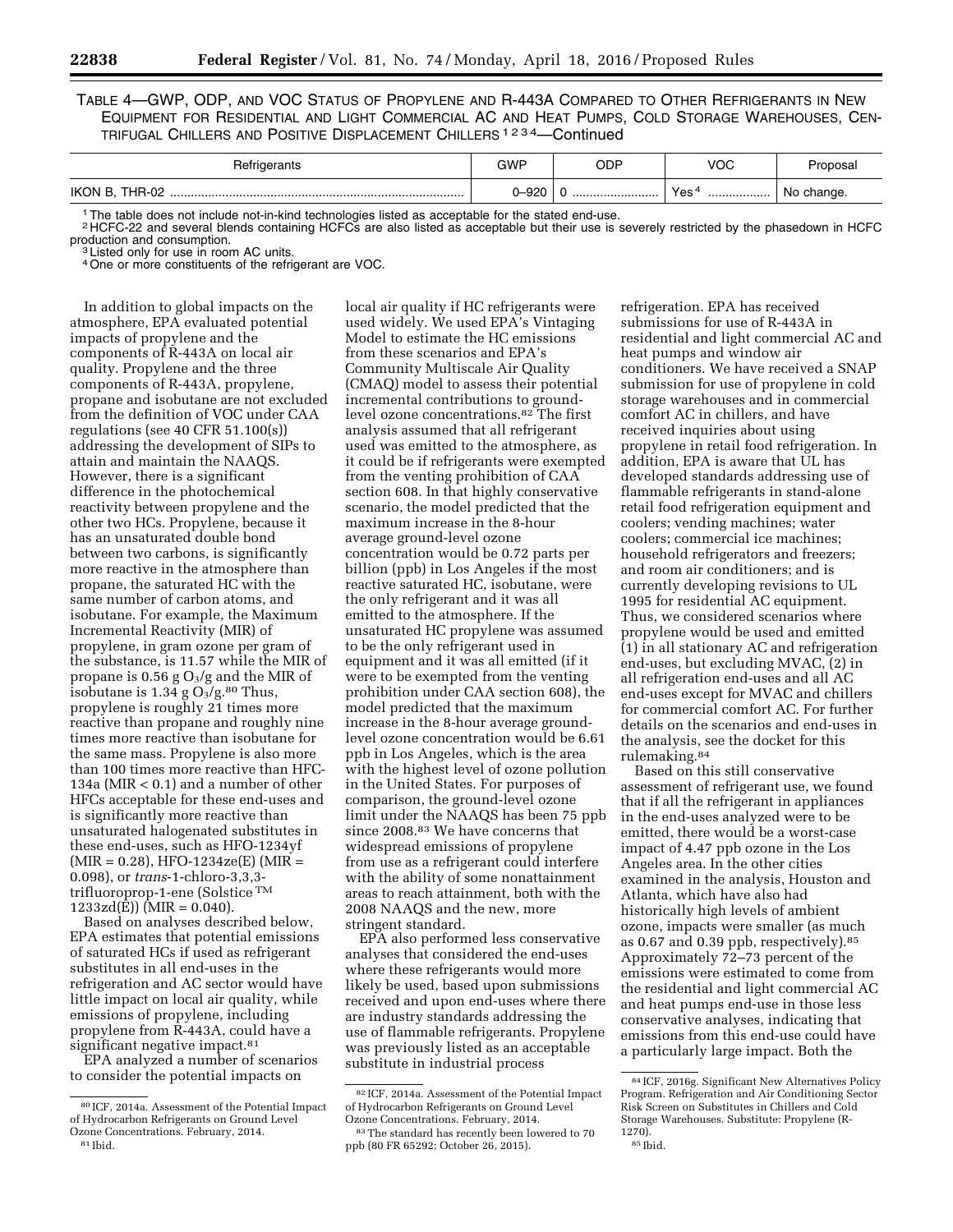most conservative as well as the less conservative but more probable assessments indicated there could be significant air quality impacts of these refrigerants if they are released to the atmosphere.

A more recent analysis specifically examining use of R-443A and propylene in residential and light commercial AC and heat pumps, cold storage warehouses, and commercial comfort AC (centrifugal and positive displacement chillers) found noticeable impacts from these end-uses. If propylene were the only refrigerant in these end-uses and it was emitted from residential and light commercial AC and heat pumps and cold storage warehouses,86 the analysis indicated there would be a worst-case impact of 4.45 ppb ozone in the Los Angeles area, 1.21 ppb in Houston, and 0.65 in Atlanta, respectively.87 88 Assuming that propylene were used in all cold storage warehouses and centrifugal and positive displacement chillers; room air conditioners could use either R-443A or the currently listed VOC refrigerants propane or R-441A; other residential and light commercial AC and heat pumps all used R-443A; and these refrigerants were all emitted from cold storage warehouses and residential and light commercial AC and heat pumps, there would be a worst-case impact of 2.57 ppm ozone in the Los Angeles area, 0.77 ppb in Houston, and 0.44 ppb in Atlanta, respectively.89 90

Propylene and R-443A in the proposed end-uses would be subject to the CAA section 608 venting prohibition unless EPA were to issue a final rule specifically exempting them; EPA is not proposing such an exemption in this rulemaking. While potential air quality impacts of propylene and R-443A would likely be reduced through the CAA section 608 venting prohibition, we do not consider this sufficient to mitigate

89 ICF, 2016f. Significant New Alternatives Policy Program. Refrigeration and Air Conditioning Sector Risk Screen on Substitutes in Residential and Light Commercial Air Conditioning and Heat Pumps. Substitute: R-443A.

the risks of these refrigerants in the proposed end-uses, particularly in light of their photochemical reactivity and toxicity. EPA is not aware of commercially available recovery equipment for flammable refrigerants (*e.g.,* built with spark-proof components and other features to reduce flammability risks), and without such equipment, emissions could occur. Further, other emissions could occur that are not subject to the venting prohibition and no equipment is free of refrigerant emissions. Because of the reactivity of these refrigerants, those emissions could interfere with the ability of some nonattainment areas to reach attainment, both with the 2008 NAAQS and the new, more stringent standard.

Ecosystem effects, primarily effects on aquatic life, of the substitutes are expected to be small as are the effects of other acceptable substitutes. Propylene, propane and isobutane are all highly volatile and would evaporate or partition to air, rather than contaminate surface waters. Neither propylene nor R-443A pose a greater risk of aquatic or ecosystem effects than those of other substitutes for these uses.

#### (b) Flammability

Propylene and R-443A are both designated as A3 refrigerants according to ASHRAE 34–2013 and subsequent addenda. Thus, their flammability is comparable to that of ethane, propane, isobutane, and R-441A, other refrigerants that EPA has listed as acceptable, subject to use conditions, in a number of end-uses (76 FR 78832, December 20, 2011; 80 FR 19454, April 10, 2015).

Due to their flammable nature, propylene and R-443A could pose a significant safety concern for workers and consumers if they are not properly handled. In the presence of an ignition source (*e.g.,* static electricity spark resulting from closing a door, using a torch during service, or a short circuit in wiring that controls the motor of a compressor), an explosion or a fire could occur when the concentration of refrigerant exceeds its LFL. The LFLs of the substitutes are: 2.03 percent for R-443A <sup>91</sup> and 2.0 percent for propylene.<sup>92</sup>

To determine whether flammability would be a concern for manufacturing and service personnel or for consumers, EPA analyzed a plausible worst-case scenario to model a catastrophic release of the refrigerants. The worst-case

scenario analysis for each refrigerant revealed that even if the full charge of a window AC unit is emitted within one minute, neither of these refrigerants reached their respective LFLs. However, for larger residential AC systems, such as for a unitary split AC system, charges are significantly higher, and a catastrophic leak of refrigerant inside a building could result in surpassing the LFL.93 94 For chillers, our risk screen found that an instantaneous release of the entire charge of propylene from a small chiller (charge size of around 12 kg) would not exceed the LFL, but release of larger charge sizes (*e.g.,* 315 kg) would result in exceeding the LFL by ten-fold or more.<sup>95</sup> Thus, flammability would be a concern for equipment with large charge sizes.

EPA also reviewed the submitters' detailed assessments of the probability of events that might create a fire and engineering risk and approaches to avoid sparking from the refrigeration equipment. Further information on these analyses and EPA's risk assessments are available in public docket EPA–HQ–OAR–2015–0663. Manufacturing and service personnel or consumers may not be familiar with refrigeration or AC equipment containing a flammable refrigerant. Thus, additional risk mitigation would be appropriate. Use conditions such as those recently finalized for ethane, isobutane, propane, and R-441A could potentially be adopted by regulation as use conditions to mitigate flammability concerns from propylene and R-443A in end-uses for self-contained refrigeration and AC equipment such as stand-alone retail food refrigeration units, household refrigerators and freezers, vending machines, and room air conditioners for residential and light commercial AC and heat pumps. We further note that refrigerant handling equipment designed to be used safely with flammable refrigerants are not commercially available in the United States nor are standards to test and certify such equipment in place. Assuming these substitutes would not be exempted from the venting prohibition under CAA section 608 due to potential local air quality impacts, the lack of such equipment and standards for refrigerant recovery calls into

<sup>86</sup>The analysis assumed that local and state safety regulations required recovery of refrigerant from commercial comfort air conditioning equipment.

<sup>87</sup> ICF, 2016f. Significant New Alternatives Policy Program. Refrigeration and Air Conditioning Sector Risk Screen on Substitutes in Residential and Light Commercial Air Conditioning and Heat Pumps. Substitute: R-443A.

<sup>88</sup> ICF, 2016g. Significant New Alternatives Policy Program. Refrigeration and Air Conditioning Sector Risk Screen on Substitutes in Chillers and Cold Storage Warehouses. Substitute: Propylene (R-1270).

<sup>90</sup> ICF, 2016g. Significant New Alternatives Policy Program. Refrigeration and Air Conditioning Sector Risk Screen on Substitutes in Chillers and Cold Storage Warehouses. Substitute: Propylene (R-1270).

<sup>91</sup>A.S. Trust & Holdings, 2014. Response to Incompleteness Letter from A.S. Trust & Holdings to EPA—Sent March 7, 2014.

<sup>92</sup>Airgas, 2015. Safety Data Sheet for Propylene.

<sup>93</sup> ICF, 2016f. Significant New Alternatives Policy Program. Refrigeration and Air Conditioning Sector Risk Screen on Substitutes in Residential and Light Commercial Air Conditioning and Heat Pumps.

<sup>94</sup> ICF, 2016g. Significant New Alternatives Policy Program. Refrigeration and Air Conditioning Sector Risk Screen on Substitutes in Chillers and Cold Storage Warehouses. Substitute: Propylene (R-

<sup>95</sup> Ibid.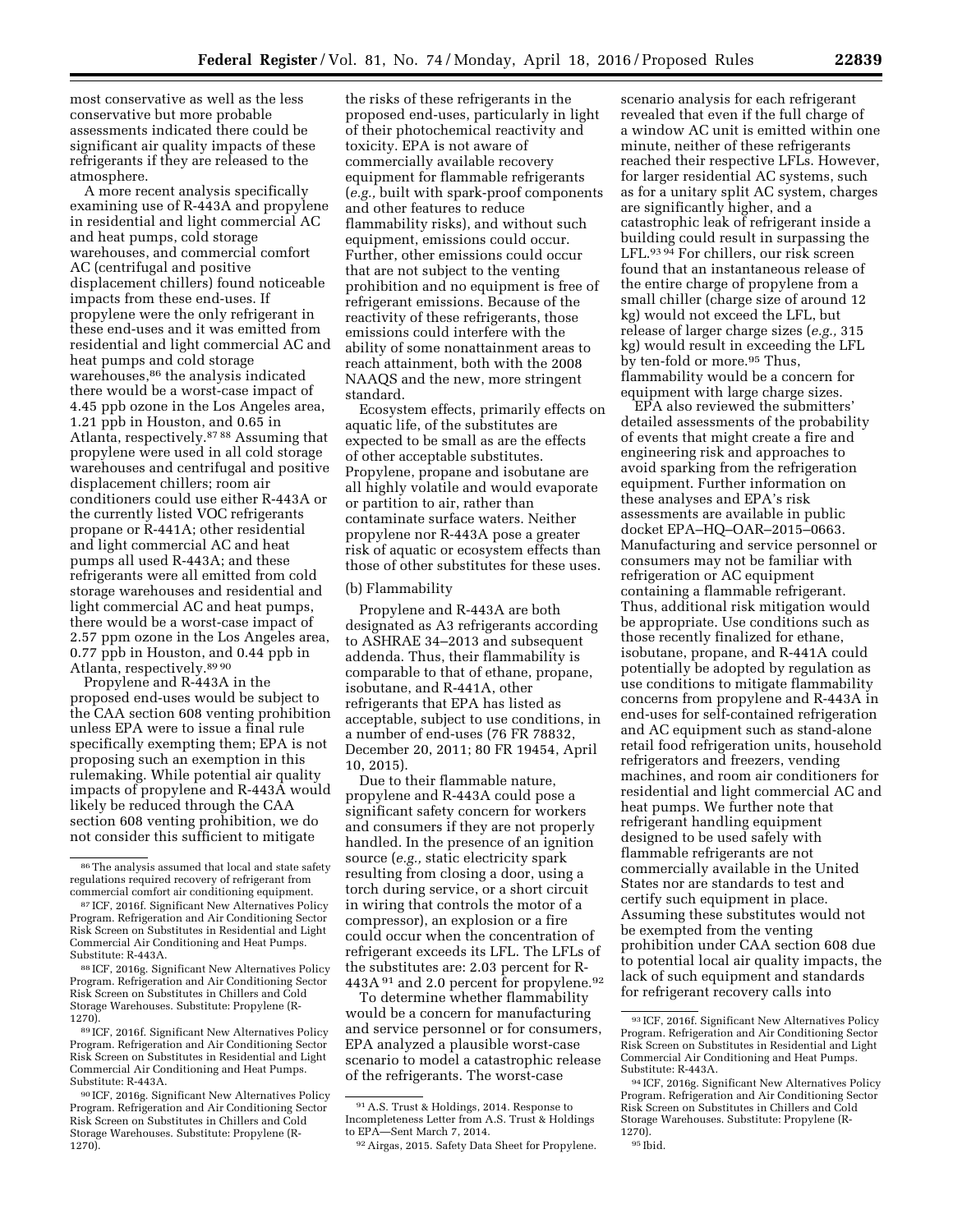question whether flammability risks could be adequately addressed through use conditions at this time.

#### (c) Toxicity

In evaluating potential toxicity impacts of propylene and R-443A on human health, EPA considered both occupational risk, and for end-uses in the household or in retail establishments, also consumer risks. EPA investigated the risk of asphyxiation and of exposure to toxic levels of refrigerant for a plausible worst-case scenario and a typical use scenario for each refrigerant. In the worst-case scenario of a catastrophic leak, we modeled release of the unit's full charge within one minute into a confined space to estimate concentrations that might result. We considered a conservatively small space appropriate to each end-use, such as a small utility room of 18 m<sup>3</sup> for a unitary split AC system, or a small bedroom of 41 m3 for a room air conditioner. EPA used the same assumptions when evaluating other substitutes, such as CO2, HFC-32, propane and R-441A.

To evaluate toxicity of both refrigerants, EPA estimated the maximum TWA exposure both for a short-term exposure scenario, with a 30 minute TWA exposure, and for an 8 hour TWA that would be more typical of occupational exposure for a technician servicing the equipment. We compared these short-term and longterm exposure values to relevant industry and government workplace exposure limits for propylene and the components of R-443A (including potential impurities). The modeling results indicate that both the short-term (30-minute) and long-term (8-hour) worker exposure concentrations would be below the relevant workplace exposure limits, such as the OSHA PEL, the NIOSH REL, or the ACGIH's TLV in cold storage warehouses, commercial comfort AC equipment, and residential and light commercial AC and heat pumps.96 Because there is not an established short-term exposure limit (STEL) for propylene, propane, or isobutane, we considered information on short-term exposure such as a shortterm excursion limit based on the TLV or the National Research Council's AEGL. The respective workplace exposure limits we considered for the various compounds, including components of the refrigerant blend R-443A, are as follows:

• Isobutane: 800 ppm REL on 10-hr TWA; 6,900 ppm over 30 minutes

• Propylene: 500 ppm TLV on 8-hr TWA; 1,500 ppm excursion limit over 30 minutes

In comparison, HFCs and the HFC components of acceptable substitutes in these end-uses, have exposure limits, such as WEELs from the AIHA or manufacturer acceptable exposure limits, of 1,000 ppm on an 8-hr TWA and the HC components of both the acceptable refrigerants and those proposed unacceptable have exposure limits ranging from 500 to 1,000 ppm (8 hr TWA for TLVs from ACGIH and 10 hr TWA for recommended exposure limits (RELs) from NIOSH). HFOs acceptable in centrifugal and positive displacement chillers have WEELs of 800 ppm. Both the acceptable refrigerants and the proposed unacceptable refrigerants are able to be used in these end-uses in accordance with their respective workplace exposure limits.

For equipment with which consumers might come into contact, such as residential air conditioners and heat pumps, EPA also performed a consumer exposure analysis. In this analysis, we examined potential catastrophic release of the entire charge of the substitute in one minute under a worst-case scenario. We did not examine exposure to consumers in cold storage warehouses and commercial comfort AC (chillers), since such equipment is typically used in workplaces where access is controlled and not in homes or public spaces. The analysis was undertaken to determine the 30-minute TWA exposure levels for the substitute, which were then compared to the toxicity limits to assess the risk to consumers.

EPA considered toxicity limits for consumer exposure that reflect a shortterm exposure such as might occur at home or in a store or other public setting where a member of the general public could be exposed and could then escape. Specific toxicity limits that we used in our analysis of consumer exposure include:

- Isobutane: 6,900 ppm over 30 minutes 97
- Propane: 6,900 ppm AEGL–1 over 30 minutes 98

• Propylene: 1,500 ppm excursion limit 99 over 30 minutes

The analysis of consumer exposure assumed that 100 percent of the unit's charge would be released over one minute, at which time the concentration of refrigerant would peak in an enclosed space, and then steadily decline. Refrigerant concentrations were modeled under two air change scenarios, believed to represent the baseline of potential flow rates for a home or other public space, assuming flow rates of 0.11 and 0.67 ACH.100 Under the conservative assumptions used in the consumer exposure modeling, the estimated 30-minute consumer exposures to the refrigerants exceed the toxicity limits for the propylene component of R-443A in all cases but the least conservative. The least conservative scenario assumed the highest ventilation rate and the lowest charge size (160 g) evaluated, as well as assuming complete mixing of the refrigerant rather than stratification (*i.e.,*  refrigerant pooling near the floor). All of the other estimates of exposure exceeded the 1,500 ppm excursion limit for propylene, with estimates ranging from approximately 1,520 ppm to 9,700 ppm. This occurred for lower or higher charge sizes ranging from 160 g to 1,500 g; lower or higher ventilation levels of 0.11 or 0.67 ACH; and, except for the smallest charge size, whether stratification was assumed to occur or not. In comparison, EPA previously found that a charge of 180 g of propane

99There are no short term exposure limits available for propylene (*e.g.,* AEGL–1, NIOSH STEL, ACGIH STEL). This compound is sufficiently different chemically from propane (*e.g.,* contains a double bond) that we could not select an analogous AEGL. Therefore, EPA developed a short-term excursion limit based upon ACGIH recommendations. The ACGIH recommends that short-term exposures of chemicals not surpass three times the 8-hr TWA TLV over 15 minutes and at no time surpass five times the 8-hr TWA TLV. For propylene, this equates to 1,500 to 2,500 ppm.

100 ICF, 2016f. Significant New Alternatives Policy Program. Refrigeration and Air Conditioning Sector Risk Screen on Substitutes in Residential and Light Commercial Air Conditioning and Heat Pumps. Substitute: R-443A.

<sup>•</sup> Propane: 1,000 ppm PEL/TLV on 8 hr TWA; 6,900 ppm AEGL–1 over 30 minutes

 $^{97}\mathrm{EPA}$  selected this value as analogous to the AEGL–1 of 6,900 ppm over 30 minutes for propane, another saturated hydrocarbon with similar chemical properties.

<sup>98</sup>The Acute Emergency Guideline Limit (AEGL) is an emergency guideline for exposures to the general population (including susceptible populations) and is not time-weighted. It also considers the chemical's flammability in addition to its toxicity. EPA develops a set of AEGL values for

a substance for five exposure periods (10 and 30 minutes, 1 hour, 4 hours and 8 hours). For each exposure period, three different AEGL values are developed to address different levels of toxicological impacts. Of relevance for the modeled scenario is the AEGL–1, which is defined as: ''the airborne concentration, expressed as parts per million or milligrams per cubic meter (ppm or mg/ m3) of a substance above which it is predicted that the general population, including susceptible individuals, could experience notable discomfort, irritation, or certain asymptomatic nonsensory effects. However, the effects are not disabling and are transient and reversible upon cessation of exposure.'' While permanent toxicological effects are not expected up to the AEGL–2 value, this limit is not relevant for this analysis because at that level, flammability would be a greater concern.

<sup>96</sup> Ibid.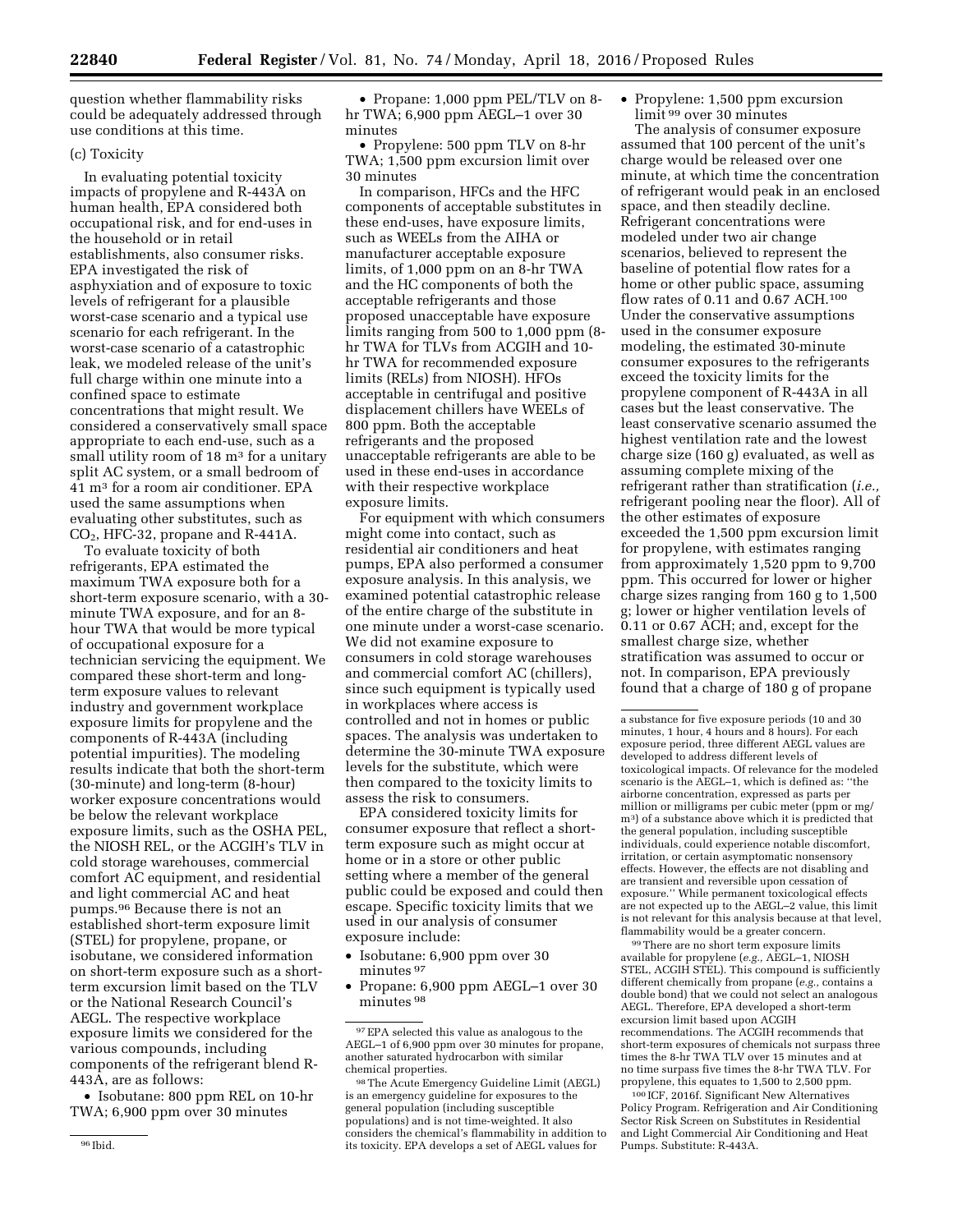in a room air conditioner could meet its AEGL–1 and a charge of 195 g of R-441A in a room air conditioner could meet the various short-term exposure limits for its components under the same assumptions of ventilation, stratification, and room size.101 102 Thus, EPA has concern about the exposure levels and toxicity of propylene and R-443A in residential and light commercial AC and heat pumps.

In comparison, the currently acceptable refrigerants typically have high acute exposure limits for their components based upon cardiotoxic effects of halocarbons over 10,000 ppm (*e.g.,* 350,000 cardiotoxic no-observed adverse effect level for HFC-32 over 5 minutes) or have components with STELs or AEGLs (*e.g.,* 8,000 ppm 10 minute AEGL–1 for HFC-134a component). Acute exposure limits for propylene and R-443A's components range from 1,500 ppm for propylene to 6,900 ppm (AEGL–1 over 30 minutes for propane). Because of the relatively low acute exposure limit for propylene, acute exposure is a greater concern than for other acceptable refrigerants in residential and light commercial AC systems and heat pumps.

In summary, EPA's concerns about propylene and R-443A encompass both toxicity and exposure and impacts of these refrigerants on local air quality.103 Other acceptable refrigerants are available in the same end-uses that offer lower toxicity and air quality impacts, and similar flammability, GWP, and ODP when compared to R-443A and propylene. Thus, we are proposing to list propylene and R-443A as

unacceptable in these end-uses because they pose significantly more risk than other available refrigerants. For further information, including EPA's risk screens and risk assessments as well as information from the submitters of the substitutes, see docket EPA–HQ–OAR– 2015–0663.

iv. When would the listings apply?

EPA proposes that this listing would apply 30 days after the date of publication of a final rule. To our knowledge, manufacturers and service technicians are not currently using these substitutes in the proposed end-uses. We note that EPA has only recently found submissions complete for these substitutes, and under the SNAP program regulations, a substitute may not be introduced into interstate commerce prior to 90 days after EPA receives a complete submission. Further, a date of 30 days after the date of publication of a final rule, the same as the proposed effective date of this regulation, would protect against the risks of these substitutes at the earliest opportunity.

v. What is the relationship between this proposed SNAP rule and other federal rules?

DOE has indicated its intent to issue a proposed energy conservation standard for portable air conditioners, a subset of the residential and light commercial air conditioning and heat pumps end-use. For information on DOE's 2015 Fall Regulatory Agenda, see *[http://www.reginfo.gov/public/do/](http://www.reginfo.gov/public/do/eAgendaViewRule?pubId=201510&RIN=1904-AD02) [eAgendaViewRule?pubId=201510&RIN=](http://www.reginfo.gov/public/do/eAgendaViewRule?pubId=201510&RIN=1904-AD02)*

*[1904-AD02.](http://www.reginfo.gov/public/do/eAgendaViewRule?pubId=201510&RIN=1904-AD02)* Information on other federal rules that may apply to centrifugal chillers, positive displacement chillers, and cold storage warehouses is available in sections VI.A.4.a.vi, VI.A.4.b.vi, and VI.A.4.c.v below. We note that since these two refrigerants are currently not being used in these types of equipment in the United States, we expect this regulation, if finalized as proposed, would have no impact on compliance with federal energy conservation standards.

vi. On which topics is EPA specifically requesting comment?

EPA requests comment on all aspects of this proposal. In particular, we request comment on our proposal to list the refrigerants propylene (R-1270) and R-443A as unacceptable in new equipment in residential and light commercial AC and heat pumps, cold storage warehouses, and centrifugal and positive displacement chillers for commercial comfort AC. EPA specifically requests comment on the proposed decision to list these refrigerants as unacceptable 30 days after the date of publication of a final rule, and the end-uses proposed here.

4. Proposed Changes in Listing Status

a. Proposed Change of Status for Certain HFC Refrigerants for New Centrifugal Chillers

As provided in the following table, EPA is proposing to change the status of numerous refrigerants from acceptable to unacceptable for new centrifugal chillers:

# TABLE 5—PROPOSED CHANGE OF STATUS DECISIONS FOR NEW CENTRIFUGAL CHILLERS

| End-use                                                                    | Substitutes                                                                                                                                                                                                                                                                                                 | Proposed decision                                                                                                                                                                                                                         |
|----------------------------------------------------------------------------|-------------------------------------------------------------------------------------------------------------------------------------------------------------------------------------------------------------------------------------------------------------------------------------------------------------|-------------------------------------------------------------------------------------------------------------------------------------------------------------------------------------------------------------------------------------------|
| Centrifugal chillers (new<br>only).                                        | FOR12A, FOR12B, HFC-134a, HFC-227ea, HFC-<br>236fa, HFC-245fa, R-125/134a/600a (28.1/70/1.9), R-<br>125/290/134a/600a (55.0/1.0/42.5/1.5), R-404A, R-<br>407C, R-410A, R-410B, R-417A, R-421A, R-422B, R-<br>422C, R-422D, R-423A, R-424A, R-434A, R-438A,<br>R-507A, RS-44 (2003 composition), and THR-03. | Unacceptable as of January 1, 2024, except where al-<br>lowed under a narrowed use limit.                                                                                                                                                 |
| Centrifugal Chillers (new<br>only).<br>Centrifugal Chillers (new<br>only). |                                                                                                                                                                                                                                                                                                             | Acceptable, subject to narrowed use limits, for military<br>marine vessels, as of January 1, 2024.<br>Acceptable, subject to narrowed use limits, for human-<br>rated spacecraft and related support equipment, as<br>of January 1, 2024. |

i. What is the affected end-use?

(a) Overview of Equipment Covered

In the initial rule establishing the SNAP program (59 FR 13044; March 18, 1994), EPA included within the

refrigeration and AC sector the end-use ''commercial comfort air conditioning'' and then elaborated on that end-use saying that ''CFCs are used in several different types of mechanical commercial comfort AC systems, known

as chillers.'' EPA indicated ''that over time, existing cooling capacity [from chillers] will be either retrofitted or replaced by systems using non-CFC refrigerants in a vapor compression cycle or by alternative technologies.''

<sup>101</sup> ICF, 2014b. Risk Screen on Substitutes for HCFC-22 in Residential and Light Commercial Air

Conditioning and Heat Pumps; Substitute: Propane (R-290).

<sup>102</sup> ICF, 2014c. Risk Screen on Substitutes for HCFC-22 in Residential and Light Commercial Air Conditioning and Heat Pumps; Substitute: R-441A.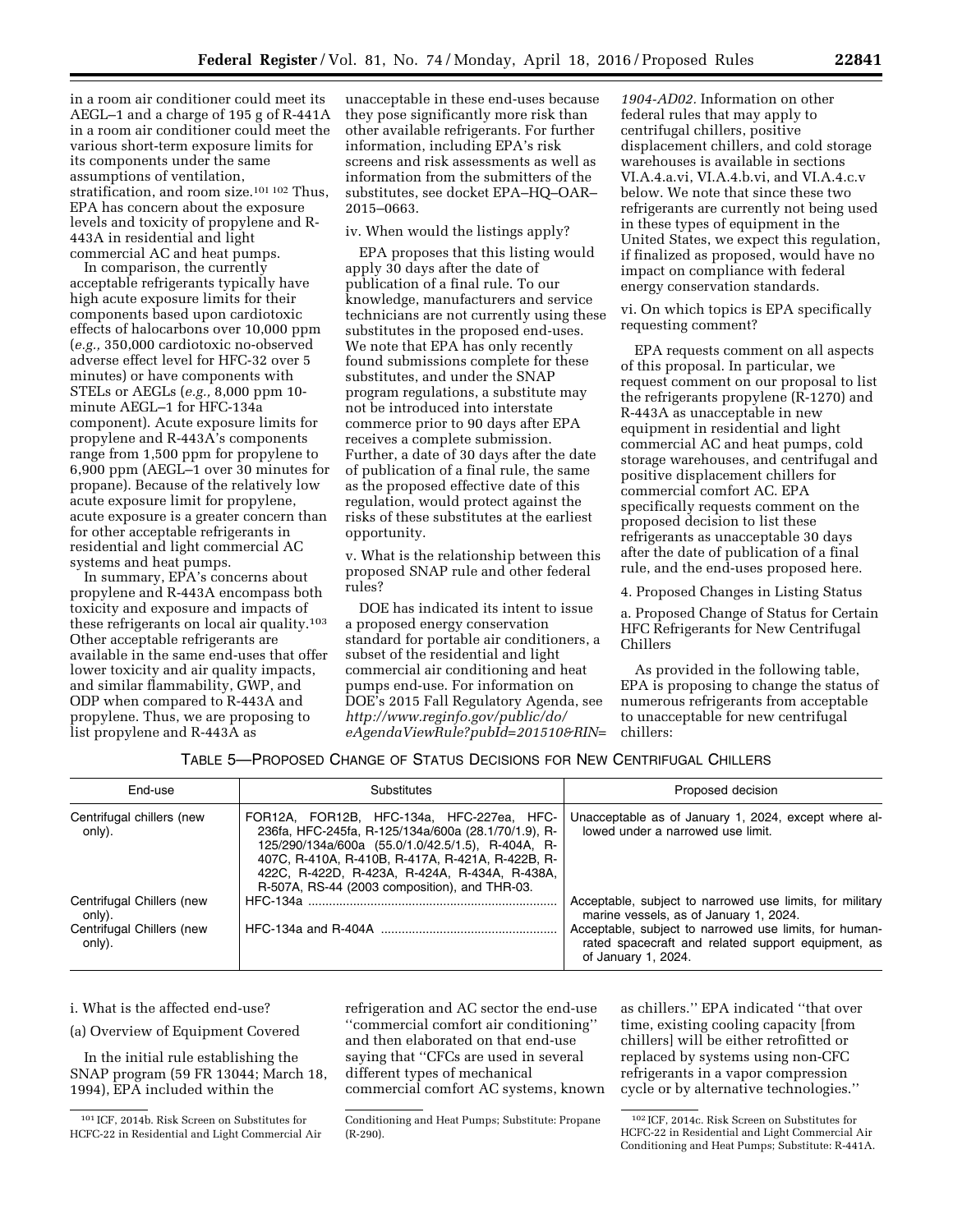We also explained in that rule that vapor compression chillers can be categorized by the types of compressor used, including centrifugal, rotary, screw, scroll and reciprocating compressors. These compressor types are also divided into centrifugal and positive displacement chillers, the latter of which includes those with reciprocating, screw, scroll or rotary compressors. This section of the proposed rule covers centrifugal chillers.

Centrifugal chillers are equipment that utilize a centrifugal compressor in a vapor-compression refrigeration cycle. Centrifugal chillers are typically used for commercial comfort AC although other uses do exist. Centrifugal chillers can be found in office buildings, hotels, arenas, convention halls, airport terminals and other buildings. Centrifugal chillers tend to be used in larger buildings.

For commercial comfort and some other applications, centrifugal chillers typically cool water that is then pumped to fan coil units or other air handlers to cool the air that is supplied to the occupied spaces transferring the heat to the water. The heat absorbed by the water can then be used for heating purposes, and/or can be transferred directly to the air (''air-cooled''), to a cooling tower or body of water (''watercooled'') or through evaporative coolers (''evaporative-cooled''). A centrifugal chiller or a group of centrifugal chillers could similarly be used for district cooling where the chiller plant cools water or another fluid that is then pumped to multiple locations being served such as several different buildings within the same complex. All such centrifugal chillers are covered by this section of the proposed rule.

Centrifugal chillers are used for other applications besides commercial comfort AC and are covered under this section of the proposed rule. For instance, centrifugal chillers used to cool equipment, such as in data centers, are covered under this section of the proposed rule.

(b) What other types of equipment are used for similar applications but are not covered by this section of the proposed rule?

Other equipment including packaged rooftop units and split system air conditioners, both of which fall under the SNAP end-use ''household and light commercial air conditioning,'' can also be used for commercial comfort AC, typically for smaller capacity needs. These equipment types are not centrifugal chillers and hence are not

covered under this section of the proposed rule.

(c) What refrigerants are used in centrifugal chillers?

Centrifugal chillers historically employed either CFC-11 (called ''low pressure chillers'') or CFC-12 (''high pressure chillers''), although other CFCs have been used, including CFC-114 and R-500 (a blend of CFC-12 and HFC-152a). When the production and consumption of CFCs were phased out in the United States in the 1990s, centrifugal chillers was one of the first end-uses to be redesigned for alternative refrigerants and HCFC-123 and HFC-134a became the primary refrigerants used in centrifugal chillers. HCFC-123 was used in low pressure chillers while HFC-134a was used in high pressure chillers. Both of these alternatives continue to be used today. HCFC-22 was also used in some centrifugal chillers, primarily only in equipment produced before approximately the year 2000. HFC-245fa was also identified as a possible refrigerant for low pressure centrifugal chillers, but has found only limited use.

More recently, centrifugal chillers that use alternatives listed as acceptable have been demonstrated or announced. For instance, one manufacturer has introduced centrifugal chillers using *trans*-1-chloro-3,3,3-trifluoroprop-1-ene, a nonflammable low-GWP refrigerant.104

ii. Which refrigerants is EPA proposing to list as unacceptable?

For new centrifugal chillers, EPA is proposing to change the status of the following refrigerants from acceptable to unacceptable: FOR12A, FOR12B, HFC-134a, HFC-227ea, HFC-236fa, HFC-245fa, R-125/134a/600a (28.1/70/1.9), R-125/290/134a/600a (55.0/1.0/42.5/1.5), R-404A, R-407C, R-410A, R-410B, R-417A, R-421A, R-422B, R-422C, R-422D, R-423A, R-424A, R-434A, R-438A, R-507A, RS-44 (2003 composition), and THR-03.

iii. How do these proposed unacceptable refrigerants compare to other refrigerants for this end-use with respect to SNAP criteria?

For new centrifugal chillers, acceptable refrigerants for which we are not proposing a change of status in this end-use include: HFO-1234ze(E), IKON A, IKON B, R-450A, R-513A, R-717 (ammonia), THR-02, and trans-1-chloro-3,3,3-trifluoroprop-1-ene.

The SNAP program considers a number of environmental criteria when evaluating substitutes: ODP; climate effects, primarily based on GWP; local air quality impacts, particularly potential impacts on smog formation from emissions of VOC; and ecosystem effects, particularly from negative impacts on aquatic life. These and other environmental and health risks are discussed below. In addition, a technical support document 105 that provides the **Federal Register** citations concerning data on the SNAP criteria (*e.g.,* ODP, GWP, VOC, toxicity, flammability) for acceptable alternatives for new centrifugal chillers may be found in the docket for this rulemaking (EPA–HQ–OAR–2015–0663).

#### (a) Environmental Impacts

The refrigerants for which we are proposing a change of status have an ODP of zero. Other alternatives also with an ODP of zero that we are not proposing a change of status for new centrifugal chillers include HFO-1234ze(E), IKON A, IKON B, R-450A, R-513A, R-717, and THR-02. Also, the alternative refrigerant *trans*-1-chloro-3,3,3-trifluoroprop-1-ene has an ODP of 0.00024 to 0.00034.106 107 Estimates of this compound's potential to deplete the ozone layer indicate that even with worst-case estimates of emissions, which assume that this compound would substitute for all compounds it could replace, the impact on global atmospheric ozone abundance would be statistically insignificant.108 Thus, the acceptable alternatives not subject to the proposed status change have ODPs lower than or of the same practical effect to the ODPs of other alternatives for which EPA is proposing a change of status, and lower than the ODPs of ODS historically used in this end-use. The refrigerants we are proposing to find unacceptable through this action have GWPs ranging from about 920 to 9,810. As shown in Table 6, other alternatives

''Preliminary Report: Analyses of tCFP's Potential Impact on Atmospheric Ozone.'' Department of Atmospheric Sciences. University of Illinois,

<sup>107</sup> Patten and Wuebbles, 2010. "Atmospheric Lifetimes and Ozone Depletion Potentials of trans-1-chloro-3,3,3-trichloropropylene and trans-1,2 dichloroethylene in a three-dimensional model.''

<sup>108</sup> Wang D., Olsen S., Wuebbles D. 2011. ''Preliminary Report: Analyses of tCFP's Potential Impact on Atmospheric Ozone.'' Department of Atmospheric Sciences. University of Illinois, Urbana, IL. September 26, 2011.

<sup>104</sup>Cooling Post, 2014. Trane first with 1233zd chiller, June 30, 2014. This document is accessible at *[www.coolingpost.com/world-news/trane-first](http://www.coolingpost.com/world-news/trane-first-with-1233zd-chiller/)[with-1233zd-chiller/.](http://www.coolingpost.com/world-news/trane-first-with-1233zd-chiller/)* 

<sup>105</sup>EPA, 2016b. Draft Tables of Alternatives for End-Uses Considered in the Notice of Proposed Rule Making, Protection of Stratospheric Ozone: Listing Modifications for Certain Substitutes under the Significant New Alternatives Policy Program. March, 2016. 106Wang D., Olsen S., Wuebbles D. 2011.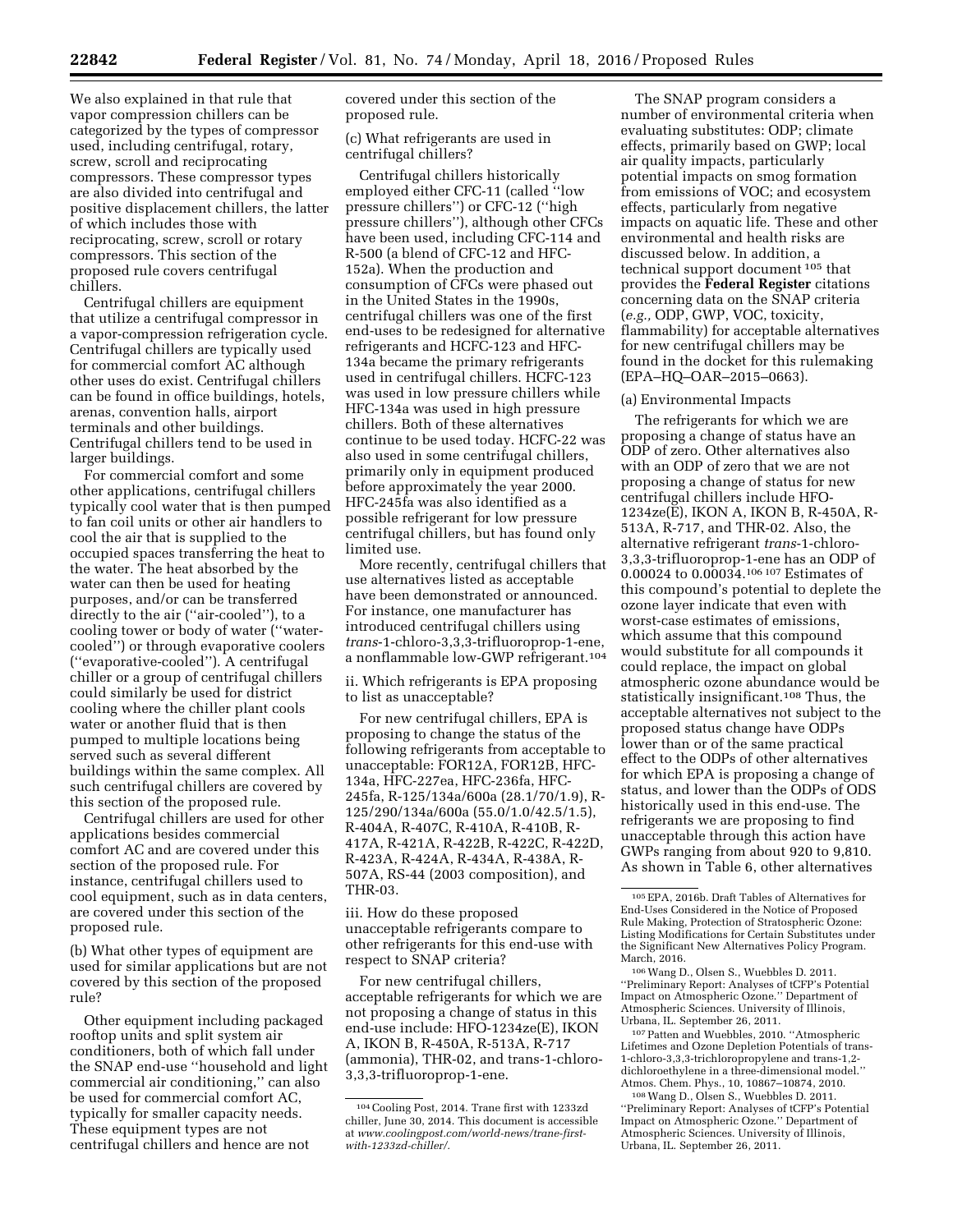acceptable for this end-use have GWPs ranging from zero to 630.

TABLE 6—GWP, ODP, AND VOC STATUS OF REFRIGERANTS IN NEW CENTRIFUGAL CHILLERS 123

| Refrigerants                                                                                                                                                 | GWP           | ODP      | VOC | Proposal      |
|--------------------------------------------------------------------------------------------------------------------------------------------------------------|---------------|----------|-----|---------------|
| Ammonia, HCFC-123, HCFC-124, HFO-1234ze(E), R-<br>450A, R-513A, trans-1-chloro-3,3,3-trifluoroprop-1-ene.                                                    | $0 - 630$     |          |     | No change.    |
|                                                                                                                                                              | $30 - 560$    |          |     | No change.    |
|                                                                                                                                                              | 1.030-1.430   | 0        |     | Unacceptable. |
|                                                                                                                                                              | $920 - 1.220$ | $\Omega$ |     | Unacceptable. |
| R-407C, R-410A, R-410B, R-421A, R-423A, HFC-227ea                                                                                                            | 1,770 -3,220  | $\Omega$ |     | Unacceptable. |
| R-125/134a/600a (28.1/70/1.9), R-125/290/134a/600a (55/<br>1/42.5/1.5), R-417A, R-422B, R-422C, R-422D, R-424A,<br>R-434A, R-438A, RS-44 (2003 composition). | 1.770 -3.250  |          |     | Unacceptable. |
|                                                                                                                                                              | 3,920-9,810   | 0        |     | Unacceptable. |

1The table does not include not-in-kind technologies listed as acceptable for the stated end-use.

<sup>2</sup> HCFC-22, HCFC-123, HCFC-124, and several blends containing HCFCs are also listed as acceptable but their use is severely restricted by the phasedown in HCFC production and consumption.

<sup>3</sup> One or more constituents of the refrigerant are VOC.

One of the refrigerant blends not subject to the proposed status change (THR-02), as well as several of the substitutes subject to the proposed status change, include small amounts of R-290 (propane), R-600 (butane) or other substances that are VOCs. These amounts are small and for this end-use are not expected to contribute significantly to ground level ozone formation.109 In the actions where EPA listed these refrigerants as acceptable, EPA concluded none of these refrigerants in this end-use pose significantly greater risk to ground-level ozone formation than other alternative refrigerants that are not VOCs or that are specifically excluded from the definition of VOC under CAA regulations (see 40 CFR 51.100(s)) addressing the development of SIPs to attain and maintain the NAAQS.

The refrigerants not subject to the proposed status change are highly volatile and typically evaporate or partition to air, rather than contaminating surface waters. Their effects on aquatic life are expected to be small and pose no greater risk of aquatic or ecosystem effects than those of other refrigerants that are subject to the proposed status change for this end-use.

#### (b) Flammability

For the centrifugal chillers end-use, with the exceptions of HFO-1234ze(E) and R-717, all other refrigerants listed as acceptable, including those for which we are proposing to change the status to unacceptable, are not flammable. HFO-1234ze(E) is non-flammable at standard temperature and pressure using the standard test method ASTM E681; however, at higher temperatures it is

mildly flammable. It is classified as a Class 2L (lower flammability, low burning velocity) refrigerant under the standard ASHRAE 34 (2013). Our assessment and listing decision (77 FR 47768; August 10, 2012) found that the overall risk, including the risk due to this mild flammability at elevated temperature, is not significantly greater than for other refrigerants or for the refrigerants we are proposing to list as unacceptable.

R-717 is slightly flammable with a low flame speed; it is classified as a 2L refrigerant under ASHRAE 34 (2013). R-717 has a long history of use in cold storage warehouses and other applications, but it is not believed to be used extensively in centrifugal chillers. In the original SNAP rule, EPA noted ''[a]mmonia has been used as a medium to low temperature refrigerant in vapor compression cycles for more than 100 years. Ammonia has excellent refrigerant properties, a characteristic pungent odor, no long-term atmospheric risks, and low cost. It is, however, slightly flammable and toxic, although it is not a cumulative poison. OSHA standards specify a 15 minute shortterm exposure limit of 35 ppm for ammonia.'' (53 FR 13072; March 18, 1994). We further noted its use in various food and beverage processing and storage applications as well as other industrial applications. In that rule, we found R-717 acceptable for use in new centrifugal chillers, concluding that its overall risk to human health and the environment was not significantly greater than the other alternatives found acceptable. This conclusion was based on the assumption that the regulated community adheres to OSHA regulations on such use as well as standard refrigeration practices, such as the adherence to ASHRAE Standard 15,

which is often utilized by local authorities when setting their own building and safety requirements.

For further information, including EPA's risk screens and risk assessments as well as information from the submitters of the substitutes, see docket EPA–HQ–OAR–2015–0663.

#### (c) Toxicity

The toxicity of the refrigerants we are proposing to list as unacceptable is comparable to that of other alternatives that are acceptable in this end-use, with the exception of R-717. R-717, for which we are not proposing a change of status, is of a higher toxicity than some other refrigerants and is classified as a B refrigerant under ASHRAE 34 (2013). See section VI.A.4.a.iii.(b) for a discussion on the long history of use of R-717 and our original decision finding it acceptable in new centrifugal chillers. The other acceptable alternatives listed above that are included in ASHRAE 34 (2013) are classified as A (lower toxicity) refrigerants.

For all refrigerants, the relatively large charge sizes employed in centrifugal chillers, and the fact that some such chillers are placed in an enclosed mechanical room, raise a concern regarding oxygen displacement. This concern has been addressed over the long history of the use of centrifugal chillers, including the use of HCFC-123, another B refrigerant as classified by ASHRAE 34 (2013), by providing adequate ventilation, reducing leaks to small levels, and other techniques such as employing refrigerant sensors and automatic air movement. Commonly followed standards and practices have reduced toxicity concerns equally for historically used ODS, the alternatives for which we are proposing a status

<sup>109</sup> ICF, 2014a. Assessment of the Potential Impact of Hydrocarbon Refrigerants on Ground Level Ozone Concentrations. February, 2014.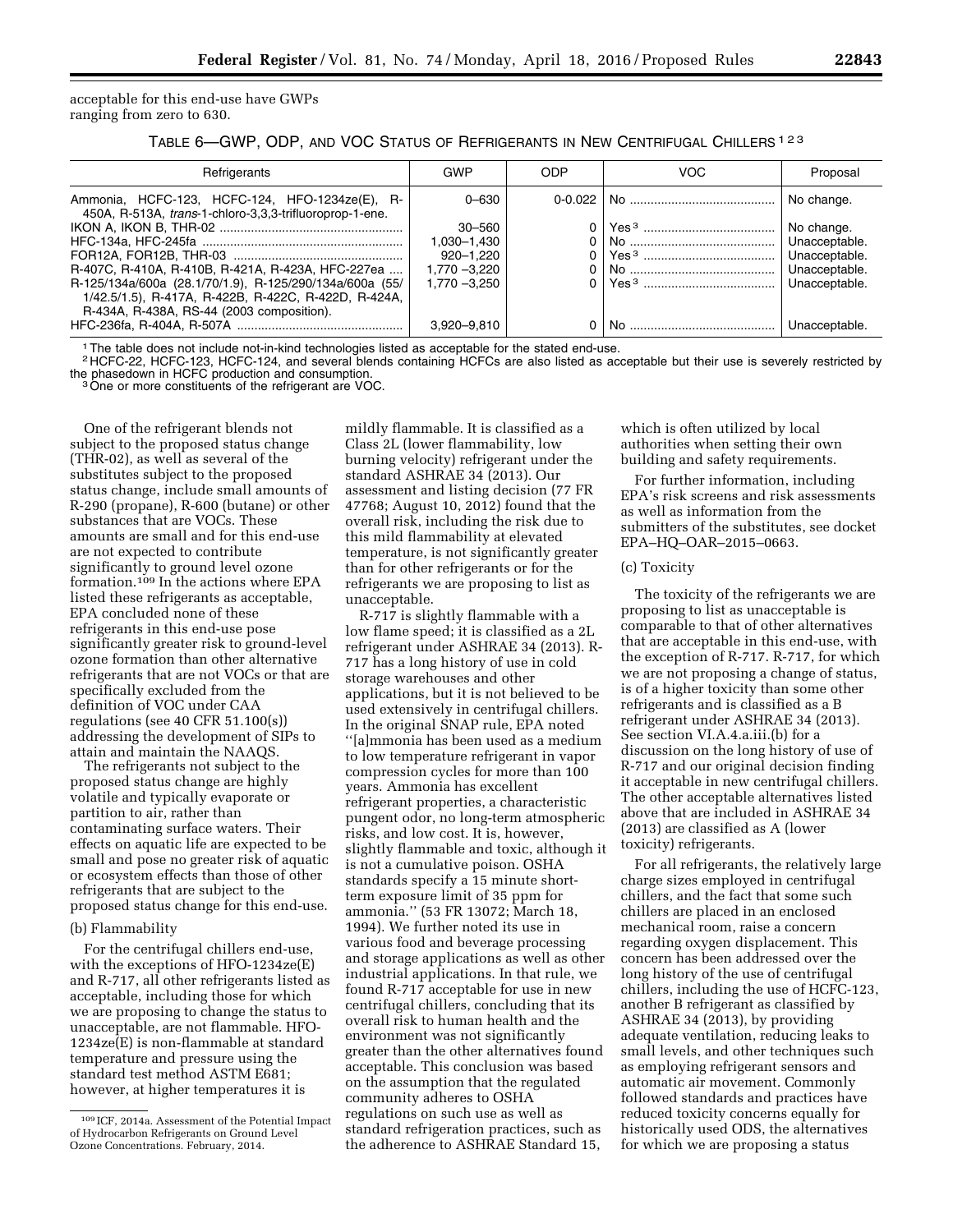change, and the alternatives for which we are not proposing a status change.

#### (d) Summary

EPA has listed as acceptable several alternatives that pose lower overall risk to human health and the environment than the refrigerants whose status we are proposing to change to unacceptable. The risks other than GWP are not significantly different for the alternatives than for the refrigerants we are proposing to list as unacceptable, and the GWPs for the refrigerants we are proposing to list as unacceptable are significantly higher and thus pose significantly greater risk.

iv. What narrowed use limits for military marine vessels and humanrated spacecraft and related support equipment is EPA proposing?

EPA is proposing a narrowed use limit that would allow continued use of HFC-134a in centrifugal compressor chillers for military marine vessels after the change of status date where reasonable efforts have been made to ascertain that other alternatives are not technically feasible due to performance or safety requirements. Under the narrowed use limit, the end user for this military application would need to ascertain that other alternatives are not technically feasible and document the results of their analysis. See 40 CFR 82.180(b)(3). For the military, there are several unique performance requirements related to marine vessel air conditioning systems that require extensive testing prior to qualifying alternatives for HFC-134a. The lower-GWP alternatives available or potentially available for use in commercial chillers either do not meet the military-unique requirements or will require longer testing, based on available program funding for testing, for military suitability. It will also then take additional time to redesign, qualify, and procure new chillers for military shipbuilding programs.

We anticipate that most centrifugal compressor chillers in military applications will be able to transition to acceptable alternatives by the proposed January 1, 2024 date. However, HFC-134a chillers are mission-critical equipment on ships and submarines, primarily in cooling of electronics, sensors, and weapon systems, but also cooling of ship spaces for personnel. Failure of the chillers would disable the ship. The equipment is not the same as commercial equipment and it is located in confined engineering spaces near other critical equipment, including conventional and nuclear propulsion plants. All major components are

designed, tested and certified for military use (including the compressor, motor, evaporator, condenser, and electronic controls) and must meet military-unique requirements: Weapons effect shock resistance, stringent electromagnetic interference resistance, ship vibration resistance, all weather pitch and roll operation, low acoustic signature, arctic to tropical operations (at temperatures from 28 °F to 105 °F), compact to fit in confined warship spaces, 40 to 50 year service life, and very high reliability due to extended atsea missions. Further challenges include installation on submarines with the inherent risk of refrigerant leakage and need for the refrigerant to be compatible with the submarine life support systems. Production for these equipment for naval ships and submarines is low volume with only one certified manufacturer, limited test facilities, and prototype hardware and designs shared among platforms for affordability and commonality. Another significant challenge lies in the fact that the testing program for the use of alternatives for ships has not yet been funded. Once funding is in place, the completion timeline to fund, test, qualify, and begin procurement on all Navy-unique surface ship chiller designs is estimated to be about ten years. Due to the unique challenges associated with submarines, including potential refrigerant incompatibility with life support systems, it may not be feasible to implement currently available alternatives being evaluated for surface ships. Given the limited population of submarine chillers, the resulting greenhouse gas emissions from refrigerant leakage in this application is not expected to be significant.

EPA is proposing a narrowed use limit that would allow continued use of HFC-134a and R-404A in centrifugal compressor chillers for human-rated spacecraft and related support equipment applications after the change of status date where reasonable efforts have been made to ascertain that other alternatives are not technically feasible due to performance or safety requirements. Under the narrowed use limit, the end user for this human-rated spacecraft and related support equipment application would need to ascertain that other alternatives are not technically feasible and document the results of their analysis. See 40 CFR 82.180(b)(3). HFC-134a and R-404A chillers are used to provide cooling to human-rated spacecraft and related support equipment during ground-based assembly, integration and test operations, and launch. The cooling of

sensitive human-rated electrical equipment is critical to the spacecraft technical performance and crew safety. EPA understands that such programs use specialized ground coolant systems to provide heat transfer during certain ground operations. These coolant circulation systems use HFC-134a and R-404A chillers to meet the program's stringent performance and material compatibility requirements. Other alternatives currently listed as acceptable under the SNAP program have not yet been proven to provide appropriate heat transfer, material compatibility, stability in the test environment, and other critical properties necessary for use in humanrated spacecraft and related support equipment applications. Considering that identification, testing, and implementation of materials to be used in human-rated-spacecraft programs routinely take several years due to the challenging operational environment, lengthy qualification process associated with human rating, and the federal budgetary cycle, it may not be feasible to deploy centrifugal chillers using other alternatives in the proposed timeframe. Given the limited population of chillers used in human-rated spacecraft and related support equipment applications, the resulting greenhouse gas emissions from refrigerant leakage in this application is not expected to be significant.

Users of a restricted agent within the narrowed use limits category must make a reasonable effort to ascertain that other substitutes or alternatives are not technically feasible. Users are expected to undertake a thorough technical investigation of alternatives to the otherwise restricted substitute. Although users are not required to report the results of their investigations to EPA, users must document these results, and retain them in their files for the purpose of demonstrating compliance. This information includes descriptions of:

• Process or product in which the substitute is needed;

• Substitutes examined and rejected;

• Reason for rejection of other alternatives, *e.g.,* performance, technical or safety standards; and/or

• Anticipated date other substitutes will be available and projected time for switching.

#### v. When would the status change?

The Agency understands that relevant building standards and codes are likely to change in 2021. These include ASHRAE 15, UL 1995, UL 60335–2–40, and the International Building Code. The Agency believes some amount of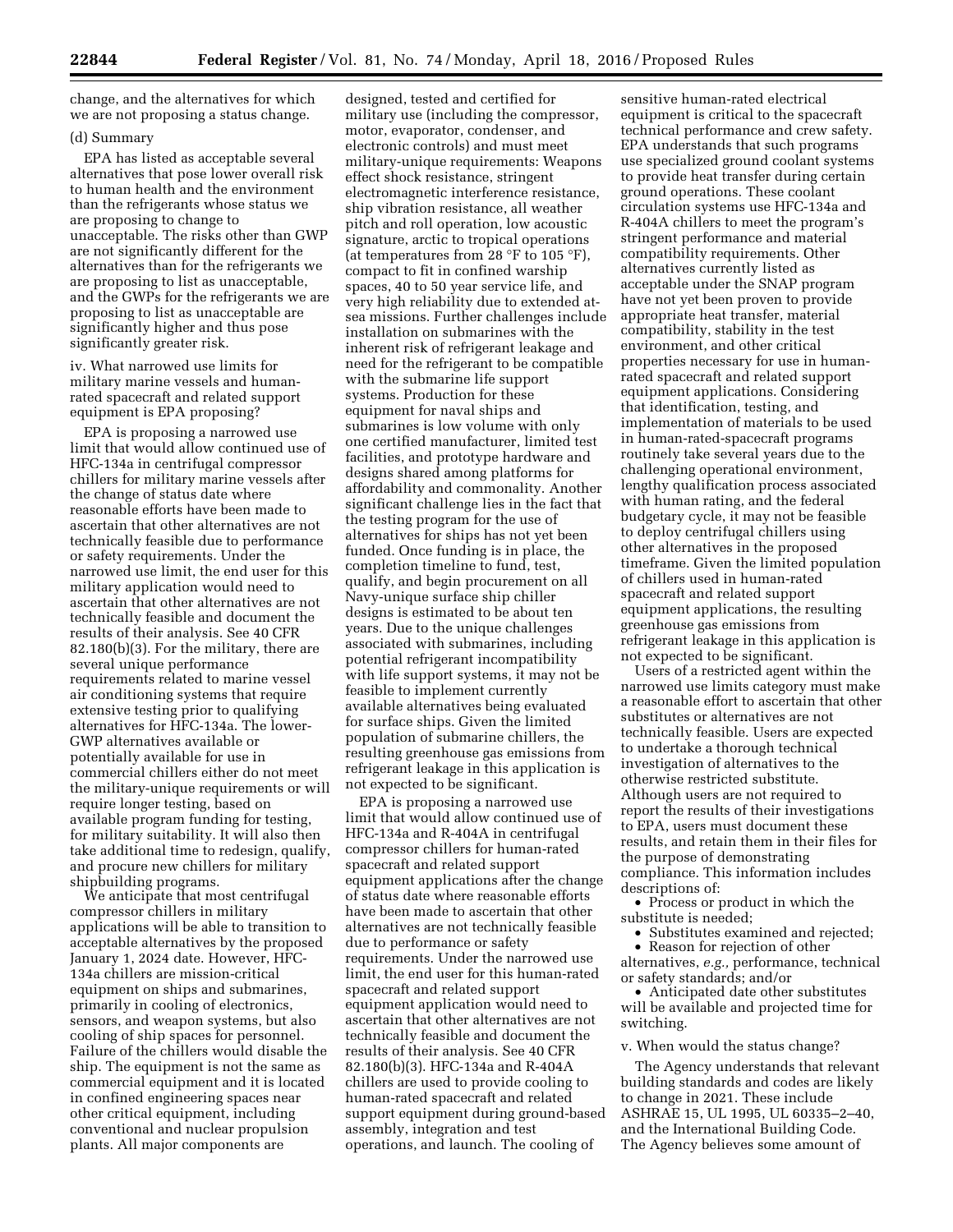time will be needed to meet the technical challenges for a safe and smooth transition to alternatives particularly considering the complexity of chiller designs and the need to ensure energy efficiency levels are met. EPA is considering a range of dates from January 1, 2022, through January 1, 2025, as the change of status date for new centrifugal chillers. Our lead proposal is a status change date of January 1, 2024, which we believe would allow development of designs of new centrifugal chillers using an acceptable alternative. We are aware that some equipment has been introduced with acceptable alternatives and that additional research and development is underway with these and other possible alternatives.

In addition, EPA has received communication from representatives of AHRI and NRDC requesting a change of status date of January 1, 2025, for HFC-134a, R-407C and R-410A, in all types of chillers.110 We are encouraged that the major trade organization representing manufacturers of chillers worked with the environmental nongovernmental group to develop this consensus agreement that all chillers could transition to lower-GWP alternatives by or before this date and that during this time period more and more models of such equipment would be released from individual manufacturers. While the letter did not provide detailed technical analysis or timelines of why this date but not an earlier date was offered, it did indicate that their recommendation ''allows eight years from the publication of the final rule for industry to finish designing and bringing to market chillers using alternative refrigerants.'' The authors pointed out that ''this conversion [in all types of chillers] is anticipated to involve use of new 2L flammable refrigerants, which are severely restricted by current safety and building codes'' and added that a 2025 date ''provides time to amend model building codes to accommodate these new refrigerants and for adoption by state and local jurisdictions.'' AHRI and NRDC held that a January 1, 2025 change of status date ''provides adequate time for industry to launch products that have been tested and certified by the existing laboratories and certification agencies . . . globally'' and emphasized that time was required to complete revisions to ASHRAE Standard 15, recertify the chillers with

safety standards, and qualify materials and components to ensure low-leak, high-reliability products. They also said their recommended schedule provides time for manufacturers to optimize the energy efficiency of their products.

vi. What is the relationship between this proposed SNAP rule and other federal rules?

DOE has established efficiency requirements, based on ANSI/ASHRAE/ IES Standard 90.1–2010, for chillers used in federal buildings.111 EPA is not aware of any DOE energy efficiency requirements for chillers used in nonfederal buildings. Although EPA is not aware of any federal standards that apply, EPA recognizes, however, that state and local building codes may place certain requirements that affect the desired efficiency of chillers. Many state and local codes reference ASHRAE Standard 90.1. EPA's understanding of ASHRAE Standard 90.1 is that it provides both a prescriptive and performance-based measures to achieve compliance. Under the prescriptive approach, depending on the version of the standard, one or two ''paths'' exist setting specific energy efficiency requirements based on the type and capacity of the chiller. Under a performance-based approach, the energy consumption of the chiller may exceed the prescriptive requirements provided that the building as a whole meets or exceeds the applicable reference building.

vii. On which topics is EPA specifically requesting comment?

EPA requests comment on all aspects of this proposal. In particular, we request comment on a range of dates from January 1, 2022, through January 1, 2025, for the change of status of the identified substitutes. EPA requests comment and information on any potential environmental or other impacts of EPA adopting a date other than January 1, 2024, which is our lead option. In particular, EPA requests comment on whether other alternatives that reduce overall risk would be available prior to January 1, 2024 and for comment on any technical or other reasons that NRDC and AHRI proposed January 1, 2025 in their joint letter. EPA requests comment on the specific steps that must be undertaken to commercialize centrifugal chillers with alternative refrigerants, including the time each such step would take, which

steps must occur in sequence, and which steps could occur in parallel. EPA requests comments on if and how this timing might vary based on the characteristics of the chiller, such as but not limited to, compressor type, capacity range, evaporator design, condenser design (*e.g.,* air cooled or water cooled), and refrigerant currently used and potentially used.

EPA requests comment on the current use of four refrigerants not subject to the proposed change of status, *trans*-1 chloro-3,3,3-trifluoroprop-1-ene, HFO-1234ze(E), R-450A and R-513A, in centrifugal chillers, including the status of product availability and the capacity range covered by such products. We also request comment on the on-going research, development, deployment and expected increased market penetration of centrifugal chillers using refrigerants such as *trans*-1-chloro-3,3,3 trifluoroprop-1-ene, HFO-1234ze(E), R-290, R-450A, R-513A, DR-55,112 R-718 and R-744.

Additionally, EPA requests comment on any energy efficiency performance impacts of using the refrigerants not subject to the change of status proposed today that could affect the ability of manufacturers to meet current energy efficiency requirements or standards for centrifugal chillers in the United States. Also, EPA requests comment on the ability of centrifugal chillers using refrigerants other than those for which we are proposing a status change to meet those energy efficiency requirements or standards. In particular, we request comment on the specific steps and timing of such steps required to design and develop centrifugal chillers to meet applicable federal energy efficiency requirements.

EPA is also requesting comment on the proposed narrowed use limitation for chillers on military marine vessels and human-rated spacecraft and related support equipment where the unique requirements would limit the availability and feasible use of alternatives not subject to the proposed status change.

b. Proposed Change of Status for Certain HFC Refrigerants for New Positive Displacement Chillers

As provided in the following table, EPA is proposing to change the status of numerous refrigerants from acceptable to unacceptable for new positive displacement chillers:

<sup>110</sup> Doniger, David (NRDC) and Stephen Yurek (AHRI), February 1, 2016. AHRI/NRDC Letter Regarding Chiller Actions Under SNAP.

<sup>111</sup> DOE, 2014. Building Energy Codes Program. Energy Efficiency Standards for Federal Buildings. Available at: *[https://www.energycodes.gov/](https://www.energycodes.gov/regulations/federal-building-standards)*

*[regulations/federal-building-standards.](https://www.energycodes.gov/regulations/federal-building-standards)* Last

updated February 13, 2014.

<sup>112</sup> DR-55 is a temporary name identifying a specific HFC/HFO blend.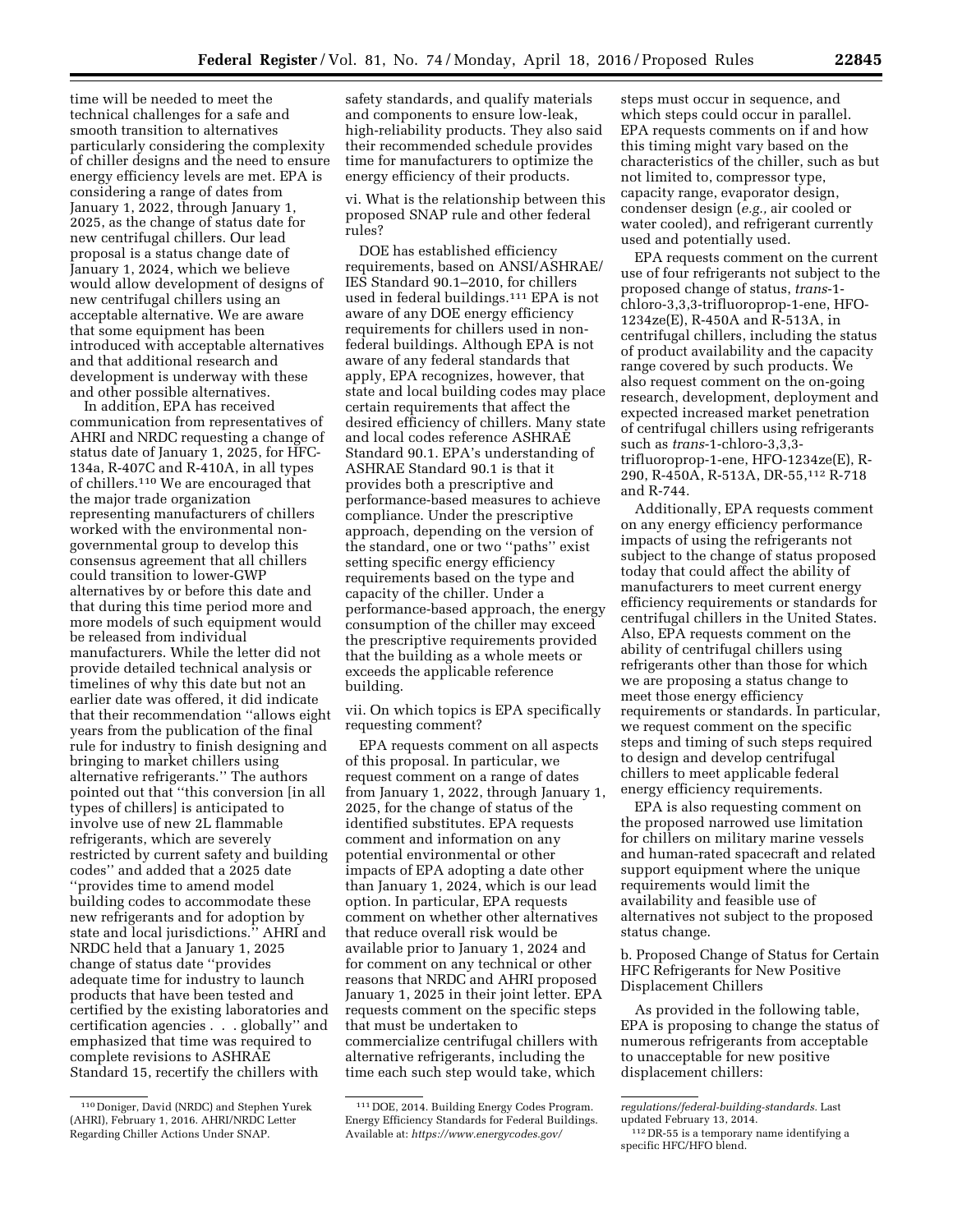| End-use                                                                                        | Substitutes                                                                                                                                                                                                                                                                                      | Proposed decision                                                                                                                                                                                                                         |
|------------------------------------------------------------------------------------------------|--------------------------------------------------------------------------------------------------------------------------------------------------------------------------------------------------------------------------------------------------------------------------------------------------|-------------------------------------------------------------------------------------------------------------------------------------------------------------------------------------------------------------------------------------------|
| Positive Displacement<br>Chillers (new only).                                                  | FOR12A, FOR12B, HFC-134a, HFC-227ea, KDD6, R-<br>125/134a/600a (28.1/70/1.9), R-125/290/134a/600a<br>(55.0/1.0/42.5/1.5), R-404A, R-407C, R-410A, R-<br>410B, R-417A, R-421A, R-422B, R-422C, R-422D,<br>R-424A, R-434A, R-437A, R-438A, R-507A, RS-44<br>(2003 composition), SP34E, and THR-03. | Unacceptable as of January 1, 2024 except where al-<br>lowed under a narrowed use limit.                                                                                                                                                  |
| Positive Displacement<br>Chillers (new only).<br>Positive Displacement<br>Chillers (new only). |                                                                                                                                                                                                                                                                                                  | Acceptable, subject to narrowed use limits, for military<br>marine vessels, as of January 1, 2024.<br>Acceptable, subject to narrowed use limits, for human-<br>rated spacecraft and related support equipment, as<br>of January 1, 2024. |

TABLE 7—PROPOSED CHANGE OF STATUS DECISIONS FOR NEW POSITIVE DISPLACEMENT CHILLERS

i. What is the affected end-use?

### (a) Overview of Equipment Covered

As discussed in section VI.A.4.a.i, vapor compression cycle chillers are divided into centrifugal chillers and positive displacement chillers. This section deals with positive displacement chillers, which are those that utilize positive displacement compressors such as reciprocating, screw, scroll or rotary types. Positive displacement chillers are applied in similar situations as centrifugal chillers, again primarily for commercial comfort AC, except that positive displacement chillers tend to be used for smaller capacity needs such as in mid- and lowrise buildings.

For commercial comfort and some other applications, positive displacement chillers typically cool water that is then pumped to fan coil units or other air handlers to cool the air that is supplied to the occupied spaces transferring the heat to the water. The heat absorbed by the water can then be used for heating purposes, and/or can be transferred directly to the air (''aircooled''), to a cooling tower or body of water (''water-cooled'') or through evaporative coolers (''evaporativecooled'').

Positive displacement chillers are used for other applications besides commercial comfort AC and are covered under this section of the proposed rule. For instance, positive displacement chillers used to cool equipment, such as in data centers, are covered under this section of the proposed rule.

(b) What other types of equipment are used for similar applications but are not covered by this section of the proposed rule?

Other equipment including packaged rooftop units and split system air conditioners, both of which fall under the SNAP end-use ''household and light commercial air conditioning,'' can also be used for commercial comfort AC, typically for even smaller capacity

needs than positive displacement chillers. These equipment types are not positive displacement chillers and hence are not covered under this section of the proposed rule.

(c) What refrigerants are used in positive displacement chillers?

Positive displacement chillers historically used CFC-12, although HCFC-22 was also used and became more common after the production and consumption of CFC-12 were phased out. In accordance with CAA 605(a) and the implementing regulations codified at 40 CFR part 82, subpart A, in the United States, the use of newly manufactured HCFC-22 for new positive displacement chillers (and other new equipment) ceased as of January 1, 2010. Both R-407C and to a larger extent R-410A are used in new positive displacement chillers primarily in lower capacity ranges previously served by HCFC-22 chillers. HFC-134a is also used for new positive-displacement chillers, including some mid-level capacity water-cooled screw chillers.

More recently, positive displacement chillers that use alternatives listed as acceptable including HFO-1234ze(E) and R-513A (a blend of HFC-134a and HFO-1234yf) have been demonstrated or announced. EPA is aware of air-cooled rotary chillers in the 115 to 500 refrigeration ton (400 to 1,750 kW) range using R-513A.113 Other chiller models using low-GWP refrigerants have also been introduced; for instance an aircooled chiller using DR-55 at the IIR International Conference of Refrigeration.114 EPA also notes that a water-cooled screw chiller using HFO-

1234ze 115 has been installed in Europe.116

ii. Which refrigerants is EPA proposing to list as unacceptable?

For new positive displacement chillers, EPA is proposing to change the status of the following refrigerants from acceptable to unacceptable: FOR12A, FOR12B, HFC-134a, HFC-227ea, KDD6, R-125/134a/600a (28.1/70/1.9), R-125/ 290/134a/600a (55.0/1.0/42.5/1.5), R-404A, R-407C, R-410A, R-410B, R-417A, R-421A, R-422B, R-422C, R-422D, R-424A, R-434A, R-437A, R-438A, R-507A, RS-44 (2003 composition), SP34E, and THR-03.

iii. How do these proposed unacceptable refrigerants compare to other refrigerants for this end-use with respect to SNAP criteria?

For new positive displacement chillers, acceptable refrigerants for which we are not proposing a change of status in this end-use include: HFO-1234ze(E), IKON B, R-450A, R-513A, R-717, and THR-02.

The SNAP program considers a number of environmental criteria when evaluating substitutes: ODP; climate effects, primarily based on GWP; local air quality impacts, particularly potential impacts on smog formation from emissions of VOC; and ecosystem effects, particularly from negative impacts on aquatic life. These and other environmental and health risks are discussed below. In addition, a technical support document 117 that provides the **Federal Register** citations concerning data on the SNAP criteria

<sup>113</sup>Trane, 2015. Trane® SintesisTM Air-cooled Chillers. This document is accessible at: *[http://](http://www.trane.com/content/dam/Trane/Commercial/global/products-systems/equipment/chillers/air-cooled/TRANE_Sintesis_Brochure.pdf) [www.trane.com/content/dam/Trane/Commercial/](http://www.trane.com/content/dam/Trane/Commercial/global/products-systems/equipment/chillers/air-cooled/TRANE_Sintesis_Brochure.pdf) [global/products-systems/equipment/chillers/air](http://www.trane.com/content/dam/Trane/Commercial/global/products-systems/equipment/chillers/air-cooled/TRANE_Sintesis_Brochure.pdf)[cooled/TRANE](http://www.trane.com/content/dam/Trane/Commercial/global/products-systems/equipment/chillers/air-cooled/TRANE_Sintesis_Brochure.pdf)*\_*Sintesis*\_*Brochure.pdf.* 

<sup>114</sup>Trane Exhibits First Air-cooled Chiller with Climate-friendly Refrigerant DR-55, September 21, 2015. Available at: *[www.ejarn.com/news.aspx](http://www.ejarn.com/news.aspx?ID=36282) [?ID=36282.](http://www.ejarn.com/news.aspx?ID=36282)* 

<sup>115</sup>EPA assumes the refrigerant used is the stereoisomer HFO-1234ze(E) but requests comment on this assumption.

<sup>116</sup>First Carrier AquaForce Chillers using HFO-1234ze, August 2, 2015. *[www.ejarn.com/](http://www.ejarn.com/news.aspx?ID=35619) [news.aspx?ID=35619.](http://www.ejarn.com/news.aspx?ID=35619)* 

<sup>117</sup>EPA, 2016b. Draft Tables of Alternatives for End-Uses Considered in the Notice of Proposed Rule Making, Protection of Stratospheric Ozone: Listing Modifications for Certain Substitutes Under the Significant New Alternatives Policy Program. March, 2016.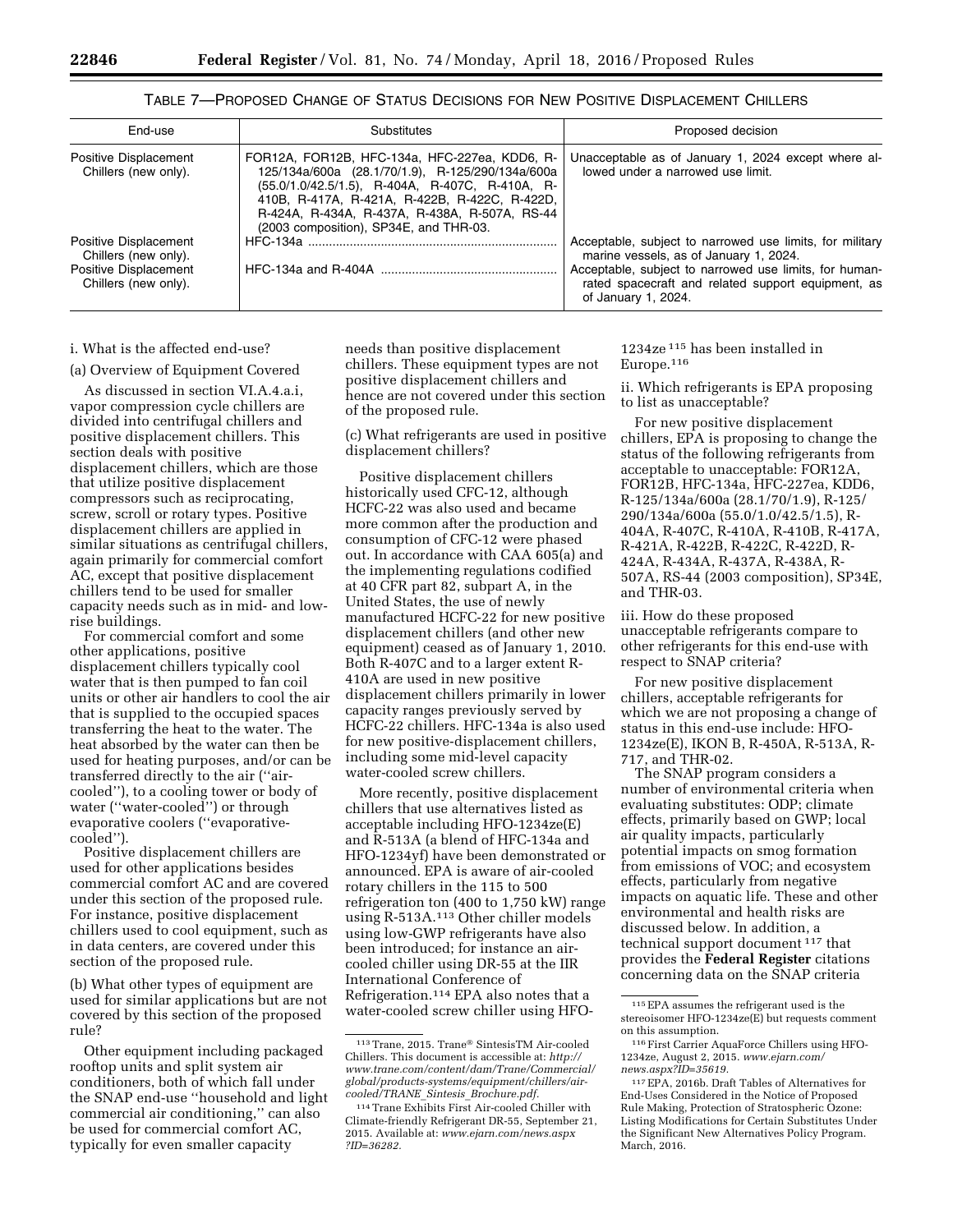(*e.g.,* ODP, GWP, VOC, toxicity, flammability) for acceptable alternatives for new positive displacement chillers may be found in the docket for this rulemaking (EPA–HQ–OAR–2015– 0663).

(a) Environmental Impacts

The refrigerants for which we are proposing to change the status to unacceptable have zero ODP and GWPs ranging from about 920 to 3,990. As

shown in Table 8, other alternatives for which we are not proposing a change of status in this end-use have GWPs ranging from zero to 630.

TABLE 8—GWP, ODP, AND VOC STATUS OF REFRIGERANTS IN NEW POSITIVE DISPLACEMENT CHILLERS 123

| Refrigerants                                                                                                                                                                                                                 | GWP                                                                         | ODP | <b>VOC</b> | Proposal                                                                                     |
|------------------------------------------------------------------------------------------------------------------------------------------------------------------------------------------------------------------------------|-----------------------------------------------------------------------------|-----|------------|----------------------------------------------------------------------------------------------|
| HFC-227ea, R-407C, R-410A, R-410B, R-421A<br>KDD6, R-125/134a/600a (28.1/70/1.9), R-125/290/134a/<br>600a (55/1/42.5/1.5), R-417A, R-422B, R-422C, R-422D,<br>R-424A, R-434A, R-437A, R-438A, RS-44 (2003 com-<br>position). | $0 - 630$<br>$30 - 560$<br>1.430<br>920-1.410<br>1.770-3.220<br>1.810-3.250 |     |            | No change.<br>No change.<br>Unacceptable.<br>Unacceptable.<br>Unacceptable.<br>Unacceptable. |
|                                                                                                                                                                                                                              | 3.920-3.990                                                                 |     | No.        | Unacceptable.                                                                                |

1The table does not include not-in-kind technologies listed as acceptable for the stated end-uses.

<sup>2</sup> HCFC-22 and several blends containing HCFCs are also listed as acceptable but their use is severely restricted by the phasedown in HCFC<br>production and consumption.

<sup>3</sup> One or more constituents of the refrigerant are VOC.

One of the refrigerant blends not subject to the proposed status change (THR-02), as well as several of the substitutes subject to the proposed status change, include small amounts of R-290 (propane), R-600 (butane), or other substances that are VOCs. These amounts are small and for this end-use are not expected to contribute significantly to ground level ozone formation.118 In the actions where EPA listed these refrigerants as acceptable, EPA concluded none of these refrigerants in this end-use pose significantly greater risk to ground-level ozone formation than other alternative refrigerants that are not VOCs or that are specifically excluded from the definition of VOC under CAA regulations (see 40 CFR 51.100(s)) addressing the development of SIPs to attain and maintain the NAAQS.

The refrigerants not subject to the proposed status change are highly volatile and typically evaporate or partition to air, rather than contaminating surface waters. Their effects on aquatic life are expected to be small and pose no greater risk of aquatic or ecosystem effects than those of other refrigerants that are subject to the proposed status change for this end-use.

#### (b) Flammability

For the positive displacement chillers end-use, with the exception of HFO-1234ze(E) and R-717, all other refrigerants listed as acceptable, including those for which we are proposing to change the status to

unacceptable, are not flammable. HFO-1234ze(E) is non-flammable at standard temperature and pressure using the standard test method ASTM E681; however, at higher temperatures it is mildly flammable. It is classified as a Class 2L (lower flammability, low burning velocity) refrigerant under the standard ASHRAE 34 (2013). Our assessment and listing decision (77 FR 47768; August 10, 2012) found that the overall risk, including the risk due to this mild flammability at elevated temperature, is not significantly greater than for other refrigerants or for the refrigerants we are proposing to list as unacceptable. As noted above, a positive displacement chiller using this refrigerant has already been installed.

R-717 is slightly flammable with a low flame speed; it is classified as a 2L refrigerant under ASHRAE 34 (2013). R-717 has a long history of use as a refrigerant in positive displacement chillers, especially in water-cooled screw chillers, and other applications. In our evaluation finding R-717 acceptable in this end-use, EPA noted ''Ammonia has been used as a medium to low temperature refrigerant in vapor compression cycles for more than 100 years. Ammonia has excellent refrigerant properties, a characteristic pungent odor, no long-term atmospheric risks, and low cost. It is, however, slightly flammable and toxic, although it is not a cumulative poison. Ammonia may be used safely if existing OSHA and ASHRAE standards are followed'' (61 FR 47015).

## (c) Toxicity

With the exception of R-717, the toxicity of the refrigerants we are proposing to list as unacceptable is comparable to that of other alternatives that are acceptable in this end-use. R-717, for which we are not proposing a change of status, is of a higher toxicity than some other refrigerants and is classified as a B refrigerant under ASHRAE 34 (2013). See section VI.A.4.b.iii.(b) for a discussion on the long history of use of R-717 and our original decision finding it acceptable in new positive displacement chillers.

For all refrigerants, the possible relatively large charge sizes of some positive displacement chillers, and the fact that some such chillers are place in an enclosed mechanical room, raise a concern regarding oxygen displacement. This concern has been addressed over the long history of the use of positive displacement chillers by providing adequate ventilation, reducing leaks to small levels, and other techniques such as employing refrigerant sensors and automatic air movement. Commonly followed standards and practices have reduced toxicity concerns equally for historically used ODS, the alternatives subject to the proposed status change, and the alternatives not subject to the proposed status change.

### (d) Summary

EPA has listed as acceptable several alternatives that pose lower overall risk to human health and the environment than the refrigerants whose status we are proposing to change to unacceptable. The risks other than GWP are not significantly different for the

<sup>118</sup> ICF, 2014a. Assessment of the Potential Impact of Hydrocarbon Refrigerants on Ground Level Ozone Concentrations. February, 2014.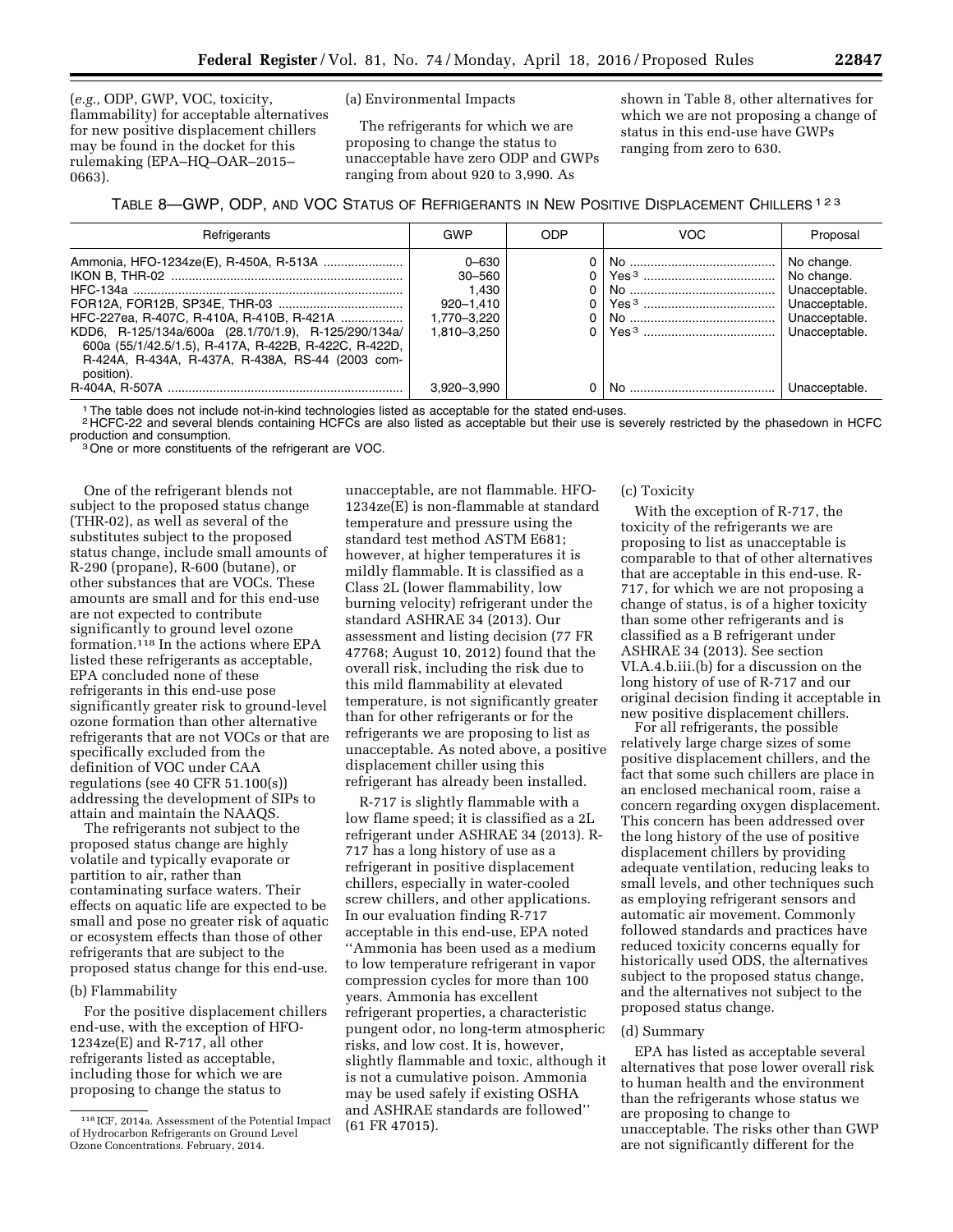alternatives than for the refrigerants we are proposing to list as unacceptable, and the GWPs for the refrigerants we are proposing to list as unacceptable are significantly higher and thus pose significantly greater risk.

iv. What narrowed use limits for military marine vessels and humanrated spacecraft and related support equipment is EPA proposing?

EPA is proposing a narrowed use limit that would allow continued use of HFC-134a in positive displacement compressor chillers for military marine vessels after the change of status date where reasonable efforts have been made to ascertain that other alternatives are not technically feasible due to performance or safety requirements. Under the narrowed use limit, the end user for this military application would need to ascertain that other alternatives are not technically feasible and document the results of their analysis. See 40 CFR 82.180(b)(3). For the military, there are several unique performance requirements related to marine vessel air conditioning systems that require extensive testing prior to qualifying alternatives for HFC-134a. The lower-GWP alternatives available or potentially available for use in commercial chillers either do not meet the military-unique requirements or will require longer timeframes to test, based on available program funding for testing, for military suitability. It will also then take additional time to redesign, qualify, and procure new chillers for military shipbuilding programs. See additional information in section VI.A.4.a.iv above on centrifugal chillers.

EPA is proposing a narrowed use limit that would allow continued use of HFC-134a and R-404A in positive displacement compressor chillers for human-rated spacecraft and related support equipment applications after the change of status date where reasonable efforts have been made to ascertain that other alternatives are not technically feasible due to performance or safety requirements. Under the narrowed use limit, the end user for this human-rated spacecraft and related support equipment application would need to ascertain that other alternatives are not technically feasible and document the results of their analysis. See 40 CFR 82.180(b)(3). HFC-134a and R-404A chillers are used to provide cooling to human-rated spacecraft and related support equipment during ground-based assembly, integration and test operations, and launch. The cooling of sensitive human-rated electrical equipment is critical to the spacecraft

technical performance and crew safety. EPA understands that such programs use specialized ground coolant systems to provide heat transfer during certain ground operations. These coolant circulation systems use HFC-134a and R-404A chillers to meet the program's stringent performance and material compatibility requirements. Other alternatives currently listed as acceptable under the SNAP program have not yet been proven to provide appropriate heat transfer, material compatibility, stability in the test environment, and other critical properties necessary for use in humanrated spacecraft and related support equipment applications. Considering that identification, testing, and implementation of materials to be used in human-rated spacecraft programs routinely take several years due to the challenging operational environment, lengthy qualification process associated with human rating, and the federal budgetary cycle, it may not be feasible to deploy positive displacement chillers using other alternatives in the proposed timeframe. Given the limited population of chillers used in human-rated spacecraft and related support equipment applications, the resulting greenhouse gas emissions from refrigerant leakage in this application is not expected to be significant.

Users of a restricted agent within the narrowed use limits category must make a reasonable effort to ascertain that other substitutes or alternatives are not technically feasible. Users are expected to undertake a thorough technical investigation of alternatives to the otherwise restricted substitute. Although users are not required to report the results of their investigations to EPA, users must document these results, and retain them in their files for the purpose of demonstrating compliance. This information includes descriptions of:

• Process or product in which the substitute is needed;

• Substitutes examined and rejected;

• Reason for rejection of other alternatives, *e.g.,* performance, technical or safety standards; and/or

• Anticipated date other substitutes will be available and projected time for switching.

v. When would the status change?

The Agency understands that relevant building standards and codes are likely to change in 2021. These include ASHRAE 15, UL 1995, UL 60335–2–40, and the International Building Code. The Agency believes some amount of time will be needed to meet the technical challenges for a safe and

smooth transition to alternatives particularly considering the complexity of chiller designs and the need to ensure energy efficiency levels are met. EPA is considering a range of dates from January 1, 2022, through January 1, 2025, as the change of status date for new positive displacement chillers. Our lead proposal is a status change date of January 1, 2024, which we believe would allow development of designs of new positive displacement chillers using an acceptable alternative. We are aware that some equipment has been introduced with acceptable alternatives and that additional research and development is underway with these and other possible alternatives.

In addition, EPA has received communication from representatives of AHRI and NRDC requesting a change of status date of January 1, 2025, for HFC-134a, R-407C and R-410A, in all types of chillers. See section VI.A.4.a.v.

vi. What is the relationship between this proposed SNAP rule and other federal rules?

DOE has established efficiency requirements, based on ANSI/ASHRAE/ IES Standard 90.1–2010, for chillers used in federal buildings.119 See section VI.A.4.a.vi for more information.

vii. On which topics is EPA specifically requesting comment?

EPA requests comment on all aspects of this proposal. In particular, we request comment on a range of dates from January 1, 2022, through January 1, 2025, for the change of status of the identified substitutes. EPA requests comment and information on any potential environmental or other impacts of EPA adopting a date other than January 1, 2024, which is our lead option. In particular, EPA requests comment on whether other alternatives that reduce overall risk would be available prior to January 1, 2024 and for comment on any technical or other reasons that NRDC and AHRI proposed January 1, 2025 in their joint letter. EPA requests comment on the specific steps that must be undertaken to commercialize positive displacement chillers with alternative refrigerants, including the time each such step would take, which steps must occur in sequence, and which steps could occur in parallel. EPA requests comments on if and how this timing might vary based on the characteristics of the chiller, such as but not limited to, compressor type,

<sup>119</sup> DOE, 2014. Building Energy Codes Program. Energy Efficiency Standards for Federal Buildings. Available at: *[https://www.energycodes.gov/](https://www.energycodes.gov/regulations/federal-building-standards) [regulations/federal-building-standards.](https://www.energycodes.gov/regulations/federal-building-standards)* Last updated February 13, 2014.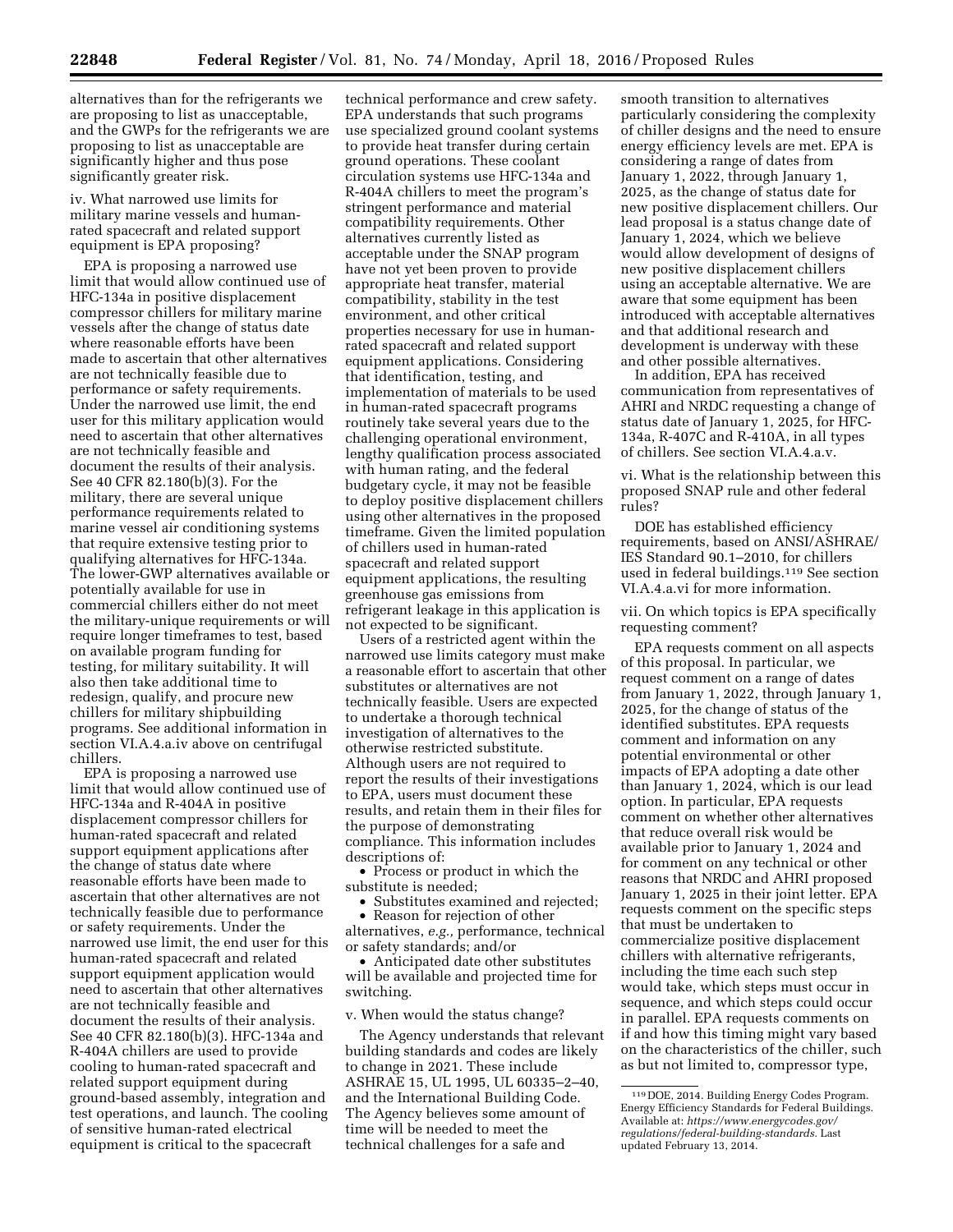capacity range, evaporator design, condenser design (*e.g.,* air cooled or water cooled), and refrigerant currently used and potentially used. EPA requests comment on the current use of three refrigerants, HFO-1234ze(E), R-450A and R-513A, in positive displacement chillers, including the status of product availability and the capacity range covered by such products. We also request comment on the on-going research, development, deployment and expected increased market penetration of positive displacement chillers using refrigerants such as HFO-1234ze(E), R-290, R-450A, R-513A, DR-55, R-718 and R-744.

Additionally, EPA requests comment on any energy efficiency performance

impacts of using the refrigerants not subject to the change of status proposed today that could affect the ability of manufacturers to meet current energy efficiency requirements or standards for positive displacement chillers in the United States. Also, EPA requests comment on the ability of positive displacement chillers using refrigerants other than those for which we are proposing a status change to meet those energy efficiency requirements or standards. In particular, we request comment on the specific steps and timing of such steps required to design and develop positive displacement chillers to meet federal energy efficiency requirements.

EPA is also requesting comment on the proposed narrowed use limitation for chillers on military marine vessels and human-rated spacecraft and related support equipment where the unique requirements would limit the availability and feasible use of alternatives not subject to the proposed status change.

c. Proposed Change of Status for Certain HFC Refrigerants for New Cold Storage Warehouses

As provided in the following table, EPA is proposing to change the status of numerous refrigerants from acceptable to unacceptable for new cold storage warehouses.

| End-use                       | Substitutes                                                                                                                                                                                                                                    | Proposed decision                      |
|-------------------------------|------------------------------------------------------------------------------------------------------------------------------------------------------------------------------------------------------------------------------------------------|----------------------------------------|
| Cold Storage Warehouses (new) | HFC-227ea, R-125/290/134a/600a (55.0/1.0/42.5/1.5), R-404A, R-<br>407A, R-407B, R-410A, R-410B, R-417A, R-421A, R-421B, R-<br>422A, R-422B, R-422C, R-422D, R-423A, R-424A, R-428A, R-1<br>434A, R-438A, R-507A, and RS-44 (2003 composition). | Unacceptable as of January 1,<br>2023. |

## i. What is the affected end-use?

Cold storage warehouses are temperature-controlled facilities used to store meat, produce, dairy and other products that are delivered to other locations for sale to the ultimate consumer. This end-use within the SNAP program describes an application of refrigeration equipment for an intended purpose, and hence the listings of acceptable and unacceptable refrigerants for this end-use apply regardless of the type of refrigeration system used. In addition to traditional vapor-compression cycle systems, EPA has found several not-in-kind systems acceptable for this end-use, including ammonia absorption, evaporative cooling, desiccant cooling, and Stirling cycle systems, which are not subject to the proposed status change.

Cold storage warehouses are usually deemed ''private'' or ''public,'' describing the relationship between the owner or operator of the cold storage warehouse and the owner of the products stored within. Private cold storage warehouses are ones owned by a company for the purpose of storing its products; for instance, a food producer, processor or shipper may own and operate a facility as a distribution point for its products. Likewise, a supermarket chain may own and operate a facility to control the distribution of a variety of products to multiple stores in a given region. A public cold storage warehouse provides storage for lease and hence may receive

and hold products from multiple producers and for multiple supermarkets or other vendors. Some cold storage warehouses may be both public and private, with one part dedicated to the owner's products and another part available for lease. All such types of cold storage warehouses are included within the SNAP end-use.

Cold storage warehouses are also often divided into two general uses: Those storing products at temperatures above 32  $\degree$ F (0  $\degree$ C) and those storing products below this temperature. The former is referred to as a ''cooler'' while the term ''freezer'' is used for the latter. The 2014 ASHRAE Handbook of Refrigeration provides an additional cooler application called ''controlled atmosphere for long-term fruit and vegetable storage'' and three subdivisions of freezers: ''hightemperature freezers'' storing goods at 27 to 28 °F ( $-2.8$  to  $-2.2$  °C), "lowtemperature storage rooms for general frozen products, usually maintained at  $-5$  to  $-20$  °F'' ( $-21$  to  $-29$  °C), and low-temperature storage at the same temperature range as before but ''with a surplus of refrigeration for freezing products received at above 0  $\degree$ F'' ( $-18$ °C).

Several other end-uses under the SNAP program cover other parts of the food (and product) cold chain, and are distinct from the cold storage warehouse end-use. These are discussed here as examples of what EPA considers to be part of or separate from the ''cold

storage warehouse'' end-use for which we are proposing changes of status.

Many food products require refrigeration during the production process. The application of refrigerating equipment used during the production of food and beverages falls within the SNAP end-use ''industrial process refrigeration.'' The industrial process refrigeration end-use would include all equipment and operations (that use a refrigerant) used to make and prepare food that is not immediately available for sale to the ultimate consumer and would require shipping it, possibly through intermediate points, to the point where such sale would occur. The industrial process refrigeration end-use could be applied at facilities where food is processed and packaged by the food producer. An example could be a meat processor that prepares and packages individual cuts of meat within a single facility or building while maintaining the required temperatures within that facility or building. Although such facilities may be designed in a fashion similar to a cold storage warehouse, the fact that items are being processed by the food producer indicates that the application falls in the industrial process refrigeration end-use. However, if a food producer operates a refrigerated storage area solely for the holding of already packaged products, and possibly packing such products in larger containers or bundles for shipment, that application would fall under the coldstorage warehouse end-use. In the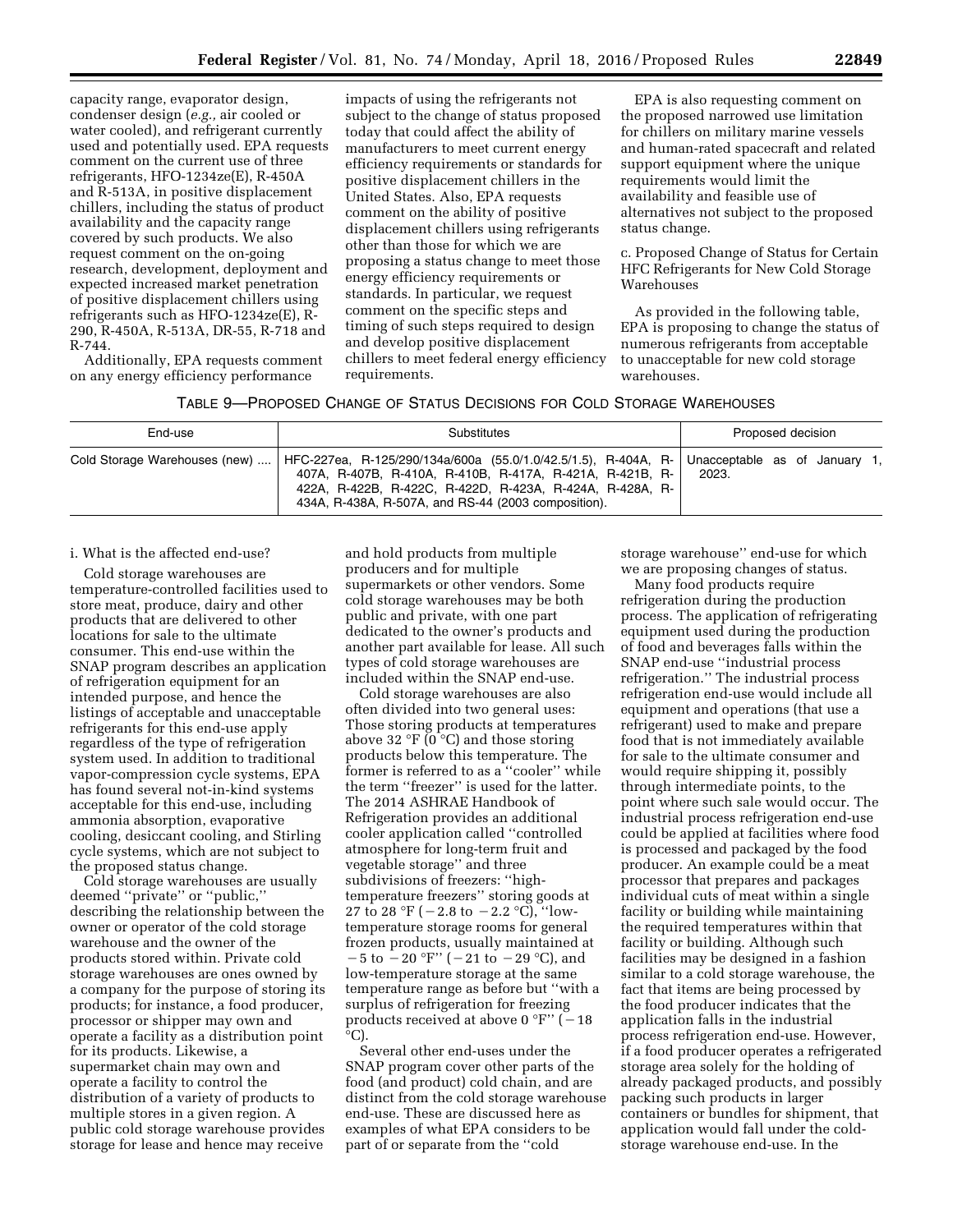example above, such a cold storage warehouse might be a facility, separate from the industrial process refrigeration system in a different facility, where the individually-packaged cuts of meat are packed in a larger container that is placed on a pallet and then shipped.

Another example of an industrial process refrigeration system is a ''blast cooler'' or ''blast freezer.'' As described previously in a separate SNAP rulemaking ''[a] 'blast chiller' or 'blast freezer' is a type of equipment in which cold air is supplied and circulated rapidly to a food product, generally to quickly cool or freeze a product before damage or spoilage can occur.'' (80 FR 42901; July 20, 2015). Such devices might be used as part of a food production line in an industrial setting. They also can be placed separately at public facilities including hospitals, schools, restaurants and supermarkets. These public facilities might use the blast chiller on products that they will store for later use after they receive products from a vendor or that they cook or prepare as part of their operations. Such units might also be placed near entranceways to cold storage warehouses, for instance to receive food shipped refrigerated at one temperature and bring it down to a lower temperature for storage. EPA does not consider a separate blast chiller or blast freezer (*i.e.,* one with its own refrigerant-containing circuit, including the compressor, evaporator and the condenser or heat exchanger) to be part of a cold storage warehouse. Another design, however, could consist of a refrigeration system that is used to provide refrigerant (or a secondary fluid in an indirect system) to the evaporators extracting heat from the cold storage warehouse as well as to the evaporators used by a blast chiller or blast freezer that is installed at the facility. In this situation, EPA expects that the majority of the load and intended use of the combination system is for the cold storage of products, including those that undergo the blast cooling or freezing, and hence we consider the system to be a cold storage warehouse. For such systems, certain refrigerants would be subject to the proposed change of status as explained below.

As discussed in section VI.A.4.d, because products from refrigerated food processing and dispensing equipment are generally available for sale to the ultimate consumer, that end-use category, part of the retail food refrigeration end-use, is distinct from industrial process refrigeration.

Another application in the food cold chain is the use of a ''cold room'' at a retail facility where refrigerated food is

kept generally for short periods of time. In the July 20, 2015, final rule (80 FR 42870), EPA changed the status of certain refrigerants used in ''remote condensing units'' and ''stand-alone systems,'' two categories within the ''retail food refrigeration'' end-use that include equipment that can be used for such cold rooms. Remote condensing units may include a dedicated one- or two-compressor system with condensers located on a roof or the side of a building providing cooling through unit coolers to an insulated room, for instance in a restaurant or supermarket, that are built and charged with refrigerant at the site. Also, some cold rooms are stand-alone systems that are pre-charged at the factory and ready to use once placed at the retailer's facility and provided with electrical and possibly plumbing connections, and are accessed via a door to store refrigerated products. In general, both types of applications are often called ''walk-in coolers'' or ''walk-in freezers,'' depending on the design temperature.

Such cold rooms are used to store products at required temperatures until sale to the ultimate consumer, such as a shopper in a supermarket or a diner in a restaurant. In some cases, one side of the room is fitted with glass doors and racks where the owner stacks products on the racks and the consumer obtains the product from the rack. In other cases, the cold room is only accessible by employees of the retail food establishment. For these applications, even if this equipment is not accessible to the public—for instance, it is in the back of a supermarket and holds products that are later brought to display cases from which customers obtain the products; or in the back of a restaurant where a cook takes and prepares the food that is brought to the diner by a waiter—it is considered part of the retail establishment and hence is part of the ''retail food refrigeration'' end-use and is not included in the ''cold storage warehouse'' end-use. The changes of status proposed in this action would not apply to such ''cold rooms,'' ''walk-in coolers,'' or ''walk-in freezers;'' however, EPA refers the reader to a previous rulemaking that does apply (80 FR 42870; July 20, 2015).

R-717 is believed to be the most common refrigerant used in cold storage warehouses. While R-717 is not used extensively in many other types of refrigeration and air-conditioning equipment, certain characteristics of cold storage warehouses have facilitated the widespread use of that refrigerant in this end-use. For example, because cold storage warehouses are often large in

size for economies of scale reason and require a large amount of land use—as opposed to other systems that might be located on a building roof or a small slab next to the building—they are typically located away from population centers where land costs and taxes may be higher. Also, because they often service multiple retail locations and may receive goods from multiple producers, cold storage warehouses are often sited where major transportation services (*i.e.,* highways and rail lines) are available and are less prone to high traffic delays and similar disruptions that are more common in population centers. In addition, the transportation of goods is typically done in large volumes—by truck or train—to reduce costs, which in turn reduces the workforce needed and the number of people at the warehouse and in particular near the refrigeration equipment. These factors allow for more consideration of the use of refrigerants that do pose toxicity and flammability risks, such as R-717, than in other applications where more people might be at risk, such as an office building.

Limitations on the use of R-717 do exist. For example, it is reported that charge sizes exceeding 10,000 pounds of R-717 ''may require governmentmandated process safety management (PSM) and [a] risk management plan (RMP)''.120 Various state and local building codes could also apply and adherence to such codes might hinder or even eliminate the use of R-717 in some cold storage warehouses. Likewise, regulations may require employing operators with special levels of expertise, reporting of use or accidental releases, and other actions not typically required for other alternatives, increasing the operating cost compared to facilities using other refrigerants. These increased costs however are often offset given the high energy efficiencies typically achieved with ammonia systems.

Some of the limitations on the use of R-717 in cold storage warehouses may be overcome with system designs that have been introduced or have been more fully explored recently. These include low charge packaged R-717 systems, R-717/R-744 cascade systems, and indirect secondary-loop systems using R-717 as the primary refrigerant in a machine room separated from the cooled interior. These systems are described in market characterizations found in the docket to

<sup>120</sup>ASHRAE, 2014. 2014 Handbook— Refrigeration. The American Society of Heating, Refrigerating, and Air-conditioning Engineers, Inc. Atlanta, Georgia, USA. ISBN 978–1–936504–71–8; ISSN 1930–7195.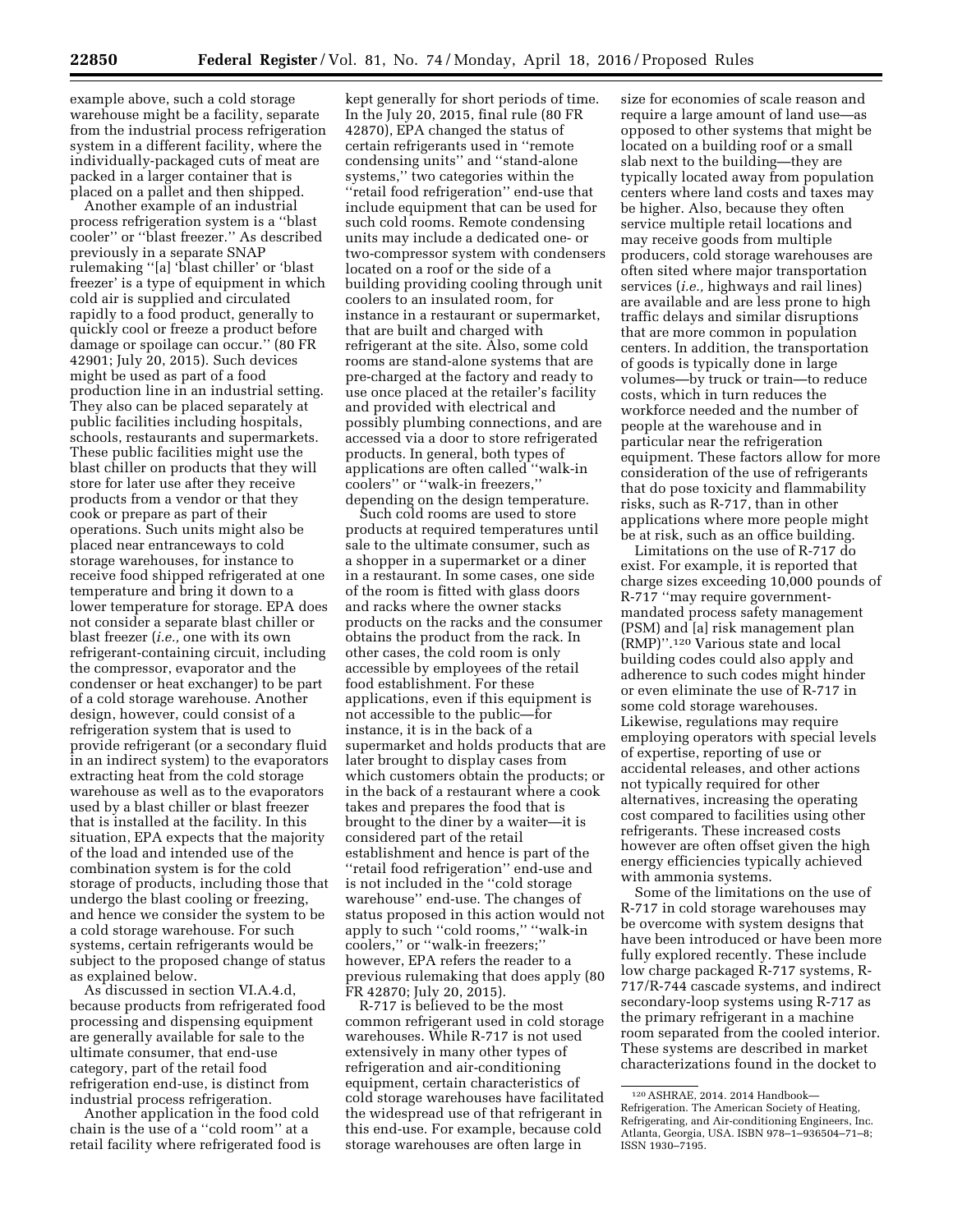this proposed rule (EPA–HQ–OAR– 2015–0663).121

Where R-717 was not used, cold storage warehouses traditionally used CFC-12, R-502 and HCFC-22. With the 1996 CFC phaseout, and the restriction on the use of newly manufactured HCFC-22 in new equipment that took effect January 1, 2010, R-404A or R-507A are generally used when R-717 is not chosen. Two nonflammable HFC/ HFO blends, R-448A and R-449A, are designed to perform similarly to R-404A and R-507A and are under investigation for this use. EPA also notes that a major retailer recently announced progress on implementing HFC-free food distribution centers.<sup>122</sup>

ii. Which refrigerants is EPA proposing to list as unacceptable?

For new cold storage warehouses, EPA is proposing to change the status of the following refrigerants from acceptable to unacceptable: HFC-227ea, R-125/290/134a/600a (55.0/1.0/42.5/ 1.5), R-404A, R-407A, R-407B, R-410A, R-410B, R-417A, R-421A, R-421B, R-422A, R-422B, R-422C, R-422D, R-423A, R-424A, R-428A, R-434A, R-438A, R-507A, and RS-44 (2003 composition).

EPA understands that existing cold storage warehouses may undergo expansion to handle needs such as increased production, consolidation of distribution points, or increased population or other reasons for increased demands of the products stored. Such expansions could include a physical expansion of the storage space or using racking techniques to increase the amount of product within a given facility. The owner of cold storage warehouses undergoing such expansions (or the owner's designer) may determine that a new system needs to be added. That new system could be a complete newly manufactured system separate from the existing system, or it

could be equipment and refrigerant added to the existing system increasing the capacity of the existing system. In both cases, EPA considers these actions as the manufacturing of a new system and hence that equipment could be affected by the proposed changes of status, as explained further below.

EPA addressed the difference between a ''new'' and ''retrofit'' system as used in the SNAP program in a previous rule (80 FR 42902–42903; July 20, 2015). As used in the SNAP program, ''new'' refers to the manufacture and often installation of a refrigeration system, which may occur on a newly manufactured or an existing cold storage warehouse. This proposed action would apply to expansion of the refrigeration system in an existing cold storage warehouse as being designated a ''new'' system if the capacity of that existing refrigeration system is increased to handle the expansion. On the other hand, if an existing refrigeration system is extended (for instance, by adding additional refrigerant lines and evaporators to a newly manufactured or newly commissioned building, to a portion of the existing facility previously not used for cold storage, or to an extension of the previous building), without requiring an increase in capacity, the system is not considered "new" and hence may continue its operations with the existing refrigerant. Likewise, a facility may increase the amount of products it handles while at the same time providing better sealing around infiltration points and/or increasing the insulation on walls and roofs, and thereby avoid the need to increase the refrigeration capacity of the equipment serving the cold storage warehouse. EPA requests comment on the definition of ''new'' and how it applies to cold storage warehouses. In particular, EPA requests comments on the likelihood and frequency that

existing cold storage warehouses are expanded and whether it is typical to utilize or expand the existing refrigeration system to address the increased load from the facility expansion or whether it is typical to install a new system specifically to handle that expansion.

iii. How do these proposed unacceptable refrigerants compare to other refrigerants for this end-use with respect to SNAP criteria?

For new cold storage warehouses, acceptable refrigerants for which we are not proposing a change of status in this end-use include: FOR12A, FOR12B, HFC-134a, IKON A, IKON B, KDD6, R-407C, R-407F, R-437A, R-450A, R-513A, R-717, R-744, RS-24 (2002 composition), SP34E, THR-02, and THR-03.

The SNAP program considers a number of environmental criteria when evaluating substitutes: ODP; climate effects, primarily based on GWP; local air quality impacts, particularly potential impacts on smog formation from emissions of VOC; and ecosystem effects, particularly from negative impacts on aquatic life. These and other environmental and health risks are discussed below. In addition, a technical support document 123 that provides the **Federal Register** citations concerning data on the SNAP criteria (*e.g.,* ODP, GWP, VOC, toxicity, flammability) for acceptable alternatives for new cold storage warehouses may be found in the docket for this rulemaking (EPA–HQ–OAR–2015–0663).

### (a) Environmental Impacts

The refrigerants we are proposing to find unacceptable through this action have zero ODPs, but they have GWPs ranging from 2,090 to 3,990. As shown in Table 10, acceptable alternatives have GWPs ranging from zero to 1,820.

TABLE 10—GWP, ODP, AND VOC STATUS OF REFRIGERANTS IN NEW COLD STORAGE WAREHOUSES 123

| Refrigerants                                                                                                                                                                       | GWP                                                                       | ODP | VOC.                                                                                                                                     | Proposal                                                                                     |
|------------------------------------------------------------------------------------------------------------------------------------------------------------------------------------|---------------------------------------------------------------------------|-----|------------------------------------------------------------------------------------------------------------------------------------------|----------------------------------------------------------------------------------------------|
| FOR12A, FOR12B, KDD6, R-437A, RS-24 (2002 composition), SP34E, THR-03<br>R-125/290/134a/600a (55/1/42.5/1.5), R-417A, R-422B, R-422D, R-424A, R-438A,<br>RS-44 (2003 composition). | 0-630<br>30–560<br>1.430–1.820<br>920-1.810<br>2.090-2.800<br>2,260–2,730 |     | 0   No    No change.<br>$0 \mid \text{Yes}^3 \dots \mid \text{No chance}$<br>0   No    No change.<br>$0$   Yes <sup>3</sup>   No change. | 0   No    Unacceptable.<br>$0$   Yes <sup>3</sup>   Unacceptable.<br>0   No    Unacceptable. |

<sup>121</sup> ICF, 2016h. Market Characterization for Fire Suppression, Comfort Cooling, Cold Storage, and Household Refrigeration Industries in the United States. Prepared for the U.S. Environmental Protection Agency. October 2015.

<sup>122</sup>The White House, 2015. FACT SHEET: Obama Administration and Private-Sector Leaders

Announce Ambitious Commitments and Robust Progress to Address Potent Greenhouse Gases, October 15, 2015. Accessible at *[https://www.white](https://www.whitehouse.gov/the-press-office/2015/10/15/fact-sheet-obama-administration-and-private-sector-leaders-announce) [house.gov/the-press-office/2015/10/15/fact-sheet](https://www.whitehouse.gov/the-press-office/2015/10/15/fact-sheet-obama-administration-and-private-sector-leaders-announce)[obama-administration-and-private-sector-leaders](https://www.whitehouse.gov/the-press-office/2015/10/15/fact-sheet-obama-administration-and-private-sector-leaders-announce)[announce.](https://www.whitehouse.gov/the-press-office/2015/10/15/fact-sheet-obama-administration-and-private-sector-leaders-announce)* 

<sup>123</sup>EPA, 2016b. Draft Tables of Alternatives for End-Uses Considered in the Notice of Proposed Rule Making, Protection of Stratospheric Ozone: Listing Modifications for Certain Substitutes under the Significant New Alternatives Policy Program. March, 2016.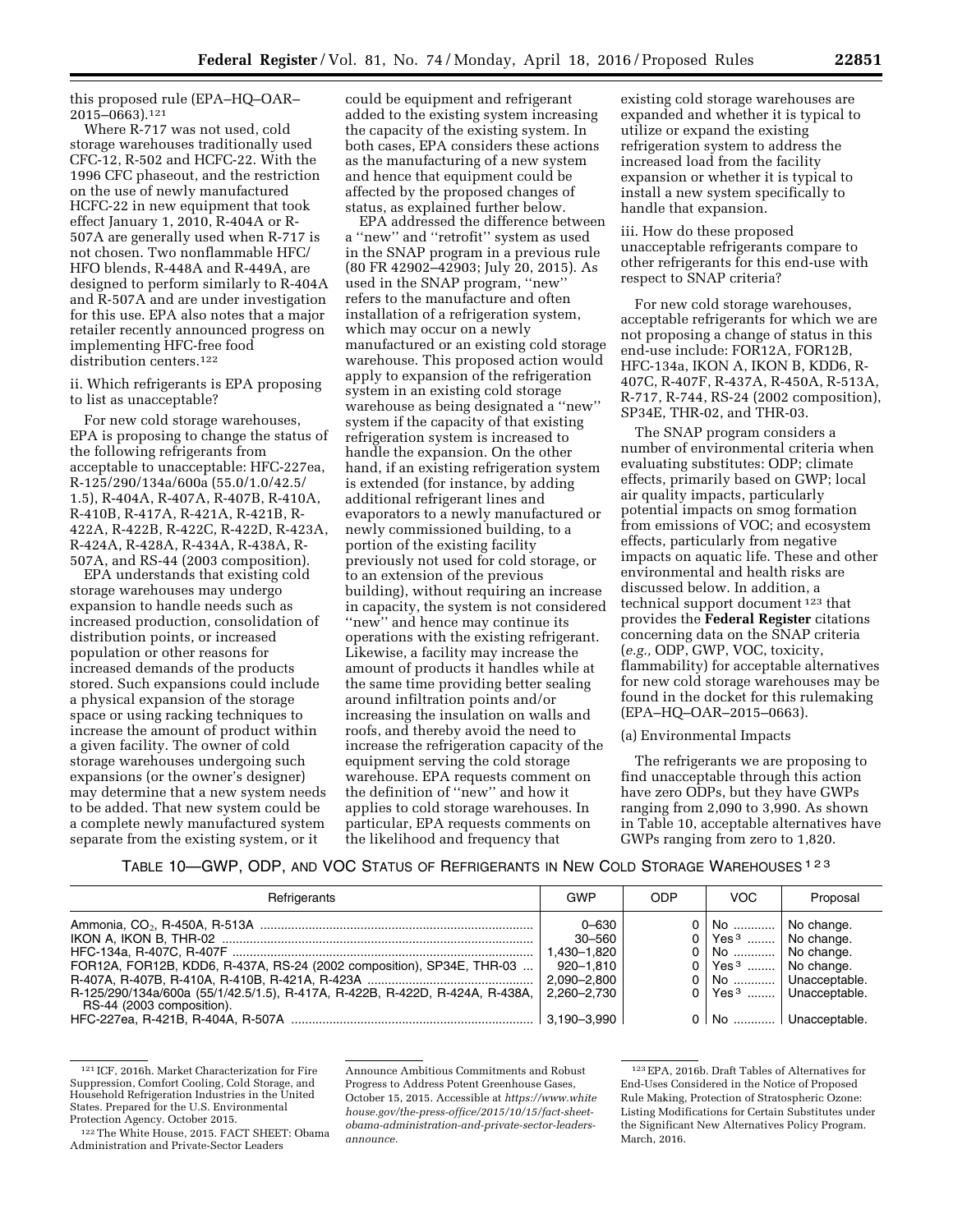# TABLE 10—GWP, ODP, AND VOC STATUS OF REFRIGERANTS IN NEW COLD STORAGE WAREHOUSES 123—Continued

| Refrigerants                                                                                     | GWP         | ODP | VOC                  | Proposal      |  |
|--------------------------------------------------------------------------------------------------|-------------|-----|----------------------|---------------|--|
|                                                                                                  | 3.080-3.610 |     | Yes <sup>3</sup><br> | Unacceptable. |  |
| The table does not include not-in-kind technologies listed as acceptable for the stated end-uses |             |     |                      |               |  |

1The table does not include not-in-kind technologies listed as acceptable for the stated end-uses.

2 HCFC-22 and several blends containing HCFCs are also listed as acceptable but their use is severely restricted by the phasedown in HCFC production and consumption.<br><sup>3</sup>One or more constituents of the refrigerant are VOC.

Some of the refrigerant blends not subject to the proposed status change, as well as several of the substitutes subject to the proposed status change, include small amounts of R-290, R-600, or other substances that are VOCs. These amounts are small and for this end-use, are not expected to contribute significantly to ground level ozone formation.124 In the actions where EPA listed these refrigerants as acceptable or acceptable subject to use conditions, EPA concluded none of these refrigerants in this end-use pose significantly greater risk to ground-level ozone formation than other alternative refrigerants that are not VOCs or that are specifically excluded from the definition of VOC under CAA regulations (see 40 CFR 51.100(s)) addressing the development of SIPs to attain and maintain the NAAQS.

The refrigerants not subject to the proposed status change are highly volatile and typically evaporate or partition to air, rather than contaminating surface waters. Their effects on aquatic life are expected to be small and pose no greater risk of aquatic or ecosystem effects than those of other refrigerants that are subject to the proposed status change for this end-use.

## (b) Flammability

For the cold storage warehouse enduse, with the exception of R-717, the acceptable refrigerants not subject to proposed changes of status, as well as those that are subject to proposed changes of status, are not flammable. R-717 is slightly flammable with a low flame speed; it is classified as a 2L refrigerant under ASHRAE 34 (2013). R-717 has a long history of use as a refrigerant in cold storage warehouses and other applications. In the original SNAP rule, EPA noted ''[a]mmonia has been used as a medium to low temperature refrigerant in vapor compression cycles for more than 100 years. Ammonia has excellent refrigerant properties, a characteristic pungent odor, no long-term atmospheric risks, and low cost. It is, however, slightly flammable and toxic, although it

is not a cumulative poison. OSHA standards specify a 15 minute shortterm exposure limit of 35 ppm for ammonia.'' (53 FR 13072; March 18, 1994). We further noted its use in various food and beverage processing and storage applications as well as other industrial applications. In that rule, we found R-717 acceptable for use in new cold storage warehouses, concluding that its overall risk to human health and the environment was not significantly greater than the other alternatives found acceptable. This conclusion was based on the assumption that the regulated community adheres to OSHA regulations on such use as well as standard refrigeration practices, such as the adherence to ASHRAE Standard 15, which is often utilized by local authorities when setting their own building and safety requirements.

### (c) Toxicity

For the cold storage warehouse enduse, with the exception of R-717, the acceptable refrigerants not subject to the proposed status change, as well as those that are subject to the proposed status change, are of low toxicity (*e.g.,* those listed under ASHRAE Standard 34–2013 are class A toxicity). R-717, for which we are not proposing a change of status, is of a higher toxicity than some other refrigerants and is classified as a B refrigerant under ASHRAE 34 (2013). See section VI.A.4.c.iii.(b) for a discussion on the long history of use of R-717 and our original decision finding it acceptable in new cold storage warehouses.

# (d) Summary

EPA has listed as acceptable several alternatives that pose lower overall risk to human health and the environment than the refrigerants whose status we are proposing to change to unacceptable. The risks other than GWP are not significantly different for the alternatives than for the refrigerants we are proposing to list as unacceptable, and the GWPs for the refrigerants we are proposing to list as unacceptable are significantly higher and thus pose significantly greater risk.

#### iv. When would the status change?

EPA is proposing a change of status date for new cold storage warehouses of January 1, 2023, which the Agency believes is the earliest date by which the technical challenges can be met for a safe and smooth transition to alternatives, particularly considering the various equipment types that could be employed to provide the cooling necessary for new cold storage warehouses and the requirement for many of these equipment types to meet energy conservation standards while undergoing such a transition. Given the widespread use of other acceptable alternatives, particularly R-717, EPA expects that only a limited number of new cold storage warehouses, including expansions at existing facilities, would otherwise have been designed to use one of the alternatives for which we are proposing a change of status. Nonetheless, because of the restrictions that may apply on the use of ammonia at the local level, and the variety of equipment that could be applied at a cold storage warehouse, EPA expects that this period of time is necessary until acceptable alternatives will become available for cold storage warehouses. HFC blends, primarily R-404A and R-507A, like CFCs and HCFCs in the past, may have been used where R-717 was deemed by the owner as impractical, costly, onerous and/or too risky to use, given the restrictions that might exist in certain locations or for certain applications. For such locations and applications, the cold storage warehouse industry may need the time proposed to develop equipment with other alternative refrigerants or address the issues that exist with R-717 and the other alternatives that are not subject to the proposed change in status. As explained below, certain types of equipment potentially applied in cold storage warehouses are subject to energy conservation standards, and hence time will be required to design, test and certify equipment for those standards, while at the same time using acceptable alternatives.

<sup>124</sup> ICF, 2014a. Assessment of the Potential Impact of Hydrocarbon Refrigerants on Ground Level Ozone Concentrations. February, 2014.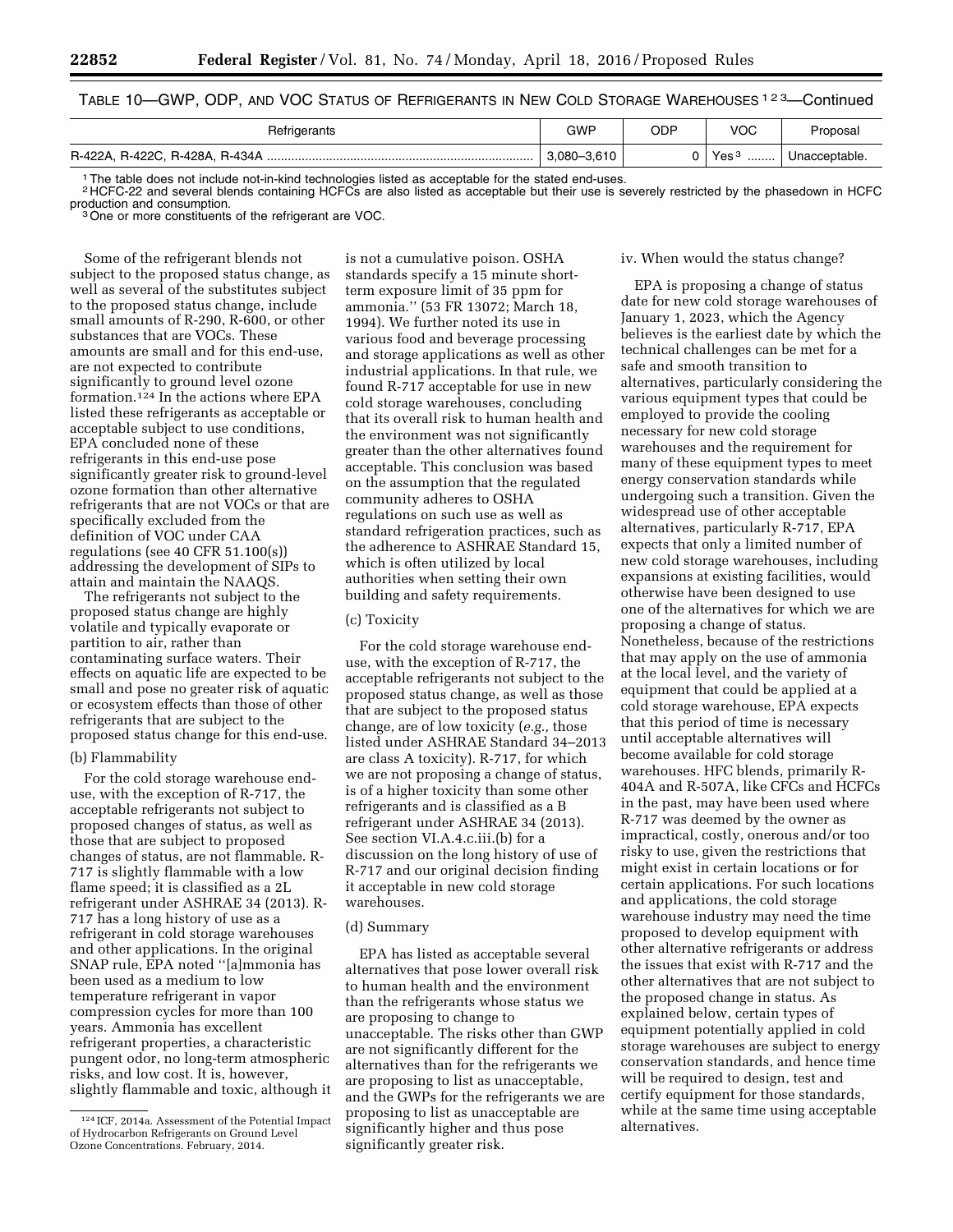v. What is the relationship between this proposed SNAP rule and other federal rules?

EPA is not aware of other federal rules applying to efficiency of cold storage warehouses (*i.e.,* the buildings), but we find that some federal rules apply to equipment that could be used in this specified end-use. Specifically, EPA notes that air-cooled commercial unitary air conditioners and heat pumps (''CUACs'' and ''CUHPs'') might be applied at cold storage warehouses, and such equipment is subject to DOE energy conservation standards.

DOE recently issued a pre-publication version of a direct final rule affecting CUACs and CUHPs (see docket numbers EERE–2013–BT–STD–0007 and EERE– 2013–BT–STD–0021). DOE's standards require that minimum energy efficiency levels be met by January 1, 2018 and that a second phase of minimum energy efficiency levels be met by January 1, 2023. The 2023 date was chosen by the Appliance Standards and Rulemaking Federal Advisory Committee Working Group as a time when alternative refrigerants could be adopted during design modifications for the second phase of DOE's minimum energy efficiency levels. In adopting a 2023 date, DOE stated ''In recognition of the issues related to alternative refrigerants, members of the Appliance Standards and Rulemaking Federal Advisory Committee (ASRAC) Working Group agreed as part of the Term Sheet to delay implementation of the second phase of increased energy conservation standard levels until January 1, 2023, in part to align dates with potential refrigerant phase-outs and to provide sufficient development lead time after safety requirements for acceptable alternatives have been established.'' (*[http://energy.gov/sites/prod/files/2015/](http://energy.gov/sites/prod/files/2015/12/f27/CUAC-CUHP%20CWAF%20Direct%20Final%20Rule.pdf) [12/f27/CUAC-CUHP%20CWAF%20](http://energy.gov/sites/prod/files/2015/12/f27/CUAC-CUHP%20CWAF%20Direct%20Final%20Rule.pdf) [Direct%20Final%20Rule.pdf](http://energy.gov/sites/prod/files/2015/12/f27/CUAC-CUHP%20CWAF%20Direct%20Final%20Rule.pdf)*). Further, DOE indicated that ''Delaying the implementation of the second phase of standards in the manner recommended and agreed to by the Working Group will provide manufacturers with flexibility and additional time to comply with both energy conservation standards and potential refrigerant changes, allowing manufacturers to better coordinate equipment redesign to reduce the cumulative [regulatory] burden.''

DOE issued a final rulemaking on June 3, 2014 (79 FR 32049) that set nineteen energy conservation standards for walk-in coolers and walk-in freezers with a compliance date of June 5, 2017. Due to litigation regarding this rulemaking, DOE vacated six of those

standards for refrigeration systems and is currently engaged in a negotiated rulemaking to address the standards as referenced in the agency's technical amendments final rulemaking (80 FR 69837, November 12, 2015). For purposes of the DOE regulations, the Energy Conservation Act 42 U.S.C. 6311(20) defines walk-in coolers and walk-in freezers as having a total chilled storage area of less than 3,000 square feet. EPA considers the vast majority of such equipment to fit within the retail food refrigeration end-use, rather than the cold storage warehouse end-use. As described in the July 20, 2015 SNAP final rule, walk-in coolers and walk-in freezers as pertaining to DOE regulations could fall in the SNAP retail food refrigeration end-use category ''supermarket system'' (*i.e.,* where refrigerant from a multi-compressor rack was supplied to the evaporator(s) in the walk-in enclosed storage space), ''remote condensing unit'' (where a dedicated one- or two-compressor system installed in the field supplied the refrigerant to the walk-in enclosed storage space) or ''stand-alone equipment'' (where the enclosed storage space is manufactured and delivered with all components including the refrigerant). Thus, we consider there to be no regulatory overlap between the vast majority of equipment to provide cooling to cold storage warehouses, which is addressed by this proposed rule and the DOE energy conservation standards for walk-in coolers and freezers. One exception might be where a refrigeration system (that does not otherwise fit into the SNAP end-use categories of supermarket system or remote condensing units) supplied refrigerant to an enclosed storage space with an area less than 3,000 square foot. This enclosed storage space would be required to meet both this proposed rule and the DOE requirements. On the other hand, if this refrigeration system supplied refrigerant to two enclosed storage spaces, one with an area greater than 3,000 square foot and one with an area less than that amount, both spaces would be covered by this proposed rule as cold storage warehouses while only the smaller room is covered by the DOE requirements.

vi. On which topics is EPA specifically requesting comment?

EPA requests comment on all aspects of this proposal. In particular, we request comment on the types and subdivisions of cold storage warehouses explained here and whether other subdivisions of the end-use should be considered for this action. In particular, EPA requests comments on whether

different alternatives are used or are otherwise available for different types of cold storage warehouses, why such differences exist, and whether the proposed change of status decisions, including the date such changes occur, might be affected considering such differences.

EPA requests comment on the proposed decision to change the status of the identified substitutes to unacceptable on January 1, 2023, and on the specific steps that must be undertaken to commercialize cold storage warehouse refrigeration equipment with alternative refrigerants, including the time each such step would take, which steps must occur in sequence, and which steps could occur in parallel. EPA requests comments on if and how this timing might vary based on the characteristics of the cold storage warehouse and application of the equipment. Such characteristics could include but are not limited to the equipment and system design (*i.e.,*  direct or indirect, central or unitary/ packaged equipment), the required temperatures, jurisdictional limitations (*e.g.,* at State or local levels), and considerations of risk and safety (*e.g.,* to workers, those transporting goods to/ from the facility, and the local public depending on the location). EPA requests comment on how these different distinctions may affect any federal rules that apply to the equipment or subsets thereof, for instance DOE energy conservation standards for walk-in coolers and walkin freezers.

Additionally, EPA requests comment on any energy efficiency performance impacts of using the refrigerants not subject to the change of status proposed today that could affect the ability of manufacturers to meet current energy efficiency requirements or standards for cold storage warehouses in the United States. Also, EPA requests comment on the ability of cold storage warehouses using refrigerants other than those for which we are proposing a status change to meet those energy efficiency requirements or standards. In particular, we request comment on the specific steps and timing of such steps required to design and develop cold storage warehouses to meet applicable federal energy efficiency requirements.

EPA requests comment on the distinctions made here between cold storage warehouses and other SNAP end-uses. In particular, EPA requests comments on whether such distinctions are clear and if not, comments on how to make such distinctions clear so that they are understood by the regulated community.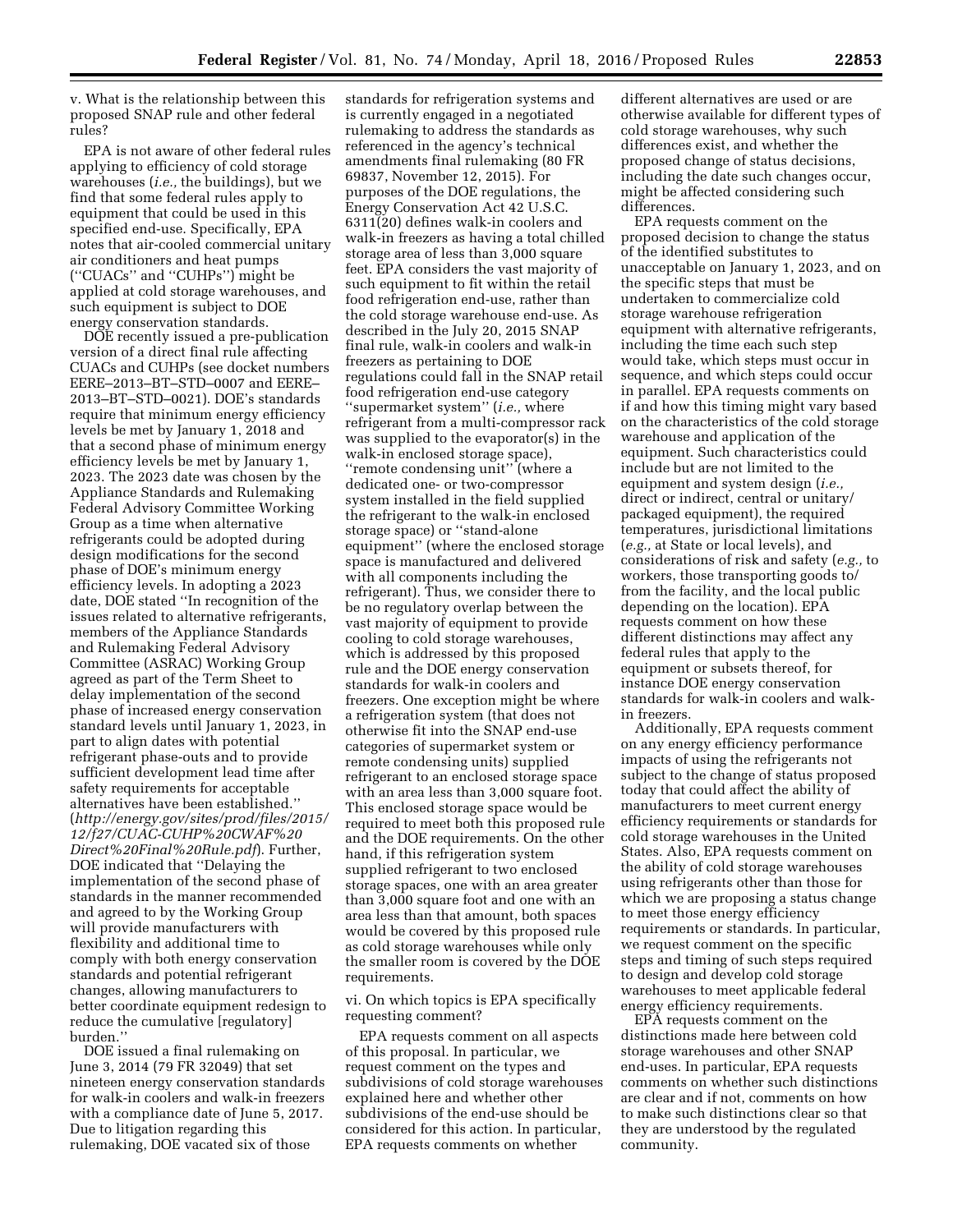EPA requests comment on the definition of ''new'' and how it applies to cold storage warehouses. In particular, EPA requests comments on the likelihood and frequency that existing cold storage warehouses are expanded and whether it is typical to utilize or expand the existing refrigeration system to address the increased load from the facility expansion or whether it is typical to install a new system specifically to handle that expansion.

EPA also requests comment on the current and expected use of refrigerants in cold storage warehouses. In particular, we request comment on the continued use of ODS and on the use of the HFCs for which we propose a change of status. We request comment

on the factors that led to the decision to use those refrigerants as opposed to other refrigerants for which we are not proposing a change of status, including especially R-717, which as explained above has been used widely in this enduse. We request comment on the use of other alternatives, including the ones for which we are not proposing a change of status and others that may be in development, and the expected availability and penetration into the cold storage warehouse market for such alternatives. Two nonflammable HFC/ HFO blends, R-448A and R-449A, are designed to perform similarly to R-404A and R-507A and are under investigation for this use. EPA requests comment on the status of such investigations and results seen to date.

We request comment on our interpretation that there may be some overlap between EPA's proposed status change in cold storage warehouses and DOE's regulatory activity on walk-in coolers and walk-in freezers, as discussed in section VI.A.4.c.v above.

d. Proposed Change of Status for Certain HFC Refrigerants for New Retail Food Refrigeration (Refrigerated Food Processing and Dispensing Equipment)

As provided in the following table, EPA is proposing to change the status of numerous refrigerants from acceptable to unacceptable for new retail food refrigeration (refrigerated food processing and dispensing equipment):

| TABLE 11—PROPOSED CHANGE OF STATUS DECISIONS FOR RETAIL FOOD REFRIGERATION |  |  |  |  |
|----------------------------------------------------------------------------|--|--|--|--|
|----------------------------------------------------------------------------|--|--|--|--|

[Refrigerated food processing and dispensing equipment]

| End-use                                                                                                 | Proposed decision                                                                                                                                                                                                                                                   |                                        |
|---------------------------------------------------------------------------------------------------------|---------------------------------------------------------------------------------------------------------------------------------------------------------------------------------------------------------------------------------------------------------------------|----------------------------------------|
| Retail food refrigeration (refrig-<br>erated food processing and dis-<br>pensing equipment) (new only). | HFC-227ea, KDD6, R-125/290/134a/600a (55.0/1.0/42.5/1.5), R-<br>404A, R-407A, R-407B, R-407C, R-407F, R-410A, R-410B, R-<br>417A, R-421A, R-421B, R-422A, R-422B, R-422C, R-422D, R-<br>424A, R-428A, R-434A, R-437A, R-438A, R-507A, RS-44 (2003)<br>formulation). | Unacceptable as of January 1,<br>2021. |

i. What is the affected end-use?

In the SNAP July 20, 2015, final rule (80 FR 42870), EPA clarified in the response to comments that ''equipment designed to make or process cold food and beverages that are dispensed via a nozzle, including soft-serve ice cream machines, 'slushy' iced beverage dispensers, and soft-drink dispensers'' was not included as part of the retail food refrigeration end-use categories specifically identified in that final rule. In the July 20, 2015, final rule, EPA clarified that this equipment is part of a separate end-use category within the retail food refrigeration end-use— ''refrigerated food processing and dispensing equipment.'' A variety of food and beverage products are dispensed and often processed by equipment within this end-use category, including but not limited to: Chilled and frozen beverages (carbonated and uncarbonated, alcoholic and nonalcoholic); frozen custards, gelato, ice cream, Italian ice, sorbets and yogurts; milkshakes, ''slushies'' and smoothies, and whipped cream. For instance, some such equipment will process the product by combining ingredients, mixing and preparing it at the proper temperature, while others function mainly as a holding tank to deliver the product at the desired temperature or to deliver chilled

ingredients for the processing, mixing and preparation. Some may use a refrigerant in a heat pump, or utilize waste heat from the cooling system, to provide hot beverages. Some may also provide heating functions to melt or dislodge ice or for sanitation purposes.

We noted in the July 20, 2015, final rule that refrigerated food processing and dispensing equipment ''can be selfcontained or can be connected via piping to a dedicated condensing unit located elsewhere'' (80 FR 42902) and clarify here that both types fall within this end-use category. The equipment can be air-cooled although in some cases where multiple units are together and/or other space constraints exist (and hence air movement to the condenser would be compromised), a separate water line could be used to remove heat.

This end-use category does not include certain types of refrigeration equipment. For example, units designed solely to cool and dispense water, including those that feature detachable containers of water as well as those that are supplied directly from a shared water supply, fall under the separate ''Water Coolers'' end-use within the SNAP program. In addition, this enduse category does not include the preparation of chilled products in factory situations; such equipment falls under the SNAP end-use ''Industrial Process Refrigeration'' and are

characterized as being those that do not provide products to the ultimate consumer for immediate or nearimmediate consumption. Also included in the industrial process refrigeration end-use are blast chillers and freezers, including those that may be used at consumer settings such as schools, hotels, supermarkets, hospitals, restaurants, etc. Further, this end-use category does not include the equipment used to transport food products between distinct points of production and storage, such as refrigerated trucks that may transport products from a factory to a cold storage warehouse or from that warehouse to a supermarket or restaurant. That type of equipment falls under the SNAP enduse ''Refrigerated Transport.''

As part of the retail food refrigeration end-use, any alternative that has been listed broadly acceptable for the retail food refrigeration end-use, as opposed to being listed for only an individual end-use category within the retail food end-use, is likewise acceptable for this end-use category. For example, because R-744 was found acceptable for the retail food refrigeration end-use (74 FR 50129; September 30, 2009), it is acceptable for the refrigerated food processing and dispensing equipment category within the retail food refrigeration end-use. Those alternatives that have been found broadly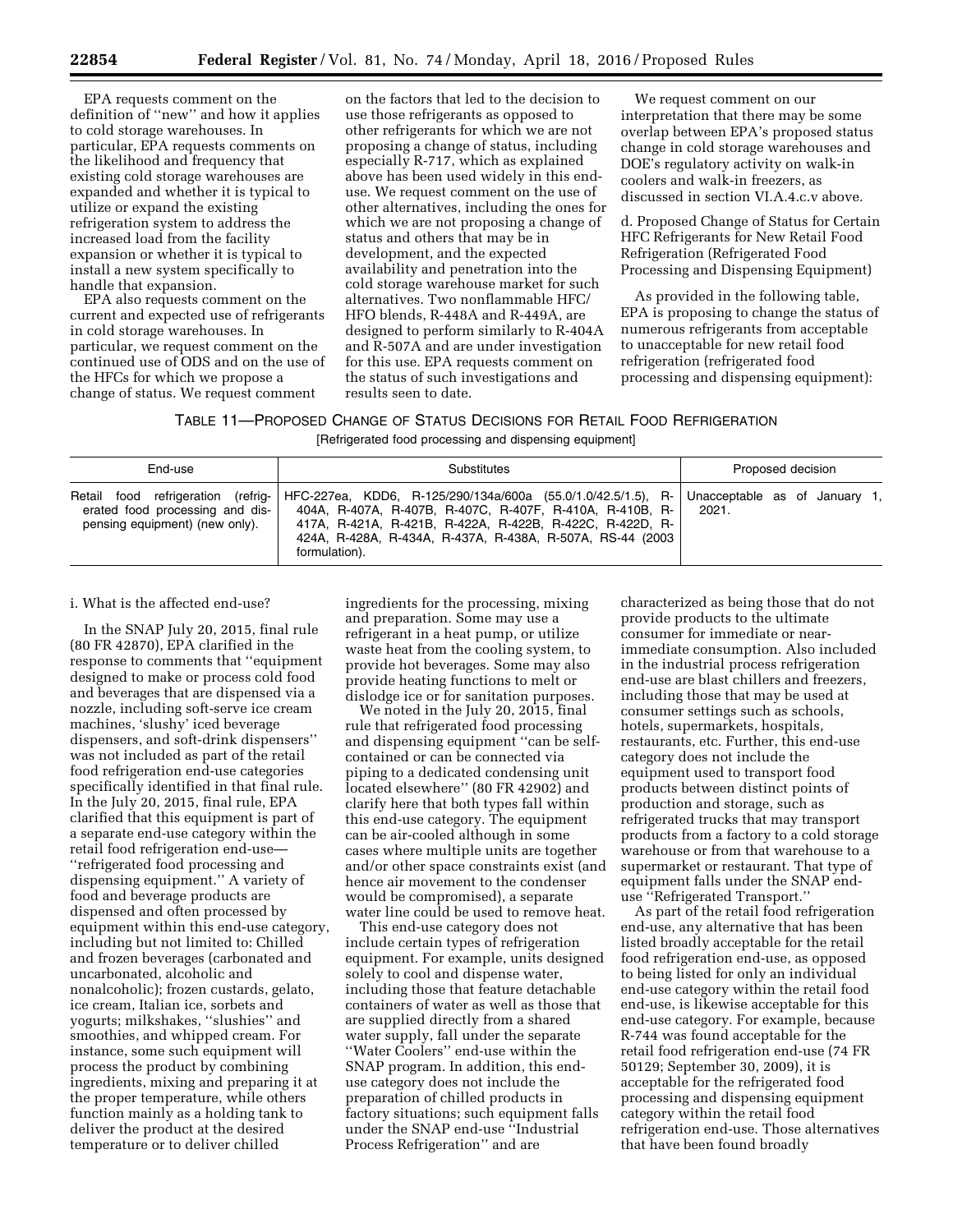not currently acceptable for equipment

in this end-use category.

unacceptable for this end-use, or those that have been found acceptable only for other specific end-use categories in this end-use, would not be acceptable alternatives under current regulations. For example, propane has been listed specifically for certain end-use categories such as standalone reach in coolers indicating it is not necessarily acceptable for all other end-use categories within the retail food enduse. Hence, the following alternatives are currently acceptable for new refrigerated food process and dispensing equipment: FOR12A, FOR12B, HFC-134a, HFC-227ea, IKON A, IKON B, KDD6, R-125/290/134a/600a (55.0/1.0/ 42.5/1.5), R-404A, R-407A, R-407B, R-407C, R-407F, R-410A, R-410B, R-417A, R-421A, R-421B, R-422A, R-422B, R-422C, R-422D, R-424A, R-426A, R-428A, R-434A, R-437A, R-438A, R-450A, R-507A, R-744, RS-24 (2002 formulation), RS-44 (2003 formulation), SP34E, THR-02, and THR-03. On the other hand, because in our December 2011 and April 2015 final rules we found R-290, R-600a and R-441A acceptable only for stand-alone units, those alternatives are

ii. Which refrigerants is EPA proposing to list as unacceptable? For new refrigerated food processing and dispensing equipment, EPA is proposing to change the status of the following refrigerants from acceptable to unacceptable: HFC-227ea, KDD6, R-125/ 290/134a/600a (55.0/1.0/42.5/1.5), R-404A, R-407A, R-407B, R-407C, R-407F, R-410A, R-410B, R-417A, R-421A, R-421B, R-422A, R-422B, R-422C, R-422D, R-424A, R-428A, R-434A, R-437A, R-

iii. How do these proposed unacceptable refrigerants compare to other refrigerants for this end-use with respect to SNAP criteria?

438A, R-507A, RS-44 (2003

formulation).

For new retail food refrigeration (refrigerated food processing and dispensing equipment), acceptable refrigerants for which we are not proposing a change of status in this enduse category include: FOR12A, FOR12B, HFC-134a, IKON A, IKON B, R-426A, RS-24 (2002 formulation), R-450A, R-744, SP34E, THR-02 and THR-03.

The SNAP program considers a number of environmental criteria when evaluating substitutes: ODP; climate effects, primarily based on GWP; local air quality impacts, particularly potential impacts on smog formation from emissions of VOC; and ecosystem effects, particularly from negative impacts on aquatic life. These and other environmental and health risks are discussed below. In addition, a technical support document 125 that provides the **Federal Register** citations concerning data on the SNAP criteria (*e.g.,* ODP, GWP, VOC, toxicity, flammability) for acceptable alternatives for new refrigerated food processing and dispensing equipment may be found in the docket for this rulemaking (EPA– HQ–OAR–2015–0663).

## (a) Environmental Impacts

The refrigerants for which we are proposing a change of status through this action have zero ODP, but they have GWPs ranging from 1,770 to 3,990. As shown in Table 12, acceptable alternatives have GWPs ranging from one to 1,510.

# TABLE 12—GWP, ODP, AND VOC STATUS OF REFRIGERANTS IN NEW RETAIL FOOD REFRIGERATION

[Refrigerated food processing and dispensing equipment] 123

| Refrigerants                                                                                                                                                                       | GWP                         | <b>ODP</b> | <b>VOC</b>                                              | Proposal                                                      |
|------------------------------------------------------------------------------------------------------------------------------------------------------------------------------------|-----------------------------|------------|---------------------------------------------------------|---------------------------------------------------------------|
| FOR12A, FOR12B, IKON A, IKON B, R-426A, RS-24 (2002 composition),<br>SP34E. THR-02. THR-03.                                                                                        | $1 - 1.430$<br>$30 - 1.510$ |            | 0   No    No change.<br>$0$ Yes <sup>3</sup> No change. |                                                               |
| R-407A, R-407B, R-407C, R-407F, R-410A, R-410B, R-421A<br>KDD6, R-125/290/134a/600a (55/1/42.5/1.5), R-417A, R-422B, R-422D, R-<br>424A, R-437A, R-438A, RS-44 (2003 composition). | 1.770-2.800<br>1.810-2.730  |            |                                                         | 0   No    Unacceptable.<br>0 Yes <sup>3</sup> Unacceptable.   |
|                                                                                                                                                                                    | 3.190-3.990<br>3,080-3,610  |            |                                                         | No    Unacceptable.<br>$\vert$ Yes <sup>3</sup> Unacceptable. |

1The table does not include not-in-kind technologies listed as acceptable for the stated end-uses.

<sup>2</sup> HCFC-22 and several blends containing HCFCs are also listed as acceptable but their use is severely restricted by the phasedown in HCFC production and consumption.

<sup>3</sup> One or more constituents of the refrigerant are VOC.

Some of the refrigerant blends not subject to the proposed status change, as well as several of the substitutes subject to the proposed status change, include small amounts of VOC such as R-290 (propane) and R-600 (butane). These amounts are small, and for this end-use are not expected to contribute significantly to ground level ozone formation.126 In the actions where EPA listed these refrigerants as acceptable, EPA concluded none of these refrigerants in this end-use pose significantly greater risk to ground-level ozone formation than other alternative

refrigerants that are not VOCs or that are specifically excluded from the definition of VOC under CAA regulations (see 40 CFR 51.100(s)) addressing the development of SIPs to attain and maintain the NAAQS.

The refrigerants not subject to the proposed status change are highly volatile and typically evaporate or partition to air, rather than contaminating surface waters. Their effects on aquatic life are expected to be small and pose no greater risk of aquatic or ecosystem effects than those of other

refrigerants that are subject to the proposed status change for this end-use.

## (b) Flammability

For the retail food refrigeration (refrigerated food processing and dispensing equipment) end-use category, all other refrigerants, including those for which we are proposing to change the status to unacceptable, are not flammable (*e.g.,*  those listed under ASHRAE Standard 34–2013 are class 1 flammability).

<sup>125</sup>EPA, 2016b. Draft Tables of Alternatives for End-Uses Considered in the Notice of Proposed Rule Making, Protection of Stratospheric Ozone:

Listing Modifications for Certain Substitutes under the Significant New Alternatives Policy Program. March, 2016.

<sup>126</sup> ICF, 2014a. Assessment of the Potential Impact of Hydrocarbon Refrigerants on Ground Level Ozone Concentrations. February, 2014.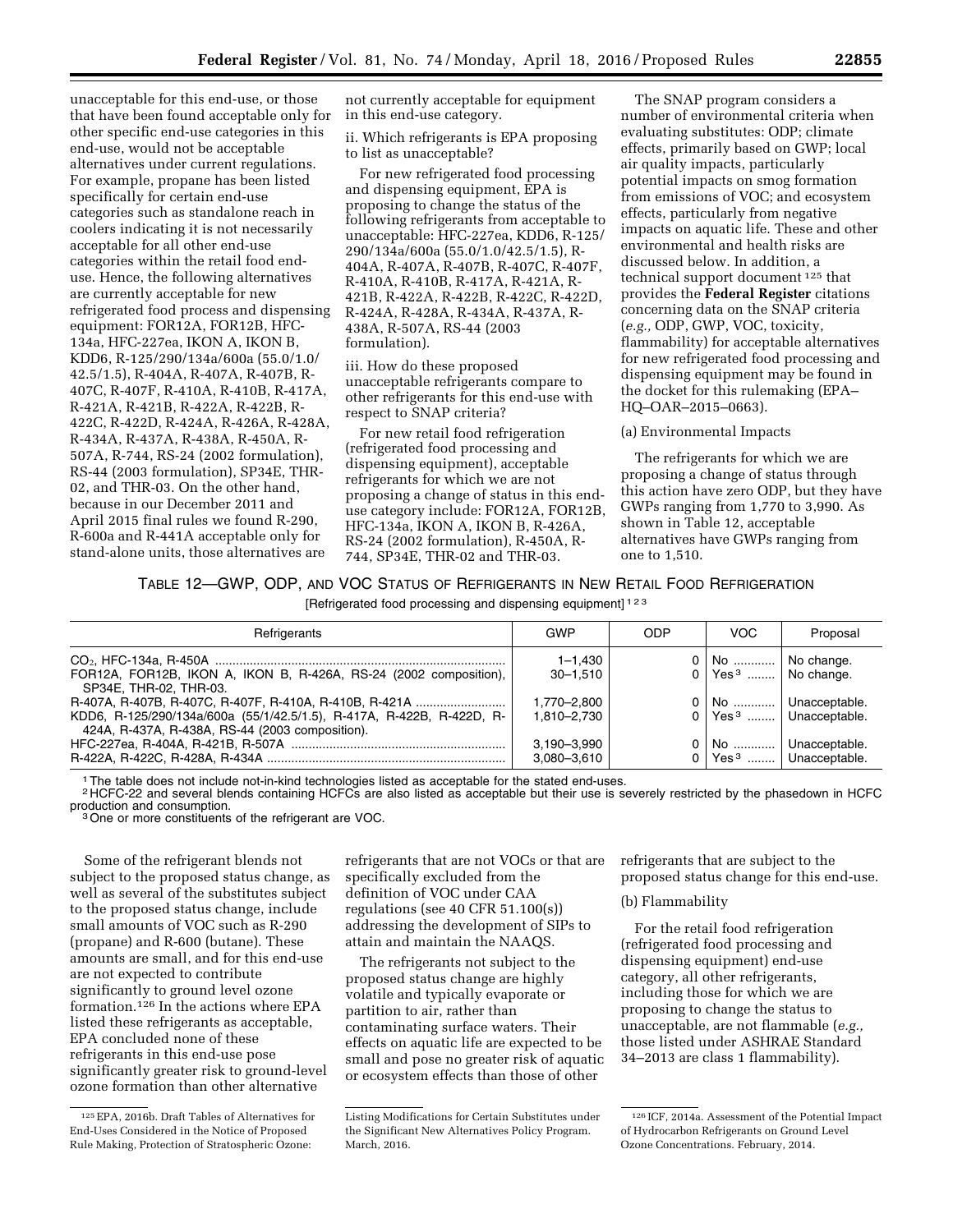## (c) Toxicity

Toxicity is not a significant concern for the refrigerants we are proposing to list as unacceptable. Their toxicity is comparable to that of other alternatives that are acceptable in this end-use. For the retail food refrigeration (refrigerated food processing and dispensing equipment) end-use category, all other refrigerants, including those for which we are proposing to change the status to unacceptable, are of lower toxicity (*e.g.,*  those listed under ASHRAE Standard 34–2013 are class A toxicity).

## (d) Summary

EPA has listed as acceptable several alternatives that pose lower overall risk to human health and the environment than the refrigerants whose status we are proposing to change to unacceptable. The risks other than GWP are not significantly different for the alternatives than for the refrigerants we are proposing to list as unacceptable, and the GWPs for the refrigerants we are proposing to list as unacceptable are significantly higher and thus pose significantly greater risk.

## iv. When would the status change?

EPA is proposing a change of status date for new retail food refrigeration (refrigerated food processing and dispensing equipment) of January 1, 2021, which the Agency believes is the earliest date by which the technical challenges can be met for a safe and smooth transition to alternatives particularly considering the need for equipment to comply with any sanitation, safety and energy conservation standards while continuing to maintain the properties, characteristics and quality of the food or beverage provided by the equipment. EPA recognizes that some manufacturers will need time to test alternative refrigerants and develop equipment to use them while meeting other standards that may apply. We find however that components for some refrigerants, such as HFC-134a, are in wide supply. Further, as noted in our July 2015 rule, at least one major beverage retailer has chosen R-744 as its alternative refrigerant for stand-alone equipment and vending machines. Given the change of status dates established for such products in that rule (from January 1, 2018 to January 1, 2020) precede the change of status date we are proposing here, we expect an increasing supply of R-744 components that could be utilized in refrigerated food processing and dispensing equipment. We note that two substitutes are currently awaiting SNAP review for

this end-use. These two substitutes, R-448A and R-449A, are designed to mimic R-404A and could be readily adapted to those refrigerants if they are listed as acceptable in the future. As discussed below, there are other relevant requirements that mean that newly designed equipment will need to be certified as complying with sanitation and safety standards, and some may be required to meet energy conservation standards issued by DOE. These standards apply to similar equipment that falls within other enduse categories of the retail food refrigeration end-use, and changes of status for those end-use categories take effect January 1, 2020, or before. Those requirements will provide additional incentive for refrigerant producers to increase low-GWP refrigerant supply, for component manufacturers to test and qualify components for such low-GWP refrigerants, and for manufacturers to gain the technical knowledge necessary to successfully implement those refrigerants. Hence, we foresee that additional equipment using similar low-GWP refrigerants, and using components that are expected to become available, could be similarly transitioned in a similar amount of time as finalized for those other end-use categories.

v. What is the relationship between this proposed SNAP rule and other federal rules?

EPA is not aware of any energy conservation standards issued by DOE that apply to refrigerated food processing and dispensing equipment. EPA also understands that food safety and sanitation standards, such as those from the U.S. Food and Drug Administration and the National Sanitation Foundation (NSF), as well as product safety standards, such as those from UL, apply.

vi. On which topics is EPA specifically requesting comment?

EPA requests comment on all aspects of this proposal. In particular, we request comment on the refrigerant(s) used for equipment in this end-use category, and detailed descriptions of the functions and why a particular refrigerant is used. We also seek comment on the applicability, technical feasibility, research, development and use of HCs, HFC/HFO blends, R-744 or other low-GWP alternatives for equipment within this end-use category. Additionally, we request comment on applicable standards for equipment used in the United States as well as those that apply to products that are pre-charged with refrigerant and

exported to other countries and specifically request comment on how those standards may affect when equipment can be transitioned away from the alternatives we are proposing to list as unacceptable. Likewise, we request comment on DOE energy conservation standards and other federal requirements that apply to this equipment.

Additionally, EPA requests comment on any energy efficiency performance impacts of using the refrigerants not subject to the change of status proposed today that could affect the ability of manufacturers to meet current energy efficiency requirements or standards for refrigerated food processing and dispensing equipment in the United States. Also, EPA requests comment on the ability of refrigerated food processing and dispensing equipment using refrigerants other than those for which we are proposing a status change to meet those energy efficiency requirements or standards. In particular, we request comment on the specific steps and timing of such steps required to design and develop refrigerated food processing and dispensing equipment to meet applicable federal energy efficiency requirements.

EPA requests detailed comment on the proposed decision to change the status of the identified substitutes to unacceptable on January 1, 2021, and on the specific steps that must be undertaken for refrigerated food processing and dispensing equipment with alternative refrigerants to be available, including the time each such step would take, which steps must occur in sequence, and which steps could occur in parallel. EPA requests comments on if and how this timing might vary based on the characteristics of the equipment. Such characteristics could include, but are not limited to, compressor type, condenser design (*e.g.,*  air cooled or water cooled), refrigeration capacity, intended dispensing rate (*e.g.,*  short-term rush dispensing or steady dispensing over longer time), and refrigerant currently used and potentially used.

Additionally, EPA requests comment on our description of this end-use category to ensure it is sufficiently understood particularly by those in the equipment manufacturing and equipment servicing industry. For example, are there other technical factors that should be used to describe this end-use category? In particular, do such factors describe equipment types that are sufficiently distinct such that they are better described as two separate end-use categories (*e.g.,* processing/ dispensing and dispensing-only)?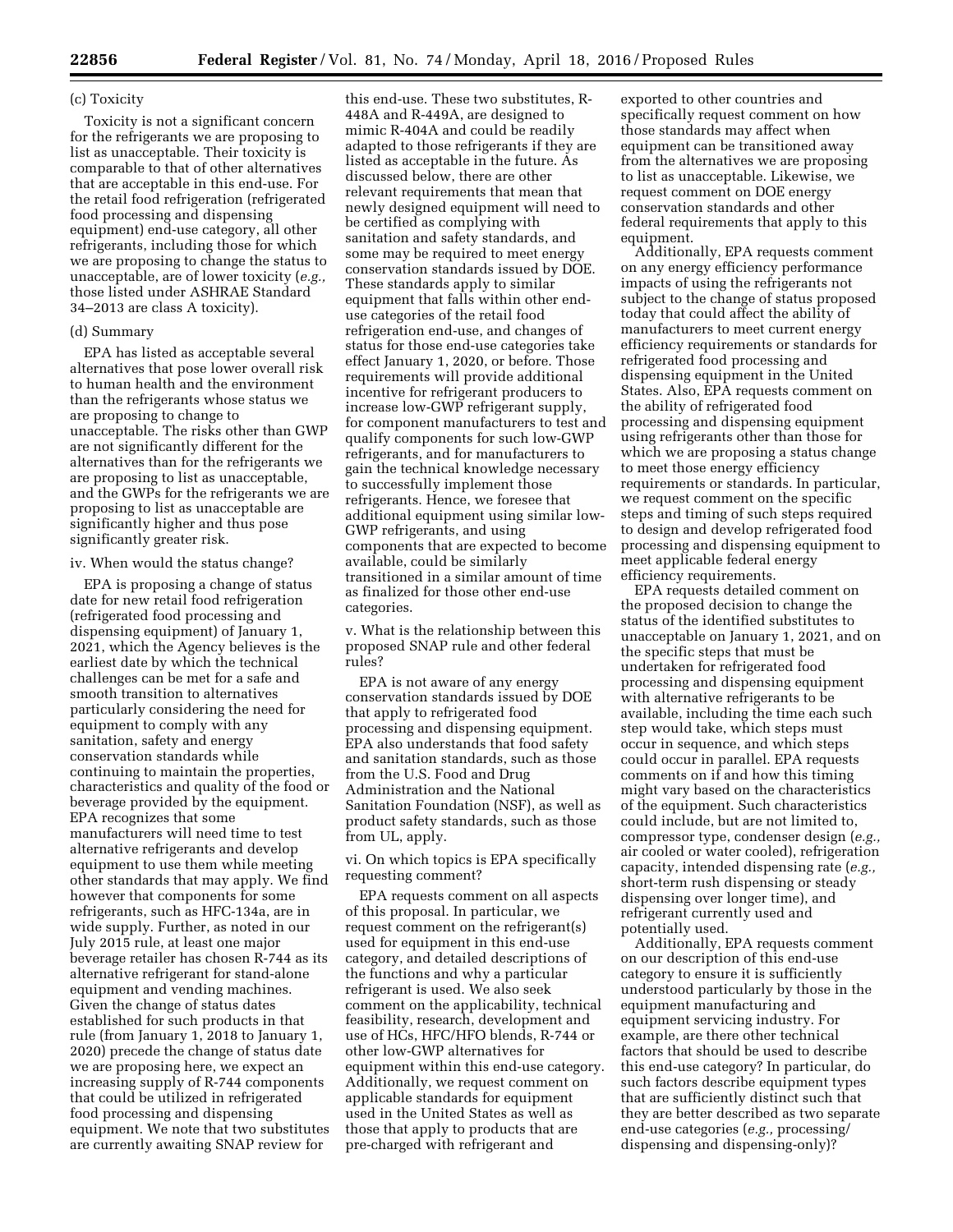e. Proposed Change of Status for Certain HFC Refrigerants for New Household Refrigerators and Freezers

As provided in the following table, EPA is proposing to change the status of numerous refrigerants from acceptable to unacceptable for new household refrigerators and freezers:

TABLE 13—PROPOSED CHANGE OF STATUS DECISIONS FOR HOUSEHOLD REFRIGERATORS AND FREEZERS

| End-use<br>Substitutes                                |                                                                                                                                                                                                                                                                                                                        | Proposed decision                      |  |  |  |
|-------------------------------------------------------|------------------------------------------------------------------------------------------------------------------------------------------------------------------------------------------------------------------------------------------------------------------------------------------------------------------------|----------------------------------------|--|--|--|
| Household refrigerators and freez-<br>ers (new only). | FOR12A, FOR12B, HFC-134a, KDD6, R-125/290/134a/600a (55.0/<br>1.0/42.5/1.5), R-404A, R-407C, R-407F, R-410A, R-410B, R-417A,<br>R-421A, R-421B, R-422A, R-422B, R-422C, R-422D, R-424A, R-<br>426A, R-428A, R-434A, R-437A, R-438A, R-507A, RS-24 (2002)<br>formulation), RS-44 (2003 formulation), SP34E, and THR-03. | Unacceptable as of January 1.<br>2021. |  |  |  |

### i. What is the affected end-use?

Household refrigerators, freezers and combination refrigerator/freezers are intended primarily for residential use, although they may be used outside the home. The designs and refrigeration capacities of equipment vary widely. Household refrigerators and freezers are composed of three main categories of equipment. Household freezers only offer storage space at freezing temperatures, while household refrigerators only offer storage space at non-freezing temperatures. Products with both a refrigerator and freezer in a single unit are most common. In addition to the most common types, other small refrigerated household appliances exist (*i.e.,* chilled kitchen drawers, wine coolers, and minifridges). Household refrigerators and freezers have all refrigeration components integrated, and for the smallest types, the refrigeration circuit is entirely brazed or welded. These systems are charged with refrigerant at the factory and typically require only an electricity supply to begin operation.

The 2014 ASHRAE Handbook of Refrigeration provides an overview of food preservation in regards to household refrigerators and freezers. Generally, a storage temperature between 32 and 39 °F (0 to 3.9 °C) is desirable for preserving fresh food. Humidity and higher or lower temperatures are more suitable for certain foods and beverages. Wine chillers, for example, are frequently used for storing wine, and have slightly higher optimal temperatures from 45 to 65 °F (7.2 to 18.3 °C). Freezers and combination refrigerator-freezers that are designed to store food for long durations have temperatures below 8 °F  $(-13.3 \text{ °C})$  and are designed to hold temperatures near 0 to 5 °F ( $-17.7$  to  $-15$  °C). In single-door refrigerators, the optimum conditions for food preservation are typically warmer than

this due to the fact that food storage is not intended for long-term storage.

The following alternatives are currently acceptable for new household refrigerators and freezers: FOR12A, FOR12B, HFC-134a, HFC-152a, IKON A, IKON B, KDD6, R-125/290/134a/600a (55.0/1.0/42.5/1.5), R-290, R-404A, R-407C, R-407F, R-410A, R-410B, R-417A, R-421A, R-421B, R-422A, R-422B, R-422C, R-422D, R-424A, R-426A, R-427A, R-428A, R-434A, R-437A, R-438A, R-441A, R-450A, R-513A, R-507A, R-600a, RS-24 (2002 formulation), RS-44 (2003 formulation), SP34E, THR-02 and THR-03. Of those, R-290, R-441A and R-600a are acceptable subject to use conditions.

Currently, the most commonly used refrigerant in the United States for household refrigerators and freezers is R-134a, a HFC with a GWP of 1,430. However, throughout many parts of the world, R-600a with a GWP of 8 is the most commonly used refrigerant and there are ongoing efforts to help facilitate the adoption and continued use of R-600a in this industry.127 The European Union (EU) banned the use of HFCs with a GWP greater than 150 (which includes R-134a) for household refrigerators and freezers as of January 1, 2015.128 R-600a has been used in Europe for approximately two decades. Throughout parts of Asia, Africa, and South America, R-600a is the dominant refrigerant for this end-use. In its 2014 assessment report,129 the TEAP's RTOC

projects that by 2020 about 75 percent of new household refrigerators globally will use R-600a, a small percentage will use HFOs, and the rest will use HFC-134a. There are other alternatives that can be considered too. EPA also listed R-450A and R-513A as acceptable for use in this end-use (79 FR 62863, October 21, 2014; 80 FR 42053, July 16, 2015, respectively). As noted in the preamble to those Notices of Acceptability, both R-450A and R-513A were designed to match the characteristics and performance of HFC-134a and therefore we conclude that they may be under consideration by manufacturers as well.

EPA previously found a number of flammable HC refrigerants including R-290, R-441A and R-600a as acceptable, subject to use conditions in household refrigerators and freezers (76 FR 78832, December 20, 2011; 80 FR 19454, April 10, 2015). Hydrocarbon refrigerants have been in use for over 20 years in countries such as Germany, the United Kingdom, Australia, and Japan.130

ii. Which refrigerants is EPA proposing to list as unacceptable?

For new household refrigerators and freezers, EPA is proposing to change the status of the following refrigerants from acceptable to unacceptable: FOR12A, FOR12B, HFC-134a, KDD6, R-125/290/ 134a/600a (55.0/1.0/42.5/1.5), R-404A, R-407C, R-407F, R-410A, R-410B, R-417A, R-421A, R-421B, R-422A, R-422B, R-422C, R-422D, R-424A, R-426A, R-428A, R-434A, R-437A, R-438A, R-507A, RS-24 (2002 formulation), RS-44 (2003 formulation), SP34E, and THR-03.

<sup>127</sup>ORNL, 2015. ORNL's JUMP Challenge: JUMP in to Advance Tech Innovation! Presented by Brian Fricke, Oak Ridge National Laboratory. November 17, 2015.

<sup>128</sup>EU, 2014. Regulation (EU) No 517/2014 of the European Parliament and of the Council of 16 April 2014 on fluorinated greenhouse gases and repealing Regulation (EC) No 842/2006. Available online at: *[http://eur-lex.europa.eu/legal-content/EN/TXT/](http://eur-lex.europa.eu/legal-content/EN/TXT/?uri=uriserv:OJ.L_.2014.150.01.0195.01.ENG) ?uri=uriserv:OJ.L*\_*[.2014.150.01.0195.01.ENG.](http://eur-lex.europa.eu/legal-content/EN/TXT/?uri=uriserv:OJ.L_.2014.150.01.0195.01.ENG)* 

<sup>129</sup>RTOC, 2015. 2014 Report of the Refrigeration, Air-Conditioning and Heat Pumps Technical Options Committee. Available at: *[http://conf.](http://conf.montreal-protocol.org/meeting/mop/mop-27/presession/Background%20Documents%20are%20available%20in%20English%20only/RTOC-Assessment-Report-2014.pdf) [montreal-protocol.org/meeting/mop/mop-27/](http://conf.montreal-protocol.org/meeting/mop/mop-27/presession/Background%20Documents%20are%20available%20in%20English%20only/RTOC-Assessment-Report-2014.pdf) [presession/Background%20Documents%20are%20](http://conf.montreal-protocol.org/meeting/mop/mop-27/presession/Background%20Documents%20are%20available%20in%20English%20only/RTOC-Assessment-Report-2014.pdf) [available%20in%20English%20only/RTOC-](http://conf.montreal-protocol.org/meeting/mop/mop-27/presession/Background%20Documents%20are%20available%20in%20English%20only/RTOC-Assessment-Report-2014.pdf)[Assessment-Report-2014.pdf.](http://conf.montreal-protocol.org/meeting/mop/mop-27/presession/Background%20Documents%20are%20available%20in%20English%20only/RTOC-Assessment-Report-2014.pdf)* 

<sup>130</sup>Ecomall, 2015. Greenfreeze: A Revolution in Domestic Refrigeration. Accessible at: *[http://www.](http://www.ecomall.com/greenshopping/greenfreeze.htm) [ecomall.com/greenshopping/greenfreeze.htm.](http://www.ecomall.com/greenshopping/greenfreeze.htm)*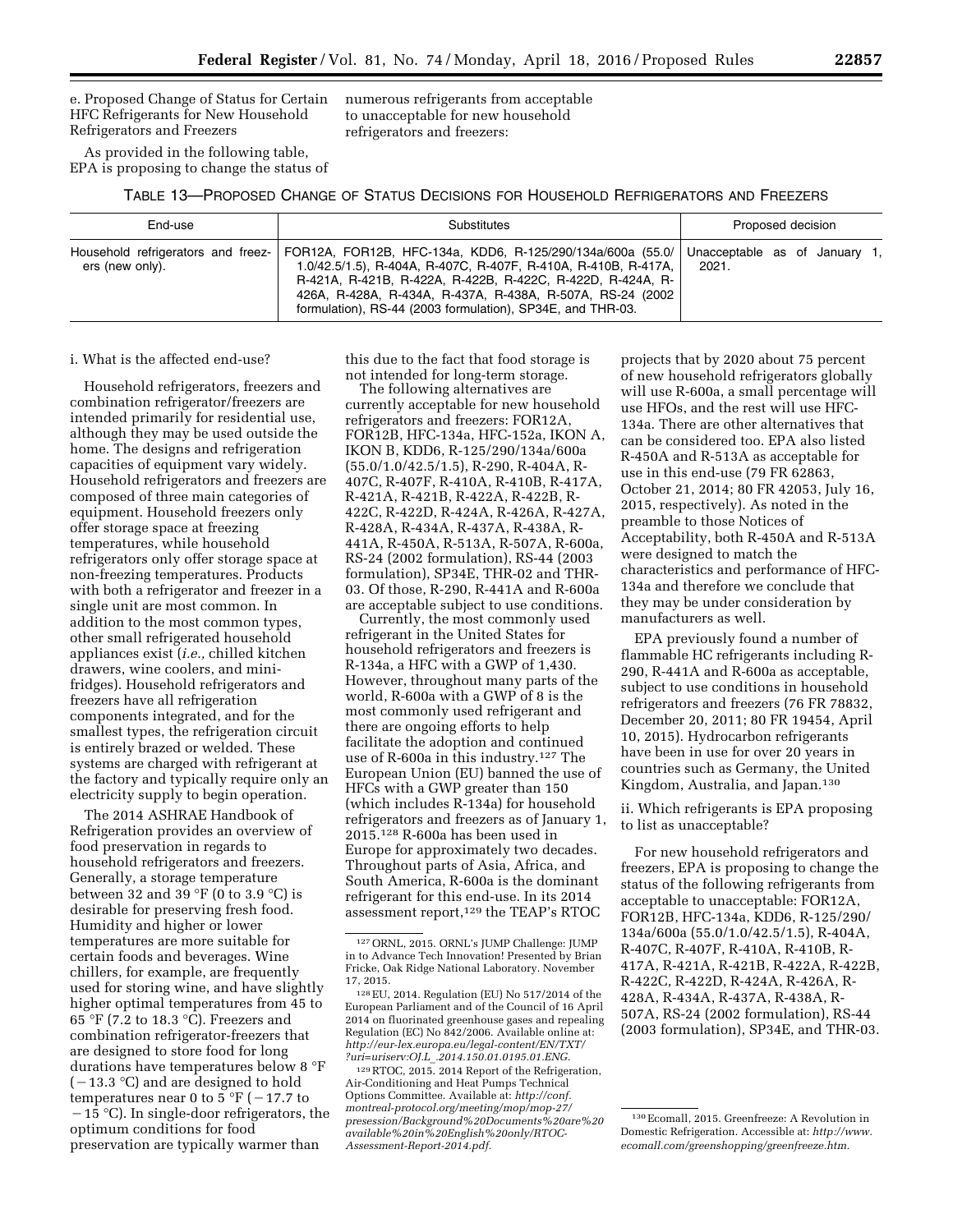iii. How do these proposed unacceptable refrigerants compare to other refrigerants for this end-use with respect to SNAP criteria?

For new household refrigerators and freezers, acceptable refrigerants for which we are not proposing a change of status in this end-use include: HFC-152a, IKON A, IKON B, and THR-02; two HFC/HFO blends R-513A and R-450A; and HC refrigerants R-290, R-441A and R-600a.

The SNAP program considers a number of environmental criteria when

evaluating substitutes: ODP; climate effects, primarily based on GWP; local air quality impacts, particularly potential impacts on smog formation from emissions of VOC; and ecosystem effects, particularly from negative impacts on aquatic life. These and other environmental and health risks are discussed below. In addition, a technical support document 131 that provides the **Federal Register** citations concerning data on the SNAP criteria (*e.g.,* ODP, GWP, VOC, toxicity, flammability) for acceptable alternatives

for new household refrigerators and freezers may be found in the docket for this rulemaking (EPA–HQ–OAR–2015– 0663).

(a) Environmental Impacts

The refrigerants we are finding unacceptable through this action also have zero ODP, but they have GWPs ranging from 920 to 3,990. As shown in Table 14, other alternatives, some of which are acceptable subject to use conditions, have GWP ranging from three to 630.

# TABLE 14—GWP, ODP, AND VOC STATUS OF REFRIGERANTS IN NEW HOUSEHOLD REFRIGERATORS AND FREEZERS 123

| Refrigerants                                                                                                                                                                                | GWP                                                                                                           | ODP | <b>VOC</b>                                                                                         | Proposal                                                                                                                                                                                              |
|---------------------------------------------------------------------------------------------------------------------------------------------------------------------------------------------|---------------------------------------------------------------------------------------------------------------|-----|----------------------------------------------------------------------------------------------------|-------------------------------------------------------------------------------------------------------------------------------------------------------------------------------------------------------|
| FOR12A, FOR12B, R-426A, RS-24 (2002 composition), SP34E, THR-03<br>KDD6, R-125/290/134a/600a (55/1/42.5/1.5), R-417A, R-422B, R-422D, R-<br>424A, R-437A, R-438A, RS-44 (2003 composition). | $3 - 560$<br>124<br>600-630<br>1.430<br>920-1.510<br>1.770–2.630<br>1.810-2.730<br>3,190-3,990<br>3,080-3,610 |     | $0 \mid \text{Yes}^3 \dots \mid \text{No change}.$<br>0   No    No change.<br>0   No    No change. | 0   No    Unacceptable.<br>$0$   Yes <sup>3</sup>   Unacceptable.<br>0   No    Unacceptable.<br>$0$   Yes <sup>3</sup>   Unacceptable.<br>0   No    Unacceptable.<br>0 Yes <sup>3</sup> Unacceptable. |

1The table does not include not-in-kind technologies listed as acceptable for the stated end-uses.

<sup>2</sup> HCFC-22 and several blends containing HCFCs are also listed as acceptable but their use is severely restricted by the phasedown in HCFC production and consumption.

<sup>3</sup> One or more constituents of the refrigerant are VOC.

Three substitutes that remain acceptable subject to use conditions, R-290, R-600a, and R-441A, are or are composed primarily of VOC. EPA's analysis indicates that their use as refrigerants in this end-use are not expected to contribute significantly to ground level ozone formation.132 In the actions where EPA listed these refrigerants as acceptable subject to use conditions, EPA concluded none of these refrigerants in this end-use pose significantly greater risk to ground-level ozone formation than other alternative refrigerants that are not VOCs or that are specifically excluded from the definition of VOC under CAA regulations (see 40 CFR 51.100(s)) addressing the development of SIPs to attain and maintain the NAAQS.

The refrigerants not subject to the proposed status change are highly volatile and typically evaporate or partition to air, rather than contaminating surface waters. Their effects on aquatic life are expected to be small and pose no greater risk of aquatic or ecosystem effects than those of other refrigerants that are subject to the proposed status change for this end-use.

## (b) Flammability

For household refrigerators and freezers, with the exception of HFC-152a, R-290, R-600a and R-441A, all other refrigerants listed as acceptable, including those for which we are proposing to change the status to unacceptable, are not flammable. The HCs R-290 and R-600a are classified as Class A3 (lower toxicity, higher flammability) refrigerants under the standard ASHRAE 34 (2013) while HFC-152a is classified as Class A2 (lower toxicity, lower flammability). To address flammability, EPA listed these HCs as acceptable, subject to use conditions. The use conditions include conditions consistent with industry standards, limits on charge size, and requirements for warnings and markings on equipment to inform consumers and technicians of potential flammability hazards. Our assessment and listing decisions (76 FR 78832; December 20, 2011 and FR 80 1954; April 10, 2015) found that the overall risk, including the risk due to flammability with the use conditions, is not significantly greater than for other refrigerants at that time and likewise are not significantly greater than for the refrigerants we are

proposing to list as unacceptable. EPA found HFC-152a acceptable for new household refrigerators and freezers in the original SNAP rule indicating ''[a]lthough HFC-152a is flammable, a risk assessment demonstrated it could be used safely in this end-use'' (59 FR 13081; March 18, 1994).

## (c) Toxicity

Toxicity is not a significant concern for the refrigerants we are proposing to list as unacceptable. Their toxicity is comparable to that of other alternatives that are acceptable in this end-use. The refrigerants subject to the proposed status change and the refrigerants not subject to the proposed status change, if listed under ASHRAE 34 (2013), are classified as A refrigerants (lower toxicity).

## (d) Summary

EPA has listed as acceptable several alternatives that pose lower overall risk to human health and the environment than the refrigerants whose status we are proposing to change to unacceptable. The risks other than GWP are not significantly different for the alternatives than for the refrigerants we

<sup>131</sup>EPA, 2016b. Draft Tables of Alternatives for End-Uses Considered in the Notice of Proposed Rule Making, Protection of Stratospheric Ozone:

Listing Modifications for Certain Substitutes under the Significant New Alternatives Policy Program. March, 2016.

<sup>132</sup> ICF, 2014a. Assessment of the Potential Impact of Hydrocarbon Refrigerants on Ground Level Ozone Concentrations. February, 2014.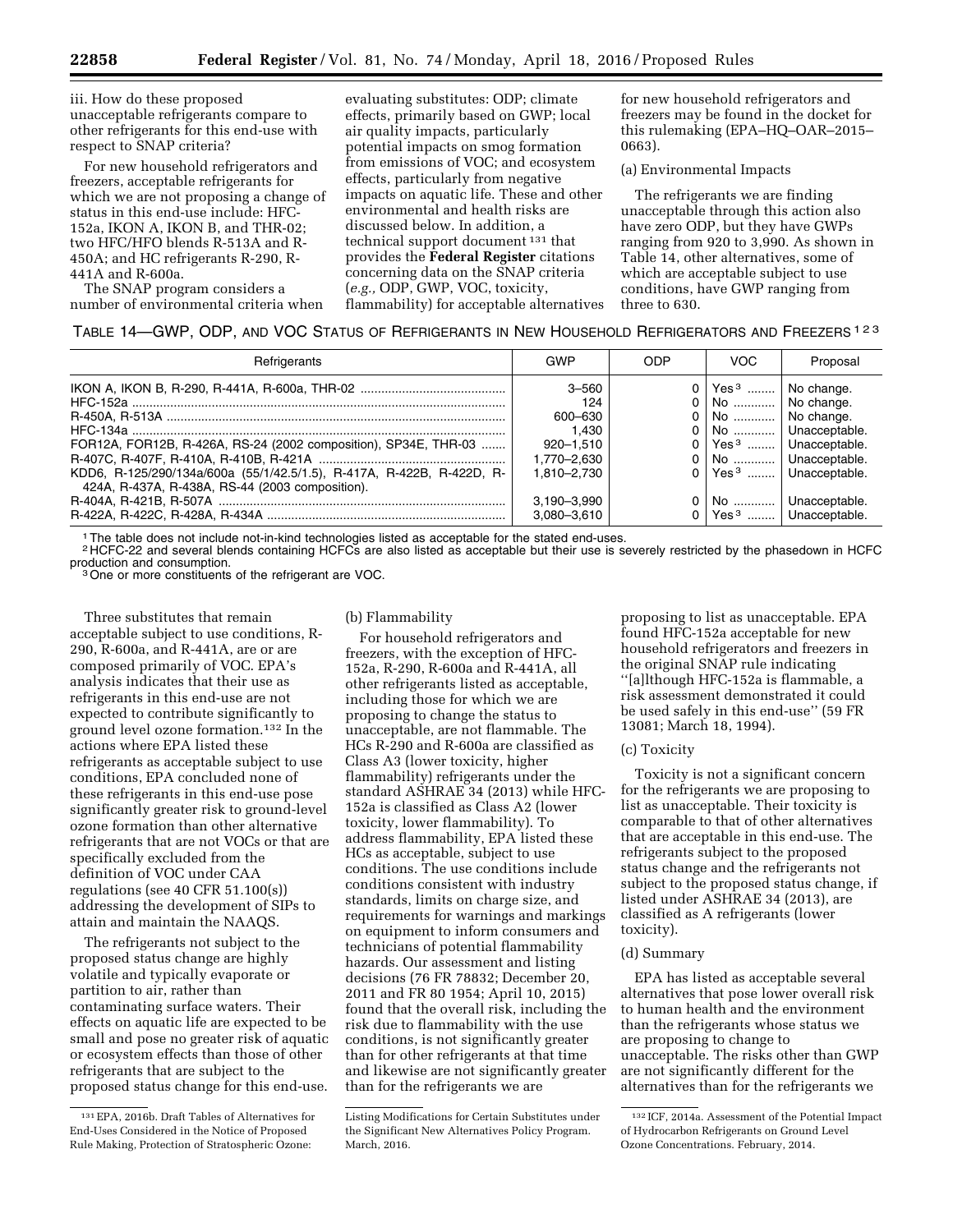are proposing to list as unacceptable, and the GWPs for the refrigerants we are proposing to list as unacceptable are significantly higher and thus pose significantly greater risk.

## iv. When would the status change?

EPA is proposing a change of status date for new household refrigerators and freezers of January 1, 2021, by this date the Agency believes the technical challenges can be met for a safe and smooth transition to alternatives, particularly considering the likely use of alternatives that are acceptable subject to use conditions such as isobutane or propane. As noted above, most experts, including the TEAP, anticipate the majority of the household refrigeration market will use HC refrigerants globally and EPA does not have information suggesting anything different for the United States. Although some models may be able to transition in compliance with use conditions required for alternatives earlier, the Agency believes that most can transition by 2021.

EPA recognizes that manufacturers will need time to continue product design work for alternative refrigerants, drawing from current models used both in the United States and elsewhere. Household refrigerators are subject to DOE energy conservation standards and will need to be tested to demonstrate compliance with those standards. We understand that there may be limitations with regards to the availability of testing facilities. If the proposed change of status date was exceedingly ahead of the next anticipated DOE energy conservation standard date, it could affect the availability of testing facilities. DOE's previous energy conservation rulemaking for this end-use was finalized in 2011 with a compliance date of September 15, 2014 (76 FR 57516; September 15, 2011). EPA anticipates that any amended standard set by DOE for these products in an upcoming rulemaking will, consistent with prior rulemakings, have a compliance date several years following issuance of the standard and thus we expect that the compliance date would be no earlier than 2020. As a result, EPA's proposed change of status in 2021 likely would occur at approximately the same time as a compliance date for the next future DOE energy conservation standard for these products.

v. What is the relationship between this proposed SNAP rule and other federal rules?

DOE energy conservation standards apply to household refrigerators and freezers, as discussed in section VI.A.4.e.iv.

vi. On which topics is EPA specifically requesting comment?

EPA requests comment on all aspects of this proposal. In particular, we request comment on the proposed change of status date of January 1, 2021. In particular, EPA requests comments on the specific steps that must be undertaken to commercialize household refrigerators and freezers with alternative refrigerants in the United States, including the time each step would take, which steps must occur in sequence, and which steps could occur in parallel. EPA requests comments on how and if this timing might vary based on the characteristics of the household refrigerator and freezer. Such characteristics could include, but are not limited to, capacity range, internal volume, design (*e.g.,* refrigerator-only, freezer-only, or both) and refrigerant currently used and potentially used. EPA also requests comment on the expected availability of alternatives for such equipment, including when products using such alternatives would be available. EPA requests comments on how such timing is expected to be affected by other federal rules in the future, including the availability of testing laboratories to analyze the performance of products with alternatives while meeting any applicable federal rules. Additionally, EPA requests comment on any energy efficiency performance impacts of using the refrigerants not subject to the change of status proposed today that could affect the ability of manufacturers to meet current energy efficiency requirements or standards for household refrigerators and freezers in the United States. Also, EPA requests comment on the ability of household refrigerators and freezers using refrigerants other than those for which we are proposing a status change to meet those energy efficiency requirements or standards. In particular, we request comment on the specific steps and timing of such steps required to design and develop household refrigerators and freezers to meet applicable federal energy efficiency requirements.

## *B. Motor Vehicle Air Conditioning*

1. Proposed Listing of HFO-1234yf as Acceptable, Subject to Use Conditions, for Newly Manufactured MVAC Systems

EPA is proposing to list HFO-1234yf as acceptable, subject to use conditions, in MVAC systems for newly manufactured MDPVs, HD pickup trucks, and complete HD vans. EPA is proposing to list HFO-1234yf as acceptable, subject to use conditions, for use in complete HD vans; we also are requesting comment and information on listing HFO-1234yf as acceptable subject, to use conditions for some incomplete HD vans. At this time, our proposal only includes complete HD vans because we do not have sufficient information on the potential for modifications to OEM-installed MVAC systems of incomplete HD vans by secondary and tertiary manufacturers and the impact of those modifications on safe use of HFO-1234yf. The use conditions are detailed below in section V.B.1.c, ''What are the proposed use conditions?''

## 2. What is the affected end-use?

The vehicle types within the MVAC end-use that are addressed in today's proposal include limited types of heavyduty (HD) vehicles, specifically, MDPVs,133 HD trucks, and complete HD vans.134 EPA has previously listed HFO-1234yf as acceptable subject to use conditions in light-duty (LD) motor vehicles and trucks (76 FR 17490; March 29, 2011).

HD vehicles are often subdivided by vehicle weight classifications, as defined by the vehicle's gross vehicle weight rating (GVWR), which is a measure of the combined curb (empty) weight and cargo carrying capacity of the truck. HD vehicles have GVWRs above 8,500. Table 15 outlines the HD vehicle weight classifications commonly used. MDPVs,<sup>135</sup> HD pickup trucks, and HD vans are Class 2b and 3 vehicles with GVWRs between 8,501 and 14,000 pounds.

<sup>133</sup> Defined at 40 CFR 86.1801–03.

<sup>134</sup>MVAC systems provide passenger comfort cooling for light-duty cars and trucks, heavy-duty vehicles (large pick-ups, delivery trucks, recreational vehicles, and semi-trucks), off-road vehicles, buses, and rail vehicles. EPA is not addressing other types of HD vehicles, off-road vehicles, buses, or trains in the proposed listing decision.

<sup>135</sup>MDPVs are classified as HD vehicles based on their GVWR, but due to their similarities to LD vehicles they are subject to the GHG emissions standards established for LD trucks.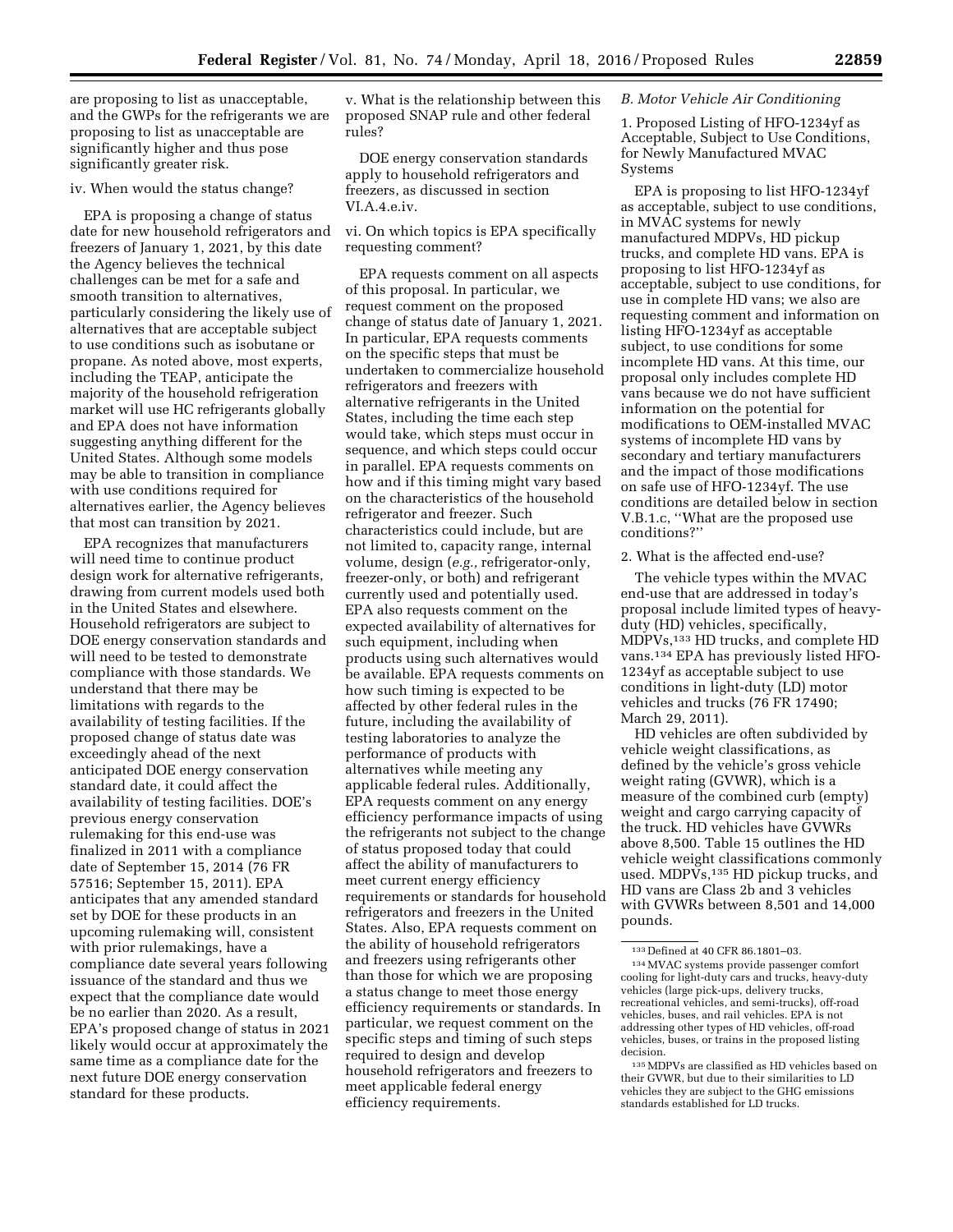| Class       | កា           |               |               |               |               |               |         |
|-------------|--------------|---------------|---------------|---------------|---------------|---------------|---------|
| $GVWR$ (lb) | 8,501-10,000 | 10,001-14,000 | 14,001-16,000 | 16,001–19,500 | 19,501–26,000 | 26,001-33,000 | >33.000 |

The types of HD vehicles for which EPA is proposing to list HFO-1234yf as acceptable, subject to use conditions, are in many ways more similar to LD vehicles, for which HFO-1234yf has already been approved under SNAP,<sup>136</sup> than they are to the HD vehicles with a higher GVWR classification. These vehicle types are similar to LD vehicles technologically and most are manufactured by companies with major light-duty markets in the United States and in a similar manner to LD vehicles.137 Ford, General Motors, and Fiat Chrysler Automobiles (FCA) produce approximately 100 percent of HD pickup trucks and approximately 95 percent of HD vans, with Daimler and Nissan producing the remaining approximately five percent of HD vans.138 In many cases, these types of HD vehicles are versions of their LD counterparts.139 For example, the Silverado 1500, Ram 1500, and Ford F– 150 are the LD counterparts of the HD Silverado 2500/3500, Ram 2500/3500, and Ford F–250/F–350/F–450 pickup trucks.140 The primary difference between HD pickup trucks and vans and their LD counterpart vehicles is that HD pickups and vans are occupational or work vehicles that are designed for much higher towing and payload capabilities than are LD pickups and vans.

All types of HD vehicles can be sold as ''complete'' or ''incomplete'' vehicles (76 FR 57259–60; September 15, 2011). Complete vehicles are sold by vehicle

139 ICCT, 2015. International Council on Clean Transportation: Regulatory Considerations for Advancing Commercial Pickup and Van Efficiency Technology in the United States. Available online at: *[http://www.theicct.org/us-commercial-pickups](http://www.theicct.org/us-commercial-pickups-vans-efficiency-technology)[vans-efficiency-technology.](http://www.theicct.org/us-commercial-pickups-vans-efficiency-technology)* 

140 ICF, 2015. Market Characterization of the U.S. Motor Vehicle Air Conditioning Industry, U.S. Foams Industry, U.S. Aerosols Industry, and U.S. Commercial Refrigeration Industry. July, 2015.

manufacturers to end-users with no secondary manufacturer making substantial modifications prior to registration and use. Incomplete vehicles are sold by vehicle manufacturers to secondary manufacturers without the primary load-carrying device or container attached. With regard to HD pickup trucks and vans, 90 percent are sold as complete vehicles while only 10 percent are sold as incomplete (80 FR 40331; July 13, 2015). Of the 10 percent of HD pickups and vans that are sold as incomplete vehicles to secondary manufacturers, about half are HD pickup trucks and half are HD vans.

Examples of modifications by secondary manufacturers to HD pickup trucks are installing a flatbed platform or tool storage bins. EPA is not aware of any equipment added by a secondary manufacturer to an incomplete HD pickup truck that would result in a secondary manufacturer modifying or adjusting the already installed MVAC system to provide cooling capacity.

Incomplete vans are typically sold with no enclosed cabin area behind the driver's seat, and secondary manufacturer modifications could include applications such as conversion to ambulances, shuttle vans, and motor homes. Incomplete vans may include OEM MVAC systems that are identical to those installed in the complete van on which the incomplete model is based. In some cases these systems are designed solely for cooling the front driver area, while other systems are manufactured by the OEM with additional capability to provide cooling behind the driver area to the cabin. Some, but not all, secondary manufacturers use the OEM MVAC system with no modification to the contained refrigerant system (hoses, connections, heat exchangers, compressor, etc.).

3. How does HFO-1234yf compare to other refrigerants for these MVAC applications with respect to SNAP criteria?

The SNAP program considers a number of environmental criteria when evaluating substitutes: ODP; climate effects, primarily based on GWP; local air quality impacts, particularly potential impacts on smog formation from emissions of VOC; and ecosystem effects, particularly from negative

impacts on aquatic life. These and other environmental and health risks are discussed below. In addition, a technical support document 141 that provides the **Federal Register** citations concerning data on the SNAP criteria (*e.g.,* ODP, GWP, VOC, toxicity, flammability) for acceptable alternatives in the relevant end-uses may be found in the docket for this rulemaking (EPA– HQ–OAR–2015–0663).

Available refrigerants in the end-uses subject to this proposal include HFC-134a, HFC-152a,<sup>142</sup> and  $CO<sub>2</sub>$ .<sup>143</sup> There are also several blend refrigerants that are listed as acceptable for new HD MVAC systems, subject to use conditions, including the HFC blends SP34E and R-426A (also known as RS-24) and the HCFC blends, R-416A (also known as HCFC Blend Beta or FRIGC FR12), R-406A, R-414A (also known as HCFC Blend Xi or GHG-X4), R-414B (also known as HCFC Blend Omicron), HCFC Blend Delta (also known as Free Zone), Freeze 12, GHG-X5, and HCFC Blend Lambda (also known as GHG-HP). EPA is not aware of the use or development of any of these blend refrigerants in newly manufactured MDPVs, HD pickup trucks, or HD vans. HFC-134a is the refrigerant most widely used today in HD MVAC systems. All MVAC refrigerants are subject to use conditions requiring labeling and the use of unique fittings, and the two lower-GWP alternatives (HFC-152a,  $CO<sub>2</sub>$ ) currently approved for use in HD vehicles are subject to additional use conditions mitigating flammability and toxicity as appropriate to the alternative.

As explained more fully below, to evaluate environmental, flammability, and toxicity risks resulting from the use of HFO-1234yf in new MDPVs, HD pickup trucks, and complete HD vans, the Agency is relying on EPA's analysis conducted in support of the 2011 listing decision for HFO-1234yf for LD

<sup>136</sup>HFO-1234yf is listed as acceptable, subject to use conditions for newly manufactured passenger cars and light-duty trucks only (40 CFR part 82

<sup>137</sup> This is more broadly true for heavy-duty pickup trucks than vans because every manufacturer of heavy-duty pickup trucks also makes light-duty pickup trucks, while only some heavy-duty van manufacturers also make light-duty

<sup>&</sup>lt;sup>138</sup> EPA, 2015. Draft Regulatory Impact Analysis: Proposed Rulemaking for Greenhouse Gas Emissions and Fuel Efficiency Standards for Medium- and Heavy-Duty Engines and Vehicles— Phase 2. EPA–420–D–15–900. June 2015. Available at *[http://www3.epa.gov/otaq/climate/documents/](http://www3.epa.gov/otaq/climate/documents/420d15900.pdf) [420d15900.pdf.](http://www3.epa.gov/otaq/climate/documents/420d15900.pdf)* 

<sup>141</sup>EPA, 2016b. Draft Tables of Alternatives for End-Uses Considered in the Notice of Proposed Rule Making, Protection of Stratospheric Ozone: Listing Modifications for Certain Substitutes under the Significant New Alternatives Policy Program. March, 2016.

<sup>142</sup>HFC-152a is listed as acceptable, subject to use conditions, for new vehicles only at 40 CFR part 82 subpart G; final rule published June 12, 2008 (73 FR 33304).

 $143$  CO<sub>2</sub> is listed as acceptable, subject to use conditions, for new vehicles only at 40 CFR part 82 subpart G; final rule published June 6, 2012 (77 FR 33315).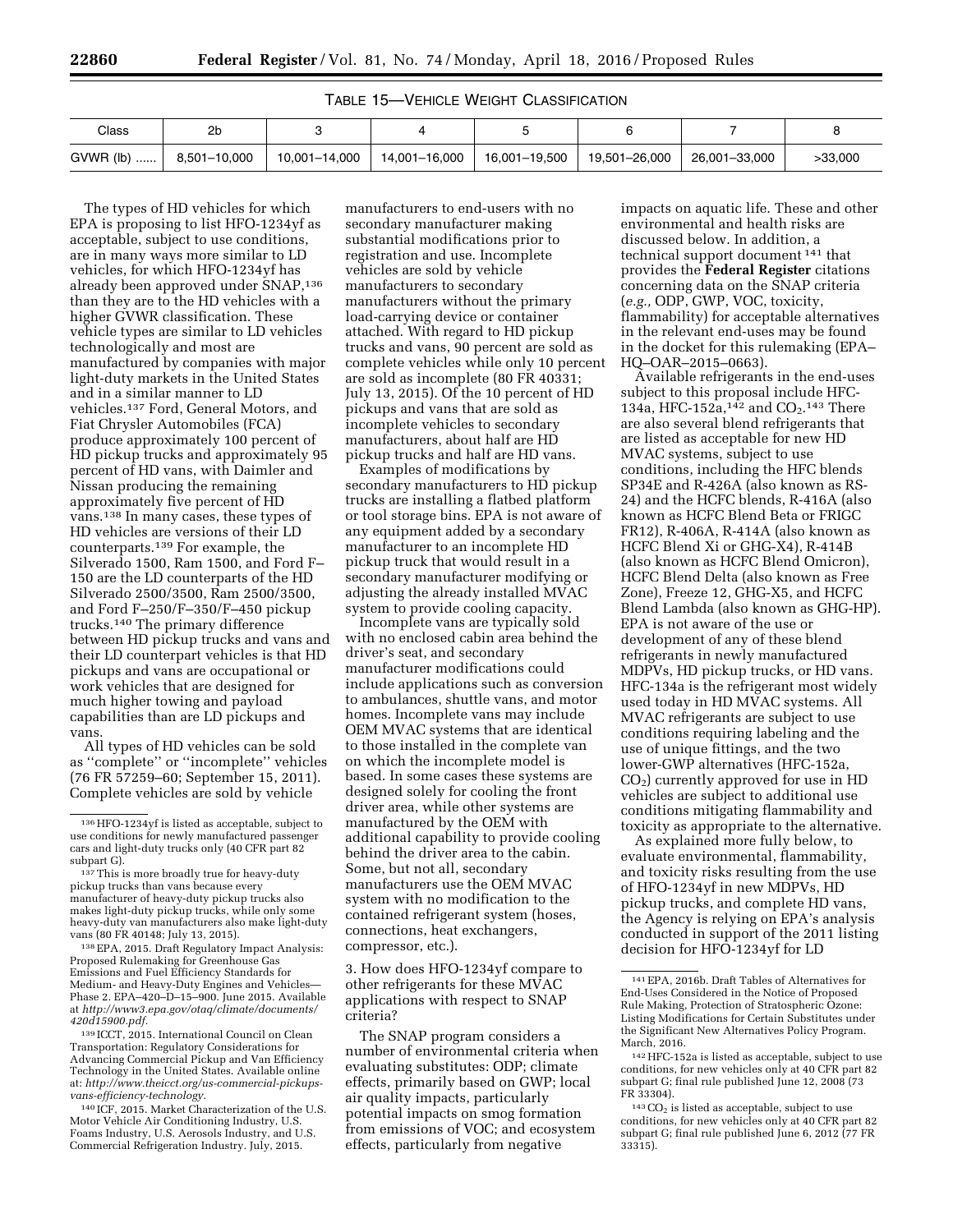vehicles. In addition, we considered risk assessments performed by OEMs and independent consultants on the use of HFO-1234yf in LD vehicles through SAE Cooperative Research Programs (CRPs) and found these were consistent with our analysis. Based on that analysis, in 2011 EPA concluded that for LD vehicles HFO-1234yf did not pose significantly greater risk to human health and the environment than the other alternatives when used in accordance with use conditions established as part of the listing decision. The refrigerants to which HFO-1234yf was compared in the 2011 action for LD vehicles are the same refrigerants available for use in the vehicle types included in today's proposal.

EPA is able to rely on the 2011 analysis of HFO-1234yf in LD vehicles in support of this proposal because the MVAC systems, vehicle designs, and the potential for exposure for the HD vehicle types for which EPA is proposing to list HFO-1234yf as acceptable, subject to use conditions, in today's action are identical or very similar to those of LD vehicles. As discussed in more detail below, EPA has determined that the analyses conducted on HFO-1234yf in LD vehicles are sufficiently conservative to support today's proposal, and, in turn, that the use of HFO-1234yf in the MVAC systems of MDPVs, HD pickup trucks, and complete HD vans does not pose greater risk to human health or the environment than other alternatives,

when used in accordance with use conditions.

a. Environmental Impacts

HFO-1234yf has a GWP of one to four. HFO-1234yf has a GWP similar to or lower than the GWP of other alternatives for the HD vehicle types addressed in today's proposal. For example, its GWP is significantly lower than that of HFC-134a, the refrigerant most widely used in these vehicles today, which has a GWP of 1,430. As shown in Table 16, two other alternatives, HFC-152a,<sup>144</sup> and  $CO<sub>2</sub>$ <sup>145</sup> have GWPs of 1,430, 124, and one, respectively. Other acceptable refrigerants for the HD vehicle types addressed in today's proposal have GWPs ranging from 1 to 2,340.

TABLE 16—GWP, ODP, AND VOC STATUS OF HFO-1234YF COMPARED TO OTHER REFRIGERANTS IN MVAC SYSTEMS OF NEWLY MANUFACTURED MDPVS, HD PICKUP TRUCKS, AND COMPLETE HD VANS 123

| Refrigerants | GWP                                | <b>ODP</b> | VOC<br>status                                                   | Proposal                                         |
|--------------|------------------------------------|------------|-----------------------------------------------------------------|--------------------------------------------------|
|              | 1-4<br>$1 - 1.430$<br>$30 - 1.510$ |            | 0   No    No change.<br>0-0.009   Yes <sup>3</sup>   No change. | 0   No    Acceptable, subject to use conditions. |

1The table does not include not-in-kind technologies listed as acceptable for the stated end-use.

<sup>2</sup> HCFC-22 and several blends containing HCFCs are also listed as acceptable but their use is severely restricted by the phasedown in HCFC<br>production and consumption.

<sup>3</sup> One or more constituents of the blend are VOC.

HFO-1234yf does not deplete the ozone layer. Like HFO-1234yf, HFC-134a, HFC-152a,  $CO<sub>2</sub>$  and the HFC blends SP34E and R-426 Ado not deplete the ozone layer; however, the HCFC blends have ODPs ranging from 0.012 to 0.056.

HFO-1234yf, HFC-134a, HFC-152a, and  $CO<sub>2</sub>$  are exempt from the definition of VOC under CAA regulations (see 40 CFR 51.100(s)) addressing the development of SIPs to attain and maintain the NAAQS. The HFC blends and some of the HCFC blends have one or more components that are VOCs.

Another potential environmental impact of HFO-1234yf is its atmospheric

<sup>147</sup> Luecken et al., 2009. Ozone and TFA impacts in North America from degradation of 2, 3, 3, 3 tetrafluoropropene (HFO-1234yf), a potential greenhouse gas replacement. Environmental Science & Technology 2009. The document is accessible at: *[http://www.researchgate.net/profile/](http://www.researchgate.net/profile/Robert_Waterland/publication/40481734_Ozone_and_TFA_impacts_in_North_America_from_degradation_of_2333-Tetrafluoropropene_(HFO-1234yf)_a_potential_greenhouse_gas_replacement/links/00b7d514ca9595bf5e000000.pdf) Robert*\_*[Waterland/publication/40481734](http://www.researchgate.net/profile/Robert_Waterland/publication/40481734_Ozone_and_TFA_impacts_in_North_America_from_degradation_of_2333-Tetrafluoropropene_(HFO-1234yf)_a_potential_greenhouse_gas_replacement/links/00b7d514ca9595bf5e000000.pdf)*\_*Ozone*\_ *and*\_*TFA*\_*impacts*\_*in*\_*North*\_*[America](http://www.researchgate.net/profile/Robert_Waterland/publication/40481734_Ozone_and_TFA_impacts_in_North_America_from_degradation_of_2333-Tetrafluoropropene_(HFO-1234yf)_a_potential_greenhouse_gas_replacement/links/00b7d514ca9595bf5e000000.pdf)*\_*from*\_ *degradation*\_*of*\_*[2333-Tetrafluoropropene](http://www.researchgate.net/profile/Robert_Waterland/publication/40481734_Ozone_and_TFA_impacts_in_North_America_from_degradation_of_2333-Tetrafluoropropene_(HFO-1234yf)_a_potential_greenhouse_gas_replacement/links/00b7d514ca9595bf5e000000.pdf)*\_*(HFO-*

decomposition to trifluoroacetic acid  $(TFA, CF<sub>3</sub>COOH)$ . TFA is a strong acid that may accumulate on soil, on plants, and in aquatic ecosystems over time and that may have the potential to adversely impact plants, animals, and ecosystems.146 Simulations have found that the amount of TFA in rainfall produced from a transition of all mobile air conditioners in the continental United States to HFO-1234yf has been estimated to be double or more the values observed in the United States in 2009 from all sources, natural and artificial (*i.e.,* HFC-134a) sources.147 In comparison, the amount of TFA produced from HFO-1234yf is expected

148 ICF, 2009a. Revised Final Draft Assessment of the Potential Impacts of HFO-1234yf and the Associated Production of TFA on Aquatic Communities and Local Air Quality.

149 ICF, 2010a. Summary of HFO-1234yf Emissions Assumptions.

150 ICF, 2010b. Summary of Updates to the Vintaging Model that Impacted HFO-1234yf Emissions Estimates.

151 ICF, 2010c. Revised Assessment of the Potential Impacts of HFO-1234yf and the Associated Production of TFA on Aquatic Communities, Soil and Plants, and Local Air Quality.

152 ICF, 2010d. Sensitivity Analysis CMAQ results on projected maximum TFA rainwater

to be higher than that of other fluorinated refrigerants in this end-use.

In support of the 2011 listing decision for HFO-1234yf in LD vehicles, EPA analyzed potential TFA concentrations from a full transition to HFO-1234yf in all MVAC applications, not limited to LD vehicles.<sup>148 149 150 151 152</sup> The analysis found a maximum projected concentration of TFA in rainwater of approximately 1,700 ng/L. This maximum projected concentration identified in EPA's analysis, 1700 ng/ L,153 was roughly 34 percent higher than that projected in a 2009 peer reviewed article.154 The differences in projected TFA concentrations in water

154Luecken et al., 2009. Ozone and TFA impacts in North America from degradation of 2, 3, 3, 3 tetrafluoropropene (HFO-1234yf), a potential greenhouse gas replacement. Environmental Science & Technology 2009. The document is accessible at: *[http://www.researchgate.net/profile/](http://www.researchgate.net/profile/Robert_Waterland/publication/40481734_Ozone_and_TFA_impacts_in_North_America_from_degradation_of_2333-Tetrafluoropropene_(HFO-1234yf)_a_potential_greenhouse_gas_replacement/links/00b7d514ca9595bf5e000000.pdf) Robert*\_*[Waterland/publication/40481734](http://www.researchgate.net/profile/Robert_Waterland/publication/40481734_Ozone_and_TFA_impacts_in_North_America_from_degradation_of_2333-Tetrafluoropropene_(HFO-1234yf)_a_potential_greenhouse_gas_replacement/links/00b7d514ca9595bf5e000000.pdf)*\_*Ozone*\_ *and*\_*TFA*\_*impacts*\_*in*\_*North*\_*[America](http://www.researchgate.net/profile/Robert_Waterland/publication/40481734_Ozone_and_TFA_impacts_in_North_America_from_degradation_of_2333-Tetrafluoropropene_(HFO-1234yf)_a_potential_greenhouse_gas_replacement/links/00b7d514ca9595bf5e000000.pdf)*\_*from*\_ *degradation*\_*of*\_*[2333-Tetrafluoropropene](http://www.researchgate.net/profile/Robert_Waterland/publication/40481734_Ozone_and_TFA_impacts_in_North_America_from_degradation_of_2333-Tetrafluoropropene_(HFO-1234yf)_a_potential_greenhouse_gas_replacement/links/00b7d514ca9595bf5e000000.pdf)*\_*(HFO-1234yf)*\_*a*\_*potential*\_*greenhouse*\_*gas*\_*[replacement/](http://www.researchgate.net/profile/Robert_Waterland/publication/40481734_Ozone_and_TFA_impacts_in_North_America_from_degradation_of_2333-Tetrafluoropropene_(HFO-1234yf)_a_potential_greenhouse_gas_replacement/links/00b7d514ca9595bf5e000000.pdf) [links/00b7d514ca9595bf5e000000.pdf](http://www.researchgate.net/profile/Robert_Waterland/publication/40481734_Ozone_and_TFA_impacts_in_North_America_from_degradation_of_2333-Tetrafluoropropene_(HFO-1234yf)_a_potential_greenhouse_gas_replacement/links/00b7d514ca9595bf5e000000.pdf).* 

<sup>144</sup>HFC-152a is listed as acceptable, subject to use conditions, for new vehicles only at 40 CFR part 82 subpart G; final rule published June 12, 2008 (73<br>FR 33304).

 $145CO<sub>2</sub>$  is listed as acceptable, subject to use conditions, for new vehicles only at 40 CFR part 82 subpart G; final rule published June 6, 2012 (77 FR

<sup>&</sup>lt;sup>146</sup> Other fluorinated compounds also decompose<br>into TFA, including HFC-134a.

*<sup>1234</sup>yf)*\_*a*\_*potential*\_*greenhouse*\_*gas*\_*[replacement/](http://www.researchgate.net/profile/Robert_Waterland/publication/40481734_Ozone_and_TFA_impacts_in_North_America_from_degradation_of_2333-Tetrafluoropropene_(HFO-1234yf)_a_potential_greenhouse_gas_replacement/links/00b7d514ca9595bf5e000000.pdf) [links/00b7d514ca9595bf5e000000.pdf](http://www.researchgate.net/profile/Robert_Waterland/publication/40481734_Ozone_and_TFA_impacts_in_North_America_from_degradation_of_2333-Tetrafluoropropene_(HFO-1234yf)_a_potential_greenhouse_gas_replacement/links/00b7d514ca9595bf5e000000.pdf)*.

concentrations and maximum 8-hr ozone concentrations.

<sup>153</sup> ICF, 2010d. Sensitivity Analysis CMAQ results on projected maximum TFA rainwater concentrations and maximum 8-hr ozone concentrations.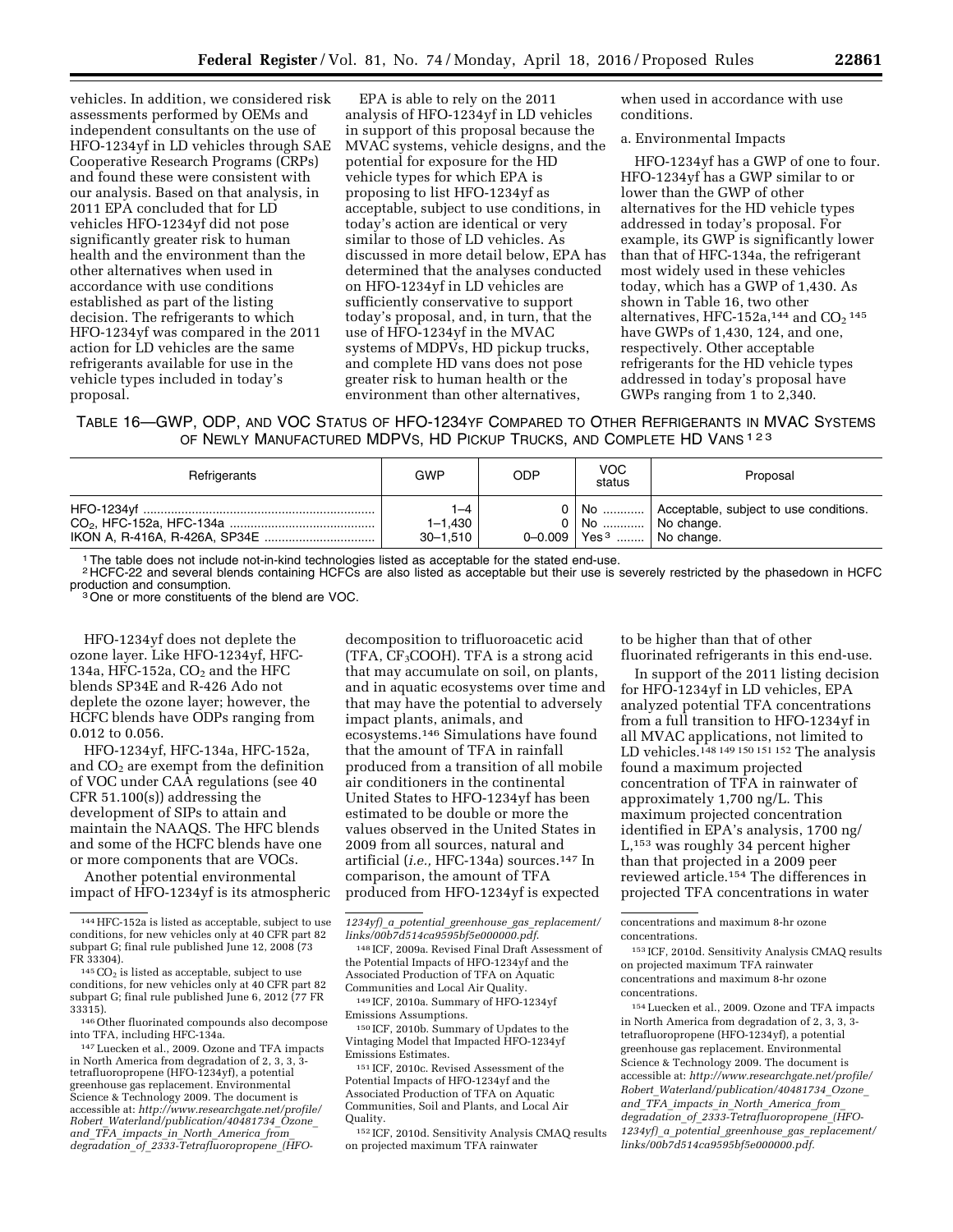is a reflection of EPA's reliance on higher emission estimates.<sup>155</sup> Even when relying on more conservative emission estimates, a concentration of 1700 ng/L corresponds to roughly 1/ 600th of the No-Observed-Adverse-Effect-Level (NOAEL) for the most sensitive algae species, which is also well below the NOAEL for the most sensitive aquatic animal species.<sup>156</sup>

Since the 2011 final rule listing HFO-1234yf as acceptable for LD vehicles, additional research on TFA has been conducted. The UNEP Ozone Secretariat provided a summary of key information pertaining to TFA based on the 2014 Assessment Reports of the Environmental Effects Assessment Panel (EEAP) and the Scientific Assessment Panel (SAP) of the Montreal Protocol. The brief states, ''While it is well established that TFA is a ubiquitous natural component in rivers, lakes, and other surface water bodies, uncertainties remain regarding anthropogenic sources, long-term fate and abundances as these are linked to current and future use and emissions of HFCs, HCFCs, and HFOs. Based on estimates to 2040, increases are predicted to remain relatively low and are therefore not expected to be a significant risk to human health or detrimental to the environment. Projected future increased loadings of TFA to playas, land-locked lakes, and the oceans due to continued use of HCFCs, HFCs, and replacement products such as HFOs are still judged to present negligible risks for aquatic organisms and humans.'' The UNEP background document also states that TFA and its salts ''do not bioconcentrate in aquatic organisms, and do not biomagnify in the food chain. Thus they present negligible risk to organisms higher on the food chain, including humans.''

A 2014 study by Kazil, *et al.*157 analyzed TFA deposition in the United States assuming 100 percent of all MVAC systems use HFO-1234yf. The results indicated that rainwater TFA concentrations, while varying strongly geographically, will on average be low compared to the levels at which toxic effects are observed in aquatic systems. The additional information available

since our 2011 listing decision shows no greater risk than our earlier analysis.

Taking into consideration the analysis conducted in support of the 2011 listing decision, which was based on conservative emissions assumptions and a transition from HFC-134a to HFO-1234yf for all MVAC systems (not limited to LD vehicles), and the research that has been conducted since, EPA concludes that the use of HFO-1234yf in the HD vehicle types addressed in this action will not pose a significant risk to the environment from atmospheric decomposition to TFA.

Based on the consideration of all of these environmental impacts, EPA concludes that HFO-1234yf does not pose significantly greater risk to the environment than the other alternatives for use in newly manufactured MDPVs, HD pickup trucks, and complete HD vans, and it poses significantly less risk than several of the alternatives with high-GWPs and ODPs.

### b. Flammability

HFO-1234yf is a flammable refrigerant classified as A2L under ASHRAE 34- 2013. HFC-134a and  $CO<sub>2</sub>$  are nonflammable refrigerants, while HFC-152a is slightly more flammable than HFO-1234yf with an ASHRAE classification of A2.

To evaluate human health and safety impacts, including flammability risks, of the use of HFO-1234yf in MDPVs, HD pickup trucks, and complete HD vans, the Agency is relying on EPA's analysis conducted in support of the 2011 listing decision for HFO-1234yf for LD vehicles and information submitted during the public comment period of the proposal for the 2011 final decision (October 19, 2009; 74 FR 53445), including the SAE CRP risk assessments. With regards to occupational exposure, EPA's risk screen on the use of HFO-1234yf in LD vehicles evaluated flammability risks (*e.g.,* potential for a fire from release and ignition) in workplace situations, such as during equipment manufacture and disposal or recycling of vehicle end-oflife. Modeling of concentrations of HFO-1234yf in the workplace scenarios found short-term, 15-minute concentrations of 28 ppm or less—far below the lower LFL of 6.2 percent by volume (62,000 ppm).158

The SAE CRP's risk assessments also evaluated flammability risks to technicians. The SAE CRP conducted Computational Fluid Dynamics (CFD) modeling of exposure levels in case of

a leak in a system in a service shop. The SAE CRP found that a leaked concentration of HFO-1234yf could exceed the LFL of 6.2%, but only within ten centimeters or less of the leak. The SAE CRP risk assessment concluded that the risk of this occupational exposure scenario is ''inconsequential'' because ignition sources would not be located within ten centimeters of the MVAC system given technicians' familiarity with precautions necessary to avoid flammability risks due to the presence of other flammable materials in the engine compartment.159 EPA notes that HFO-1234yf is less flammable and results in a less energetic flame than a number of fluids that motor vehicle service technicians and recyclers or disposers deal with on a regular basis, such as oil, anti-freeze, transmission fluid, and gasoline. The results of the CRP indicate that HFO-1234yf does not pose a greater risk in occupational settings than nonflammable alternatives, or HFC-152a, which is more flammable than HFO-1234yf and already approved for use in the HD vehicle types being addressed in this action.

Regarding the flammability risks of HF-1234yf to passengers inside a LD vehicle, in support of the 2011 listing decision, EPA determined the following (76 FR 17490; March 29, 2011):

Depending on the charge size of an HFO-1234yf MVAC system, which may range from as little as 400 grams to as much as 1600 grams,160 it is possible in a worst case scenario to reach a flammable concentration of HFO-1234yf inside the passenger compartment. This could occur in the case of a collision that ruptures the evaporator in the absence of a switch or other engineering mitigation device to prevent flow of high concentrations of the refrigerant into the passenger compartment, provided that the windows and windshield remain intact. As stated in the SAE CRP, ignition of the refrigerant once in the passenger cabin is unlikely (probability on the order of  $10<sup>-14</sup>$ occurrences per operating hour) because the only causes of ignition within the passenger cabin with sufficient energy to ignite the refrigerant would be use of a butane lighter (EPA–OAR–2008–0664–0056.2). If a passenger were in a collision, or in an emergency situation, it is unlikely that they would choose to operate a butane lighter in the passenger cabin. Additionally, it is unlikely ignition would occur from a flame from another part of the vehicle because

<sup>155</sup> ICF, 2010d. Sensitivity Analysis CMAQ results on projected maximum TFA rainwater concentrations and maximum 8-hr ozone concentrations.

<sup>156</sup> ICF, 2009a. Revised Final Draft Assessment of the Potential Impacts of HFO-1234yf and the Associated Production of TFA on Aquatic Communities and Local Air Quality.

<sup>157</sup> Kazil et al., 2014. Deposition and rainwater concentrations of trifluoroacetic acid in the United States from the use of HFO-1234yf. JGR-Atmospheres, 2014.

<sup>158</sup> ICF, 2008. Air-Conditioning Refrigerant Charge Size to Passenger Compartment Volume Ratio Analysis. Confidential Memorandum Prepared for the U.S. Environmental Protection Agency. 2008.

<sup>159</sup>SAE, 2013. SAE International Cooperative Research Project CRP1234–4 on R-1234yf Safety, Finishes Work and Presents Conclusions. This document is accessible at: *[http://www.sae.org/](http://www.sae.org/servlets/pressRoom?OBJECT_TYPE=PressReleases&PAGE=showRelease&RELEASE_ID=2146) [servlets/pressRoom?OBJECT](http://www.sae.org/servlets/pressRoom?OBJECT_TYPE=PressReleases&PAGE=showRelease&RELEASE_ID=2146)*\_*TYPE=PressReleases& [PAGE=showRelease&RELEASE](http://www.sae.org/servlets/pressRoom?OBJECT_TYPE=PressReleases&PAGE=showRelease&RELEASE_ID=2146)*\_*ID=2146*.

<sup>160</sup> ICF, 2008. Air-Conditioning Refrigerant Charge Size to Passenger Compartment Volume Ratio Analysis. Confidential Memorandum Prepared for the U.S. Environmental Protection Agency. 2008.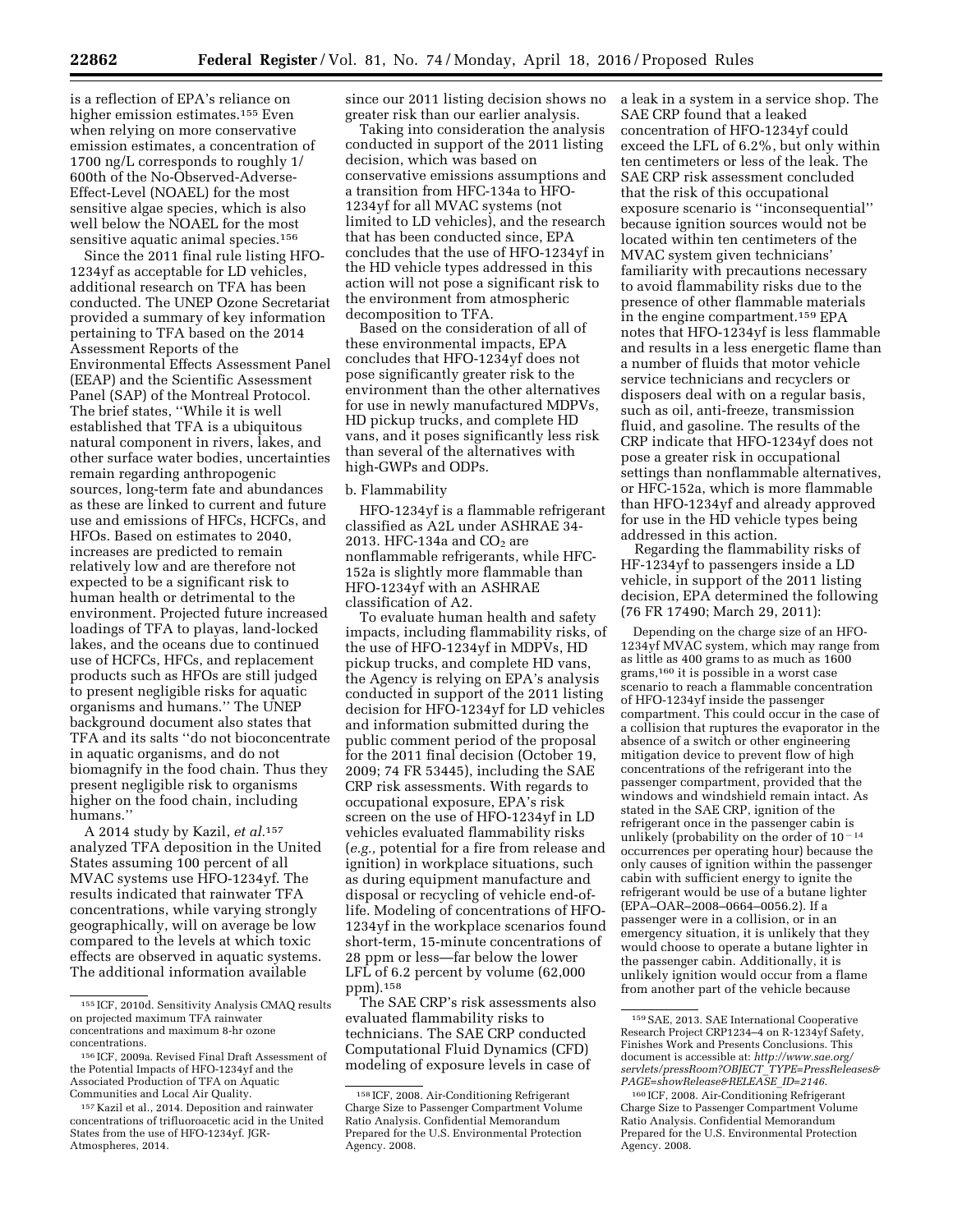automobiles are constructed to seal off the passenger compartment with a firewall. If a collision breached the passenger compartment such that a flame from another part of the vehicle could reach it, that breach would also create ventilation that would lower the refrigerant concentration below the lower flammability limit. Similarly, if either a window or the windshield were broken in the collision, the ventilation created would lower the refrigerant concentration below the lower flammability limit. Therefore, EPA finds that flammability risks of HFO-1234yf to passengers inside a vehicle will be low. Further, these risks are likely to be less than those from HFC-152a, another flammable refrigerant that EPA has previously found acceptable subject to use conditions, because HFC-152a has a lower LFL and a lower minimum ignition energy than HFO-1234yf (EPA–HQ–OAR–2008–0664–0008, –0013.4, –0056.2).

Since that time additional analysis has been conducted under more recent SAE CRPs.

The fourth and most recent SAE CRP, SAE CRP1234–4, was established in October 2012 in response to a press release issued by the German OEM Daimler ''suggesting that new testing conducted by the company had shown R-1234yf to pose greater risk of vehicle fire than was estimated by the prior CRP1234 analysis.'' The final report for SAE CRP1234–4 was released on July 24, 2013, and concluded that the ''refrigerant release testing completed by Daimler was unrealistic.'' And, ''their testing created extreme conditions that favored ignition while ignoring many mitigating factors that would be present in an actual real-world collision.'' 161 The OEM members of CRP1234–4 included FCA, Ford, General Motors, Honda, Hyundai, Jaguar Land Rover, Mazda, PSA, Renault, and Toyota.

To fully assess the newly raised concerns, CRP1234–4 completed two new fault tree scenarios as refinements to the original fault tree analysis (FTA). ''The two new fault tree scenarios consider the possibility of an individual being unable to exit the vehicle due to a collision or a non-collision event that involves a refrigerant/oil release, the refrigerant/oil being ignited and the fire propagating. The FTA examined average risks across the entire global fleet of light-duty vehicles and used a number of conservative assumptions to ensure that the final risk estimate would be more likely to overestimate rather than underestimate actual risks.'' SAE CRP1234–4 concluded that:

Based on the updated analysis, the estimated overall risk of vehicle fire exposure attributed to use of R-1234yf is conservatively estimated at  $3 \times 10^{-12}$  events per vehicle operating hour. This is nearly six orders of magnitude less than the current risk of vehicle fires due to all causes (approximately  $1 \times 10^{-6}$  per vehicle operating hour) and also well below other risks accepted by the general public. The current overall risk of occupant exposure to adverse events based on R-1234yf usage is on the same order of magnitude as that estimated in the prior work of CRP1234. Therefore, the conclusions of the former CRP risk assessment are still valid: Risks are still very small compared to the risks of a vehicle fire from all causes and well below risks that are commonly viewed as acceptable by the general public.162

The findings of CRP1234–4 provide additional support for the conclusions of prior CRPs, and the EPA's analysis for its 2011 rule listing HFO-1234yf as acceptable, subject to use conditions, for use in LD vehicles. These findings in conjunction with EPA's earlier evaluation for LD vehicles support this proposal to list HFO-1234yf as acceptable, subject to use conditions, for the identified HD vehicle types.

To determine the appropriateness of relying on the conclusions of the extensive risk assessments conducted on flammability risks to passengers from HFO-1234yf in LD vehicles to support today's proposed SNAP listing of the same alternative in MDPVs, HD pickup trucks, and complete HD vans, we conducted an analysis of refrigerant charge size as compared to vehicle cabin size.163 Specifically, we evaluated whether the charge size and vehicle cabin size used for the worst case scenario for LD vehicles would be sufficiently conservative to also represent a worst case scenario for the HD vehicle types addressed in this proposal. EPA analyzed the charge to vehicle cabin size ratios for 38 vehicle models of MDPVs, HD pickup trucks, and HD vans and found that the highest ratio of charge size to compartment area, which represents the most conservative exposure scenario (smallest passenger compartment with largest refrigerant charge), for the types of HD vehicles included in this proposal, is 410 g/m3. This ratio is significantly lower than the highest ratio identified for LD vehicles,  $641$  g/m<sup>3</sup>, which was identified as the

most conservative value and used to conduct the risk screen supporting for LD listing.<sup>164</sup> Thus, the assessment used for the LD vehicles is sufficiently conservative to also represent a worst case scenario for the HD vehicle types subject to this proposal.

EPA considered the results of our examination of the ratio of charge size to compartment area and our understanding of these vehicle types and their MVAC systems being very similar to LD vehicles in determining it was appropriate to rely on the currently available analyses on light-duty vehicles. In addition, EPA has considered the characteristics of MDPVs, HD pickup trucks, and HD vans that could be different from LD vehicles, such as differences in the engine compartment size, passenger cabins, and operating conditions, and how those might impact EPA's reliance on the LD analyses. CRP1234–4 considered the temperature and condition of a hot surface that would be necessary to ignite HFO-1234yf released into the engine compartment as part of the FTA. The risk assessment conservatively analyzed a refrigerant and oil mixture contacting a hot surface, at or above 700 degrees Fahrenheit, in a stagnant zone condition such as might occur if the hot surface were covered with a heat shield with limited ventilation. EPA considered whether the engine temperatures and configurations of MDPVs, and HD pickup trucks and vans would reach higher temperatures (above 700 degrees) more regularly due to workload and towing capabilities, and if this would increase the likelihood of a fire under the hood of the vehicle. EPA does not believe this is the case. Despite their use as occupational vehicles and their towing capabilities, EPA does not expect any engine compartment surfaces to reach temperatures above those conservatively assumed for LD vehicles. The engine materials in these vehicles are the same as their LD counterparts, or in some cases a different material may be used to ensure consistent operating conditions. Also, in many cases the engine compartments for these vehicle types are larger than a LD engine compartment, allowing for additional space between hot parts and refrigeration lines, as well as increased airflow in the engine, decreasing the likelihood that refrigerant would be released onto a hot surface and that

<sup>161</sup> Gradient, 2013. Executive Summary for Additional Risk Assessment of Alternative Refrigerant R-1234yf, Prepared by Gradient for SAE International CRP–1234–4. July 24, 2013. Available online at: *[http://www.sae.org/standardsdev/tsb/](http://www.sae.org/standardsdev/tsb/cooperative/executivesummary.pdf) [cooperative/executivesummary.pdf](http://www.sae.org/standardsdev/tsb/cooperative/executivesummary.pdf)*.

<sup>162</sup> Gradient, 2013. Executive Summary for Additional Risk Assessment of Alternative Refrigerant R-1234yf, Prepared by Gradient for SAE International CRP–1234–4. July 24, 2013. Available online at: *[http://www.sae.org/standardsdev/tsb/](http://www.sae.org/standardsdev/tsb/cooperative/executivesummary.pdf) [cooperative/executivesummary.pdf](http://www.sae.org/standardsdev/tsb/cooperative/executivesummary.pdf)*.

<sup>163</sup> ICF, 2016i. Technical Support Document for Acceptability Listing of HFO-1234yf for Motor Vehicle Air Conditioning in Limited Heavy-Duty Applications.

<sup>164</sup> ICF, 2008. Air-Conditioning Refrigerant Charge Size to Passenger Compartment Volume Ratio Analysis. Confidential Memorandum Prepared for the U.S. Environmental Protection Agency. 2008.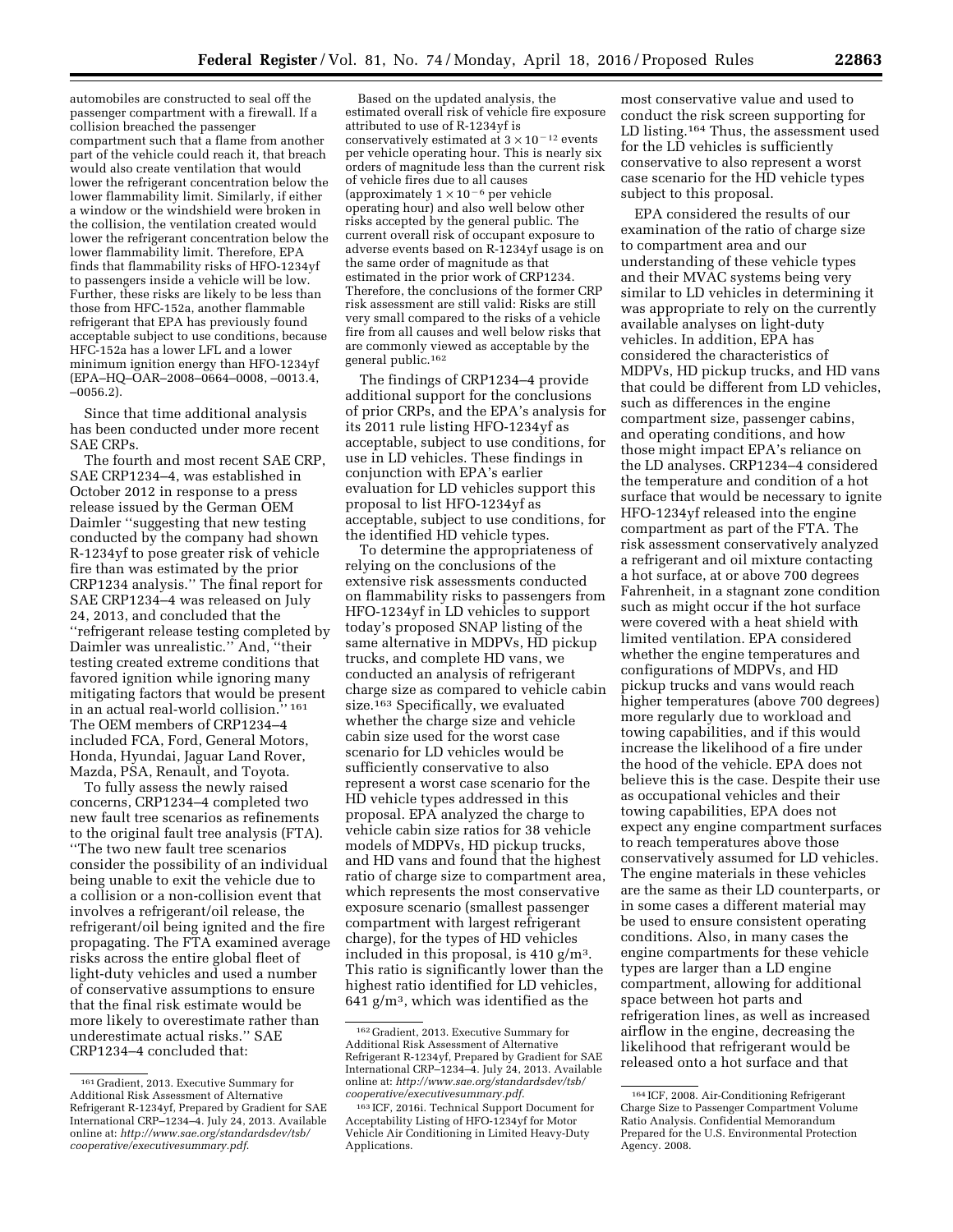contact, if it occurs, would occur in a stagnant zone condition.

EPA also considered whether the MVAC systems in diesel vehicles require additional analysis, since only gasoline vehicles have been used in the existing risk assessments. Unlike the LD fleet, where few vehicles have diesel engines, about half of HD pickup trucks and vans use diesel engines (July 13, 2015; 80 FR 40137). Based on EPA's understanding that MVAC systems and passenger compartments will be the same in gasoline and diesel engines, and surface temperatures within a diesel engine are typically lower than those in a gasoline vehicle because of the lean combustion and more complete utilization of thermal energy inherent to diesel engines, EPA has determined that additional analysis on vehicles with diesel engines is not necessary.

For these reasons, EPA concludes that the currently available assessments on the use of HFO-1234yf in LD vehicles are sufficiently conservative to account for all possible flammability risks from the use of HFO-1234yf in MDPVs, HD pickup trucks, and complete HD vans. Relying on the same analysis considered in support of the 2011 SNAP listing of HFO-1234yf as acceptable, subject to use conditions, for MVAC in new LD vehicles, verifying that more recent information is consistent with that analysis, and considering unique factors for these vehicle types, EPA concludes that the use of HFO-1234yf in new MVAC systems for MDPVs, HD pickup trucks, and complete HD vans does not pose greater flammability risk than the other alternatives when used in accordance with the proposed use conditions.

## c. Toxicity

To evaluate human health and safety impacts, including toxicity risks, from the use of HFO-1234yf in MDPVs, HD pickup trucks, and complete HD vans, the Agency is relying on EPA's analysis conducted in support of the 2011 listing decision for HFO-1234yf for LD vehicles and information submitted during the public comment period of the proposal (October 19, 2009; 74 FR 53445) for the 2011 final decision, including the SAE CRP risk assessments.

In our analysis supporting the 2011 final decision, EPA compared worker exposures to a workplace exposure limit of 250 ppm 165 over an 8-hour timeweighted average for long-term occupational exposure to HFO-1234yf, For short-term occupational exposure to HFO-1234yf, we compared worker exposure to an acute exposure limit of 98,211 ppm, divided by a margin of exposure of 30, for a value of 3,270 ppm over 30 minutes.166 167

Concerning workplace exposure, we expect that professional technicians have proper training and certification and have the proper equipment and knowledge to minimize their risks due to exposure to refrigerant from an MVAC system. Thus, worker exposure to HFO-1234yf is expected to be low. If workers service MVAC systems using certified refrigerant recovery equipment after receiving training and testing, exposure levels to HFO-1234yf are estimated to be on the order of 4 to 8.5 ppm on an 8-hour time-weighted average (as compared with a 250 ppm workplace exposure limit) 168 and 122

collective uncertainty factor of 30. Uncertainty factors of 3 were assigned for animal to human extrapolation, and 10 for variability within the human population. The long-term workplace exposure limit was calculated as follows: 4000 ppm (animal exposure)  $\times$  1.9 (ratio of estimated human exposure/animal exposure)  $\times$  1/3 (UF for animal to human extrapolation)  $\times$  1/10 (UF for variability within the human population) exposure) =  $250$ ppm. This value was compared against 8-hour average concentrations. See EPA–HQ–OAR–2008– 0664–0036 and EPA–HQ–OAR–2008–0664–0038.

166This was based on a NOAEL of 51,690 ppm from the study, ''Sub-acute (2-week) Inhalation Toxicity Study with HFO-1234yf in rats,'' EPA– HQ–OAR–2008–0664–0020 through–0020.4, a factor of 1.9 to account for differences in blood concentrations between animals and humans and a margin of exposure or collective uncertainty factor of 30. Uncertainty factors of 3 were assigned for animal to human extrapolation, and 10 for variability within the human population. The shortterm workplace exposure value was calculated as follows: 51,690 ppm (animal exposure)  $\times$  1.9 (ratio of estimated human exposure/animal exposure) = 98,211 ppm This value was then divided by the expected exposure in each scenario, and compared against the target margin of exposure of 30. See EPA–HQ–OAR–2008–0664–0036 and EPA–HQ– OAR–2008–0664–0038.

167For comparison, the SAE CRP used exposure limits of 500 ppm over 8 hours and 115,000 ppm over 30 minutes to evaluate risks for these same time periods. These are based on the 8-hr Workplace Environmental Exposure Limit (WEEL) for HFO-1234yf and for short-term exposure, assuming a NOAEL of approximately 405,800 ppm from the study, ''Acute (4-hour) inhalation toxicity study with HFO-1234yf in rats.'' Note that EPA disagrees with the finding that the acute inhalation toxicity study found a NOAEL. We consider this study to show adverse effects at all levels because of the presence of grey discoloration in the lungs of the test animals. In order to ensure sufficient protection, EPA's risk assessment used a NOAEL from a subacute study instead of a LOAEL from an acute study.

168This was based on a NOAEL of 4000 ppm from the study, ''An Inhalation Prenatal Developmental Toxicity Study of HFO-1234yf (2,3,3,3- Tetrafluoropropene) in Rabbits,'' EPA–HQ–OAR– 2008–0664–0041. We used a factor of 1.9 to account for differences in blood concentrations between animals and humans, and a margin of exposure or

ppm on a 30-minute average (as compared with a short-term exposure level of 98,211 ppm divided by a [margin of exposure of 30, for a value of 3270 ppm over 30 minutes 169 170).171 172 We also analyzed exposure levels during manufacture and final disposition at vehicle end-of-life, and found that they would be no higher than 28 ppm on a 15-minute average or 8.5 ppm on an 8-hour time-weighted average.173 The manufacture, use, and disposal or recycling of HFO-1234yf MVAC systems are not expected to present a toxicity risk to workers. Other alternatives such as HFC-134a and HFC-152a also do not present a toxicity risk to workers in the same scenarios; therefore, HFO-1234yf poses the same or less risk than other alternatives.

EPA's review of consumer risks from toxicity of HFO-1234yf indicated that

169This was based on a NOAEL of 51,690 ppm from the study, ''Sub-acute (2-week) Inhalation Toxicity Study with HFO-1234yf in rats,'' EPA– HQ–OAR–2008–0664–0020 through–0020.4, a factor of 1.9 to account for differences in blood concentrations between animals and humans and a margin of exposure or collective uncertainty factor of 30. Uncertainty factors of 3 were assigned for animal to human extrapolation, and 10 for variability within the human population. The shortterm workplace exposure value was calculated as follows:  $51,690$  ppm (animal exposure)  $\times$  1.9 (ratio of estimated human exposure/animal exposure) = 98,211 ppm. This value was then divided by the expected exposure in each scenario, and compared against the target margin of exposure of 30. See EPA–HQ–OAR–2008–0664–0036 and EPA–HQ– OAR–2008–0664–0038.

170For comparison, the SAE CRP used exposure limits of 500 ppm over 8 hours and 115,000 ppm over 30 minutes to evaluate risks for these same time periods. These are based on the 8-hr Workplace Environmental Exposure Limit (WEEL) for HFO-1234yf and for short-term exposure, assuming a NOAEL of approximately 405,800 ppm from the study, ''Acute (4-hour) inhalation toxicity study with HFO-1234yf in rats.'' Note that EPA disagrees with the finding that the acute inhalation toxicity study found a NOAEL. We consider this study to show adverse effects at all levels because of the presence of grey discoloration in the lungs of the test animals. In order to ensure sufficient protection, EPA's risk assessment used a NOAEL from a subacute study instead of a LOAEL from an acute study.

171EPA, 2009b. Risk Assessment: PMN 07–0601. Available at: *[http://www.regulations.gov/#](http://www.regulations.gov/#!documentDetail;D=EPA-HQ-OAR-2008-0664-0036) [!documentDetail;D=EPA-HQ-OAR-2008-0664-0036.](http://www.regulations.gov/#!documentDetail;D=EPA-HQ-OAR-2008-0664-0036)* 

172 ICF International, 2009b. Risk Screen on Substitutes for CFC-12 in Motor Vehicle Air Conditioning: Substitute: HFO-1234yf. Available online at: *[http://www.regulations.gov/#!document](http://www.regulations.gov/#!documentDetail;D=EPA-HQ-OAR-2008-0664-0038) [Detail;D=EPA-HQ-OAR-2008-0664-0038.](http://www.regulations.gov/#!documentDetail;D=EPA-HQ-OAR-2008-0664-0038)*  173 Ibid.

<sup>165</sup>This was based on a NOAEL of 4000 ppm from the study, ''An Inhalation Prenatal Developmental Toxicity Study of HFO-1234yf (2,3,3,3- Tetrafluoropropene) in Rabbits,'' EPA–HQ–OAR– 2008–0664–0041. We used a factor of 1.9 to account for differences in blood concentrations between animals and humans, and a margin of exposure or

collective uncertainty factor of 30. Uncertainty factors of 3 were assigned for animal to human extrapolation, and 10 for variability within the human population. The long-term workplace exposure limit was calculated as follows: 4000 ppm (animal exposure)  $\times$  1.9 (ratio of estimated huma exposure/animal exposure)  $\times$  1/3 (UF for animal to human extrapolation)  $\times$  1/10 (UF for variability within the human population) exposure) =  $250$ ppm. This value was compared against 8-hour average concentrations. See EPA–HQ–OAR–2008– 0664–0036 and EPA–HQ–OAR–2008–0664–0038.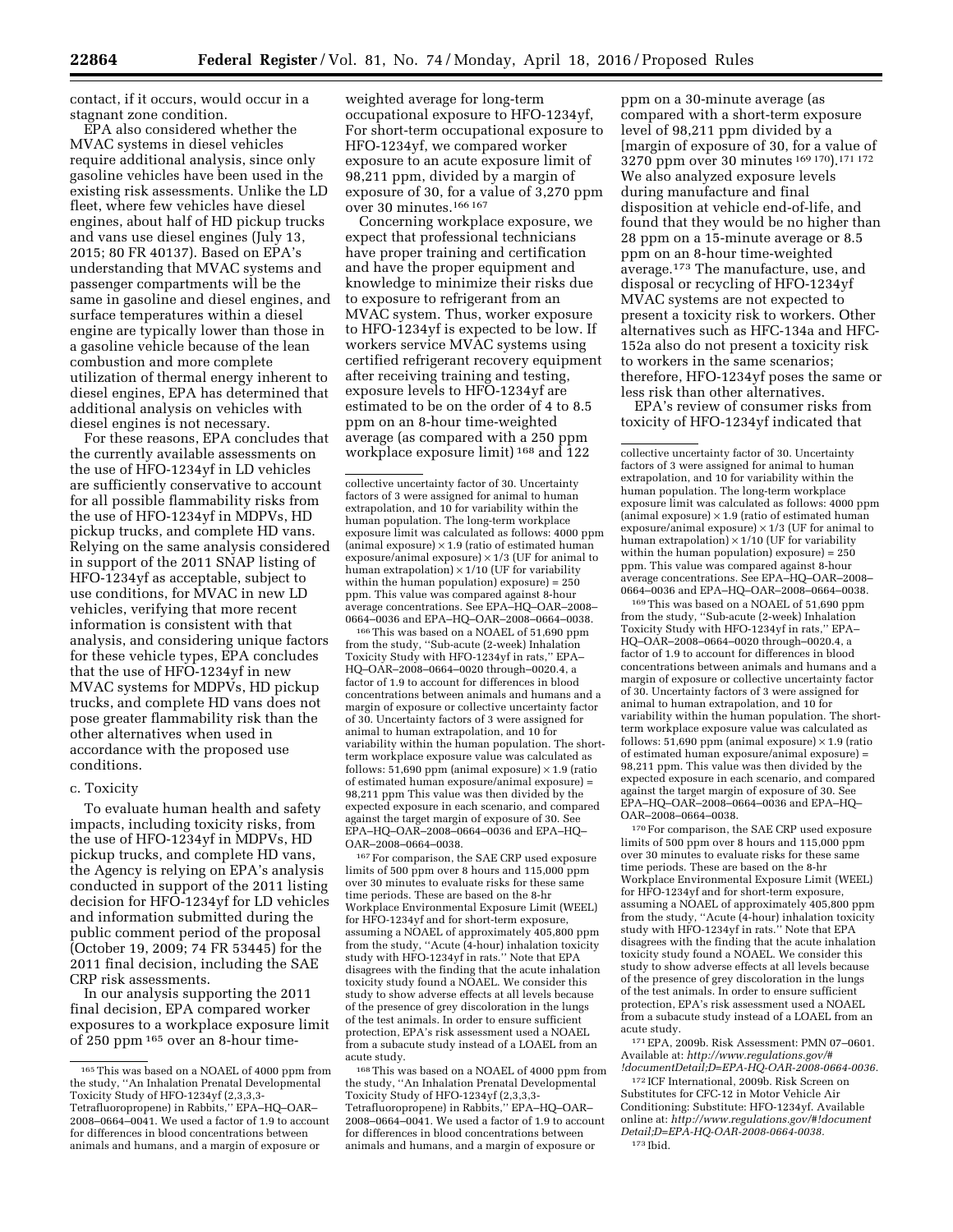potential consumer (passenger) exposure from a refrigerant leak into the passenger compartment of a vehicle is not expected to present an unreasonable risk. The consumer risks due to exposure to HFC-152a and HFC-134a are

comparable to those of HFO-1234yf, with exposure levels expected to be below relevant exposure limits such as their cardiotoxic NOAELs. The consumer toxicity risks due to  $CO<sub>2</sub>$  are mitigated by the use conditions for that refrigerant, resulting in comparable risks to other alternatives.

In addition to analyzing exposure to the refrigerant, EPA and the SAE CRPs have also considered risks of generating hydrogen fluoride (HF) from combustion of HFO-1234yf. With regards to consumer risks from the use of HFO-1234yf in MVAC systems, we have considered information concerning consumer exposure to HF from thermal decomposition or combustion of HFO-1234yf. The 2009 CRP risk assessments analyzed potential concentrations of HFO-1234yf, from a leak inside the passenger compartment, and HF, from thermal decomposition or ignition, in the passenger compartment. SAE CRP members conducted testing to measure HF concentrations and to identify factors that were most likely to lead to HF formation.174 One test on HF concentrations inside a car cabin found maximum concentrations were in the range of zero to 35 ppm in trials both with HFO-1234yf and with HFC-134a, with concentrations dropping to 10 ppm or less after 10 minutes. In a second test of HF generated in the engine compartment, HF concentrations from thermal decomposition of HFO-1234yf reached as high as 120 ppm in the engine compartment in the worst case, with interior passenger cabin values of 40 to 80 ppm. Under the same extreme conditions (flash ignition, temperature of 700 °C, closed hood), HF concentrations from thermal decomposition of HFC-134a reached 36.1 ppm in the engine compartment with interior passenger cabin values of two to eight ppm. The other trials with less extreme conditions found HF concentrations from HFO-1234yf in the engine compartment of zero to 8 ppm.

The SAE CRP selected an Acute Exposure Guideline Limit (AEGL)-2 of 95 ppm over 10 minutes as its criterion for determining toxicity risk from HF.175

Thus, even assuming levels inside a passenger compartment reached the highest level that occurred during the tests—80 ppm—a passenger inside a vehicle would at worst experience discomfort and irritation, rather than any permanent effects. HF levels that could result in similar effects were also observed for HFC-134a. The SAE CRP concluded that the probability of such a worst-case event is on the order of  $10<sup>-12</sup>$  occurrences per operating hour.176 177 This level of risk is similar to the current level of risk of HF generated from HFC-134a.178 To date, EPA is unaware of any reports of consumers affected by HF generated by HFC-134a, which has been used in automobile MVAC systems across the industry since 1993. Therefore, EPA concludes that when used in accordance with use conditions, HFO-1234yf does not pose greater risk overall to human health and the environment than other alternatives.

SAE CRP1234–4 considered the need to reevaluate HF exposure due to decomposition or ignition of HFO-1234yf and determined it was unnecessary. This decision considered that: The risks of HF evaluated in the earlier CRP were not significantly different from the risks of HF generation during use of HFC-134a; a presentation from the German automobile manufacturing industry group VDA found that thermal decomposition would not lead to significant amounts of HF and confirmed that there is not expected to be additional risk due to HF from HFO-1234yf compared to HFC-134a. In addition, the CRP1234–4 considered new scenarios where an individual might not be able to leave a car; however, it is expected that because HF is irritating, individuals will leave the area unless they are unable to do so. The CRP1234–4 also considered that mitigating factors specific to HF, such as convection of HF away from the vehicle due to the heat of a fire, mean that the factors already analyzed were likely to be very conservative. Finally, the CRP1234–4 was aware of studies conducted by the CRP for a refrigerant blend, referred to as ''CRP MRB,'' that found HF from HFO-1234yf along the side of a vehicle never exceeded the

health-based HF limit of 95 ppm, even in the case of fire. This additional information confirms that the consumer risks from generation of HF are no greater than in EPA's 2011 evaluation. Further, risks of generation of HF are comparable to those from HFC-134a, and likely also from HFC-152a.  $CO<sub>2</sub>$ contains no fluorine, and thus, there are no risks due to HF generation.

EPA did not analyze toxicity concerns from the generation of HF in the workplace. In its December 17, 2009, *Risk Assessment for Alternative Refrigerants HFO-1234yf and R-744 (CO*2*),* the SAE CRP indicated that ''service technicians will be knowledgeable about the potential for HF generation and will immediately move away from the area when they perceive the irritancy of HF prior to being exposed above a health-based limit'' (EPA-HQ–OAR–2008–0664– 0056.2). Because the potential to form HF from HFO-1234yf is similar to that from other MVAC refrigerants and because service technicians, recyclers, and disposers have historically handled refrigerants with the same concern, including HFC-134a which is the most commonly used refrigerant, EPA concludes that HFO-1234yf does not pose greater risk in the workplace with regard to HF generation than other available or potentially alternatives.

## 4. What are the proposed use conditions?

All MVAC refrigerants listed as acceptable are subject to use conditions requiring labeling and the use of unique fittings. HFC-152a and  $CO<sub>2</sub>$  are subject to additional use conditions mitigating flammability and toxicity as appropriate to the alternative. None of these alternative refrigerants can simply be ''dropped'' into existing HFC-134a AC systems because they are listed as acceptable only for newly manufactured vehicles.

EPA is proposing to list HFO-1234yf acceptable, subject to use conditions, because the use conditions are necessary to ensure that use of HFO-1234yf will not have a significantly greater overall impact on human health and the environment than other alternatives for use in MDPVs, HD pickup trucks, and complete HD vans. EPA is proposing to require the same use conditions for HFO-1234yf in the HD vehicle types included in today's proposal that are currently required for the use of HFO-1234yf in newly manufactured LD vehicles. Because of the similarities in the MVAC systems used for these vehicles, these use conditions will be sufficiently protective to ensure use of HFO-1234yf

<sup>174</sup>*[http://www.regulations.gov/#!documentDetail;](http://www.regulations.gov/#!documentDetail;D=EPA-HQ-OAR-2008-0664-0056) [D=EPA-HQ-OAR-2008-0664-0056.](http://www.regulations.gov/#!documentDetail;D=EPA-HQ-OAR-2008-0664-0056)* 

<sup>175</sup>The AEGL–2 is defined as ''the airborne concentration of a substance . . . above which it is predicted that the general population, including susceptible individuals could experience irreversible or other serious, long lasting adverse

effects or an impaired ability to escape.'' *[http://](http://www.epa.gov/oppt/aegl/pubs/define.htm) [www.epa.gov/oppt/aegl/pubs/define.htm.](http://www.epa.gov/oppt/aegl/pubs/define.htm)* 

<sup>176</sup> If we assume 250 million passenger vehicles in the U.S. and typical driving times of 500 hours per year per vehicle, a risk of  $4.6 \times 10^{-12}$  per operating hour equates roughly to one event every 2 years for all drivers in the entire United States.

<sup>177</sup>Regulations.gov, EPA–HQ–OAR–2008–0664– 0056.2.

<sup>178</sup>Regulations.gov, EPA–HQ–OAR–2008–0664– 0086.1.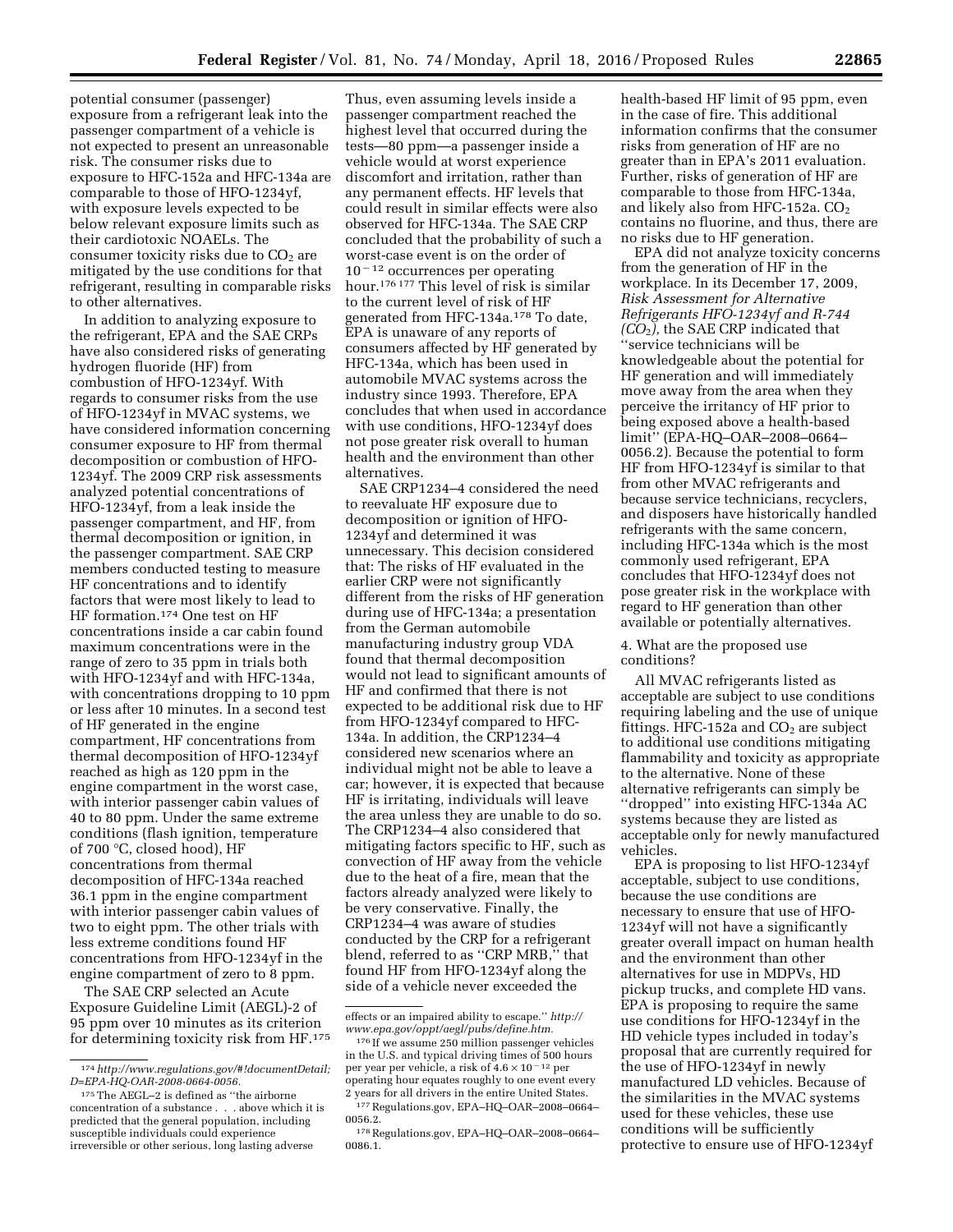in MDPVs, HD pickup trucks, and complete HD vans does not pose significantly greater risk than use of other alternatives.

The first use condition requires that MVAC systems designed to use HFO-1234yf must meet the requirements of SAE J639, ''Safety Standards for Motor Vehicle Refrigerant Vapor Compression Systems.'' This standard sets safety standards that include unique fittings; a warning label indicating the refrigerant's identity and that it is a flammable refrigerant; and requirements for engineering design strategies that include a high-pressure compressor cutoff switch and pressure relief devices. This use condition also requires that for connections with refrigerant containers for use in professional servicing, use fittings must be consistent with SAE J2844 (revised October 2011). SAE J639 (2011 version) which specifies quick-connect fittings that are different from those for any other refrigerant. The low-side service port and connections will have an outside diameter of 14 mm (0.551 inches) and the high-side service port will have an outside diameter of 17 mm (0.669 inches), both accurate to within 2 mm. Under SAE J2844 (revised October 2011), containers of HFO-1234yf for use in professional servicing of MVAC systems must have a lefthanded screw valve with a diameter of 0.5 inches and Acme (trapezoidal) thread with 16 threads per inch. The SAE standards do not include and EPA has not received a submission for unique fittings for small containers of HFO-1234yf refrigerant.

Consistent with the conclusion EPA drew at the time of the EPA's listing decision for HFO-1234yf in LD vehicles relied, EPA believes that the safety requirements that are included in SAE J639 sufficiently mitigate risks of both HF generation and refrigerant ignition (March 29, 2011; 76 FR 17488) for MDPVs, HD pickup trucks, and complete HD vans subject to this proposed action. HFO-1234yf is mildly flammable (2L classification) and, like other fluorinated refrigerants, can decompose to form the toxic compound HF when exposed to flame or to sufficient heat. The SAE J639 standard can also address flammability and HF risks of HFO-1234yf for MDPVs, HD pickup trucks, and complete HD vans. For example, SAE J639 provides for a pressure relief device designed to minimize direct impingement of the refrigerant and oil on hot surfaces and for design of the refrigerant circuit and connections to avoid refrigerant entering the passenger cabin. The pressure release device ensures that pressure in

the system will not reach an unsafe level that might cause an uncontrolled leak of refrigerant, such as if the AC system is overcharged. The pressure release device will reduce the likelihood that refrigerant leaks would reach hot surfaces that might lead to either ignition or formation of HF. Designing the refrigerant circuit and connections to avoid refrigerant entering the passenger cabin ensures that if there is a leak, the refrigerant is unlikely to enter the passenger cabin. Keeping refrigerant out of the passenger cabin minimizes the possibility that there would be sufficient levels of refrigerant to reach flammable concentrations or that HF would be formed and transported where passengers might be exposed.

The second use condition requires the manufacturer of MVAC systems and vehicles to conduct Failure Mode and Effects Analysis (FMEA) as provided in SAE J1739 (adopted 2009) and keep records of the FMEA on file for three years from the date of creation. SAE J1739 (adopted 2009) describes a FMEA as ''a systematic group of activities intended to: (a) Recognize and evaluate the potential failure of a product/ process and the effects and causes of that failure, (b) identify actions that could eliminate or reduce the change of the potential failure occurring, and (c) document the process.'' Through the FMEA, OEMs determine the appropriate protective strategies necessary to ensure the safe use of HFO-1234yf across their vehicle fleet. It is standard industry practice to perform the FMEA and to keep it on file while the vehicle is in production and for several years afterwards. As with the previous use condition, this use condition is intended to ensure that new MDPVs, HD pickup trucks, and complete HD vans manufactured with HFO-1234yf MVAC systems are specifically designed to minimize release of the refrigerant into the passenger cabin or onto hot surfaces that might result in ignition or in generation of HF.

## 5. When would the listing apply?

EPA proposes that this listing would apply 30 days after the date of publication of a final rule. This date, the same as the proposed effective date of this regulation, allows for the safe use of this substitute at the earliest opportunity.

6. What is the relationship between this proposed SNAP rule and other federal rules?

a. CAA Sections 608 and 609

CAA section 609 establishes standards and requirements regarding

servicing of MVAC systems. Under section 609, no person repairing or servicing motor vehicles for consideration 179 may perform any service on an MVAC that involves the refrigerant without properly using approved refrigerant recovery or recovery and recycling equipment and no such person may perform such service unless such person has been properly trained and certified. Refrigerant handling equipment must be certified by EPA or an independent organization approved by EPA. EPA has issued regulations interpreting this statutory requirement and those regulations are codified at subpart B of 40 CFR part 82. The statutory and regulatory provisions regarding MVAC servicing apply to all refrigerant alternatives and application is not limited to ozone-depleting refrigerants. Today's proposal will not have a direct impact on EPA's regulations under section 609.

Section 608 of the CAA prohibits the intentional release (venting) of all refrigerants except those specifically exempted; because HFO-1234yf is not exempt, intentional release from MVAC systems of MDVPs, HD pickup trucks, and HD vans addressed in this action would be prohibited if the decision to list HFO-1234yf as acceptable subject to use conditions is finalized. MVAC endof-life disposal and recycling specifications are also covered under section 608 of the CAA and our regulations issued under that section of the Act, which are codified at subpart F of 40 CFR part 82.

b. Would this action listing HFO-1234yf as acceptable, subject to use conditions, for MDPVs, HD pickup trucks, and complete HD vans affect EPA's LD GHG standards?

Today's proposal to list HFO-1234yf as acceptable, subject to use conditions, if finalized, will have no direct effect on the MY 2017–2025 light-duty vehicle GHG standards since today's proposed action applies to HD vehicles, not light duty. We raise the issue here, however, because today's proposed action would apply to MPDVs. As noted above in section V.B.1.a., although MDPVs are classified as HD vehicles based on their GVWR, due to their similarities to LD vehicles, GHG emissions from MDPVs are regulated under the LD GHG and fuel economy standards, and they are excluded from the HD GHG and fuel economy standards.180

 $^{\rm 179}$  Service for consideration means receiving something of worth or value to perform service, whether in money, credit, goods, or services. 180 40 CFR 1037.5(c).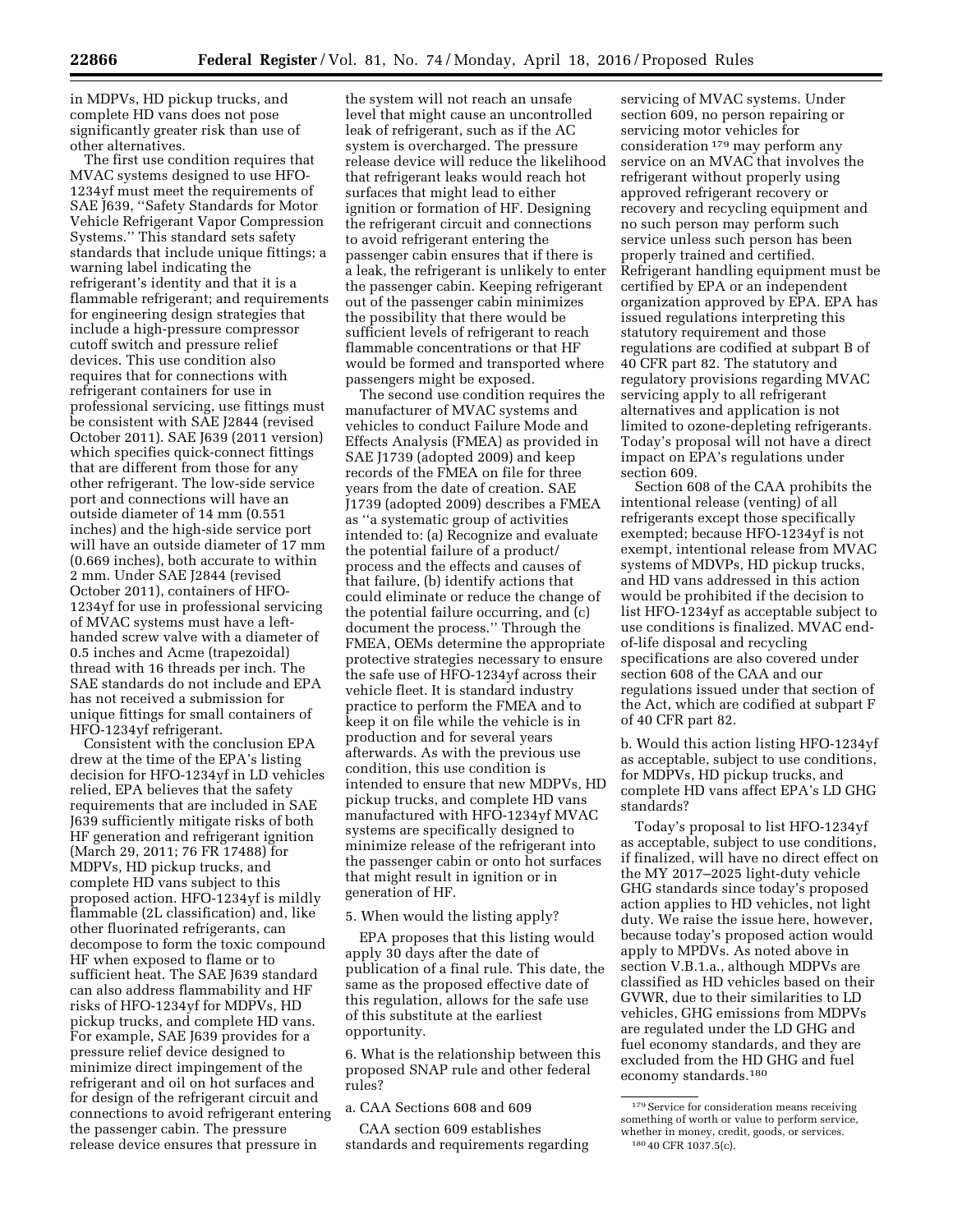Nonetheless, this proposed action would have no direct effect on the regulations on MDPVs established under the LD GHG standards. Those standards are established by rule and EPA is not reopening that rule in this action. We do note, however, that today's proposal is relevant to one of the compliance flexibilities in that rule. As part of the MY 2017–2025 LD GHG rule,181 EPA established the availability of credits for the use of alternative refrigerants with lower GWPs than that of HFC-134a. If EPA lists HFO-1234yf as acceptable for MDPVs under SNAP, as proposed, vehicle manufacturers will be able to obtain credits for the use of HFO-1234yf in these vehicles as allowed for in the MY 2017–2025 LD GHG rule. The LD GHG standards do not require any specific means of compliance, so manufacturers have the flexibility to either switch refrigerants or to comply with the standards by other means.182

c. Would this action listing HFO-1234yf as acceptable, subject to use conditions, for certain HD vehicles affect EPA's HD GHG standards?

The Phase 1 HD GHG rules divided the industry into three discrete categories—combination tractors, heavyduty pickups and vans, and vocational vehicles. The Phase 1 rules also set separate standards for engines that power vocational vehicles and combination tractors—based on the relative degree of homogeneity among vehicles within each category (76 FR 57106; September 15, 2011). On July 13, 2015, EPA and the National Highway Traffic Safety Administration (NHTSA) proposed Phase 2 HD GHG standards that would build on existing Phase 1 HD GHG standards, and also proposed GHG standards for certain trailers used in combination with HD tractors (80 FR 40137; July 12, 2015). Today's proposal, should EPA adopt it, will have no direct effect on the HD GHG standards, either for Phase 1 or the proposed Phase 2.

As part of today's action, EPA is proposing to list HFO-1234yf as acceptable, subject to use conditions, for MDPVs, HD pickup trucks, and complete HD vans. HD pickup trucks and vans are one of the categories of HD vehicles regulated under the Phase 1 HD GHG standards, and proposed to be further regulated under the Phase 2 program. As part of the Phase 1 HD GHG standards, EPA finalized a low leakage requirement of 1.50 percent leakage per year for AC systems installed in HD

trucks and vans and combination tractors for model years 2014 and later. EPA finalized a standard of 1.50 percent leakage per year for heavy-duty pickup trucks and vans and combination tractors. See section II.E.5 of Phase 1 HD GHG standard preamble (76 FR 57194– 57195) for further discussion of the MVAC leakage standard.

As part of the NPRM for Phase 2 of the HD GHG standards (80 FR 40343; July 12, 2015), EPA proposed regulatory provisions that would be in place if and when lower-GWP alternative refrigerants are approved and adopted by manufacturers of HD vehicles. EPA proposed to adopt the same MVAC leakage standard for vocational vehicles as apply for pickups and vans, and for combination tractors. If adopted, these provisions would have the effect of easing the burden associated with complying with the lower-leakage requirements when a lower-GWP refrigerant is used instead of HFC-134a. These provisions would recognize that leakage of refrigerants would be relatively less damaging from a climate perspective if one of the lower-GWP alternatives is used. Specifically, EPA proposed to allow a manufacturer to be ''deemed to comply'' with the leakage standard set through the Phase 1 regulations by using a lower-GWP alternative refrigerant. EPA proposed that in order to be ''deemed to comply'' the vehicle manufacturer would need to use a refrigerant other than HFC-134a that is listed as an acceptable alternative refrigerant for heavy-duty MVAC systems under SNAP, and defined under the LD GHG regulations at 40 CFR 86.1867–12(e) (80 FR 40343–44; July 12, 2015). The lower-GWP refrigerants currently defined at 40 CFR 86.1867– 12(e) are HFC-152a, HFO-1234yf, and  $CO<sub>2</sub>$ 

If HFO-1234yf is listed as acceptable under SNAP for use in HD pickup trucks and complete HD vans, as proposed, and if the incentive proposed in the Phase 2 HD NPRM is finalized, these types of HD vehicles manufactured with HFO-1234yf MVAC systems will be ''deemed to comply'' with the low leakage standard.

7. On which topics is EPA specifically requesting comment?

EPA requests comment on all aspects of this proposed action. EPA is particularly interested in any additional exposure scenarios or unique characteristics of the types of HD vehicles included in today's action as compared to LD vehicles where HFO-1234yf has previously been listed as acceptable. In addition, EPA also specifically requests comment on

whether the proposed use conditions are adequately protective for MDPVs, HD pickup truck, and complete HD vans, or whether more protective use conditions are necessary. If a commenter believes more protective use conditions are necessary, the commenter should identify what additional, more protective use conditions could be implemented.

With regard to incomplete HD pickup trucks and vans, EPA requests information on any modifications to incomplete HD pickup trucks by secondary manufacturers that could result in modifying the OEM-installed MVAC system. Concerning incomplete HD vans, at this time, EPA does not have information on all potential vehicle conversions that could be made by secondary manufacturers or the impact those conversions may have with regard to the SNAP criteria. Due to lack of information on potential vehicle conversions, EPA cannot assess whether or not the same risk analysis used for complete HD vans would be applicable to all incomplete HD vans. However, EPA is aware that for some incomplete HD vans, secondary manufacturers do not modify the MVAC systems. An example of an incomplete HD van that is manufactured by the OEM with cabin cooling that is not altered by the secondary manufacturer might be a HD van customized by a secondary manufacturer for transportation of persons with disabilities. In this situation, the secondary manufacturer would install wheelchair ramps, lifts, and other equipment to meet the needs of their customer in an incomplete HD van from the OEM without making any modifications to the OEM-installed MVAC system. However, some secondary manufacturers may alter the OEM MVAC system design based on their needs (*e.g.,* alter the MVAC system to provide cooling to the back of a vehicle). We request comments on whether there is a distinction that can be made between HD vans that could not have the MVAC systems modified and those that could have the MVAC systems modified. EPA is not including these vehicle types in this proposed action but is interested in receiving information on this topic. If such information clearly indicates that necessary distinctions can be made, and EPA establishes that use of HFO-1234yf in these vehicles will not result in greater overall risk to human health and the environment, the Agency would consider taking further rulemaking action to include a subset of incomplete HD vans in the listing of HFO-1234yf instead.

<sup>181</sup> 77 FR 62624, 62807–810 (October 15, 2012); see also 75 FR 25325, 25431–32 (May 7, 2010) (discussing the same issue for MY 2012–2016 light-<br>duty vehicles).

<sup>182 77</sup> FR 62804-809.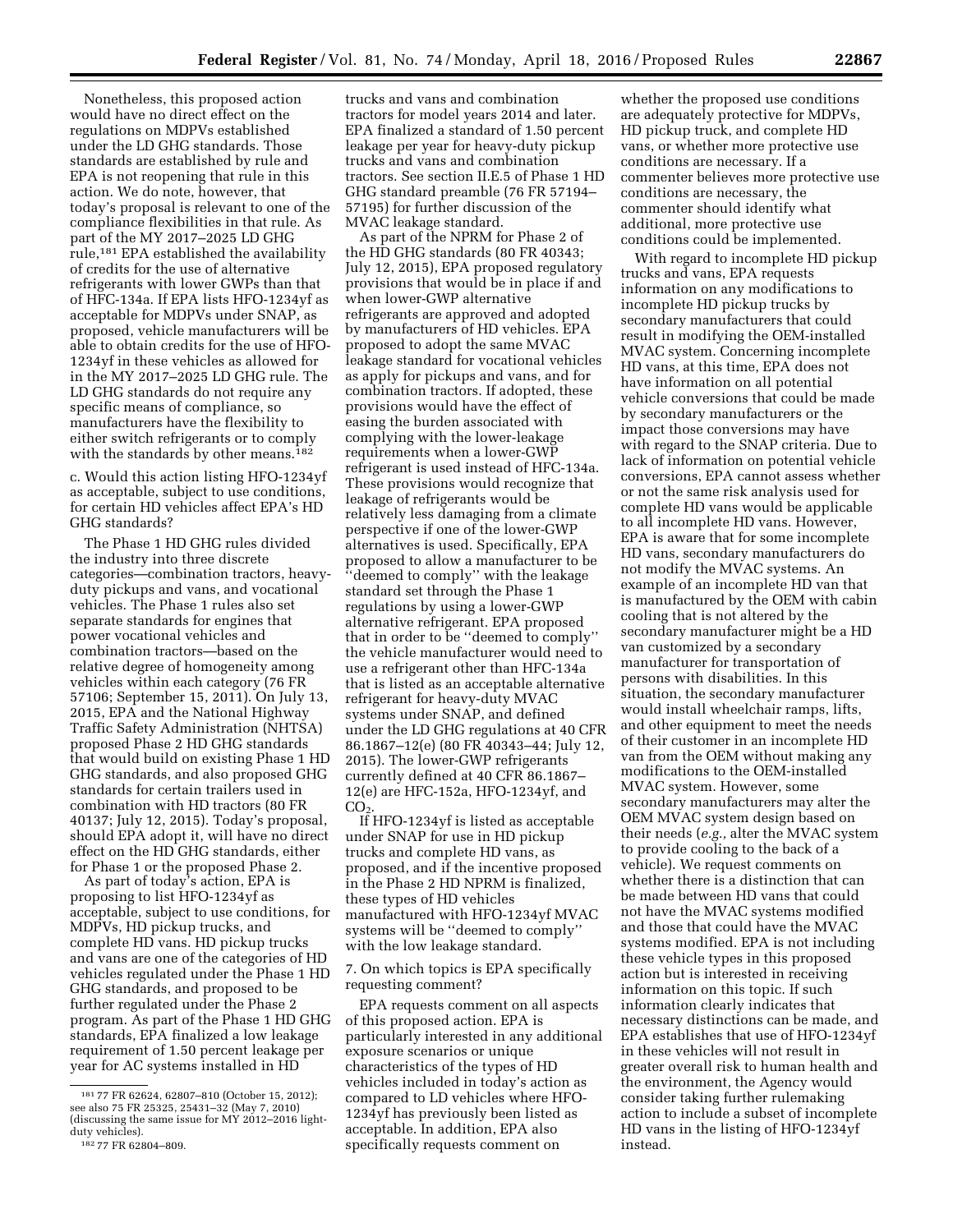Additional risk analysis would be necessary prior to considering a listing decision for HFO-1234yf in all incomplete HD vans, especially on those for which the OEM-installed MVAC system may be altered. EPA requests comment on secondary manufacturer modifications that are likely for HD vans and, we welcome information on the types of modifications that could result in altering the MVAC system installed by the OEMs and the procedures for those modifications. EPA requests information on potential exposure scenarios, and is especially interested in

information relevant to risk assessment such as charge sizes, the ratio of charge size to cabin size, exposure levels, potential for leaks and for ignition events, and means of mitigating risks during system modifications by the secondary manufacturer, and subsequently during the useful life of the vehicle. This information may be used to inform a future listing.

Additionally, EPA requests information on development of HFO-1234yf MVAC systems for other HD vehicle types or off-road vehicles, or plans to develop these systems in the future. This information may be used to inform a future listing.

*C. Foam Blowing Agents* 

1. Proposed Change of Status for Certain HFC Foam Blowing Agents for Rigid PU Spray Foam

As provided in the following table, for rigid PU spray foam, EPA is proposing to list as acceptable, subject to narrowed use limits, numerous foam blowing agents for military or space- and aeronautics-related applications, and change the status from acceptable to unacceptable for all other uses:

## TABLE 17—PROPOSED CHANGE OF STATUS DECISIONS FOR FOAM BLOWING AGENTS IN RIGID PU SPRAY FOAM

| End-use                                               | Substitutes                                                                                                                                                                                                                              | Proposed decision                                                                                                                                                                                                                                                                                        |
|-------------------------------------------------------|------------------------------------------------------------------------------------------------------------------------------------------------------------------------------------------------------------------------------------------|----------------------------------------------------------------------------------------------------------------------------------------------------------------------------------------------------------------------------------------------------------------------------------------------------------|
| Rigid PU: Spray foam—high-<br>pressure two-component. | HFC-134a, HFC-245fa, and blends thereof; blends of<br>HFC-365mfc with at least four percent HFC-245fa,<br>and commercial blends of HFC-365mfc with seven to<br>13 percent HFC-227ea and the remainder HFC-<br>365mfc; and Formacel TI.   | Acceptable subject to narrowed use limits for military or<br>space- and aeronautics-related applications* as of<br>January 1, 2020.<br>Unacceptable for all applications other than military or<br>space- and aeronautics-related applications as of<br>January 1, 2020.                                 |
| Rigid PU: Spray foam—low-<br>pressure two-component.  | HFC-134a, HFC-245fa, and blends thereof; blends of<br>HFC-365mfc with at least four percent HFC-245fa,<br>and commercial blends of HFC-365mfc with seven to<br>13 percent HFC-227ea and the remainder HFC-<br>365mfc: and Formacel TI.   | Unacceptable for all uses as of January 1, 2025.<br>Acceptable subject to narrowed use limits for military or<br>space- and aeronautics-related applications* as of<br>January 1, 2021.<br>Unacceptable for all applications other than military or<br>space- and aeronautics-related applications as of |
| Rigid PU: Spray foam—one<br>component foam sealants.  | HFC-134a, HFC-245fa, and blends thereof; blends of<br>HFC-365 mfc with at least four percent HFC-245 fa,<br>and commercial blends of HFC-365mfc with seven to<br>13 percent HFC-227ea and the remainder HFC-<br>365mfc; and Formacel TI. | January 1, 2021.<br>Unacceptable for all uses as of January 1, 2025.<br>Unacceptable as of January 1, 2020.                                                                                                                                                                                              |

\* Under the narrowed use limit, an end user must make reasonable efforts to ascertain that other alternatives are not technically feasible due to performance or safety requirements.

EPA is proposing to change the listings from acceptable to unacceptable, for HFC-134a, HFC-245fa, and blends thereof; blends of HFC-365mfc with at least four percent HFC-245fa; commercial blends of HFC-365mfc with seven to 13 percent HFC-227ea and the remainder HFC-365mfc; and the HFC blend Formacel TI for use in rigid PU spray foam, with the exception of certain narrowed use limits for military, space, and aeronautics uses. See section VI.C.3 for how these proposed changes would apply to imported foam products.

In the NPRM published on August 6, 2014, EPA proposed to change the listings from acceptable to unacceptable for HFC-134a and blends thereof, and the HFC blend Formacel TI for spray foam as of January 1, 2017 (79 FR 46149). In that proposal, EPA stated that a number of nonflammable HFCs and HFC blends, such as HFC-245fa, blends of HFC-365mfc with at least four percent HFC-245fa by weight, and commercial blends of HFC-365mfc and HFC-227ea, with seven to 13 percent

HFC-227ea and the remainder HFC-365mfc, were available and posed significantly less risk in the spray foam end-uses. We noted that these available HFC foam blowing agents provide a non-flammable alternative where there are flammability concerns associated with *in situ* use and use with pressurized spray pumps that meant most flammable foam blowing agents were not feasible for use based on the current state of knowledge (79 FR 46149, 46152; August 6, 2014). After considering the comments received on the proposed rule, EPA deferred taking final action on spray foam in the final rule. See sections V.D.2.a and V.D.3.b of the preamble to the final rule (80 FR 42870; July 20, 2015).

## a. What is the affected end-use?

In the past, EPA combined spray foam, commercial refrigeration foam, sandwich panels, and marine flotation foam within a single end-use: rigid PU spray foam. However, because of differences in the exposure and fire

safety characteristics of these uses as well as the fact that different alternatives are generally used for each of these applications, EPA more recently created separate end-use listings for each of these applications. See 80 FR 42870; July 20, 2015. Commercial refrigeration and sandwich panels include insulation for walls, pipes (including ''pipe-in-pipe''), metal doors, vending machines, refrigerated and unrefrigerated coolers, refrigerated transport vehicles, and other laboratory and commercial refrigeration equipment, as well as foam for taxidermy. These foams may be injected or applied using ''pour-in-place'' equipment, depending on the agent used and on whether the formulation is pressurized. Marine flotation foam includes buoyancy or flotation foam used in construction of boats and ships. These foams typically are injected into a cavity in the boat wall from a twocanister (A- and B-side) system under lower pressures and they provide structure as well as buoyancy. Rigid PU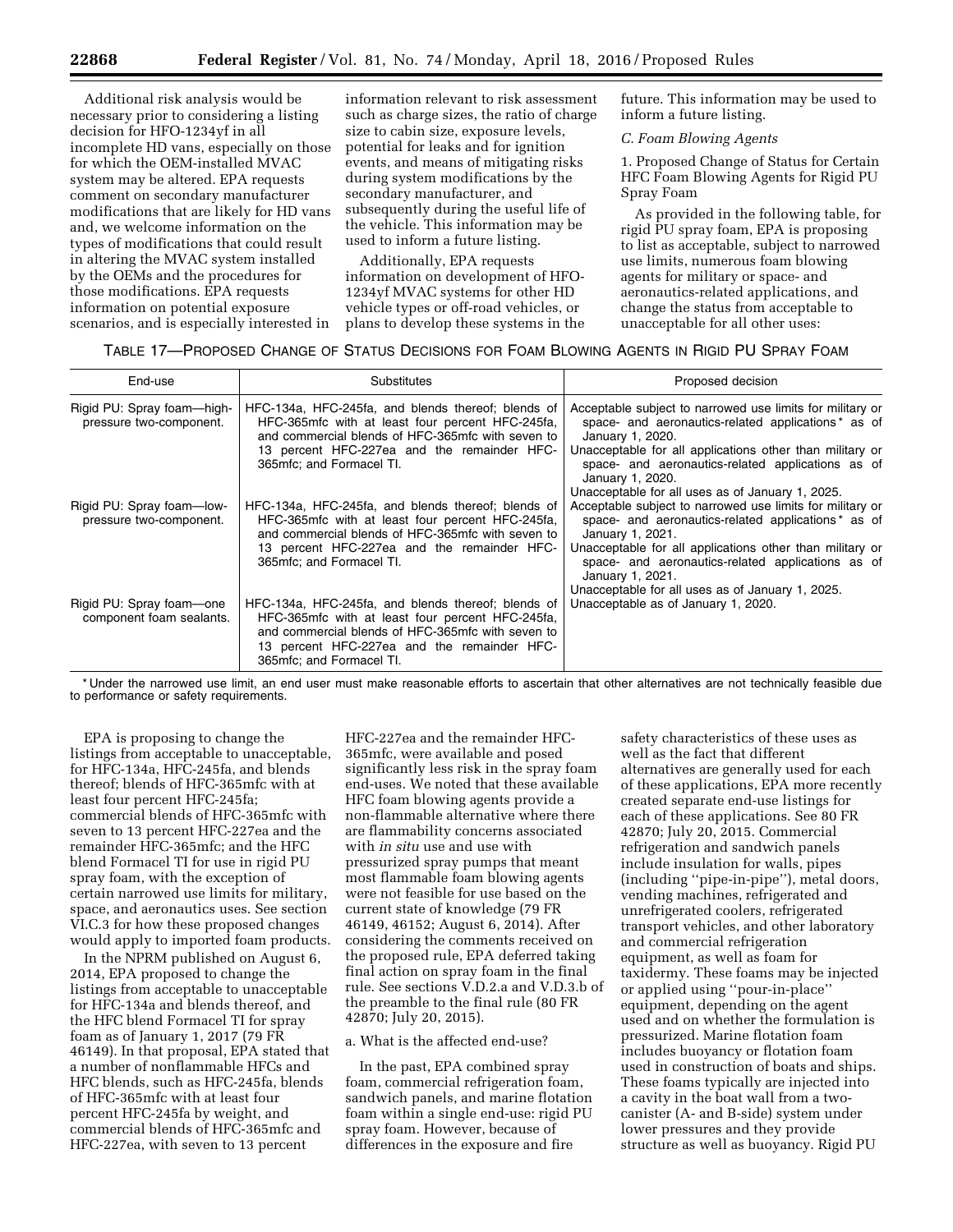b. Which foam blowing agents is EPA proposing to list as unacceptable?

EPA is proposing to change the status of the following HFCs and HFC blends that are currently listed as acceptable foam blowing agents for use in spray foam: HFC-134a, HFC-245fa, and blends thereof; blends of HFC-365mfc with at least four percent HFC-245fa; commercial blends of HFC-365mfc with seven to 13 percent HFC-227ea and the remainder HFC-365mfc; and Formacel TI.184

c. How do the proposed unacceptable blowing agents compare to other blowing agents for these applications with respect to SNAP criteria?

HFCs have been widely used as blowing agents in spray foam in the United States since the phaseout of ODS blowing agents such as HCFC-141b, particularly where insulation value and flammability have been of greater concern. Over the past ten years, the number of available alternatives has increased and the variety of uses for acceptable blowing agents has also expanded. A number of new foam blowing agents with low GWPs, both fluorinated and non-fluorinated, have been introduced during the past several years. Many end users have indicated interest in these newer alternatives, often to improve energy efficiency of the foam products manufactured with the foam blowing agent. Production volumes for some of these newer substitutes are expanding rapidly to keep pace with growing demand.

The SNAP program considers a number of environmental criteria when evaluating substitutes: ODP; climate effects, primarily based on GWP; local air quality impacts, particularly potential impacts on smog formation from emissions of VOC; ecosystem effects, particularly from negative impacts on aquatic life. These and other environmental and health risks (*e.g.,*  flammability, exposure, and toxicity) are discussed below. In addition, a technical support document 185 that provides the **Federal Register** citations concerning data on the SNAP criteria (*e.g.,* ODP, GWP, VOC, toxicity, flammability) for acceptable alternatives in the relevant end-uses may be found in the docket for this rulemaking (EPA– HQ–OAR–2015–0663).

spray foam, hereafter called ''spray foam,'' includes insulation for roofing, walls, doors, and other construction uses, as well as foam for building breakers for pipelines. These foams are rigid with closed cells that still contain the foam blowing agent, which can contribute to the foam's ability to insulate. Spray foam may have similar chemistry to other rigid PU end-uses, but it differs by being sprayed onto a surface in the location where it is to be used, either when constructing a new building or when adding insulation to an existing building, rather than being injected or poured or being produced in a manufacturing facility. As a result, it may be more difficult to provide engineered ventilation during application of spray foam than for other foam end-uses. The proposed action applies only to this last end-use—spray foam and we have identified three distinct and separate spray foam applications for this end-use: (1) Highpressure two-component, (2) lowpressure two-component, and (3) onecomponent foam sealants.

i. High-Pressure Two-Component Spray Foam

High-pressure two-component spray foam products are pressurized 800–1600 psi during manufacture, are sold in pressurized containers as two parts (*i.e.,*  A-side and B-side), and are sprayed in the field for thermal insulation and air sealing of buildings and in roofing applications. In the United States, Side A typically contains methylene diphenyl isocyanate (MDI), consisting of monomeric MDI and higher molecular weight oligomers. Side B typically contains polyols and a mixture of other chemicals, including catalysts, flame retardants, blowing agents, and surfactants. High-pressure twocomponent spray foam is blown and applied *in situ* using high-pressure pumps to propel the foam components, and thus, may use liquid blowing agents without an additional propellant. Common liquid foam blowing agents used in high-pressure two-component spray foam include HFC-245fa; blends of HFC-365mfc with at least four percent HFC-245fa; and commercial blends of HFC-365mfc with seven to 13 percent HFC-227ea and the remainder HFC-365mfc. This type of spray foam is applied by professionals who wear personal protective equipment (PPE) while applying high-density foam insulation for roofing or walls. The amount of resin and foam blowing agent is more than for low-pressure twocomponent spray foam and for onecomponent spray foam sealants. Highpressure two-component spray foam

comprises the largest portion of the spray foam market.

ii. Low-Pressure Two-Component Spray Foam

Low-pressure two-component spray foam products are pressurized to less than 250 psi during manufacture, are sold in pressurized containers as two parts (*i.e.,* A-side & B-side), and are sprayed in the field for thermal insulation and air sealing of buildings. Low-pressure two-component spray foams are typically applied *in situ*  relying upon a gaseous foam blowing agent that also serves as a propellant; pumps typically are not needed. This end-use category has primarily used the gaseous blowing agent HFC-134a; the Foams Technical Option Committee has also identified  $\mathrm{CO}_2$  and water as options. Low-pressure two-component spray foam is usually applied by home improvement contractors to fill in cracks and gaps in a residence using kits that are available for sale.183 The amount of resin and foam blowing agent is smaller than for high-pressure twocomponent spray foam.

iii. One-Component Spray Foam Sealants

One-component foam sealants are packaged in aerosol cans and are applied *in situ* using a gaseous foam blowing agent that is also the propellant for the aerosol formulation. Because the SNAP program has not expressly identified one-component spray foam sealants in the past descriptions of the end-use, manufacturers of onecomponent foam sealants may have considered acceptable substitutes in the larger rigid PU: Commercial refrigeration, spray, and sandwich panel end-use to apply for this end-use or acceptable propellants in the aerosol sector to apply. This end-use category primarily uses light saturated HCs as the blowing agent, as well as HFCs such as HFC-134a and HFC-152a. This type of spray foam may be used by consumers and by home improvement contractors in order to seal cracks and leaks in a residence, as well as used for pest management. The total amount of resin and foam blowing agent is smaller than for low-pressure two-component spray foam.

<sup>184</sup>We note that neat HFC-365mfc has never been listed as acceptable for use in spray foam.

<sup>185</sup>EPA, 2016b. Draft Tables of Alternatives for End-Uses Considered in the Notice of Proposed Rule Making, Protection of Stratospheric Ozone: Listing Modifications for Certain Substitutes under the Significant New Alternatives Policy Program. March, 2016.

<sup>183</sup>Low-pressure two-component spray foam kits should only be used by trained professionals. The polyurethanes industry has guidance on how to use low pressure kits available at: *[http://](http://spraypolyurethane.org/spf-chemical-health-and-safety-training) [spraypolyurethane.org/spf-chemical-health-and](http://spraypolyurethane.org/spf-chemical-health-and-safety-training)[safety-training](http://spraypolyurethane.org/spf-chemical-health-and-safety-training)* and at *[http://spraypolyurethane.org/](http://spraypolyurethane.org/Main-Menu-Category/Weatherization-Contractors/Installing-SPF) [Main-Menu-Category/Weatherization-Contractors/](http://spraypolyurethane.org/Main-Menu-Category/Weatherization-Contractors/Installing-SPF) [Installing-SPF.](http://spraypolyurethane.org/Main-Menu-Category/Weatherization-Contractors/Installing-SPF)*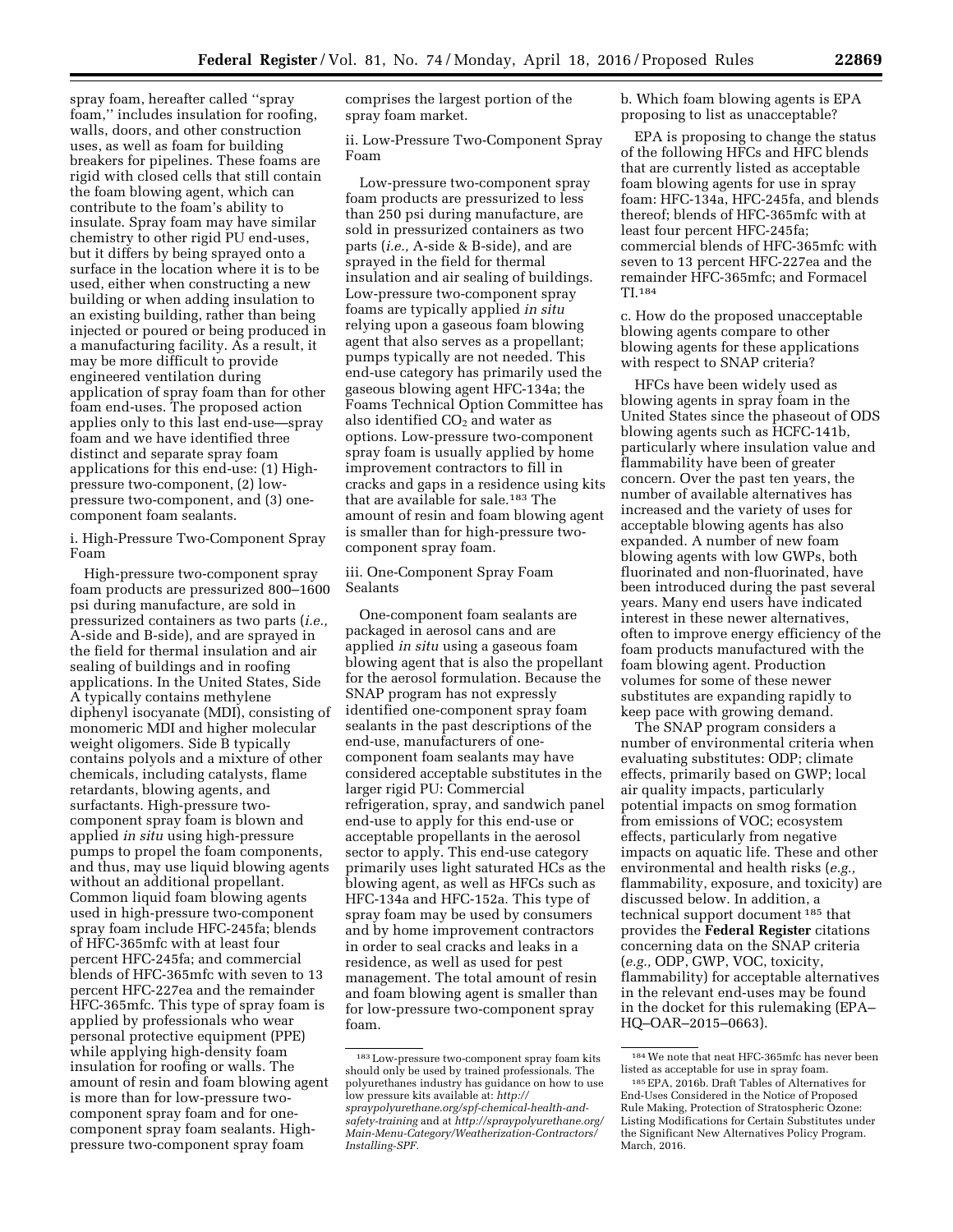## i. Environmental Impacts

The HFCs that we are proposing to find unacceptable have GWPs ranging from 1,030 for HFC-245fa to 1,430 for HFC-134a. The HFC blends that we are proposing to find unacceptable have GWPs that vary depending on the specific composition; the range of GWPs for blends is 740 to 1,030 for blends of HFC-365mfc with at least four percent HFC-245fa, 900 to 1,100 for commercial

blends of HFC-365mfc with seven to 13 percent HFC-227ea and the remainder HFC-365mfc, and 1,330 to approximately 1,500 for Formacel TI.

Alternatives for all three spray foam applications include  $CO<sub>2</sub>$ , water, Exxsol blowing agents, ecomate<sup>TM</sup>, HFC-152a, HFO-1234ze(E), and *trans*-1-chloro-3,3,3-trifluoroprop-1-ene. As shown in Table 18, these alternatives have GWPs ranging from zero to 1,430. In addition,

for one-component foam sealants only, light saturated HCs are acceptable, with GWPs in the range of three to 15. For high-pressure two-component spray foam only, HFO-1336mzz(Z) is acceptable, with a GWP of approximately nine. These GWPs are significantly lower than the GWPs of 740 to 1,430 for the HFC and HFC blend substitutes subject to the proposed change of status.

TABLE 18—GWP, ODP, AND VOC STATUS OF FOAM BLOWING AGENTS IN RIGID POLYURETHANE HIGH-PRESSURE TWO-COMPONENT SPRAY FOAM, LOW-PRESSURE TWO-COMPONENT SPRAY FOAM, AND RIGID PU ONE-COMPONENT FOAM SEALANTS<sup>12</sup>

| <b>Blowing agents</b>                                                                                                                                                                                                                           | <b>GWP</b> | <b>ODP</b>     | <b>VOC</b>         | Proposal                                                                    |
|-------------------------------------------------------------------------------------------------------------------------------------------------------------------------------------------------------------------------------------------------|------------|----------------|--------------------|-----------------------------------------------------------------------------|
| Rigid PU High-Pressure Two-Component Spray Foam                                                                                                                                                                                                 |            |                |                    |                                                                             |
| HFC-134a, HFC-245fa, and blends thereof; blends of HFC-365mfc with at<br>least four percent HFC-245fa, and commercial blends of HFC-365mfc<br>with seven to 13 percent HFC-227ea and the remainder HFC-365mfc;<br>and Formacel <sup>®</sup> TI. | 790-1,430  | $\Omega$       | No                 | Acceptable, subject to narrowed use<br>limits <sup>2</sup> or unacceptable. |
| CO <sub>2</sub> : Ecomate: Formic Acid: HFC-152a: HFO-1234ze: trans-1-chloro-3,3,3-<br>trifluoroprop-1-ene (Solstice™ 1233ze(E)) <sup>1</sup> ; Water.                                                                                          | $0 - 124$  |                | $0 - 0.00034$   No | No change.                                                                  |
|                                                                                                                                                                                                                                                 | $>1-9$     | $\Omega$       | Yes    No change.  |                                                                             |
| Rigid PU Low-Pressure Two-Component Spray Foam                                                                                                                                                                                                  |            |                |                    |                                                                             |
| HFC-134a, HFC-245fa, and blends thereof; blends of HFC-365mfc with at<br>least four percent HFC-245fa, and commercial blends of HFC-365mfc<br>with seven to 13 percent HFC-227ea and the remainder HFC-365mfc;<br>and Formacel <sup>®</sup> TI. | 794-1,430  | $\Omega$       | No                 | Acceptable, subject to narrowed use<br>limits <sup>2</sup> or unacceptable. |
| CO <sub>2</sub> ; Ecomate: HFC-152a; HFO-1234ze: trans-1-chloro-3,3,3-trifluoroprop-<br>1-ene: Water.                                                                                                                                           | $0 - 124$  |                | $0 - 0.00034$ No   | No change.                                                                  |
|                                                                                                                                                                                                                                                 | $>1-9$     |                | 0   Yes            | No change.                                                                  |
| Rigid PU One-Component Foam Sealants                                                                                                                                                                                                            |            |                |                    |                                                                             |
| HFC-134a, HFC-245fa, and blends thereof; blends of HFC-365mfc with at<br>least four percent HFC-245fa, and commercial blends of HFC-365mfc<br>with seven to 13 percent HFC-227ea and the remainder HFC-365mfc;<br>and Formacel <sup>®</sup> TI. | 790-1,430  | 0 <sup>1</sup> | No                 | Unacceptable.                                                               |
| CO <sub>2</sub> : Ecomate: HFC-152a: HFO-1234ze: Methyl Formate: <i>trans</i> -1-chloro-<br>3,3,3-trifluoroprop-1-ene; Water.                                                                                                                   | $0 - 124$  |                | $0 - 0.00034$   No | No change.                                                                  |
| Exxsol Blowing Agents; Formic Acid; HFO-1336mzz(Z); Saturated Light Hy-<br>drocarbons C3-C6.                                                                                                                                                    | $>1-9$     | $\Omega$       | Yes                | No change.                                                                  |

<sup>1</sup>The table does not include not-in-kind technologies listed as acceptable for the stated end-uses or additives combined with other acceptable blowing agents.

along agents. 2For military or space- and aeronautics-related applications.

All of the HFCs and HFC blends for which we are proposing a change of status to unacceptable consist of compounds that are non-ozonedepleting. Of all of the alternatives in the three applications affected by the proposed change of status listed above, only *trans*-1-chloro-3,3,3-trifluoroprop-1-ene contains chlorine and thus might have an ODP. *Trans*-1-chloro-3,3,3 trifluoroprop-1-ene has an ODP of 0.00024 to 0.00034 and estimates of its maximum potential impact on the ozone layer indicate a statistically insignificant impact, comparable to that of other substitutes in the same end-use that are considered to be non-ozonedepleting.186 187

All of the HFCs and HFC blends for which we are proposing a change of status to unacceptable consist of compounds that are excluded from the definition of VOC under CAA regulations (see 40 CFR 51.100(s)) addressing the development of SIPs to attain and maintain the NAAQS. With the exception of light saturated HCs (for one-component foam sealants only), Exxsol blowing agents (for all spray foam applications) and HFO-1336mzz(Z) (for high-pressure twocomponent spray foam only), the other alternatives contain compounds that are

not VOC (*i.e.,* water) or are excluded from the definition of VOC under CAA regulations (see 40 CFR 51.100(s)) addressing the development of SIPs to attain and maintain the NAAQS (*e.g.,*  CO2, component of ecomate, HFO-1234ze(E), *trans*-1-chloro-3,3,3, trifluoroprop-1-ene). Based on the small anticipated usage of hydrocarbons and of Exxsol blowing agents, and due to existing state regulations affecting aerosol products that may include oncecomponent foam sealants, we do not expect these alternative to have a significantly greater impact on local air quality than other available alternatives in these applications. The manufacturer of HFO-1336mzz(Z) has petitioned EPA to exempt HFO-1336mzz(Z) from the definition of VOC under those regulations. As provided in our decisions listing these substitutes as

<sup>186</sup>Wang D., Olsen S., Wuebbles D. 2011. ''Preliminary Report: Analyses of tCFP's Potential Impact on Atmospheric Ozone.'' Department of

Atmospheric Sciences. University of Illinois, Urbana, IL. September 26, 2011.

<sup>187</sup>Patten and Wuebbles, 2010. ''Atmospheric Lifetimes and Ozone Depletion Potentials of *trans-*1-chloro-3,3,3-trichloropropylene and *trans-*1,2 dichloroethylene in a three-dimensional model.'' *Atmos. Chem. Phys.,* 10, 10867–10874, 2010.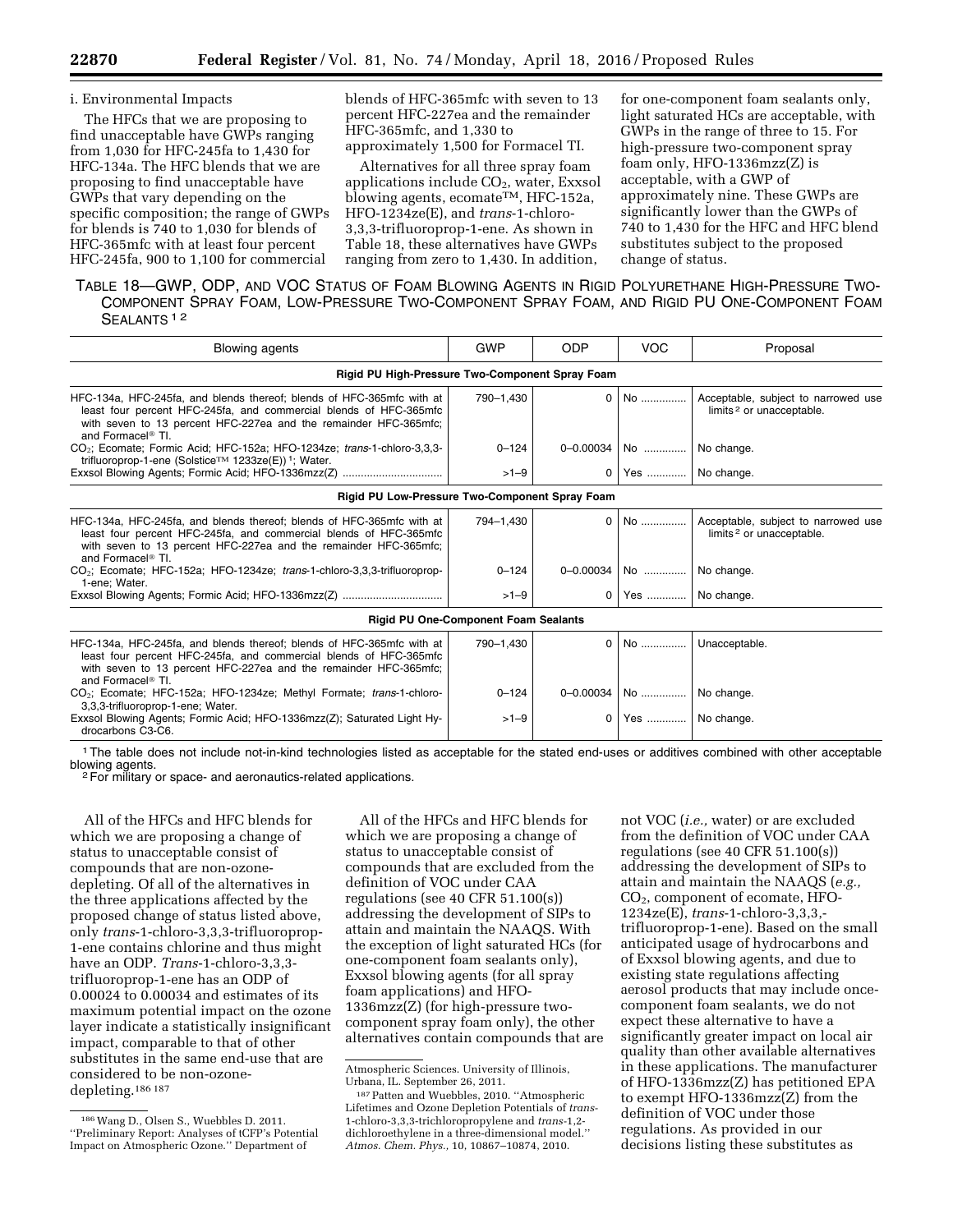acceptable, we determined that emissions of these alternatives in this end use would not pose a significantly greater risk than that posed by foam blowing agents that are not VOCs.

## ii. Flammability

All of the HFCs and HFC blends for which we are proposing a change of status are nonflammable. There has been use of blends of HFC-134a and HFC-152a, composition unspecified, in the past; those blends may be flammable depending on the exact composition.

HFO-1234ze(E), HFO-1336mzz(Z), and *trans*-1-chloro-3,3,3-trifluoroprop-1 ene are nonflammable blowing agents that have recently been listed as acceptable. The manufacturers of the flammable alternatives Exxsol blowing agents and ecomateTM have developed training to assist users of high-pressure two-component spray foam users in addressing the flammability hazards of these flammable foam blowing agents in this end-use and thereby minimize flammability risks.188 189

Use of flammable blowing agents in spray foam can be an issue. Spray foam is frequently used in situ in commercial and residential buildings and it is not practical to make all electrical fixtures explosion proof or to add engineered ventilation when applying spray foam in place in many circumstances. As mentioned above, flammability is a major issue for high-pressure and lowpressure two-component spray foam. Thus, all acceptable substitutes in these applications either are nonflammable or else are flammable but information in EPA's possession indicates there are measures available to mitigate flammability risk.

#### iii. Toxicity

Both the HFC substitutes for which we are proposing a change of status and other alternatives have workplace exposure limits, either as regulatory requirements (*i.e.,* OSHA PEL) or as a recommendation (*e.g.,* AIHA WEEL, ACGIH TLV or manufacturer recommended workplace exposure limits). Proper training, use of PPE, and use of ventilation should be adhered to when applying spray foam. As we determined at the time that we listed both the substitutes for which we are proposing a status change and the other available alternatives, they can be used consistent with the relevant workplace exposure limits in spray foam.

## iv. Summary

EPA is proposing to find HFC-134a, HFC-245fa, and blends thereof; commercial blends of HFC-365mfc and HFC-227ea, containing seven to 13 percent HFC-227ea and the remainder HFC-365mfc; blends of HFC-365mfc and at least four percent HFC-245fa; and Formacel TI unacceptable in spray foam because there are other available or potentially available alternatives that reduce risk overall compared to these foam blowing agents. EPA has listed as acceptable several alternatives that pose lower overall risk to human health and the environment than the blowing agents whose status we are proposing to change to unacceptable. The risks other than GWP are not significantly different for the alternatives than for the blowing agents we are proposing to list as unacceptable, and the GWPs for the blowing agents we are proposing to list as unacceptable are significantly higher and thus pose significantly greater risk.

d. What narrowed use limits for military or space- and aeronautics-related applications is EPA proposing?

EPA is proposing an time-limited exception to the proposed unacceptability determination for HFC and HFC blend foam blowing agents for military or space- and aeronauticsrelated applications when used in low pressure two-component and high pressure two-component spray foam. Specifically, EPA is proposing a narrowed use limit that would expire on January 1, 2025. As provided in section e below, the vast majority of applications for spray foams are anticipated to be able to transition to acceptable alternatives by January 1, 2020, for high-pressure two-component spray foam and as of January 1, 2021, for low-pressure two-component spray foam. However, for the military, there are several unique performance requirements related to weapon systems that require extensive testing and qualification prior to qualifying alternatives for HFC-containing foams. In addition, some of the lower-GWP alternatives may not be available by 2020 or 2021in certain specialty applications with unique military requirements such as undersea; aerospace; and chemical, biological, and radiological warfare systems. In the case of space- and aeronautics- related applications, past experience indicates that transitions away from the foam blowing agents in current use took several years due to the challenging

operational environment and the lengthy requalification process associated with human-rated space flight systems.

Users of a restricted agent within the narrowed use limits category must make a reasonable effort to ascertain that other substitutes or alternatives are not technically feasible. Users are expected to undertake a thorough technical investigation of alternatives to the otherwise restricted substitute. Although users are not required to report the results of their investigations to EPA, users must document these results, and retain them in their files for the purpose of demonstrating compliance.

Users should include the following additional documentation to demonstrate compliance with the narrowed use applications. This information includes descriptions of:

• Process or product in which the substitute is needed;

• Substitutes examined and rejected;

• Reason for rejection of other alternatives, *e.g.,* performance, technical or safety standards; and/or

• Anticipated date other substitutes will be available and projected time for switching.

## e. When would the status change?

Except for the proposed narrow use limits addressed above, EPA is proposing to change the listings from acceptable to unacceptable (1) in highpressure two-component spray foam and in one-component foam sealants as of January 1, 2020, and (2) in lowpressure two-component spray foam as of January 1, 2021. The change of status would apply to the following blowing agents: HFC-134a, HFC-245fa, and blends thereof; blends of HFC-365mfc with at least four percent HFC-245fa, and commercial blends of HFC-365mfc with seven to 13 percent HFC-227ea and the remainder HFC-365mfc and Formacel TI. The Agency is aware of several companies transitioning between now and 2017.190 However, a transition date of January 1, 2020, is necessary for high-pressure twocomponent spray foam to allow sufficient opportunity for affected entities to redesign to address the technical issues associated with using a different foam blowing agent, including the time required for reformulation (about one year), and the time required for testing and certification of the final

<sup>188</sup>UNEP, 2013. Report of the Technology and Economic Assessment Panel, Volume 2: Decision XXIV/7 Task Force Report, Additional Information on Alternatives to ODS. September, 2013.

<sup>189</sup>FTOC, 2011. Report of the Rigid and Flexible Foams Technical Options Committee, 2010 Assessment. This document is accessible at: *[http://](http://ozone.unep.org/Assessment_Panels/TEAP/Reports/FTOC/FTOC-2010-Assessment-Report.pdf)  [ozone.unep.org/Assessment](http://ozone.unep.org/Assessment_Panels/TEAP/Reports/FTOC/FTOC-2010-Assessment-Report.pdf)*\_*Panels/TEAP/Reports/ [FTOC/FTOC-2010-Assessment-Report.pdf.](http://ozone.unep.org/Assessment_Panels/TEAP/Reports/FTOC/FTOC-2010-Assessment-Report.pdf)* 

<sup>190</sup>Public and private sector commitments made at the White House Roundtable on October 15, 2015 is available at: *[https://www.whitehouse.gov/the](https://www.whitehouse.gov/the-press-office/2015/10/15/fact-sheet-obama-administration-and-private-sector-leaders-announce)[press-office/2015/10/15/fact-sheet-obama](https://www.whitehouse.gov/the-press-office/2015/10/15/fact-sheet-obama-administration-and-private-sector-leaders-announce)[administration-and-private-sector-leaders](https://www.whitehouse.gov/the-press-office/2015/10/15/fact-sheet-obama-administration-and-private-sector-leaders-announce)[announce.](https://www.whitehouse.gov/the-press-office/2015/10/15/fact-sheet-obama-administration-and-private-sector-leaders-announce)*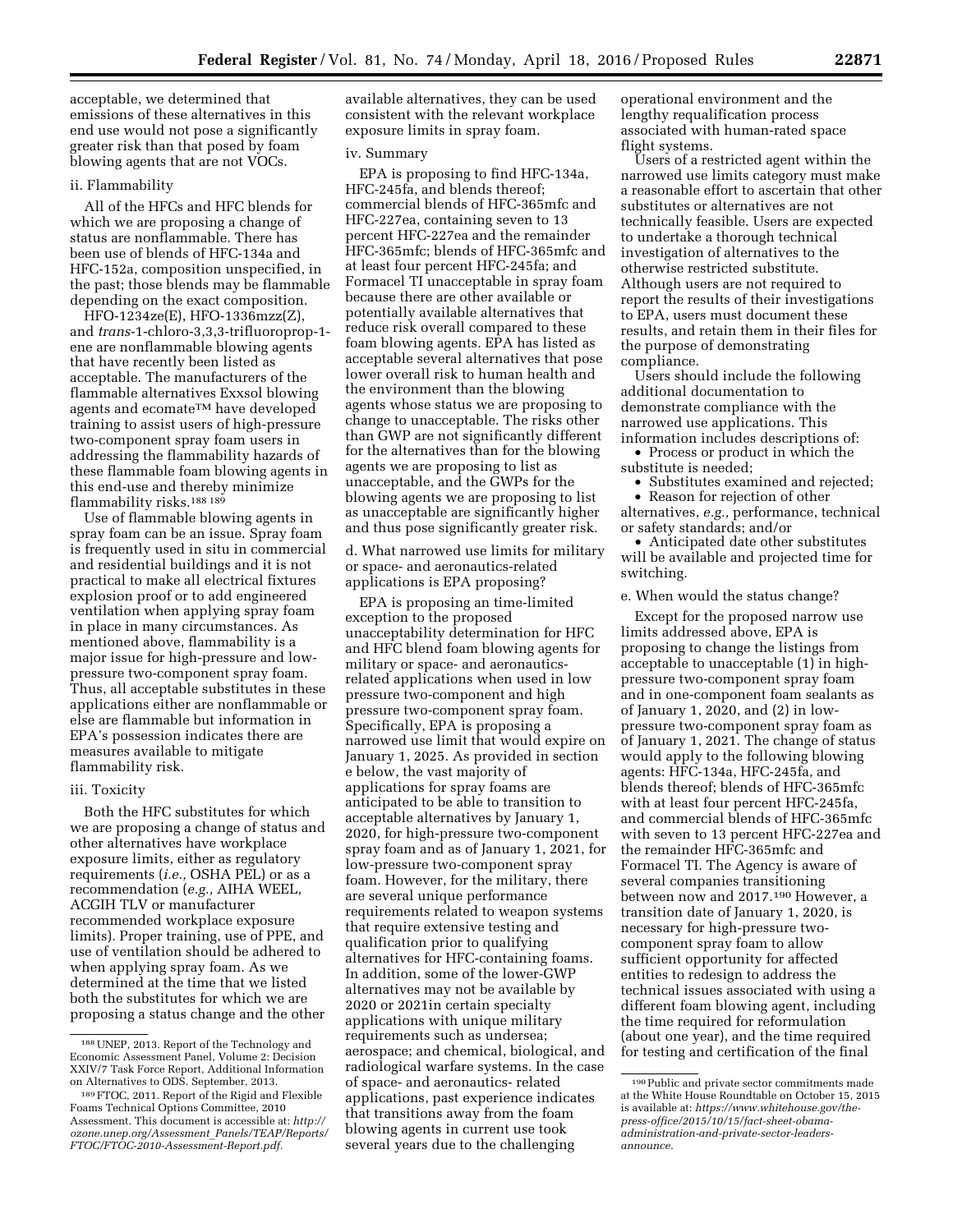commercial product (one to one and a half years). Similarly, a transition date of January 1, 2021, is necessary for lowpressure two-component to address the technical issues associated with using a different foam blowing agent. Based on information from several companies developing low-pressure twocomponent spray foam products, the process of reformulation has been more difficult than for high-pressure twocomponent spray, because it must have a significantly longer shelf life and requires significant reformulation to achieve an acceptable shelf-life. These products are then sold to an end user many months after they are formulated. Thus, at least two years are expected to be needed for reformulation after issuance of a final rule and another one to one and a half years for testing for low-pressure two-component spray foam, resulting in a change of status date of January 1, 2021.

For high-pressure two-component and low-pressure two-component spray foam a certain insulation value may be required to meet building code requirements. Some studies have indicated that  $CO<sub>2</sub>$  may provide less insulation value to an insulation foam, pound for pound, than HFCs. Recent information on some of the newer fluorinated foam blowing agents with low GWPs, such as HFO-1234ze(E), HFO-1336mzz(Z), and *trans*-1-chloro-3,3,3-trifluoroprop-1-ene, indicates these foam blowing agents provide comparable or greater insulation value than their HCFC and HFC predecessors. Part of the process of testing and certification for spray foam used for building insulation includes verifying sufficient insulation value to meet building code requirements.

January 1, 2020, is the earliest date by which there will be sufficient supply of alternatives for high-pressure twocomponent spray foam. Although alternatives are commercially available for this end-use (*e.g., trans*-1-chlorotrifluoroprop-1-ene, ecomate<sup>TM</sup>), there is already demand and concerns about sufficient supply from foam manufacturers in other end-uses (80 FR 42870, 42925-42930; July 20, 2015). An additional blowing agent, HFO-1336mzz(Z), is expected to become commercially available in 2017,<sup>191</sup> providing greater supply of alternative foam blowing agent, as well as providing an additional nonflammable, low GWP option with good insulation properties that could be especially

useful in high-pressure two-component spray foam.

For one-component foam sealants, we expect that the transition process for manufacturers of these products should be quicker than for manufacturers of low-pressure two-component spray foam because testing is required only for a final formulation in an aerosol can for one-component foam sealants, rather than testing both the formulation in separate containers (A- and B-side) and ensuring the long-term stability of the final blown foam once the two parts are mixed to blow the foam. Also, no certification testing would be required for the one-component foam sealant, unlike for high-pressure two-component foam. In Europe, one-component foam sealants have already converted away from using HFCs and predominantly use HCs or HFO-1234ze(E), which are available substitutes for this end-use under SNAP. Allowing for one year for reformulation and one to two years for testing of products and to allow existing stock of one-component foams to be purchased and used, we are proposing a change of status date of January 1, 2020, after which date, no more onecomponent foam sealants (cans) could be manufactured using the specified HFC blowing agents, but the end user could continue to use cans that had already been manufactured. In the July 20, 2015, final rule, EPA took such an approach for aerosol propellants, which are used in similar packages for consumer use as well as for manufacturing use, and similarly, may be in distribution for a year or more before they are purchased and eventually used by the end user. Under the proposed approach, we would limit the applicability of the use prohibition on closed cell foam products (discussed in section VI.C.3), so that it would not apply to closed cell foam products produced through the use of a onecomponent spray foam manufactured prior to the status change date.

For low-pressure two-component spray foam, commenters on the August 6, 2014, proposal with a change of status date of January 1, 2017, expressed concern about the feasibility of alternatives by that date. Specifically, two manufacturers mentioned the heightened challenges of shelf-life and stability for a product using HFO-1234ze(E), and suggested change of status dates of January 1, 2020 or 2021.192 193 One manufacturer of alternative foam blowing agents suggested that HFC-134a and Formacel® TI should remain listed as acceptable for use in low-pressure foam systems until multiple low-GWP alternatives with appropriate technical performance

qualities would become commercially available,194 while another foam blowing agent manufacturer claimed that multiple options are available for this use but would require a couple of years to be optimized.195 Since that time, some of these same companies have provided additional information indicating that many of the technical challenges with use of HFO-1234ze(E) have been worked through and that this is expected to be a viable option given sufficient time to address the technical challenges of a transition.196 197 To allow sufficient time for manufacturers of low-pressure two-component spray foam kits to complete working through the technical challenges of alternatives, as well as time for existing kits to be distributed, purchased, and used by the end user, we are proposing, as our lead option, a change of status date of January 1, 2021. Alternatively, similar to an approach proposed above for onecomponent foam sealants, EPA proposing as an alternative option a change of status date of January 1, 2020, for low-pressure two-component spray foam kits, after which date no more kits could be manufactured using the specified HFC blowing agents, but the end user could continue to use kits that had already been manufactured. Although low-pressure two-part spray foam kits would typically be used by a professional (*e.g.,* home improvement contractor) rather than by a consumer, there are similar issues with an extended chain manufacture, distribution, and use for these kits that are more similar to aerosol canisters and

194 DuPont, 2014. Re: Protection of Stratospheric Ozone: Change of Listing Status for Certain Substitutes under the Significant New Alternatives Policy Program. Submitted by Michael Parr and Mack McFarland, DuPont. October 17, 2014. Docket number EPA–HQ–OAR–2014–0198–0077.

195Honeywell, 2014. Comments on Proposed Rule: Protection of Stratospheric Ozone: Change of Listing Status for Certain Substitutes under the Significant New Alternatives Policy Program (Docket no. EPA–HQ–OAR–2014–0198). October 20, 2014. Docket number EPA–HQ–OAR–2014– 0198–0170.

196Fomo, 2015. *''*The Use of Solstice® Gas Blowing Agent (GBA) in Low Pressure Spray Polyurethane Foam Applications;'' Cline, Mojee and Bogdan, Mary; October, 2015. Polyurethane Industry Conference 2015.

197Clayton Corporation, 2015. Clayton Corporation Meeting with EPA Stratospheric Protection Division, December 8, 2015.

<sup>191</sup>Cooling Post, 2015. ''Chemours to build HFO-1336mzz plant.'' November 17, 2015. This document is accessible online at: *[http://](http://www.coolingpost.com/world-news/chemours-to-build-hfo-1336mzz-plant/) [www.coolingpost.com/world-news/chemours-to](http://www.coolingpost.com/world-news/chemours-to-build-hfo-1336mzz-plant/)[build-hfo-1336mzz-plant/](http://www.coolingpost.com/world-news/chemours-to-build-hfo-1336mzz-plant/)*.

<sup>192</sup>Fomo, 2014. Comment Re: Proposed SNAP Program Status Change Rule Docket ID No. EPA– HQ–OAR–2014–0198, submitted by Dr. Thomas Fishback, Vice President, Research and Development, Fomo Products, Inc. October 16, 2014. Docket number EPA–HQ–OAR–2014–0198– 0139.

<sup>193</sup>Clayton Corporation, 2014. Re: Proposed SNAP Program Status Change Rule Docket ID No. EPA–HQ–OAR–2014–0198. October 20, 2014. Docket number EPA–HQ–OAR–2014–0198–0133.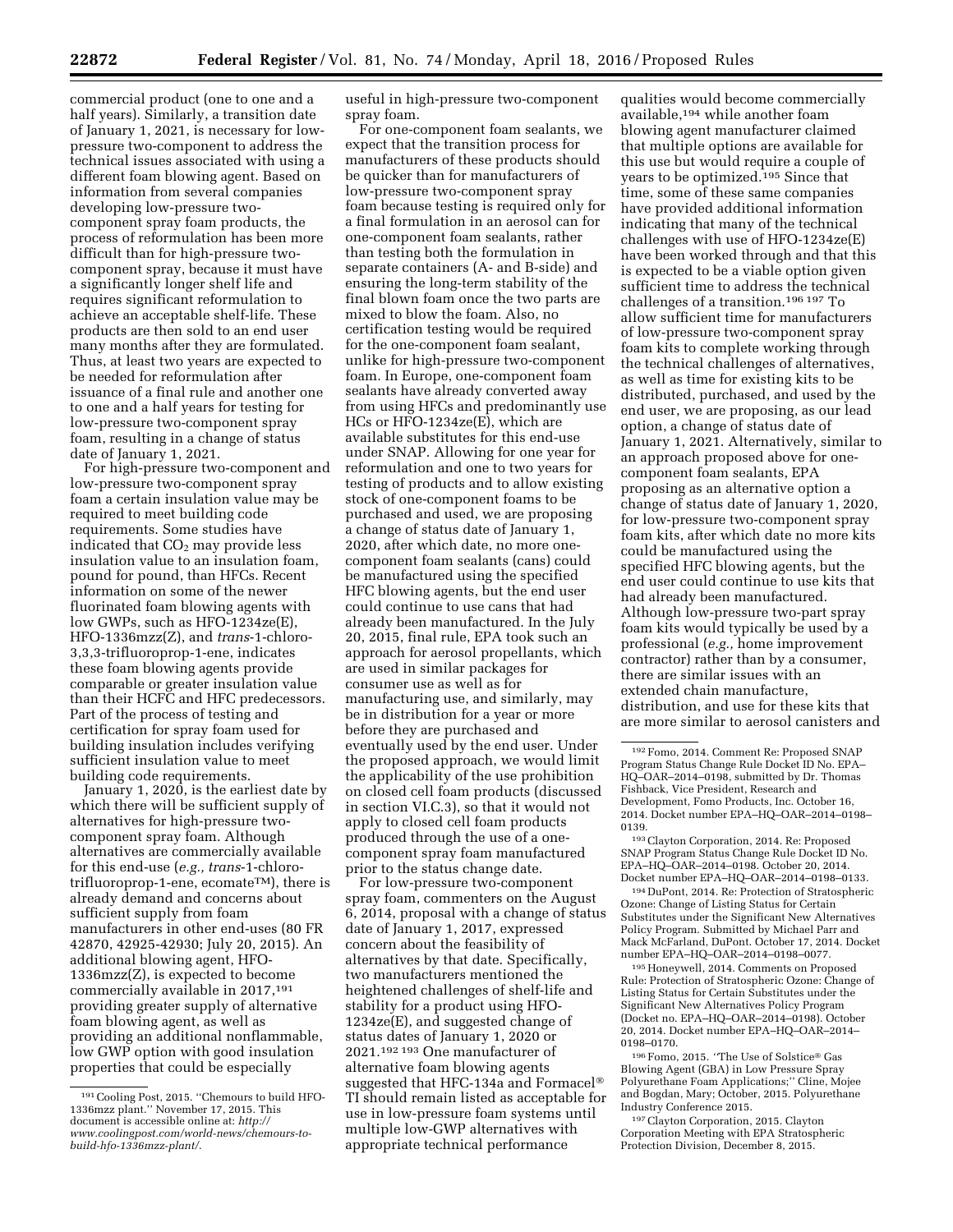one-component spray foam sealants than to high-pressure two-component spray foam or other foam blowing enduses (*e.g.,* rigid PU appliance, rigid PU commercial refrigeration and sandwich panel). Under this alternative proposal, as under the proposed approach for onecomponent spray foams, we would limit the applicability of the use prohibition on closed cell foam products (discussed in section VI.C.3) so that it would not apply to closed cell foam products produced through the use of a lowpressure two-component spray foam kit manufactured prior to the status change date.

f. What is the relationship between this proposed SNAP rule and other federal rules?

Over the past several years, to address potential exposure to workers and consumers, the Federal Partnership and each of its member agencies, including EPA, CPSC, OSHA, and NIOSH have worked to reduce exposure to various chemicals emitted from spray foam. For example, EPA and its federal partners have continued to work with industry to develop best practices for application of spray foam, and EPA's Office of Research and Development has been developing methods to measure emissions of chemicals from spray foam as part of the ASTM Indoor Air Subcommittee D.22.05 on Spray Polyurethane Foam Insulation. The list of proposed and final standards represents the issues raised by the committee and the range of compounds of interest includes isocyanates, blowing agents, amine catalysts, flame retardants, and aldehydes.198 In addition to federal rules and guidance applying to the spray foam industry,

insulation foam used in construction (*e.g.,* high-pressure two-component spray foam) must meet insulation value requirements in state and local building codes, as discussed above in section VI.C.1.d.

g. On which topics is EPA specifically requesting comment?

EPA requests comments on all aspects of this proposed decision to change the listings of certain foam blowing agents in the three for spray foam end-uses. In particular, EPA requests comment on the proposed decision to change the status of the identified substitutes to unacceptable (1) in high-pressure twocomponent spray foam and in onecomponent foam sealants on January 1, 2020, and (2) in low-pressure twocomponent spray foam on January 1, 2021. EPA is interested in comment on whether there are specific applications for one-component spray foam sealants, low-pressure two-component, and highpressure two-component spray foam for which there are no alternatives available with lower overall risks to human health and the environment than the substitutes for which we are proposing a change of status: HFC-134a, HFC-245fa, and blends thereof; blends of HFC-365mfc with at least four percent HFC-245fa, and commercial blends of HFC-365mfc with seven to 13 percent HFC-227ea and the remainder HFC-365mfc; and Formacel TI, for reasons of fire safety or technical feasibility. EPA requests comment on whether the proposed change of status dates for onecomponent spray foam sealants, low pressure two-component, and high pressure two-component spray foam are appropriate in light of technical challenges and the supply of other

alternatives. Where commenters indicate more time is needed due to supply or technical challenges, EPA is interested in information concerning what is limiting supply of substitutes and on the specific technical steps and time needed for each step in order to transition to alternatives. Additionally, EPA requests comment on whether the change of status date for one component foam sealants and low-pressure twocomponent spray foam should be based upon the date the product may no longer be used or whether it should be based upon a date of manufacture of the product with no restriction on the use of products sold prior to the change of status date.

2. Proposed Revision To Change of Status Date of Certain HFCs and HFC Blends for Space- and Aeronautics-Related Foam Applications

EPA is proposing to change the date upon which certain HFCs and HFC blend foam blowing agents for spaceand aeronautics-related applications change status from acceptable, subject to narrowed use limits, to unacceptable. EPA is proposing to revise this change of status date to January 1, 2025. EPA is proposing to revise the change of status date only for space- and aeronautics-related applications and not for military uses.

Table 19 summarizes the end-uses and blowing agents that in the July 20, 2015, final rule were listed as unacceptable for military and spaceand aeronautics-related applications as of January 1, 2022 and for which we are proposing to revise the change of status date to January 1, 2025.

# TABLE 19—PROPOSED REVISIONS TO CHANGE OF STATUS DATES FOR FOAM BLOWING AGENTS

| End-use                                                                      | Substitutes                                                                               | Proposed decision*                                                                                                                                                                                                                                                                                                                |  |  |
|------------------------------------------------------------------------------|-------------------------------------------------------------------------------------------|-----------------------------------------------------------------------------------------------------------------------------------------------------------------------------------------------------------------------------------------------------------------------------------------------------------------------------------|--|--|
| Rigid Polyurethane: Appliance                                                | HFC-134a. HFC-245fa. HFC-365mfc<br>and blends thereof; Formacel TI, and<br>Formacel Z-6.  | Acceptable subject to narrowed use limits for military or space- and aeronautics-<br>related applications * and unacceptable for all other uses as of <i>January 1</i> .<br>2020. Unacceptable for military uses as of January 1, 2022 and unacceptable<br>for space- and aeronautics-related applications as of January 1, 2025. |  |  |
| Rigid Polyurethane: Commercial Refrig-<br>eration and Sandwich Panels.       | HFC-134a, HFC-245fa, HFC-365mfc,<br>and blends thereof; Formacel TI, and<br>Formacel Z-6. | Acceptable subject to narrowed use limits for military or space- and aeronautics-<br>related applications * and unacceptable for all other uses as of <i>January 1</i> .<br>2020. Unacceptable for military uses as of January 1, 2022 and unacceptable<br>for space- and aeronautics-related applications as of January 1, 2025. |  |  |
| Marine Flotation<br>Rigid Polyurethane:<br>Foam.                             | HFC-134a, HFC-245fa, HFC-365mfc<br>and blends thereof; Formacel TI, and<br>Formacel Z-6.  | Acceptable subject to narrowed use limits for military or space- and aeronautics-<br>related applications * and unacceptable for all other uses as of <i>January 1</i> .<br>2020. Unacceptable for military uses as of January 1, 2022 and unacceptable<br>for space- and aeronautics-related applications as of January 1, 2025. |  |  |
| Rigid Polyurethane: Slabstock and Other                                      | HFC-134a. HFC-245fa. HFC-365mfc<br>and blends thereof; Formacel TI, and<br>Formacel Z-6.  | Acceptable subject to narrowed use limits for military or space- and aeronautics-<br>related applications * and unacceptable for all other uses as of <i>January 1</i> .<br>2019. Unacceptable for military uses as of January 1, 2022 and unacceptable<br>for space- and aeronautics-related applications as of January 1, 2025. |  |  |
| Rigid<br>Polyurethane<br>and<br>Polyisocyanurate<br>Laminated<br>Boardstock. | HFC-365mfc<br>HFC-134a. HFC-245fa.<br>and blends thereof.                                 | Acceptable subject to narrowed use limits for military or space- and aeronautics-<br>related applications * and unacceptable for all other uses as of <i>January 1</i> .<br>2017. Unacceptable for military uses as of January 1, 2022 and unacceptable<br>for space- and aeronautics-related applications as of January 1, 2025. |  |  |

198Sleasman, K. and Biggs, M., 2015. Lessons learned from the Federal Partners Workgroup on

Conference, October, 2015.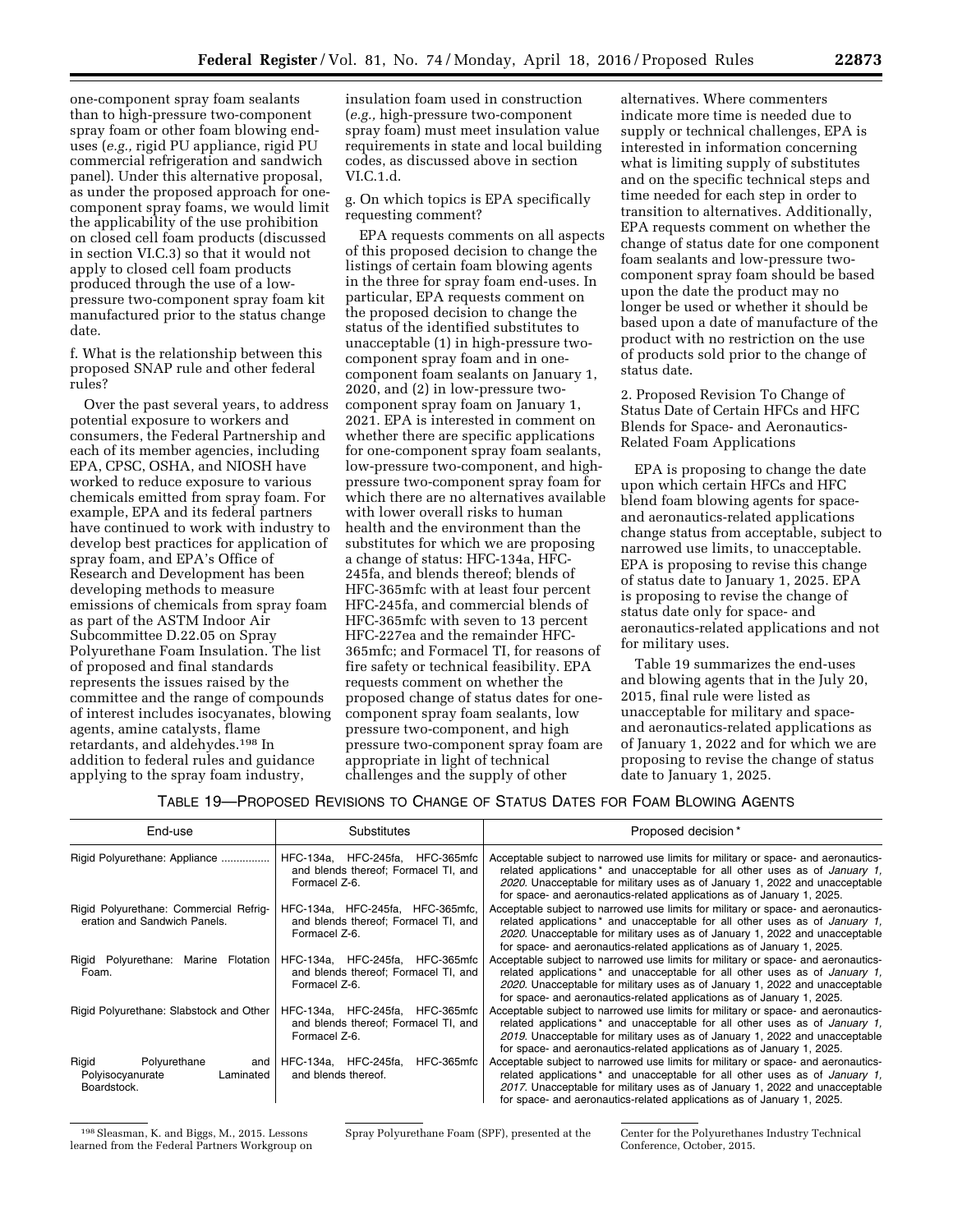## TABLE 19—PROPOSED REVISIONS TO CHANGE OF STATUS DATES FOR FOAM BLOWING AGENTS—Continued

| End-use                                               | <b>Substitutes</b>                                                                                    | Proposed decision*                                                                                                                                                                                                                                                                                                                           |
|-------------------------------------------------------|-------------------------------------------------------------------------------------------------------|----------------------------------------------------------------------------------------------------------------------------------------------------------------------------------------------------------------------------------------------------------------------------------------------------------------------------------------------|
|                                                       | HFC-134a, HFC-245fa,<br>HFC-365mfc,<br>and blends thereof.                                            | Acceptable subject to narrowed use limits for military or space- and aeronautics-<br>related applications <sup>*</sup> and unacceptable for all other uses as of <i>January 1</i> ,<br>2017. Unacceptable for military uses as of January 1, 2022 and unacceptable<br>for space- and aeronautics-related applications as of January 1, 2025. |
| Integral Skin Polyurethane                            | HFC-134a, HFC-245fa, HFC-365mfc,<br>and blends thereof; Formacel TI, and<br>Formacel Z-6.             | Acceptable subject to narrowed use limits for military or space- and aeronautics-<br>related applications <sup>*</sup> and unacceptable for all other uses as of <i>January 1</i> ,<br>2017. Unacceptable for military uses as of January 1, 2022 and unacceptable<br>for space- and aeronautics-related applications as of January 1, 2025. |
| Polystyrene: Extruded Sheet                           | HFC-134a, HFC-245fa, HFC-365mfc,<br>and blends thereof; Formacel TI, and<br>Formacel Z-6.             | Acceptable subject to narrowed use limits for military or space- and aeronautics-<br>related applications <sup>*</sup> and unacceptable for all other uses as of <i>January 1</i> .<br>2017. Unacceptable for military uses as of January 1, 2022 and unacceptable<br>for space- and aeronautics-related applications as of January 1, 2025. |
| Polystyrene: Extruded Boardstock and<br>Billet (XPS). | HFC-134a, HFC-245fa, HFC-365mfc,<br>and blends thereof; Formacel TI,<br>Formacel B, and Formacel Z-6. | Acceptable subject to narrowed use limits for military or space- and aeronautics-<br>related applications <sup>*</sup> and unacceptable for all other uses as of <i>January 1</i> .<br>2021. Unacceptable for military uses as of January 1, 2022 and unacceptable<br>for space- and aeronautics-related applications as of January 1, 2025. |
|                                                       | HFC-134a, HFC-245fa, HFC-365mfc,<br>and blends thereof; Formacel TI, and<br>Formacel Z-6.             | Acceptable subject to narrowed use limits for military or space- and aeronautics-<br>related applications <sup>*</sup> and unacceptable for all other uses as of <i>January 1</i> ,<br>2020. Unacceptable for military uses as of January 1, 2022 and unacceptable<br>for space- and aeronautics-related applications as of January 1, 2025. |
| Phenolic Insulation Board and Bunstock                | HFC-245fa,<br>HFC-143a,<br>HFC-134a,<br>HFC-365mfc, and blends thereof.                               | Acceptable subject to narrowed use limits for military or space- and aeronautics-<br>related applications <sup>*</sup> and unacceptable for all other uses as of <i>January 1</i> .<br>2017. Unacceptable for military uses as of January 1, 2022 and unacceptable<br>for space- and aeronautics-related applications as of January 1, 2025. |

\* Under the narrowed use limit, use is limited to military or space- and aeronautics-related applications where reasonable efforts have been made to ascertain that other alternatives are not technically feasible due to performance or safety requirements.

### a. What are the affected end-uses?

This proposal would apply specifically to space- and aeronauticsrelated applications in the same enduses that are regulated in appendix U to subpart G of 40 CFR part 82, as listed above in Table 19. This proposal to revise the changes of status date does not apply to the narrowed use limit for military uses for which the change of status date is January 1, 2022.

b. Which foam blowing agents are affected?

This proposal applies to the HFC and HFC blend foam blowing agents that are regulated in appendix U to subpart G of 40 CFR part 82, as listed above in Table 19. This proposal does not affect any HCFC foam blowing agents.

## c. When would the status change?

We are proposing to revise the status change date for certain HFC and HFC blend foam blowing agents for space and aeronautics-related foam applications from acceptable, subject to narrowed use limits to unacceptable as of January 1, 2025—three years later

than the current status change date of January 1, 2022. Based on recent discussions with other government agencies, EPA is aware that some space flight hardware used in the United States is being developed in the European Union. Under E.U. regulations, certain types of HFC foams may be blown and used after January 1, 2022, but by the mid-2020s those regulations will no longer allow the use of the HFC blowing agents restricted under EPA's SNAP regulations. Further, the most recent U.S. space flight program is still being developed, and it now appears that it may not be possible to qualify all foams needed with alternative foam blowing agents by the current January 1, 2022, date in order to ensure the safety of space vehicles. Thus, we are proposing to extend the period during which the narrowed use limits apply for space and aeronautics related applications from January 1, 2022, to January 1, 2025.

d. What is the relationship between this proposed SNAP rule and other federal rules?

EPA is not aware of any other relevant federal rules that would be affected by this proposed revision to the change in status date for certain HFC and HFC blend foam blowing agents for space and aeronautics-related foam applications.

e. On which topics is EPA specifically requesting comment?

EPA requests comment on the revised date of January 1, 2025, for the change of status for certain HFC and HFC blend foam blowing agents space and aeronautics-related foam applications from acceptable, subject to narrowed use limits, to unacceptable.

3. Proposed Change of Status for Methylene Chloride in Flexible PU, Integral Skin PU, and Polyolefin Foams

As provided in the following table, EPA is proposing to change the status methylene chloride from acceptable to unacceptable for multiple foam blowing end-uses.

TABLE 20—PROPOSED CHANGE OF STATUS DECISIONS FOR FLEXIBLE PU, INTEGRAL SKIN PU, AND POLYOLEFIN FOAM BLOWING AGENTS

| End-use | Substitutes | Proposed decision                                             |
|---------|-------------|---------------------------------------------------------------|
|         |             | Unacceptable as of 30 days after publication of a final rule. |
|         |             | Unacceptable as of January 1, 2017.                           |
|         |             | Unacceptable as of January 1, 2020.                           |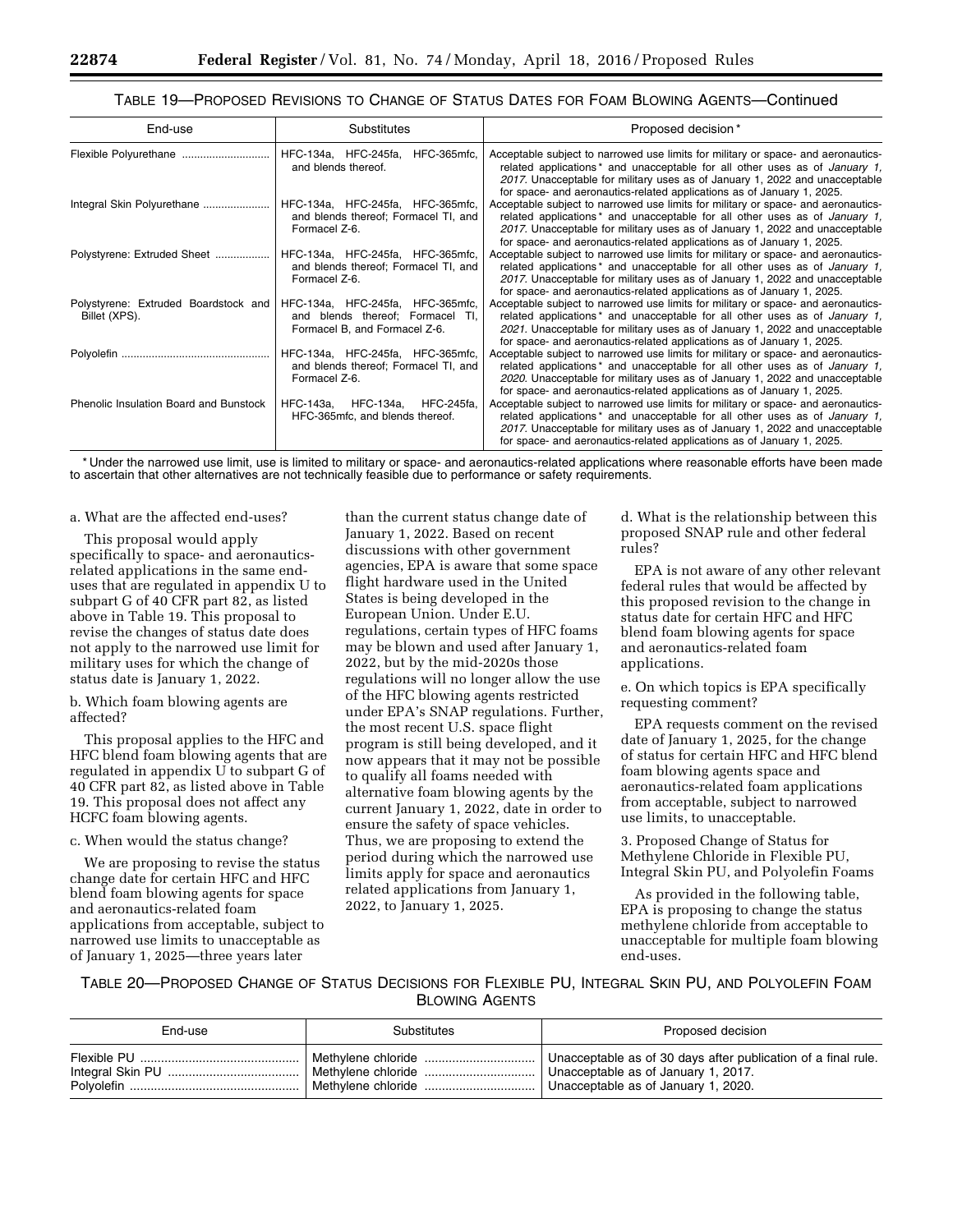#### a. What are the affected end-uses?

EPA is proposing to change the status of methylene chloride from acceptable to unacceptable when used as a blowing agent in the production of flexible PU foam, integral skin PU foam, and polyolefin foam. Flexible PU includes foam in furniture, bedding, chair cushions, and shoe soles. Integral skin PU includes car steering wheels, dashboards, and shoe soles. Polyolefin includes foam sheets and tubes.

Methylene chloride, also known as dichloromethane, has the chemical formula  $CH_2Cl_2$  and the CAS Reg. No. 75–09–2. EPA initially listed this substitute as acceptable for flexible PU foam and integral skin PU foam acceptable in the initial SNAP rule (79 FR 13044; March 18, 1994), and then listed it as acceptable for polyolefin foam on August 26, 1994 (79 FR 44240).

b. How does methylene chloride compare to other blowing agents for these end-uses with respect to SNAP criteria?

The SNAP program considers a number of environmental criteria when

evaluating substitutes: ODP; climate effects, primarily based on GWP; local air quality impacts, particularly potential impacts on smog formation from emissions of VOC; ecosystem effects, particularly from negative impacts on aquatic life. These and other environmental and health risks (*e.g.,*  flammability, exposure, and toxicity) are discussed below. In addition, a technical support document 199 that provides the **Federal Register** citations concerning data on the SNAP criteria (*e.g.,* ODP, GWP, VOC, toxicity, flammability) for these alternatives may be found in the docket for this rulemaking (EPA–HQ–OAR–2015– 0663).

## i. Flexible PU

(a) Environmental Impacts

Methylene chloride contains chlorine and thus could have an ODP. We are unaware of a calculated ODP for methylene chloride in the peerreviewed literature, but it has historically been considered negligibly small.200 Recent research indicates that emissions of methylene chloride from

multiple industrial sources have been increasing and could have a detectible impact on the ozone layer,<sup>201</sup> despite the historical assumption of negligible ODP. For flexible polyurethane, available substitutes include acetone, Exxsol blowing agents,  $CO<sub>2</sub>$ , ecomate<sup>TM</sup>, HFC-152a, HFO-1336mzz(Z), methylal, saturated light HCs (C3-C6), *trans*-1 chloro-3,3,3-trifluoroprop-1-ene, and water. Of the other available alternatives for flexible PU, only *trans*-1-chloro-3,3,3-trifluoroprop-1ene contains chlorine and thus might have an ODP. *Trans*-1-chloro-3,3,3-trifluoroprop-1-ene has an ODP of 0.00024 to 0.00034 and estimates of its maximum potential impact on the ozone layer indicate a statistically insignificant impact, comparable to that of other substitutes in the same end-use that are considered to be non-ozone-depleting.202 203

Methylene chloride has a GWP of approximately nine. As shown in Table 21, other acceptable alternatives have GWPs that are comparable or lower than methylene chloride's GWP of nine except for HFC-152a, which has a GWP of 124.

TABLE 21—GWP, ODP, AND VOC STATUS OF METHYLENE CHLORIDE COMPARED TO OTHER FOAM BLOWING AGENTS IN FLEXIBLE PU FOAMS, INTEGRAL SKIN PU FOAMS, AND POLYOLEFIN FOAMS 1

| <b>Blowing agents</b>                                                                                                                                                                                                                                                                       | <b>GWP</b>             | <b>ODP</b>            | VOC.                    | Proposal                 |  |  |  |
|---------------------------------------------------------------------------------------------------------------------------------------------------------------------------------------------------------------------------------------------------------------------------------------------|------------------------|-----------------------|-------------------------|--------------------------|--|--|--|
|                                                                                                                                                                                                                                                                                             | 9                      | unknown               | No                      | Proposed unacceptable.   |  |  |  |
| <b>Flexible PU Foams</b>                                                                                                                                                                                                                                                                    |                        |                       |                         |                          |  |  |  |
| Acetone; CO <sub>2</sub> ; Ecomate; HFC-152a; Methylal; <i>trans</i> -1-chloro-<br>3,3,3-trifluoroprop-1-ene; Water.<br>AB Technology; Exxsol Blowing Agents; HFO-1336mzz(Z);<br>Methylal; Saturated Light Hydrocarbons C3-C61.                                                             | $0 - 124$<br>$>1-9$    | 0-0.00034<br>$\Omega$ | No<br>Yes    No change. | No change.               |  |  |  |
| <b>Integral Skin PU Foams</b>                                                                                                                                                                                                                                                               |                        |                       |                         |                          |  |  |  |
| Acetone; $CO_2$ ; Ecomate; Formic Acid; HFO-1234ze; HFO-<br>1336mzz(Z) HFC-152a; Methyl Formate; trans-1-chloro-<br>3.3.3-trifluoroprop-1-ene <sup>1</sup> ; Water.<br>AB Technology; Exxsol Blowing Agents; Formic Acid; HFO-<br>1336mzz(Z); Methylal; Saturated Light Hydrocarbons C3-C6. | $0 - 124$<br>$>1-9$    | 0-0.00034<br>0        | No<br>Yes               | No change.<br>No change. |  |  |  |
| <b>Polyolefin Foams</b>                                                                                                                                                                                                                                                                     |                        |                       |                         |                          |  |  |  |
| Exxsol Blowing Agents; Formic Acid; HFO-1234ze; HFC-152a/<br>Saturated Light Hydrocarbon Blends; Saturated Light Hydro-<br>carbons C3-C6.                                                                                                                                                   | $0 - 124$<br>$0 - 120$ | 0<br>$\Omega$         | No   <br>Yes            | No change.<br>No change. |  |  |  |

1The table does not include not-in-kind technologies listed as acceptable for the stated end-uses or additives combined with other acceptable blowing agents.

Chemical Safety. Environmental Health Criteria 164. Methylene chloride, second edition. World Health Organization, 1996. This document is accessible online at *[http://www.inchem.org/](http://www.inchem.org/documents/ehc/ehc/ehc164.htm) [documents/ehc/ehc/ehc164.htm.](http://www.inchem.org/documents/ehc/ehc/ehc164.htm)* 

201Hossaini, et al., 2015. R. Hossaini, M.P. Chipperfield, S.A. Montzka, A. Rap, S. Dhomse, W. Feng. Efficiency of short-lived halogens at influencing climate through depletion of stratospheric ozone. *Nature Geoscience,* 2015. This document is accessible online at *[http://DOI:](http://DOI:10.1038/ngeo2363)  [10.1038/ngeo2363](http://DOI:10.1038/ngeo2363)* and is reported in ''New ozonedestroying gases on the rise; not controlled by treaty.'' ScienceDaily. 16 February 2015. This document is accessible online *at [http://](http://www.sciencedaily.com/releases/2015/02/150216130241.htm) [www.sciencedaily.com/releases/2015/02/](http://www.sciencedaily.com/releases/2015/02/150216130241.htm) [150216130241.htm.](http://www.sciencedaily.com/releases/2015/02/150216130241.htm)* 

202Wang D., Olsen S., Wuebbles D. 2011. ''Preliminary Report: Analyses of tCFP's Potential Impact on Atmospheric Ozone.'' Department of Atmospheric Sciences. University of Illinois, Urbana, IL. September 26, 2011.

203Patten and Wuebbles, 2010. ''Atmospheric Lifetimes and Ozone Depletion Potentials of *trans-*1-chloro-3,3,3-trichloropropylene and *trans-*1,2 dichloroethylene in a three-dimensional model.'' *Atmos. Chem. Phys.,* 10, 10867–10874, 2010.

<sup>199</sup>EPA, 2016b. Draft Tables of Alternatives for End-Uses Considered in the Notice of Proposed Rule Making, Protection of Stratospheric Ozone: Listing Modifications for Certain Substitutes under the Significant New Alternatives Policy Program. March, 2016. 200 INCHEM, 1996. International Programme on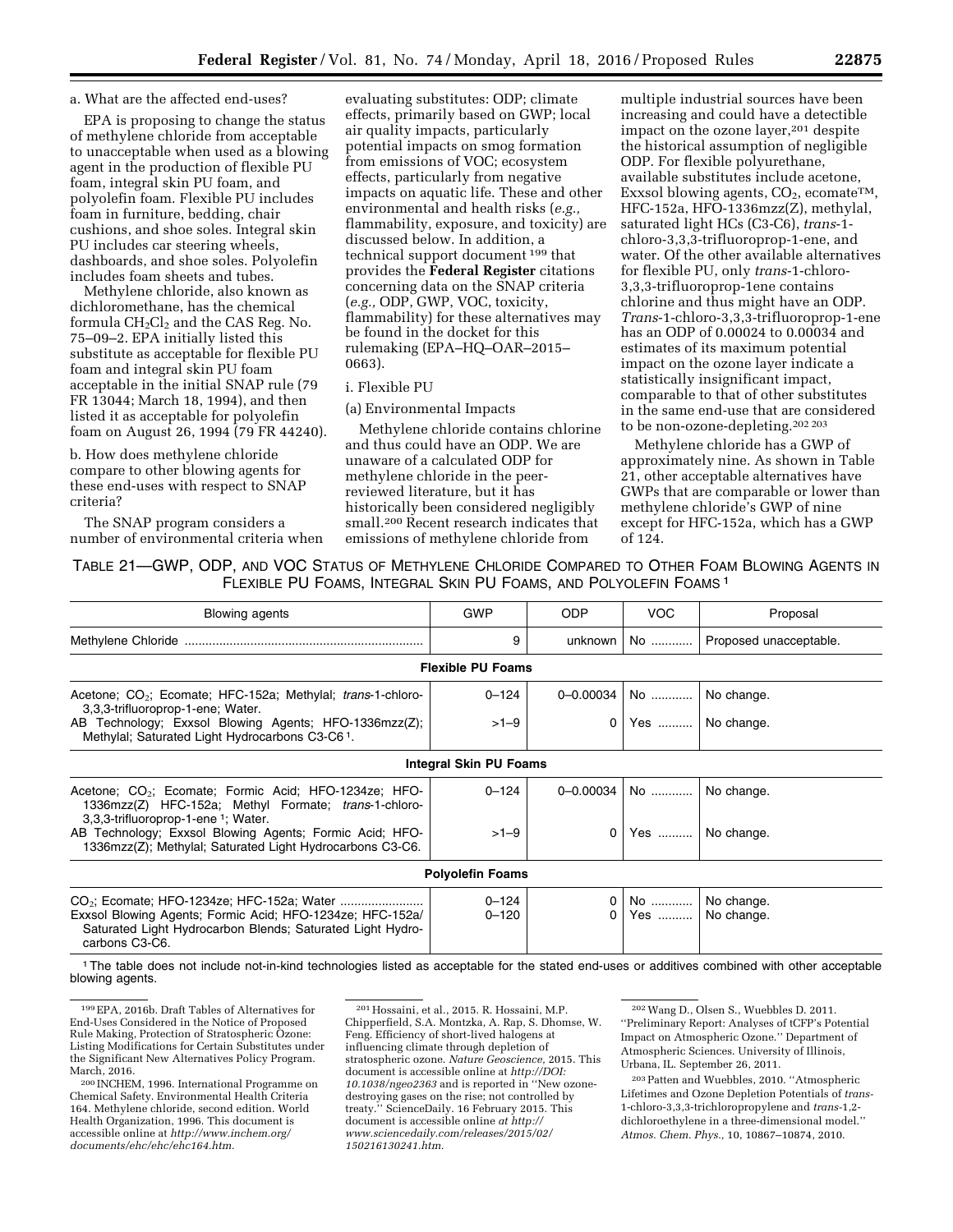Methylene chloride is excluded from the definition of VOC under CAA regulations (see 40 CFR 51.100(s)) addressing the development of SIPs to attain and maintain the NAAQS. With the exception of HCs, Exxsol blowing agents, HFO-1336mzz(Z), and methylal, the other alternatives contain compounds that are excluded from the definition of VOC. The manufacturer of HFO-1336mzz(Z) has petitioned EPA to exempt HFO-1336mzz(Z) from the definition of VOC under those regulations. As provided in our decisions listing these substitutes as acceptable, we determined that emissions of these alternatives in this end use would not pose a significantly greater risk than that posed by foam blowing agents that are not VOCs.

## (b) Flammability

Methylene chloride exhibits no flash point under standard testing conditions and thus is considered nonflammable, although it does exhibit lower and upper flammability limits of 13 percent and 23 percent, respectively. Of the various alternatives, ecomateTM, Exxsol blowing agents, HFC-152a, HCs, and methylal are flammable, and the others are nonflammable. The flammability hazards of the flammable compounds in this end-use can be adequately addressed in the process of meeting OSHA regulations and fire codes.

### (c) Toxicity

Health effects of concern with methylene chloride include cancer, liver, and kidney effects (longer-term exposure) and neurotoxic effects (acute exposure), in addition to irritation to the skin, eyes, and respiratory tract. Other alternatives for this end-use have potential health effects such as impacts on body weight, mononuclear infiltration of heart tissue, neurotoxic effects, and irritation to the skin, eyes, and respiratory tract; no other alternatives in this end-use have evidence of cancer as a health effect. Toxicity is not a significant concern in the workplace for methylene chloride or for the other available alternatives because they may be used for blowing flexible PU foam consistent with required or recommended workplace exposure limits. Workplace exposure limits for the other available alternatives range from 100 ppm to 5,000 ppm. Methylene chloride's workplace exposure limits include a PEL of 25 p.m. (8-hr TWA) and 125 ppm over a 15 minute period. Methylene chloride is regulated for its toxicity as a hazardous air pollutant under the CAA and potentially as a U-listed hazardous waste under RCRA (40 CFR 261.33).

None of the other alternative blowing agents are regulated as hazardous air pollutants or as U-listed hazardous wastes.

In the initial SNAP rulemaking, EPA listed methylene chloride as acceptable in this end-use, citing the presence of the OSHA regulations as sufficient to address workplace risk. Information regarding general population risk was not available for methylene chloride or for any of the other alternatives at the time EPA listed them as acceptable for this end use.

Since EPA's initial listing decision for methylene chloride in flexible PU foam, the Agency has separately issued a health-based residual risk standard under section 112 of the CAA for flexible PU foam production. (*National Emission Standards for Hazardous Air Pollutants Residual Risk and Technology Review for Flexible Polyurethane Foam Production,* (79 FR 48073; August 15, 2014). In that regulation, EPA examined the risk to the general population and determined to prohibit the use of HAP-based blowing products, including methylene chloride, as auxiliary blowing agents in flexible PU slabstock foam production operations at major sources. Because EPA has separately determined in setting a risk-based standard that methylene chloride cannot be used as a blowing agent by major sources for production of flexible PU slabstock foam, we are proposing to change the status of methylene chloride in this enduse on the basis that it poses significantly more risk than other available alternatives.

### ii. Integral Skin PU

## (a) Environmental Impacts

Methylene chloride contains chlorine and thus could have an ODP. We are unaware of a calculated ODP for methylene chloride in the peerreviewed literature, but it has historically been considered negligibly small.204 Recent research indicates that emissions of methylene chloride from multiple industrial sources have been increasing and could have a detectible impact on the ozone layer,<sup>205</sup> despite

the historical assumption of negligible ODP. For integral skin PU, available alternatives include acetone,  $CO<sub>2</sub>$ , ecomateTM, Exxsol blowing agents, formic acid, HFC-152a, HFO-1234ze(E), HFO-1336mzz(Z), methylal, methyl formate, saturated light HCs (C3-C6), *trans*-1-chloro-3,3,3-trifluoroprop-1-ene, and water. Of the other available alternatives for flexible PU, only *trans*-1-chloro-3,3,3-trifluoroprop-1ene contains chlorine and thus might have an ODP. *Trans*-1-chloro-3,3,3 trifluoroprop-1-ene has an ODP of 0.00024 to 0.00034 and estimates of its maximum potential impact on the ozone layer indicate a statistically insignificant impact, comparable to that of other substitutes in the same end-use that are considered to be non-ozonedepleting.206 207

Methylene chloride has a GWP of approximately nine. As shown in Table 21, other acceptable alternatives have GWPs that are comparable or lower than methylene chloride's GWP of nine except for HFC-152a, which has a GWP of 124.

Methylene chloride is excluded from the definition of VOC under CAA regulations (see 40 CFR 51.100(s)) addressing the development of SIPs to attain and maintain the NAAQS. With the exception of HCs, Exxsol blowing agents, formic acid, HFO-1336mzz(Z), and methylal, the other alternatives contain compounds that are exempt from the definition of VOC. The manufacturer of HFO-1336mzz(Z) has petitioned EPA to exempt HFO-1336mzz(Z) from the definition of VOC under those regulations. As provided in our decisions listing these alternatives as acceptable, we determined that emissions of these alternatives in this end-use would not pose a significantly greater risk than that posed by foam blowing agents that are not VOCs.

#### (b) Flammability

Methylene chloride exhibits no flash point under standard testing conditions and thus is considered nonflammable, although it does exhibit lower and upper flammability limits of 13 percent and 23 percent, respectively. Of the

207Patten and Wuebbles, 2010. ''Atmospheric Lifetimes and Ozone Depletion Potentials of *trans-*1-chloro-3,3,3-trichloropropylene and *trans-*1,2 dichloroethylene in a three-dimensional model.'' *Atmos. Chem. Phys.,* 10, 10867–10874, 2010.

<sup>204</sup> INCHEM, 1996. International Programme on Chemical Safety. Environmental Health Criteria 164. Methylene chloride, second edition. World Health Organization, 1996. This document is accessible online at *[http://www.inchem.org/](http://www.inchem.org/documents/ehc/ehc/ehc164.htm) [documents/ehc/ehc/ehc164.htm.](http://www.inchem.org/documents/ehc/ehc/ehc164.htm)* 

<sup>205</sup>Hossaini, et al., 2015. R. Hossaini, M.P. Chipperfield, S.A. Montzka, A. Rap, S. Dhomse, W. Feng. Efficiency of short-lived halogens at influencing climate through depletion of stratospheric ozone. *Nature Geoscience,* 2015. This document is accessible online at *[http://DOI:](http://DOI:10.1038/ngeo2363)  [10.1038/ngeo2363](http://DOI:10.1038/ngeo2363)* and is reported in ''New ozonedestroying gases on the rise; not controlled by

treaty.'' ScienceDaily. 16 February 2015. This document is accessible online at *[http://](http://www.sciencedaily.com/releases/2015/02/150216130241.htm) [www.sciencedaily.com/releases/2015/02/](http://www.sciencedaily.com/releases/2015/02/150216130241.htm) [150216130241.htm.](http://www.sciencedaily.com/releases/2015/02/150216130241.htm)* 

<sup>206</sup>Wang D., Olsen S., Wuebbles D. 2011. ''Preliminary Report: Analyses of tCFP's Potential Impact on Atmospheric Ozone.'' Department of Atmospheric Sciences. University of Illinois, Urbana, IL. September 26, 2011.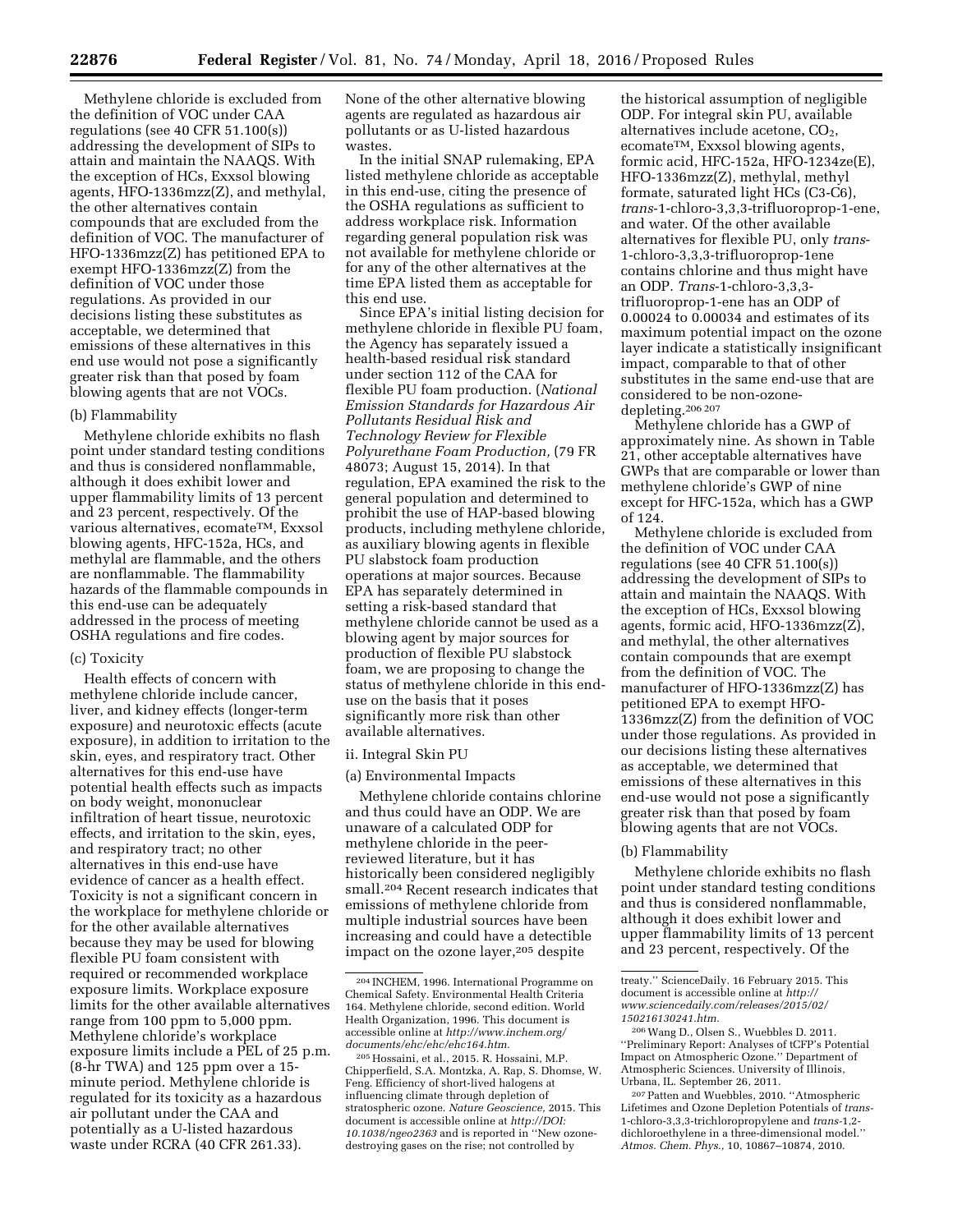various alternatives, acetone, methyl formate, ecomateTM, Exxsol blowing agents, HFC-152a, HCs, and methylal are flammable, and  $CO<sub>2</sub>$ , formic acid, HFO-1234ze(E), HFO-1336mzz(Z), *trans*-1-chloro-3,3,3-trifluoroprop-1-ene, and water are nonflammable. The flammability hazards of the flammable compounds in this end-use can be adequately addressed in the process of meeting OSHA regulations and fire codes.

## (c) Toxicity

Health effects of concern with methylene chloride include cancer, liver, and kidney effects (longer-term exposure) and neurotoxic effects (acute exposure), in addition to irritation to the skin, eyes, and respiratory tract. Other alternatives for this end-use have potential health effects such as impacts on body weight, mononuclear infiltration of heart tissue, neurotoxic effects, and irritation to the skin, eyes, and respiratory tract; no other alternatives in this end-use have evidence of cancer as a health effect. Toxicity is not a significant concern in the workplace for methylene chloride or for the other available alternatives because they may be used for blowing integral skin PU consistent with required or recommended workplace exposure limits. Workplace exposure limits for the other available alternatives range from 100 ppm to 5,000 ppm. Methylene chloride's workplace exposure limits include a PEL of 25 p.m. (8-hr TWA) and 125 ppm over a 15 minute period. Methylene chloride is regulated for its toxicity as a hazardous air pollutant under the CAA and potentially as a U-listed hazardous waste under RCRA (40 CFR 261.33). None of the other alternative blowing agents are regulated as hazardous air pollutants or as U-listed hazardous wastes.

Methylene chloride is the only acceptable alternative in this end-use that is a carcinogen. On this basis, we are proposing that methylene chloride poses significantly greater toxicity risks than the other alternatives available for this end use. The risk posed by methylene chloride and the other alternatives based on the other SNAP review criteria are not significantly different. Because of the significantly greater toxicity risk posed by methylene chloride, we believe it poses significantly greater overall risk than other available substitutes and we are proposing to change the status to unacceptable.

# iii. Polyolefin Foam

### (a) Environmental Impacts

Methylene chloride contains chlorine and thus could have an ODP. We are unaware of a calculated ODP for methylene chloride in the peerreviewed literature, but it has historically been considered negligibly small.208 Recent research indicates that emissions of methylene chloride from multiple industrial sources have been increasing and could have a detectible impact on the ozone layer,<sup>209</sup> despite the historical assumption of negligible ODP. In polyolefin foam, available alternatives include  $CO<sub>2</sub>$ , ecomate<sup>TM</sup>, Exxsol blowing agents, methyl formate, HFC-152a, blends of HFC-152a and saturated light HCs, HFO-1234ze(E), saturated light HCs (C3–C6), *trans*-1 chloro-3,3,3-trifluoroprop-1-ene, and water. Of the other available alternatives for flexible PU, only *trans*-1-chloro-3,3,3-trifluoroprop-1ene contains chlorine and thus might have an ODP. *Trans*-1-chloro-3,3,3-trifluoroprop-1-ene has an ODP of 0.00024 to 0.00034 and estimates of its maximum potential impact on the ozone layer indicate a statistically insignificant impact, comparable to that of other substitutes in the same end-use that are considered to be non-ozone-depleting.210 211

Methylene chloride has a GWP of approximately nine. As shown in Table 21, the other acceptable substitutes have GWPs that are comparable or lower than methylene chloride's GWP of nine except for HFC-152a, which has a GWP of 124.

Methylene chloride is excluded from the definition of VOC under CAA regulations (see 40 CFR 51.100(s)) addressing the development of SIPs to attain and maintain the NAAQS. With the exception of HCs, HC blends, and Exxsol blowing agents, the other alternatives contain compounds that are

210Wang D., Olsen S., Wuebbles D. 2011. ''Preliminary Report: Analyses of tCFP's Potential Impact on Atmospheric Ozone.'' Department of Atmospheric Sciences. University of Illinois, Urbana, IL. September 26, 2011.

211Patten and Wuebbles, 2010. ''Atmospheric Lifetimes and Ozone Depletion Potentials of *trans-*1-chloro-3,3,3-trichloropropylene and *trans-*1,2 dichloroethylene in a three-dimensional model.'' *Atmos. Chem. Phys.,* 10, 10867–10874, 2010.

exempted from the definition of VOC. The manufacturer of HFO-1336mzz(Z) has petitioned EPA to exempt HFO-1336mzz(Z) from the definition of VOC under those regulations. As provided in our decisions listing these alternatives as acceptable, we determined that emissions of these alternatives in this end-use would not pose a significantly greater risk than that posed by foam blowing agents that are not VOCs.

#### (b) Flammability

Methylene chloride exhibits no flash point under standard testing conditions and thus is considered nonflammable, although it does exhibit lower and upper flammability limits of 13 percent and 23 percent, respectively. Of the various alternatives, blends of HFC-152a and HCs, ecomateTM, Exxsol blowing agents, HFC-152a, HCs, and methyl formate are flammable, and  $CO<sub>2</sub>$ , HFO-1234ze(E), *trans*-1-chloro-3,3,3 trifluoroprop-1-ene, and water are nonflammable. The flammability hazards of the flammable compounds in this end-use can be adequately addressed in the process of meeting OSHA regulations and fire codes.

## (c) Toxicity

Health effects of concern with methylene chloride include cancer, liver, and kidney effects (longer-term exposure) and neurotoxic effects (acute exposure), in addition to irritation to the skin, eyes, and respiratory tract. Other alternatives for this end-use have potential health effects such as impacts on body weight, mononuclear infiltration of heart tissue, neurotoxic effects, and irritation to the skin, eyes, and respiratory tract; no other alternatives in this end-use have evidence of cancer as a health effect. Toxicity is not a significant concern in the workplace for methylene chloride or for the other available alternatives because they may be used for blowing polyolefin foam consistent with required or recommended workplace exposure limits. Workplace exposure limits for the other available alternatives range from 100 ppm to 5,000 ppm. Methylene chloride's workplace exposure limits include a PEL of 25 p.m. (8-hr TWA) and 125 ppm over a 15 minute period. Methylene chloride is regulated for its toxicity as a hazardous air pollutant under the CAA and potentially as a U-listed hazardous waste under RCRA (40 CFR 261.33). None of the other alternative blowing agents are regulated as hazardous air pollutants or as U-listed hazardous wastes.

Methylene chloride is the only acceptable alternative in this end-use

<sup>208</sup> INCHEM, 1996.

<sup>209</sup>Hossaini, et al., 2015. R. Hossaini, M. P. Chipperfield, S. A. Montzka, A. Rap, S. Dhomse, W. *Feng.* Efficiency of short-lived halogens at influencing climate through depletion of stratospheric ozone. *Nature Geoscience,* 2015; This document is accessible online at *[http://](http://DOI:10.1038/ngeo2363) [DOI:10.1038/ngeo2363](http://DOI:10.1038/ngeo2363)* and is reported in ''New ozone-destroying gases on the rise; not controlled by treaty.'' ScienceDaily. 16 February 2015. This document is accessible online *at [http://](http://www.sciencedaily.com/releases/2015/02/150216130241.htm) [www.sciencedaily.com/releases/2015/02/](http://www.sciencedaily.com/releases/2015/02/150216130241.htm) [150216130241.htm.](http://www.sciencedaily.com/releases/2015/02/150216130241.htm)*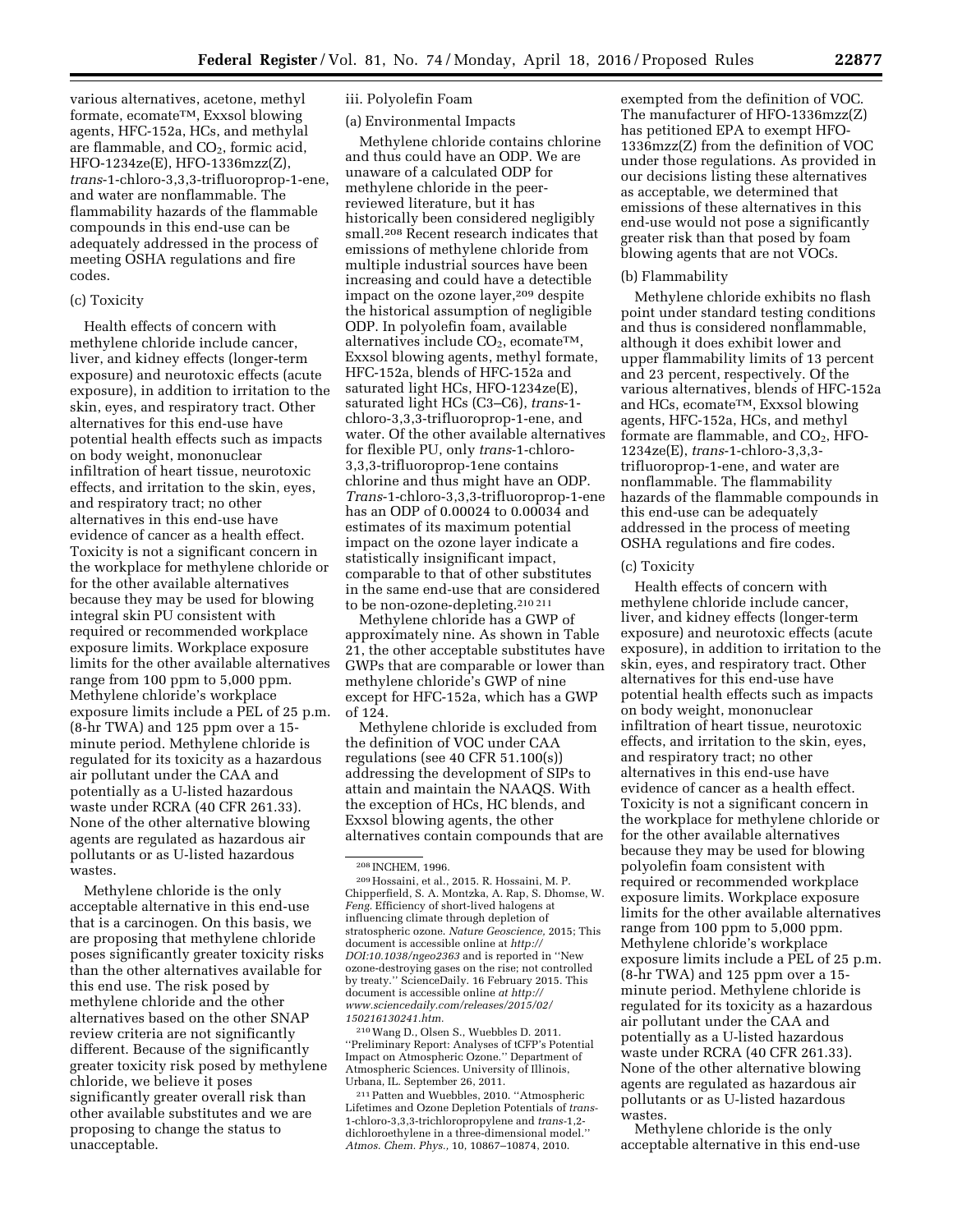that is a carcinogen. On this basis, we are proposing that methylene chloride poses significantly greater toxicity risks than the other alternatives available for this end use. The risk posed by methylene chloride and the other alternatives based on the other SNAP review criteria are not significantly different. Because of the significantly greater toxicity risk posed by methylene chloride, we believe it poses significantly greater overall risk than other available substitutes and we are proposing to change the status to unacceptable.

### c. When would the status change?

EPA proposes to change the status of methylene chloride in flexible PU foam as of 30 days after a final rule is published in the **Federal Register**. Because this blowing agent has already been prohibited in flexible PU foam manufacturing operations for major sources by EPA's *National Emission Standards for Hazardous Air Pollutants (NESHAP) Residual Risk and Technology Review for Flexible Polyurethane Foam Production* (79 FR 48073; August 15, 2014), we expect that most businesses have already transitioned away from this substitute in that end-use. This proposed rule does not apply to area sources.

For integral skin PU foam and polyolefin, we propose the respective change of status dates to be January 1, 2017, and January 1, 2020. These dates are consistent with the change of status dates we previously established for certain HFCs in these end-uses (80 FR 42870; July 20, 2015). These dates were established considering factors such as the supply of alternatives, time required for testing of alternatives, and time required to prepare facilities for use of flammable foam blowing agents. By proposing to change the status of methylene chloride from acceptable to unacceptable, we expect that end-users will consider blowing agents other than methylene chloride as they plan their transition away from HFCs in these enduses.

d. What is the relationship between this proposed SNAP rule and other federal rules?

In a recent rulemaking, *National Emission Standards for Hazardous Air Pollutants Residual Risk and Technology Review for Flexible Polyurethane Foam Production,* EPA prohibits the use of HAP, including methylene chloride, as auxiliary blowing agents in slabstock flexible PU foam production operations at major sources as of November 13, 2014 (79 FR 48073; August 15, 2014). This action is

consistent with that previously issued prohibition.

e. On which topics is EPA specifically requesting comment?

EPA requests comment on all aspects of this proposal. In particular, we request comment on the proposed dates for a change of status for methylene chloride (30 days after publication of a final rule for flexible PU foam, January 1, 2017, for integral skin PU foam, and January 1, 2020, for polyolefin foam). We request comments on, the extent to which methylene chloride is currently being used in these end-uses in integral skin PU, in polyolefin, or by area sources that manufacture flexible PU foam and the technical challenges that exist for transitioning from methylene chloride to other available alternatives.

## 4. Proposed Application of Listings to Foam Products

EPA is proposing to apply the unacceptability determinations in this action for foam blowing agents to closed cell foam products and products containing closed cell foam. In addition, EPA is proposing to apply all listings for foam blowing agents codified in the appendices to 40 CFR part 82 subpart G to such products. This would mean that closed cell foam products and products containing closed cell foams manufactured abroad and imported could not be used in the United States if the foam blowing agent was listed as unacceptable.

### a. What are the affected end-uses?

The foam sector includes both closed cell and open cell foams. Closed cell foams are specifically designed to retain the foam blowing agent in the cells; in insulation foam products, the foam blowing agent continues to perform a function in providing thermal insulation, once the foam has already been blown. With open cell foams, the foam blowing agent completes its function once the foam is blown; almost all of the foam blowing agent escapes from the open cells prior to import, and any vestigial amounts remaining do not perform a function.

Foam blowing end-uses that contain closed-cell foams include rigid PU spray foam (all three applications described in section VI.C.1); rigid PU commercial refrigeration and sandwich panels; rigid PU marine flotation foam; rigid PU appliance foam; rigid PU slabstock and other; rigid PU and polyisocyanurate laminated boardstock; polystyrene: Extruded boardstock and billet; polystyrene: Extruded sheet; polyolefin; and phenolic insulation board and bunstock. Foam blowing end-uses

containing open cell foams include flexible PU and integral skin PU. Open cell phenolic, and some other open cell foams also exist within the SNAP foam blowing end-uses that include closed cell foams. Integral skin foam may include a rigid surface with an interior flexible core.

b. How would this proposal change the treatment of foam products under SNAP?

Currently, an unacceptable foam blowing agent may not be used to manufacture products in the United States, whether for domestic use or for export. However, products made abroad with unacceptable foam blowing agents may be imported and used in the United States. This is because EPA has historically interpreted the use prohibitions for this sector to apply to blowing foam with the foam blowing agent and not to the use of products made with foam. For example, commercial refrigerators containing appliance foam blown with an unacceptable blowing agent may be imported into and used in the United States, though commercial refrigerators manufactured in the United States may not be manufactured with foam blown with that same agent.

If this proposal were to be finalized as proposed, use of closed cell foam products (*e.g.,* manufactured rigid PU insulation or XPS boardstock) or products that contain closed cell foam (*e.g.,* household and commercial appliances, boats) manufactured with an unacceptable foam blowing agent on or after the specified date would be subject to the use prohibitions under SNAP. This would include, but would not be limited to, incorporating a closed cell foam blown with an unacceptable blowing agent into a subsequent product and installing a closed cell foam product or product containing closed cell foam. Products manufactured prior to the specified date would not be subject to the use prohibitions. In addition, under this proposal the use prohibitions would not apply to consumers once a product had been installed.

c. How do other stratospheric ozone protection requirements apply to foam products?

Several provisions of CAA Title VI and EPA's implementing regulations are relevant to HCFC foam products. Under regulations implementing CAA section 611, EPA requires labeling of products that contain an ODS and those that are manufactured with an ODS. EPA determined that open cell foams blown with an ODS must be labeled as a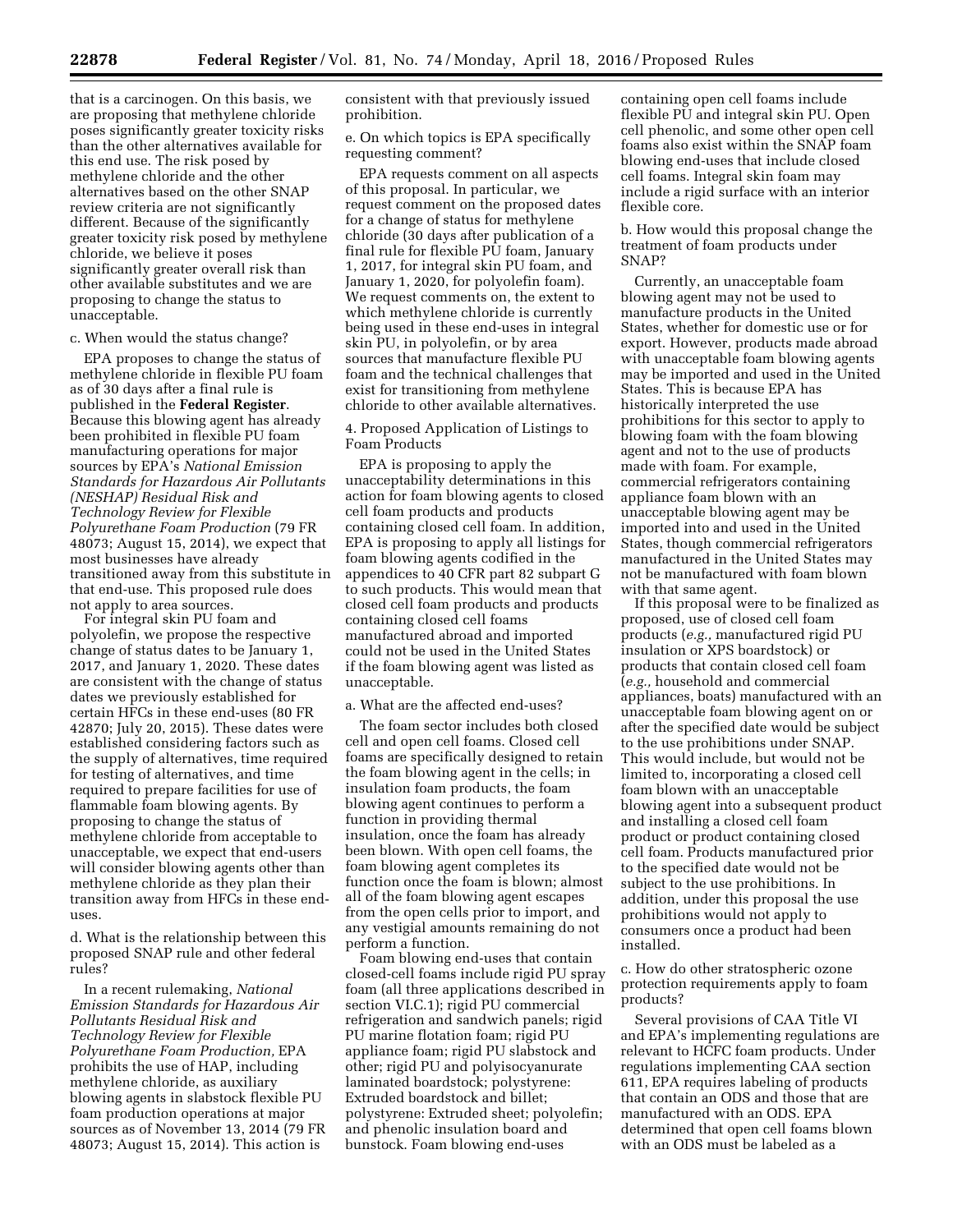product manufactured with an ODS. (58 FR 8136, 8143–8150, February 11, 1993; 79 FR 64253, 64258–64259, October 28, 2014) In contrast, closed cell foam products blown with an ODS must be labeled as a product *containing* an ODS for labeling purposes. (58 FR 8136, 8150–8151, February 11, 1993; 79 FR 64253, 64258–64259, October 28, 2014) As of January 1, 2015, any product containing a closed cell foam blown with an HCFC must be labeled as a product containing an ozone-depleting substance under the regulations at 40 CFR 82.106 implementing CAA section 611.

Section 610 restricts sale and distribution and offers of sale and distribution of certain products containing or manufactured with CFCs and HCFCs.<sup>212</sup> Section  $610(d)(3)(A)$ explicitly provides an exception for foam insulation products containing HCFCs. EPA has implemented this restriction and the exception for HCFC foam insulation products through its Nonessential Products Ban regulations codified at 40 CFR part 82 subpart C. These regulations define foam insulation product as a product containing or consisting of the following types of foam:

• Closed cell rigid polyurethane foam;

• Closed cell rigid polystyrene boardstock foam;

• Closed cell rigid phenolic foam; and

• Closed cell rigid polyethylene foam when such foam is suitable in shape, thickness and design to be used as a product that provides thermal insulation around pipes used in heating, plumbing, refrigeration, or industrial process systems.

CAA section 605(a) prohibits the introduction into interstate commerce or use of any class II substance effective January 1, 2015, unless such substance: (1) Has been used, recovered, and recycled; (2) is used and entirely consumed (except for trace quantities) in the production of other chemicals; (3) is used as a refrigerant in appliances manufactured prior to January 1, 2020; or (4) is listed as acceptable for use as a fire suppression agent for nonresidential applications in accordance with section 612(c).

The section 605(a) implementing regulations codified at 40 CFR part 82, subpart A restrict the use of virgin HCFCs to air conditioning, refrigeration, and fire suppression applications, with minor exceptions. Thus, while the Nonessential Products Ban does not apply to HCFC insulating foams, section 605(a) and its implementing regulations prohibit the use of HCFCs for blowing foam in the United States. The combined effect of the Nonessential Products Ban and the section 605(a) implementing regulations is that HCFC foam insulation products may be imported, sold, and distributed in the United States but cannot be manufactured in the United States.

In the preamble to a July 11, 2000, SNAP proposed rule, EPA reviewed its authority under CAA section 610 and noted that HCFC insulating foams were exempt from regulation under that section of the statute. EPA stated that ''Title VI of the Act thus does not provide EPA with the authority to prevent imports of products containing those foams'' (65 FR 42653, 42656). EPA did not, however, base this statement on a full examination of the various authorities under Title VI. In taking final action on that proposal, EPA noted that while under section 610 it could not ban the *sale* of HCFC foam insulation products, section 610 ''does not address EPA's ability to regulate the transition from use of ODS to alternatives in the manufacturing of products such as foam.'' EPA further noted: ''Section 612 can restrict the use of a substitute in a product regardless of whether or not that product is considered nonessential under Section 610'' (69 FR 58275, September 30, 2004).

d. How is EPA reexamining treatment of foam products under SNAP?

In the August 6, 2014, NPRM (79 FR 46126; 46154), EPA proposed to consider use of a foam blowing agent to include use of closed cell foam products or products containing closed cell foam. In response to that proposal, some commenters supported applying the unacceptability determinations to the use of closed cell foam products or products containing closed cell foam with unacceptable foam blowing agents, on the basis that it would maintain a ''level playing field'' for domestically manufactured products made with lower-GWP foam blowing agents that were going to compete with imported products. Some commenters also supported extending such a prohibition to open cell foams, stating that there was still some foam blowing agent left in the foam and citing the negative impacts of allowing cheaper imported products containing unacceptable foam blowing agents.

Other commenters opposed applying unacceptability determinations to anything other than the act of blowing foam in the United States. These commenters stated that this would be a significant departure from the Agency's previous interpretation and suggested that EPA needed to explain the basis for such a change. For example, one commenter stated that ''without any legal rationale, EPA has proposed to reverse its long-standing interpretation of the Clean Air Act with respect to the import of products containing HCFC-141b as a foam-blowing agent.'' In addition, some commenters pointed out that the proposal only allowed 60 days before this change in interpretation would apply to HCFC-141b, which they viewed as insufficient time to adjust. EPA did not take final action in the July 20, 2015, final rule (80 FR 42870) but instead elected to continue assessing the merits of the change.

In this action, EPA is again proposing to apply listings and prohibitions for foam blowing agents to use of closed cell foam products and products containing closed cell foam. To the extent EPA's earlier statements regarding Title VI reflect an interpretation that the agency could not address imported closed cell foam products or products containing closed cell foam under any provision of Title VI, EPA is proposing to change that interpretation.

Section 612 requires EPA to promulgate regulations prohibiting the replacement of ODS with certain substitutes and to publish lists of the substitutes prohibited for specific uses as well as those found acceptable for those uses. EPA's implementing regulations at 40 CFR 82.174 state, in part: ''No person may use a substitute after the effective date of any rulemaking adding such substitute to the list of unacceptable substitutes'' (40 CFR 82.174(d)). The SNAP regulations define ''use'' of a substitute as including, but not being limited to, ''use in a manufacturing process or product, in consumption by the end-user, or in intermediate uses, such as formulation or packaging for other subsequent uses.'' (§ 82.172)

EPA currently treats use of foam blowing agents in the manufacture of a foam product as covered by the use prohibition. In this action, EPA is proposing to apply the use prohibition more broadly in the case of closed cell foam products. With respect to other sectors, EPA has treated use of a product manufactured with or containing a substance as constituting use of the substance where the product holds some amount of the substance, the substance continues to perform its intended function, and the substance is likely to be emitted in the United States either during use of the product or at the time of its disposal. For example, an

<sup>212</sup>Section 610 does not address products containing or manufactured with substitutes.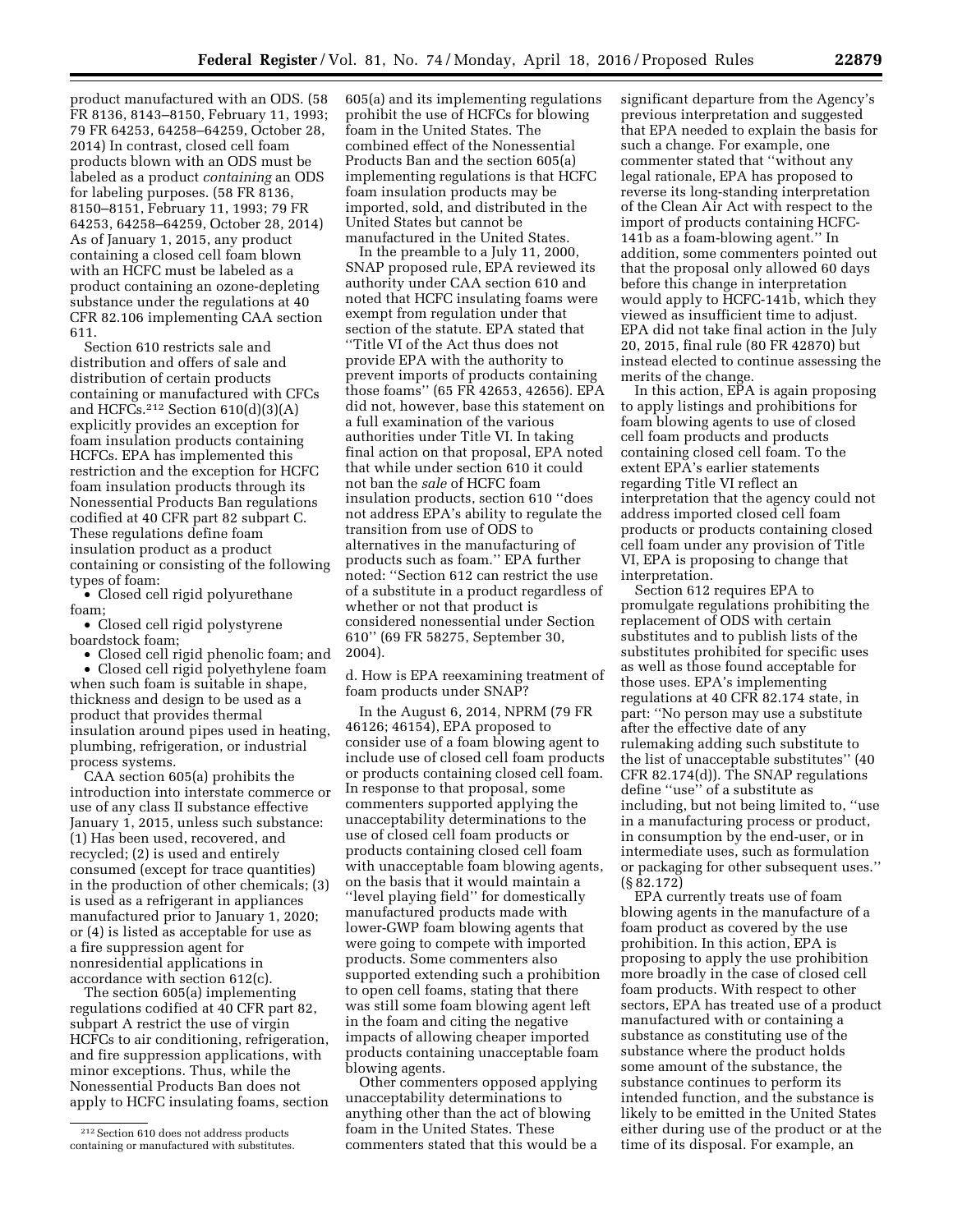aerosol can is manufactured to contain a substance as a propellant, and then that propellant leaks, is released by the end user during use of the aerosol can's contents, or is emitted at the time of disposal if it has not already been used up. In the July 20, 2015 SNAP rule, in changing the status of certain substances with respect to aerosols, EPA prohibited use of aerosol products containing those substances, while stating that products manufactured prior to the change of status date could still be used after that date (80 FR 42883). By analogy, we are proposing that ''use'' of a foam blowing agent includes use of a closed cell foam product manufactured after the specified date. For such products, the foam blowing agent remains in the cells and continues to be used for the purpose of insulation during the lifetime of the product. Furthermore, emissions of the foam blowing agent occur at the time of disposal of the closed cell foam product. Thus, emissions from a closed cell product used in the United States can be expected to occur in the United States regardless of whether the product was manufactured domestically or abroad. This proposed action would ensure that products manufactured abroad and subsequently imported would be treated the same as products manufactured domestically.

EPA does not propose to treat use of an open cell foam product as constituting use of the foam blowing agent. The foam blowing agent in an open cell foam product does not continue to perform its intended function during the lifetime of the product. Except for insignificant amounts remaining in the cells, emissions of the foam blowing agent would occur at the time and place of manufacture. Therefore, we are proposing to differentiate between closed cell and open cell foam products for this purpose. This would be consistent with the different treatment of closed and open cell foam products under the section 611 labeling regulations.

e. When would use of closed cell foam products with unacceptable blowing agents be unacceptable?

For changes of status proposed in this rulemaking (section VI.C.1 and VI.C.2), we are proposing that the unacceptability determination would apply to use of closed cell foam products and products that contain closed cell foam where the products are manufactured on or after the change of status date. As noted in the July 15, 2015 SNAP rule with respect to MVAC and stand-alone refrigeration equipment

(80 FR 42884), it is reasonable to allow use of products manufactured before the change of status date to avoid market disruption, creation of stranded inventory, and perverse incentives for releasing these substances to the environment.

For alternatives that have already been listed as unacceptable with a change of status date of January 1, 2017,213 or earlier—namely, HCFC blowing agents listed as unacceptable in appendices K, M, Q, and U to 40 CFR part 82 subpart G, and HFC blowing agents listed as unacceptable for rigid PU and PIR boardstock, extruded polystyrene sheet, and phenolic foams in appendix U to 40 CFR part 82 subpart G—we are proposing that the unacceptability determination would apply to use of closed cell foam products and products that contain closed cell foam manufactured on or after the date one year after the date of publication of a final rule. This timing is intended to allow importers and international manufacturers of such products time to adjust their manufacture and import plans. For substitutes that have already been listed as unacceptable with a change of status date after January 1, 2017—namely, HFC blowing agents listed as unacceptable in rigid PU slabstock and other; rigid PU appliance foam; rigid PU commercial refrigeration and sandwich panels; rigid PU marine flotation foam; polyolefin; and polystyrene extruded boardstock and billet- we are proposing that the unacceptability determination would apply to use of closed cell foam products and products that contain closed cell foam manufactured on or after the change of status date for each end-use (January 1 of 2019, 2020, or 2021). For the substitutes already listed as unacceptable, we are proposing to add language regarding use of products to the relevant tables. We do not intend to re-open the listing of those substitutes as unacceptable or the change of status dates for those substitutes.

f. On which topics is EPA specifically requesting comment?

EPA requests comment on all aspects of this proposal. In particular, we request comment on our proposal to revise our previous interpretation and to consider use of the foam blowing agent to include use of closed cell foam products and products containing closed cell foam. We are also taking comment on whether use of an open cell

foam product should constitute use of the foam blowing agent. Finally, we request comment on the amount of time provided after which closed cell foam products and products containing closed cell foams manufactured on or after the specified dates would be subject to the use prohibitions.

## *D. Fire Suppression and Explosion Protection*

1. Proposed Listing of 2-bromo-3,3,3 trifluoropropene (2-BTP) as Acceptable, Subject to Use Conditions, for Total Flooding and Streaming

EPA is proposing to list 2-bromo-3,3,3-trifluoropropene (hereinafter referred to as 2-BTP) as acceptable, subject to use conditions, for use in engine nacelles and APUs on aircraft in total flooding fire suppression systems. In addition, EPA proposes to list 2-BTP as acceptable, subject to use conditions, for use in aircraft as a streaming agent. EPA is reviewing additional potential fire suppression applications for 2-BTP but is not taking action on those other uses in this proposed rule.

### a. What are the affected end-uses?

The fire suppression and explosion protection end-uses addressed in this action are total flooding and streaming. Total flooding systems, which historically employed halon 1301 as a fire suppression agent, are used in both normally occupied and unoccupied areas. In the United States, approximately 90 percent of installed total flooding systems protect anticipated hazards from ordinary combustibles (*i.e.,* Class A fires), while the remaining ten percent protect against applications involving flammable liquids and gases (*i.e.,* Class B fires).214 It is also estimated that approximately 75 percent of total flooding systems protect electronics (*e.g.,* computers, telecommunications, process control areas) while the remaining 25 percent protect other applications, primarily in civil aviation (*e.g.,* engine nacelles/APUs, cargo compartments, lavatory trash receptacles), military weapons systems (*e.g.,* combat vehicles, machinery spaces on ships, aircraft engines and tanks), oil/gas and manufacturing industries (*e.g.,* gas/oil pumping, compressor stations), and maritime (*e.g.,* machinery space, cargo pump rooms). Streaming applications, which have historically used halon 1211 as an extinguishing agent, include portable fire

<sup>213</sup>There will also be a change of status on January 1, 2017 for flexible PU and integral skin PU, but these are open cell foams and are not part of this proposal for closed cell foams.

<sup>214</sup>Wickham, 2002. Status of Industry Efforts to Replace Halon Fire Extinguishing Agents. March, 2002.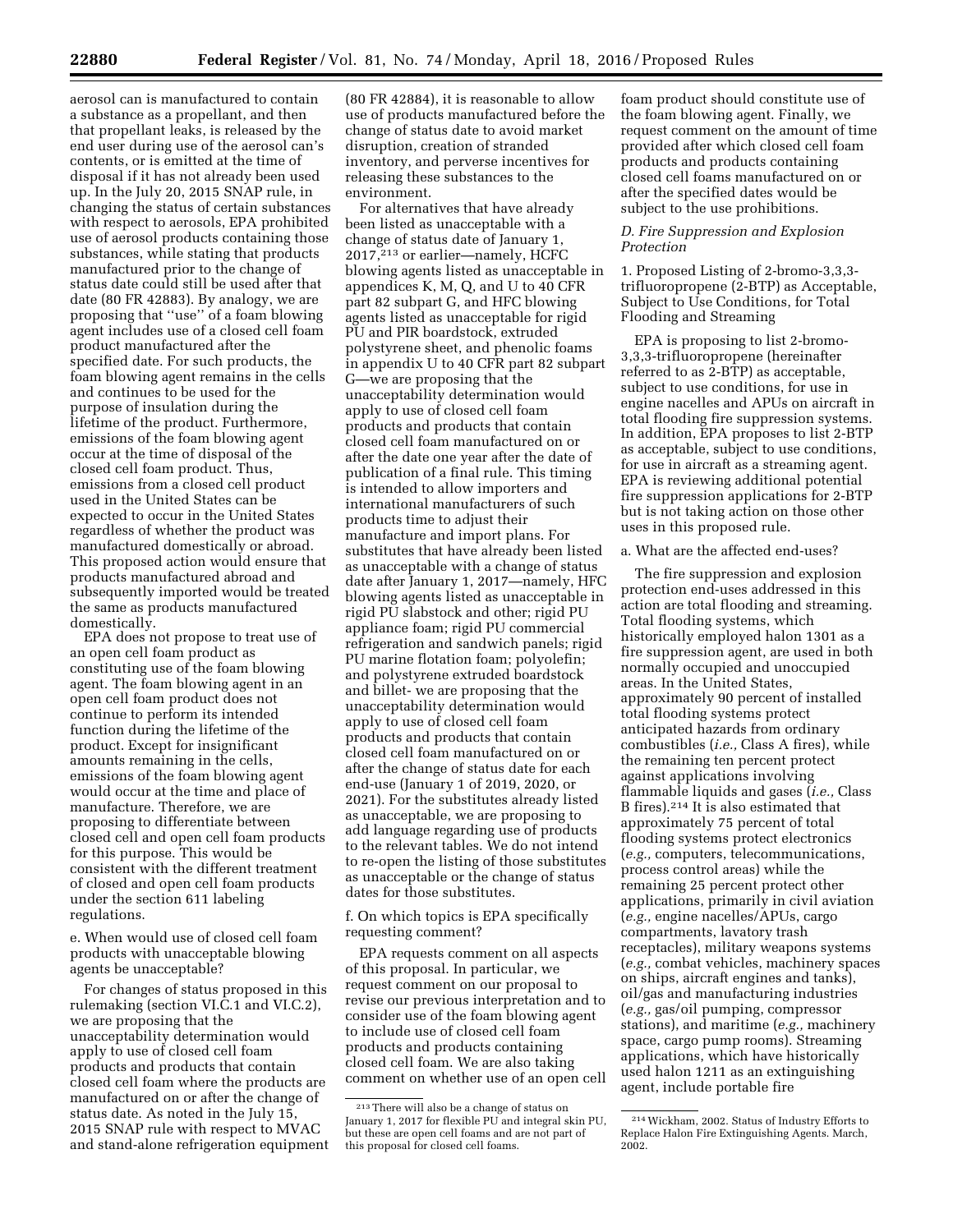extinguishers designed to protect against specific hazards.

b. How does 2-BTP compare to other fire suppressants for these end-uses with respect to SNAP criteria?

The SNAP program considers a number of environmental criteria when evaluating substitutes: ODP; climate effects, primarily based on GWP; local air quality impacts, particularly potential impacts on smog formation from emissions of VOC; and ecosystem effects, particularly from negative impacts on aquatic life. These and other

environmental and health risks are discussed below. In addition, a technical support document 215 that provides the **Federal Register** citations concerning data on the SNAP criteria (*e.g.,* ODP, GWP, VOC, toxicity, flammability) for acceptable alternatives in the relevant end-uses may be found in the docket for this rulemaking (EPA– HQ–OAR–2015–0663).

i. Total Flooding

### (a) Environmental Impacts

In addition to halon 1301, the current market for total flooding systems also includes HCFCs, HFCs, inert gases, and a variety of NIK extinguishing agents (*e.g.,* powdered aerosols, foams, water).216 2-BTP has a GWP of 0.23–0.26 and a lower climate impact compared to other alternatives (*e.g.,* HFC-227ea) used as total flooding and streaming agents. As shown in Table 22, the GWPs of other total flooding alternatives range from <1 to 3,500.

|  |  |  | TABLE 22-GWP, ODP, AND VOC STATUS OF 2-BTP COMPARED TO OTHER TOTAL FLOODING AND STREAMING AGENTS |
|--|--|--|--------------------------------------------------------------------------------------------------|
|--|--|--|--------------------------------------------------------------------------------------------------|

| Fire suppressants | GWP                                          | <b>ODP</b> | <b>VOC</b>                                             | Proposal                                                                                                               |
|-------------------|----------------------------------------------|------------|--------------------------------------------------------|------------------------------------------------------------------------------------------------------------------------|
|                   | $10.23 - 0.26$                               | 0.0028     | Yes                                                    | Acceptable, subject to use con-<br>ditions.                                                                            |
|                   | <b>Total flooding</b>                        |            |                                                        |                                                                                                                        |
|                   | $<$ 1<br>0.4<br>1,546<br>3,220<br>3,500<br>0 | 0<br>0     | Yes   <br>$0.008$   Yes   <br>$0.048$   No             | No change.<br>No change.<br>No    No change.<br>No change.<br>No    No change.<br>No    No change.<br>No    No change. |
|                   | <b>Streaming</b>                             |            |                                                        |                                                                                                                        |
|                   | 77<br>3,220<br>9,810<br>$<$ 1<br>0.4         | 0          | $0.00098$   No   <br>$No$  <br>Yes   <br>$0.008$   Yes | No change.<br>No    No change.<br>No change.<br>No change.<br>No change.<br>No change.                                 |
|                   | 0                                            |            |                                                        | No    No change.                                                                                                       |

<sup>1</sup> GWP range represents GWPs for 30°N to 60°N and 60°S to 60°N emissions scenarios for a 100-year time horizon. A tropospherically wellmixed approximation of the GWP is equal to 0.59.<sup>217</sup>

<sup>2</sup> HCFC Blend A is a blend consisting of HCFC-123 (4.75%), HCFC-22 (82%), HCFC-124 (9.5%), and D-limonene (3.75%).<br><sup>3</sup> HCFC Blend B is a proprietary blend consisting largely of HCFC-123.

H Galden HFPEs ........................................................................ 2,790–6,230 0 No ............ No change.

In addition to global impacts on the atmosphere, EPA evaluated potential impacts of emissions of 2-BTP on local air quality. 2-BTP is a VOC and is not excluded from that definition under CAA regulations (see 40 CFR 51.100(s)) addressing the development of SIPs to attain and maintain the NAAQS. EPA compared the annual VOC emissions from the use of 2-BTP as a total flooding agent to other anthropogenic sources of VOC emissions considering both worst case and more realistic scenarios. Under either scenario, emissions are a small fraction of a percentage  $(5.6 \times 10^{-5})$ 

percent to 2.1 x 10 3 percent) of all anthropogenic VOC emissions in the United States in 2014.218 219 Given this emission level, we determined it was not necessary to perform an assessment of the effect of these emissions on ambient ozone levels; any effect would be insignificant. This is particularly true since most releases of 2-BTP are expected to be at altitude, not in the lower troposphere. Other acceptable fire suppression agents currently in use in this end-use are also VOC (*e.g.,* C6 perfluoroketone), and thus, use of 2-BTP

would not pose more risk than use of other alternatives.

### (b) Flammability

2-BTP is nonflammable, as are all other available total flooding agents.

#### (c) Toxicity

When identifying potential alternatives, toxicity is an important characteristic to consider for manufacturing personnel, service technicians, and end users. Typical concerns include residual oxygen concentration in the protected space

<sup>215</sup>EPA, 2016b. Draft Tables of Alternatives for End-Uses Considered in the Notice of Proposed Rule Making, Protection of Stratospheric Ozone: Listing Modifications for Certain Substitutes under the Significant New Alternatives Policy Program. March, 2016.

<sup>216</sup> ICF, 2016h. Market Characterization for Fire Suppression, Comfort Cooling, Cold Storage, and

Household Refrigeration Industries in the United States. Prepared for the U.S. Environmental<br>Protection Agency. October 2015.

<sup>&</sup>lt;sup>217</sup> Patten et al., 2012. Correction to "OH reaction rate constant, IR absorption spectrum, ozone depletion potentials and global warming potentials of 2-bromo-3,3,3-trifluoropropene,'' J. Geophys. Res., 117, D22301, doi:10.1029/2012JD019051.

<sup>218</sup> ICF, 2016j. Analysis of annual VOC emissions from the use of 2-BTP.

<sup>219</sup>Based on the 2014 annual total VOC emissions for the United States (*i.e.,* approximately 17.13x106 MT) as reported in the National Emissions Inventory (EPA, 2015).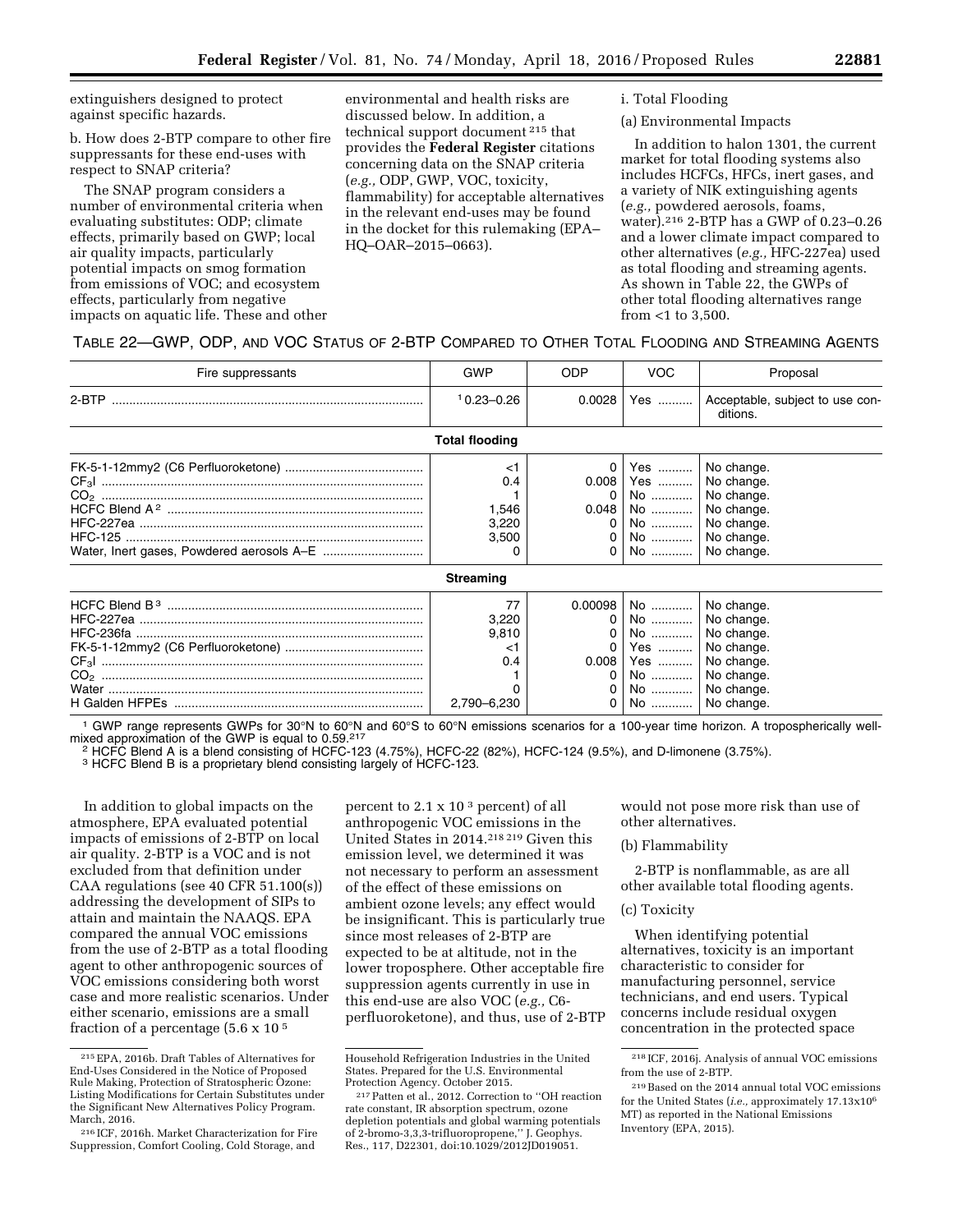after discharge and cardiac effects as a consequence of absorption of the agent into the bloodstream.

EPA has evaluated the risks associated with potential exposures to 2-BTP during production operations and the filling of fire extinguishers as well as in the case of an inadvertent discharge of the system during maintenance activities on the fire extinguishing system. EPA's review of the human health impacts of 2-BTP, including the summary of available toxicity studies, and EPA's review of the human health impacts of 2-BTP is in the docket for this rulemaking (EPA–HQ– OAR–2015–0663).220 221

According to the MSDS, exposure to 2-BTP through ocular or dermal absorption, inhalation, or ingestion is unlikely to be harmful. However, the most likely pathway of exposure is through inhalation, which may cause central nervous system effects, such as dizziness, confusion, physical incoordination, drowsiness, anesthesia, or unconsciousness. EPA uses the NOAEL value as the basis to ensure protection to the worker population. The cardiotoxic Lowest-Observed-Adverse-Effect-Level (LOAEL) for this agent is 1.0 percent (10,000 ppm), at which level exposure may cause increased sensitivity of the heart to adrenaline, which might cause irregular heartbeats and possibly ventricular fibrillation or death; the cardiotoxic NOAEL for this agent is 0.5 percent (5,000 ppm).

2-BTP vapors are heavier than air and may reduce oxygen available for breathing, causing asphyxiation in high concentrations. Such vapors pose a potential hazard if large volumes are trapped in enclosed or low places. In addition, as noted above, if person(s) are exposed to high concentrations, the person(s) may experience central nervous system effects, such as drowsiness and dizziness, which may result in the person(s) not realizing that he/she is suffocating. These health effects after exposure are similar for other common fire suppressants.

Employees responsible for manufacturing the systems should wear the appropriate PPE, such as protective gloves, tightly sealed goggles, protective work clothing, and suitable respiratory

protection in case of accidental release or insufficient ventilation. Use of respirators is recommended during activities in which exposure to the proposed substitute cannot be controlled through other means. When handling a leak in a storage container, protective clothing is recommended as well as vapor-in air detection systems. Gloves (*i.e.,* neoprene, polyvinyl chloride, or polyvinyl alcohol) should be worn when handling equipment containing the proposed substitute for prolonged periods.

For operations requiring regular handling of 2-BTP, engineering controls should include adequate ventilation systems and enclosed or confined operations to ensure exposure levels to the proposed substitute are below the occupational AEL. 2-BTP is not expected to pose a risk to workers when the engineering controls and PPE recommendations referenced in the MSDS for this proposed substitute are followed.

Exposure to 2-BTP is not likely during installation or servicing of 2-BTP total flooding systems for engines and APUs on aircraft. These are both considered to be unoccupiable areas, meaning personnel cannot physically occupy these spaces, thus reducing the risk from exposure to an inadvertent discharge. The risk of accidental activation of the fire extinguishing system while personnel are present near the protected space is highly unlikely if proper procedures, including those of the 2-BTP system manufacturer as well as the aircraft manufacturer, are followed. Instructions on system installation and servicing included in manuals for the 2-BTP systems should be adhered to. In the case of an inadvertent discharge of the system during maintenance activities on the fire extinguishing system or surrounding equipment, the cowl doors that would be open to allow access to the area will allow personnel to immediately egress and avoid exposure. Protective gloves and tightly sealed goggles should be worn for installation and servicing activities, to protect workers in any event of potential discharge of the proposed substitute, accidental or otherwise. Filling or servicing operations should be performed in wellventilated areas.

2-BTP is not expected to cause a significant risk to human health in the general population when used as a total flooding fire extinguishing agent. Disposal of 2-BTP total flooding systems is subject to local, state, and federal regulations, which ensure that 2-BTP and water contaminated with 2-BTP are not be dumped into sewers, on the

ground, or into any body of water, but rather taken to a wastewater treatment facility or disposed of properly. 2-BTP is not considered to be hazardous waste under EPA regulations implementing RCRA.

EPA's evaluation indicates that the use of 2-BTP is not expected to pose a significant toxicity risk to personnel or the general population. 2-BTP is not expected to cause a significant risk to human health in the general population when used as a total flooding fire extinguishing agent in systems designed specifically for engines and APUs on aircraft. Exposure to 2-BTP is not likely for technicians during installation or servicing of 2-BTP total flooding systems for engines and APUs. As indicated by the submitter, the risk of accidental activation of the fire extinguishing system while personnel are present near the protected space is highly unlikely if proper procedures are followed. Proper instructions on system installation and servicing included in manuals for the 2-BTP systems should be adhered to. The locations of the 2- BTP bottles in the engine and APU compartments will vary by airplane model. The engine bottles could be installed inside or outside the pressurized volume, but they are connected through piping to the engines. APU bottles are typically installed forward of the APU firewall, outside of the pressurized volume of the plane. The bottles are hermetically sealed and the piping system is pressure tested, mitigating the potential for any leak of 2-BTP from the system. According to the submitter, in the case of an inadvertent discharge of the system during maintenance activities on the fire extinguishing system or surrounding equipment, the cowl doors that would be open to allow access to the area will allow service personnel to immediately egress and avoid exposure. Furthermore, aircraft maintenance procedures provide specific instruction to prevent accidental discharge of 2-BTP systems. It is expected that procedures identified in the MSDS for 2-BTP and good manufacturing practices will be adhered to, and that the appropriate safety and PPE (*e.g.,* protective gloves, tightly sealed goggles, protective work clothing, and suitable respiratory protection in case of accidental release or insufficient ventilation) consistent with OSHA guidelines will be used, as applicable, during manufacture and disposal of 2-BTP total flooding systems.

The toxicity risks can be minimized through the use conditions specified in section VI.D.c below. The risks after exposure are common to many total

<sup>220</sup> ICF, 2016k. Significant New Alternatives Policy Program. Fire Extinguishing and Explosion Prevention Sector. Risk Screen on Substitutes as a Streaming Agent in Civil Aviation Applications. Substitute: 2-bromo-3,3,3-trifluoropropene (2-BTP).

<sup>221</sup> ICF, 2016l. Significant New Alternatives Policy Program. Fire Extinguishing and Explosion Prevention Sector. Risk Screen on Substitutes for Total Flooding Systems in Unoccupied Spaces. Substitute: 2-bromo-3,3,3-trifluoropropene (2-BTP).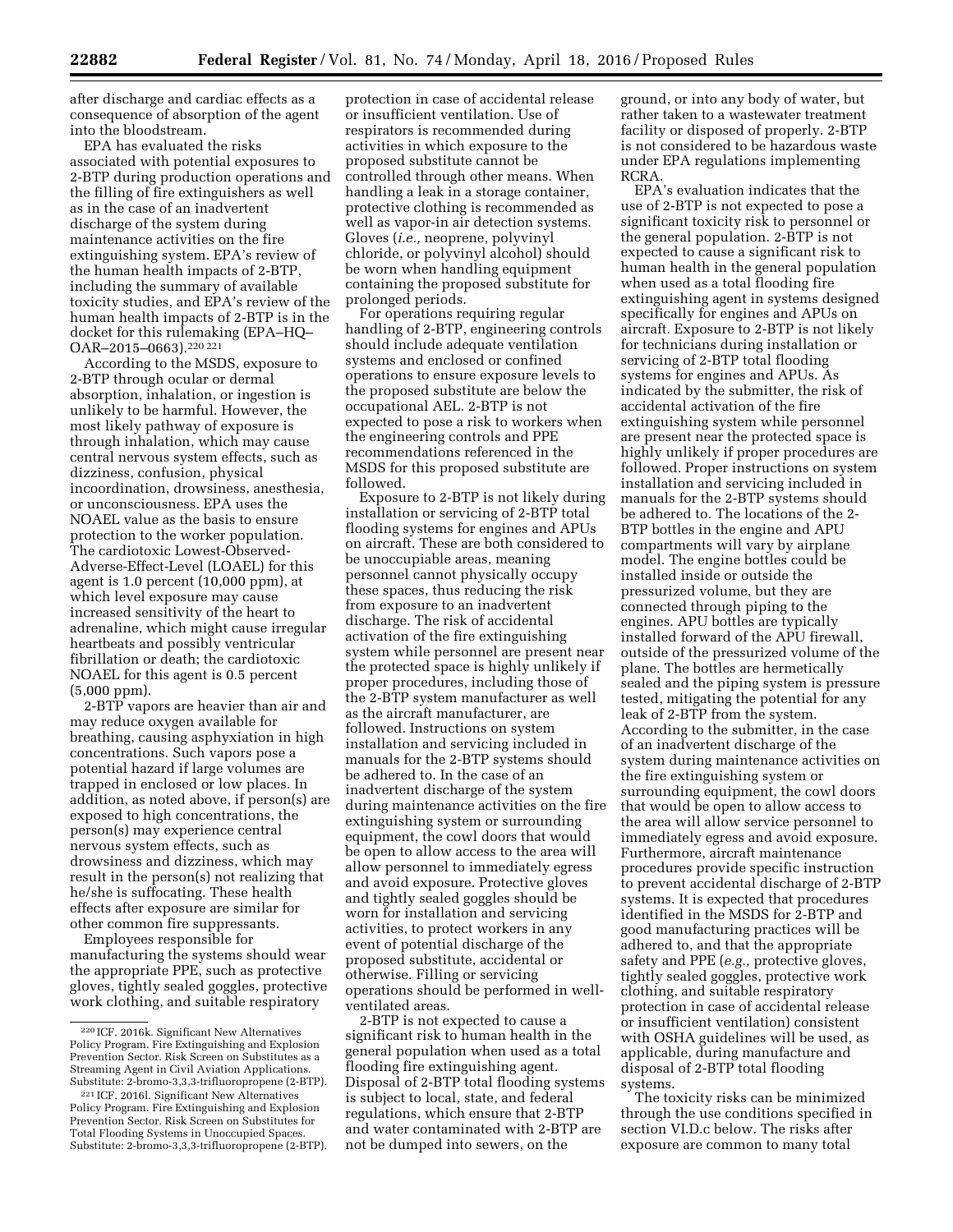flooding agents, including those already listed as acceptable under SNAP for this same end-use such as C6 perfluoroketone. EPA is proposing to find 2-BTP acceptable, subject to use conditions, as a total flooding agent for use in engine nacelles and APUs on aircraft because the overall environmental and human health risk posed by the substitute is lower than or comparable to the overall risk posed by other alternatives listed as acceptable in the same end-use.

#### ii. Streaming Uses

#### (a) Environmental Impacts

In addition to halon 1211, the current market for streaming applications also includes HCFCs, HFCs, and a variety of other agents (*e.g.*, dry chemical, CO<sub>2</sub>, water).222 Specific alternatives used for streaming uses include HCFC Blend B (with an ODP of roughly 0.01 and a GWP of roughly 80), HFC-227ea (with an ODP of zero and a GWP of 3,220), and C7 Fluoroketone (with an ODP of zero and a GWP of approximately one). The ODP, GWP, and atmospheric lifetime of 2-BTP and other alternatives that are also used as total flooding agents are described above under total flooding applications. 2-BTP has a lower climate impact a shorter atmospheric lifetime compared to other alternatives in this end-use.

Regarding local air quality impacts, EPA compared the annual VOC emissions from the use of 2-BTP as a streaming agent to other anthropogenic sources of VOC emissions considering both worst case and more realistic scenarios. Under either scenario, emissions are a small fraction of a percentage (7.4  $\times$  10<sup>-5</sup> percent to 2.1  $\times$  $10^{-3}$  percent) of all anthropogenic VOC emissions in the United States in 2014.223 Given this emission level, we determined it was not necessary to perform an assessment of the effect of these emissions on ambient ozone levels; any effect would be insignificant. This is particularly true since most releases of 2-BTP are expected to be at altitude, not in the lower troposphere. Other acceptable fire suppression agents currently in use in this end-use are also VOC (*e.g.,* C6-perfluoroketone, C7 fluoroketone), and thus, use of 2-BTP would not pose more risk than use of other alternatives.

### (b) Flammability

2-BTP is nonflammable, as are all other available streaming agents.

#### (c) Toxicity

EPA evaluated occupational and general population exposure at manufacture and at end-use to ensure that the use of 2-BTP as a streaming agent will not pose unacceptable risks to workers or the general public. EPA has evaluated the risks associated with potential exposures to 2-BTP during production operations and the filling of fire extinguishers as well as in the case of an inadvertent discharge of the fire extinguisher during maintenance activities.

2-BTP is not expected to pose a risk to workers during manufacture when the engineering controls and PPE requirements as also referenced in the MSDS for this proposed substitute are followed as described below in section VI.D.1.c.i. The combination of appropriate engineering controls and the use of PPE will ensure exposure levels to the proposed substitute are below the occupational AEL. Exposure to 2-BTP is not likely during installation or servicing of 2-BTP fire extinguishers. As indicated by the submitter, the risk of accidental activation of the fire extinguisher while personnel are present in the protected space is highly unlikely if proper procedures are followed. Proper instructions on system installation and servicing included in manuals for the 2-BTP systems should be adhered to.

EPA also assessed potential end-use exposure scenario, 15-minute and 30 minute TWA exposures for 2-BTP following potential release of agent from the handheld extinguisher on-board aircraft. These exposures were then compared to the cardiotoxic LOAEL for 2-BTP. The modeled 15-minute and 30 minute exposures for varying ventilation rates were significantly lower than the LOAEL of 10,000 ppm for 2-BTP, as well as below the NOAEL of 5,000 ppm. 2-BTP handheld extinguishers must follow required minimum room volumes established by UL 2129, Halocarbon Clean Agent Fire Extinguishers,224 when discharged into a confined space. This standard prohibits the exceedance of the cardiotoxic LOAEL for any fire suppressant (*i.e.,* 10,000 ppm or 1.0% for 2-BTP). Therefore, per UL 2129, labels for 2-BTP extinguishers will contain the statement, ''Do not use in

confined spaces less than 896 cubic feet per extinguisher.'' Based on the above results, 2-BTP is not expected to pose significant risk to end users when used as a streaming fire extinguishing agent in aircraft.

There are various precautions described above, but the actual use conditions are described below. The general population risks during release or disposal of the agent are described in section VI.D.1.b above. The risks after exposure are common to many streaming agents, including those already listed as acceptable under SNAP for this same end-use, such as C6 perfluoroketone. EPA is proposing to find 2-BTP acceptable, subject to use conditions, as a streaming agent on aircraft because the overall environmental and human health risk posed by the substitute is lower than or comparable to the overall risk posed by other alternatives listed as acceptable in the same end-use.

c. What are the proposed use conditions?

i. Engine Nacelles and APU Fire Suppression Systems on Aircraft Only

EPA is proposing to add 2-BTP to the list of acceptable total flooding substitutes, subject to use conditions. For the total flooding end-use, the proposed use conditions would require that 2-BTP be used only for engine nacelles and APU on aircraft.

ii. Handheld Extinguishers in Aircraft Only

For the streaming end-use, the use condition would require that 2-BTP be used only for handheld extinguishers in aircraft.

d. What further information is EPA providing in the acceptable subject to use conditions listing for 2-BTP?

In the ''Further Information'' column of the regulatory listing, EPA is providing the following additional information for establishments manufacturing, installing and maintaining total flooding systems using this agent:

• This agent should be used in accordance with the safety guidelines in the latest edition of the National Fire Protection Association (NFPA) 2001 Standard for Clean Agent Fire Extinguishing Systems;

• In the case that 2-BTP is inhaled, person(s) should be immediately removed and exposed to fresh air; if breathing is difficult, person(s) should seek medical attention;

• In case of ocular exposure, person(s) should immediately flush the eyes, including under the eyelids, with

<sup>222</sup> ICF, 2016h. Market Characterization for Fire Suppression, Comfort Cooling, Cold Storage, and Household Refrigeration Industries in the United States. Prepared for the U.S. Environmental Protection Agency. October 2015.

<sup>223</sup> ICF, 2016j. Analysis of annual VOC emissions from the use of 2-BTP.

<sup>224</sup>UL, 2005. Standard 2129—Halocarbon Clean Agent Fire Extinguishers. This document is accessible at: *[http://ulstandards.ul.com/standard/](http://ulstandards.ul.com/standard/?id=2129_2) [?id=2129](http://ulstandards.ul.com/standard/?id=2129_2)*\_*2.*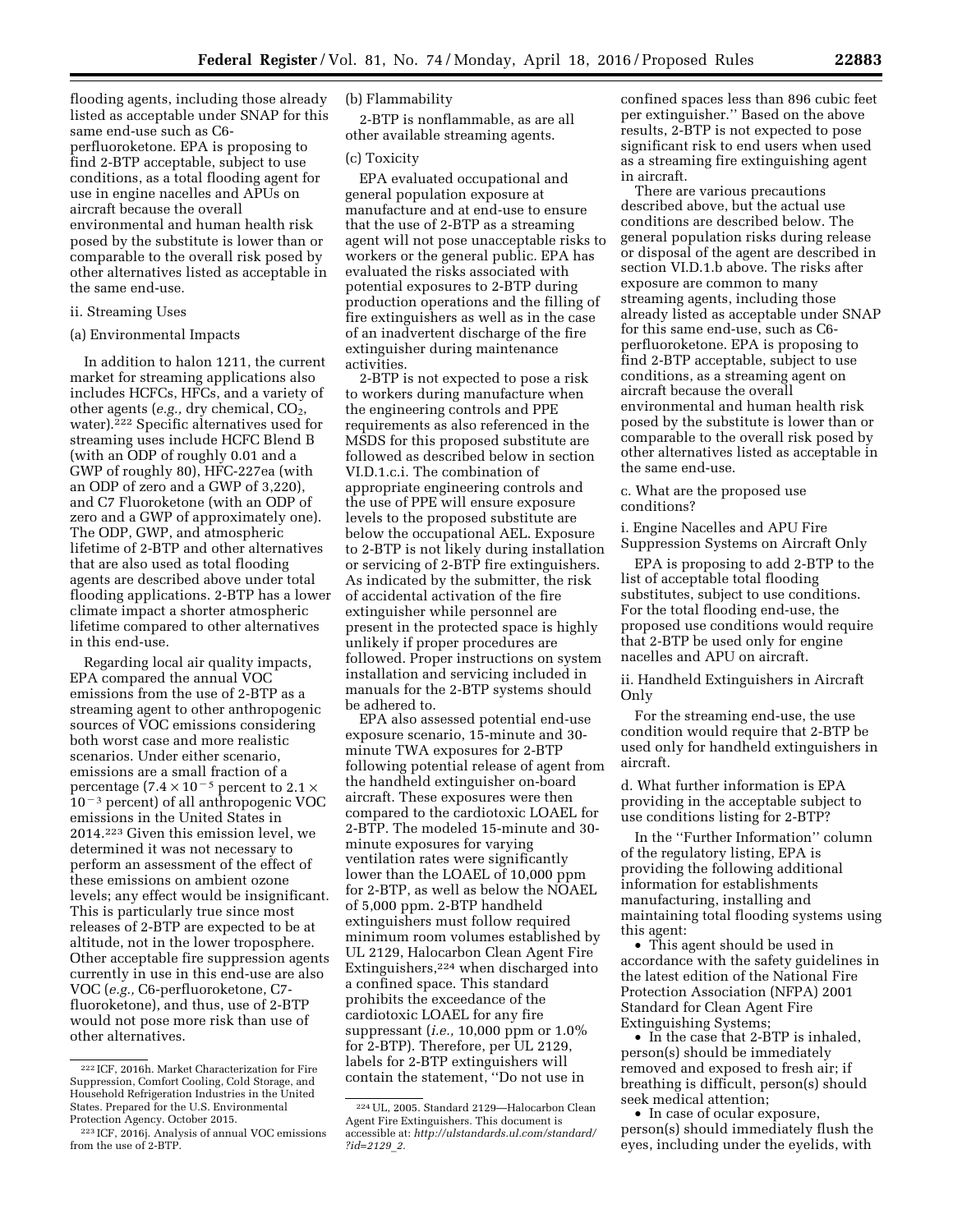fresh water and move to a noncontaminated area, and medical attention should be sought if irritation develops or persists;

• Eye wash and quick drench facilities should be available. In case of ocular exposure, person(s) should immediately flush the eyes, including under the eyelids, with fresh water and move to a non-contaminated area; Exposed persons should remove all contaminated clothing and footwear to avoid irritation; and medical attention should be sought if irritation develops or persists;

• Although unlikely, in case of ingestion of 2-BTP, the person(s) should consult a physician immediately;

• Manufacturing space should be equipped with specialized engineering controls and well ventilated with a local exhaust system and low-lying source ventilation to effectively mitigate potential occupational exposure; regular testing and monitoring of the workplace atmosphere should be conducted;

• Employees responsible for chemical processing should wear the appropriate PPE, such as protective gloves, tightly sealed goggles, protective work clothing, and suitable respiratory protection in case of accidental release or insufficient ventilation;

• All spills should be cleaned up immediately in accordance with good industrial hygiene practices; and

• Training for safe handling procedures should be provided to all employees that would be likely to handle containers of the agent or extinguishing units filled with the agent.

• Safety features that are typical of total flooding systems such as predischarge alarms, time delays, and system abort switches should be provided, as directed by applicable OSHA regulations and NFPA standards. Use of this agent should also conform to relevant OSHA requirements, including 29 CFR 1910, subpart L, sections 1910.160 and 1910.162.

In the ''Further Information'' column of the regulatory listing, EPA is providing the following additional information for establishments manufacturing, installing and maintaining streaming agents:

• This agent should be used in accordance with the latest edition of NFPA Standard 10 for Portable Fire Extinguishers;

• In the case that 2-BTP is inhaled, person(s) should be immediately

removed and exposed to fresh air; if breathing is difficult, person(s) should seek medical attention;

• Eye wash and quick drench facilities should be available. In case of ocular exposure, person(s) should immediately flush the eyes, including under the eyelids, with fresh water and move to a non-contaminated area. Exposed person(s) should remove all contaminated clothing and footwear to avoid irritation, and medical attention should be sought if irritation develops or persists;

• Although unlikely, in case of ingestion of 2-BTP, the person(s) should consult a physician immediately;

• Manufacturing space should be equipped with specialized engineering controls and well ventilated with a local exhaust system and low-lying source ventilation to effectively mitigate potential occupational exposure; regular testing and monitoring of the workplace atmosphere should be conducted;

• Employees responsible for chemical processing should wear the appropriate PPE, such as protective gloves, tightly sealed goggles, protective work clothing, and suitable respiratory protection in case of accidental release or insufficient ventilation;

• All spills should be cleaned up immediately in accordance with good industrial hygiene practices;

• Training for safe handling procedures should be provided to all employees that would be likely to handle containers of the agent or extinguishing units filled with the agent;

• 2-BTP use as a streaming fire extinguishing agent in handheld extinguishers on aircraft should be in accordance with UL 711, *Rating and Testing of Fire Extinguishers* 225 and the *Federal Aviation Administration (FAA) Minimum Performance Standard for Hand-Held Extinguishers* (DOT/FAA/ AR–01/37), $226$  with regard to the size and number of extinguishers depending on the size of aircraft. 2-BTP handheld extinguishers should also follow required minimum room volumes established by UL 2129, *Halocarbon Clean Agent Fire Extinguishers,* when discharged into a confined space.<sup>227</sup> This standard prohibits the exceedance of the cardiotoxic LOAEL for any fire suppressant (*i.e.,* 10,000 ppm or 1.0 percent for 2-BTP).

e. When would the listing apply?

EPA proposes that this listing would apply 30 days after the date of publication of a final rule. This date, the same as the proposed effective date of this regulation, allows for the safe use of this substitute at the earliest opportunity.

f. What is the relationship between this proposed SNAP rule and other federal rules?

As required for a new chemical, the manufacturer of this agent submitted a Toxic Substance Control Act (TSCA) Premanufacture Notice (PMN) for review by EPA. The PMN, designated as P–14–260, has completed EPA review and the manufacturer is presently subject to requirements contained in a TSCA section 5(e) Consent Order. Other future manufacturers and processors will be subject to a TSCA section 5(a)(2) Significant New Use Rule (SNUR) that is expected to be promulgated in 2016. The requirements of the consent order and SNUR would apply to all commercial manufacturing, processing, distribution in commerce, use and disposal of 2-BTP, unless exempted. Consistent with today's proposed listing, the consent order and SNUR will require use of 2-BTP for aircraft either (1) as a total flooding agent in engine nacelles and APUs on aircraft or (2) as a streaming agent in handheld extinguishers in aircraft. As noted above in section VI.D.1.d, FAA has issued guidance on the use of hand-held fire extinguishers on aircraft that is relevant to the streaming uses proposed in this rule.

g. On which topics is EPA specifically requesting comment?

EPA is requesting comment on all aspects of the proposed listing decision, including the proposed use conditions.

2. Proposed Change of Status for Certain Perfluorocarbons

As described in Table 23, EPA is proposing to change the listings from acceptable to unacceptable for  $C_3F_8$ (PFC-218) and  $C_4F_{10}$  (PFC-410) in total flooding systems. We note that these changes of status apply to the manufacture of new equipment using these agents. Existing equipment that contains these agents may continue to be used for the remaining lifetime of the equipment.

<sup>225</sup>UL, 2004. Standard 711—Rating and Testing of Fire Extinguishers. This document is accessible at: *[http://ulstandards.ul.com/standard/?id=711](http://ulstandards.ul.com/standard/?id=711_7)*\_*7.* 

<sup>226</sup>FAA, 2002. Federal Aviation Administration (FAA) Minimum Performance Standard for Hand-Held Extinguishers. This document is accessible at: *[http://www.fire.tc.faa.gov/pdf/01-37.pdf.](http://www.fire.tc.faa.gov/pdf/01-37.pdf)* 

<sup>227</sup>UL, 2005. Standard 2129—Halocarbon Clean Agent Fire Extinguishers. This document is accessible at: *[http://ulstandards.ul.com/standard/](http://ulstandards.ul.com/standard/?id=2129_2) [?id=2129](http://ulstandards.ul.com/standard/?id=2129_2)*\_*2.*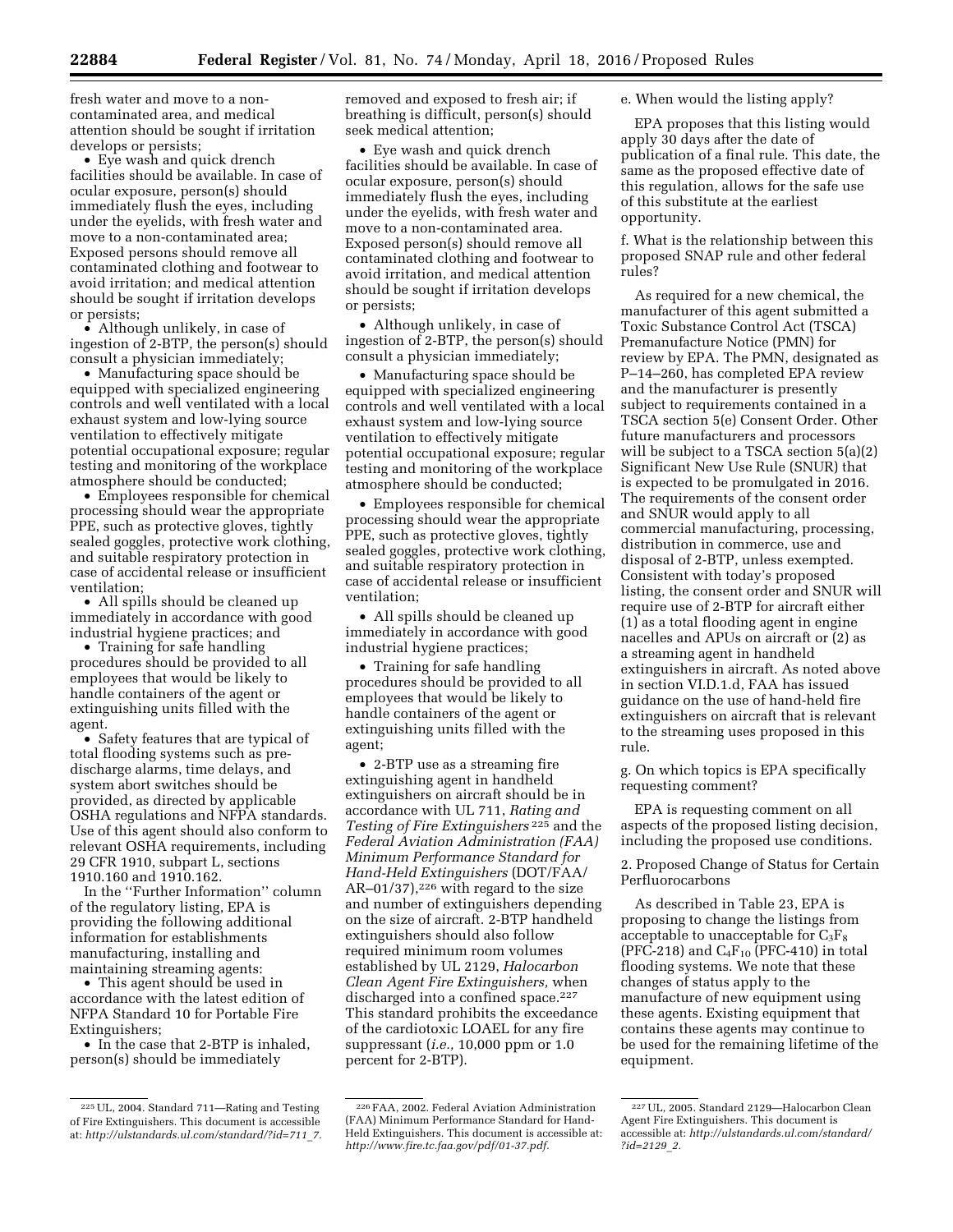## TABLE 23—PROPOSED CHANGE OF STATUS DECISIONS FOR TOTAL FLOODING

| End-use | Substitutes | Proposed decision |
|---------|-------------|-------------------|
|         |             |                   |

#### a. What is the affected end-use?

The fire suppression and explosion protection end-uses addressed in this action is total flooding. The fire suppression industry has historically used halons, a class of halogenated chemicals containing bromine, as clean extinguishing agents (*i.e.,* those that do not leave residue following system discharge) in many different applications. Halon 1301 has been used in fixed total flooding systems.

Halons have a unique combination of characteristics including being electrically non-conductive, dissipating rapidly without residue (*i.e.,* clean), efficiently extinguishing most types of fires, and low toxicity. These agents are extremely effective on ordinary combustibles, flammable liquids and gases, and electrical fires (*i.e.,* Class A, Class B, and Class C fires, respectively). These characteristics allowed halon systems to be widely used to effectively protect valuable and sensitive assets in locations such as computer and control rooms, electronic data processing facilities, museums, military equipment, shipboard machinery, space, aircraft, and oil and gas industry facilities.

Halons have very high ODPs because they contain bromine, which has a higher reactivity with ozone than chlorine. Specifically, the ODP of halon 1301 is 15.9.228 EPA banned the production and import of newly produced halons beginning January 1, 1994 (58 FR 65018; December 10, 1993) consistent with the requirements of the CAA and the Montreal Protocol. In addition, EPA issued regulations codified at 40 CFR part 82 subpart H to reduce emissions of halon through

technician training and proper disposal. The U.S. fire suppression industry supported the phase out of halon production by working to find effective substitutes and to reduce unnecessary emissions of halon. Recycled halon is relied on for continuing uses of halons.

In response to the early 1994 phaseout of halon production, industry took early actions to find alternatives including less ozone-depleting HCFCs, non-ozonedepleting HFCs, as well as a variety of lower-GWP or no-GWP alternatives (*e.g.,*  inert gases, CO<sub>2</sub>, powdered aerosols, foams, water). Industry also took actions to minimize emissions and halon recycling emerged as an important initiative to both reduce unnecessary emissions, and to ensure supplies of halons during the transition. Other efforts included changes to national and international fire codes and standards to discourage the use of halons for testing and training while supporting the adoption of the alternatives listed as acceptable in fire suppression and explosion protection by EPA's SNAP program.

b. Which fire suppressants is EPA proposing to list as unacceptable?

EPA is proposing to list  $C_4F_{10}$  (PFC-410) and  $C_3F_8$  (PFC-218) as unacceptable in certain uses for which they are currently listed as acceptable subject to narrowed use limits.

c. How do the proposed unacceptable fire suppressants compare to other fire suppressants for this end-use with respect to SNAP criteria?

The SNAP program considers a number of environmental criteria when evaluating substitutes: ODP; climate

effects, primarily based on GWP; local air quality impacts, particularly potential impacts on smog formation from emissions of VOC; and ecosystem effects, particularly from negative impacts on aquatic life. These and other environmental and health risks are discussed below. In addition, a technical support document 229 that provides the **Federal Register** citations concerning data on the SNAP criteria (*e.g.,* ODP, GWP, VOC, toxicity, flammability) for acceptable alternatives in the relevant end-uses may be found in the docket for this rulemaking (EPA– HQ–OAR–2015–0663).

#### (a) Environmental Impacts

PFCs are fully fluorinated compounds, unlike CFCs, HCFCs, or HFCs. These chemicals have an ODP of zero, are excluded from the definition of VOC under CAA regulations (see 40 CFR 51.100(s)) addressing the development of SIPs to attain and maintain the NAAQS, and have high GWPs (5,000–10,000 times greater than  $CO<sub>2</sub>$ ). Although the actual contributions to global warming depend upon the quantities emitted, because of their long atmospheric lifetimes, the warming effects of PFCs are essentially irreversible. As discussed in Section III above and in EPA's Endangerment Finding (74 FR 66496; December 7, 2009), EPA determined that PFCs are one of the six key well-mixed greenhouse gases in the atmosphere—in addition to  $CO<sub>2</sub>$ ,  $CH<sub>4</sub>$ , N<sub>2</sub>O, HFCs, and  $SF<sub>6</sub>$ —whose current and projected concentrations were found to threaten the public health and welfare of current and future generations.

TABLE 24—GWP, ODP, AND VOC STATUS OF  $C_3F_{8}$ , AND  $C_4F_{10}$  Compared to Other Total Flooding Agents

| Fire suppressants     | GWP         | <b>ODP</b> | <b>VOC</b>                  | Proposal            |
|-----------------------|-------------|------------|-----------------------------|---------------------|
| <b>Total flooding</b> |             |            |                             |                     |
|                       | 8,830-8,860 | $\Omega$   |                             | No    Unacceptable. |
|                       | 0.4         |            | $0.008$   Yes    No change. |                     |
|                       | <1          |            | 0   No    No change.        |                     |
|                       | 610-1,550   |            | 0.048-0.22 No  No change.   |                     |
|                       | 1,600–3,500 |            | 0   No    No change.        |                     |
|                       | 9.810       |            | 0   No    No change.        |                     |
|                       | 14.800      |            | 0   No    No change.        |                     |

228WMO, 2011. Scientific Assessment of Ozone Depletion: 2010, Global Ozone Research and Monitoring Project. Geneva, Switzerland, 2011. This document is accessible at: *[http://](http://www.esrl.noaa.gov/csd/assessments/ozone/2010/report.html)*

*[www.esrl.noaa.gov/csd/assessments/ozone/2010/](http://www.esrl.noaa.gov/csd/assessments/ozone/2010/report.html) [report.html.](http://www.esrl.noaa.gov/csd/assessments/ozone/2010/report.html)* 

229EPA, 2016b. Draft Tables of Alternatives for End-Uses Considered in the Notice of Proposed

Rule Making, Protection of Stratospheric Ozone: Listing Modifications for Certain Substitutes under the Significant New Alternatives Policy Program. March, 2016.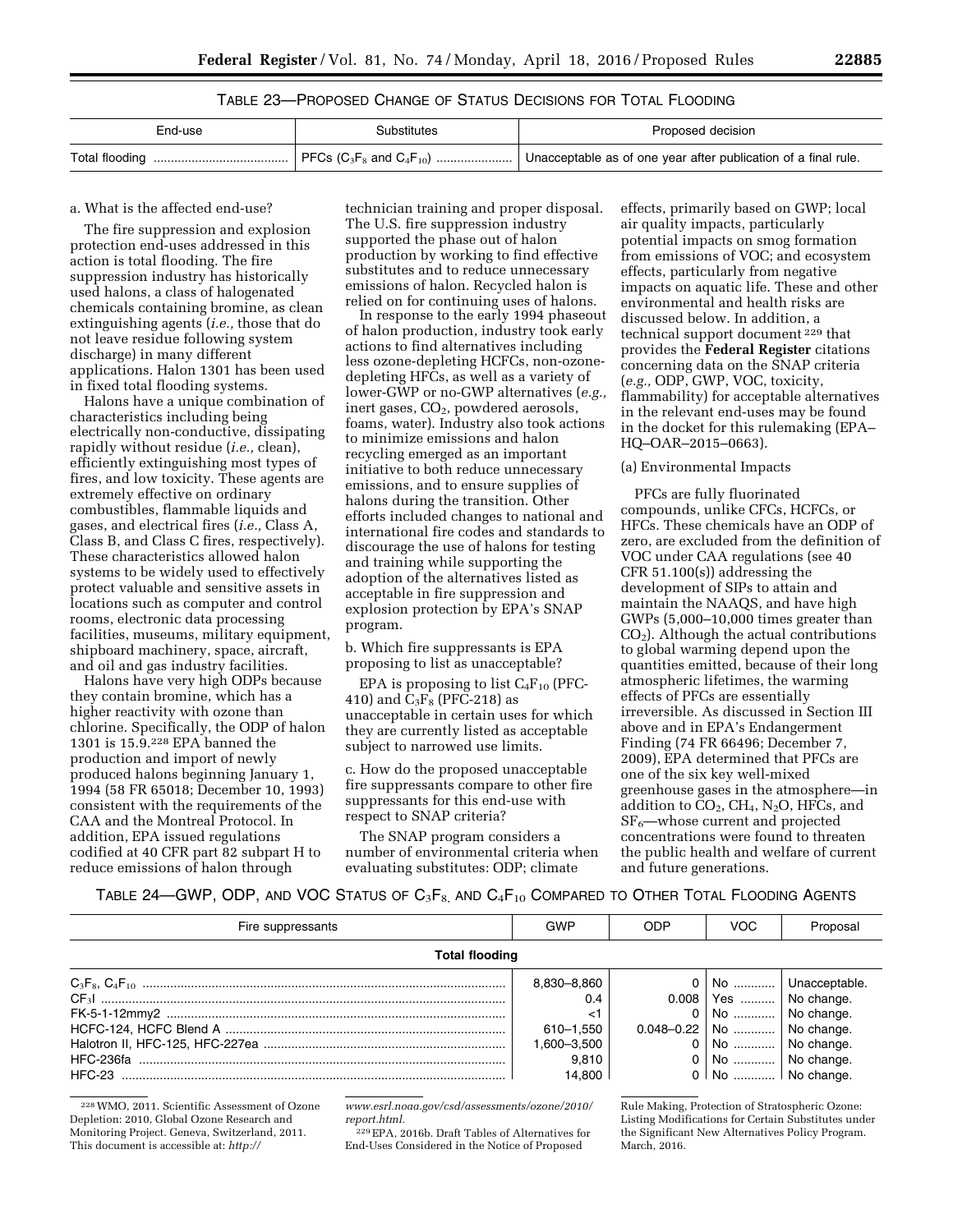| TABLE 24—GWP, ODP, AND VOC STATUS OF $C_3F_8$ , AND $C_4F_{10}$ COMPARED TO OTHER TOTAL FLOODING AGENTS— |
|----------------------------------------------------------------------------------------------------------|
| Continued                                                                                                |

| Fire suppressants | GWP                                                   | ODP                              | VOC                                                                                                                       | Proposal                |
|-------------------|-------------------------------------------------------|----------------------------------|---------------------------------------------------------------------------------------------------------------------------|-------------------------|
|                   |                                                       |                                  | $0 \mid$ No                                                                                                               | No change.              |
| Streaming         |                                                       |                                  |                                                                                                                           |                         |
|                   | 9.300<br><1<br>77-1,546<br>3,220-9,810<br>2,790-6,230 | 0.00098-0.048   No    No change. | $\overline{0}$ No  No change.<br>0   No    No change.<br>0   No    No change.<br>0   No    No change.<br>No    No change. | 0   No    Unacceptable. |

As shown in Table 24,  $C_3F_8$  has a GWP of 8,830. EPA found the substitute acceptable only in those limited instances where no other alternative is technically feasible due to performance or safety requirements (60 FR 31092; July 13, 1995).  $C_4F_{10}$  has a GWP of 8,860. Because of similar concerns including the GWPs, EPA listed these as substitutes that would be used as a last resort. Other commonly-used alternatives for total flooding applications have lower GWPs including HFC-227ea (with GWP of 3,220), HFC-125 (with a GWP of 3,500), and  $C_6$  Fluoroketone (with a GWP of approximately one).

#### (b) Flammability

 $C_3F_8$  and  $C_4F_{10}$  are non-flammable, like all other fire suppression agents listed as acceptable under SNAP.

#### (c) Toxicity

In evaluating the toxicity concerns with fire suppression agents, we evaluate consumer and worker exposures to discharges of substitutes during fire emergencies and accidental discharges. In these acute, episodic exposures to the substitutes, cardiac sensitization is of particular interest. The term cardiac sensitization refers to an increased susceptibility of the heart to adrenaline (or other catecholamines) which may result in potentially fatal heart arrhythmias. Human heart arrhythmias and sudden deaths resulting from overexposure to CFCs, halons, and other halogenated hydrocarbons have been documented in workplace settings.

The determination of the toxicity risk to either workers or the general population from an accidental discharge of either a flooding or streaming agent substitute is also dependent on a number of other related factors. For total flood systems, the magnitude of exposure will depend on the design concentration of the flooding agent (as determined by the substitute's

extinguishing concentration plus a safety factor, as specified by NFPA guidelines) and the length of time it takes a person to evacuate the area in which the agent is released. Because total flood systems are designed to achieve a uniform concentration of agent within a space, the magnitude of exposure is independent of the size of space, size of fire, or proximity of person to the fire. In assessing exposure the design concentration of a total flood substitute is compared to its cardiotoxic NOAEL and LOAEL levels. Generally, for occupied areas, if the design concentration is higher than the agent's NOAEL level, conditions are placed on the use of the agent to ensure human safety (*e.g.,* lower time allowed for safe egress).

Compared to other substitutes in the same total flooding end-use, these PFCs have lower toxicity profiles. The cardiotoxic NOAEL for  $C_4F_{10}$  is 40 percent which is well above its demonstrated extinguishing concentration of 5.5 percent in total flood applications, indicating its safe use in occupied areas. The cardiotoxic NOAEL for  $C_3F_8$  is 30 percent which is also well above its demonstrated extinguishing concentration of 7.3 percent with cup burner tests in heptane (with a resulting design concentration of 8.8 percent), also indicating its safe use in occupied areas. In comparison, HFC-227ea has a cardiotoxic NOAEL of nine percent and an extinguishing concentration of 5.2 percent (minimum extinguishing concentration for Class A fires) and C6-perfluoroketone has a cardiotoxic NOAEL of ten percent and an extinguishing concentration of 3.5 percent (minimum extinguishing concentration for Class A fires). For HFC-227ea and C6-perfluoroketone, the concentrations needed to extinguish typical Class A fires are below the NOAEL. In addition, NFPA 2001 Standard for Clean Agent Extinguishing Systems contains the times for safe

human exposure at specific concentrations for both HFC-227ea and C6-pefluoroketone in order to allow safe egress of personnel from the protected space in the event of a system discharge. Current industry practices include additional safeguards for these systems such as pre-discharge alarms and timedelays. While  $C_4F_{10}$  and  $C_3F_8$  have lower toxicity profiles, the greater toxicity risks of the other alternatives for the same end-uses are mitigated by requirements as established in NFPA 2001, which requires that the alternative have first been reviewed in a process equivalent to that used by SNAP and then provides the minimum requirements for the safe design, installation, maintenance, and operation of total flooding systems using clean agent alternatives such as HFC-227ea and C6-perfluoroketone.

In comparing the environmental and health risks of  $C_3F_8$  and  $C_4F_{10}$  with other alternatives in the same total flooding end-use,  $C_3F_8$  and  $C_4F_{10}$  both have higher GWPs. While  $C_3F_8$  and  $C_4F_{10}$ have lower toxicity profiles, the greater toxicity of other alternatives in the same end-use are mitigated by the fact that requirements for safe use of these alternatives are contained in fire protection industry standards (*e.g.,*  NFPA 2001). Other criteria are comparable to many agents already listed as acceptable under SNAP for this end-use. Because the GWPs for  $C_3F_8$  and  $C_4F_{10}$  are significantly higher and thus pose significantly greater risk than other alternatives in the same end-use, we are proposing to list  $C_3F_8$  and  $C_4F_{10}$  as unacceptable for total flooding applications.

#### (d) Summary

EPA has listed as acceptable several substitutes that pose lower overall risk to human health and the environment than the two fire suppression alternatives,  $C_3F_8$  and  $C_4F_{10}$ , whose status we are proposing to change to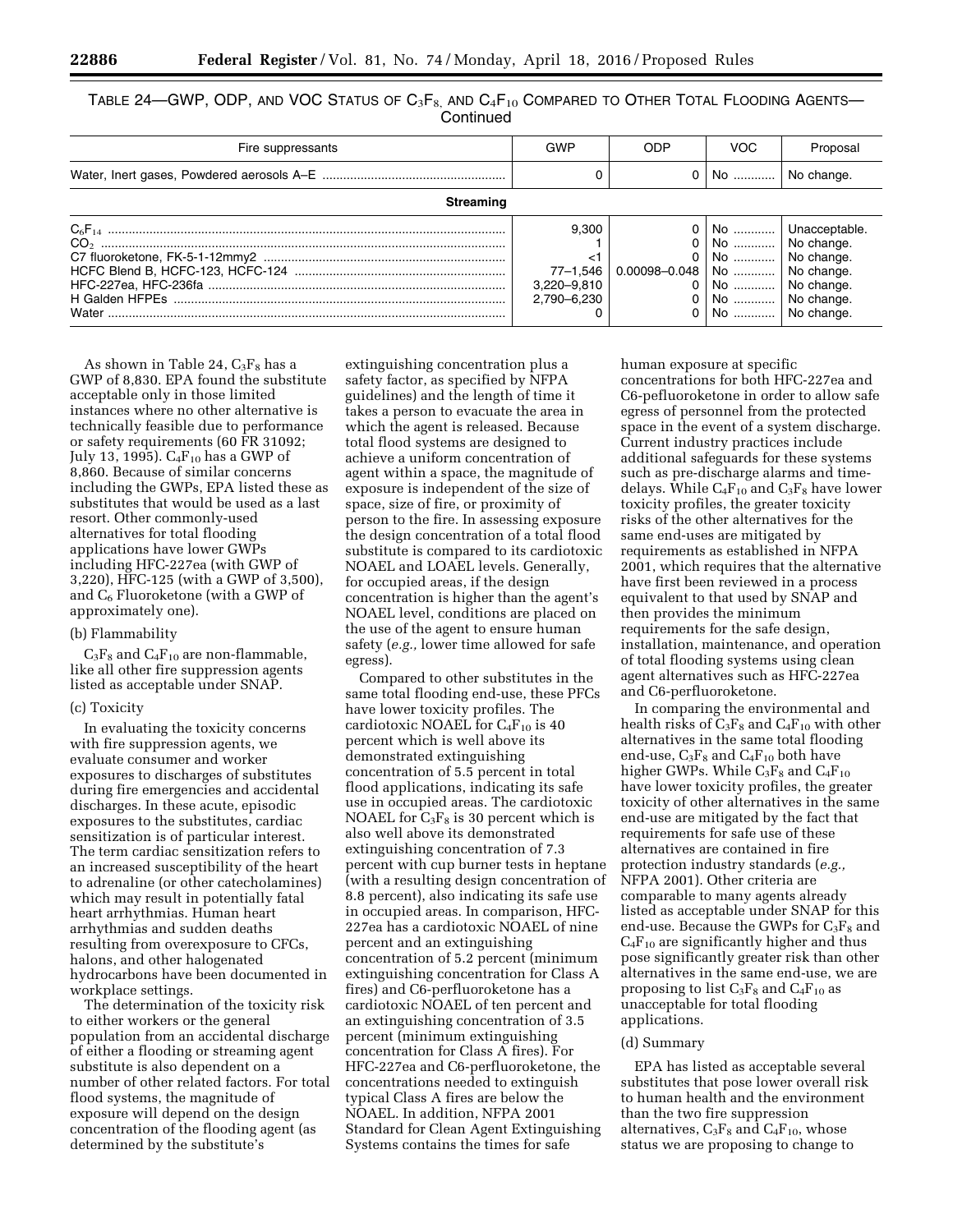unacceptable. The risks other than GWP are not significantly different for the other available alternatives in the same total flooding end-use than for the fire suppression agents we are proposing to list as unacceptable. Neither the substitutes we are proposing to list as unacceptable nor the other available alternatives pose a significantly greater risk based on toxicity because all may be used consistent with NFPA 2001. However, the GWPs for the fire suppression agents,  $C_3F_8$  and  $C_4F_{10}$ , which we are proposing to list as unacceptable, are significantly higher and thus pose significantly greater risk. Because the GWPs for  $C_3F_8$  and  $C_4F_{10}$ are significantly higher than other available alternatives in this end-use and there is no significant difference in risk based on the other evaluation criteria, we are proposing to list  $C_3F_8$ and  $C_4F_{10}$  as unacceptable for total flooding applications.

### d. When would the status change?

Today, the demand in the fire suppression total flooding end-use is being met through the availability of clean agents and not-in-kind (NIK) substitutes (*i.e.,* non-gaseous agents, including powdered aerosols, foam, and water mist).<sup>230</sup> The current market for the total flooding end-use consists of commercially available and proven alternatives including HCFCs, HFCs, inert gases, and a variety of NIK extinguishing agents (*e.g.,* powdered aerosols, foams water) and technologies. National and international standards currently cover the requirements, specifications, and recommendations for design, installation, testing, maintenance, and safety factors for many of these alternatives in the total flooding end-use.

Considering the above, and the current suite of other available substitutes in the fire suppression total flooding end uses EPA is proposing to change the listings from acceptable to unacceptable for  $C_3F_8$  and  $C_4F_{10}$  in total flooding systems as of one year after publication of a final rule. Based on the information available to EPA today on the total flooding agent markets as discussed above, including through various discussions with industry representatives, users have other available alternatives with lower overall risks to human health and the environment. Given the broad commercial availability of the alternative systems already and

coverage by national and international standards of many of the alternatives, one year provides a reasonable timeframe for the change in status for  $C_3F_8$  and  $C_4F_{10}$  in total flooding systems.

e. What is the relationship between this proposed SNAP rule and other federal rules?

EPA is not aware of other federal rules applying to these two fire suppression agents in the total flooding end-use.

f. On which topics is EPA specifically requesting comment?

EPA requests comments on all aspects of these proposed changes. EPA specifically requests comment on the proposed decision to change the status of  $C_3F_8$  and  $C_4F_{10}$  to unacceptable one year after the date of publication of a final rule, and requests updated information with regard to the use of these PFCs in total flooding applications as well as the availability of other substitutes for this end-use. EPA is also interested in advance comments on whether to take similar action with respect to certain additional fire suppression agents. Specifically, EPA requests advance comments and updated information on total flooding uses of  $SF_6$ , HFC-23, and HFC-125, and on both total flooding and streaming uses of HFC-227ea.  $SF<sub>6</sub>$  is listed as acceptable subject to narrowed use limits for use as a discharge test agent in military uses and civilian aircraft uses only (60 FR 31092; July 13, 1995).  $SF<sub>6</sub>$  is a nonflammable, nontoxic gas which is colorless and odorless.  $SF<sub>6</sub>$  is relatively inert, and has an atmospheric lifetime of 3,200 years, with a GWP of 22,800.  $\rm SF_6$  is the most potent GHG the IPCC has evaluated. The U.S. Navy has used  $SF<sub>6</sub>$  as a test gas simulant in place of halon in new halon total flooding systems on ships which have been under construction prior to identification and qualification of substitute agents. Halon systems are no longer included in designs for new ships. Similarly, the airline industry had an interest in using  $SF<sub>6</sub>$  as a discharge test agent simulating halon 1301 in aircraft system certification testing to ensure aircraft in-flight fire safety. The amount of  $SF<sub>6</sub>$  released in developing and certifying these critical systems for commercial aircraft was estimated to be approximately 1,000 pounds per year or less for this development period, however airlines continue to build new aircraft with halon systems. EPA is not aware of  $SF<sub>6</sub>$ use in other commercial sector testing regimes, and EPA imposed a narrowed use limit on  $SF<sub>6</sub>$  as a discharge test agent to ensure that emissions of this agent

remain minimal. The NFPA 12a and NFPA 2001 standards recommend that halon or other total flooding gases not be used in discharge testing, but that alternative methods of ensuring enclosure and piping integrity and system functioning be used. Alternative methods can often be used, such as the ''door fan'' test for enclosure integrity, UL 1058 testing to ensure system functioning, pneumatic test of installed piping, and a ''puff'' test to ensure against internal blockages in the piping network. These stringent design and testing requirements have largely obviated the need to perform a discharge test for total flood systems containing either halon 1301 or a substitute agent outside of military and civil aircraft uses.

EPA requests comment and updated information on whether there is current or continuing use of  $SF_6$  in this end-use and the availability of substitutes or alternative technologies or processes that would obviate its continued use.

HFC-23 is listed as acceptable as a total flooding substitute. In the SNAP final rule of March 18, 1994 (59 FR 13044), EPA decided not to adopt the proposed narrowed use limits on HFC-23 in response to comments that its cardiotoxicity profile was favorable compared to its design or inerting concentration and in some cases it was the only acceptable alternative in particular applications such as: (1) Where temperatures are likely to go below zero degrees, (2) where preinerting is required for occupied areas, and (3) where occupied areas can suffer considerable variation in fire volume. HFC-23 is used as a total flooding agent in occupied areas because of its favorable cardiotoxicity profile with values of 30 percent for the NOAEL and 50 percent for the LOAEL, compared to a design concentration of 14.4 percent, based on cup burner tests in heptane. Compared to an inerting concentration in methane of 20.5 percent and an inerting design concentration of 22.6 percent in methane, the agent made for an excellent candidate for use in explosion inertion. Nevertheless, it is also a potent greenhouse gas with a GWP of 14,800.

In its 2014 Assessment, the UNEP TEAP HTOC reported on the status of the use of halons and alternatives in the various sector of use including in pipelines and the oil and gas industry.231 Halon 1301 is used for

<sup>230</sup> ICF, 2016h. Market Characterization for Fire Suppression, Comfort Cooling, Cold Storage, and Household Refrigeration Industries in the United States. Prepared for the U.S. Environmental Protection Agency. October 2015.

<sup>231</sup>TEAP/HTOC, 2015. 2014 Report of the Halons Technical Options Committee (Vol. 1). This document is accessible at: *[http://ozone.unep.org/](http://ozone.unep.org/en/Assessment_Panels/TEAP/Reports/HTOC/HTOC%202014%20Assessment%20Report.pdf) en/Assessment*\_*[Panels/TEAP/Reports/HTOC/](http://ozone.unep.org/en/Assessment_Panels/TEAP/Reports/HTOC/HTOC%202014%20Assessment%20Report.pdf) [HTOC%202014%20Assessment%20Report.pdf](http://ozone.unep.org/en/Assessment_Panels/TEAP/Reports/HTOC/HTOC%202014%20Assessment%20Report.pdf)*.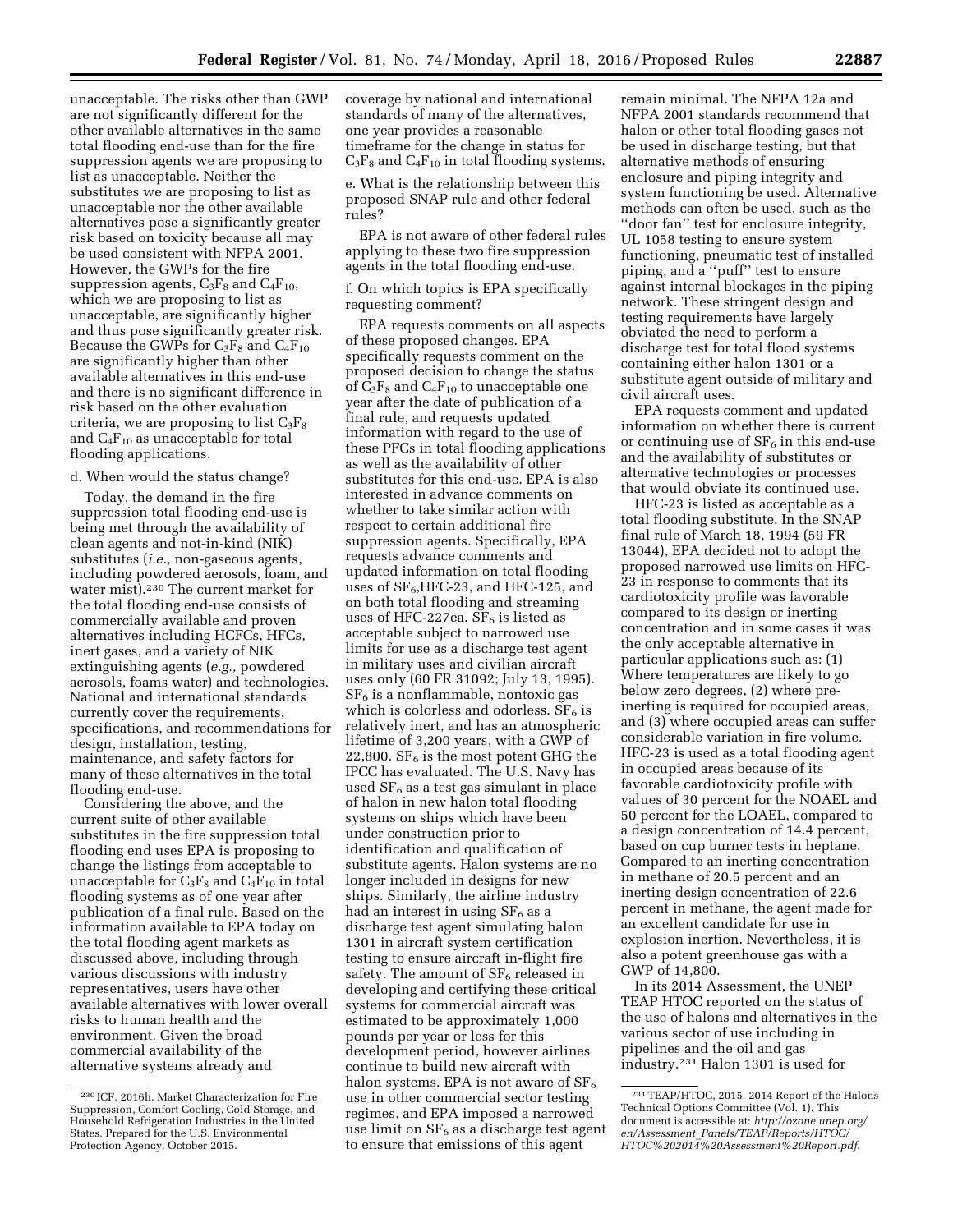maintaining legacy systems used to prevent explosions and to suppress fires in inhospitable locations such as the Alaskan North Slope in the United States. This situation remains the same today since ''existing facilities were designed and constructed with halon 1301 fixed systems as an integral part of the safety system design as well as the physical layout of the facility.'' New facilities adopt inherently safe design approaches that eliminate the p otential flammable or explosive hazards. New technologies such as advanced detection systems also reduce reliance on need to close and inert the space. However, where an inerting agent is still required in occupied spaces, halon 1301 has been replaced by HFC-23 or C6 perfluoroketone, if temperatures permit. Currently, HFC-23 is the only alternative determined to meet both the requirement to mitigate inerting high-GWP gas release, such as methane, and perform its function in fully enclosed spaces in very cold climatic conditions. EPA requests comment and updated information on the continuing use of HFC-23 in this and potentially other applications in this end-use and the availability of substitutes or alternative technologies or processes that would

obviate its continued use. With significant progress made by the U.S. total flooding systems industry in adopting a variety of suppression agent alternatives, EPA understands that, as a result, a mix of agents are in use today with high-GWP HFCs occupying a substantial portion of the products on the market. Currently, HFCs account for approximately 23 percent of the alternatives used to replace halon 1301, while HFC-227ea constitutes a majority of that total, with some use of other HFCs such as HFC-23 and HFC-125.232 EPA, therefore, also requests comment and updated information on the continuing use of HFC-125 and HFC-227ea in fire protection and explosion protection. HFC-227ea is an acceptable alternative for both total flooding (59 FR 12044; March 18, 1994) and streaming (64 FR 22987; April 28, 1999) applications; HFC-125 is an acceptable alternative for total flooding uses (59 FR 12044; March 18, 1994). The extinguishing concentration for HFC-227ea for typical Class A fires in heptane is below its NOAEL making it appropriate it for use as a total flooding agent in normally occupied spaces, while the extinguishing concentration

for HFC-125 is above its cardiotoxic NOAEL making it appropriate for use in spaces that are not normally occupied. EPA is requesting comment and updated information on the continuing use of these alternatives and the availability of substitutes or alternative technologies or processes that would obviate their continued use.

### 3. Proposed Removal of Powdered Aerosol D in Total Flooding From the List of Substitutes Acceptable for Use Subject to Use Conditions

Powdered Aerosol D is a pyrotechnic particulate aerosol and explosion suppressant that also is marketed under the trade names of Aero-K® and Stat-X®. This fire suppressant is supplied to users as a solid housed in a doublewalled hermetically-sealed steel container. When the unit is triggered by heat (300 °C), the product is pyrotechnically activated to produce gases and aerosol particles from a mixture of chemicals. EPA listed Powdered Aerosol D as acceptable subject to use conditions as a total flooding agent (71 FR 56359; September 7, 2006). The use conditions required that Powdered Aerosol D be used only in areas that are not normally occupied, because the Agency did not have sufficient information at that time supporting its safe use in areas that are normally occupied. Based on a review of additional information from the submitter to support the safe use of Powdered Aerosol D in normally occupied spaces, EPA subsequently determined that Powdered Aerosol D is also acceptable for use in total flooding systems for normally occupied spaces (79 FR 62863; October 21, 2014). The listing provides that Powdered Aerosol D is acceptable for total flooding uses, which includes both unoccupied and occupied spaces. In the October 2014 listing action, EPA noted that in a subsequent rulemaking, the Agency would remove the previous listing of acceptable subject to use conditions. Today, EPA is proposing to remove this listing for Powdered Aerosol D.

### **VII. Statutory and Executive Orders Reviews**

Additional information about these statutes and Executive Orders can be found at *[http://www2.epa.gov/laws](http://www2.epa.gov/laws-regulations/laws-and-executive-orders)[regulations/laws-and-executive-orders](http://www2.epa.gov/laws-regulations/laws-and-executive-orders)*.

*A. Executive Order 12866: Regulatory Planning and Review and Executive Order 13563: Improving Regulation and Regulatory Review* 

This action is a significant regulatory action that was submitted to the Office of Management and Budget (OMB) for

review. It raises novel legal or policy issues arising out of legal mandates, the President's priorities, or the principles set forth in the Executive Order. Any changes made in response to OMB recommendations have been documented in the docket. EPA prepared an analysis of the potential costs and benefits associated with this action. These are available in docket EPA–HQ–OAR–2015–0663 under the titles, ''Climate Benefits of the Proposed SNAP Program Status Change Rule'' and ''Preliminary Cost Analysis for Regulatory Changes to the Listing Status of High-GWP Alternatives used in Refrigeration and Air Conditioning, Foams, and Fire Suppression.''

### *B. Paperwork Reduction Act (PRA)*

This action does not impose any new information collection burden under the PRA. OMB has previously approved the information collection requirements contained in the existing regulations and has assigned OMB control number 2060–0226. This proposed rule contains no new requirements for reporting or recordkeeping.

#### *C. Regulatory Flexibility Act*

I certify that this action will not have a significant economic impact on a substantial number of small entities under the RFA. The small entities subject to the requirements of this action are small businesses. For purposes of assessing the impacts of this proposed rule on small entities, EPA evaluated small businesses as defined by the Small Business Administration's (SBA) regulations at 13 CFR 121.201. The Agency has determined that about 90 small businesses could be subject to the rulemaking, and roughly 76 percent of the small businesses subject to this proposed rulemaking would be expected to experience compliance costs of less than one percent of annual sales revenue. Details of this analysis are presented in the document entitled, ''Economic Impact Screening Analysis for Regulatory Changes to the Listing Status of High-GWP Alternatives used in Refrigeration and Air Conditioning, Motor Vehicle Air Conditioners, Foams, and Fire Suppression.'' EPA evaluated the potential costs to small businesses associated with the proposed rule. EPA estimates that the total annualized compliance costs for all small businesses would be approximately \$11.8 to \$14.4 million at a seven percent discount rate, or \$11.5 to \$14.0 million at a three percent discount rate.233

<sup>232</sup> ICF, 2016h. Market Characterization for Fire Suppression, Comfort Cooling, Cold Storage, and Household Refrigeration Industries in the United States. Prepared for the U.S. Environmental Protection Agency. October 2015.

<sup>233</sup> ICF, 2016a. Preliminary Cost Analysis for Regulatory Changes to the Listing Status of High-GWP Alternatives used in Refrigeration and Air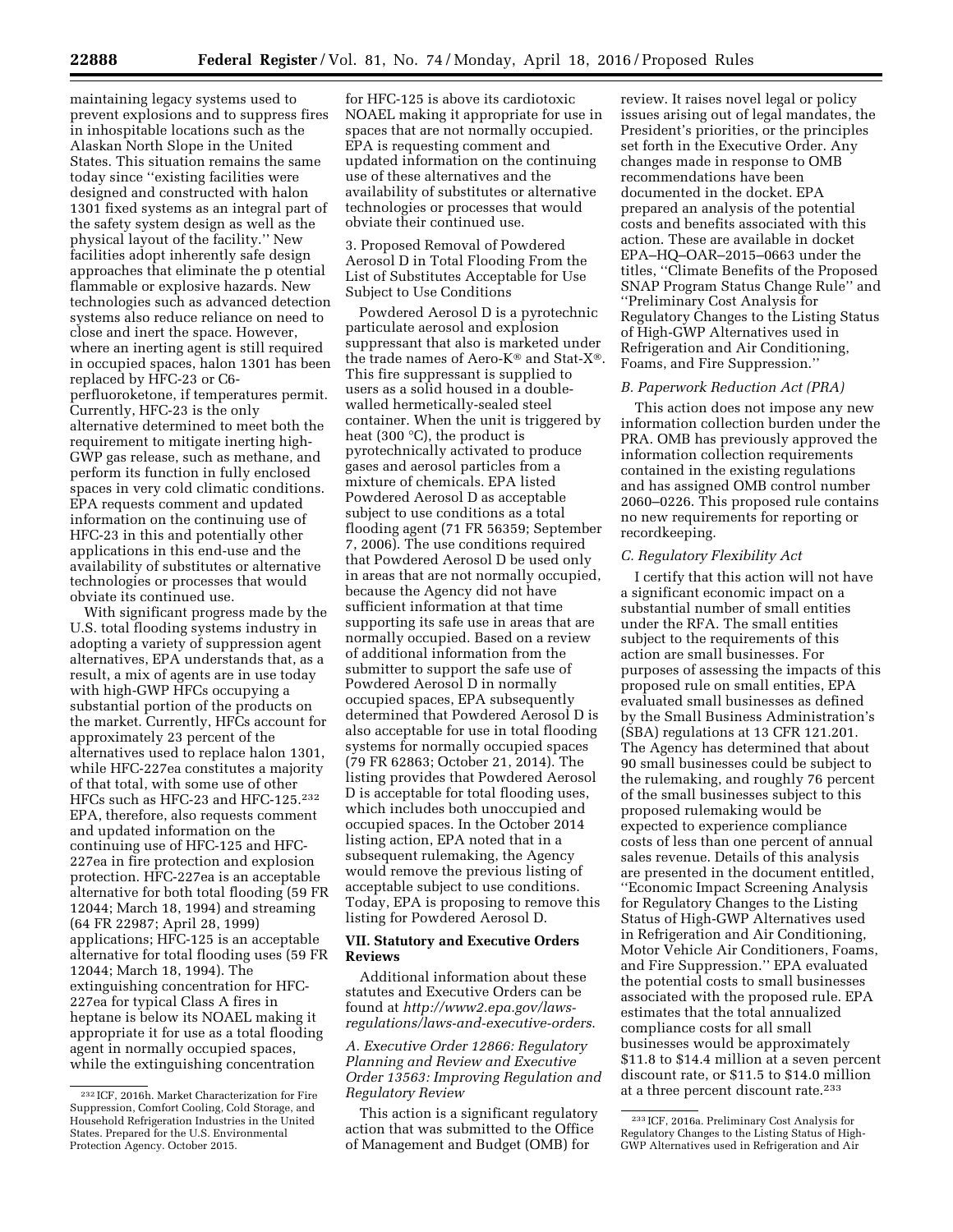Today's action allows equipment manufacturers the additional options of using propane, HFO-1234yf, and 2-BTP in the specified end-uses but does not mandate such use. Because these substitutes are not yet being used in the United States for the end-uses (with the exception of limited test-marketing), no change in business practice would be required to meet the use conditions, resulting in no adverse impact compared to the absence of this rule. Provisions that allow venting of hydrocarbon refrigerants in the uses of propane addressed by this proposed rule would reduce regulatory burden. We have therefore concluded that this action would relieve regulatory burden for all small entities that choose to use propane as a refrigerant in the end-uses in this proposed listing. The use conditions of this proposed rule apply to manufacturers of commercial ice machines, water coolers, and very low temperature refrigeration equipment that choose to use propane.

The requirements of this proposed rule with respect to HFCs, if finalized as proposed, would impact small businesses that manufacture food processing and dispensing equipment, household refrigerators and freezers, cold storage refrigeration systems, and polyurethane foams; operators of cold storage refrigeration systems, including refrigerated warehouses, wholesalers, and food manufacturers; and manufacture and use cold storage warehouses, and small businesses that import products containing closed cell phenolic, polyisocyanurate, polyolefin, PU, and polystyrene foams manufactured with HFC or HCFC foam blowing agents. The proposal to prohibit use of methylene chloride as a foam blowing agent is not anticipated to impact small businesses because this substance is not expected to be used currently as a blowing agent. This rule's provisions do not create enforceable requirements for refrigeration and AC technicians, but they would indirectly affect technicians servicing motor vehicle AC systems, certain types of retail food refrigeration equipment, cold storage warehouses, and commercial AC equipment where the technician, rather than the refrigeration or AC equipment owner, purchases servicing equipment for different refrigerants. EPA expects these indirect impacts on technicians are minimal, because the transitions to different refrigerants required by this proposed rule are already occurring due to corporate social responsibility initiatives (*e.g.,* Consumer Goods Forum

pledge concerning HFC refrigerants), and because many of the still-acceptable alternatives are already used for these refrigeration or AC equipment types. Further, most acceptable HFC refrigerant blends can be recovered and serviced using equipment that service technicians already own. In some uses, there is no significant impact of the proposed rule because the substitutes proposed to be prohibited are not widely used (*e.g.,* use of perfluorocarbons for fire suppression, use of methylene chloride as a foam blowing agent in various types of foam). A significant portion of the businesses regulated under this proposed rule are not small businesses (*e.g.,* commercial AC manufacturers). We have therefore concluded that this action will not have a significant impact on a significant number of small entities.

## *D. Unfunded Mandates Reform Act (UMRA)*

This action does not contain any unfunded mandate as described in UMRA, 2 U.S.C. 1531–1538, and does not significantly or uniquely affect small governments. The action imposes no enforceable duty on any state, local or tribal governments or the private sector.

## *E. Executive Order 13132: Federalism*

This action does not have federalism implications. It will not have substantial direct effects on the states, on the relationship between the national government and the states, or on the distribution of power and responsibilities among the various levels of government. EPA is aware that the California Air Resources Board is considering regulation of a number of the substitutes and end-uses in this proposed rule. EPA specifically solicits comment on whether any state agencies have existing environmental requirements affecting the substitutes and the end-uses in this proposed rule.

### *F. Executive Order 13175: Consultation and Coordination With Indian Tribal Governments*

This action does not have tribal implications as specified in Executive Order 13175. It will not have substantial direct effects on tribal governments, on the relationship between the Federal government and Indian tribes, or on the distribution of power and responsibilities between the Federal government and Indian tribes, as specified in Executive Order 13175. Thus, Executive Order 13175 does not apply to this action. EPA specifically solicits additional comment on this proposed action from tribal officials.

## *G. Executive Order 13045: Protection of Children From Environmental Health and Safety Risks*

This action is not subject to Executive Order 13045 because it is not economically significant as defined in Executive Order 12866, and because EPA does not believe the environmental health or safety risks addressed by this action present a disproportionate risk to children. This proposed rule restricts the use of certain substitutes that have greater overall risks for human health and the environment, primarily due to their high global warming potential. The reduction in GHG emissions would provide climate benefits for all people, including benefits for children and future generations. The public is invited to submit comments or identify peerreviewed studies and data that assess effects of early life exposure to the alternatives addressed in the comparisons of toxicity for the various substitutes, as well as risk screens for the substitutes that are proposed to be listed as acceptable, subject to use conditions, or are newly listed as unacceptable.234 235 236 237 238 The risk screens are in the docket for this rulemaking.

## *H. Executive Order 13211: Actions Concerning Regulations That Significantly Affect Energy Supply, Distribution, or Use*

This action is not a ''significant energy action'' because it is not likely to have a significant adverse effect on the supply, distribution or use of energy. For the end-uses that are related to energy effects such as refrigeration and AC, a number of alternatives are available to replace those refrigerants that are proposed as unacceptable in this action; many of the alternatives are as energy efficient or more energy efficient than the substitutes being

236 ICF, 2016e. Significant New Alternatives Policy Program: Refrigeration and Air Conditioning Sector Risk Screen on Substitutes in Commercial Ice Machines Substitute: Propane (R-290).

237 ICF, 2016f. Significant New Alternatives Policy Program. Refrigeration and Air Conditioning Sector Risk Screen on Substitutes in Residential and Light Commercial Air Conditioning and Heat Pumps. Substitute: R-443A.

238 ICF, 2016g. Significant New Alternatives Policy Program. Refrigeration and Air Conditioning Sector Risk Screen on Substitutes in Chillers and Cold Storage Warehouses. Substitute: Propylene (R-1270).

Conditioning, Foams, and Fire Suppression. February, 2016.

<sup>234</sup> ICF, 2016c. Significant New Alternatives Policy Program: Refrigeration and Air Conditioning Sector Risk Screen on Substitutes in Water Coolers Substitute: Propane (R-290).

<sup>235</sup> ICF, 2016d. Significant New Alternatives Policy Program: Refrigeration and Air Conditioning Sector Risk Screen on Substitutes in Very Low Temperature Refrigeration Substitute: Propane (R-290) and Ethane (R-170).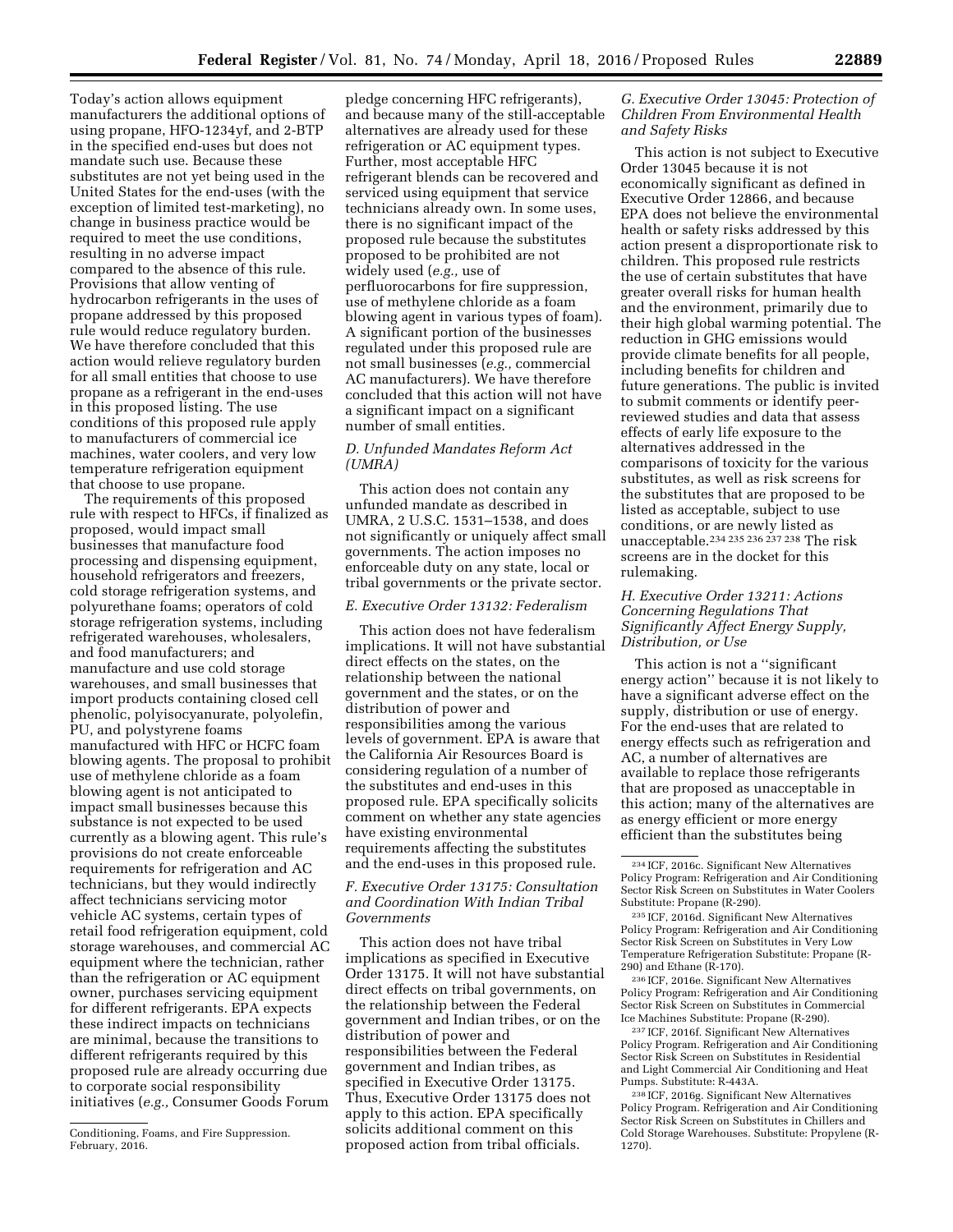proposed unacceptable. Thus, we have concluded that this proposed rule is not likely to have any adverse energy effects.

### *I. National Technology Transfer and Advancement Act (NTTAA) and 1 CFR Part 51*

This action involves technical standards. EPA proposes to use standards from UL in the use conditions for propane. These use conditions would ensure that these new substitutes for very low temperature refrigeration equipment, commercial ice machines, and water coolers, do not present significantly greater risk to human health or the environment than other alternatives.

EPA is proposing to incorporate by reference portions of current editions of the UL Standard 399, ''Standard for Drinking-Water Coolers''; UL Standard 471, ''Standard for Commercial Refrigerators and Freezers''; and UL Standard 563, ''Standard for Ice Makers'', which includes requirements for the safe use of refrigerants . Specifically, these standards are:

1. Supplement SB to UL Standard 399: Requirements for Drinking Water Coolers Employing A Flammable Refrigerant in the Refrigerating System (7th Edition, August 22, 2008). This document establishes requirements for self-contained drinking water coolers, including those supplying cold and/or hot water and those employing flammable refrigerants. The standard is available at *[http://ulstandards.ul.com/](http://ulstandards.ul.com/standard/?id=399) [standard/?id=399,](http://ulstandards.ul.com/standard/?id=399)* and may be purchased by mail at: COMM 2000, 151 Eastern Avenue, Bensenville, IL 60106; Email: *[orders@comm-2000.com;](mailto:orders@comm-2000.com)*  Telephone: 1–888–853–3503 in the U.S. or Canada (other countries dial +1–415– 352–2168); Internet address: *[http://](http://ulstandards.ul.com/) [ulstandards.ul.com/](http://ulstandards.ul.com/)* or *[www.comm-](http://www.comm-2000.com)[2000.com](http://www.comm-2000.com)*. The cost of UL 399 is \$798 for an electronic copy and \$998 for hardcopy. UL also offers a subscription service to the Standards Certification Customer Library (SCCL) that allows unlimited access to their standards and related documents. The cost of obtaining this standard is not a significant financial burden for equipment manufacturers and purchase is not required for those selling, installing and servicing the equipment. Therefore, EPA concludes that the UL standard being incorporated by reference is reasonably available.

2. Supplement SB to UL Standard 471: Requirements for Refrigerators and Freezers Employing A Flammable Refrigerant in the Refrigerating System (10th Edition, November 24, 2010). This document establishes requirements for

commercial refrigerators and freezers that employ a refrigerant that has been identified as having flammable characteristics. The standard is available at *[http://ulstandards.ul.com/standard/](http://ulstandards.ul.com/standard/?id=471&edition=10&doctype=ulstd) [?id=471&edition=10&doctype=ulstd,](http://ulstandards.ul.com/standard/?id=471&edition=10&doctype=ulstd)*  and may be purchased by mail at: COMM 2000, 151 Eastern Avenue, Bensenville, IL 60106; Email: *[orders@](mailto:orders@comm-2000.com) [comm-2000.com;](mailto:orders@comm-2000.com)* Telephone: 1–888– 853–3503 in the U.S. or Canada (other countries dial +1–415–352–2168); Internet address: *[http://](http://ulstandards.ul.com/) [ulstandards.ul.com/](http://ulstandards.ul.com/)* or *[www.comm-](http://www.comm-2000.com)[2000.com](http://www.comm-2000.com)*. The cost of UL 471 is \$716 for an electronic copy and \$897 for hardcopy. UL also offers a subscription service to the SCCL that allows unlimited access to their standards and related documents. The cost of obtaining this standard is not a significant financial burden for equipment manufacturers and purchase is not required for those selling, installing and servicing the equipment. Therefore, EPA concludes that the UL standard being incorporated by reference is reasonably available.

3. Supplement SA to UL Standard 563: Requirements for Ice Makers Employing a Flammable Refrigerant in the Refrigeration System (8th Edition, July 31, 2009). This document establishes requirements for automatic ice makers, including unitary and remote ice makers. The standard is available at *[http://ulstandards.ul.com/](http://ulstandards.ul.com/standard/?id=563&edition=8&doctype=ulstd) [standard/](http://ulstandards.ul.com/standard/?id=563&edition=8&doctype=ulstd)*

*[?id=563&edition=8&doctype=ulstd,](http://ulstandards.ul.com/standard/?id=563&edition=8&doctype=ulstd)* and may be purchased by mail at: COMM 2000, 151 Eastern Avenue, Bensenville, IL 60106; Email: *[orders@comm-](mailto:orders@comm-2000.com)[2000.com;](mailto:orders@comm-2000.com)* Telephone: 1–888–853–3503 in the U.S. or Canada (other countries dial +1–415–352–2168); Internet address: *<http://ulstandards.ul.com/>*or *[www.comm-2000.com](http://www.comm-2000.com)*. The cost of UL 563 is \$716 for an electronic copy and \$897 for hardcopy. UL also offers a subscription service to the SCCL that allows unlimited access to their standards and related documents. The cost of obtaining this standard is not a significant financial burden for equipment manufacturers and purchase is not required for those selling, installing and servicing the equipment. Therefore, EPA concludes that the UL standard being incorporated by reference is reasonably available.

In addition, EPA is proposing to incorporate by reference the list of refrigerants that ASHRAE designates as flammability Class 3 according to ASHRAE Standard 34–2013, *Designation and Safety Classification of Refrigerants,* in the unacceptability listing for certain highly flammable refrigerants for use in existing

residential and light commercial split AC systems. This standard is available at *[https://www.ashrae.org/resources](https://www.ashrae.org/resources-publications/bookstore/standards-15-34)[publications/bookstore/standards-15-](https://www.ashrae.org/resources-publications/bookstore/standards-15-34)  [34,](https://www.ashrae.org/resources-publications/bookstore/standards-15-34)* and may be purchased by mail at: 6300 Interfirst Drive, Ann Arbor, MI 48108; by telephone: 1–800–527–4723 in the U.S. or Canada; Internet address: *[http://www.techstreet.com/ashrae/](http://www.techstreet.com/ashrae/ashrae_standards.html?ashrae_auth_token=) ashrae*\_*[standards.html?ashrae](http://www.techstreet.com/ashrae/ashrae_standards.html?ashrae_auth_token=)*\_*auth*\_ *[token=](http://www.techstreet.com/ashrae/ashrae_standards.html?ashrae_auth_token=)*. The cost of ASHRAE Standard 34–2013 is \$107 for an electronic or hardcopy. The cost of obtaining this standard is not a significant financial burden for equipment manufacturers and purchase is not required for those selling, installing and servicing the equipment. Therefore, EPA concludes that the ASHRAE standard being incorporated by reference is reasonably available.

### *J. Executive Order 12898: Federal Actions To Address Environmental Justice in Minority Populations and Low-Income Populations*

The human health or environmental risk addressed by this action will not have potential disproportionately high and adverse human health or environmental effects on minority, lowincome or indigenous populations. This action's health and risk assessments are contained in the comparisons of toxicity for the various substitutes, as well as risk screens for the substitutes that are proposed to be listed as acceptable, subject to use conditions, or are newly listed as unacceptable.239 240 241 242 243 The risk screens are in the docket for this rulemaking.

#### **VIII. References**

A.S. Trust & Holdings, 2014. Response to Incompleteness Letter from A.S. Trust & Holdings to EPA—Sent March 7, 2014.

AHRI, 2014. Guideline N–2014 for Assignment of Refrigerant Container Colors. This document is accessible

241 ICF, 2016e. Significant New Alternatives Policy Program: Refrigeration and Air Conditioning Sector Risk Screen on Substitutes in Commercial Ice Machines Substitute: Propane (R-290).

242 ICF, 2016f. Significant New Alternatives Policy Program. Refrigeration and Air Conditioning Sector Risk Screen on Substitutes in Residential and Light Commercial Air Conditioning and Heat Pumps. Substitute: R-443A.

243 ICF, 2016g. Significant New Alternatives Policy Program. Refrigeration and Air Conditioning Sector Risk Screen on Substitutes in Chillers and Cold Storage Warehouses. Substitute: Propylene (R-1270).

<sup>239</sup> ICF, 2016c. Significant New Alternatives Policy Program: Refrigeration and Air Conditioning Sector Risk Screen on Substitutes in Water Coolers Substitute: Propane (R-290).

<sup>240</sup> ICF, 2016d. Significant New Alternatives Policy Program: Refrigeration and Air Conditioning Sector Risk Screen on Substitutes in Very Low Temperature Refrigeration Substitute: Propane (R-290) and Ethane (R-170).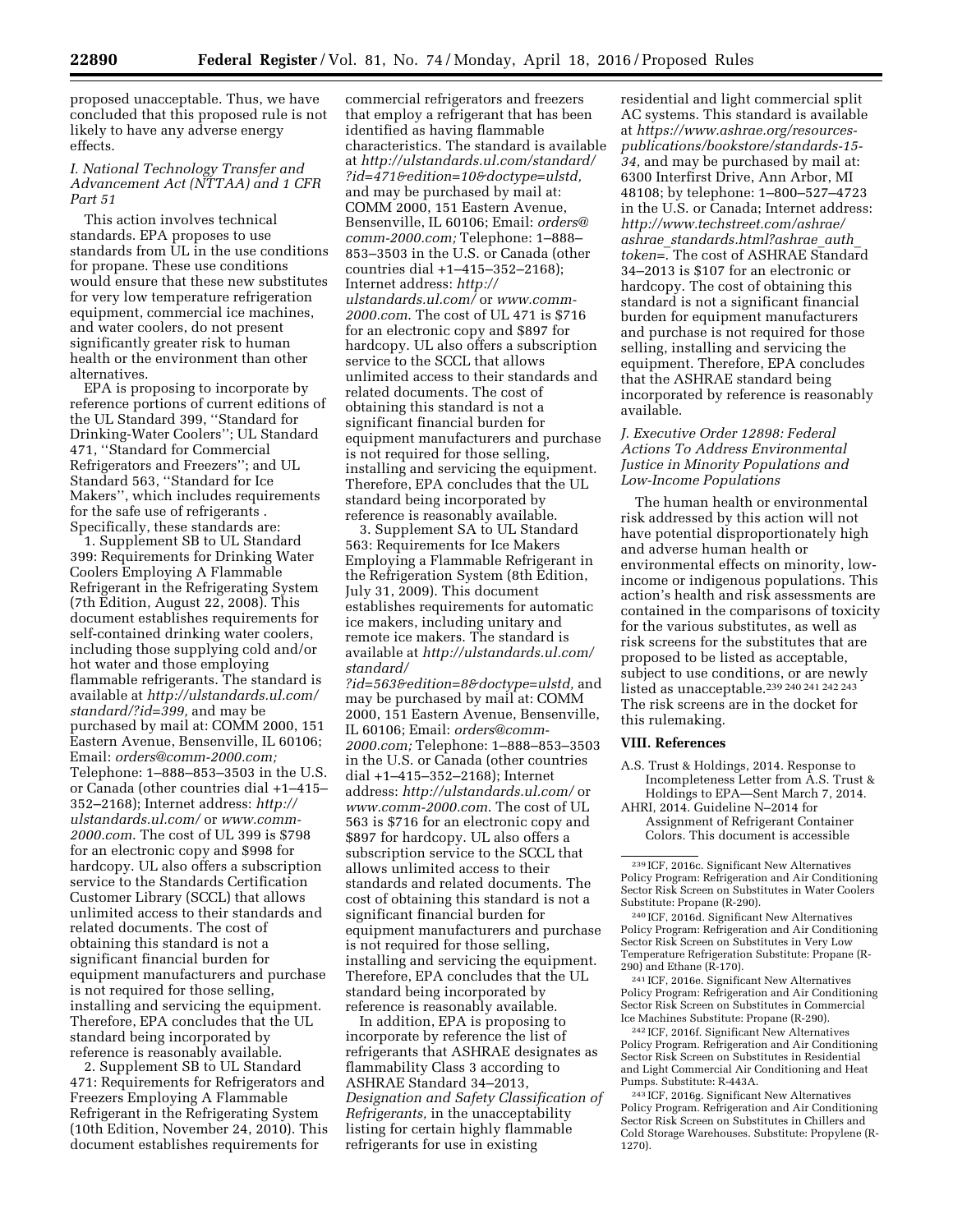online at *[http://www.ahrinet.org/App](http://www.ahrinet.org/App_Content/ahri/files/Guidelines/AHRI_Guideline_N_2014.pdf)*\_ *[Content/ahri/files/Guidelines/AHRI](http://www.ahrinet.org/App_Content/ahri/files/Guidelines/AHRI_Guideline_N_2014.pdf)*\_ *[Guideline](http://www.ahrinet.org/App_Content/ahri/files/Guidelines/AHRI_Guideline_N_2014.pdf)*\_*N*\_*2014.pdf*.

- AHRI, 2015. AHRI Will Reinforce Refrigerant R&D Commitment at White House Event. October 15, 2015. This document is accessible at: *[http://www.ahrinet.org/](http://www.ahrinet.org/site/320/News-Events/News-and-Shipping-Releases?A=1112) [site/320/News-Events/News-and-](http://www.ahrinet.org/site/320/News-Events/News-and-Shipping-Releases?A=1112)[Shipping-Releases?A=1112](http://www.ahrinet.org/site/320/News-Events/News-and-Shipping-Releases?A=1112)*.
- AIRAH, 2013. Australian Institute of Refrigeration, Air Conditioning and Heating. Safety Guide: Flammable Refrigerants. 2013. This document is accessible at: *[http://www.unep.fr/](http://www.unep.fr/ozonaction/information/mmcfiles/7681-e-FlammableRefrigerantsGuideAIRAH.pdf) [ozonaction/information/mmcfiles/7681](http://www.unep.fr/ozonaction/information/mmcfiles/7681-e-FlammableRefrigerantsGuideAIRAH.pdf)  [e-FlammableRefrigerantsGuide](http://www.unep.fr/ozonaction/information/mmcfiles/7681-e-FlammableRefrigerantsGuideAIRAH.pdf) [AIRAH.pdf](http://www.unep.fr/ozonaction/information/mmcfiles/7681-e-FlammableRefrigerantsGuideAIRAH.pdf)*.
- Airgas, 2015. Safety Data Sheet for Propylene.
- Akerman, 2013. Hydrofluorocarbons and Climate Change: Summaries of Recent Scientific and Papers. 2013.
- ASHRAE, 2013. ANSI/ASHRAE Standard 15–2013: Safety Standard for Refrigeration Systems.
- ASHRAE, 2013. ANSI/ASHRAE Standard 34–2013: Designation and Safety Classification of Refrigerants.
- ASHRAE, 2014. 2014 Handbook— Refrigeration. The American Society of Heating, Refrigerating, and Airconditioning Engineers, Inc. Atlanta, Georgia, USA. ISBN 978–1–936504–71– 8; ISSN 1930–7195.
- Blupura, 2015. SNAP Information Notice for R-290 in Water Coolers. October, 2015.
- Clayton Corporation, 2014. Re: Proposed SNAP Program Status Change Rule Docket ID No. EPA–HQ–OAR–2014– 0198, comment submitted by Clayton Corporation. October 20, 2014. Docket number EPA–HQ–OAR–2014–0198– 0133.
- Clayton Corporation, 2015. Clayton Corporation Meeting with EPA Stratospheric Protection Division, December 8, 2015.
- Cooling Post, 2014. Trane first with 1233zd chiller, June 30, 2014. This document is accessible at *[www.coolingpost.com/](http://www.coolingpost.com/world-news/trane-first-with-1233zd-chiller/) [world-news/trane-first-with-1233zd](http://www.coolingpost.com/world-news/trane-first-with-1233zd-chiller/)[chiller/.](http://www.coolingpost.com/world-news/trane-first-with-1233zd-chiller/)*
- Cooling Post, 2015. ''Chemours to build HFO-1336mzz plant,'' November 17, 2015. This document is accessible online at: *[http://www.coolingpost.com/world](http://www.coolingpost.com/world-news/chemours-to-build-hfo-1336mzz-plant/)[news/chemours-to-build-hfo-1336mzz](http://www.coolingpost.com/world-news/chemours-to-build-hfo-1336mzz-plant/)[plant/.](http://www.coolingpost.com/world-news/chemours-to-build-hfo-1336mzz-plant/)*
- DOE, 2014. Building Energy Codes Program. Energy Efficiency Standards for Federal Buildings. Available at: *[https://](https://www.energycodes.gov/regulations/federal-building-standards) [www.energycodes.gov/regulations/](https://www.energycodes.gov/regulations/federal-building-standards) [federal-building-standards.](https://www.energycodes.gov/regulations/federal-building-standards)* Last updated February 13, 2014.
- Doniger and Yurek, 2016. Doniger, David (NRDC) and Stephen Yurek (AHRI), February 1, 2016. AHRI/NRDC Letter Regarding Chiller Actions Under SNAP.
- DuPont, 2014. Re: Protection of Stratospheric Ozone: Change of Listing Status for Certain Substitutes under the Significant New Alternatives Policy Program. Submitted by Michael Parr and Mack McFarland, DuPont. October 17, 2014. Docket number EPA–HQ–OAR–2014– 0198–0077.
- Ecomall, 2015. Greenfreeze: A Revolution in Domestic Refrigeration. Accessible at: *[http://www.ecomall.com/greenshopping/](http://www.ecomall.com/greenshopping/greenfreeze.htm) [greenfreeze.htm.](http://www.ecomall.com/greenshopping/greenfreeze.htm)*
- EIA, 2015. Petition requesting EPA to modify the status under the Significant New Alternatives Policy Program, of certain high-GWP chemicals in various enduses. Submitted October 6, 2015.
- EPA, 2009a. Technical Support Document for Endangerment and Cause or Contribute Findings for Greenhouse Gases under Section 202(a) of the Clean Air Act. December, 2009. This document is accessible at: *[http://www3.epa.gov/](http://www3.epa.gov/climatechange/Downloads/endangerment/Endangerment_TSD.pdf) [climatechange/Downloads/](http://www3.epa.gov/climatechange/Downloads/endangerment/Endangerment_TSD.pdf) [endangerment/Endangerment](http://www3.epa.gov/climatechange/Downloads/endangerment/Endangerment_TSD.pdf)*\_*TSD.pdf.*
- EPA, 2009b. Risk Assessment: PMN 07–0601. Available at: *[http://www.regulations.gov/](http://www.regulations.gov/#!documentDetail;D=EPA-HQ-OAR-2008-0664-0036) [#!documentDetail;D=EPA-HQ-OAR-](http://www.regulations.gov/#!documentDetail;D=EPA-HQ-OAR-2008-0664-0036)[2008-0664-0036.](http://www.regulations.gov/#!documentDetail;D=EPA-HQ-OAR-2008-0664-0036)*
- EPA, 2013. Finding of Violation, issued to Enviro-Safe Refrigerants, Inc. June, 2013. This document is accessible at: *[http://](http://www2.epa.gov/sites/production/files/2015-07/documents/mailfov_envirosafe_06112013.pdf) [www2.epa.gov/sites/production/files/](http://www2.epa.gov/sites/production/files/2015-07/documents/mailfov_envirosafe_06112013.pdf) [2015-07/documents/mailfov](http://www2.epa.gov/sites/production/files/2015-07/documents/mailfov_envirosafe_06112013.pdf)*\_*envirosafe*\_ *[06112013.pdf.](http://www2.epa.gov/sites/production/files/2015-07/documents/mailfov_envirosafe_06112013.pdf)*
- EPA, 2015. Draft Regulatory Impact Analysis: Proposed Rulemaking for Greenhouse Gas Emissions and Fuel Efficiency Standards for Medium- and Heavy-Duty Engines and Vehicles—Phase 2. EPA– 420–D–15–900. June 2015. Available at *[http://www3.epa.gov/otaq/climate/](http://www3.epa.gov/otaq/climate/documents/420d15900.pdf) [documents/420d15900.pdf.](http://www3.epa.gov/otaq/climate/documents/420d15900.pdf)*
- EPA, 2016a. Draft Climate Benefits of the SNAP Program Status Change Rule. February 2016.
- EPA, 2016b. Draft Tables of Alternatives for End-Uses Considered in the Notice of Proposed Rule Making, Protection of Stratospheric Ozone: Listing Modifications for Certain Substitutes under the Significant New Alternatives Policy Program. March, 2016.
- Eppendorf, 2015. SNAP Information Notice for R-170 and R-290 in Very Low Temperature Refrigeration. May, 2015.
- EU, 2014. Regulation (EU) No 517/2014 of the European Parliament and of the Council of 16 April 2014 on fluorinated greenhouse gases and repealing Regulation (EC) No 842/2006. Available online at: *[http://eur-lex.europa.eu/legal](http://eur-lex.europa.eu/legal-content/EN/TXT/?uri=uriserv:OJ.L_.2014.150.01.0195.01.ENG)[content/EN/TXT/?uri=uriserv:OJ.L](http://eur-lex.europa.eu/legal-content/EN/TXT/?uri=uriserv:OJ.L_.2014.150.01.0195.01.ENG)*\_ *[.2014.150.01.0195.01.ENG.](http://eur-lex.europa.eu/legal-content/EN/TXT/?uri=uriserv:OJ.L_.2014.150.01.0195.01.ENG)*
- FAA, 2002. Federal Aviation Administration (FAA) Minimum Performance Standard for Hand-Held Extinguishers. This document is accessible at: *[http://](http://www.fire.tc.faa.gov/pdf/01-37.pdf) [www.fire.tc.faa.gov/pdf/01-37.pdf.](http://www.fire.tc.faa.gov/pdf/01-37.pdf)*
- Fomo, 2014. Comment Re: Proposed SNAP Program Status Change Rule Docket ID No. EPA–HQ–OAR–2014–0198, submitted by Dr. Thomas Fishback, Vice President, Research and Development, Fomo Products, Inc. October 16, 2014. Docket number EPA–HQ–OAR–2014– 0198–0139.
- Fomo, 2015. ''The Use of Solstice® Gas Blowing Agent (GBA) in Low-Pressure Spray Polyurethane Foam Applications,'' Cline, Mojee and Bogdan, Mary, October, 2015. Polyurethane Industry Conference 2015.
- FTOC, 2011. 2010 Report of the Rigid and Flexible Foams Technical Options

Committee. This document is accessible at: *[http://ozone.unep.org/Assessment](http://ozone.unep.org/Assessment_Panels/TEAP/Reports/FTOC/FTOC-2010-Assessment-Report.pdf)*\_ *[Panels/TEAP/Reports/FTOC/FTOC-](http://ozone.unep.org/Assessment_Panels/TEAP/Reports/FTOC/FTOC-2010-Assessment-Report.pdf)[2010-Assessment-Report.pdf.](http://ozone.unep.org/Assessment_Panels/TEAP/Reports/FTOC/FTOC-2010-Assessment-Report.pdf)* 

- Gradient, 2013. Additional Risk Assessment of Alternative Refrigerant R-1234yf. Prepared by Gradient for SAE International Cooperative Research Program 1234–4. July 24, 2013. The Executive Summary of this document is accessible at: *[http://www.sae.org/](http://www.sae.org/standardsdev/tsb/cooperative/executivesummary.pdf) [standardsdev/tsb/cooperative/](http://www.sae.org/standardsdev/tsb/cooperative/executivesummary.pdf) [executivesummary.pdf.](http://www.sae.org/standardsdev/tsb/cooperative/executivesummary.pdf)*
- Honeywell, 2014. Comments on Proposed Rule: Protection of Stratospheric Ozone: Change of Listing Status for Certain Substitutes under the Significant New Alternatives Policy Program (Docket no. EPA–HQ–OAR–2014– 0198). October 20, 2014. Docket number EPA–HQ–OAR– 2014–0198–0170.
- Hossaini, et al., 2015. R. Hossaini, M.P. Chipperfield, S.A. Montzka, A. Rap, S. Dhomse, W. Feng. Efficiency of shortlived halogens at influencing climate through depletion of stratospheric ozone. *Nature Geoscience,* February 16, 2015. This document is accessible online at *<http://DOI:10.1038/ngeo2363>*.
- ICCT, 2015. International Council on Clean Transportation: Regulatory Considerations for Advancing Commercial Pickup and Van Efficiency Technology in the United States. Available online at: *[http://](http://www.theicct.org/us-commercial-pickups-vans-efficiency-technology) [www.theicct.org/us-commercial-pickups](http://www.theicct.org/us-commercial-pickups-vans-efficiency-technology)[vans-efficiency-technology.](http://www.theicct.org/us-commercial-pickups-vans-efficiency-technology)*
- ICF, 2008. Air-Conditioning Refrigerant Charge Size to Passenger Compartment Volume Ratio Analysis. Confidential Memorandum Prepared for the U.S. Environmental Protection Agency. 2008.
- ICF, 2009a. Revised Final Draft Assessment of the Potential Impacts of HFO-1234yf and the Associated Production of TFA on Aquatic Communities and Local Air Quality.
- ICF, 2009b. Risk Screen on Substitutes for CFC-12 in Motor Vehicle Air Conditioning: Substitute: HFO-1234yf. This document is accessible at: *[http://](http://www.regulations.gov/#!documentDetail;D=EPA-HQ-OAR-2008-0664-0038) [www.regulations.gov/](http://www.regulations.gov/#!documentDetail;D=EPA-HQ-OAR-2008-0664-0038) [#!documentDetail;D=EPA-HQ-OAR-](http://www.regulations.gov/#!documentDetail;D=EPA-HQ-OAR-2008-0664-0038)[2008-0664-0038](http://www.regulations.gov/#!documentDetail;D=EPA-HQ-OAR-2008-0664-0038)*.
- ICF, 2010a. Summary of HFO-1234yf Emissions Assumptions.
- ICF, 2010b. Summary of Updates to the Vintaging Model that Impacted HFO-1234yf Emissions Estimates.
- ICF, 2010c. Revised Assessment of the Potential Impacts of HFO-1234yf and the Associated Production of TFA on Aquatic Communities, Soil and Plants, and Local Air Quality.
- ICF, 2010d. Sensitivity Analysis CMAQ results on projected maximum TFA rainwater concentrations and maximum 8-hr ozone concentrations.
- ICF, 2014a. Assessment of the Potential Impact of Hydrocarbon Refrigerants on Ground Level Ozone Concentrations. February, 2014.
- ICF, 2014b. Risk Screen on Substitutes for HCFC-22 in Residential and Light Commercial Air Conditioning and Heat Pumps; Substitute: Propane (R-290).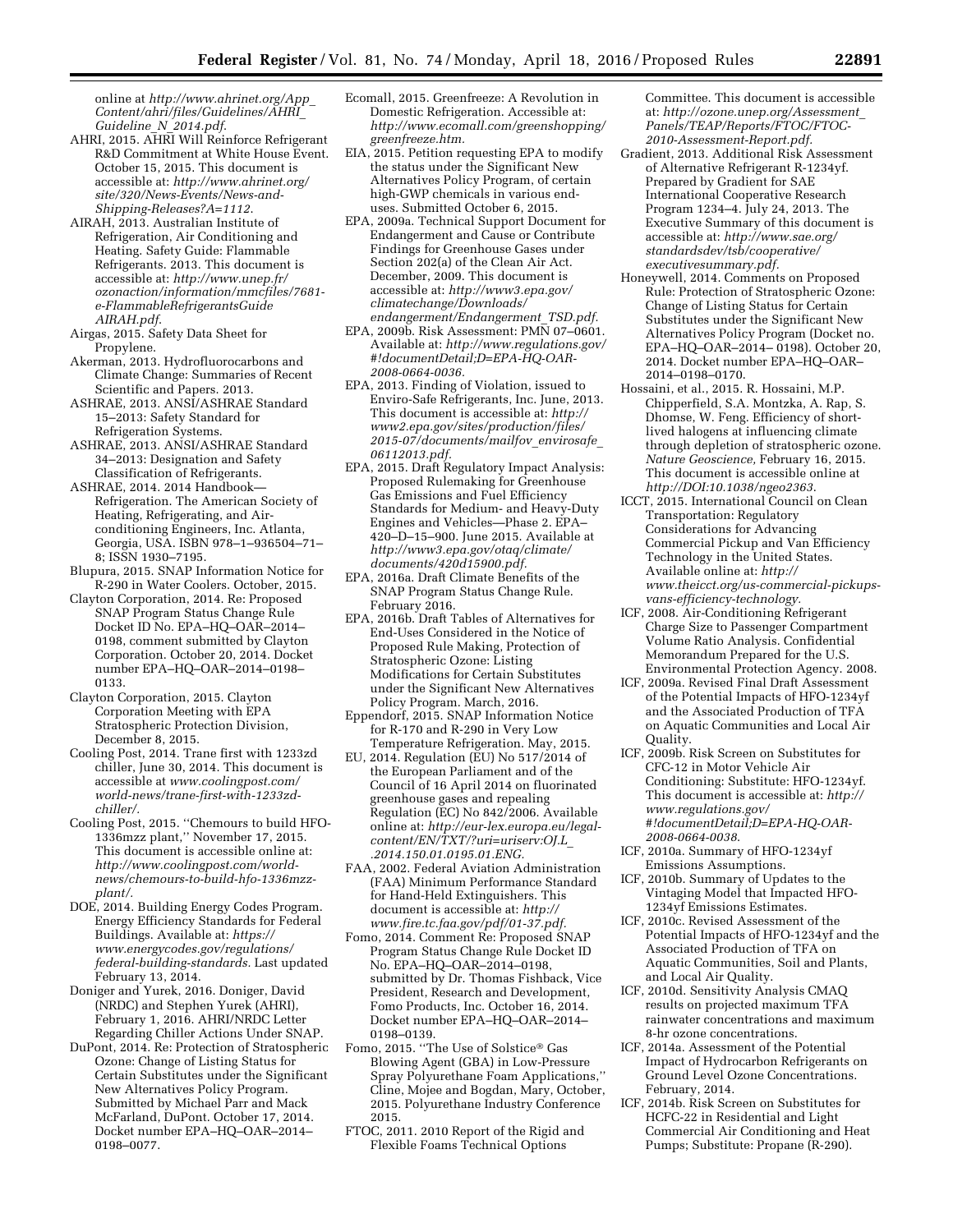- ICF, 2014c. Risk Screen on Substitutes for HCFC-22 in Residential and Light Commercial Air Conditioning and Heat Pumps; Substitute: R-441A.
- ICF, 2015. Market Characterization of the U.S. Motor Vehicle Air Conditioning Industry, U.S. Foams Industry, U.S. Aerosols Industry, and U.S. Commercial Refrigeration Industry. July, 2015.
- ICF, 2016a. Preliminary Cost Analysis for Regulatory Changes to the Listing Status of High-GWP Alternatives used in Refrigeration and Air Conditioning, Foams, and Fire Suppression. February, 2016.
- ICF, 2016b. Economic Impact Screening Analysis for Regulatory Changes to the Listing Status of High-GWP Alternatives used in Refrigeration and Air Conditioning, Foams, and Fire Suppression. February, 2016.
- ICF, 2016c. Significant New Alternatives Policy Program: Refrigeration and Air Conditioning Sector Risk Screen on Substitutes in Water Coolers Substitute: Propane (R-290).
- ICF, 2016d. Significant New Alternatives Policy Program: Refrigeration and Air Conditioning Sector Risk Screen on Substitutes in Very Low Temperature Refrigeration Substitute: Propane (R-290) and Ethane (R-170).
- ICF, 2016e. Significant New Alternatives Policy Program: Refrigeration and Air Conditioning Sector Risk Screen on Substitutes in Commercial Ice Machines Substitute: Propane (R-290).
- ICF, 2016f. Significant New Alternatives Policy Program. Refrigeration and Air Conditioning Sector Risk Screen on Substitutes in Residential and Light Commercial Air Conditioning and Heat Pumps. Substitute: R-443A.
- ICF, 2016g. Significant New Alternatives Policy Program. Refrigeration and Air Conditioning Sector Risk Screen on Substitutes in Chillers and Cold Storage Warehouses. Substitute: Propylene (R-1270).
- ICF, 2016h. Market Characterization for Fire Suppression, Comfort Cooling, Cold Storage, Refrigerated Food Processing and Dispensing Equipment, and Household Refrigeration Industries in the United States. Prepared for the U.S. Environmental Protection Agency. February, 2016.
- ICF, 2016i. Technical Support Document for Acceptability Listing of HFO-1234yf for Motor Vehicle Air Conditioning in Limited Heavy-Duty Applications.
- ICF, 2016j. Analysis of annual VOC emissions from the use of 2-BTP.
- ICF, 2016k. Significant New Alternatives Policy Program. Fire Extinguishing and Explosion Prevention Sector. Risk Screen on Substitutes as a Streaming Agent in Civil Aviation Applications. Substitute: 2-bromo-3,3,3-trifluoropropene (2-BTP).
- ICF, 2016l. Significant New Alternatives Policy Program. Fire Extinguishing and Explosion Prevention Sector. Risk Screen on Substitutes for Total Flooding Systems in Unoccupied Spaces. Substitute: 2-bromo-3,3,3 trifluoropropene (2-BTP).
- INCHEM, 1996. International Programme on Chemical Safety. Environmental Health Criteria 164. Methylene chloride, second edition. World Health Organization, 1996. This document is accessible online at: *[http://www.inchem.org/documents/](http://www.inchem.org/documents/ehc/ehc/ehc164.htm) [ehc/ehc/ehc164.htm.](http://www.inchem.org/documents/ehc/ehc/ehc164.htm)*
- IPCC, 2007. Climate Change 2007: The Physical Science Basis. Contribution of Working Group I to the Fourth Assessment Report of the Intergovernmental Panel on Climate Change. Solomon, S., D. Qin, M. Manning, Z. Chen, M. Marquis, K.B. Averyt, M. Tignor and H.L. Miller (eds.). Cambridge University Press, Cambridge, United Kingdom and New York, NY, USA. This document is accessible at: *[www.ipcc.ch/publications](http://www.ipcc.ch/publications_and_data/ar4/wg1/en/contents.html)*\_*and*\_*data/ [ar4/wg1/en/contents.html.](http://www.ipcc.ch/publications_and_data/ar4/wg1/en/contents.html)*
- IPCC, 2013: Annex II: Climate System Scenario Tables [Prather, M., G. Flato, P. Friedlingstein, C. Jones, J.–F. Lamarque, H. Liao and P. Rasch (eds.)]. In: Climate Change 2013: The Physical Science Basis. Contribution of Working Group I to the Fifth Assessment Report of the Intergovernmental Panel on Climate Change [Stocker, T.F., D. Qin, G.–K. Plattner, M. Tignor, S.K. Allen, J. Boschung, A. Nauels, Y. Xia, V. Bex and P.M. Midgley (eds.)]. Cambridge University Press, Cambridge, United Kingdom and New York, NY, USA. This document is accessible at: *[http://](http://www.ipcc.ch/report/ar5/wg1/) [www.ipcc.ch/report/ar5/wg1/.](http://www.ipcc.ch/report/ar5/wg1/)*
- IPCC/TEAP, 2005. Special Report: Safeguarding the Ozone Layer and the Global Climate System: Issues Related to Hydrofluorocarbons and Perfluorocarbons. Cambridge Univ Press, New York. This document is accessible at: *[https://www.ipcc.ch/pdf/special](https://www.ipcc.ch/pdf/special-reports/sroc/sroc_full.pdf)[reports/sroc/sroc](https://www.ipcc.ch/pdf/special-reports/sroc/sroc_full.pdf)*\_*full.pdf.*
- JARN, 2015a. First Carrier AquaForce Chillers using HFO-1234ze, July 30, 2015. This document is accessible at: *[http://www.ejarn.com/news.aspx?ID](http://www.ejarn.com/news.aspx?ID=35619) [=35619.](http://www.ejarn.com/news.aspx?ID=35619)*
- JARN, 2015b. Trane Exhibits First Air-cooled Chiller with Climate-friendly Refrigerant DR-55, September 21, 2015. This document is accessible at: *[www.ejarn.com/news.aspx?ID=36282.](http://www.ejarn.com/news.aspx?ID=36282)*
- Kazil et al., 2014. Deposition and rainwater concentrations of trifluoroacetic acid in the United States from the use of HFO-1234yf. JGR-Atmospheres, 2014.
- Luecken et al., 2009. Ozone and TFA impacts in North America from degradation of 2, 3, 3, 3-tetrafluoropropene (HFO-1234yf), a potential greenhouse gas replacement. Environmental Science & Technology 2009. The document is accessible at: *[http://www.researchgate.net/profile/](http://www.researchgate.net/profile/Robert_Waterland/publication/40481734_Ozone_and_TFA_impacts_in_North_America_from_degradation_of_2333-Tetrafluoropropene_(HFO-1234yf)_a_potential_greenhouse_gas_replacement/links/00b7d514ca9595bf5e000000.pdf) Robert*\_*[Waterland/publication/](http://www.researchgate.net/profile/Robert_Waterland/publication/40481734_Ozone_and_TFA_impacts_in_North_America_from_degradation_of_2333-Tetrafluoropropene_(HFO-1234yf)_a_potential_greenhouse_gas_replacement/links/00b7d514ca9595bf5e000000.pdf) [40481734](http://www.researchgate.net/profile/Robert_Waterland/publication/40481734_Ozone_and_TFA_impacts_in_North_America_from_degradation_of_2333-Tetrafluoropropene_(HFO-1234yf)_a_potential_greenhouse_gas_replacement/links/00b7d514ca9595bf5e000000.pdf)*\_*Ozone*\_*and*\_*TFA*\_*impacts*\_*in*\_ *North*\_*America*\_*from*\_*[degradation](http://www.researchgate.net/profile/Robert_Waterland/publication/40481734_Ozone_and_TFA_impacts_in_North_America_from_degradation_of_2333-Tetrafluoropropene_(HFO-1234yf)_a_potential_greenhouse_gas_replacement/links/00b7d514ca9595bf5e000000.pdf)*\_*of*\_ *[2333-Tetrafluoropropene](http://www.researchgate.net/profile/Robert_Waterland/publication/40481734_Ozone_and_TFA_impacts_in_North_America_from_degradation_of_2333-Tetrafluoropropene_(HFO-1234yf)_a_potential_greenhouse_gas_replacement/links/00b7d514ca9595bf5e000000.pdf)*\_*(HFO-1234yf)*\_ *a*\_*potential*\_*[greenhouse](http://www.researchgate.net/profile/Robert_Waterland/publication/40481734_Ozone_and_TFA_impacts_in_North_America_from_degradation_of_2333-Tetrafluoropropene_(HFO-1234yf)_a_potential_greenhouse_gas_replacement/links/00b7d514ca9595bf5e000000.pdf)*\_*gas*\_ *[replacement/links/00b7d514ca9595bf](http://www.researchgate.net/profile/Robert_Waterland/publication/40481734_Ozone_and_TFA_impacts_in_North_America_from_degradation_of_2333-Tetrafluoropropene_(HFO-1234yf)_a_potential_greenhouse_gas_replacement/links/00b7d514ca9595bf5e000000.pdf) [5e000000.pdf.](http://www.researchgate.net/profile/Robert_Waterland/publication/40481734_Ozone_and_TFA_impacts_in_North_America_from_degradation_of_2333-Tetrafluoropropene_(HFO-1234yf)_a_potential_greenhouse_gas_replacement/links/00b7d514ca9595bf5e000000.pdf)*
- Manitowoc, 2015. SNAP Information Notice, September, 2013. EPA SNAP Submittal—Revision to Extend R-290 Use to Commercial Ice Machines, Manitowoc Ice, Inc. October, 2015.
- Montzka, 2012. HFCs in the Atmosphere: Concentrations, Emissions and Impacts. ASHRAE/NIST Conference 2012. This document is accessible at: *ftp:// ftp.cmdl.noaa.gov/hats/papers/montzka/ 2012*\_*pubs/Montzka*\_*ASHRAE*\_*2012.pdf.*
- NRDC/IGSD, 2015. Petition for Change of Status of HFCs under Clean Air Act Section 612 (Significant New Alternatives Policy). Submitted October 6, 2015.
- ORNL, 2015. ORNL's JUMP Challenge: JUMP in to Advance Tech Innovation! Presented by Brian Fricke, Oak Ridge National Laboratory. November 17, 2015.
- Patten and Wuebbles, 2010. ''Atmospheric Lifetimes and Ozone Depletion Potentials of trans-1-chloro-3,3,3trichloropropylene and trans-1,2 dichloroethylene in a three-dimensional model.'' Atmos. Chem. Phys., 10, 10867– 10874, 2010.
- Patten et al., 2012. Correction to ''OH reaction rate constant, IR absorption spectrum, ozone depletion potentials and global warming potentials of 2 bromo-3,3,3-trifluoropropene,'' J. Geophys. Res., 117, D22301, doi:10.1029/2012JD019051.
- RTOC, 2015. 2014 Report of the Refrigeration, Air-Conditioning and Heat Pumps Technical Options Committee. This document is accessible at: *[http://](http://ozone.unep.org/sites/ozone/files/documents/RTOC-Assessment-Report-2014.pdf) [ozone.unep.org/sites/ozone/files/](http://ozone.unep.org/sites/ozone/files/documents/RTOC-Assessment-Report-2014.pdf) [documents/RTOC-Assessment-Report-](http://ozone.unep.org/sites/ozone/files/documents/RTOC-Assessment-Report-2014.pdf)[2014.pdf.](http://ozone.unep.org/sites/ozone/files/documents/RTOC-Assessment-Report-2014.pdf)*
- SAE, 2013. SAE International Cooperative Research Project CRP1234–4 on R-1234yf Safety, Finishes Work and Presents Conclusions. This document is accessible at: *[http://www.sae.org/](http://www.sae.org/servlets/pressRoom?OBJECT_TYPE=PressReleases&PAGE=showRelease&RELEASE_ID=2146) [servlets/pressRoom?OBJECT](http://www.sae.org/servlets/pressRoom?OBJECT_TYPE=PressReleases&PAGE=showRelease&RELEASE_ID=2146)*\_*TYPE= [PressReleases&PAGE=showRelease&](http://www.sae.org/servlets/pressRoom?OBJECT_TYPE=PressReleases&PAGE=showRelease&RELEASE_ID=2146) [RELEASE](http://www.sae.org/servlets/pressRoom?OBJECT_TYPE=PressReleases&PAGE=showRelease&RELEASE_ID=2146)*\_*ID=2146.*
- Sleasman, K. and Biggs, M., 2015. Lessons learned from the Federal Partners Workgroup on Spray Polyurethane Foam (SPF), presented at the Center for the Polyurethanes Industry Technical Conference, October, 2015.
- TEAP, 2013. Report of the Technology and Economic Assessment Panel, Volume 2: Decision XXIV/7 Task Force Report, Additional Information on Alternatives to ODS. September, 2013. This document is accessible at: *[http://ozone.unep.org/](http://ozone.unep.org/Assessment_Panels/TEAP/Reports/TEAP_Reports/TEAP_TaskForce%20XXIV-7-September2013.pdf) Assessment*\_*[Panels/TEAP/Reports/](http://ozone.unep.org/Assessment_Panels/TEAP/Reports/TEAP_Reports/TEAP_TaskForce%20XXIV-7-September2013.pdf) TEAP*\_*[Reports/TEAP](http://ozone.unep.org/Assessment_Panels/TEAP/Reports/TEAP_Reports/TEAP_TaskForce%20XXIV-7-September2013.pdf)*\_*TaskForce [%20XXIV-7-September2013.pdf.](http://ozone.unep.org/Assessment_Panels/TEAP/Reports/TEAP_Reports/TEAP_TaskForce%20XXIV-7-September2013.pdf)*
- TEAP, 2015. 2014 Assessment Report of the Technology and Economic Assessment Panel. This document is accessible at: *[http://conf.montreal-protocol.org/](http://conf.montreal-protocol.org/meeting/oewg/oewg-36/presession/Background%20Documents%20are%20available%20in%20English%20only/TEAP_Assessment_report_2014.pdf) [meeting/oewg/oewg-36/presession/Back](http://conf.montreal-protocol.org/meeting/oewg/oewg-36/presession/Background%20Documents%20are%20available%20in%20English%20only/TEAP_Assessment_report_2014.pdf) [ground%20Documents%20are%20](http://conf.montreal-protocol.org/meeting/oewg/oewg-36/presession/Background%20Documents%20are%20available%20in%20English%20only/TEAP_Assessment_report_2014.pdf) [available%20in%20English%20only/](http://conf.montreal-protocol.org/meeting/oewg/oewg-36/presession/Background%20Documents%20are%20available%20in%20English%20only/TEAP_Assessment_report_2014.pdf) TEAP*\_*[Assessment](http://conf.montreal-protocol.org/meeting/oewg/oewg-36/presession/Background%20Documents%20are%20available%20in%20English%20only/TEAP_Assessment_report_2014.pdf)*\_*report*\_*2014.pdf.*
- TEAP/HTOC, 2015. 2014 Report of the Halons Technical Options Committee (Vol. 1). This document is accessible at: *[http://ozone.unep.org/en/Assessment](http://ozone.unep.org/en/Assessment_Panels/TEAP/Reports/HTOC/HTOC%202014%20Assessment%20Report.pdf)*\_ *[Panels/TEAP/Reports/HTOC/HTOC%](http://ozone.unep.org/en/Assessment_Panels/TEAP/Reports/HTOC/HTOC%202014%20Assessment%20Report.pdf) [202014%20Assessment%20Report.pdf.](http://ozone.unep.org/en/Assessment_Panels/TEAP/Reports/HTOC/HTOC%202014%20Assessment%20Report.pdf)*
- The White House, 2013. President's Climate Action Plan. This document is accessible at: *[https://www.whitehouse.gov/sites/](https://www.whitehouse.gov/sites/default/files/image/president27sclimateactionplan.pdf)*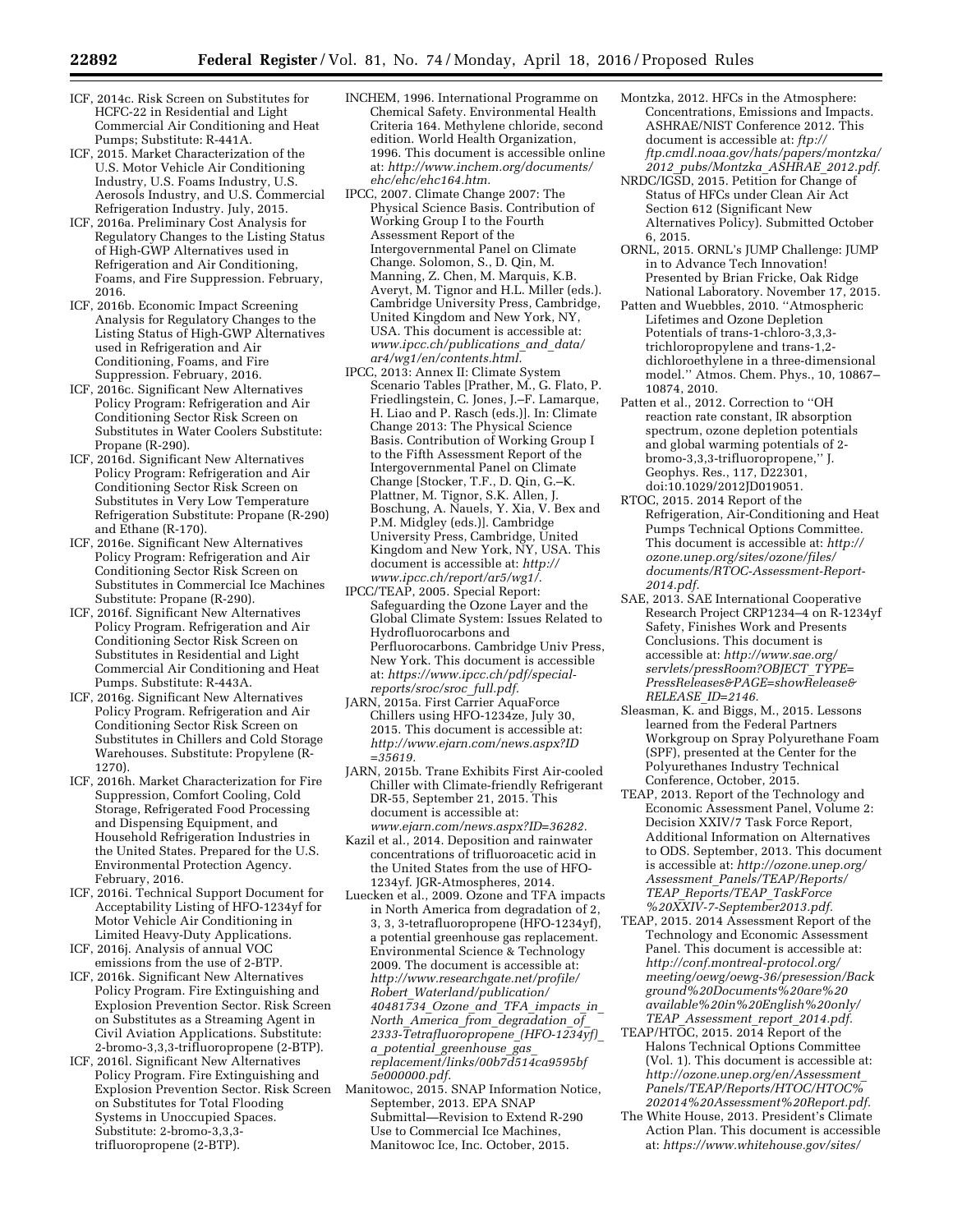*[default/files/image/president27](https://www.whitehouse.gov/sites/default/files/image/president27sclimateactionplan.pdf) [sclimateactionplan.pdf.](https://www.whitehouse.gov/sites/default/files/image/president27sclimateactionplan.pdf)* 

- The White House, 2015. Fact Sheet: Obama Administration and Private-Sector Leaders Announce Ambitious Commitments and Robust Progress to Address Potent Greenhouse Gases, October 15, 2015. Accessible at *[https://](https://www.whitehouse.gov/the-press-office/2015/10/15/fact-sheet-obama-administration-and-private-sector-leaders-announce)  [www.whitehouse.gov/the-press-office/](https://www.whitehouse.gov/the-press-office/2015/10/15/fact-sheet-obama-administration-and-private-sector-leaders-announce) [2015/10/15/fact-sheet-obama](https://www.whitehouse.gov/the-press-office/2015/10/15/fact-sheet-obama-administration-and-private-sector-leaders-announce)[administration-and-private-sector](https://www.whitehouse.gov/the-press-office/2015/10/15/fact-sheet-obama-administration-and-private-sector-leaders-announce)[leaders-announce.](https://www.whitehouse.gov/the-press-office/2015/10/15/fact-sheet-obama-administration-and-private-sector-leaders-announce)*
- Trane, 2015. Trane® SintesisTM Air-cooled Chillers. This document is accessible at: *[http://www.trane.com/content/dam/](http://www.trane.com/content/dam/Trane/Commercial/global/products-systems/equipment/chillers/air-cooled/TRANE_Sintesis_Brochure.pdf) [Trane/Commercial/global/products](http://www.trane.com/content/dam/Trane/Commercial/global/products-systems/equipment/chillers/air-cooled/TRANE_Sintesis_Brochure.pdf)[systems/equipment/chillers/air-cooled/](http://www.trane.com/content/dam/Trane/Commercial/global/products-systems/equipment/chillers/air-cooled/TRANE_Sintesis_Brochure.pdf) TRANE*\_*Sintesis*\_*[Brochure.pdf.](http://www.trane.com/content/dam/Trane/Commercial/global/products-systems/equipment/chillers/air-cooled/TRANE_Sintesis_Brochure.pdf)*
- UL, 2004. Standard 711—Rating and Testing of Fire Extinguishers. This document is accessible at: *[http://ulstandards.ul.com/](http://ulstandards.ul.com/standard/?id=711_7) [standard/?id=711](http://ulstandards.ul.com/standard/?id=711_7)*\_*7.*
- UL, 2005. Standard 2129—Halocarbon Clean Agent Fire Extinguishers. This document is accessible at: *[http://](http://ulstandards.ul.com/standard/?id=2129_2) [ulstandards.ul.com/standard/?id=2129](http://ulstandards.ul.com/standard/?id=2129_2)*\_ *[2.](http://ulstandards.ul.com/standard/?id=2129_2)*
- UL, 2008. Standard 399—Standard for Drinking-Water Coolers. A summary of this document is accessible at: *[http://](http://ulstandards.ul.com/standard/?id=399_7) [ulstandards.ul.com/standard/?id=399](http://ulstandards.ul.com/standard/?id=399_7)*\_*7.*
- UL, 2009. Standard 563—Standard for Ice Makers. A summary of this document is accessible at: *[http://ulstandards.ul.com/](http://ulstandards.ul.com/standard/?id=563) [standard/?id=563.](http://ulstandards.ul.com/standard/?id=563)*
- UL, 2010. Standard 471—Standard for Commercial Refrigerators and Freezers. A summary of this document is accessible at: *[http://ulstandards.ul.com/](http://ulstandards.ul.com/standard/?id=471_10) [standard/?id=471](http://ulstandards.ul.com/standard/?id=471_10)*\_*10.*
- UNEP, 2011. HFCs: A Critical Link in Protecting Climate and the Ozone Layer, A UNEP Synthesis Report. November, 2011. This document is accessible at:

*[www.unep.org/dewa/portals/67/pdf/](http://www.unep.org/dewa/portals/67/pdf/HFC_report.pdf) HFC*\_*[report.pdf.](http://www.unep.org/dewa/portals/67/pdf/HFC_report.pdf)* 

- VASA, 2014. Two injured in Perth HC refrigerant explosion. May 24, 2014. This document is accessible at: *[http://](http://www.vasa.org.au/two-injured-in-perth-hc-refrigerant-explosion/) [www.vasa.org.au/two-injured-in-perth](http://www.vasa.org.au/two-injured-in-perth-hc-refrigerant-explosion/)[hc-refrigerant-explosion/.](http://www.vasa.org.au/two-injured-in-perth-hc-refrigerant-explosion/)*
- Velders, G.J.M., D.W. Fahey, J.S. Daniel, M. McFarland, S.O. Andersen (2009). ''The large contribution of projected HFC emissions to future climate forcing.'' Proceedings of the National Academy of Sciences USA 106: 10949–10954.
- Wang D., Olsen S., Wuebbles D. 2011. ''Preliminary Report: Analyses of tCFP's Potential Impact on Atmospheric Ozone.'' Department of Atmospheric Sciences. University of Illinois, Urbana, IL. September 26, 2011.
- Wickham, 2002. Status of Industry Efforts to Replace Halon Fire Extinguishing Agents. March, 2002.
- WMO, 2011. Scientific Assessment of Ozone Depletion: 2010, Global Ozone Research and Monitoring Project. Geneva, Switzerland, 2011. This document is accessible at: *[http://www.esrl.noaa.gov/](http://www.esrl.noaa.gov/csd/assessments/ozone/2010/report.html) [csd/assessments/ozone/2010/](http://www.esrl.noaa.gov/csd/assessments/ozone/2010/report.html) [report.html.](http://www.esrl.noaa.gov/csd/assessments/ozone/2010/report.html)*

#### **List of Subjects in 40 CFR Part 82**

Environmental protection, Administrative practice and procedure, Air pollution control, Incorporation by reference, Recycling, Reporting and recordkeeping requirements, Stratospheric ozone layer.

Dated: March 29, 2016.

## **Gina McCarthy,**

#### *Administrator.*

For the reasons set forth in the preamble, EPA proposes to amend 40 CFR part 82 as follows:

## **PART 82—PROTECTION OF STRATOSPHERIC OZONE**

■ 1. The authority citation for part 82 continues to read as follows:

**Authority:** 42 U.S.C. 7414, 7601, 7671– 7671q.

#### **Subpart F—Recycling and Emissions Reduction**

■ 2. Amend § 82.154 by adding paragraph (a)(1)(iv) to read as follows:

#### **§ 82.154 Prohibitions.**

- $(a) * * * *$
- $(1) * * * *$

(iv) Effective [DATE 30 DAYS AFTER PUBLICATION OF THE FINAL RULE], propane (R-290) in self-contained commercial ice machines, very low temperature refrigeration equipment, and water coolers.

\* \* \* \* \*

### **Subpart G—Significant New Alternatives Policy Program**

■ 3. Appendix B to subpart G of part 82 is amended by adding three entries at the end of the table titled ''Refrigerants—Acceptable Subject to Use Conditions'' to read as follows:

**Appendix B to Subpart G of Part 82— Substitutes Subject to Use Restrictions and Unacceptable Substitutes** 

### REFRIGERANTS—ACCEPTABLE SUBJECT TO USE CONDITIONS

| Application                                                                                           | Conditions<br>Substitute<br>Decision |                                          |                               | Comments                                                                                                                                                                                                                                                                                                                                                                                                                                                                                                                                                                                                                                                                                                                        |                                  |                                                                                                                              |
|-------------------------------------------------------------------------------------------------------|--------------------------------------|------------------------------------------|-------------------------------|---------------------------------------------------------------------------------------------------------------------------------------------------------------------------------------------------------------------------------------------------------------------------------------------------------------------------------------------------------------------------------------------------------------------------------------------------------------------------------------------------------------------------------------------------------------------------------------------------------------------------------------------------------------------------------------------------------------------------------|----------------------------------|------------------------------------------------------------------------------------------------------------------------------|
|                                                                                                       |                                      |                                          |                               |                                                                                                                                                                                                                                                                                                                                                                                                                                                                                                                                                                                                                                                                                                                                 |                                  |                                                                                                                              |
| Motor vehicle air con-<br>ditioning (newly<br>manufactured me-<br>dium-duty pas-<br>senger vehicles). | HFO-1234yf                           | Acceptable subject to<br>use conditions. | rule]:<br>$2011$ ).<br>ation. | As of [date 30 days after publication of final<br>(1) HFO-1234yf MVAC systems must ad-<br>here to all of the safety requirements of<br>SAE J639 (adopted 2011), including re-<br>quirements for a flammable refrigerant<br>warning label, high-pressure compressor<br>cutoff switch and pressure relief devices,<br>and unique fittings. For connections with<br>refrigerant containers for use in profes-<br>sional servicing, use fittings must be con-<br>sistent with SAE J2844 (revised October<br>(2) Manufacturers must conduct Failure<br>Mode and Effect Analysis (FMEA) as pro-<br>vided in SAE J1739 (adopted 2009). Man-<br>ufacturers must keep the FMEA on file for<br>at least three years from the date of cre- | recommended.<br>$754 - 12 - 1$ . | Additional training for service technicians<br>HFO-1234yf is also known as 2,3,3,3-<br>tetrafluoro-prop-1-ene (CAS. Reg. No. |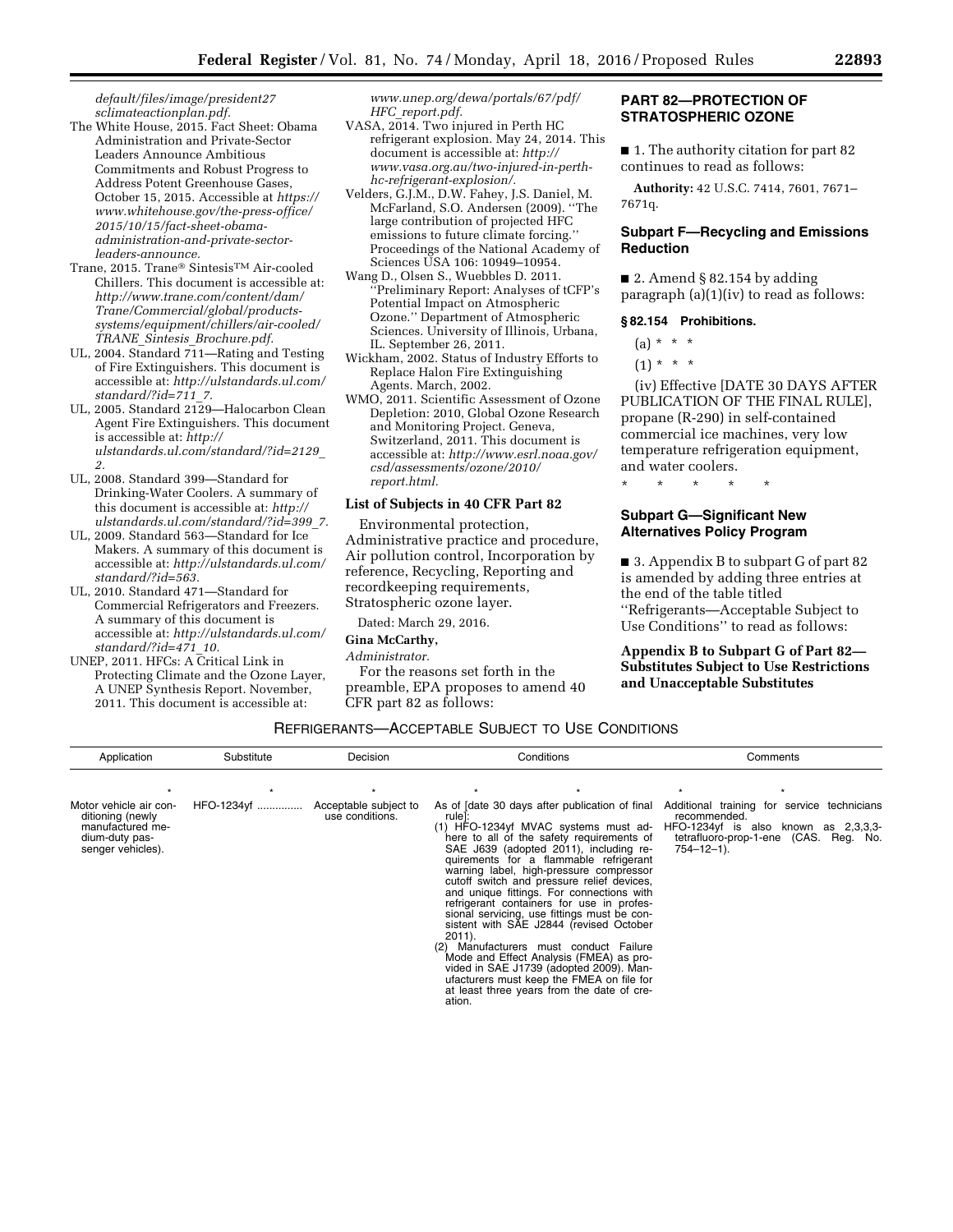| Application                                                                                        | Substitute                        | Decision                                 | Conditions                                                                                                                                                                                                                                                                                                                                                                                                                                                                                                                                                                                                                                                                                                                                                                                                               | Comments                                                                                                                                                                                                                                                                                                     |
|----------------------------------------------------------------------------------------------------|-----------------------------------|------------------------------------------|--------------------------------------------------------------------------------------------------------------------------------------------------------------------------------------------------------------------------------------------------------------------------------------------------------------------------------------------------------------------------------------------------------------------------------------------------------------------------------------------------------------------------------------------------------------------------------------------------------------------------------------------------------------------------------------------------------------------------------------------------------------------------------------------------------------------------|--------------------------------------------------------------------------------------------------------------------------------------------------------------------------------------------------------------------------------------------------------------------------------------------------------------|
| Motor vehicle air con-<br>ditioning (newly<br>manufactured<br>heavy-duty pickup<br>trucks).        | HFO-1234yf                        | Acceptable subject to<br>use conditions. | As of [date 30 days after publication of final<br>rule]:<br>(1) HFO-1234yf MVAC systems must ad-<br>here to all of the safety requirements of<br>SAE J639 (adopted 2011), including re-<br>quirements for a flammable refrigerant<br>warning label, high-pressure compressor<br>cutoff switch and pressure relief devices.<br>and unique fittings. For connections with<br>refrigerant containers for use in profes-<br>sional servicing, use fittings must be con-<br>sistent with SAE J2844 (revised October<br>$2011$ ).<br>(2) Manufacturers must conduct Failure<br>Mode and Effect Analysis (FMEA) as pro-<br>vided in SAE J1739 (adopted 2009). Man-<br>ufacturers must keep the FMEA on file for                                                                                                                 | Additional training for service technicians<br>recommended.<br>HFO-1234yf is also known as 2,3,3,3-<br>tetrafluoro-prop-1-ene (CAS No 754-12-<br>$1$ ).                                                                                                                                                      |
| Motor vehicle air con-<br>ditioning (newly<br>manufactured com-<br>plete heavy-duty<br>vans only). | HFO-1234yf  Acceptable subject to | use conditions.                          | at least three years from the date of cre-<br>ation.<br>As of [date 30 days after publication of final<br>rule]:<br>(1) HFO-1234yf MVAC systems must ad-<br>here to all of the safety requirements of<br>SAE J639 (adopted 2011), including re-<br>quirements for a flammable refrigerant<br>warning label, high-pressure compressor<br>cutoff switch and pressure relief devices,<br>and unique fittings. For connections with<br>refrigerant containers for use in profes-<br>sional servicing, use fittings must be con-<br>sistent with SAE J2844 (revised October<br>$2011$ ).<br>(2) Manufacturers must conduct Failure<br>Mode and Effect Analysis (FMEA) as pro-<br>vided in SAE J1739 (adopted 2009). Man-<br>ufacturers must keep the FMEA on file for<br>at least three years from the date of cre-<br>ation. | Additional training for service technicians<br>recommended.<br>HFO-1234yf is also known as 2,3,3,3-<br>tetrafluoro-prop-1-ene (CAS No 754-12-<br>$1$ ).<br>HFO-1234yf is acceptable for complete<br>heavy-duty vans. Complete heavy-duty<br>vans are not altered by a secondary or<br>tertiary manufacturer. |

# REFRIGERANTS—ACCEPTABLE SUBJECT TO USE CONDITIONS—Continued

\* \* \* \* \*

■ 4. Appendix H to subpart G of part 82 is amended by revising the entries for " $C_3F_8$ " and " $C_4F_{10}$ " in the table titled ''Fire Suppression and Explosion

Protection-Acceptable Subject to Narrowed Use Limits: Total Flooding Agents'' to read as follows:

**Appendix H to Subpart G of Part 82— Substitutes Subject to Use Restrictions and Unacceptable Substitutes, Effective May 28, 1999** 

# \* \* \* \* \*

## FIRE SUPPRESSION AND EXPLOSION PROTECTION—ACCEPTABLE SUBJECT TO NARROWED USE LIMITS: TOTAL FLOODING AGENTS

| End-use        | Substitute | Decision                                      | Conditions                                                                                                                                                                                                                                                                                                                                                                                                                                                                                                                                                                                                                                                                                                   | Further information                                                                                                                                                                                                                                                                                                                                                                                                                                                                                                                                                                                                                                                                                                                                                                                                                                                                                                                                                                                                                                                                                                           |
|----------------|------------|-----------------------------------------------|--------------------------------------------------------------------------------------------------------------------------------------------------------------------------------------------------------------------------------------------------------------------------------------------------------------------------------------------------------------------------------------------------------------------------------------------------------------------------------------------------------------------------------------------------------------------------------------------------------------------------------------------------------------------------------------------------------------|-------------------------------------------------------------------------------------------------------------------------------------------------------------------------------------------------------------------------------------------------------------------------------------------------------------------------------------------------------------------------------------------------------------------------------------------------------------------------------------------------------------------------------------------------------------------------------------------------------------------------------------------------------------------------------------------------------------------------------------------------------------------------------------------------------------------------------------------------------------------------------------------------------------------------------------------------------------------------------------------------------------------------------------------------------------------------------------------------------------------------------|
| Total flooding | HFC-236fa  | Acceptable subject to<br>narrowed use limits. | Acceptable when manufactured using any<br>that<br>does<br>not<br>convert<br>process<br>perfluoroisobutylene (PFIB) directly to<br>HFC-236fa in a single step:<br>For use in explosion suppression and ex-<br>plosion inertion applications, and for use<br>in fire suppression applications where<br>other non-PFC agents or alternatives are<br>not technically feasible due to perform-<br>ance or safety requirements:<br>(a) Because of their physical or chemical<br>properties, or<br>(b) where human exposure to the extin-<br>guishing agents may result in failure to<br>meet safety guidelines in the latest edi-<br>tion of the NFPA 2001 Standard for<br>Clean Agent Fire Extinguishing Systems. | Use of this agent should be in accordance<br>with the safety guidelines in the latest<br>edition of the NFPA 2001 Standard for<br>Clean Agent Fire Systems.<br>Users should observe the limitations on<br>HFC-236fa acceptability by taking the fol-<br>lowing measures:<br>(i) Conduct an evaluation of foreseeable<br>conditions of end-use;<br>(ii) determine that the physical or chemical<br>properties, or other technical constraints<br>of the other available agents preclude<br>their use; and<br>(iii) determine that human exposure to the<br>other alternative extinguishing agents<br>may result in failure to meet safety<br>guidelines in the latest edition of the<br>NFPA 2001 Standard for Clean Agent<br>Fire Extinguishing Systems.<br>Documentation of such measures should<br>be available for review upon request.<br>The principal environmental characteristic<br>of concern for HFC-236fa is its high<br>GWP of 9400 and long atmospheric life-<br>time of 226 years. Actual contributions to<br>global warming depend upon the quan-<br>tities emitted.<br>See additional comments 1, 2, 3, 4, 5. |

Additional comments:

1—Should conform with relevant OSHA requirements, including 29 CFR 1910, Subpart L, Sections 1910.160 and 1910.162.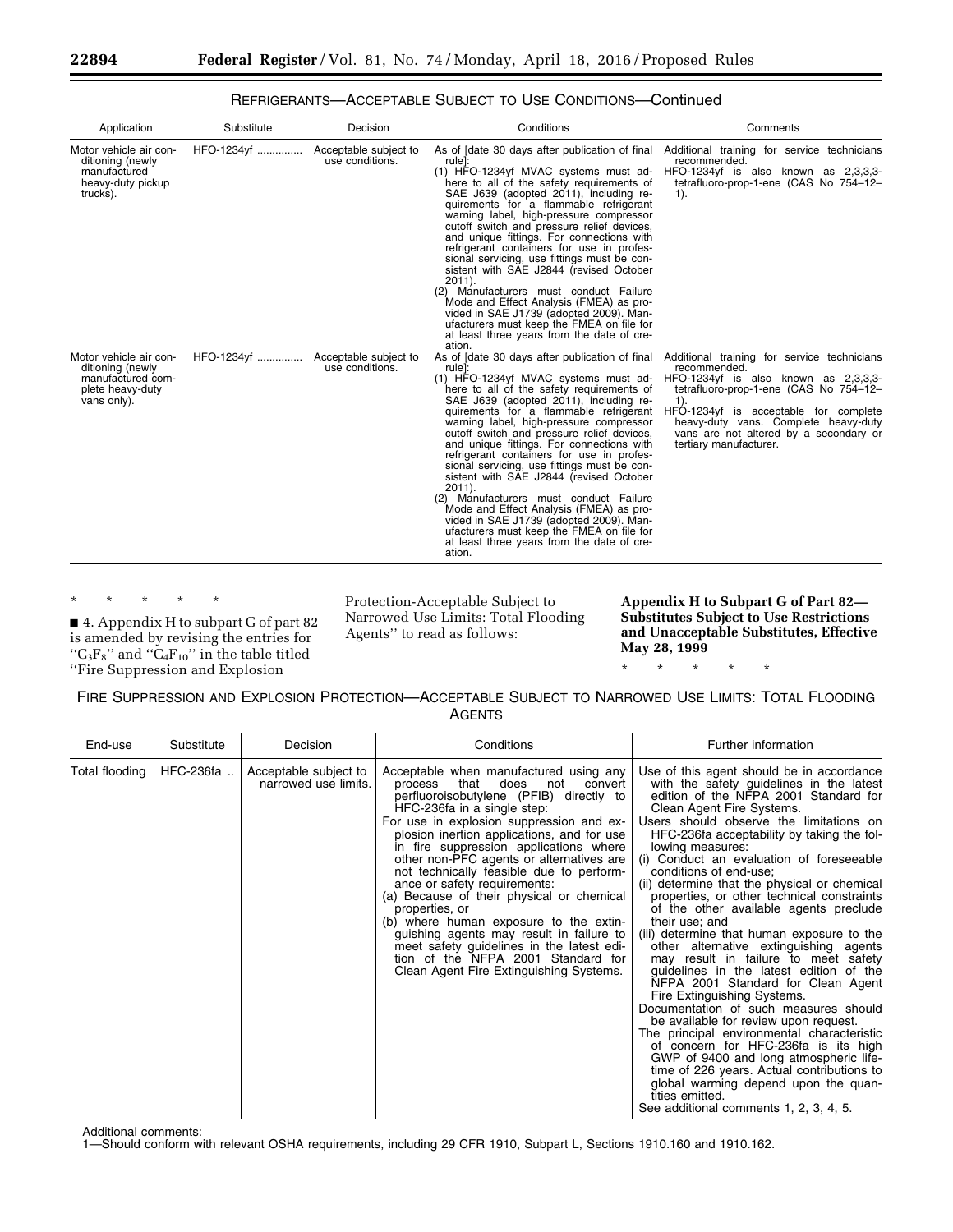2—Per OSHA requirements, protective gear (SCBA) should be available in the event personnel should reenter the area.

3—Discharge testing should be strictly limited to that which is essential to meet safety or performance requirements.<br>4—The agent should be recovered from the fire protection system in conjunction with testing or servicing 4—The agent should be recovered from the fire protection system in conjunction with testing or servicing, and recycled for later use or destroyed.

5—EPA has no intention of duplicating or displacing OSHA coverage related to the use of personal protective equipment (*e.g.,* respiratory protection), fire protection, hazard communication, worker training or any other occupational safety and health standard with respect to halon substitutes.

\* \* \* \* \* ■ 5. Appendix K to subpart G of part 82 is revised to read as follows:

**Appendix K to Subpart G of Part 82— Substitutes Subject to Use Restrictions and Unacceptable Substitutes Listed in the July 22, 2002, Final Rule Effective August 21, 2002** 

## FOAM BLOWING—UNACCEPTABLE SUBSTITUTES

| End-use                                                                                                                                      | Substitute                                                        | Decision                                                                                                                                                                                                                                                                                                                                                                                                                         | Comments                                                                                       |
|----------------------------------------------------------------------------------------------------------------------------------------------|-------------------------------------------------------------------|----------------------------------------------------------------------------------------------------------------------------------------------------------------------------------------------------------------------------------------------------------------------------------------------------------------------------------------------------------------------------------------------------------------------------------|------------------------------------------------------------------------------------------------|
| Replacements for HCFC-141b in the following<br>rigid polyurethane/polyisocyanurate applica-<br>tions:<br>-Boardstock<br>-Appliance<br>-Spray | HCFC-22, HCFC-142b<br>and blends thereof.<br><b>HCFC-124</b><br>. | Closed cell foam products and products con-<br>taining closed cell foams manufactured<br>with these substitutes on or before [DATE]<br>ONE YEAR AFTER PUBLICATION OF<br>FINAL RULE] may be used after that date.<br>Closed cell foam products and products con-<br>taining closed cell foams manufactured<br>with this substitute on or before [DATE<br>ONE YEAR AFTER PUBLICATION OF<br>FINAL RULE] may be used after that date | Alternatives exist with<br>lower or zero-ODP.<br>Alternatives exist with<br>lower or zero-ODP. |

■ 6. Appendix M to subpart G of part 82 is revised to read as follows:

**Appendix M to Subpart G— Unacceptable Substitutes Listed in the September 30, 2004 Final Rule, Effective November 29, 2004** 

FOAM BLOWING—UNACCEPTABLE SUBSTITUTES

| End-use                                                                                                                                                                                                                                                                                                                                                                                                                                                                                                                                                  | Substitute  | Decision                                                                                                                                                                                                      | Comments                                      |
|----------------------------------------------------------------------------------------------------------------------------------------------------------------------------------------------------------------------------------------------------------------------------------------------------------------------------------------------------------------------------------------------------------------------------------------------------------------------------------------------------------------------------------------------------------|-------------|---------------------------------------------------------------------------------------------------------------------------------------------------------------------------------------------------------------|-----------------------------------------------|
| All foam end-uses:<br>-rigid polyurethane and polyisocyanurate<br>laminated boardstock<br>-rigid polyurethane appliance<br>-rigid polyurethane spray and commer-<br>cial refrigeration, and sandwich panels<br>-rigid polyurethane slabstock and other<br>foams<br>extruded<br>insulation<br>polystyrene—<br>boardstock and billet<br>- phenolic insulation board and bunstock<br>-flexible polyurethane<br>-polystyrene extruded sheet<br>Except for: 1<br>-space vehicle<br>-nuclear<br>-defense<br>-research and development for foreign<br>customers | $HCFC-141b$ | Closed cell foam products and products con-<br>taining closed cell foams manufactured<br>with this substitute on or before [DATE<br>ONE YEAR AFTER PUBLICATION OF<br>FINAL RULE] may be used after that date. | Alternatives exist with<br>lower or zero-ODP. |

1Exemptions for specific applications are identified in the list of acceptable substitutes.

■ 7. Appendix O to subpart G of part 82 is revised to read as follows:

**Appendix O to Subpart G of Part 82— Substitutes Listed in the September 27, 2006 Final Rule, Effective November 27, 2006**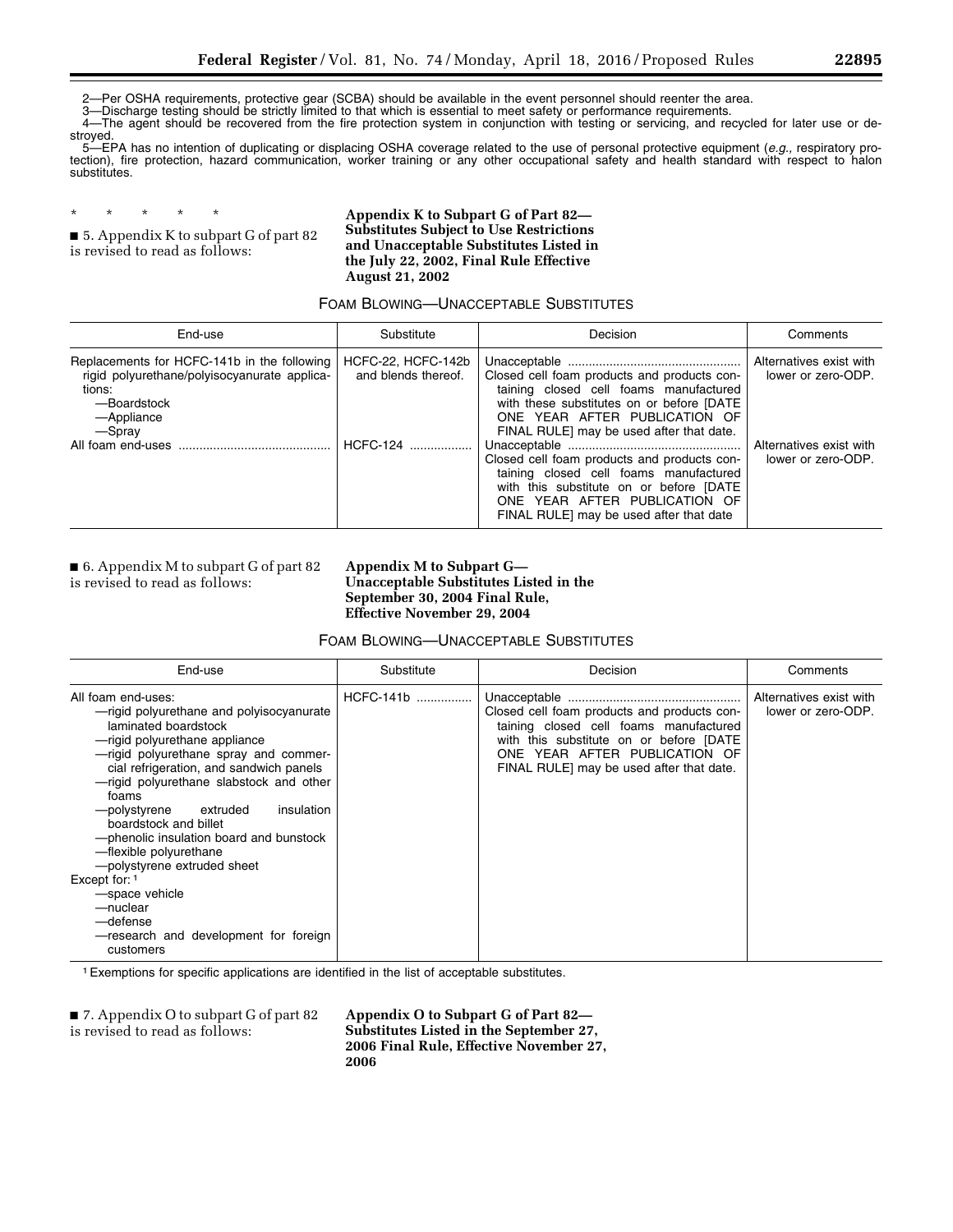## FIRE SUPPRESSION AND EXPLOSION PROTECTION SECTOR—TOTAL FLOODING SUBSTITUTES—ACCEPTABLE SUBJECT TO USE CONDITIONS

| End-use        | Substitute                                                                                              | Decision                                 | Conditions                                                                                                                                                                                                                                                                       | Further information                                                                                                                                                                                                                                                                                                                                                                                                                                                                                                                                                                                                                                                                                                                                                                                                                                                                                                                                                                                                                                             |
|----------------|---------------------------------------------------------------------------------------------------------|------------------------------------------|----------------------------------------------------------------------------------------------------------------------------------------------------------------------------------------------------------------------------------------------------------------------------------|-----------------------------------------------------------------------------------------------------------------------------------------------------------------------------------------------------------------------------------------------------------------------------------------------------------------------------------------------------------------------------------------------------------------------------------------------------------------------------------------------------------------------------------------------------------------------------------------------------------------------------------------------------------------------------------------------------------------------------------------------------------------------------------------------------------------------------------------------------------------------------------------------------------------------------------------------------------------------------------------------------------------------------------------------------------------|
| Total flooding | Gelled Halocarbon/Dry<br><b>Chemical Suspension</b><br>(Envirogel) with sodium<br>bicarbonate additive. | Acceptable subject to use<br>conditions. | Use of whichever<br>hydrofluorocarbon gas<br>(HFC-125, HFC-227ea,<br>or HFC-236fa) is em-<br>ployed in the formula-<br>tion must be in accord-<br>ance with all require-<br>ments for acceptability<br>(i.e., narrowed use lim-<br>its) of that HFC under<br>EPA's SNAP program. | Use of this agent should be in accordance with the<br>safety guidelines in the latest edition of the NFPA<br>2001 Standard for Clean Agent Fire Extin-<br>whichever<br>quishing<br>Systems,<br>for<br>hydrofluorocarbon gas is employed, and the lat-<br>est edition of the NFPA 2010 standard for Aer-<br>osol Extinguishing Systems.<br>Sodium bicarbonate release in all settings should<br>be targeted so that increased blood pH level<br>would not adversely affect exposed individuals.<br>Users should provide special training, including the<br>potential hazards associated with the use of the<br>HFC agent and sodium bicarbonate, to individ-<br>uals required to be in environments protected by<br>Envirogel with sodium bicarbonate additive extin-<br>quishing systems.<br>Each extinguisher should be clearly labeled with<br>the potential hazards from use and safe handling<br>procedures.                                                                                                                                                |
| Total flooding | Powdered Aerosol E<br>(FirePro <sup>®</sup> ).                                                          | Acceptable subject to use<br>conditions. | For use only in normally<br>unoccupied areas.                                                                                                                                                                                                                                    | See additional comments 1, 2, 3, 4, 5.<br>Use of this agent should be in accordance with the<br>safety guidelines in the latest edition of the NFPA<br>2010 standard for Aerosol Extinguishing Sys-<br>tems.<br>For establishments manufacturing the agent or fill-<br>ing, installing, or servicing containers or systems<br>to be used in total flooding applications, EPA rec-<br>ommends the following:<br>-Adequate ventilation should be in place to reduce<br>airborne exposure to constituents of agent;<br>-an eye wash fountain and quick drench facility<br>should be close to the production area;<br>-training for safe handling procedures should be<br>provided to all employees that would be likely to                                                                                                                                                                                                                                                                                                                                         |
| Total flooding | Phosphorous Tribromide<br>$(PBr3)$ .                                                                    | Acceptable subject to use<br>conditions  | For use only in aircraft<br>engine nacelles                                                                                                                                                                                                                                      | handle containers of the agent or extinguishing<br>units filled with the agent;<br>-workers responsible for clean up should allow for<br>maximum settling of all particulates before reen-<br>tering area and wear appropriate protective<br>equipment; and<br>-all spills should be cleaned up immediately in ac-<br>cordance with good industrial hygiene practices.<br>-See additional comments 1, 2, 3, 4, 5.<br>For establishments manufacturing the agent or fill-<br>ing, installing, or servicing containers or systems,<br>EPA recommends the following:<br>-Adequate ventilation should be in place and/or<br>positive pressure, self-contained breathing appa-<br>ratus (SCBA) should be worn;<br>-training for safe handling procedures should be<br>provided to all employees that would be likely to<br>handle containers of the agent or extinguishing<br>units filled with the agent; and<br>-all spills should be cleaned up immediately in ac-<br>cordance with good industrial hygiene practices.<br>-See additional comments 1, 2, 3, 4, 5. |

Additional comments:<br>1—Should conform to relevant OSHA requirements, including 29 CFR 1910, Subpart L, Sections 1910.160 and 1910.162.<br>2—Per OSHA requirements, protective gear (SCBA) should be available in the event person

■ 8. Appendix Q to subpart G of part 82 is revised to read as follows:

**Appendix Q to Subpart G of Part 82— Unacceptable Substitutes Listed in the March 28, 2007 Final Rule, Effective May 29, 2007**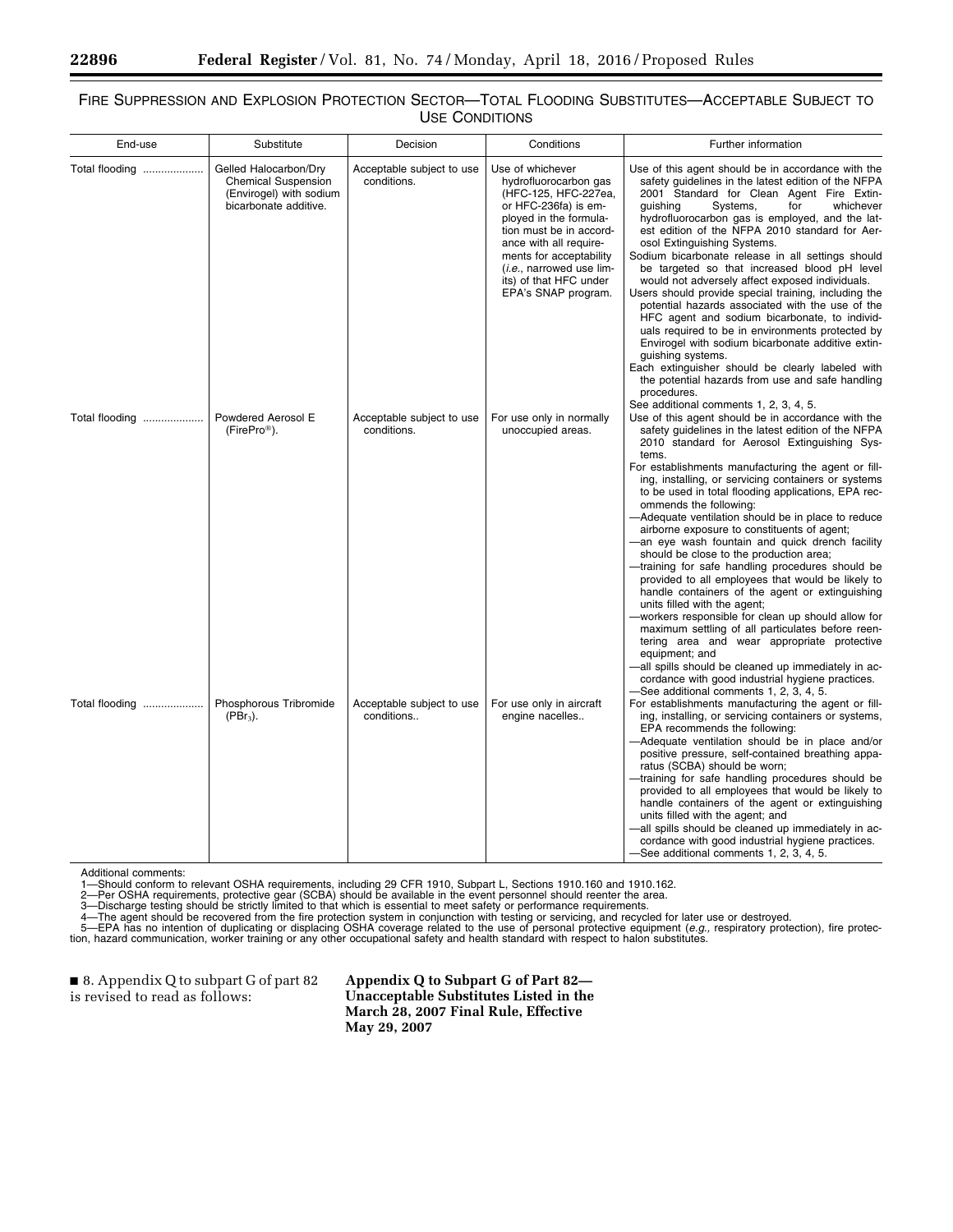| <b>FOAM BLOWING UNACCEPTABLE SUBSTITUTES</b> |  |
|----------------------------------------------|--|
|----------------------------------------------|--|

| End use                                                                                                                                                                                                                                                                                                                                                                                                  | Substitute                                                    | Decision                                                                                                                                                                                                         | Further information                           |
|----------------------------------------------------------------------------------------------------------------------------------------------------------------------------------------------------------------------------------------------------------------------------------------------------------------------------------------------------------------------------------------------------------|---------------------------------------------------------------|------------------------------------------------------------------------------------------------------------------------------------------------------------------------------------------------------------------|-----------------------------------------------|
| -Rigid polyurethane commercial refrigeration<br>-Rigid polyurethane sandwich panels<br>-Rigid polyurethane slabstock and other<br>foams                                                                                                                                                                                                                                                                  | HCFC-22, HCFC-142b<br>as substitutes for<br><b>HCFC-141b.</b> | Closed cell foam products and products con-<br>taining closed cell foams manufactured<br>with these substitutes on or before [DATE]<br>ONE YEAR AFTER PUBLICATION OF<br>FINAL RULE] may be used after that date. | Alternatives exist with<br>lower or zero-ODP. |
| -Rigid polyurethane and polyisocyanurate<br>laminated boardstock<br>-Rigid polyurethane appliance<br>-Rigid polyurethane spray and commercial<br>refrigeration, and sandwich panels<br>-Rigid polyurethane slabstock and other<br>foams<br>-Polystyrene extruded insulation boardstock<br>and billet<br>-Phenolic insulation board and bunstock<br>-Flexible polyurethane<br>-Polystyrene extruded sheet | HCFC-22. HCFC-142b<br>as substitutes for<br>CFCs.             | Closed cell foam products and products con-<br>taining closed cell foams manufactured<br>with these substitutes on or before [DATE<br>ONE YEAR AFTER PUBLICATION OF<br>FINAL RULE] may be used after that date.  | Alternatives exist with<br>lower or zero-ODP. |

1For existing users of HCFC-22 and HCFC-142b as of November 4, 2005 other than in marine applications, the unacceptability determination is effective on March 1, 2008; for existing users of HCFC-22 and HCFC-142b as of November 4, 2005 in marine applications, including marine flotation foam, the unacceptability determination is effective on September 1, 2009. For an existing user of HCFC-22 or HCFC-142b that currently operates in only one facility that it does not own, and is scheduled to transition to a non-ODS, flammable alternative to coincide with a move to a new facility and installation of new process equipment that cannot be completed by March 1, 2008, the unacceptability determination is effective

January 1, 2010.<br><sup>2</sup>For existing users of HCFC-22 and HCFC-142b in polystyrene extruded insulation boardstock and billet and the other foam end uses, as of November 4, 2005, the unacceptability determination is effective on January 1, 2010.

■ 9. Appendix U to subpart G of part 82 is amended by revising the tables titled ''Foam Blowing Agents—Substitutes Acceptable Subject to Narrowed Use Limits'' and ''Unacceptable Substitutes'' to read as follows:

**Appendix U to Subpart G of Part 82— Unacceptable Substitutes and Substitutes Subject to Use Restrictions Listed in the July 20, 2015 Final Rule, Effective September 18, 2015** 

FOAM BLOWING AGENTS—SUBSTITUTES ACCEPTABLE SUBJECT TO NARROWED USE LIMITS

\* \* \* \* \*

| End-use                                                                               | Substitute                                                                                              | Decision                                           | Narrowed use limits                                                                                                                                                                                                                                                                                                                          | Further information                                                                                                                                                                                                                                                                                                                                                                                                                                                                                                                       |
|---------------------------------------------------------------------------------------|---------------------------------------------------------------------------------------------------------|----------------------------------------------------|----------------------------------------------------------------------------------------------------------------------------------------------------------------------------------------------------------------------------------------------------------------------------------------------------------------------------------------------|-------------------------------------------------------------------------------------------------------------------------------------------------------------------------------------------------------------------------------------------------------------------------------------------------------------------------------------------------------------------------------------------------------------------------------------------------------------------------------------------------------------------------------------------|
| Rigid Polyurethane:<br>Appliance.                                                     | <b>HFC-134a, HFC-</b><br>245fa, HFC-365mfc<br>and blends thereof:<br>Formacel TI, and<br>Formacel Z-6.  | Acceptable Subject to<br>Narrowed Use Lim-<br>its. | Acceptable from January 1, 2020, until Jan-<br>uary 1, 2022, in military applications and<br>until January 1, 2025, in space- and aero-<br>nautics-related applications where reason-<br>able efforts have been made to ascertain<br>that other alternatives are not technically<br>feasible due to performance or safety re-<br>quirements. | Users are required to document and retain<br>the results of their technical investigation<br>of alternatives for the purpose of dem-<br>onstrating compliance. Information should<br>include descriptions of:<br>• Process or product in which the sub-<br>stitute is needed:<br>• Substitutes examined and rejected;<br>• Reason for rejection of other alter-<br>natives, e.g., performance, technical<br>or safety standards; and/or<br>• Anticipated date other substitutes will<br>be available and projected time for<br>switching. |
| Rigid Polyurethane:<br><b>Commercial Refrig-</b><br>eration and Sand-<br>wich Panels. | <b>HFC-134a, HFC-</b><br>245fa, HFC-365mfc,<br>and blends thereof;<br>Formacel TI, and<br>Formacel Z-6. | Acceptable Subject to<br>Narrowed Use Lim-<br>its. | Acceptable from January 1, 2020, until Jan-<br>uary 1, 2022, in military applications and<br>until January 1, 2025, in space- and aero-<br>nautics-related applications where reason-<br>able efforts have been made to ascertain<br>that other alternatives are not technically<br>feasible due to performance or safety re-<br>quirements. | Users are required to document and retain<br>the results of their technical investigation<br>of alternatives for the purpose of dem-<br>onstrating compliance. Information should<br>include descriptions of:<br>• Process or product in which the sub-<br>stitute is needed:<br>• Substitutes examined and rejected;<br>• Reason for rejection of other alter-<br>natives, e.g., performance, technical<br>or safety standards; and/or<br>• Anticipated date other substitutes will<br>be available and projected time for<br>switching. |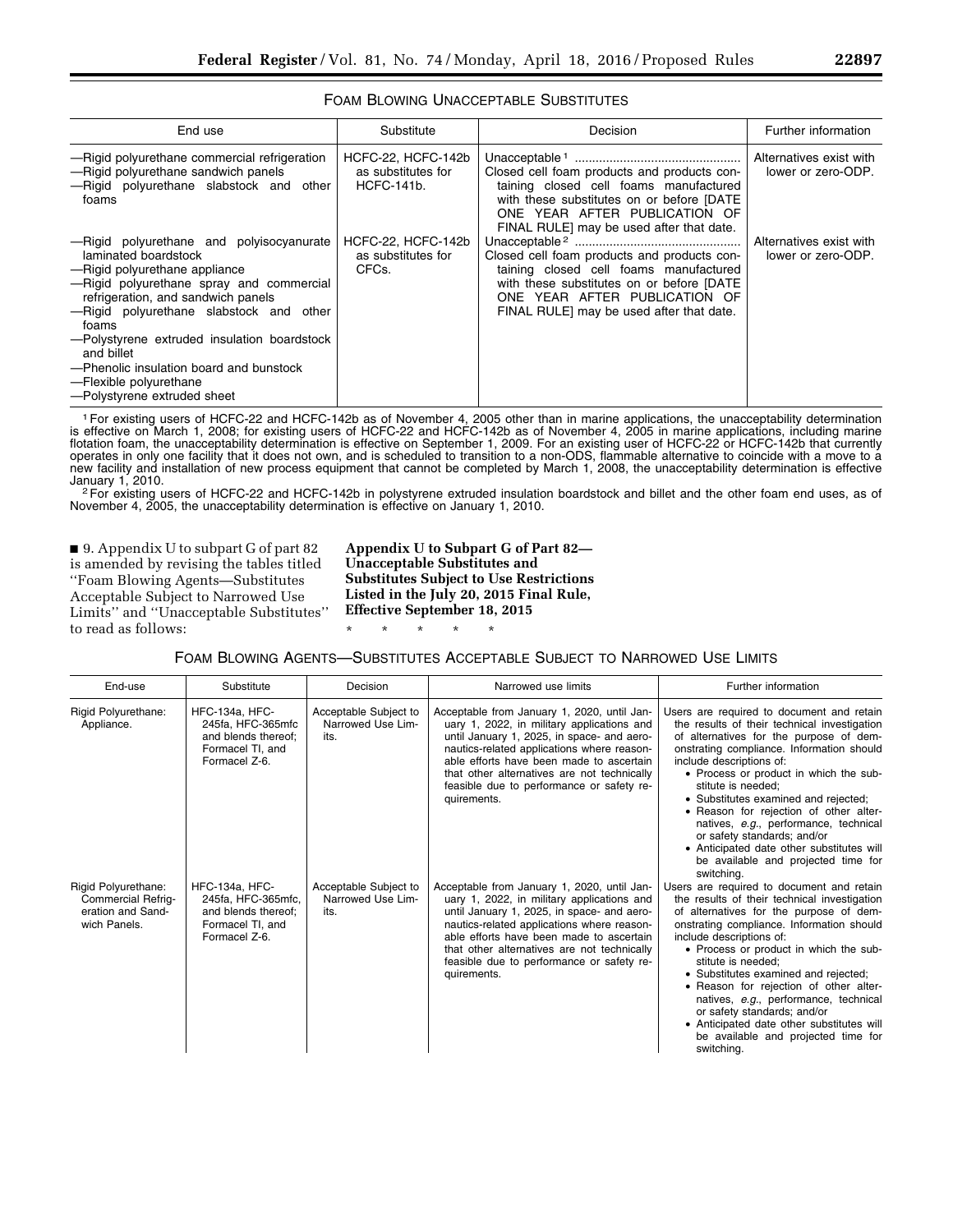۰

# FOAM BLOWING AGENTS—SUBSTITUTES ACCEPTABLE SUBJECT TO NARROWED USE LIMITS—Continued

| End-use                                                                          | Substitute                                                                                       | Decision                                           | Narrowed use limits                                                                                                                                                                                                                                                                                                                          | Further information                                                                                                                                                                                                                                                                                                                                                                                                                                                                                                                       |
|----------------------------------------------------------------------------------|--------------------------------------------------------------------------------------------------|----------------------------------------------------|----------------------------------------------------------------------------------------------------------------------------------------------------------------------------------------------------------------------------------------------------------------------------------------------------------------------------------------------|-------------------------------------------------------------------------------------------------------------------------------------------------------------------------------------------------------------------------------------------------------------------------------------------------------------------------------------------------------------------------------------------------------------------------------------------------------------------------------------------------------------------------------------------|
| Flexible Polyurethane                                                            | HFC-134a, HFC-<br>245fa, HFC-365mfc,<br>and blends thereof.                                      | Acceptable Subject to<br>Narrowed Use Lim-<br>its. | Acceptable from January 1, 2017, until Jan-<br>uary 1, 2022 in military applications and<br>until January 1, 2025 in space- and aero-<br>nautics-related applications where reason-<br>able efforts have been made to ascertain<br>that other alternatives are not technically<br>feasible due to performance or safety re-<br>quirements.   | Users are required to document and retain<br>the results of their technical investigation<br>of alternatives for the purpose of dem-<br>onstrating compliance. Information should<br>include descriptions of:<br>• Process or product in which the sub-<br>stitute is needed:<br>• Substitutes examined and rejected;<br>• Reason for rejection of other alter-<br>natives, e.g., performance, technical<br>or safety standards; and/or<br>• Anticipated date other substitutes will<br>be available and projected time for<br>switching. |
| Rigid Polyurethane:<br>Slabstock and<br>Other.                                   | HFC-134a, HFC-<br>245fa, HFC-365mfc<br>and blends thereof;<br>Formacel TI, and<br>Formacel Z-6.  | Acceptable Subject to<br>Narrowed Use Lim-<br>its. | Acceptable from January 1, 2019, until Jan-<br>uary 1, 2022, in military applications and<br>until January 1, 2025, in space- and aero-<br>nautics-related applications where reason-<br>able efforts have been made to ascertain<br>that other alternatives are not technically<br>feasible due to performance or safety re-<br>quirements. | Users are required to document and retain<br>the results of their technical investigation<br>of alternatives for the purpose of dem-<br>onstrating compliance. Information should<br>include descriptions of:<br>• Process or product in which the sub-<br>stitute is needed;<br>• Substitutes examined and rejected;<br>• Reason for rejection of other alter-<br>natives, e.g., performance, technical<br>or safety standards; and/or<br>• Anticipated date other substitutes will<br>be available and projected time for<br>switching. |
| <b>Rigid Polyurethane</b><br>and<br>Polyisocyanurate<br>Laminated<br>Boardstock. | <b>HFC-134a, HFC-</b><br>245fa, HFC-365mfc<br>and blends thereof.                                | Acceptable Subject to<br>Narrowed Use Lim-<br>its. | Acceptable from January 1, 2017, until Jan-<br>uary 1, 2022, in military applications and<br>until January 1, 2025, in space- and aero-<br>nautics-related applications where reason-<br>able efforts have been made to ascertain<br>that other alternatives are not technically<br>feasible due to performance or safety re-<br>quirements. | Users are required to document and retain<br>the results of their technical investigation<br>of alternatives for the purpose of dem-<br>onstrating compliance. Information should<br>include descriptions of:<br>• Process or product in which the sub-<br>stitute is needed:<br>• Substitutes examined and rejected;<br>• Reason for rejection of other alter-<br>natives, e.g., performance, technical<br>or safety standards; and/or<br>• Anticipated date other substitutes will<br>be available and projected time for<br>switching. |
| Rigid Polyurethane:<br>Marine Flotation<br>Foam.                                 | HFC-134a, HFC-<br>245fa, HFC-365mfc<br>and blends thereof;<br>Formacel TI, and<br>Formacel Z-6.  | Acceptable Subject to<br>Narrowed Use Lim-<br>its. | Acceptable from January 1, 2020, until Jan-<br>uary 1, 2022, in military applications and<br>until January 1, 2025, in space- and aero-<br>nautics-related applications where reason-<br>able efforts have been made to ascertain<br>that other alternatives are not technically<br>feasible due to performance or safety re-<br>quirements. | Users are required to document and retain<br>the results of their technical investigation<br>of alternatives for the purpose of dem-<br>onstrating compliance. Information should<br>include descriptions of:<br>• Process or product in which the sub-<br>stitute is needed;<br>• Substitutes examined and rejected;<br>• Reason for rejection of other alter-<br>natives, e.g., performance, technical<br>or safety standards; and/or<br>• Anticipated date other substitutes will<br>be available and projected time for<br>switching. |
| Polystyrene: Extruded<br>Sheet.                                                  | HFC-134a, HFC-<br>245fa, HFC-365mfc,<br>and blends thereof:<br>Formacel TI, and<br>Formacel Z-6. | Acceptable Subject to<br>Narrowed Use Lim-<br>its. | Acceptable from January 1, 2017, until Jan-<br>uary 1, 2022, in military applications and<br>until January 1, 2025, in space- and aero-<br>nautics-related applications where reason-<br>able efforts have been made to ascertain<br>that other alternatives are not technically<br>feasible due to performance or safety re-<br>quirements. | Users are required to document and retain<br>the results of their technical investigation<br>of alternatives for the purpose of dem-<br>onstrating compliance. Information should<br>include descriptions of:<br>• Process or product in which the sub-<br>stitute is needed;<br>• Substitutes examined and rejected;<br>• Reason for rejection of other alter-<br>natives, e.g., performance, technical<br>or safety standards; and/or<br>• Anticipated date other substitutes will<br>be available and projected time for<br>switching. |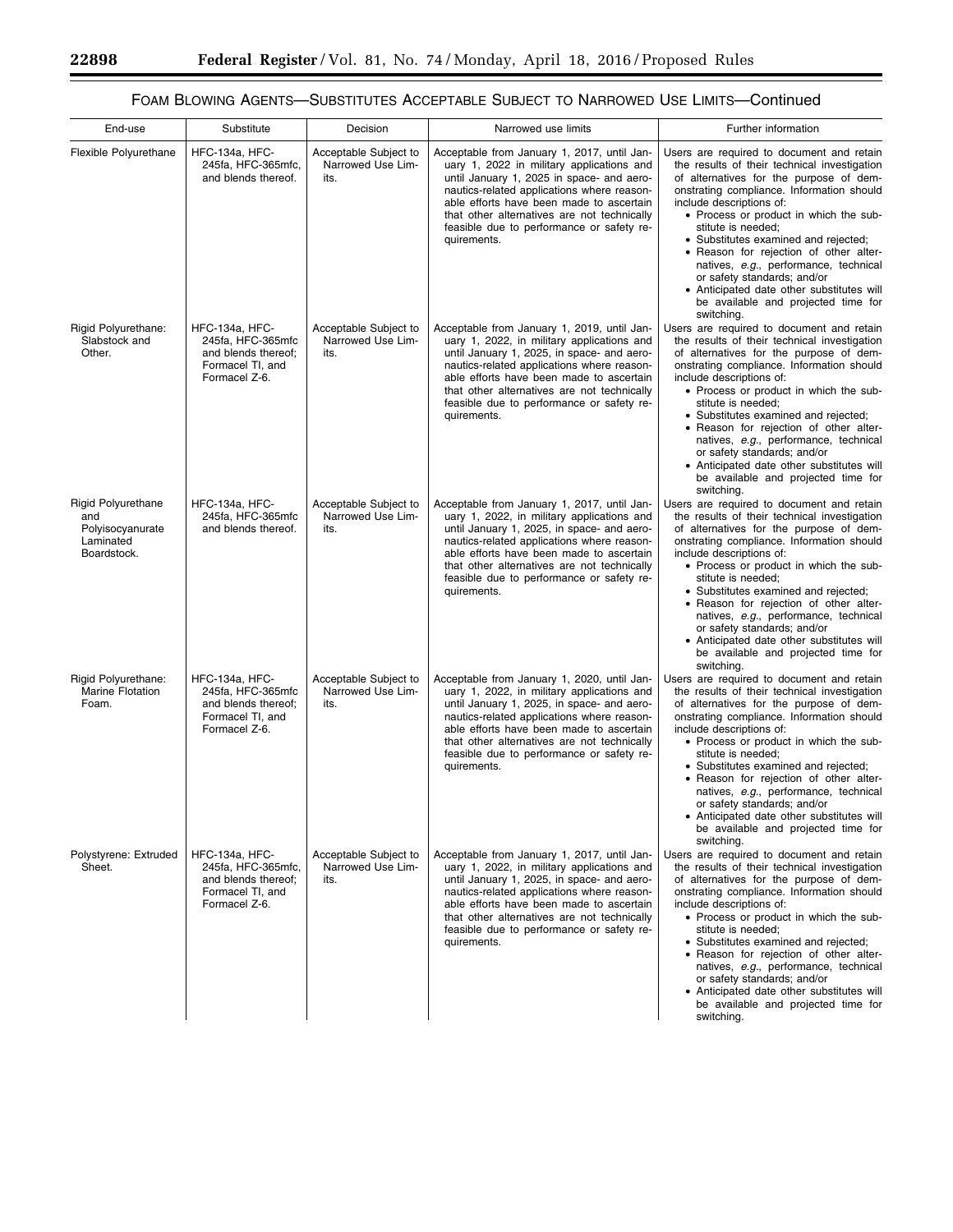# FOAM BLOWING AGENTS—SUBSTITUTES ACCEPTABLE SUBJECT TO NARROWED USE LIMITS—Continued

| End-use                                              | Substitute                                                                                                      | Decision                                           | Narrowed use limits                                                                                                                                                                                                                                                                                                                          | Further information                                                                                                                                                                                                                                                                                                                                                                                                                                                                                                                       |
|------------------------------------------------------|-----------------------------------------------------------------------------------------------------------------|----------------------------------------------------|----------------------------------------------------------------------------------------------------------------------------------------------------------------------------------------------------------------------------------------------------------------------------------------------------------------------------------------------|-------------------------------------------------------------------------------------------------------------------------------------------------------------------------------------------------------------------------------------------------------------------------------------------------------------------------------------------------------------------------------------------------------------------------------------------------------------------------------------------------------------------------------------------|
| Polystyrene: Extruded<br>Boardstock and Bil-<br>let. | HFC-134a, HFC-<br>245fa, HFC-365mfc,<br>and blends thereof;<br>Formacel TI.<br>Formacel B, and<br>Formacel Z-6. | Acceptable Subject to<br>Narrowed Use Lim-<br>its. | Acceptable from January 1, 2021, until Jan-<br>uary 1, 2022, in military applications and<br>until January 1, 2025, in space- and aero-<br>nautics-related applications where reason-<br>able efforts have been made to ascertain<br>that other alternatives are not technically<br>feasible due to performance or safety re-<br>quirements. | Users are required to document and retain<br>the results of their technical investigation<br>of alternatives for the purpose of dem-<br>onstrating compliance. Information should<br>include descriptions of:<br>• Process or product in which the sub-<br>stitute is needed:<br>• Substitutes examined and rejected;<br>• Reason for rejection of other alter-<br>natives, e.g., performance, technical<br>or safety standards; and/or<br>• Anticipated date other substitutes will<br>be available and projected time for<br>switching. |
| Integral Skin Poly-<br>urethane.                     | HFC-134a, HFC-<br>245fa, HFC-365mfc,<br>and blends thereof;<br>Formacel TI, and<br>Formacel Z-6.                | Acceptable Subject to<br>Narrowed Use Lim-<br>its. | Acceptable from January 1, 2017, until Jan-<br>uary 1, 2022, in military applications and<br>until January 1, 2025, in space- and aero-<br>nautics-related applications where reason-<br>able efforts have been made to ascertain<br>that other alternatives are not technically<br>feasible due to performance or safety re-<br>quirements. | Users are required to document and retain<br>the results of their technical investigation<br>of alternatives for the purpose of dem-<br>onstrating compliance. Information should<br>include descriptions of:<br>• Process or product in which the sub-<br>stitute is needed;<br>• Substitutes examined and rejected;<br>• Reason for rejection of other alter-<br>natives, e.g., performance, technical<br>or safety standards; and/or<br>• Anticipated date other substitutes will<br>be available and projected time for<br>switching. |
| Polyolefin                                           | <b>HFC-134a, HFC-</b><br>245fa, HFC-365mfc,<br>and blends thereof:<br>Formacel TI, and<br>Formacel Z-6.         | Acceptable Subject to<br>Narrowed Use Lim-<br>its. | Acceptable from January 1, 2020, until Jan-<br>uary 1, 2022, in military applications and<br>until January 1, 2025, in space- and aero-<br>nautics-related applications where reason-<br>able efforts have been made to ascertain<br>that other alternatives are not technically<br>feasible due to performance or safety re-<br>quirements. | Users are required to document and retain<br>the results of their technical investigation<br>of alternatives for the purpose of dem-<br>onstrating compliance. Information should<br>include descriptions of:<br>• Process or product in which the sub-<br>stitute is needed:<br>• Substitutes examined and rejected;<br>• Reason for rejection of other alter-<br>natives, e.g., performance, technical<br>or safety standards; and/or<br>• Anticipated date other substitutes will<br>be available and projected time for<br>switching. |
| Phenolic Insulation<br>Board and<br>Bunstock.        | HFC-143a, HFC-<br>134a, HFC-245fa,<br>HFC-365mfc, and<br>blends thereof.                                        | Acceptable Subject to<br>Narrowed Use Lim-<br>its. | Acceptable from January 1, 2017, until Jan-<br>uary 1, 2022, in military applications and<br>until January 1, 2025, in space- and aero-<br>nautics-related applications where reason-<br>able efforts have been made to ascertain<br>that other alternatives are not technically<br>feasible due to performance or safety re-<br>quirements. | Users are required to document and retain<br>the results of their technical investigation<br>of alternatives for the purpose of dem-<br>onstrating compliance. Information should<br>include descriptions of:<br>• Process or product in which the sub-<br>stitute is needed:<br>• Substitutes examined and rejected;<br>• Reason for rejection of other alter-<br>natives, e.g., performance, technical<br>or safety standards; and/or<br>• Anticipated date other substitutes will<br>be available and projected time for<br>switching. |

# UNACCEPTABLE SUBSTITUTES

T

| End-use                       | Substitute                                 | Decision                                                                                                                                                                                                                                                      | Further information                                                                                                                                                                                                                                                                                         |
|-------------------------------|--------------------------------------------|---------------------------------------------------------------------------------------------------------------------------------------------------------------------------------------------------------------------------------------------------------------|-------------------------------------------------------------------------------------------------------------------------------------------------------------------------------------------------------------------------------------------------------------------------------------------------------------|
| All Foam Blowing<br>End-uses. | HCFC-141b and blends<br>thereof.           | Unacceptable effective September 18, 2015.<br>Closed cell foam products and products con-<br>taining closed cell foams manufactured with<br>these substitutes on or before [DATE ONE<br>YEAR AFTER PUBLICATION OF FINAL<br>RULE] may be used after that date. | HCFC-141b has an ozone depletion potential of<br>0.11 under the Montreal Protocol. EPA pre-<br>viously found HCFC-141b unacceptable in all<br>foam blowing end-uses (appendix M to sub-<br>part G of 40 CFR part 82). HCFC-141b has<br>an ozone depletion potential (ODP) of 0.11.                          |
| All Foam Blowing<br>End-uses. | HCFC-22, HCFC-142b.<br>and blends thereof. | Unacceptable effective September 18, 2015.<br>Closed cell foam products and products con-<br>taining closed cell foams manufactured with<br>these substitutes on or before [DATE ONE<br>YEAR AFTER PUBLICATION OF FINAL<br>RULE] may be used after that date. | Use or introduction into interstate commerce of<br>virgin HCFC-22 and HCFC-142b for foam<br>blowing is prohibited after January 1, 2010<br>under EPA's regulations at 40 CFR part 82<br>subpart A unless used, recovered, and recy-<br>cled. These compounds have ODPs of 0.055<br>and 0.065, respectively. |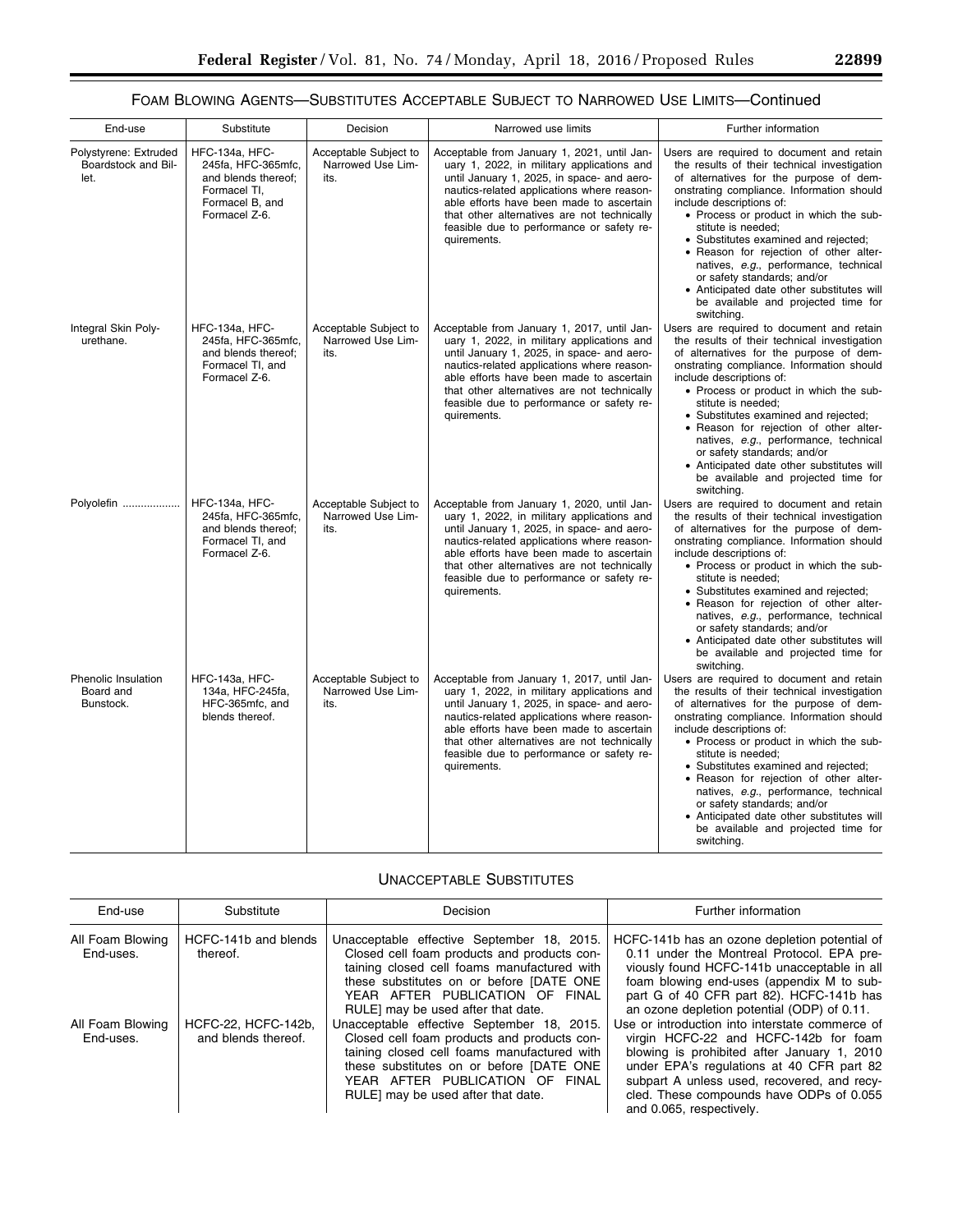Ξ

▀

| End-use                                                                                  | Substitute                                                                                                     | Decision                                                                                                                                                                                                                                                                                                   | Further information                                                                                                                                                                                                                                     |
|------------------------------------------------------------------------------------------|----------------------------------------------------------------------------------------------------------------|------------------------------------------------------------------------------------------------------------------------------------------------------------------------------------------------------------------------------------------------------------------------------------------------------------|---------------------------------------------------------------------------------------------------------------------------------------------------------------------------------------------------------------------------------------------------------|
| Flexible Poly-<br>urethane.                                                              | HFC-134a, HFC-245fa,<br>HFC-365mfc, and<br>blends thereof.                                                     | Unacceptable as of January 1, 2017 except<br>where allowed under a narrowed use limit.                                                                                                                                                                                                                     | These foam blowing agents have global warm-<br>ing potentials (GWPs) ranging from 725 to<br>1,430. Other substitutes will be available for<br>this end-use with lower overall risk to human<br>health and the environment by the status<br>change date. |
| Polystyrene: Ex-<br>truded Sheet.                                                        | HFC-134a, HFC-245fa,<br>HFC-365mfc, and<br>blends thereof;<br>Formacel TI, and<br>Formacel Z-6.                | Unacceptable as of January 1, 2017, except<br>where allowed under a narrowed use limit.<br>Closed cell foam products and products con-<br>taining closed cell foams manufactured with<br>these substitutes on or before [DATE ONE<br>YEAR AFTER PUBLICATION OF FINAL<br>RULE] may be used after that date. | These foam blowing agents have GWPs rang-<br>ing from higher than 370 to approximately<br>1,500. Other substitutes will be available for<br>this end-use with lower overall risk to human<br>health and the environment by the status<br>change date.   |
| Phenolic Insula-<br>tion Board and<br>Bunstock.                                          | HFC-143a, HFC-134a,<br>HFC-245fa, HFC-<br>365mfc, and blends<br>thereof.                                       | Unacceptable as of January 1, 2017, except<br>where allowed under a narrowed use limit.<br>Closed cell foam products and products con-<br>taining closed cell foams manufactured with<br>these substitutes on or before [DATE ONE<br>YEAR AFTER PUBLICATION OF FINAL<br>RULE] may be used after that date. | These foam blowing agents have GWPs rang-<br>ing from 725 to 4,470. Other substitutes will<br>be available for this end-use with lower over-<br>all risk to human health and the environment<br>by the status change date.                              |
| <b>Integral Skin</b><br>Polyurethane.                                                    | HFC-134a, HFC-245fa,<br>HFC-365mfc, and<br>blends thereof;<br>Formacel TI, and<br>Formacel Z-6.                | Unacceptable as of January 1, 2017, except<br>where allowed under a narrowed use limit.                                                                                                                                                                                                                    | These foam blowing agents have GWPs rang-<br>ing from higher than 370 to approximately<br>1,500. Other substitutes will be available for<br>this end-use with lower overall risk to human<br>health and the environment by the status<br>change date.   |
| Rigid Poly-<br>urethane:<br>Slabstock and<br>Other.                                      | HFC-134a, HFC-245fa,<br>HFC-365mfc and<br>blends thereof;<br>Formacel TI, and<br>Formacel Z-6.                 | Unacceptable as of January 1, 2019, except<br>where allowed under a narrowed use limit.<br>Closed cell foam products and products con-<br>taining closed cell foams manufactured with<br>these substitutes on or before January 1,<br>2019, may be used after that date.                                   | These foam blowing agents have GWPs rang-<br>ing from higher than 370 to approximately<br>1,500. Other substitutes will be available for<br>this end-use with lower overall risk to human<br>health and the environment by the status<br>change date.   |
| Rigid Poly-<br>urethane and<br>Polyisocyanura-<br>te Laminated<br>Boardstock.            | HFC-134a, HFC-245fa,<br>HFC-365mfc and<br>blends thereof.                                                      | Unacceptable as of January 1, 2017, except<br>where allowed under a narrowed use limit.<br>Closed cell foam products and products con-<br>taining closed cell foams manufactured with<br>these substitutes on or before [DATE ONE<br>YEAR AFTER PUBLICATION OF FINAL<br>RULE] may be used after that date. | These foam blowing agents have GWPs rang-<br>ing from 725 to 1,430. Other substitutes will<br>be available for this end-use with lower over-<br>all risk to human health and the environment<br>by the status change date.                              |
| Rigid Poly-<br>urethane: Ma-<br>rine Flotation<br>Foam.                                  | HFC-134a, HFC-245fa,<br>HFC-365mfc and<br>blends thereof;<br>Formacel TI, and<br>Formacel Z-6.                 | Unacceptable as of January 1, 2020 except<br>where allowed under a narrowed use limit.<br>Closed cell foam products and products con-<br>taining closed cell foams manufactured with<br>these substitutes on or before January 1,<br>2020, may be used after that date.                                    | These foam blowing agents have GWPs rang-<br>ing from higher than 370 to approximately<br>1,500. Other substitutes will be available for<br>this end-use with lower overall risk to human<br>health and the environment by the status<br>change date.   |
| Rigid Poly-<br>urethane: Com-<br>mercial Refrig-<br>eration and<br>Sandwich Pan-<br>els. | HFC-134a, HFC-245fa,<br>HFC-365mfc, and<br>blends thereof;<br>Formacel TI, and<br>Formacel Z-6.                | Unacceptable as of January 1, 2020 except<br>where allowed under a narrowed use limit.<br>Closed cell foam products and products con-<br>taining closed cell foams manufactured with<br>these substitutes on or before January 1,<br>2020, may be used after that date.                                    | These foam blowing agents have GWPs rang-<br>ing from higher than 370 to approximately<br>1,500. Other substitutes will be available for<br>this end-use with lower overall risk to human<br>health and the environment by the status<br>change date.   |
| Rigid Poly-<br>urethane: Appli-<br>ance.                                                 | HFC-134a, HFC-245fa,<br>HFC-365mfc and<br>blends thereof;<br>Formacel TI, and<br>Formacel Z-6.                 | Unacceptable as of January 1, 2020, except<br>where allowed under a narrowed use limit.<br>Closed cell foam products and products con-<br>taining closed cell foams manufactured with<br>these substitutes on or before January 1,<br>2020, may be used after that date.                                   | These foam blowing agents have GWPs rang-<br>ing from higher than 370 to approximately<br>1,500. Other substitutes will be available for<br>this end-use with lower overall risk to human<br>health and the environment by the status<br>change date.   |
| Polystyrene: Ex-<br>truded<br>Boardstock and<br>Billet.                                  | HFC-134a, HFC-245fa,<br>HFC-365mfc, and<br>blends thereof;<br>Formacel TI,<br>Formacel B, and<br>Formacel Z-6. | Unacceptable as of January 1, 2021, except<br>where allowed under a narrowed use limit.<br>Closed cell foam products and products con-<br>taining closed cell foams manufactured with<br>these substitutes on or before January 1,<br>2021, may be used after that date.                                   | These foam blowing agents have GWPs rang-<br>ing from higher than 140 to approximately<br>1,500. Other substitutes will be available for<br>this end-use with lower overall risk to human<br>health and the environment by the status<br>change date.   |
| Polyolefin                                                                               | HFC-134a, HFC-245fa,<br>HFC-365mfc, and<br>blends thereof;<br>Formacel TI, and<br>Formacel Z-6.                | Unacceptable as of January 1, 2020, except<br>where allowed under a narrowed use limit.<br>Closed cell foam products and products con-<br>taining closed cell foams manufactured with<br>these substitutes on or before January 1,<br>2020, may be used after that date.                                   | These foam blowing agents have GWPs rang-<br>ing from higher than 370 to approximately<br>1,500. Other substitutes will be available for<br>this end-use with lower overall risk to human<br>health and the environment by the status<br>change date.   |

# UNACCEPTABLE SUBSTITUTES—Continued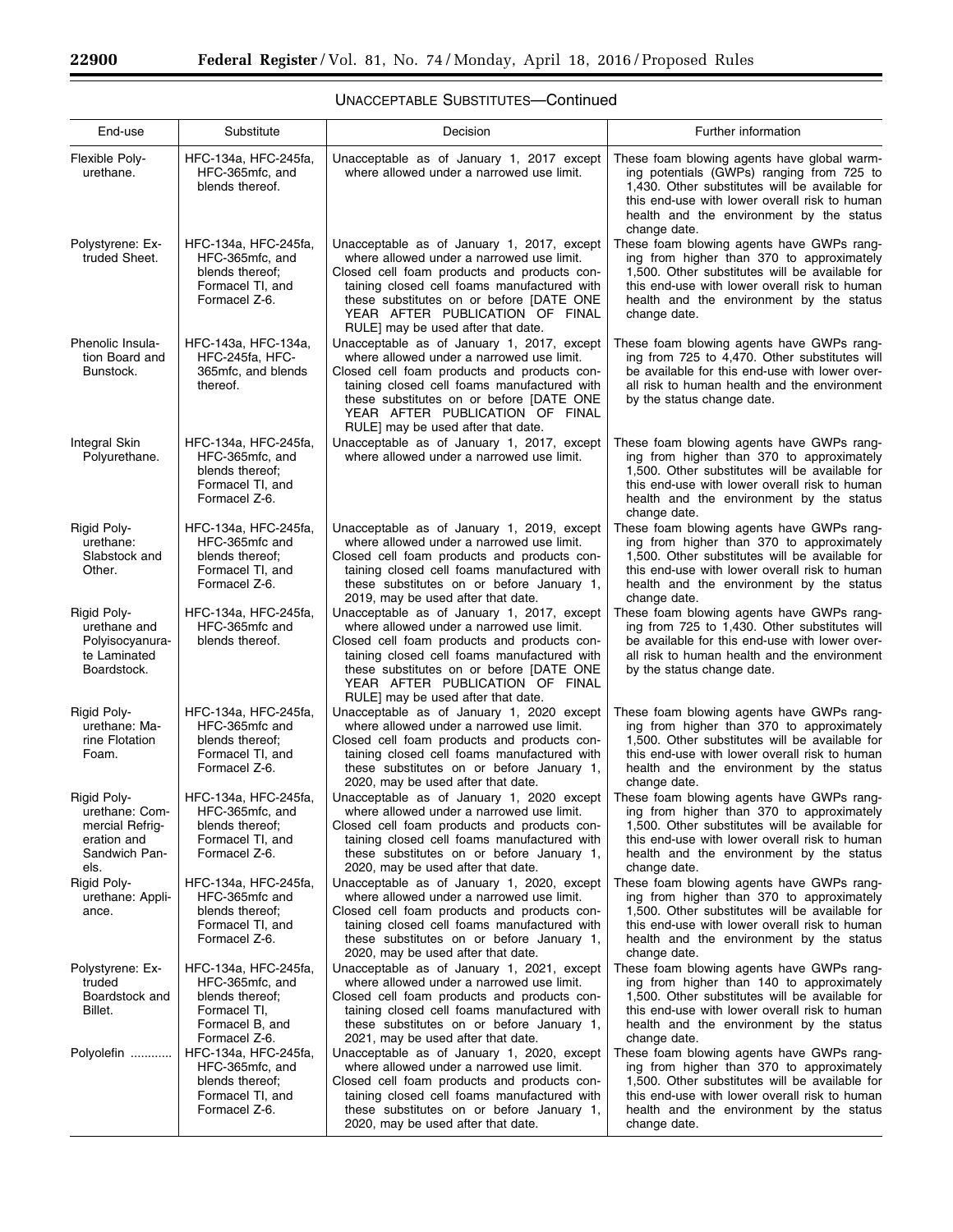\* \* \* \* \*

■ 10. Add appendix V to subpart G of part 82, to read as follows:

### **Appendix V to Subpart G of Part 82— Substitutes Subject to Use Restrictions and Unacceptable Substitutes Listed in the [DATE OF PUBLICATION OF FINAL RULE IN THE FEDERAL REGISTER] Final Rule**

REFRIGERANTS—ACCEPTABLE SUBJECT TO USE CONDITIONS

| End-use                                                        | Substitute      | Decision                                  | <b>Use Conditions</b>                                                                                                                                                                                                                                                                                                                                                                                                                                                                                                                                                                                                                                                                                                                                                                                                  | Further information                                                                                                                                                                                                                                                                                                                                                                                                                                                                                                                                                                                                                                                                                                                                                                                             |
|----------------------------------------------------------------|-----------------|-------------------------------------------|------------------------------------------------------------------------------------------------------------------------------------------------------------------------------------------------------------------------------------------------------------------------------------------------------------------------------------------------------------------------------------------------------------------------------------------------------------------------------------------------------------------------------------------------------------------------------------------------------------------------------------------------------------------------------------------------------------------------------------------------------------------------------------------------------------------------|-----------------------------------------------------------------------------------------------------------------------------------------------------------------------------------------------------------------------------------------------------------------------------------------------------------------------------------------------------------------------------------------------------------------------------------------------------------------------------------------------------------------------------------------------------------------------------------------------------------------------------------------------------------------------------------------------------------------------------------------------------------------------------------------------------------------|
| Commercial ice ma-<br>chines (self-con-<br>tained) (new only). | Propane (R-290) | Acceptable, subject to<br>use conditions. | As of [date 30 days after publication of final<br>rule]:<br>This refrigerant may be used only in new<br>equipment designed specifically and clear-<br>ly identified for the refrigerant-i.e., this<br>refrigerant may not be used as a conver-<br>sion or "retrofit" refrigerant for existing<br>equipment.<br>This refrigerant may be used only in self-<br>contained commercial ice machines that<br>meet all requirements listed in Supple-<br>ment SA to UL 563. <sup>125</sup> In cases where<br>this rule includes requirements more strin-<br>gent than those in UL 563, the equipment<br>must meet the requirements of the final<br>rule in place of the requirements in the UL<br>Standard.<br>The charge size must not exceed 150 g<br>(5.29 oz) in each refrigerant circuit of a<br>commercial ice machine. | Applicable OSHA requirements at 29 CFR<br>part 1910 must be followed, including<br>those at 29 CFR 1910.106 (flammable<br>and combustible liquids), 1910.110 (stor-<br>age and handling of liquefied petroleum<br>gases), 1910.157 (portable fire extin-<br>guishers), and 1910.1000 (toxic and haz-<br>ardous substances).<br>Proper ventilation should be maintained at<br>all times during the manufacture and stor-<br>age of equipment containing hydrocarbon<br>refrigerants through adherence to good<br>manufacturing practices as per 29 CFR<br>1910.106. If refrigerant levels in the air<br>surrounding the equipment rise above<br>one-fourth of the lower flammability limit,<br>the space should be evacuated and re-<br>entry should occur only after the space<br>has been properly ventilated. |
|                                                                |                 |                                           | As provided in clauses SA6.1.1 and SA6.1.2<br>of UL 563, the following markings must be<br>attached at the locations provided and<br>must be permanent:                                                                                                                                                                                                                                                                                                                                                                                                                                                                                                                                                                                                                                                                | Technicians and equipment manufacturers<br>should wear appropriate personal protec-<br>tive equipment, including chemical gog-<br>gles and protective gloves, when handling<br>these refrigerants. Special care should be<br>taken to avoid contact with the skin since<br>these refrigerants, like many refrigerants,<br>can cause freeze burns on the skin.                                                                                                                                                                                                                                                                                                                                                                                                                                                   |
|                                                                |                 |                                           | (a) "DANGER-Risk of Fire or Explosion.<br>Flammable Refrigerant Used. Do Not Use<br>Mechanical Devices To Defrost Refrig-<br>erator. Do Not Puncture Refrigerant Tub-<br>ing." This marking must be provided on or<br>near any evaporators that can be con-<br>tacted by the consumer.                                                                                                                                                                                                                                                                                                                                                                                                                                                                                                                                 | A Class B dry powder type fire extinguisher<br>should be kept nearby. Technicians<br>should only use spark-proof tools when<br>working on refrigerators and freezers with<br>these refrigerants.                                                                                                                                                                                                                                                                                                                                                                                                                                                                                                                                                                                                                |
|                                                                |                 |                                           | (b) "DANGER-Risk of Fire or Explosion.<br>Flammable Refrigerant Used. To Be Re-<br>paired Only By Trained Service Per-<br>sonnel. Do Not Puncture Refrigerant Tub-<br>ing." This marking must be located near<br>the machine compartment.                                                                                                                                                                                                                                                                                                                                                                                                                                                                                                                                                                              | Any recovery equipment used should be de-<br>signed for flammable refrigerants.<br>Any refrigerant releases should be in a well-<br>ventilated area, such as outside of a<br>building.                                                                                                                                                                                                                                                                                                                                                                                                                                                                                                                                                                                                                          |
|                                                                |                 |                                           | (c) "CAUTION-Risk of Fire or Explosion.<br>Flammable Refrigerant Used. Consult Re-<br>pair Manual/Owner's Guide Before At-<br>tempting To Service This Product. All<br>Safety Precautions Must be Followed."<br>This marking must be located near the<br>machine compartment.                                                                                                                                                                                                                                                                                                                                                                                                                                                                                                                                          | Only technicians specifically trained in han-<br>dling flammable refrigerants should serv-<br>ice refrigerators and freezers containing<br>these refrigerants. Technicians should<br>gain an understanding of minimizing the<br>risk of fire and the steps to use flammable<br>refrigerants safely.                                                                                                                                                                                                                                                                                                                                                                                                                                                                                                             |
|                                                                |                 |                                           | (d) "CAUTION-Risk of Fire or Explosion.<br>Dispose of Properly In Accordance With<br>Federal Or Local Regulations. Flammable<br>Refrigerant Used." This marking must be<br>provided on the exterior of the refrigera-<br>tion equipment.<br>(e) "CAUTION-Risk of Fire or Explosion<br>Due To Puncture Of Refrigerant Tubing;<br>Follow Handling Instructions Carefully.<br>Flammable Refrigerant Used." This mark-<br>ing must be provided near all exposed re-<br>frigerant tubing.<br>All of these markings must be in letters no<br>less than 6.4 mm $(1/4$ inch) high.                                                                                                                                                                                                                                             | Room occupants should evacuate the space<br>immediately following the accidental re-<br>lease of this refrigerant.<br>If a service port is added then retail food re-<br>frigerators and freezers using these refrig-<br>erants should have service aperture fit-<br>tings that differ from fittings used in equip-<br>ment or containers using non-flammable<br>refrigerant. "Differ" means that either the<br>diameter differs by at least 1/16 inch or the<br>thread direction is reversed (i.e., right-<br>handed vs. left-handed). These different<br>fittings should be permanently affixed to<br>the unit at the point of service and main-<br>tained until the end-of-life of the unit, and<br>should not be accessed with an adaptor.                                                                  |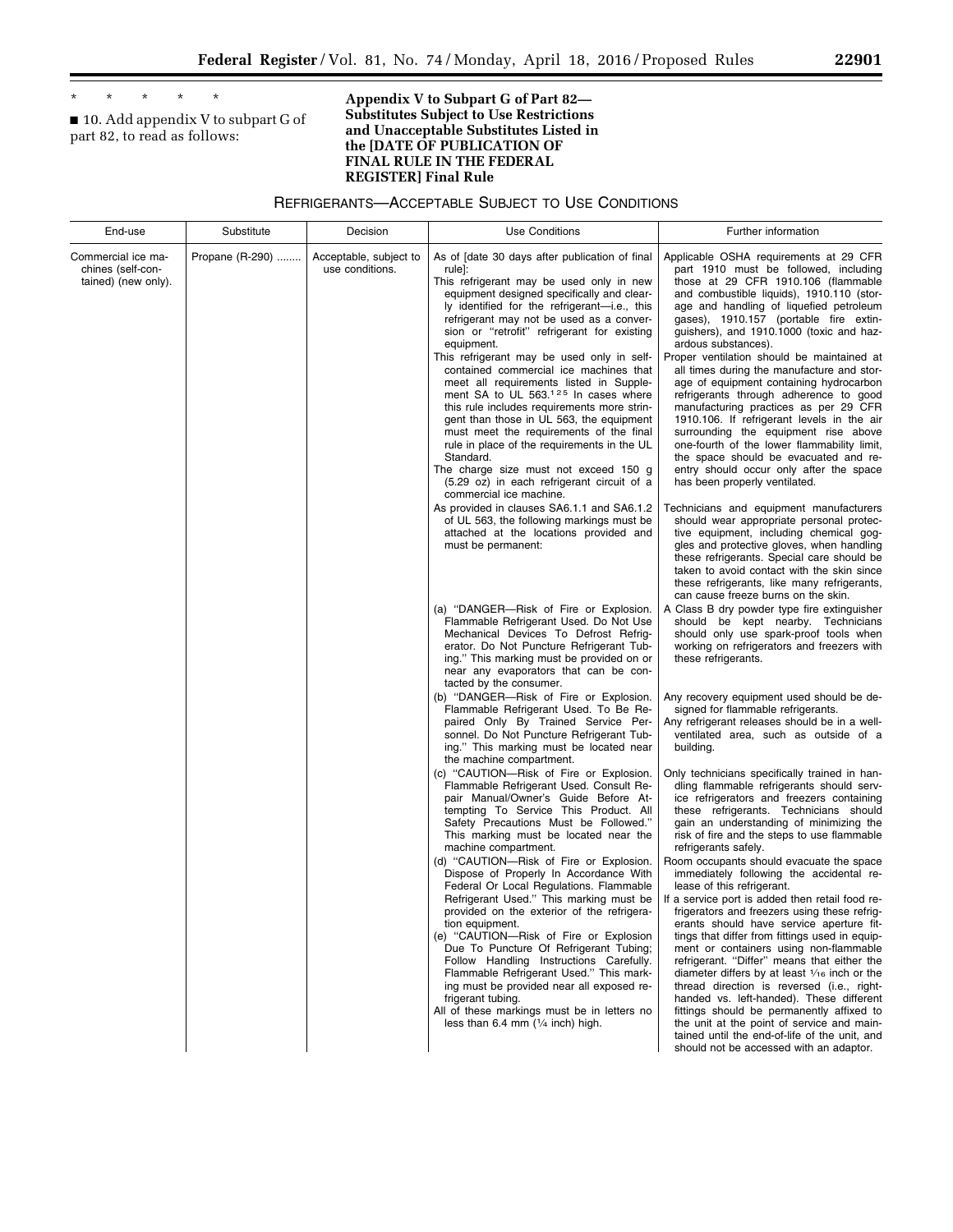-

۰

# REFRIGERANTS—ACCEPTABLE SUBJECT TO USE CONDITIONS—Continued

| End-use                                                          | Substitute      | Decision                                  | <b>Use Conditions</b>                                                                                                                                                                                                                                                                                                                                                                                                                                                                                                                                                                                                                                                                                                                                                                                                                                                                                                                                                                                                                                                                                                                                                                                                                                                                                                                                                                                                                                                                                                                                                                                                                                                                                                                                                                                                                                                                                                                                                                                                                                                                          | Further information                                                                                                                                                                                                                                                                                                                                                                                                                                                                                                                                                                                                                                                                                                                                                                                                                                                                                                                                                                                                                                                                                                                                                                                                                                                                                                                                                                                                                                                                                                                                                                                                                                                                                                                                                                                                                                                                                                                                                                                                                                                                                                                                                                                                               |
|------------------------------------------------------------------|-----------------|-------------------------------------------|------------------------------------------------------------------------------------------------------------------------------------------------------------------------------------------------------------------------------------------------------------------------------------------------------------------------------------------------------------------------------------------------------------------------------------------------------------------------------------------------------------------------------------------------------------------------------------------------------------------------------------------------------------------------------------------------------------------------------------------------------------------------------------------------------------------------------------------------------------------------------------------------------------------------------------------------------------------------------------------------------------------------------------------------------------------------------------------------------------------------------------------------------------------------------------------------------------------------------------------------------------------------------------------------------------------------------------------------------------------------------------------------------------------------------------------------------------------------------------------------------------------------------------------------------------------------------------------------------------------------------------------------------------------------------------------------------------------------------------------------------------------------------------------------------------------------------------------------------------------------------------------------------------------------------------------------------------------------------------------------------------------------------------------------------------------------------------------------|-----------------------------------------------------------------------------------------------------------------------------------------------------------------------------------------------------------------------------------------------------------------------------------------------------------------------------------------------------------------------------------------------------------------------------------------------------------------------------------------------------------------------------------------------------------------------------------------------------------------------------------------------------------------------------------------------------------------------------------------------------------------------------------------------------------------------------------------------------------------------------------------------------------------------------------------------------------------------------------------------------------------------------------------------------------------------------------------------------------------------------------------------------------------------------------------------------------------------------------------------------------------------------------------------------------------------------------------------------------------------------------------------------------------------------------------------------------------------------------------------------------------------------------------------------------------------------------------------------------------------------------------------------------------------------------------------------------------------------------------------------------------------------------------------------------------------------------------------------------------------------------------------------------------------------------------------------------------------------------------------------------------------------------------------------------------------------------------------------------------------------------------------------------------------------------------------------------------------------------|
|                                                                  |                 |                                           | The equipment must have red Pantone<br>Matching System (PMS) #185 marked<br>pipes, hoses, or other devices through<br>which the refrigerant passes, to indicate<br>the use of a flammable refrigerant. This<br>color must be applied at all service ports<br>and other parts of the system where serv-<br>ice puncturing or other actions creating an<br>opening from the refrigerant circuit to the<br>atmosphere might be expected and must<br>extend a minimum of one (1) inch in both<br>directions from such locations.                                                                                                                                                                                                                                                                                                                                                                                                                                                                                                                                                                                                                                                                                                                                                                                                                                                                                                                                                                                                                                                                                                                                                                                                                                                                                                                                                                                                                                                                                                                                                                   |                                                                                                                                                                                                                                                                                                                                                                                                                                                                                                                                                                                                                                                                                                                                                                                                                                                                                                                                                                                                                                                                                                                                                                                                                                                                                                                                                                                                                                                                                                                                                                                                                                                                                                                                                                                                                                                                                                                                                                                                                                                                                                                                                                                                                                   |
| Very low temperature<br>refrigeration equip-<br>ment (new only). | Propane (R-290) | Acceptable, subject to<br>use conditions. | As of [date 30 days after publication of final<br>rule]:<br>This refrigerant may be used only in new<br>equipment designed specifically and clear-<br>ly identified for the refrigerant—i.e., this<br>refrigerant may not be used as a conver-<br>sion or "retrofit" refrigerant for existing<br>equipment.                                                                                                                                                                                                                                                                                                                                                                                                                                                                                                                                                                                                                                                                                                                                                                                                                                                                                                                                                                                                                                                                                                                                                                                                                                                                                                                                                                                                                                                                                                                                                                                                                                                                                                                                                                                    | Applicable OSHA requirements at 29 CFR<br>part 1910 must be followed, including<br>those at 29 CFR 1910.94 (ventilation) and<br>1910.106 (flammable and combustible liq-<br>uids), 1910.110 (storage and handling of<br>liquefied petroleum gases), 1910.157<br>(portable<br>fire<br>extinguishers),<br>and<br>1910.1000 (toxic and hazardous sub-<br>stances).                                                                                                                                                                                                                                                                                                                                                                                                                                                                                                                                                                                                                                                                                                                                                                                                                                                                                                                                                                                                                                                                                                                                                                                                                                                                                                                                                                                                                                                                                                                                                                                                                                                                                                                                                                                                                                                                   |
|                                                                  |                 |                                           | This refrigerant may only be used in equip-<br>ment that meets all requirements in Sup-<br>plement SB to UL 471. <sup>124</sup> In cases where<br>the final rule includes requirements more<br>stringent than those of UL 471, the appli-<br>ance must meet the requirements of the<br>final rule in place of the requirements in<br>the UL Standard.<br>The charge size for the equipment must not<br>exceed 150 grams (5.29 ounces) in each<br>refrigerant circuit of the very low tempera-<br>ture refrigeration equipment.<br>As provided in clauses SB6.1.2 to SB6.1.5<br>of UL 471, the following markings must be<br>attached at the locations provided and<br>must be permanent:<br>(a) "DANGER-Risk of Fire or Explosion.<br>Flammable Refrigerant Used. Do Not Use<br>Mechanical Devices To Defrost Refrig-<br>erator. Do Not Puncture Refrigerant Tub-<br>ing." This marking must be provided on or<br>near any evaporators that can be con-<br>tacted by the consumer.<br>(b) "DANGER-Risk of Fire or Explosion.<br>Flammable Refrigerant Used. To Be Re-<br>paired Only By Trained Service Per-<br>sonnel. Do Not Puncture Refrigerant Tub-<br>ing." This marking must be located near<br>the machine compartment.<br>(c) "CAUTION-Risk of Fire or Explosion.<br>Flammable Refrigerant Used. Consult Re-<br>pair Manual/Owner's Guide Before At-<br>tempting To Service This Product. All<br>Safety Precautions Must be Followed."<br>This marking must be located near the<br>machine compartment.<br>(d) "CAUTION-Risk of Fire or Explosion.<br>Dispose of Properly In Accordance With<br>Federal Or Local Regulations. Flammable<br>Refrigerant Used." This marking must be<br>provided on the exterior of the refrigera-<br>tion equipment.<br>(e) "CAUTION-Risk of Fire or Explosion<br>Due To Puncture Of Refrigerant Tubing;<br>Follow Handling Instructions Carefully.<br>Flammable Refrigerant Used." This mark-<br>ing must be provided near all exposed re-<br>frigerant tubing.<br>All of these markings must be in letters no<br>less than 6.4 mm $(1/4$ inch) high. | Proper ventilation should be maintained at<br>all times during the manufacture and stor-<br>age of equipment containing hydrocarbon<br>refrigerants through adherence to good<br>manufacturing practices as per 29 CFR<br>1910.106. If refrigerant levels in the air<br>surrounding the equipment rise above<br>one-fourth of the lower flammability limit,<br>the space should be evacuated and re-<br>entry should occur only after the space<br>has been properly ventilated.<br>Technicians and equipment manufacturers<br>should wear appropriate personal protec-<br>tive equipment, including chemical gog-<br>gles and protective gloves, when handling<br>ethane. Special care should be taken to<br>avoid contact with the skin since ethane,<br>like many refrigerants, can cause freeze<br>burns on the skin.<br>A Class B dry powder type fire extinguisher<br>should be kept nearby.<br>Technicians should only use spark-proof<br>tools when working on equipment with<br>flammable refrigerants.<br>Any recovery equipment used should be de-<br>signed for flammable refrigerants. Any re-<br>frigerant releases should be in a well-ven-<br>tilated area, such as outside of a building.<br>Only technicians specifically trained in<br>handling flammable refrigerants should<br>service equipment containing ethane.<br>Technicians should gain an understanding<br>of minimizing the risk of fire and the steps<br>to use flammable refrigerants safely.<br>Room occupants should evacuate the space<br>immediately following the accidental re-<br>lease of this refrigerant.<br>If a service port is added then retail food re-<br>frigerators and freezers using these refrig-<br>erants should have service aperture fit-<br>tings that differ from fittings used in equip-<br>ment or containers using non-flammable<br>refrigerant. "Differ" means that either the<br>diameter differs by at least $1/16$ inch or the<br>thread direction is reversed (i.e., right-<br>handed vs. left-handed). These different<br>fittings should be permanently affixed to<br>the unit at the point of service and main-<br>tained until the end-of-life of the unit, and<br>should not be accessed with an adaptor. |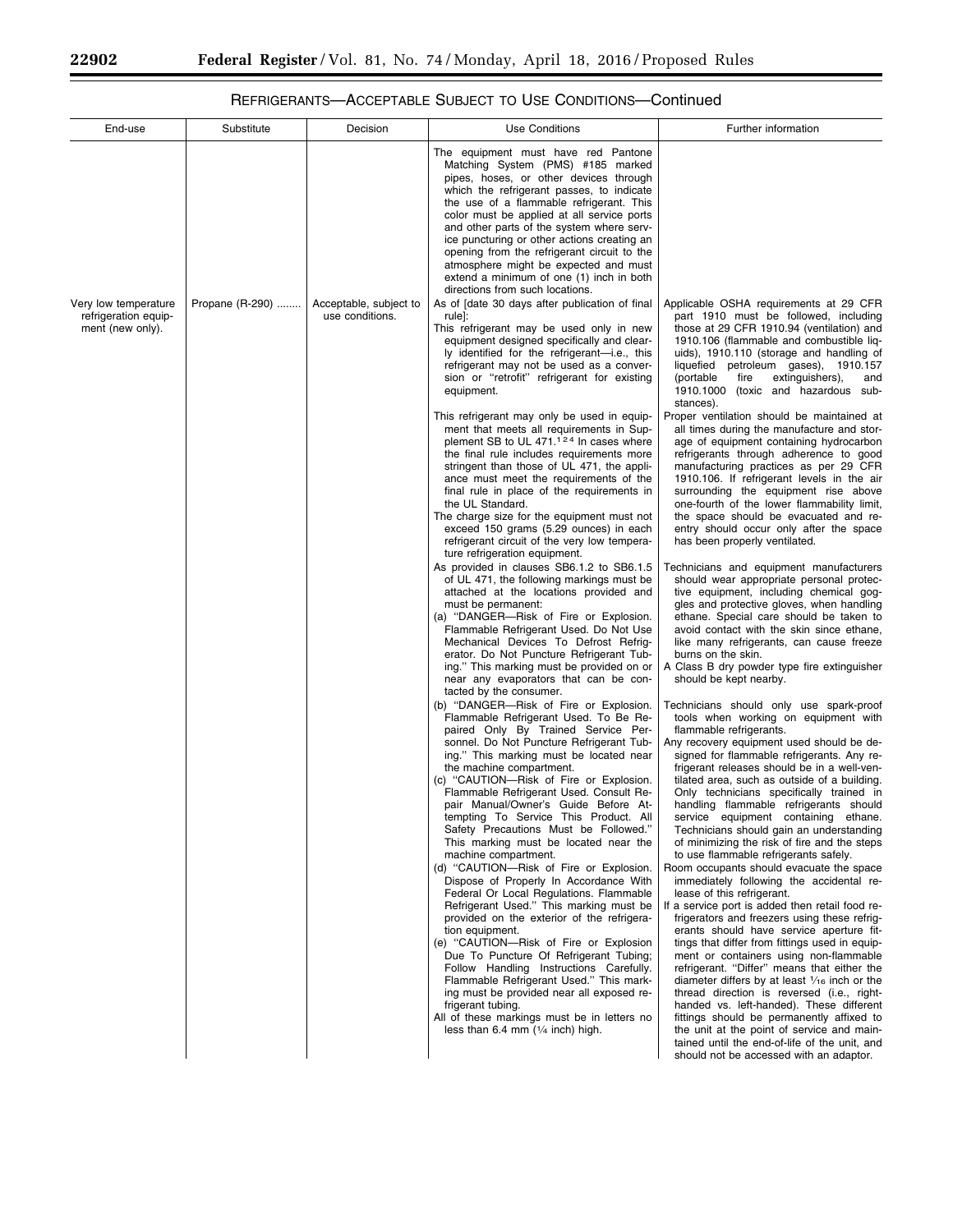# REFRIGERANTS—ACCEPTABLE SUBJECT TO USE CONDITIONS—Continued

| End-use                      | Substitute      | Decision                                  | <b>Use Conditions</b>                                                                                                                                                                                                                                                                                                                                                                                                                                                                                                                                                                                                                                                                                                                                                                                                                                                                                                                                                                                                                                                                                                                       | Further information                                                                                                                                                                                                                                                                                                                                                                                                                                                                                                                                                                                                                                                                                                                                                                                                                                                                                |
|------------------------------|-----------------|-------------------------------------------|---------------------------------------------------------------------------------------------------------------------------------------------------------------------------------------------------------------------------------------------------------------------------------------------------------------------------------------------------------------------------------------------------------------------------------------------------------------------------------------------------------------------------------------------------------------------------------------------------------------------------------------------------------------------------------------------------------------------------------------------------------------------------------------------------------------------------------------------------------------------------------------------------------------------------------------------------------------------------------------------------------------------------------------------------------------------------------------------------------------------------------------------|----------------------------------------------------------------------------------------------------------------------------------------------------------------------------------------------------------------------------------------------------------------------------------------------------------------------------------------------------------------------------------------------------------------------------------------------------------------------------------------------------------------------------------------------------------------------------------------------------------------------------------------------------------------------------------------------------------------------------------------------------------------------------------------------------------------------------------------------------------------------------------------------------|
|                              |                 |                                           | The equipment must have red PMS #185<br>marked pipes, hoses, or other devices<br>through which the refrigerant passes, to<br>indicate the use of a flammable refrig-<br>erant. This color must be applied at all<br>service ports and other parts of the sys-<br>tem where service puncturing or other ac-<br>tions creating an opening from the refrig-<br>erant circuit to the atmosphere might be<br>expected and must extend a minimum of<br>one (1) inch in both directions from such<br>locations.                                                                                                                                                                                                                                                                                                                                                                                                                                                                                                                                                                                                                                    | Very low temperature equipment using pro-<br>pane may also use another acceptable re-<br>frigerant substitute in a separate refrig-<br>erant circuit or stage (e.g., one tempera-<br>ture stage with propane and a second<br>stage with ethane).                                                                                                                                                                                                                                                                                                                                                                                                                                                                                                                                                                                                                                                   |
| Water coolers (new<br>only). | Propane (R-290) | Acceptable, subject to<br>use conditions. | As of [date 30 days after publication of final<br>rule]:<br>This refrigerant may be used only in new<br>equipment designed specifically and clear-<br>ly identified for the refrigerant-i.e., this<br>refrigerant may not be used as a conver-<br>sion or "retrofit" refrigerant for existing<br>equipment.                                                                                                                                                                                                                                                                                                                                                                                                                                                                                                                                                                                                                                                                                                                                                                                                                                 | Applicable OSHA requirements at 29 CFR<br>part 1910 must be followed, including<br>those at 29 CFR 1910.94 (ventilation) and<br>1910.106 (flammable and combustible liq-<br>uids), 1910.110 (storage and handling of<br>liquefied petroleum gases), 1910.157<br>(portable)<br>fire<br>extinguishers),<br>and<br>1910.1000 (toxic and hazardous sub-<br>stances).                                                                                                                                                                                                                                                                                                                                                                                                                                                                                                                                   |
|                              |                 |                                           | This refrigerant may be used only in water<br>coolers that meet all requirements listed in<br>Supplement SB to UL 399 <sup>123</sup> In cases<br>where the rule includes requirements<br>more stringent than those of the UL 399,<br>the appliance must meet the requirements<br>of the final rule in place of the require-<br>ments in the UL Standard.<br>The charge size must not exceed 150<br>grams (5.29 ounces) per refrigerant circuit<br>in the water cooler.<br>The equipment must have red PMS #185<br>marked pipes, hoses, or other devices<br>through which the refrigerant passes, to<br>indicate the use of a flammable refrig-<br>erant. This color must be applied at all<br>service ports and other parts of the sys-<br>tem where service puncturing or other ac-<br>tions creating an opening from the refrig-<br>erant circuit to the atmosphere might be<br>expected and must extend a minimum of<br>one (1) inch in both directions from such<br>locations. As provided in clauses SB6.1.2<br>to SB6.1.5 of UL 399, the following mark-<br>ings must be attached at the locations<br>provided and must be permanent: | Proper ventilation should be maintained at<br>all times during the manufacture and stor-<br>age of equipment containing hydrocarbon<br>refrigerants through adherence to good<br>manufacturing practices as per 29 CFR<br>1910.106. If refrigerant levels in the air<br>surrounding the equipment rise above<br>one-fourth of the lower flammability limit,<br>the space should be evacuated and re-<br>entry should occur only after the space<br>has been properly ventilated.<br>Technicians and equipment manufacturers<br>should wear appropriate personal protec-<br>tive equipment, including chemical gog-<br>gles and protective gloves, when handling<br>ethane. Special care should be taken to<br>avoid contact with the skin since ethane,<br>like many refrigerants, can cause freeze<br>burns on the skin.<br>A Class B dry powder type fire extinguisher<br>should be kept nearby. |
|                              |                 |                                           | (a) "DANGER-Risk of Fire or Explosion.<br>Flammable Refrigerant Used. Do Not Use<br>Mechanical Devices To Defrost Refrig-<br>erator. Do Not Puncture Refrigerant Tub-<br>ing." This marking must be provided on or<br>near any evaporators that can be con-<br>tacted by the consumer.<br>(b) "DANGER-Risk of Fire or Explosion.<br>Flammable Refrigerant Used. To Be Re-<br>paired Only By Trained Service Per-<br>sonnel. Do Not Puncture Refrigerant Tub-<br>ing." This marking must be located near<br>the machine compartment.                                                                                                                                                                                                                                                                                                                                                                                                                                                                                                                                                                                                         | Technicians should only use spark-proof<br>tools when working on equipment with<br>flammable refrigerants.<br>Any recovery equipment used should be de-<br>signed for flammable refrigerants.<br>Any refrigerant releases should be in a well-<br>ventilated area, such as outside of a<br>building. Only technicians specifically<br>trained in handling flammable refrigerants<br>should service equipment containing eth-<br>ane. Technicians should gain an under-<br>standing of minimizing the risk of fire and<br>the steps to use flammable refrigerants<br>safely.                                                                                                                                                                                                                                                                                                                        |
|                              |                 |                                           | (c) "CAUTION-Risk of Fire or Explosion.<br>Flammable Refrigerant Used. Consult Re-<br>pair Manual/Owner's Guide Before At-<br>tempting To Service This Product. All<br>Safety Precautions Must be Followed."<br>This marking must be located near the<br>machine compartment.                                                                                                                                                                                                                                                                                                                                                                                                                                                                                                                                                                                                                                                                                                                                                                                                                                                               | Room occupants should evacuate the space<br>immediately following the accidental re-<br>lease of this refrigerant.                                                                                                                                                                                                                                                                                                                                                                                                                                                                                                                                                                                                                                                                                                                                                                                 |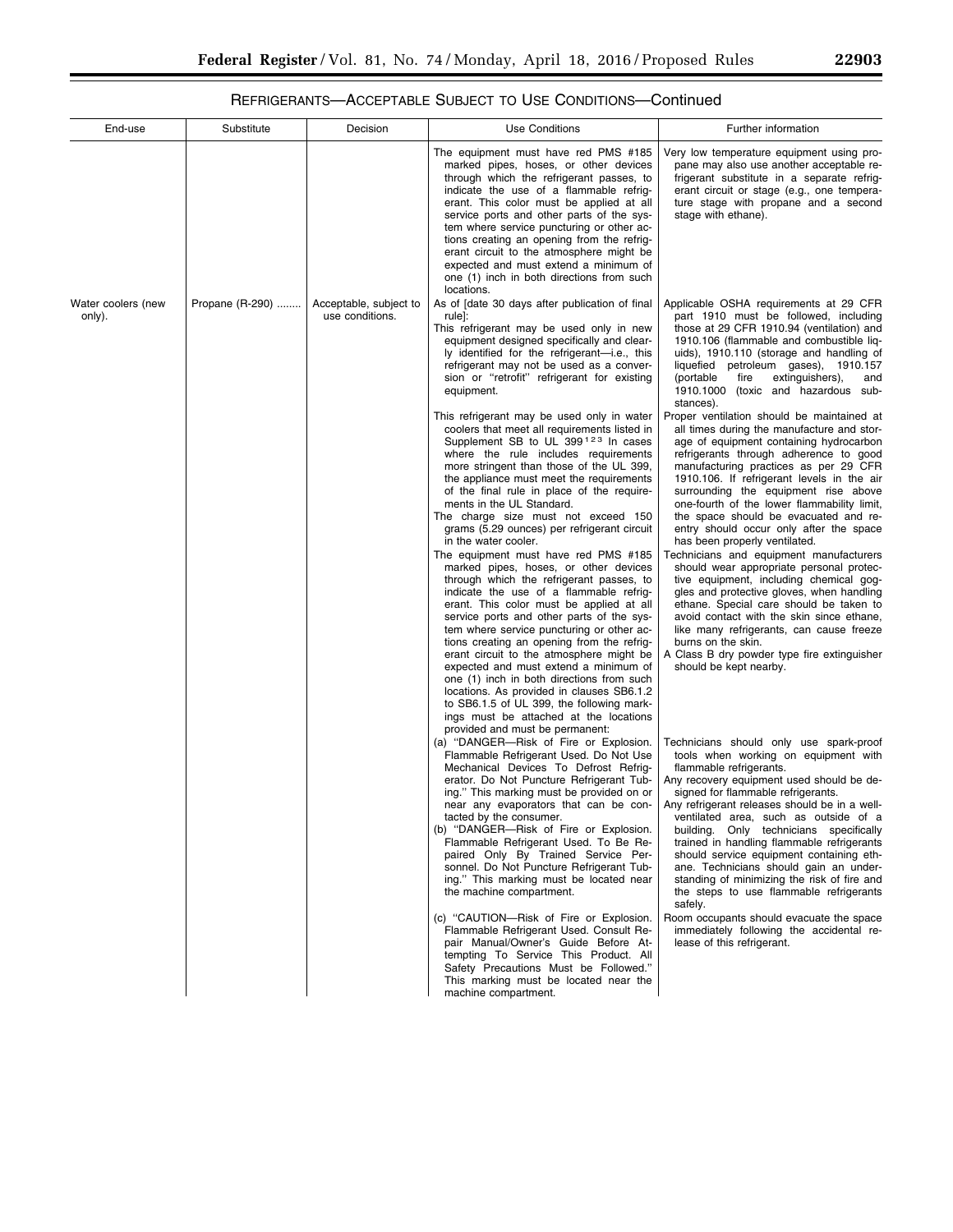|  | REFRIGERANTS-ACCEPTABLE SUBJECT TO USE CONDITIONS-Continued |
|--|-------------------------------------------------------------|
|--|-------------------------------------------------------------|

| End-use<br>Decision<br>Use Conditions<br>Further information<br>Substitute<br>(d) "CAUTION—Risk of Fire or Explosion.<br>Dispose of Properly In Accordance With<br>Federal Or Local Regulations. Flammable<br>Refrigerant Used." This marking must be<br>provided on the exterior of the refrigera-<br>tion equipment.<br>(e) "CAUTION-Risk of Fire or Explosion<br>Due To Puncture Of Refrigerant Tubing;<br>Follow Handling Instructions Carefully.<br>Flammable Refrigerant Used." This mark-<br>ing must be provided near all exposed re-<br>frigerant tubing.<br>should not be accessed with an adaptor. |  |  |                                                                                                                                                                                                                                                                                                                                                                                                                                                                                                                                                                                         |
|---------------------------------------------------------------------------------------------------------------------------------------------------------------------------------------------------------------------------------------------------------------------------------------------------------------------------------------------------------------------------------------------------------------------------------------------------------------------------------------------------------------------------------------------------------------------------------------------------------------|--|--|-----------------------------------------------------------------------------------------------------------------------------------------------------------------------------------------------------------------------------------------------------------------------------------------------------------------------------------------------------------------------------------------------------------------------------------------------------------------------------------------------------------------------------------------------------------------------------------------|
|                                                                                                                                                                                                                                                                                                                                                                                                                                                                                                                                                                                                               |  |  |                                                                                                                                                                                                                                                                                                                                                                                                                                                                                                                                                                                         |
|                                                                                                                                                                                                                                                                                                                                                                                                                                                                                                                                                                                                               |  |  | If a service port is added then retail food re-<br>frigerators and freezers using these refrig-<br>erants should have service aperture fit-<br>tings that differ from fittings used in equip-<br>ment or containers using non-flammable<br>refrigerant. "Differ" means that either the<br>diameter differs by at least $\frac{1}{16}$ inch or the<br>thread direction is reversed (i.e., right-<br>handed vs. left-handed). These different<br>fittings should be permanently affixed to<br>the unit at the point of service and main-<br>tained until the end-of-life of the unit, and |

<sup>1</sup> The Director of the Federal Register approves the materials in these footnotes for incorporation by reference in accordance with 5 U.S.C. 552(a) and 1 CFR part<br>51 You may inspect a copy at U.S. EPA's Air and Radiation Archives and Records Administration (NARA). For questions regarding access to these standards, the telephone number of EPA's Air and Radiation Docket is 202–<br>566–1742. For information on the availability of this material a

*tions/ibr*\_*[locations.html.](http://www.archives.gov/federal_register/code_of_federal_regula-tions/ibr_locations.html)* <sup>2</sup> Underwriters Laboratories Inc. (UL) COMM 2000; 151 Eastern Avenue; Bensenville, IL 60106; *[orders@comm-2000.com](mailto:orders@comm-2000.com)*;: 1–888–853–3503 in the U.S. or Canada (other countries dial +1–415–352–2168); *http://ulstandards.ul.com/* or *[www.comm-2000.com.](http://www.comm-2000.com)*<br>3UL 399. Standard for Drinking-Water Coolers. 7th edition. Supplement SB: Requirements for Room Air Conditioners Employing a Flam

Refrigerating System. Underwriters Laboratories, Inc. August 22, 2008.<br>4 UL 471. Standard for Commercial Refrigerators and Freezers. 10th edition. Supplement SB: Requirements for Refrigerators and Freezers Employing a Flam

Refrigerant in the Refrigerating System. Underwriters Laboratories, Inc. November 24, 2010.<br>『UL 563. Standard for Ice Makers. 8th edition. Supplement SA: Requirements for Refrigerators and Freezers Employing a Flammable Re

|--|

| End-use                                            | Substitutes                | Decision                                         | Narrowed use limits                                                                                                                                                                                                                                                  | Further information                                                                                                                                                                                                                                                                                                                                                                                                                                                                                                                                              |
|----------------------------------------------------|----------------------------|--------------------------------------------------|----------------------------------------------------------------------------------------------------------------------------------------------------------------------------------------------------------------------------------------------------------------------|------------------------------------------------------------------------------------------------------------------------------------------------------------------------------------------------------------------------------------------------------------------------------------------------------------------------------------------------------------------------------------------------------------------------------------------------------------------------------------------------------------------------------------------------------------------|
| Centrifugal chillers<br>(new only).                | HFC-134a                   | Acceptable subject<br>to narrowed use<br>limits. | Acceptable after January 1, 2024,<br>only in military marine vessels<br>where reasonable efforts have been<br>made to ascertain that other alter-<br>natives are not technically feasible<br>due to performance or safety re-<br>quirements.                         | Users are required to document and<br>retain the results of their technical<br>investigation of alternatives for the<br>purpose of demonstrating compli-<br>ance. Information should include<br>descriptions of:<br>• Application in which the sub-<br>stitute is needed;<br>• Substitutes examined and re-<br>jected:<br>• Reason for rejection of other al-<br>ternatives, e.g., performance,<br>technical or safety standards;<br>and/or<br>• Anticipated date other sub-<br>stitutes will be available and<br>qualified and projected time for<br>switching. |
| Centrifugal chillers<br>(new only).                | HFC-134a and $R-$<br>404A. | Acceptable subject<br>to narrowed use<br>limits. | Acceptable after January 1, 2024,<br>only inhuman-rated spacecraft and<br>related support equipment where<br>reasonable efforts have been made<br>to ascertain that other alternatives<br>are not technically feasible due to<br>performance or safety requirements. | Users are required to document and<br>retain the results of their technical<br>investigation of alternatives for the<br>purpose of demonstrating compli-<br>ance. Information should include<br>descriptions of:<br>• Application in which the sub-<br>stitute is needed:<br>• Substitutes examined and re-<br>jected;<br>• Reason for rejection of other al-<br>ternatives, e.g., performance,<br>technical or safety standards;<br>and/or<br>• Anticipated date other sub-<br>stitutes will be available and<br>qualified and projected time for<br>switching. |
| Positive displace-<br>ment chillers<br>(new only). | HFC-134a                   | Acceptable subject<br>to narrowed use<br>limits. | Acceptable after January 1, 2024,<br>only in military marine vessels<br>where reasonable efforts have been<br>made to ascertain that other alter-<br>natives are not technically feasible<br>due to performance or safety re-<br>quirements.                         | Users are required to document and<br>retain the results of their technical<br>investigation of alternatives for the<br>purpose of demonstrating compli-<br>ance. Information should include<br>descriptions of:<br>• Application in which the sub-<br>stitute is needed:                                                                                                                                                                                                                                                                                        |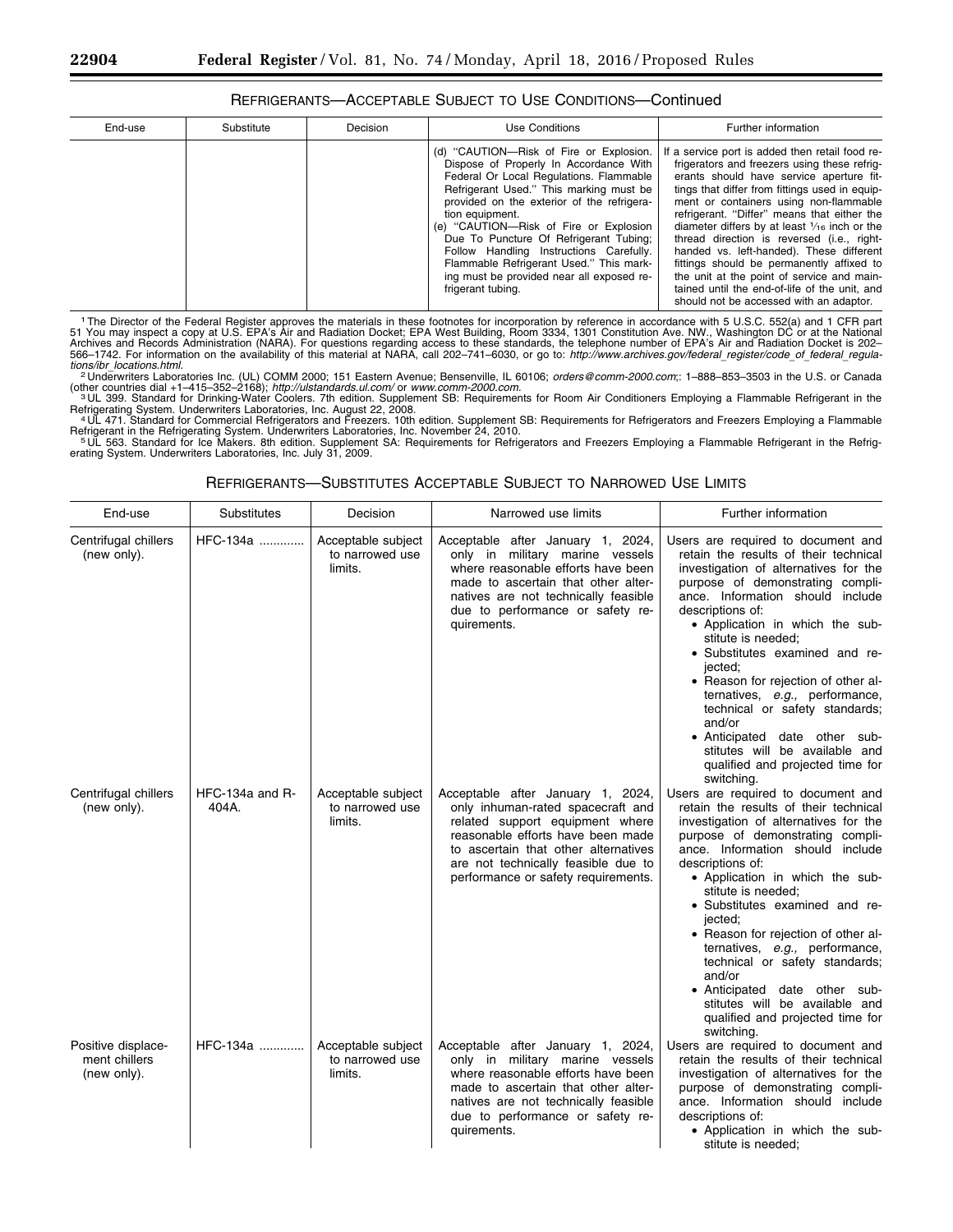# REFRIGERANTS—SUBSTITUTES ACCEPTABLE SUBJECT TO NARROWED USE LIMITS—Continued

| End-use                                            | <b>Substitutes</b>           | Decision                                         | Narrowed use limits                                                                                                                                                                                                                                                  | Further information                                                                                                                                                                                                                                                                                                                                                                                                                                                                                                                                                                                                                                                                                                                                                                                                                                     |
|----------------------------------------------------|------------------------------|--------------------------------------------------|----------------------------------------------------------------------------------------------------------------------------------------------------------------------------------------------------------------------------------------------------------------------|---------------------------------------------------------------------------------------------------------------------------------------------------------------------------------------------------------------------------------------------------------------------------------------------------------------------------------------------------------------------------------------------------------------------------------------------------------------------------------------------------------------------------------------------------------------------------------------------------------------------------------------------------------------------------------------------------------------------------------------------------------------------------------------------------------------------------------------------------------|
| Positive displace-<br>ment chillers<br>(new only). | $HFC-134a$ and $R-$<br>404A. | Acceptable subject<br>to narrowed use<br>limits. | Acceptable after January 1, 2024,<br>only inhuman-rated spacecraft and<br>related support equipment where<br>reasonable efforts have been made<br>to ascertain that other alternatives<br>are not technically feasible due to<br>performance or safety requirements. | • Substitutes examined and re-<br>jected;<br>• Reason for rejection of other al-<br>ternatives, e.g., performance,<br>technical or safety standards;<br>and/or<br>• Anticipated date other sub-<br>stitutes will be available and<br>qualified and projected time for<br>switching.<br>Users are required to document and<br>retain the results of their technical<br>investigation of alternatives for the<br>purpose of demonstrating compli-<br>ance. Information should include<br>descriptions of:<br>• Application in which the sub-<br>stitute is needed:<br>• Substitutes examined and re-<br>jected;<br>• Reason for rejection of other al-<br>ternatives, e.g., performance,<br>technical or safety standards;<br>and/or<br>• Anticipated date other sub-<br>stitutes will be available and<br>qualified and projected time for<br>switching. |

# REFRIGERANTS—UNACCEPTABLE SUBSTITUTES

| End-use                                                | Substitutes                                                                                                                                                                                                                                                                                                                       | Decision                                                                                          | Further information                                                                                                                                                                                                                                                                                   |
|--------------------------------------------------------|-----------------------------------------------------------------------------------------------------------------------------------------------------------------------------------------------------------------------------------------------------------------------------------------------------------------------------------|---------------------------------------------------------------------------------------------------|-------------------------------------------------------------------------------------------------------------------------------------------------------------------------------------------------------------------------------------------------------------------------------------------------------|
| Centrifugal chillers<br>(new only).                    | FOR12A, FOR12B, HFC-134a, HFC-227ea,<br>HFC-236fa, HFC-245fa, R-125/134a/600a<br>(28.1/70/1.9), R-125/290/134a/600a (55.0/<br>1.0/42.5/1.5), R-404A, R-407C, R-410A, R-<br>410B, R-417A, R-421A, R-422B, R-422C,<br>R-422D, R-423A, R-424A, R-434A, R-<br>438A, R-507A, RS-44 (2003 composition),<br>and THR-03.                  | Unacceptable as of<br>January 1, 2024 ex-<br>cept where allowed<br>under a narrowed<br>use limit. | These refrigerants have GWPs ranging from<br>approximately 900 to 9,810. Other alter-<br>natives will be available for this end-use<br>with lower overall risk to human health and<br>the environment by the status change date.                                                                      |
| Centrifugal chillers<br>(new only).                    | Propylene (R-1270) and R-443A                                                                                                                                                                                                                                                                                                     | Unacceptable as of<br>Idate 30 days after<br>publication of final<br>rule].                       | These refrigerants are highly photochemically<br>reactive in the lower atmosphere and may<br>deteriorate local air quality (that is, may in-<br>crease ground level ozone). Other alter-<br>natives are available for this end-use with<br>lower overall risk to human health and the<br>environment. |
| Cold storage ware-<br>houses (new only).               | HFC-227ea, R-125/290/134a/600a (55.0/1.0/<br>42.5/1.5), R-404A, R-407A, R-407B, R-<br>410A, R-410B, R-417A, R-421A, R-421B,<br>R-422A, R-422B, R-422C, R-422D, R-<br>423A, R-424A, R-428A, R-434A, R-438A,<br>R-507A, and RS-44 (2003 composition).                                                                               | Unacceptable as of<br>January 1, 2023.                                                            | These refrigerants have GWPs ranging from<br>approximately 2,090 to 3,990. Other alter-<br>natives will be available for this end-use<br>with lower overall risk to human health and<br>the environment by the status change date.                                                                    |
| Cold storage ware-<br>houses (new only).               | Propylene (R-1270) and R-443A                                                                                                                                                                                                                                                                                                     | Unacceptable as of<br>Idate 30 days after<br>publication of final<br>rule].                       | These refrigerants are highly photochemically<br>reactive in the lower atmosphere and may<br>deteriorate local air quality (that is, may in-<br>crease ground level ozone). Other alter-<br>natives are available for this end-use with<br>lower overall risk to human health and the<br>environment. |
| Household refrigerators<br>and freezers (new<br>only). | FOR12A, FOR12B, HFC-134a, KDD6, R-125/<br>290/134a/600a (55.0/1.0/42.5/1.5), R-404A,<br>R-407C, R-407F, R-410A, R-410B, R-<br>417A, R-421A, R-421B, R-422A, R-422B,<br>R-422C, R-422D, R-424A, R-426A, R-<br>428A, R-434A, R-437A, R-438A, R-507A,<br>RS-24 (2002 formulation), RS-44 (2003 for-<br>mulation), SP34E, and THR-03. | Unacceptable as of<br>January 1, 2021.                                                            | These refrigerants have GWPs ranging from<br>approximately 900 to 3,985. Other alter-<br>natives will be available for this end-use<br>with lower overall risk to human health and<br>the environment by the status change date.                                                                      |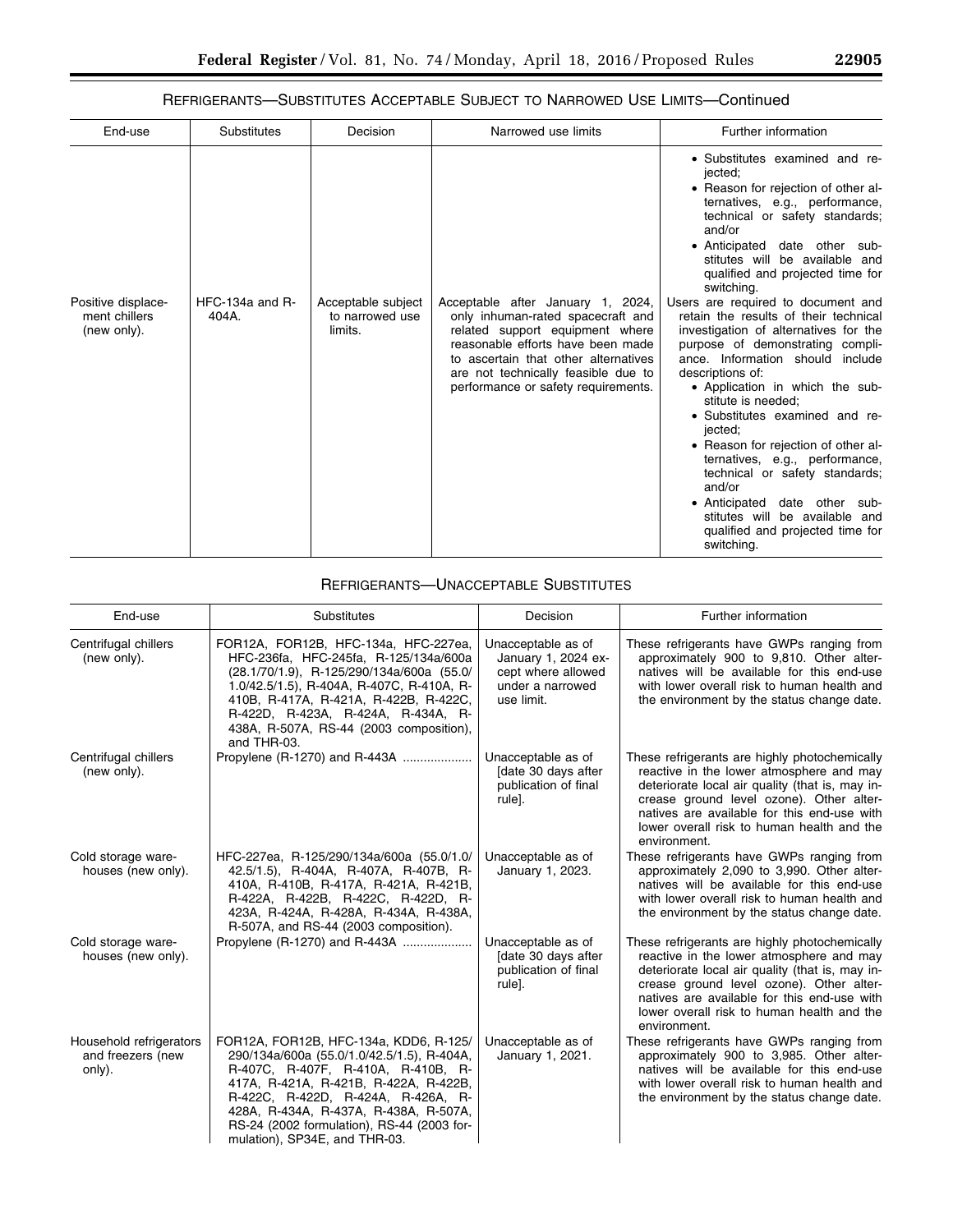| End-use                                                                                                                  | <b>Substitutes</b>                                                                                                                                                                                                                                                                                                                                                                                                                                                                                                                              | Decision                                                                                          | Further information                                                                                                                                                                                                                                                                                   |
|--------------------------------------------------------------------------------------------------------------------------|-------------------------------------------------------------------------------------------------------------------------------------------------------------------------------------------------------------------------------------------------------------------------------------------------------------------------------------------------------------------------------------------------------------------------------------------------------------------------------------------------------------------------------------------------|---------------------------------------------------------------------------------------------------|-------------------------------------------------------------------------------------------------------------------------------------------------------------------------------------------------------------------------------------------------------------------------------------------------------|
| Positive displacement<br>chillers (new only).                                                                            | FOR12A, FOR12B, HFC-134a, HFC-227ea,<br>KDD6, R-125/134a/600a (28.1/70/1.9), R-<br>125/290/134a/600a (55.0/1.0/42.5/1.5), R-<br>404A, R-407C, R-410A, R-410B, R-417A,<br>R-421A, R-422B, R-422C, R-422D, R-<br>424A, R-434A, R-437A, R-438A, R-507A,<br>RS-44 (2003 composition), SP34E, and<br>THR-03.                                                                                                                                                                                                                                         | Unacceptable as of<br>January 1, 2024 ex-<br>cept where allowed<br>under a narrowed<br>use limit. | These refrigerants have GWPs ranging from<br>approximately 900 to 3,985. Other alter-<br>natives will be available for this end-use<br>with lower overall risk to human health and<br>the environment by the status change date.                                                                      |
| Positive displacement<br>chillers (new only).                                                                            | Propylene (R-1270) and R-443A                                                                                                                                                                                                                                                                                                                                                                                                                                                                                                                   | Unacceptable as of<br>[date 30 days after<br>publication of final<br>rule].                       | These refrigerants are highly photochemically<br>reactive in the lower atmosphere and may<br>deteriorate local air quality (that is, may in-<br>crease ground level ozone). Other alter-<br>natives are available for this end-use with<br>lower overall risk to human health and the<br>environment. |
| Residential and light<br>commercial air condi-<br>tioning and heat<br>pumps (new only).                                  | Propylene (R-1270) and R-443A                                                                                                                                                                                                                                                                                                                                                                                                                                                                                                                   | Unacceptable as of<br>[date 30 days after<br>publication of a final<br>rule].                     | These refrigerants are highly photochemically<br>reactive in the lower atmosphere and may<br>deteriorate local air quality (that is, may in-<br>crease ground level ozone). Other alter-<br>natives are available for this end-use with<br>lower overall risk to human health and the<br>environment. |
| Residential and light<br>commercial air condi-<br>tioning-unitary split<br>AC systems and heat<br>pumps (retrofit only). | All refrigerants identified as flammability<br>Class 3 in ANSI/ASHRAE Standard 34-<br>2013.123<br>All refrigerants meeting the criteria for flam-<br>mability Class 3 in ANSI/ASHRAE Stand-<br>ard 34-2013. This includes, but is not lim-<br>ited to, refrigerant products sold under the<br>names R-22a, 22a, Blue Sky 22a refrig-<br>erant, Coolant Express 22a, DURACOOL-<br>22a, EC-22, Ecofreeeze EF-22a, EF-22a,<br>Envirosafe 22a, ES-22a, Frost 22a, HC-<br>22a, Maxi-Fridge, MX-22a, Oz-Chill 22a,<br>Priority Cool, and RED TEK 22a. | Unacceptable as of<br>[date 30 days after<br>publication of final<br>rule].                       | These refrigerants are highly flammable and<br>present a flammability risk when used in<br>equipment designed for nonflammable re-<br>frigerants. Other alternatives are available<br>for this end-use with lower overall risk to<br>human health and the environment.                                |
| Retail food refrigeration<br>(refrigerated food<br>processing and dis-<br>pensing equipment)<br>(new only).              | HFC-227ea, KDD6, R-125/290/134a/600a<br>(55.0/1.0/42.5/1.5), R-404A, R-407A, R-<br>407B, R-407C, R-407F, R-410A, R-410B,<br>R-417A, R-421A, R-421B, R-422A, R-<br>422B, R-422C, R-422D, R-424A, R-428A,<br>R-434A, R-437A, R-438A, R-507A, RS-44<br>(2003 formulation).                                                                                                                                                                                                                                                                         | Unacceptable as of<br>January 1, 2021.                                                            | These refrigerants have GWPs ranging from<br>approximately 1,770 to 3,990. Other alter-<br>natives will be available for this end-use<br>with lower overall risk to human health and<br>the environment by the status change date.                                                                    |

| REFRIGERANTS-UNACCEPTABLE SUBSTITUTES-Continued |  |
|-------------------------------------------------|--|
|-------------------------------------------------|--|

1The Director of the Federal Register approves this incorporation by reference in accordance with 5 U.S.C. 552(a) and 1 CFR part 51. You may inspect a copy at U.S. EPA's Air and Radiation Docket; EPA West Building, Room 3334, 1301 Constitution Ave. NW., Washington DC or at the National Archives and Records Administration (NARA). For questions regarding access to this standard, the telephone number of EPA's Air and Radiation Docket is 202–566–1742. For information on the availability of this material at NARA, call 202–741–6030, or go to: *[http://](http://www.archives.gov/federal_register/code_of_federal_regulations/ibr_locations.html)*

<sup>2</sup> American Society of Heating, Refrigerating and Air-Conditioning Engineers (ASHRAE) 6300 Interfirst Drive, Ann Arbor, MI 48108; 1-800-<br>527–4723 in the U.S. or Canada; http://www.techstreet.com/ashrae/ashrae\_standards.ht

3 ANSI/ASHRAE Standard 34-2013: Designation and Safety Classification of Refrigerants, November 2013.

### FOAM BLOWING AGENTS—SUBSTITUTES ACCEPTABLE SUBJECT TO NARROWED USE LIMITS

| End-use                                                        | Substitutes                                                                                                                                                                                                                                                            | Decision                                      | Narrowed use limits                                                                                                                                                                                                                                                                                                                                                                                                                                                                     | Further information                                                                                                                                                                                                                                                                                                                                                                                                                                                                                                                       |
|----------------------------------------------------------------|------------------------------------------------------------------------------------------------------------------------------------------------------------------------------------------------------------------------------------------------------------------------|-----------------------------------------------|-----------------------------------------------------------------------------------------------------------------------------------------------------------------------------------------------------------------------------------------------------------------------------------------------------------------------------------------------------------------------------------------------------------------------------------------------------------------------------------------|-------------------------------------------------------------------------------------------------------------------------------------------------------------------------------------------------------------------------------------------------------------------------------------------------------------------------------------------------------------------------------------------------------------------------------------------------------------------------------------------------------------------------------------------|
| Rigid PU: Spray<br>foam-high-pres-<br>sure two-compo-<br>nent. | <b>HFC-134a, HFC-</b><br>245fa. and blends<br>thereof; blends of<br>HFC-365mfc with at<br>least four percent<br>HFC-245fa, and<br>commercial blends<br>of HFC-365mfc with<br>seven to 13 percent<br>HFC-227ea and the<br>remainder HFC-<br>365mfc; and<br>Formacel TI. | Acceptable subject to<br>narrowed use limits. | Acceptable from January 1, 2020, until Jan-<br>uary 1, 2025, only in military or space-<br>aeronautics-related applications<br>and<br>where reasonable efforts have been made<br>to ascertain that other alternatives are not<br>technically feasible due to performance or<br>safety requirements.<br>Closed cell foam products and products<br>containing closed cell foams manufac-<br>tured with these substitutes on or before<br>January 1, 2025, may be used after that<br>date. | Users are required to document and retain<br>the results of their technical investigation<br>of alternatives for the purpose of dem-<br>onstrating compliance. Information should<br>include descriptions of:<br>• Process or product in which the sub-<br>stitute is needed:<br>• Substitutes examined and rejected:<br>• Reason for rejection of other alter-<br>natives, e.g., performance, technical<br>or safety standards; and/or<br>• Anticipated date other substitutes will<br>be available and projected time for<br>switching. |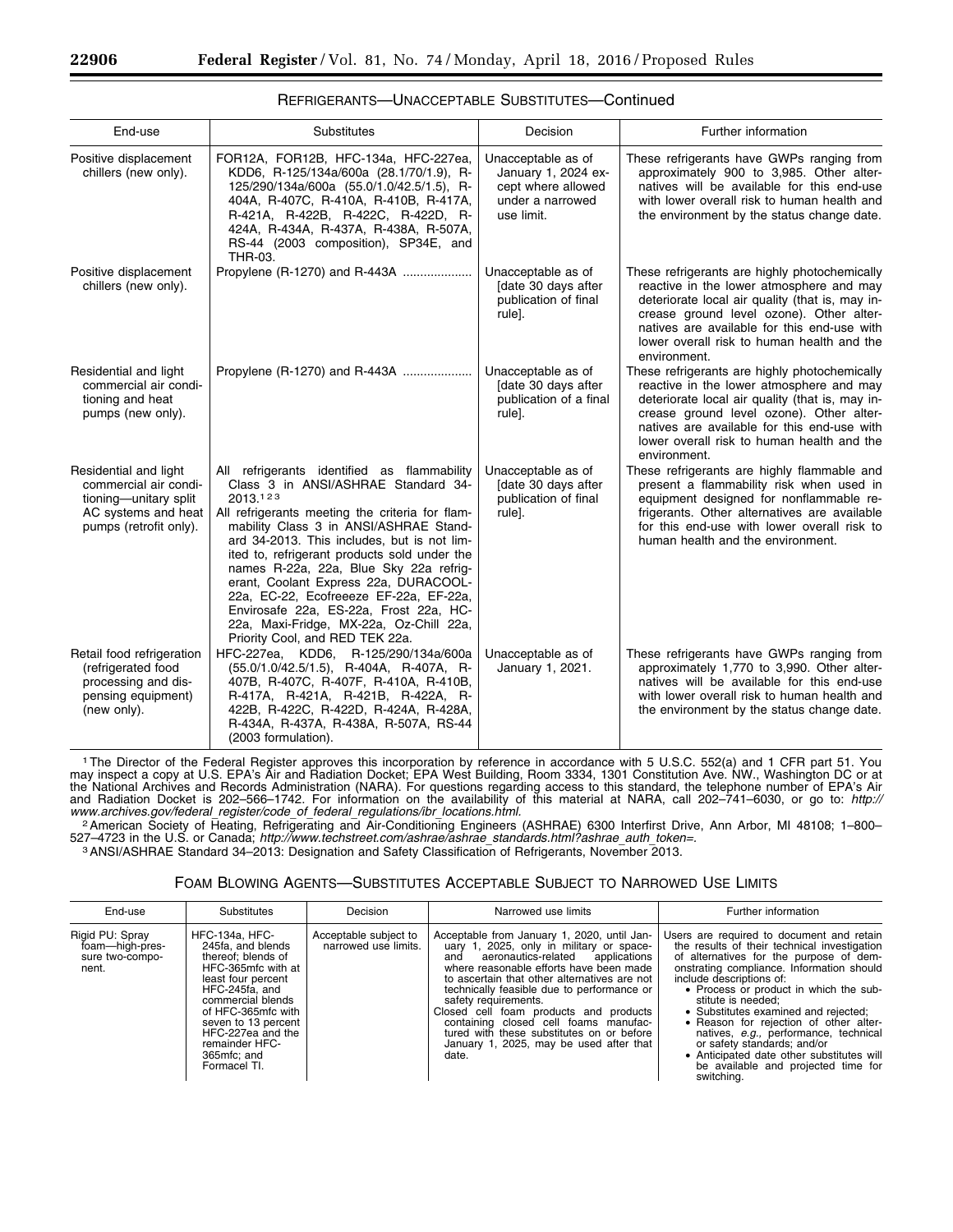## FOAM BLOWING AGENTS—SUBSTITUTES ACCEPTABLE SUBJECT TO NARROWED USE LIMITS—Continued

| End-use                                                | Substitutes                                                                                                                                                                                                                                                            | Decision                                      | Narrowed use limits                                                                                                                                                                                                                                                                                                                                                                                                                                                                     | Further information                                                                                                                                                                                                                                                                                                                                                                                                                                                                                                                       |
|--------------------------------------------------------|------------------------------------------------------------------------------------------------------------------------------------------------------------------------------------------------------------------------------------------------------------------------|-----------------------------------------------|-----------------------------------------------------------------------------------------------------------------------------------------------------------------------------------------------------------------------------------------------------------------------------------------------------------------------------------------------------------------------------------------------------------------------------------------------------------------------------------------|-------------------------------------------------------------------------------------------------------------------------------------------------------------------------------------------------------------------------------------------------------------------------------------------------------------------------------------------------------------------------------------------------------------------------------------------------------------------------------------------------------------------------------------------|
| Rigid PU: Spray<br>foam-low-pressure<br>two-component. | <b>HFC-134a, HFC-</b><br>245fa. and blends<br>thereof; blends of<br>HFC-365mfc with at<br>least four percent<br>HFC-245fa. and<br>commercial blends<br>of HFC-365mfc with<br>seven to 13 percent<br>HFC-227ea and the<br>remainder HFC-<br>365mfc: and<br>Formacel TI. | Acceptable subject to<br>narrowed use limits. | Acceptable from January 1, 2021, until Jan-<br>uary 1, 2025, only in military or space-<br>aeronautics-related applications<br>and<br>where reasonable efforts have been made<br>to ascertain that other alternatives are not<br>technically feasible due to performance or<br>safety requirements.<br>Closed cell foam products and products<br>containing closed cell foams manufac-<br>tured with these substitutes on or before<br>January 1, 2025, may be used after that<br>date. | Users are required to document and retain<br>the results of their technical investigation<br>of alternatives for the purpose of dem-<br>onstrating compliance. Information should<br>include descriptions of:<br>• Process or product in which the sub-<br>stitute is needed:<br>• Substitutes examined and rejected:<br>• Reason for rejection of other alter-<br>natives, e.g., performance, technical<br>or safety standards; and/or<br>• Anticipated date other substitutes will<br>be available and projected time for<br>switching. |

| End-use                                                        | Substitutes                                                                                                                                                                                                                                 | Decision                                                                                                                                                                                                                                                                         | Further information                                                                                                                                                                                                                                        |
|----------------------------------------------------------------|---------------------------------------------------------------------------------------------------------------------------------------------------------------------------------------------------------------------------------------------|----------------------------------------------------------------------------------------------------------------------------------------------------------------------------------------------------------------------------------------------------------------------------------|------------------------------------------------------------------------------------------------------------------------------------------------------------------------------------------------------------------------------------------------------------|
|                                                                | Flexible PU    Methylene chloride                                                                                                                                                                                                           | Unacceptable as of [date 30 days after<br>publication of final rule].                                                                                                                                                                                                            | Methylene chloride is a carcinogen<br>and may present a toxicity risk.<br>Other alternatives are available for<br>this end-use with lower overall risk<br>to human health and the environ-<br>ment.                                                        |
| Integral Skin PU                                               |                                                                                                                                                                                                                                             | Unacceptable as of January 1, 2017                                                                                                                                                                                                                                               | Methylene chloride is a carcinogen<br>and may present a toxicity risk.<br>Other alternatives are available for<br>this end-use with lower overall risk<br>to human health and the environ-<br>ment.                                                        |
| Polyolefin                                                     |                                                                                                                                                                                                                                             | Unacceptable as of January 1, 2020<br>Closed cell foam products and prod-<br>ucts containing closed cell foams<br>manufactured with this substitute on<br>or before January 1, 2020, may be<br>used after that date.                                                             | Methylene chloride is a carcinogen<br>and may present a toxicity risk.<br>Other alternatives are available for<br>this end-use with lower overall risk<br>to human health and the environ-<br>ment.                                                        |
| Rigid PU: Spray<br>foam-one com-<br>ponent foam<br>sealants.   | HFC-134a, HFC-245fa, and blends<br>thereof; blends of HFC-365mfc with<br>at least four percent HFC-245fa, and<br>commercial blends of HFC-365mfc<br>with seven to 13 percent HFC-227ea<br>and the remainder HFC-365mfc; and<br>Formacel TI. | Unacceptable as of January 1, 2020.<br>Closed cell foam products and prod-<br>ucts containing closed cell foams<br>manufactured with these substitutes<br>on or before January 1, 2020, may<br>be used after that date.                                                          | These foam blowing agents have<br>GWPs ranging from higher than 730<br>to approximately 1,500. Other alter-<br>natives will be available for this end-<br>use with lower overall risk to human<br>health and the environment by the<br>status change date. |
| Rigid PU: Spray<br>foam-high-pres-<br>sure two-compo-<br>nent. | HFC-134a, HFC-245fa, and blends<br>thereof; blends of HFC-365mfc with<br>at least four percent HFC-245fa, and<br>commercial blends of HFC-365mfc<br>with seven to 13 percent HFC-227ea<br>and the remainder HFC-365mfc; and<br>Formacel TI. | Unacceptable as of January 1, 2020,<br>except where allowed under a nar-<br>rowed use limit.<br>Closed cell foam products and prod-<br>ucts containing closed cell foams<br>manufactured with these substitutes<br>on or before January 1, 2020, may<br>be used after that date. | These foam blowing agents have<br>GWPs ranging from higher than 730<br>to approximately 1,500. Other alter-<br>natives will be available for this end-<br>use with lower overall risk to human<br>health and the environment by the<br>status change date. |
| Rigid PU: Spray<br>foam-low-pres-<br>sure two-compo-<br>nent.  | HFC-134a, HFC-245fa, and blends<br>thereof; blends of HFC-365mfc with<br>at least four percent HFC-245fa, and<br>commercial blends of HFC-365mfc<br>with seven to 13 percent HFC-227ea<br>and the remainder HFC-365mfc; and<br>Formacel TI. | Unacceptable as of January 1, 2021,<br>except where allowed under a nar-<br>rowed use limit.<br>Closed cell foam products and prod-<br>ucts containing closed cell foams<br>manufactured with these substitutes<br>on or before January 1, 2020, may<br>be used after that date. | These foam blowing agents have<br>GWPs ranging from higher than 730<br>to approximately 1,500. Other alter-<br>natives will be available for this end-<br>use with lower overall risk to human<br>health and the environment by the<br>status change date. |

# FOAM BLOWING AGENTS—UNACCEPTABLE SUBSTITUTES

## FIRE SUPPRESSION AND EXPLOSION PROTECTION AGENTS—ACCEPTABLE SUBJECT TO USE CONDITIONS

| End-use | Substitute | Decision                                  | Use conditions                                                                                                                     | Further information                                                                                                                                                                                                                                                                                                                          |
|---------|------------|-------------------------------------------|------------------------------------------------------------------------------------------------------------------------------------|----------------------------------------------------------------------------------------------------------------------------------------------------------------------------------------------------------------------------------------------------------------------------------------------------------------------------------------------|
|         |            | Acceptable, subject to<br>use conditions. | As of [date 30 days after<br>publication of final<br>rule], acceptable only<br>for use in handheld ex-<br>tinguishers in aircraft. | This fire suppressant has a relatively low GWP of<br>0.23-0.26 and a short atmospheric lifetime of ap-<br>proximately seven days.<br>This agent is subject to requirements contained in<br>a Toxic Substance Control Act (TSCA) section<br>5(e) Consent Order and any subsequent TSCA<br>section 5(a)(2) Significant New Use Rule<br>(SNUR). |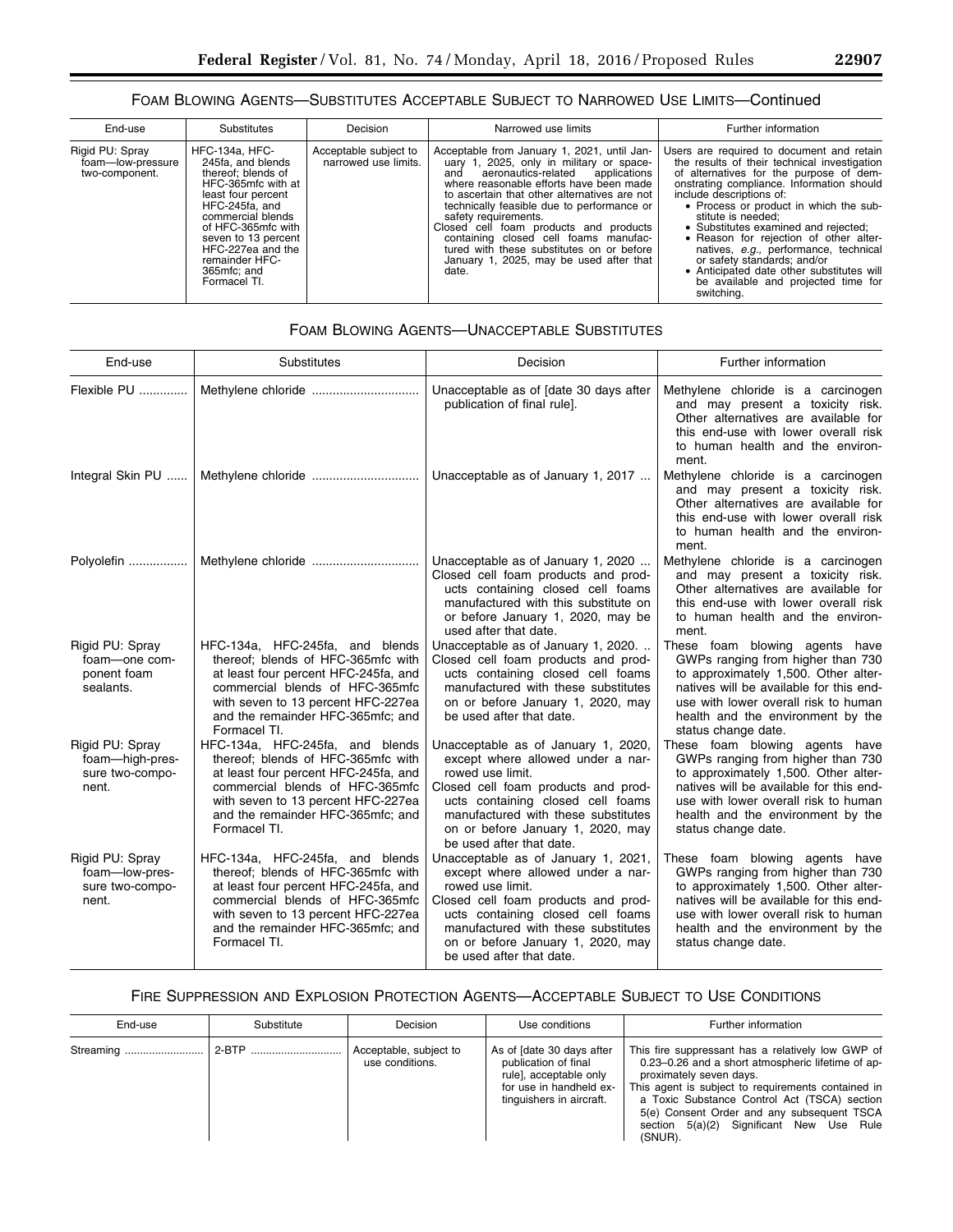▀

# FIRE SUPPRESSION AND EXPLOSION PROTECTION AGENTS—ACCEPTABLE SUBJECT TO USE CONDITIONS—Continued

| End-use        | Substitute | Decision                                  | Use conditions                                                                                                                                           | Further information                                                                                                                                                                                                                                                                                                                                                                                                                                                                                                                                                                                                                                                                                                                                                                                                                                                                                                                                                                                                                                                                                                                                                                                                                                                                                                                                                                                                                                                    |
|----------------|------------|-------------------------------------------|----------------------------------------------------------------------------------------------------------------------------------------------------------|------------------------------------------------------------------------------------------------------------------------------------------------------------------------------------------------------------------------------------------------------------------------------------------------------------------------------------------------------------------------------------------------------------------------------------------------------------------------------------------------------------------------------------------------------------------------------------------------------------------------------------------------------------------------------------------------------------------------------------------------------------------------------------------------------------------------------------------------------------------------------------------------------------------------------------------------------------------------------------------------------------------------------------------------------------------------------------------------------------------------------------------------------------------------------------------------------------------------------------------------------------------------------------------------------------------------------------------------------------------------------------------------------------------------------------------------------------------------|
|                |            |                                           |                                                                                                                                                          | For establishments manufacturing, installing and<br>maintaining handheld extinguishers using this<br>agent:<br>(1) Use of this agent should be used in accordance<br>with the latest edition of NFPA Standard 10 for<br>Portable Fire Extinguishers;<br>(2) In the case that 2-BTP is inhaled, person(s)<br>should be immediately removed and exposed to<br>fresh air; if breathing is difficult, person(s) should<br>seek medical attention;<br>(3) Eye wash and quick drench facilities should be<br>available. In case of ocular exposure, person(s)<br>should immediately flush the eyes, including<br>under the eyelids, with fresh water and move to<br>a non-contaminated area.<br>Exposed person(s) should remove all contaminated<br>clothing and footwear to avoid irritation, and<br>medical attention should be sought if irritation de-<br>velops or persists;<br>(4) Although unlikely, in case of ingestion of 2-BTP,<br>the person(s) should consult a physician imme-<br>diately;<br>(5) Manufacturing space should be equipped with                                                                                                                                                                                                                                                                                                                                                                                                                  |
|                |            |                                           |                                                                                                                                                          | specialized engineering controls and well venti-<br>lated with a local exhaust system and low-lying<br>source ventilation to effectively mitigate potential<br>occupational exposure; regular testing and moni-<br>toring of the workplace atmosphere should be<br>conducted;<br>(6) Employees responsible for chemical processing<br>should wear the appropriate PPE, such as pro-<br>tective gloves, tightly sealed goggles, protective<br>work clothing, and suitable respiratory protection<br>in case of accidental release or insufficient ven-<br>tilation;<br>(7) All spills should be cleaned up immediately in<br>accordance with good industrial hygiene prac-<br>tices; and<br>(8) Training for safe handling procedures should be<br>provided to all employees that would be likely to<br>handle containers of the agent or extinguishing<br>units filled with the agent.<br>(9) 2-BTP use as a streaming fire extinguishing<br>agent in handheld extinguishers in aircraft should<br>be in accordance with UL 711, Rating and Test-<br>ing of Fire Extinguishers and the Federal Aviation<br>Administration (FAA) Minimum Performance<br>Standard for Hand-Held Extinguishers (DOT/<br>FAA/AR-01/37), with regard to the size and num-<br>ber of extinguishers depending on the size of air-<br>craft.<br>(10) 2-BTP handheld extinguishers should follow<br>required minimum room volumes established by<br>UL 2129, Halocarbon Clean Agent Fire Extin- |
| Total flooding | 2-BTP      | Acceptable, subject to<br>use conditions. | As of [date 30 days after<br>publication of final<br>rule], acceptable only<br>for use in engine na-<br>celles and auxiliary<br>power units on aircraft. | guishers, when discharged into a confined space.<br>This fire suppressant has a relatively low GWP of<br>0.23-0.26 and a short atmospheric lifetime of ap-<br>proximately seven days. This agent is subject to<br>requirements contained in a TSCA section 5(e)<br>Consent Order and any subsequent TSCA sec-<br>tion $5(a)(2)$ SNUR.<br>For establishments manufacturing, installing, and<br>servicing engine nacelles and auxiliary power<br>units on aircraft using this agent:<br>(1) This agent should be used in accordance with<br>the safety quidelines in the latest edition of the<br>National Fire Protection Association (NFPA) 2001<br>Standard for Clean Agent Fire Extinguishing Sys-<br>tems;<br>$(2)$ In the case that 2-BTP is inhaled, person(s)<br>should be immediately removed and exposed to<br>fresh air; if breathing is difficult, person(s) should<br>seek medical attention;<br>(3) Eye wash and quick drench facilities should be<br>available. In case of ocular exposure, person(s)<br>should immediately flush the eyes, including<br>under the eyelids, with fresh water and move to<br>a non-contaminated area.                                                                                                                                                                                                                                                                                                                      |